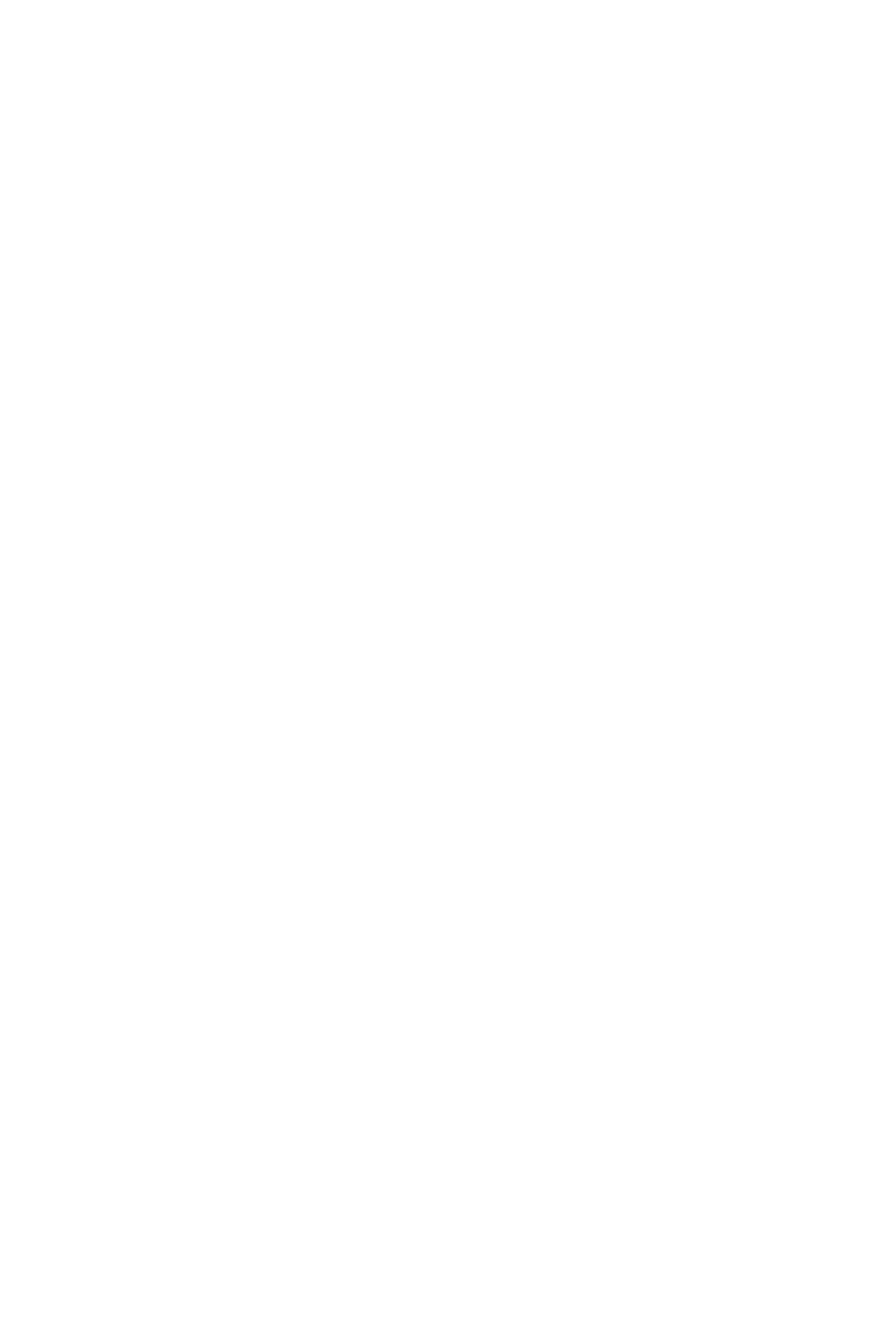# Tehrik-e-Taliban **PAKISTAN**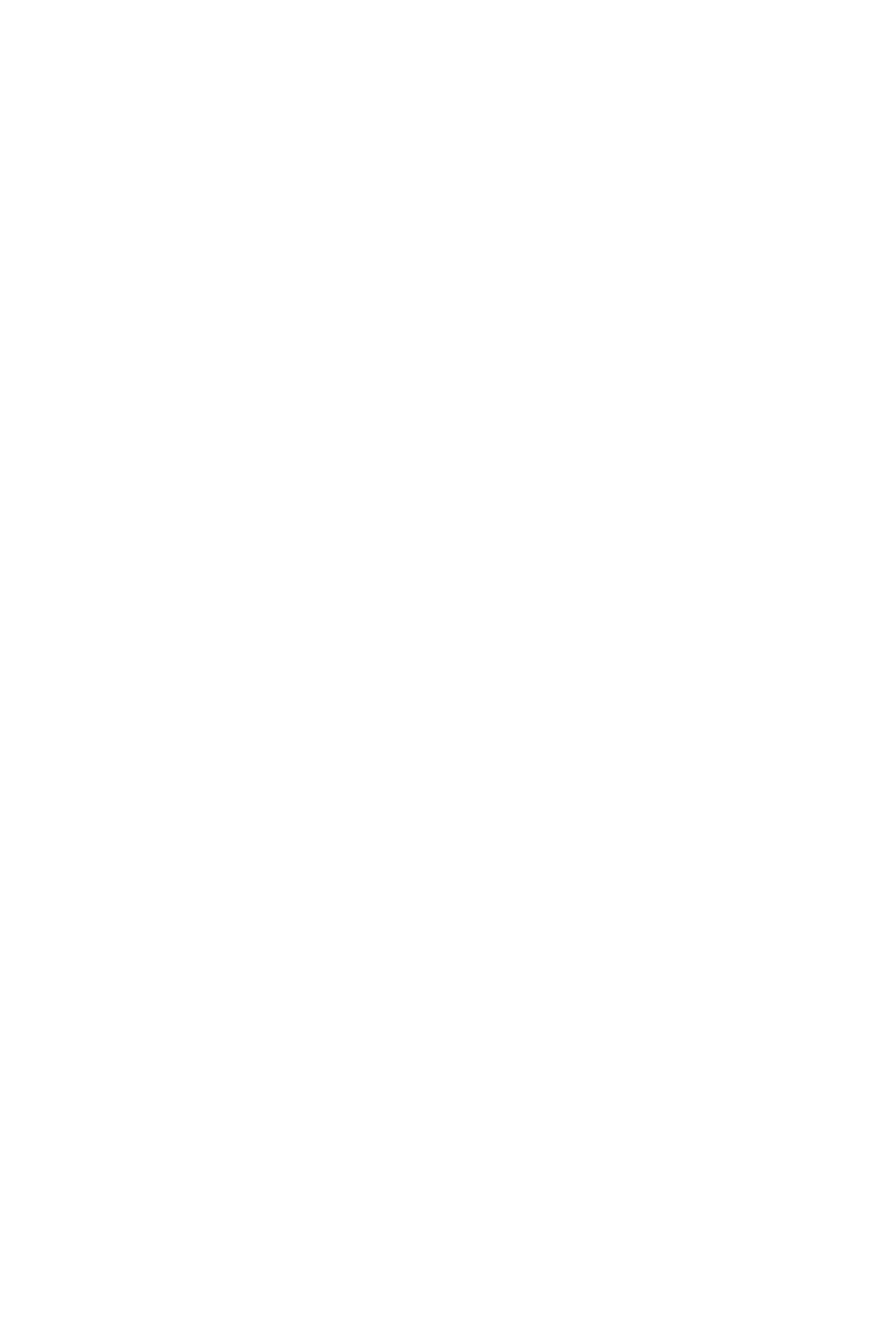# Tehrik-e-Taliban **PAKISTAN**

## Origin, Evolution and Future Portents

Ashok K. Behuria



KW Publishers Pvt Ltd New Delhi

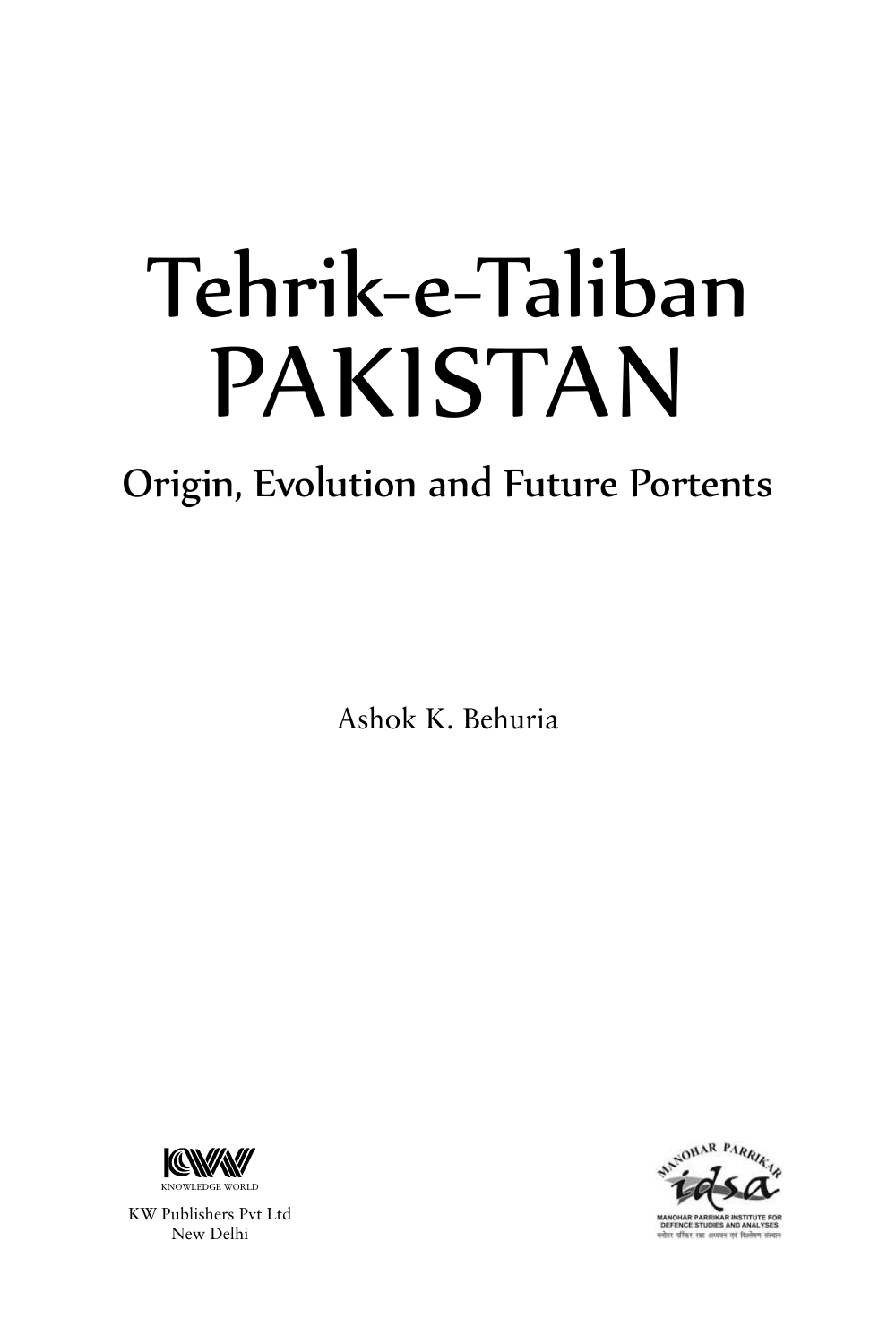#### Copyright © 2021 Manohar Parrikar Institute for Defence Studies and Analyses, New Delhi

All rights reserved. No part of this publication may be reproduced, stored in a retrieval system, or transmitted, in any form or by any means, electronic, mechanical, photocopying, recording, or otherwise, without first obtaining written permission of the copyright owner.

**Disclaimer:** The views expressed in this book are those of the author(s) and do not necessarily reflect those of the Manohar Parrikar Institute for Defence Studies and Analyses, or the Government of India.



Manohar Parrikar Institute for Defence Studies and Analyses No. 1, Development Enclave, Delhi Cantt. New Delhi 110 010 Phone: +91-11-26717983 Website: www.idsa.in

ISBN 978-93-91490-02-7 Hardback

Published in India by Kalpana Shukla



KW Publishers Pvt Ltd 4676/21, First Floor, Ansari Road Daryaganj, New Delhi 110 002 Phone: +91 11 43528107 Marketing: kw@kwpub.in Editorial: production@kwpub.in Website: www.kwpub.in

Printed and bound in India

The content of this book is the sole expression and opinion of its author(s), and not of the publisher. The publisher in no manner is liable for any opinion or views expressed by the author(s). While best efforts have been made in preparing the book, the publisher makes no representations or warranties of any kind and assumes no liabilities of any kind with respect to the accuracy or completeness of the content and specifically disclaims any implied warranties of merchantability or fitness of use of a particular purpose.

The publisher believes that the contents of this book do not violate any existing copyright/ intellectual property of others in any manner whatsoever. However, in case any source has not been duly attributed, the publisher may be notified in writing for necessary action.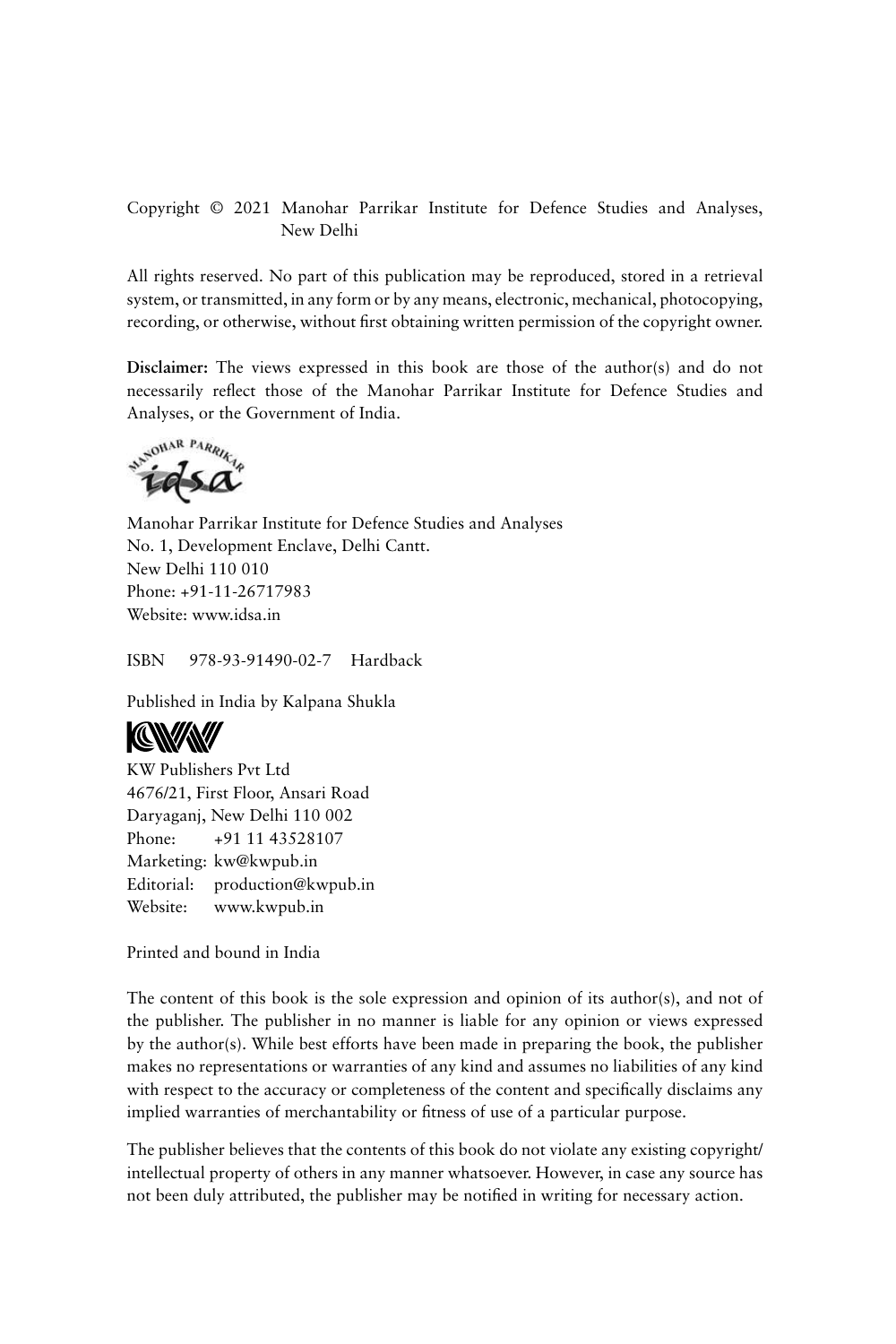## Contents

| Preface               |                                                                                       | vii          |
|-----------------------|---------------------------------------------------------------------------------------|--------------|
| Abbreviations         |                                                                                       | xi           |
| Introduction          |                                                                                       | XV           |
|                       | 1. The Terrain and People                                                             | $\mathbf{1}$ |
|                       | 2. Tribal Areas in Tumult (2001-2007)                                                 | 26           |
|                       | 3. Enter TTP: Formation and Growth                                                    | 56           |
|                       | 4. Monsters and the Master: TTP in Action in the<br>Heartland & Response of the State | 110          |
|                       | 5. What Propels Talibanisation                                                        | 161          |
| Conclusion: Prognosis |                                                                                       | 182          |
| Select Bibliography   |                                                                                       | 193          |
| Index                 |                                                                                       | 199          |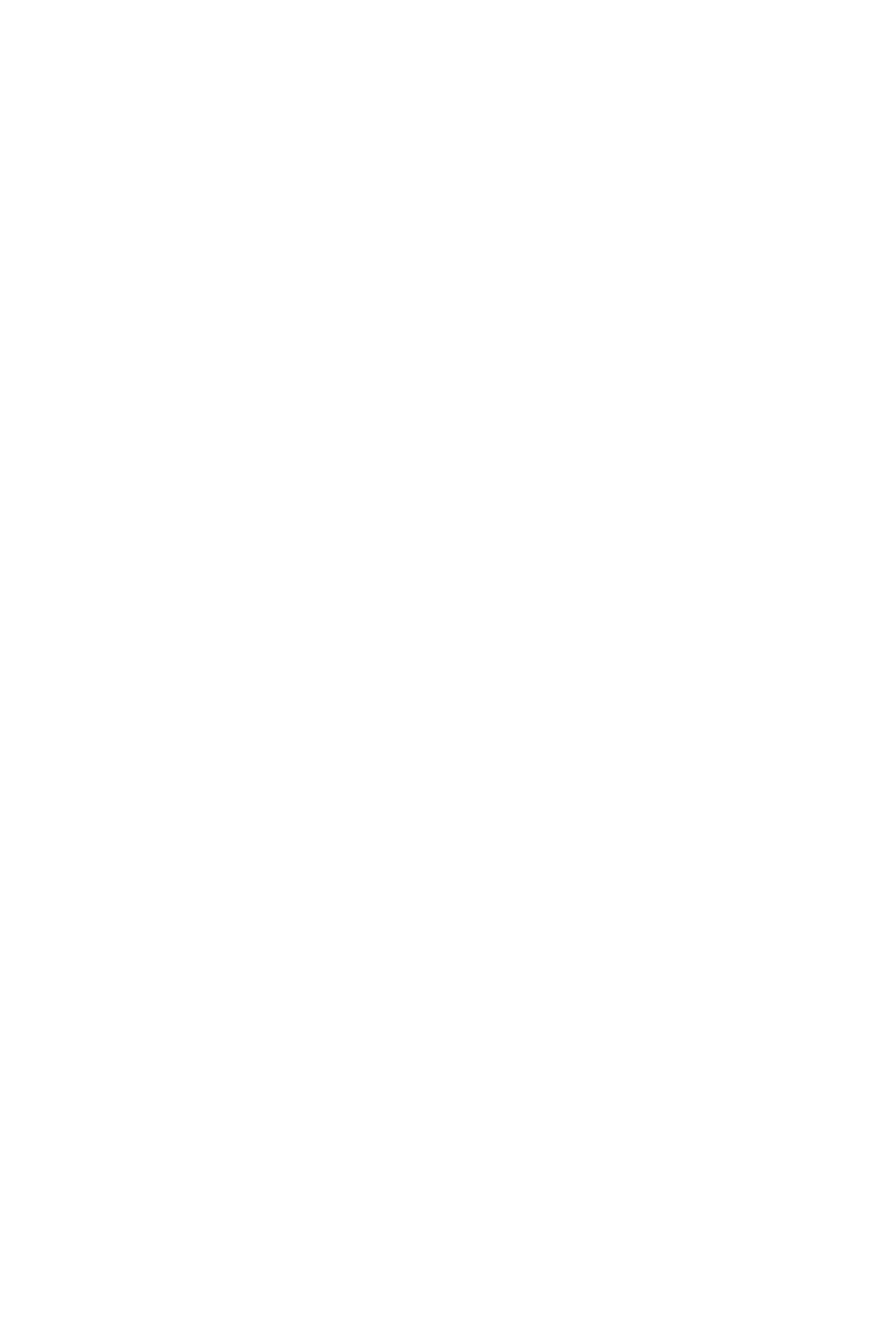## Preface

While interacting with tribal elders in Mir Ali in, North Waziristan on 2 March 2021, the army chief of Pakistan, General Qamar Javed Bajwa referred to "an uptick in violence and deadly clashes" and emphasised on the need "to remain vigilant and steadfast to thwart hostile attempts to create chaos and reverse the gains of Operation Radd-ul-Fasaad".1 General Bajwa spent an entire day with forward troops in Asman Manza, South Waziristan and Mir Ali in North Waziristan. It was days after the claim by Inter Services Public Relations (ISPR) on the occasion of anniversary of Operation Raddul-Fassad (which was launched in 22 February 2017), that over the last four years, the Army had conducted as many as 750,000 intelligence based operations (IBOs) throughout the country with the help of intelligence agencies including the ISI, the MI, the IB as well as the police and other law enforcement agencies.<sup>2</sup>

The very day the ISPR was claiming success of operations, the media reported that militants on motorbikes shot four women aidworkers in Mir Ali while in the Shewa area of North Waziristan, gunmen killed one person and abducted at least eight others. On everyday basis since then, the Tehrik-e-Taliban Pakistan (TTP) has put out claims in social media about conducting attacks on security forces in different parts of the tribal areas—in Bannu, Dera Ismail Khan, Lakki Marwat, Bajaur, North and South Waziristan and Mohmand.

These claims and counter-claims point to a disturbing disquiet among the military of Pakistan about the state of internal security situation in Pakistan because of the continuing threat the armed forces of Pakistan have encountered from TTP, a conglomerate of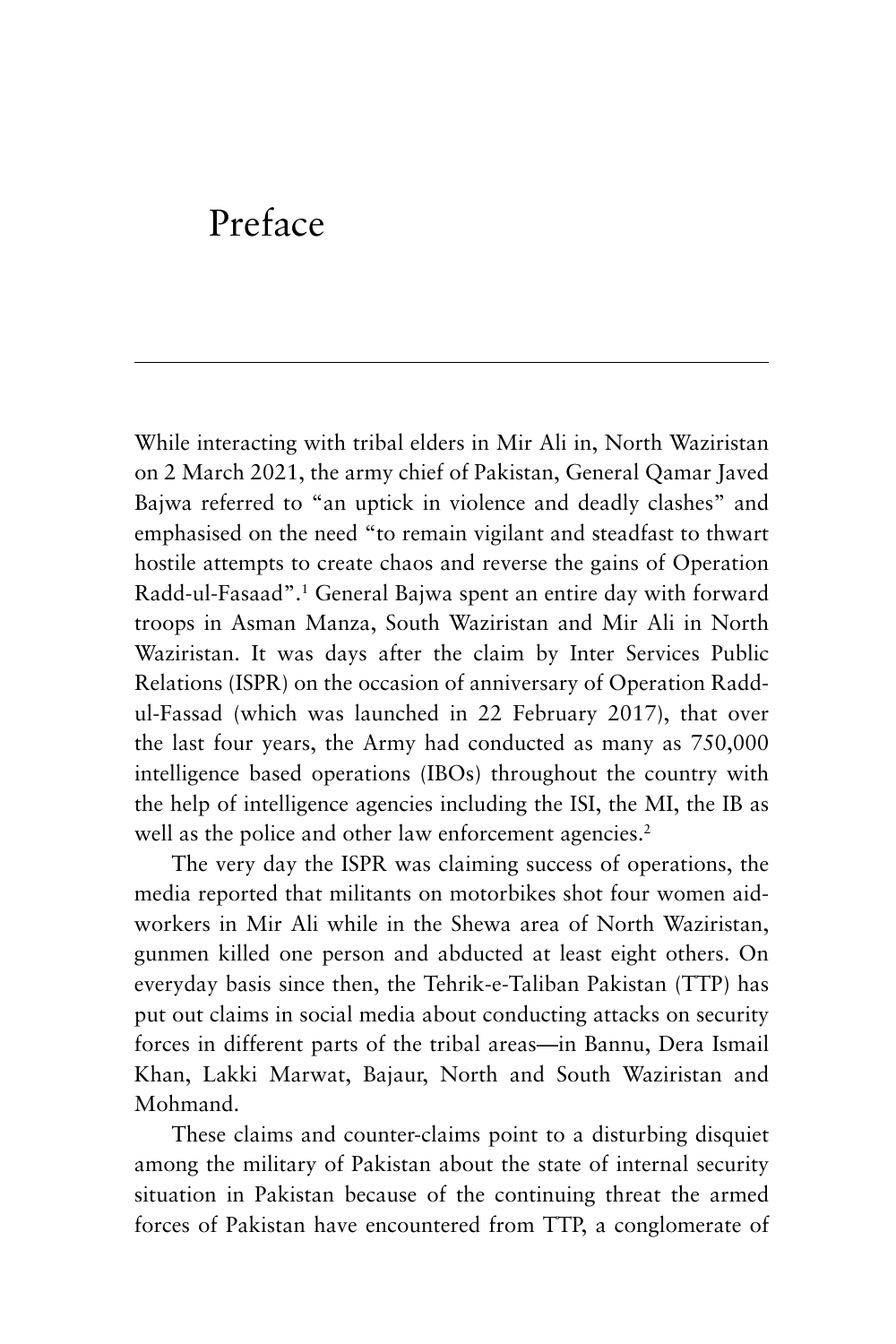radical Islamist groups formed in December 2007. It appears to stage a come-back after nearly seven years of concerted army action in the tribal areas starting with Operation Zarb-e-Azb (ZeA) in June 2014 and continuing with Operation Radd-ul-Fassad (RuF) since February 2017. After losing its firebrand and pathological militant Amir, Mullah Fazlullah, also infamous as Mullah Radio, in an American drone attack in Afghanistan in June 2018, it is gathering its strength all over again with its new leader Abu Mansoor Asim investing in mergers of various splinter groups to turn TTP into a dreaded terror machine it used to be. It seems to be undertaking a well-directed social-media campaign to regain its image it has lost among the people of Pakistan, after conducting a heinous attack on the Army Public School of Peshawar on 16 December 2016. All in all, amid myriad Islamist groups operating in the Af-Pak region, TTP has managed to hold its sway as a regional and local Islamist outfit, much like Taliban, seeking to bring about an armed Islamic revolution and displace the Pakistani army in Pakistan, while retaining its interest in global Islamic issues.

The run of the Islamist groups in Pakistan has always been an engaging area of study for researchers focussing on the future of Pakistan worldwide. What makes the subject even more fascinating is the agency as well as autonomy with which these groups operate, and the invisible umbilical cord that connects them to the shadowy and murky realm of intelligence games planned by powerful agencies and factions within the Pakistani state system, which plays a significant role in the permutations and combinations that the groups work out among themselves. All this makes it daunting for a researcher to track and corelate events, incidents, personalities and outfits and arrive at a conclusive opinion about the subject of study.

As a student of Pakistani society and politics, when the first signs of Taliban-like onslaught emerged in the horizon in the late 1990s in the Pakistan-Afghanistan borderlands, incidentally brought to my attention by my good friend Vishal Chandra, who is a student of Afghan politics, I started tracking the phenomenon with all the constraints that an Indian researcher working on Pakistan is likely to have. One had to court criticism and even ridicule while pointing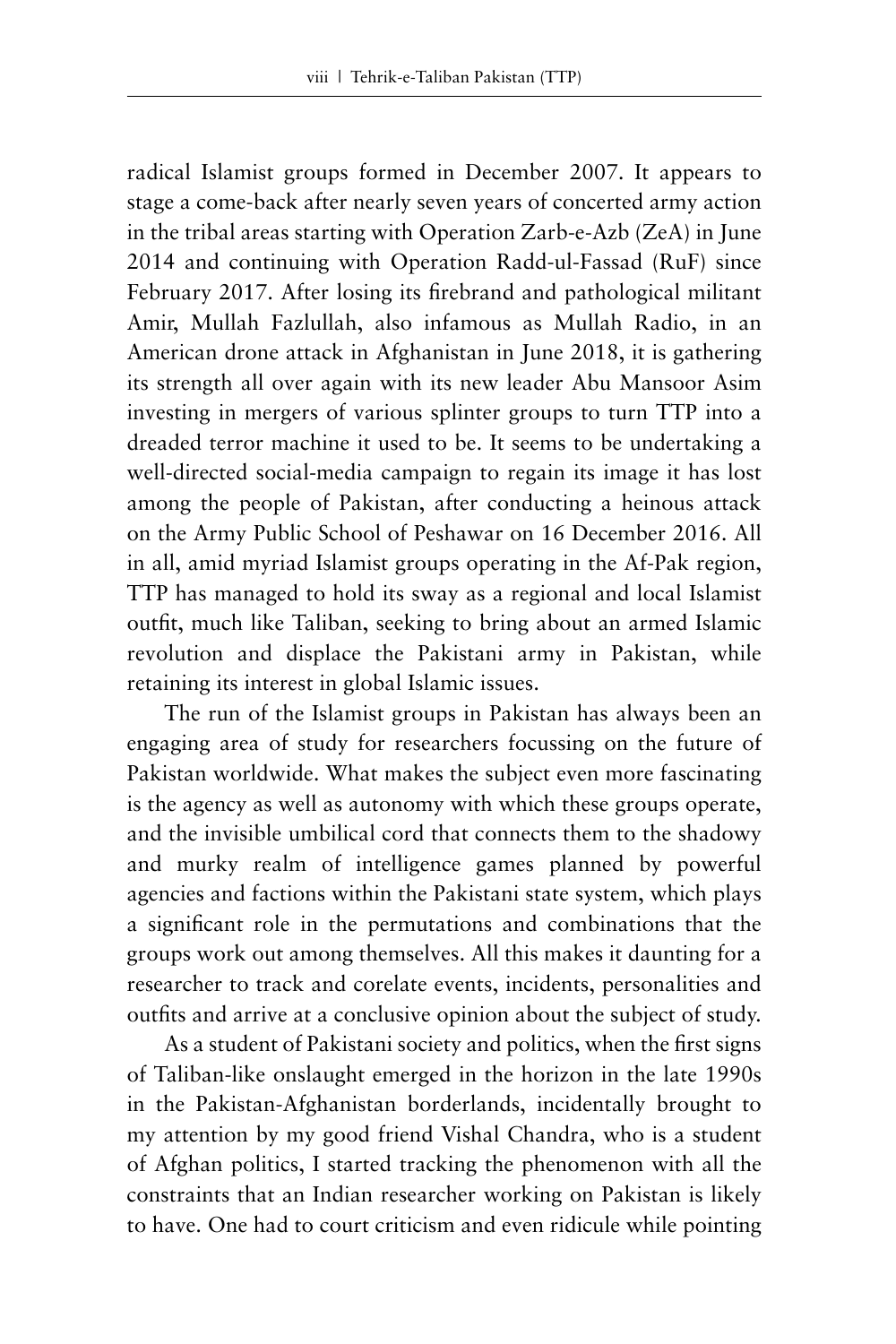out politely even in early 2002 that jihadi elements that Pakistani agencies had enabled, through their entanglements in Kashmir and Afghanistan, had started coalescing into a force that the Pakistani state would find it difficult to handle. Many Pakistan-watchers in India would refuse to believe that there can ever be an entity called Pakistani Taliban and would deem it as an extension of Afghan Taliban and hence unworthy of scholarly merely attention. The effort to pull out some early articles on the theme partly, in the wake of TTP's emergence in 2007, succeeded in drawing the attention of analyst in India to this phenomenon. The work on TTP by this researcher went on till it hit another bend on the road in the shape of the attack on Army Public School (APS), Peshawar, and massive army action in the tribal areas. It seemed as if Pakistan had found a way of completely eliminating this menace once and for all time to come. However, seven years hence, through dismantling of the terror infrastructure in the tribal areas and merger of the tribal areas with Khyber Pakhtunkhwa province, the resilience shown by the entity called TTP demanded refocusing of attention on the theme.

The present work is a result of an abiding interest in the phenomenon of radical Islamist terror that haunts Pakistan today. Through this work, an attempt has been made to understand the phenomenon through study of its origin, evolution and growth. The research questions that it seeks to answer are: Why does the tribal areas remain a problem area for rulers and administrators throughout history? How and why radical Islamism embedded itself in the terrain? Was it influenced by overall emphasis on Islam in Pakistani state politics? What is the role of history and politics in fuelling religious passions in the area? What has led to the survival of TTP despite humongous efforts of the Pakistan army to decimate it? What are the future portents of such a movement? What impact it is likely to have on Pakistani society and politics?

This work would not have been possible without the charitable help of my friends across the border, who would like to remain anonymous, given the nature of relations that the two countries have. The vast body of literature available in the cyberspace/internet was very helpful, although it took away a lot of my time trying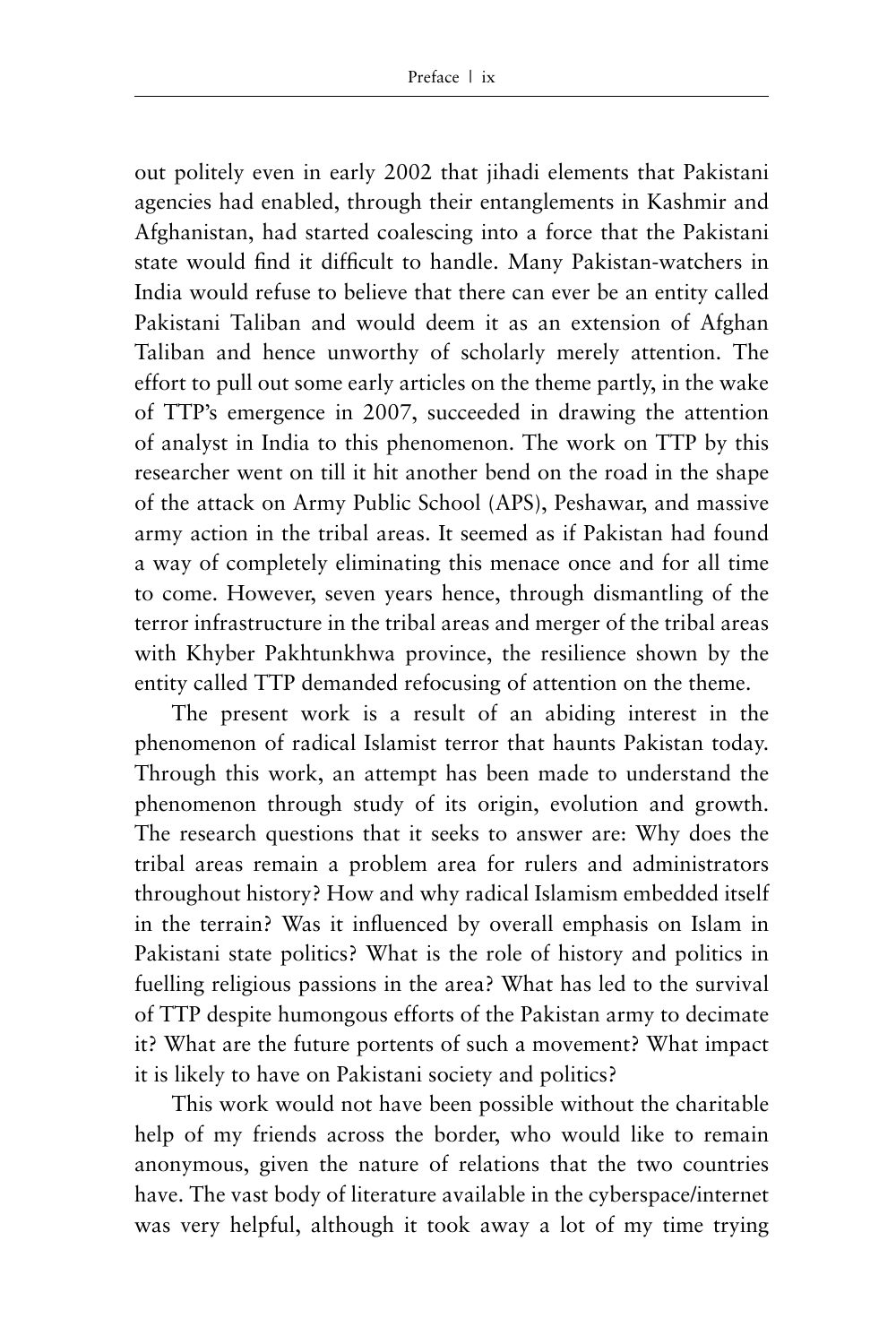to isolate wheat from the chaff. My colleagues in the South Asia Centre at the Institute deserve special thanks for their constant persuasion and encouragement, especially Dr Smruti S Pattanaik, Dr Muhammad Eisa, Dr Zainab ul Akhter, Dr Mir Ahmad Nazir and my ex-colleagues, Dr Yaqoob-ul-Hassan and Manzoor. I fondly remember the hours of debate and discussions we have had over the issue, which helped me a great deal in putting my thoughts into perspective and overcoming my own prejudices. I owe a debt of gratitude to the library staff of the Institute, especially Mukesh Jha and Vikrant Kumar, who were always there to dig out information and articles from various sources making my efforts easier and more manageable. I would also like to thank Col Vivek Chadha and Vivek Kaushik for their constant words of encouragement through my lean days, pepping me up to be up and doing, when my morale was down.

I do not claim to have unearthed anything new in this work, but I have most certainly tried to collate as much information as I could use, rather than gather, and look at the issue in all its dimensions. As an evolving issue, as with any other issue in the socio-political domain, TTP-related Islamist assertion as well as the Pakistani state's response to it, will remain dynamic, and I would be happy to be proved wrong in some of my pessimistic assertions I make here. I hope this work will be a helpful addition to the existing pile of works on the theme, aiding researchers to develop a holistic view on the phenomenon called Tehrik-e-Taliban of Pakistan and its impact on the regional security situation.

New Delhi

March 2021 **Ashok Behuria**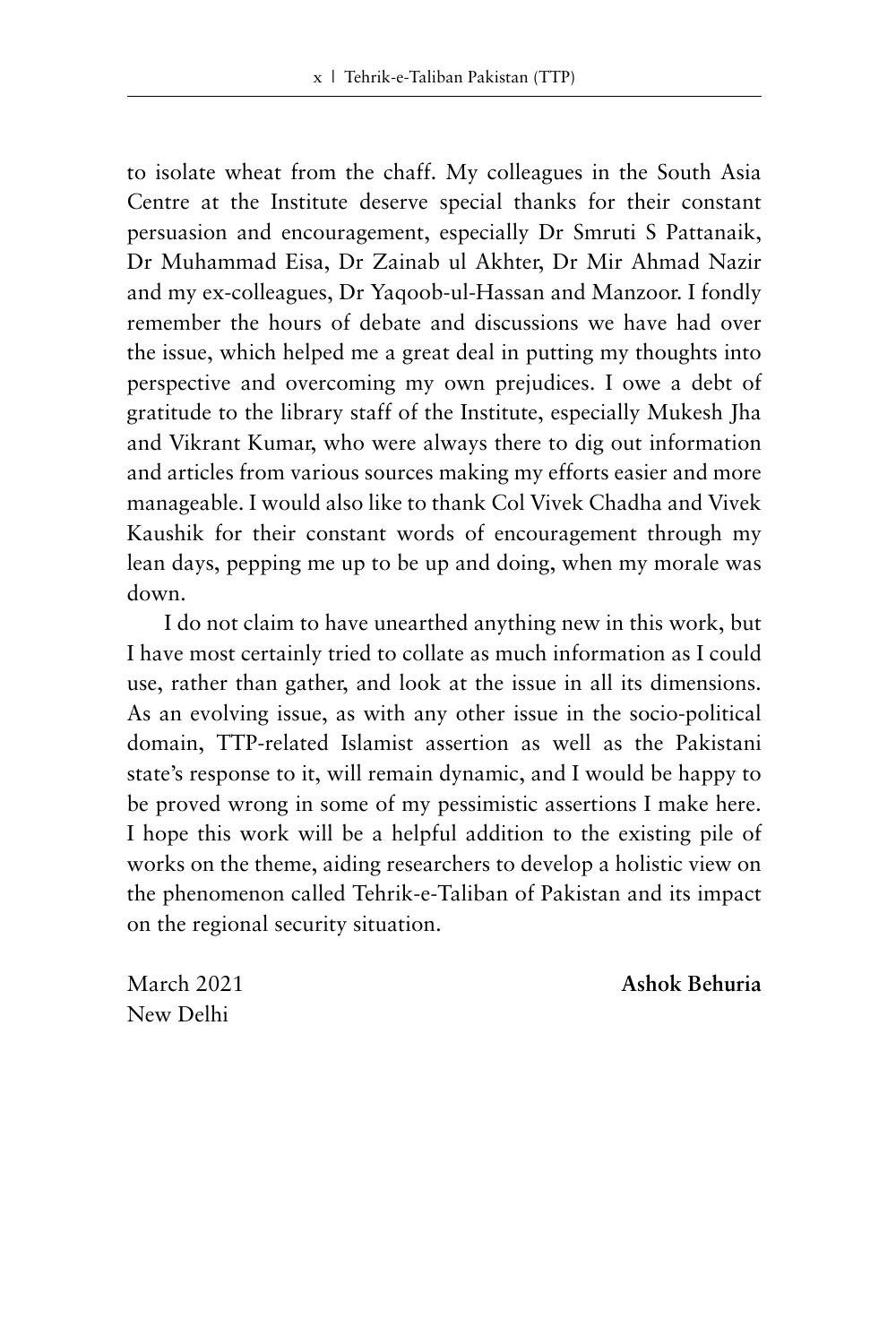## Abbreviations

| AeH         | Ahl-e-Hadith                                      |
|-------------|---------------------------------------------------|
| <b>ANP</b>  | Awami National Party                              |
| APS         | Army Public School                                |
| <b>AQIS</b> | Al Qaeda in Indian Subcontinent                   |
| <b>ASWJ</b> | Ahle Sunnat Wal Jamat                             |
| <b>CID</b>  | Crime Investigation Department                    |
| CII         | Council of Islamic Ideology                       |
| <b>CT</b>   | <b>Counter Terrorism</b>                          |
| <b>CTD</b>  | Counter Terrorism Department                      |
| DIG         | Deputy Inspector General                          |
| ECP         | Election Commission of Pakistan                   |
| ETIM        | East Turkestan Islamic Movement                   |
| <b>FATA</b> | Federally Administered Tribal Areas               |
| FC          | <b>Frontier Corps</b>                             |
| <b>FCR</b>  | <b>Frontier Crimes Regulations</b>                |
| <b>FIR</b>  | <b>First Information Report</b>                   |
| FR          | <b>Frontier Regions</b>                           |
| <b>FRC</b>  | <b>FATA Reforms Commission</b>                    |
| HUJI        | Harkat-ul-Jihad-al-Islami                         |
| HuM         | Harkat-ul-Mujahideen                              |
| <b>IED</b>  | <b>Improvised Explosive Device</b>                |
| IJI         | Islami Jumhoori Ittehad                           |
| <b>ISI</b>  | Inter-Services Intelligence                       |
| <b>ISIS</b> | Islamic State in Iraq and Syria (Islamic State of |
|             | Iraq and al-Sham)                                 |
| <b>ISPR</b> | <b>Inter Services Public Relations</b>            |
| JeM         | Jaish-e-Muhammad                                  |
|             |                                                   |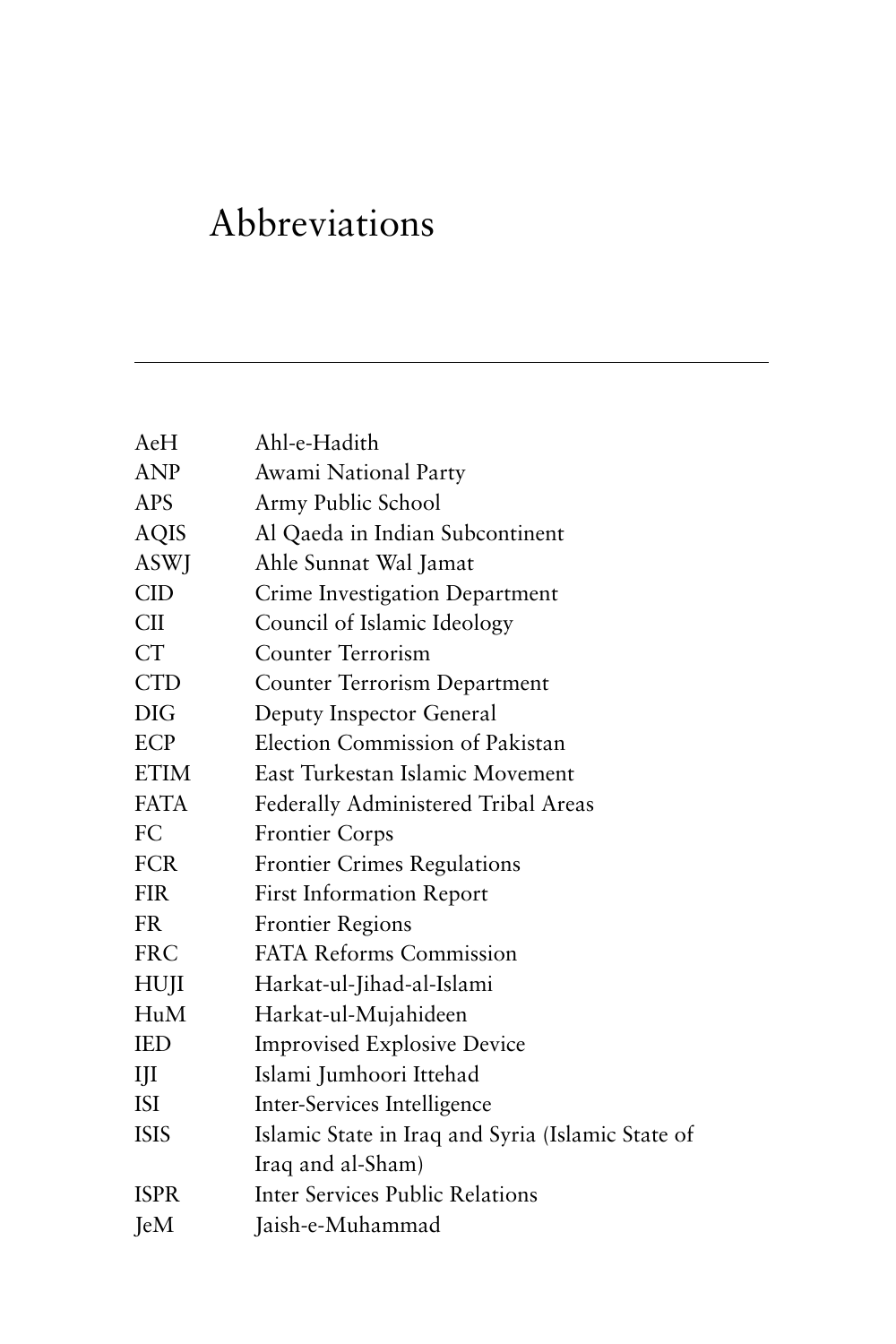| JIT           | Joint Investigation Team                   |
|---------------|--------------------------------------------|
| JuA           | Jamiat-ul-Ahrar                            |
| JUI-F         | Jamiat-ul-Ulema-i-Islam-Fazlur Rahman      |
| КP            | Khyber Pakhtunkhwa                         |
| LeI           | Lashkar-e-Islam                            |
| LeJ           | Lashkar-e-Jhangvi                          |
| LeT           | Lashkar-e-Taiba                            |
| MI            | Military Intelligence                      |
| <b>MMA</b>    | Muttahida Majlis-e-Amal                    |
| <b>MML</b>    | Milli Muslim League                        |
| <b>MNA</b>    | Member of National Assembly                |
| <b>MQM</b>    | Muttahida                                  |
| <b>MSG</b>    | Mujahideen Special Group                   |
| <b>NACTA</b>  | National Counter-Terrorism Authority       |
| NAP           | National Action Plan                       |
| <b>NWA</b>    | North Waziristan Agency                    |
| <b>NWFP</b>   | North West Frontier Province               |
| <b>PATA</b>   | Provincially Administered Tribal Areas     |
| <b>PCNA</b>   | <b>Post Crises Needs Assessment</b>        |
| PDM           | Pakistan Democratic Movement               |
| <b>PIPS</b>   | Pakistan Institute for Peace Studies       |
| PKR.          | Pakistan Rupee                             |
| PML-N         | Pakistan Muslim League-Nawaz               |
| PPP           | Pakistan People's Party                    |
| PTI           | Pakistan Tehrik-e-Insaf                    |
| <b>PTM</b>    | Pakistan Tahaffuz Movement                 |
| QWP           | Quami Watan Party                          |
| RuF           | Radd-ul-Fassad                             |
| <b>SATP</b>   | South Asia Terrorism Portal                |
| <b>SNAR</b>   | Sharia Nazam-e-Adl Regulation              |
| SSG           | Special Services Group                     |
| <b>SSP</b>    | Senior Superintendent of Police            |
| SWA           | South Waziristan Agency                    |
| <b>TLP</b>    | Tehreek-i-Labbaik Pakistan                 |
| <b>TLYRAP</b> | Tehreek-i-Labbaik Ya Rasool Allah Pakistan |
| <b>TNSM</b>   | Tehrik-e-Nifaz-e-Shariat-e-Muhammadi       |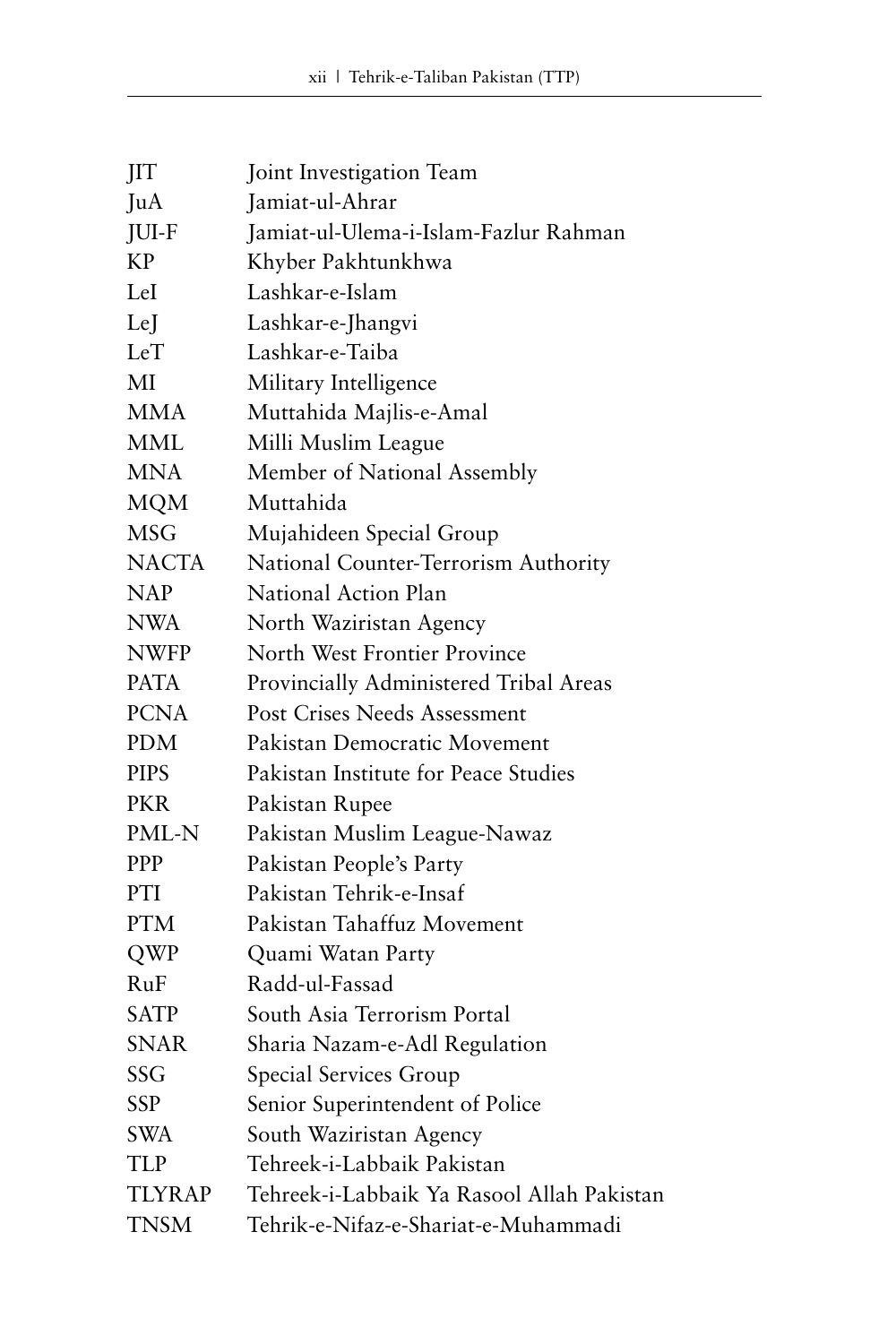| TSG           | Taliban Special Group                      |
|---------------|--------------------------------------------|
| <b>TTP</b>    | Tehrik-e-Taliban Pakistan                  |
| <b>UNESCO</b> | United Nations Educational, Scientific and |
|               | Cultural Organization                      |
| ZeA           | Zarb-e-Azb                                 |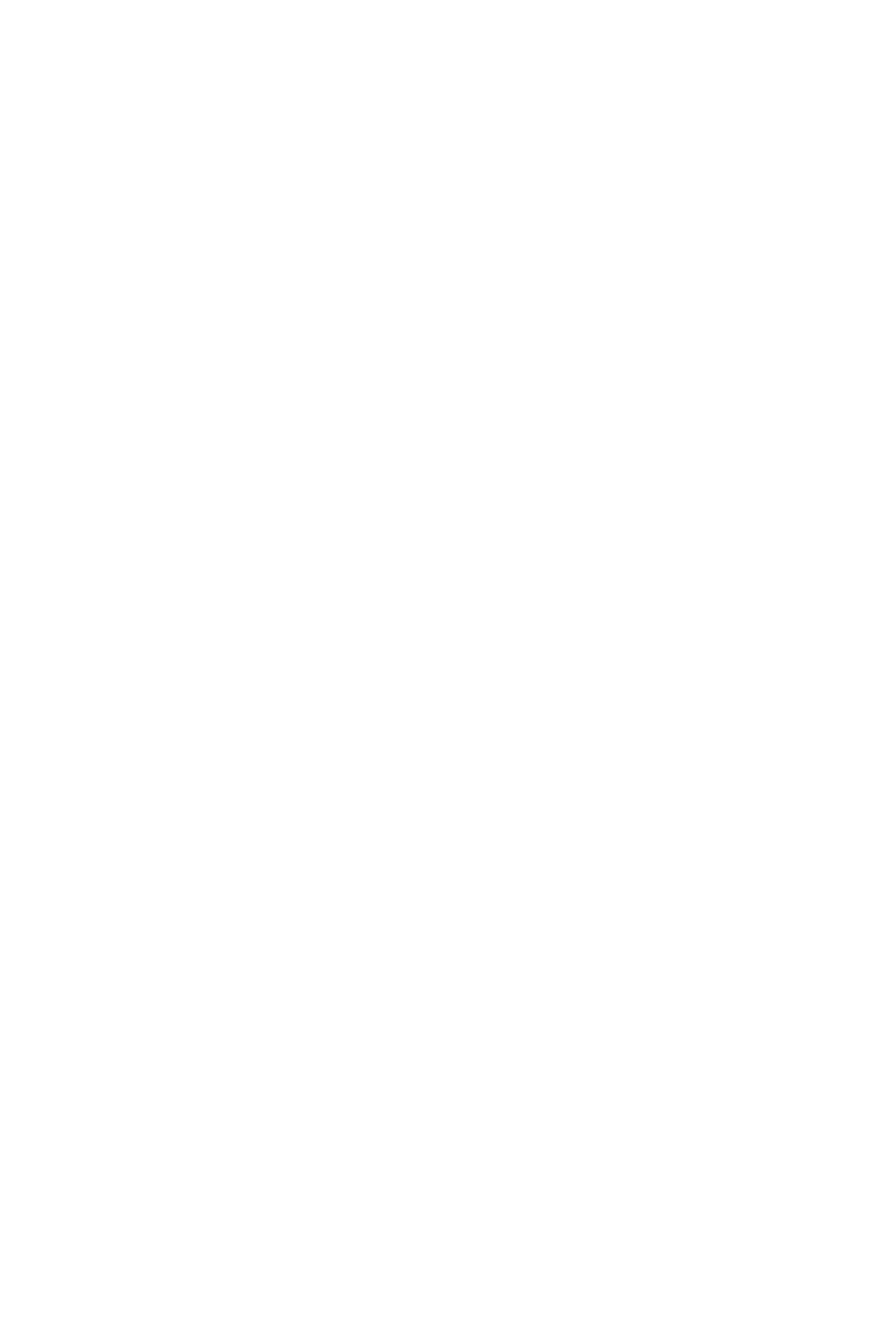## Introduction

The post-9/11 developments had a profound effect on the militant groups operating in the tribal borderlands of Pakistan. The growth of Taliban-inspired groups in this terrain was too obvious to be missed, even before 9/11. But such groups were largely ignored by Pakistan and their demands for imposition of Sharia in areas controlled by them were treated with sympathy rather than concern. The tribal areas did not beg too much attention at the political and administrative levels. When Sufi Muhammad (1933-2019), who was jailed in Pakistan for sending his followers as volunteers to Afghanistan to fight the Americans in 2001, established his Tehrik-e-Nifaz-e-Shariat-e-Muhammadi3 (TNSM) in 1992 in the Malakand Division and launched his black turban movement in 1994 to demand Islamic rule in the region, the Pakistan authorities conceded the demands in December that year. The Governor of North West Frontier Province (NWFP) introduced the Nizam-e-Shariat Regulation to placate these forces, perhaps thinking such concessions at the peripheries of the Pakistan state, would help quarantine the virus locally and stop its spread elsewhere.

Similarly, the local administration in Orakzai let off the militant groups calling themselves Tehrik-e-Tulaba (or Taliban) Pakistan in December 1998 after a tame warning. The prospect of a few hotheaded mullahs imposing their version of Sharia-based Islamic rule in different pockets of the tribal areas did not ruffle the feathers much in Islamabad. It was at best treated as natural, and at the worst, as a tolerable and manageable aberration. Moreover, Pakistani rulers were aware of the fact that there was a steady outflow of tribal mujahideen into Afghanistan to fight alongside Taliban in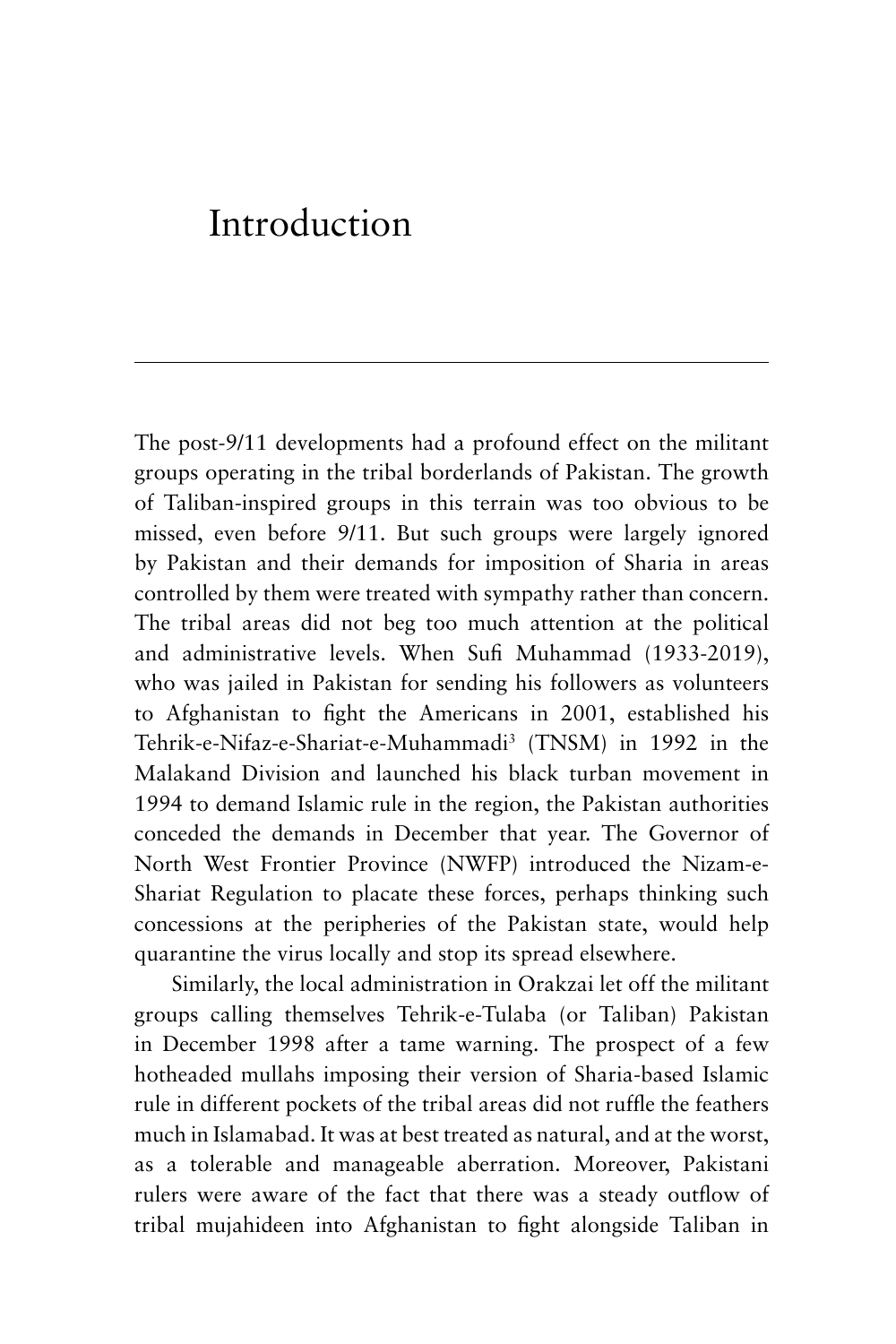Afghanistan with the implicit or explicit approval of its intelligence agencies, and therefore, the left-over militants in the tribal areas posed no existential threat to the Pakistani state. They could rather be used as assets both to secure 'strategic depth' in Afghanistan and reserves for subversive low-intensity engagement with India.

The 9/11 changed all this as the militant-chickens came home to roost. As US-led operations dislodged the Taliban from Kabul, these militants came back home along with their transnational mentors and collaborators. The tribal areas witnessed a surplus of multinational jihadi elements of all hues shadowed by American intelligence. Pakistan was predictably soft with most of these groups because of the strategic alliance that it had struck with most of them in its aborted Afghan-Taliban enterprise. But the situation was unlikely to remain so especially when the US goaded the Pakistan military into action. The devastation caused by B12 stealth bombers in Afghanistan warned Pakistan of the consequences of neglecting American pressures and the veiled threat from US, to bomb Pakistan to stone-age if it did not oblige,<sup>4</sup> kept Pakistan gasping for breath as local Afghanistan-returned tribal militants girded their loins to turn the area into a safe-house/sanctuary for international jihadi groups relocating themselves to the tribal areas of Pakistan.

As the Pakistan army entered the terrain under US pressure in its quest for Al Qaeda heavy-weights like Osama Bin Laden and Ayman al-Zawairi, it had to contend with local militants who shielded the so called 'foreign fighters'—Uzbeks, Chechens, Arabs, Africans, etc. As the Pakistan army tried to persuade the tribal warlords to surrender some of these foreigners, it came face to face with stiff resistance which culminated in an all-out armed resistance, soon enough, against the Pakistani state.

The developments surrounding this military-militant interaction in the tribal belt against the larger setting of the grand war on terror led by the Americans were covered in the international media with aplomb. As instances of local militant groups imposing Talibanlike administration and justice systems grew, there was a sense that Pakistan was facing a looming threat of Talibanisation. When this phenomenon was isolated by this author in early 2002-2003, it was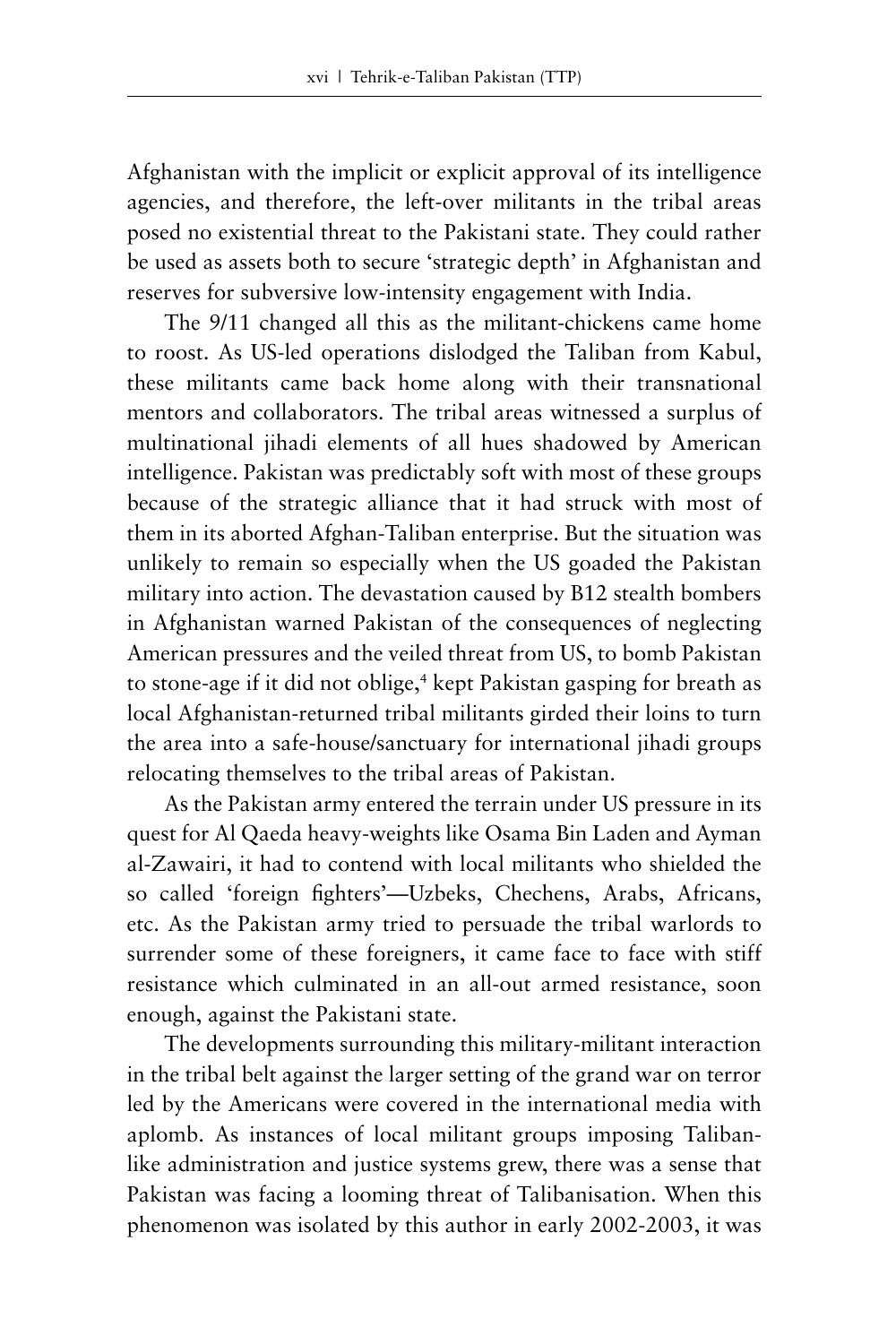dismissed by peer-Pakistan-watchers as an Afghanistan-focussed one and as an exaggerated account of the developments taking place in the region unworthy of scholarly attention.

However, towards the close of 2005, the worst nightmares of Pakistan were coming true. A group calling itself "Pakistani Taliban"5 slowly emerged in the tribal areas seeking to replicate the (Afghan) Taliban experiment in the tribal areas as media reports of militant excesses poured in from the area in December 2005. In Miramshah—also written as Miranshah (named after Timur Lane's son Miran Shah) and nerve centre of Pashtun resistance under the leadership of Mirza Ali Khan better known as Faqir of Ipi in the 1950s—the headquarter of the North Waziristan agency, the local militant group calling itself Taliban executed alleged "criminals, drug pushers, bootleggers and extortionists", with their bodies hung from poles, eyes gouged out, and cash stuffed into their mouth.<sup>6</sup> The video footage of it was circulated later bringing back memories of Mullah Omar and his men when they hung some rapists in Kandahar from abandoned Soviet tanks in 1994. While this Miramshah incident was the goriest and widely reported, many other similar assertions by local mullahs went unreported. The local militants—very much like Taliban in Afghanistan—sought to impose a puritanical version of Islam on the populace by banning music and dance, cutting of beard and by imposing Quranic punishments for crimes. A new generation of clerics and militants was ready to push for a "Taliban movement" in the tribal belt of Pakistan. These groups finally came together in the face of attack by Pakistani security forces to form Tehrike-Taliban Pakistan (TTP) in December 2007. The TTP has had a bloody presence in Pakistan ever since making its presence felt even outside the tribal belt in the hinterland of Pakistan.

Over a decade since its first assertions in Pakistan—after nearly two decades of high-pitched military operations (2002-till date)<sup>7</sup> in the areas susceptible to Taliban influence—as we reassess the effect of such a movement, we notice that the phenomenon has come to stay in Pakistan. It has threatened internal security and posed an existential threat to Pakistan, despite years of military operations, intelligence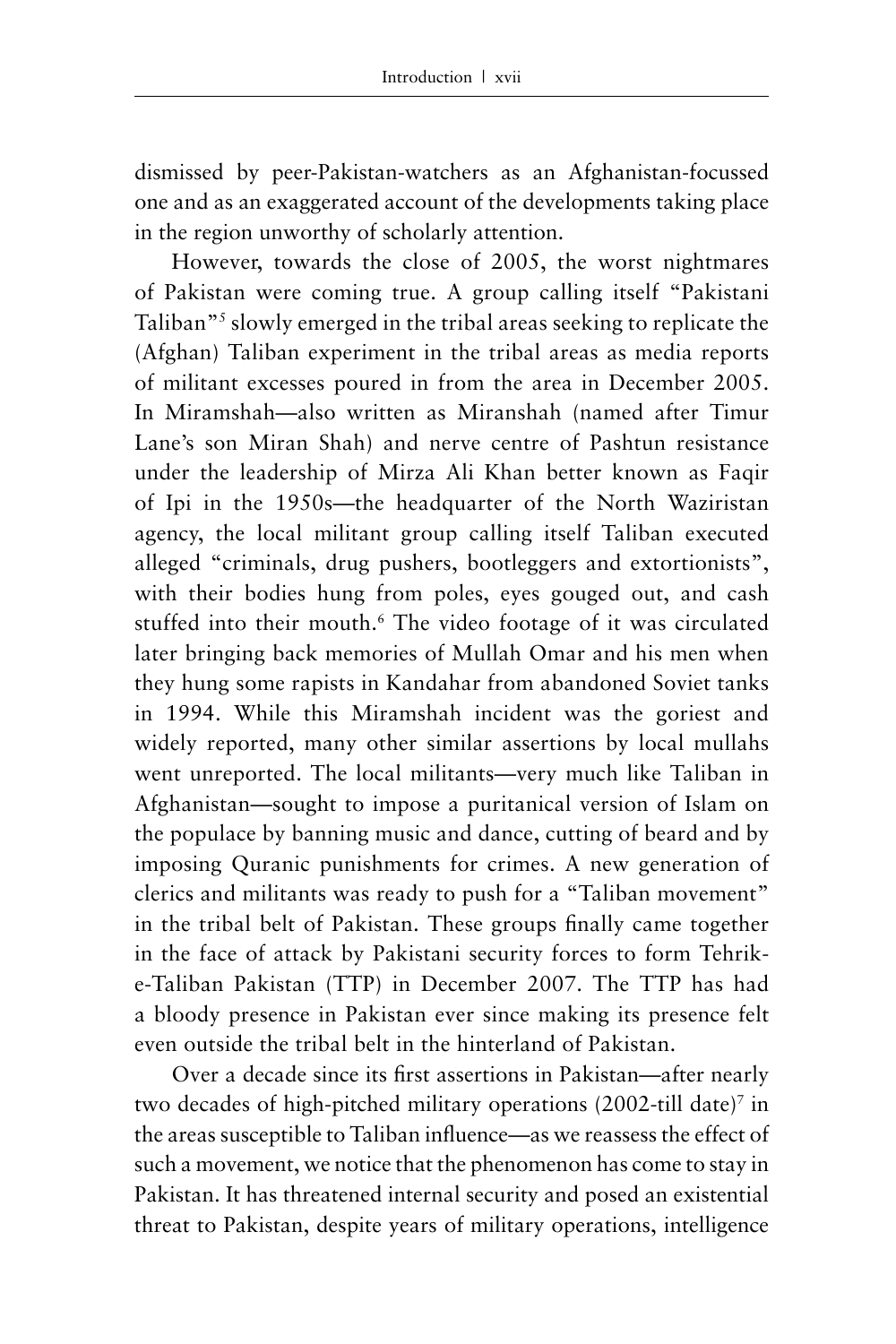penetration, US-aided drone strikes and steady elimination of highvalue militants. The resolve of the militants has grown rather than flagged over the years and shows no sign of wilting under heaviest of pressures. The close and complex interactions among Al-Qaeda, TTP and its allied local Taliban groups in the tribal areas, various Afghan Taliban factions and the Islamic State of Khorasan, slowly raising its head in the region, have posed a critical challenge for Pakistani security establishment despite its all-out efforts to eliminate the threat. With the appearance of *Da'esh* or Islamic State of Iraq and Syria (ISIS)—an ultra-radical Islamic group in the neighbouring West Asian region—since 2014, a new jihadi context has emerged in the Pak-Af region.

In order to understand the socio-political dynamics that fueled Islamist militancy of the most persistent kind in Pakistan, one has to understand the very complex relationship that has come into play since the US attack of Afghanistan following 9/11, among (i) Pakistan army and intelligence; (ii) Afghan Taliban; (iii) local Pakistani militant leaders who were inspired by and had fought alongside Taliban; (iv) Al-Qaeda—consisting of a hotchpotch of foreign militants from different Arab countries, Chechnya, Uzbekistan, China (Xinjiang or Eastern Turkestan), diasporic elements from within Muslim communities residing in Europe as well as very few new converts from the West; and (v) the Islamic State-Khorasan. To understand the context, within which the TTP came into being and operated over the years, the policies of the Western countries towards the region in the aftermath of 9/11, the approach of the Pakistan military towards Islamist jihadi groups as well as its temptation to use terrorism as an element of its security policy, its complex and complicated relations with India and Afghanistan, the role of the post-Bonn Afghan political system and its response to Pakistan's pro-Taliban policy need to be explored and analysed in a dispassionate manner.

The present volume seeks to understand the context in which Pakistani Taliban or TTP, as it is called now, came into being, the enabling factors that made the growth of TTP possible, the formation and growth of TTP as a militant organisation, its leadership and its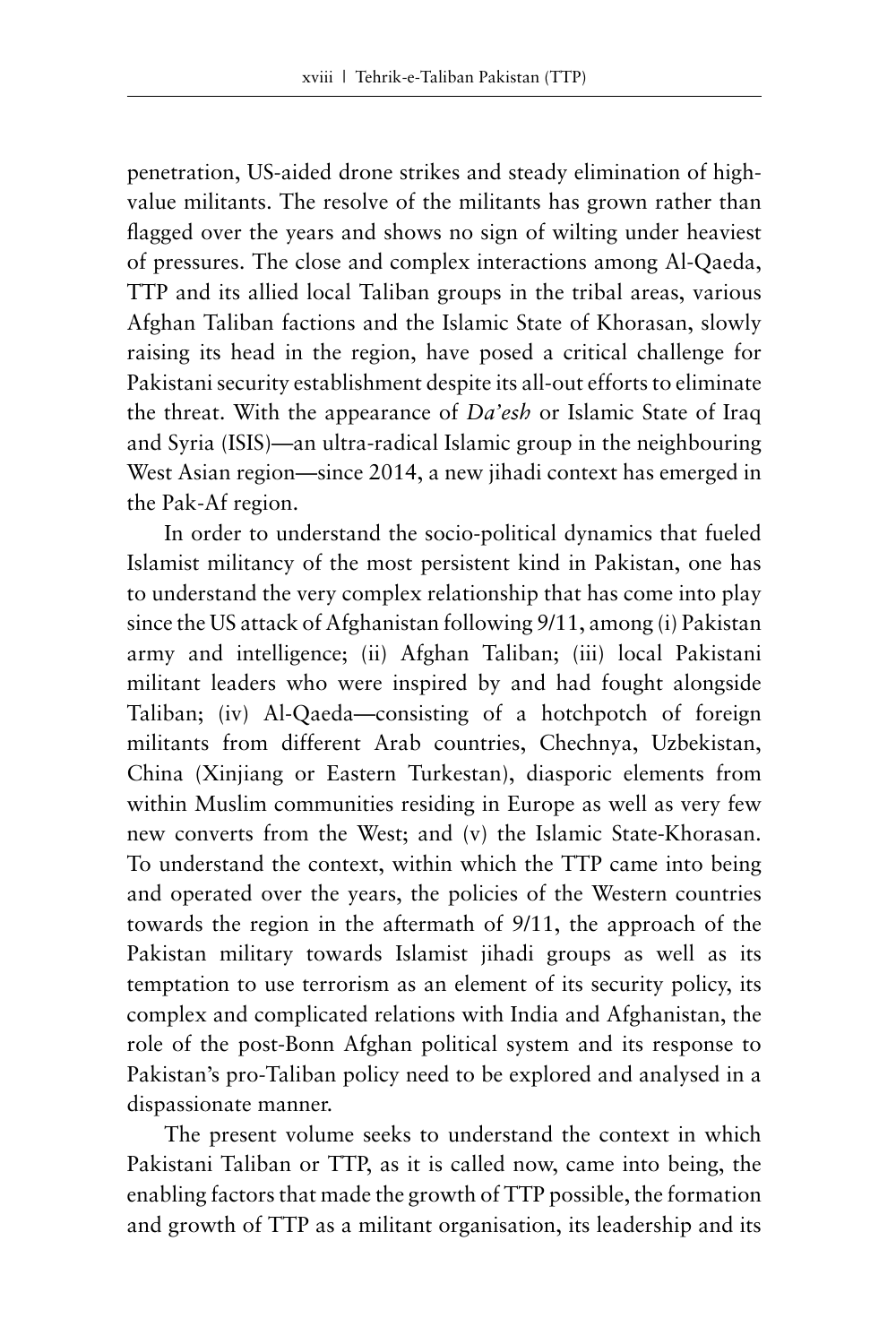activities over the years, its ideological orientation and its worldview, its aims and objectives, its relationship with other militant groups in and outside Pakistan and the efforts of Pakistani establishment to come to terms with such a phenomenon. There is an attempt to analyse the process and study its implications for Pakistan and the region.

### **Notes**

- 1. "Normalcy in tribal areas to be set in stone by its people: COAS", *The Express Tribune*, 3 March 2021 at https://tribune.com.pk/story/2287152/ army-chief-cautions-against-hostile-attempt-to-sow-chaos-in-erstwhiletribal-regions
- 2. "Army dismisses speculations on DG ISI's replacement", *The Express Tribune*, 23 February 2021 at https://tribune.com.pk/story/2285521/armydismisses-speculations-on-dg-isis-replacement
- 3. Tehreek-e-Nafaz-e-Shariat-e-Mohammadi (loosely translated as Movement for Enforcement of Muhammad's Sharia) was established in 1992 by Maulana Sufi Muhammad who was earlier with Jamat-i-Islami, Pakistan.
- 4. Pervez Musharraf (2006). *In the Line of Fire: A Memoir*, Simon & Schuster Ltd, UK, p. 201.
- 5. The media reports on the self-proclaimed group called Pakistani Taliban flowed in since early 2006. Some of them are Zahid Hussain, "Terror in Miramshah", *Newsline*, April 2006 and Declan Walsh, "Pakistani Taliban take control of unruly tribal belt", *The Guardian*, 21 March 2006.
- 6. Syed Saleem Shahzad, "The Taliban's Bloody Foothold in Pakistan", *Asia Times* online, 8 February 2006 and also see Zahid Hussain, quoting eyewitness account, "Terror in Miramshah", *Newsline*, April 2006.
- 7. These included Operations *Al-Mizan* (2002-2006), *Zalzala* (2008) and *Rah-e-Nijat* (2009) in Waziristan area, *Operations Rah-e-Haq* (2007- 2009) and *Rah-e-Rast* (2009) in Swat, *Op Sirat-i-Mustaqeem* (2008) in Khyber, *Op Zarb-e-Kaleem* (2008) in Hangu district, *Op Sherdil* (2009) in Bajaur, *Koh-e-Sufaid* (2009) in Kurram, *Op Zarb-e-Azb* (2014-2017) and *Op Radd-ul-Fasad* (2017-2019).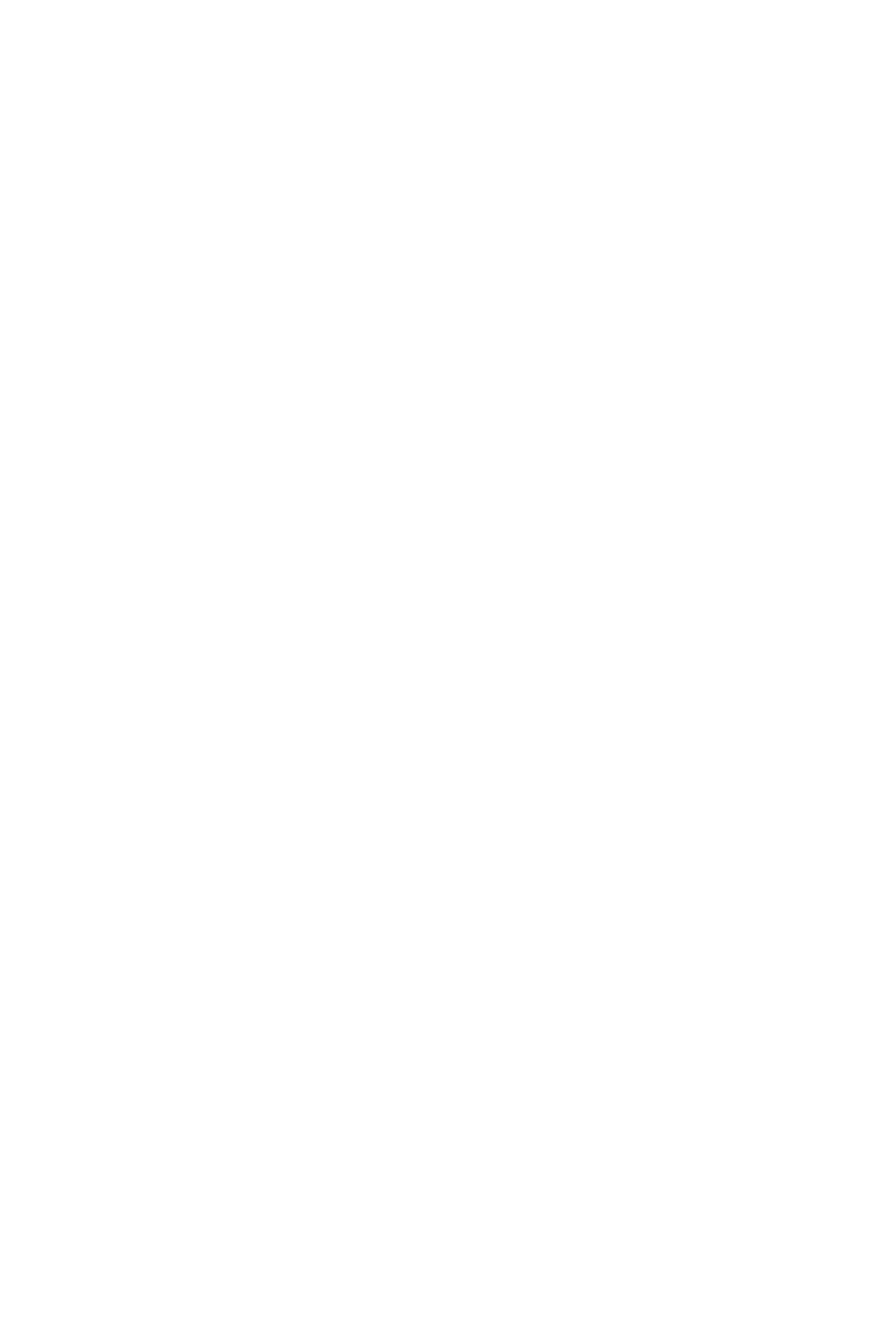## 1. The Terrain and People

*When you approach an Afghan to make terms with him … you find the more he gets the more he wants…. They have the character of being avaricious, mercenary, treacherous, and predatory* … *[and] among the Afghans especially, fanaticism is much more political than religious….*

*—*George Campbell1

#### **Various Accounts**

One of the most famous modern accounts of history and politics of the people inhabiting the rugged terrain<sup>2</sup> straddling Pakistan and Afghanistan, known until 2018 as Federally Administered Tribal Areas (FATA), is that of the British Historian Mountstuart Elphinstone (1779-1859). He would consider them combative and fiercely independent. He would sum up by saying—"their vices are revenge, envy, avarice, rapacity, and obstinacy; on the other hand, they are fond of liberty, faithful to their friends, kind to their dependents, hospitable, brave, hardy, frugal, laborious, and prudent; and they are less disposed than the nations in their neighbourhood to falsehood, intrigue and deceit."3 Indicating their aversion for control and rebellious spirit, Elphinstone would quote laboriously from various poets during the rule of the Mughal ruler Aurangzeb, during the late 17th century, and particularly mention Khushal Khan Khattak who spent his life "in struggles against the great Moghul" and wrote eloquently: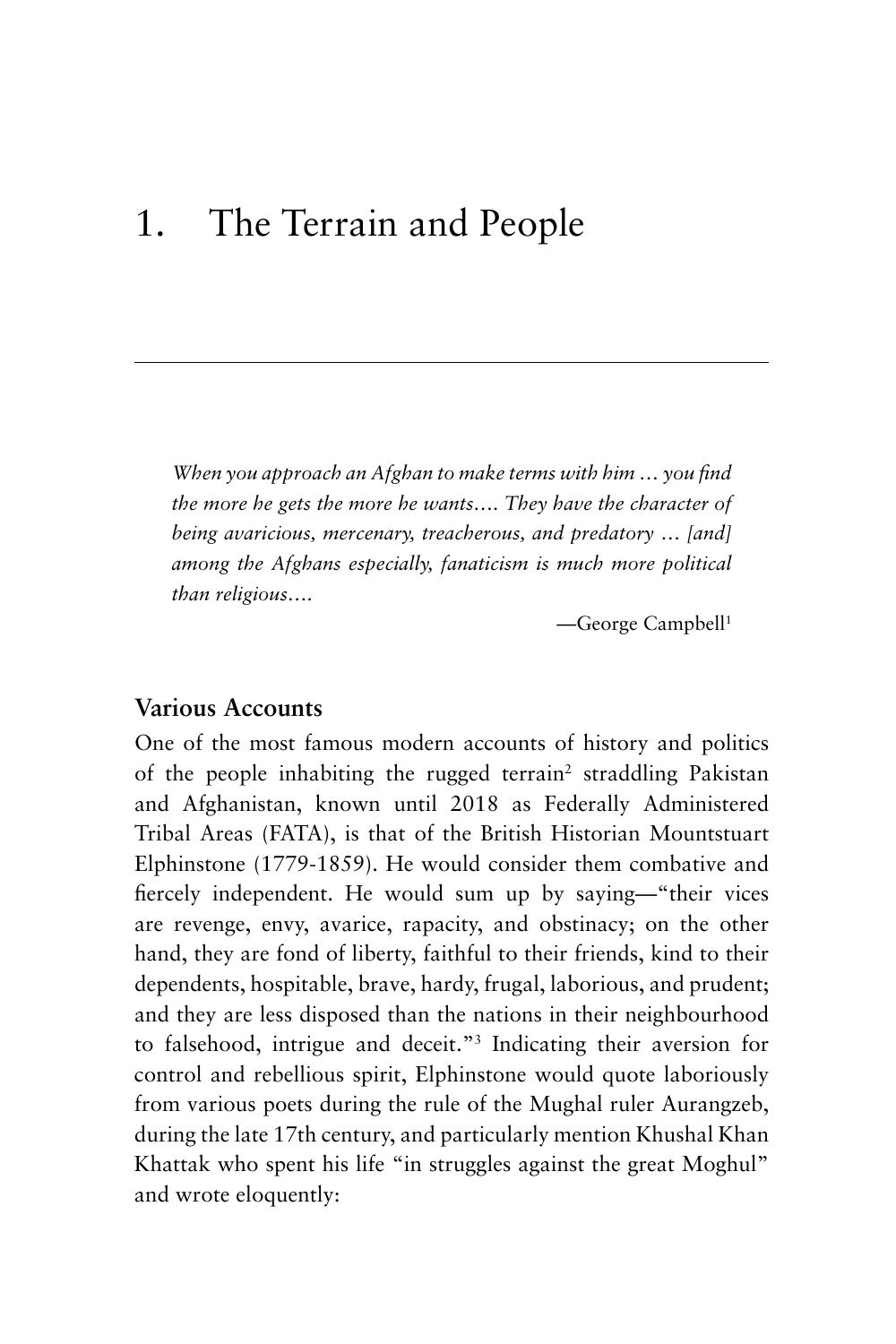The Afghan youth have reddened their hands, As a falcon dyes its talons in the blood of its quarry. They have made their white swords rosy with blood, As a bed of tulips blooming in summer.

Almost half a century later, Winston Churchill sent brilliant dispatches (in 1896-97) about the people in the tribal areas north of Peshawar as a 23-year-old journalist attached to the Malakand Field Force in the Swat Valley which was fighting the rebellious Pashtuns in the region. His letters/dispatches were later compiled in the form of a book4 where he made some perceptive observations about the terrain and its people. He wrote that it was a terrain full of "many tribes, but of similar character and condition", and in "a continual state of feud and strife" and "warlike leisure", where "every man's hand is against the other, and all against the stranger". In full display is the "strength of civilisation without its mercy" and "the weapons of the nineteenth century are in the hands of the savages of the stone age".

#### **Various Accounts**

Churchill characterised the inhabitants of this terrain as "hardy and martial people, well-armed, brave, and trained by constant war", who "embark on war with careless levity", "fight without passion, and kill one another without loss of temper" with "an absolute lack of reverence for all forms of law and authority". These people have "a strong aboriginal zeal to kill"—an instinct "preserved in unexampled strength and vigour" and tempered by religious passion stimulating "wild and merciless fanaticism". Churchill would further state that their "system of ethics, which regards treachery and violence as virtues rather than vices, has produced a code of honour so strange and inconsistent, that it is incomprehensible to a logical mind". Coming to their religious disposition, he would warn that all of them "are held in the grip of miserable superstition" and such superstition "exposes them to the rapacity and tyranny of a numerous priesthood—"Mullahs," "Sahibzadas," "Akhundzadas," "Fakirs,"—and a host of wandering Talib-ul-ilms, who … live free at the expense of the people" and "no man's wife or daughter is safe from them".<sup>5</sup>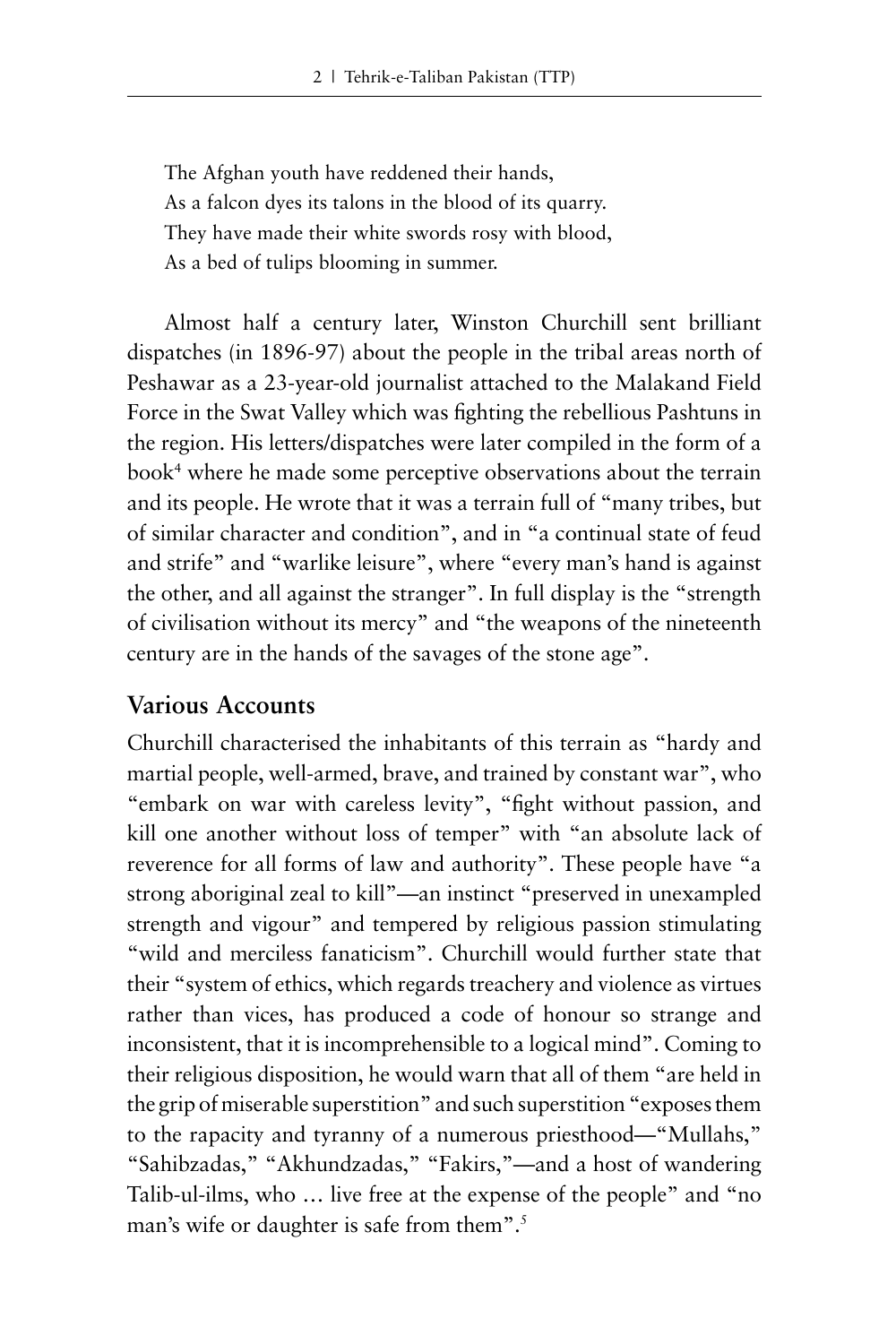If Churchill was describing the Pathans of Swat, Bajaur and Mohmand, accounts by military officials (during the 1919-20 Waziristan operations) of Waziris and Mehsuds of Waziristan (both North and South) are no less unflattering.

Their character, organization and instincts have made them independent and strongly democratic, so much so that even their own *mlaliks* (or elders) have little real control over the unruly spirits … *the Waziristan tribesmen carry their lives in their hands and finding that the natural resources of their country do not favour them enough, they eke out their existence by plundering their more peaceful neighbours.* This mode of life has in their men a fine physique and a free and independent manner, and in their women a remarkable power of resisting fatigue and of nurturing their children under the most adverse conditions and circumstances…. Both Wazirs and Mahsuds are notorious for their raiding propensities, and for the rapidity with which they remove their plunder to the security of the inner hills of their country.6

After pointing out that Mehsuds and Waziris often fought with each other, the readers are cautioned that it was "important to remember, however, that a wave of fanaticism or the rise to power of some commanding personality may at any time cause Mahsuds and Waziris to sink their differences and effect a formidable combination against us" (*read invaders*).7 There is also mention of Mullah Powindah among the Mehsuds who was termed by Lord Kitchner as the "Pestilential Priest". In 1900, this mullah was wooed by the British with an offer of a monthly allowance of Rs 100 and a grant of land in 1906. But such offers could not placate the mullah who became a constant thorn in the side of the British government.

The entire region was under the sway of notorious outlaws and fanatic mullahs during the British rule. The British inflicted severest punishments on many of them from time to time. One of the notorious outlaws, Hakim Khan, with a following of twentynine, was attacked near the village of Charsada on 28 February 1911. Hakim and 20 of his accomplices were killed, and the rest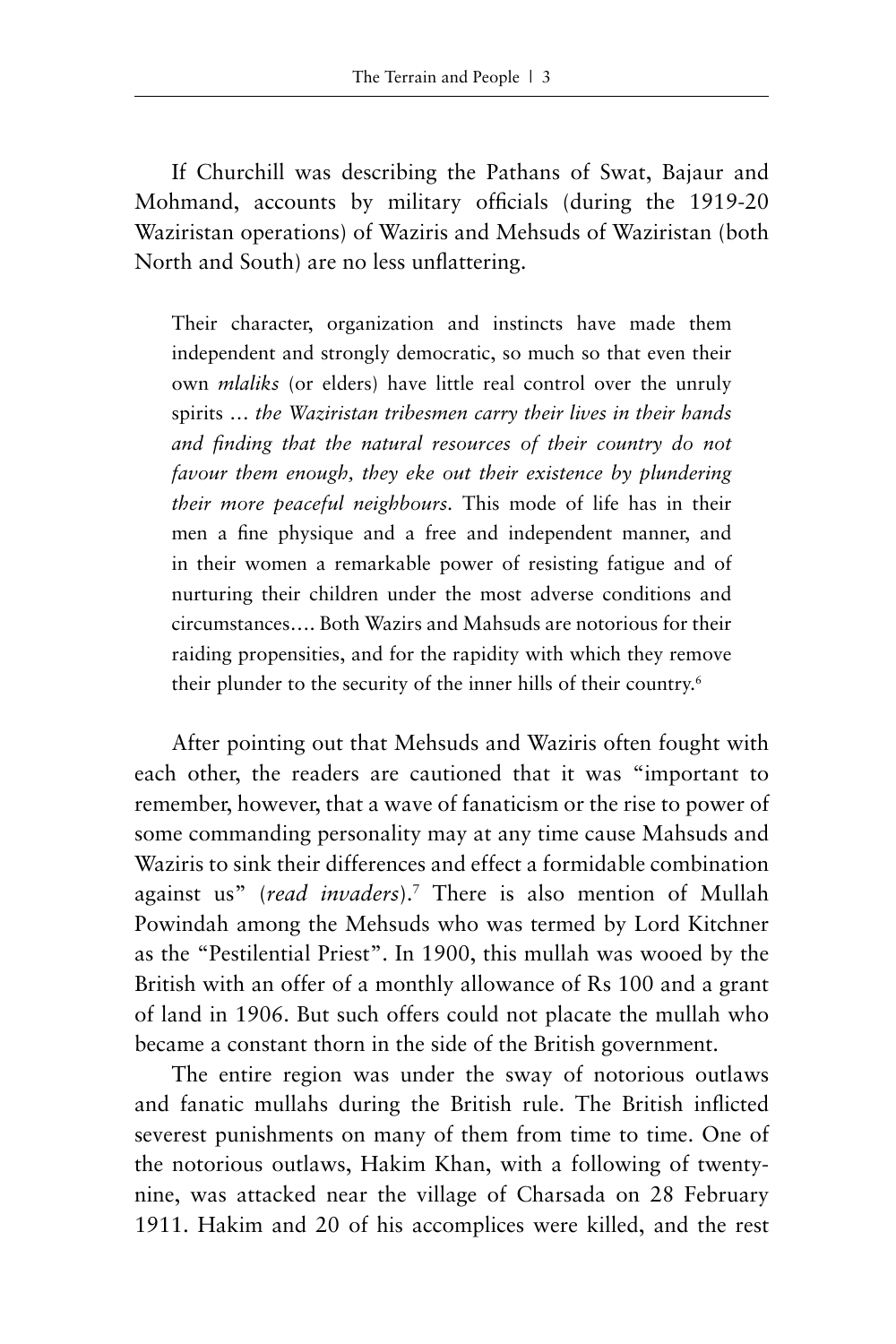were captured and put to death by hanging. Early in 1907 one Sufi Sahib, accompanied by a Shinwari from Deh Sarak, Abdul Karim, preached jihad in Tirah valley, while Lala Pir, a secret agent from Kabul, was engaged in stirring up the tribes in Khost and Waziristan, and holding communication with Mullah Powindah. Other known rebels in the first decade of twentieth century were Gud Mullah and Hazrat Sahib of Chaharbagh among the Mohmands, Mullah Saiyid Akbar among the Afridis.<sup>8</sup> It was interesting to find the mullah retiring to Afghan territory after being repulsed by the British army and reappearing again the moment the emphasis on security of the place declined.

One of the most empathetic portrayals of the Pathans of the terrain came from Lieutenant Enriquez, who held that these tribes were yet to settle down during their 300 years of existence in the areas hemmed in by the Suleiman and Safed Koh ranges. He would argue that they behaved exactly like the English tribes during the early centuries in England. He would say that it was unjust to judge Pathans by twentieth century standards for they lived in tenth century. There were many among them like those recruited in Khyber Rifles who displayed exemplary loyalty. Admiring the confidence of the Pathans, another observer Oliver would say grudgingly that even if a Pathan might be filthy and ragged, he would "saunter into a Viceregal durbar as proud as Lucifer, and with an air of unconcern a diplomatist might envy".<sup>9</sup> There is also interesting mention of tribal heads or Khans and Maliks wielding influence rather than power, while the mullahs having entire villages and clans under their control.10 In such circumstances, wrote Sir George Campbell, Secretary of State for India (1868-1874), "the difficulties and expense of any attempt to meddle with that country far outweigh the advantages" and "the passion for independence of a people occupying such a country is the best safeguard of our frontier".11 There was also a realisation that the Afghan country would require lot of money to make its ruler run it peacefully.<sup>12</sup>

Most of these assessments which follow Elphinstone's account of 1815 have a very critical view of the Pashtun people and their instinctive aversion for control. Moreover, the days following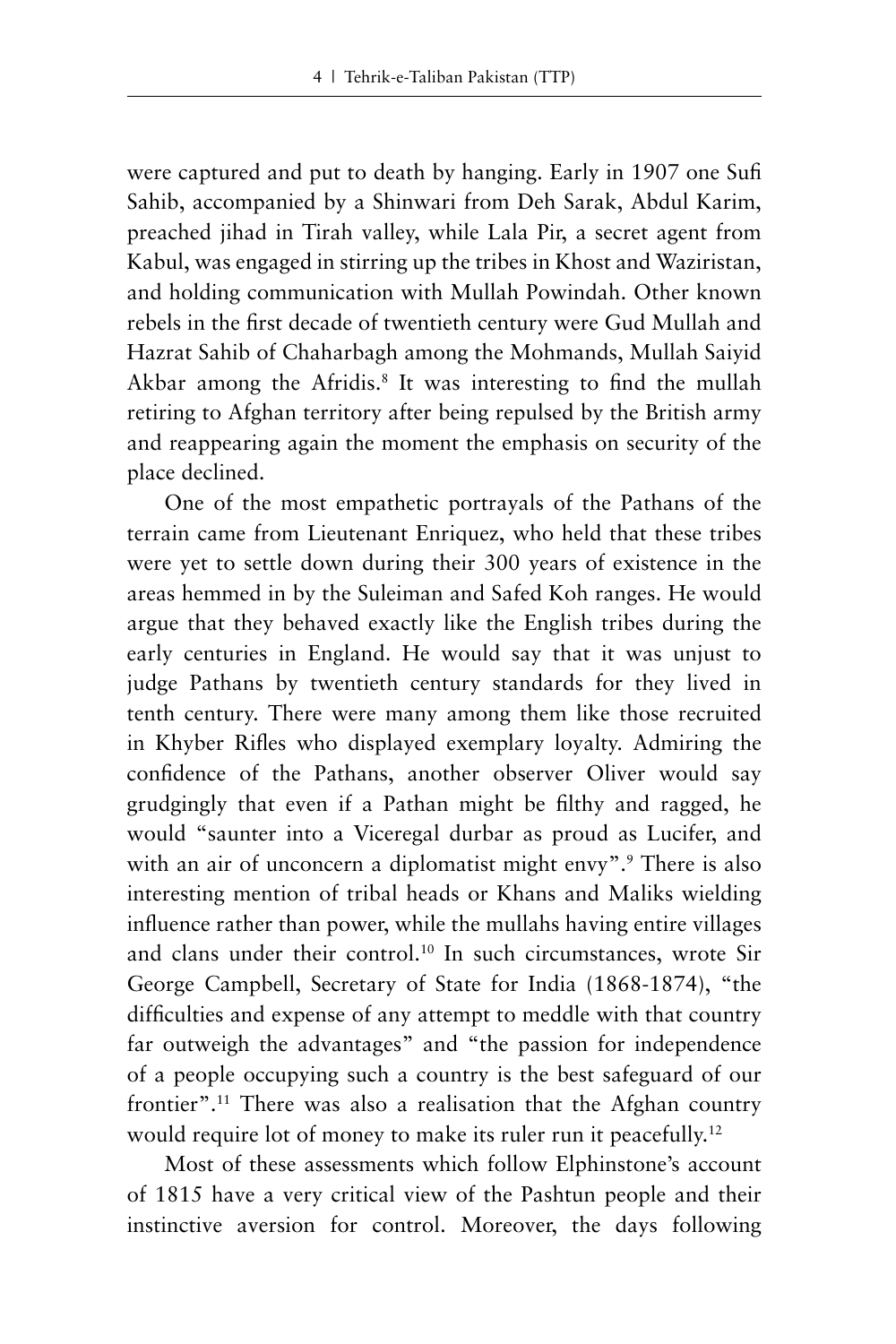Elphinstone's trip to Kabul (which he spelt as Caubul) were particularly tumultuous in the Pashtun areas. In the post-Sepoy mutiny (1857) days the anti-colonial resistance of the Mullahs with overt religious and ethnic overtones must have been pretty much worrying for the British rulers. Moreover, the British observers must be closely following the incidents in the region with great interest. In this connection the Wahabite revolt against Sikh rule in Punjab stands out, which started in 1826, and culminated in the death of Sayid Ahmad Barelvi (1786-1831), a mullah from heartland of India, under influence of Shah Waliullah's interpretation of Islam (which was akin to Wahabism). He had teamed up with Shah Ismail (1779-1831), grandson of Waliullah (1703-1762) and some tribal Pashtun mullahs, chief among whom was one named Akhund Abdul Ghaffur or Saidu Baba (1793-1878) of Swat. In the late 19th century, the British adopted an aggressive "forward policy", and occupied the strategic areas like the Khyber Pass, Gomal Zam and the Tochi Valley in 1889-90, Samana in 1891 and Kurram Valley in 1892. The British intentions were clear—to defend the Empire from any possible Russian advance by creating a "buffer zone". The British were only motivated by strategic considerations and had no interest in altering the way of life of the tribes in what came to be known in Pakistan as Federally Administered Tribal Areas (FATA).

## **Anti-Sikh Sentiments turn against the British**

Against this backdrop, when the British displayed greater interest and enthusiasm than the Sikhs in pushing their sphere of influence westward, the anti-Sikh tempo of the Wahabi movement initiated by Sayid Ahmed Barelvi soon transformed into an anti-colonial one and militated against British rule once the British defeated the Sikhs in 1849, seized control of the tribal areas west of Punjab and extended the boundaries of the empire till Afghanistan. The situation worsened following the drawing of the Durrand Line in 1893 vide an agreement between Sir Mortimer Durand, a British civil servant and diplomat, and the Afghan Amir, Abdur Rahman Khan, to settle the boundary between British India and Afghanistan. The line ran through the terrain inhabited by the Pashtun and Baloch and divided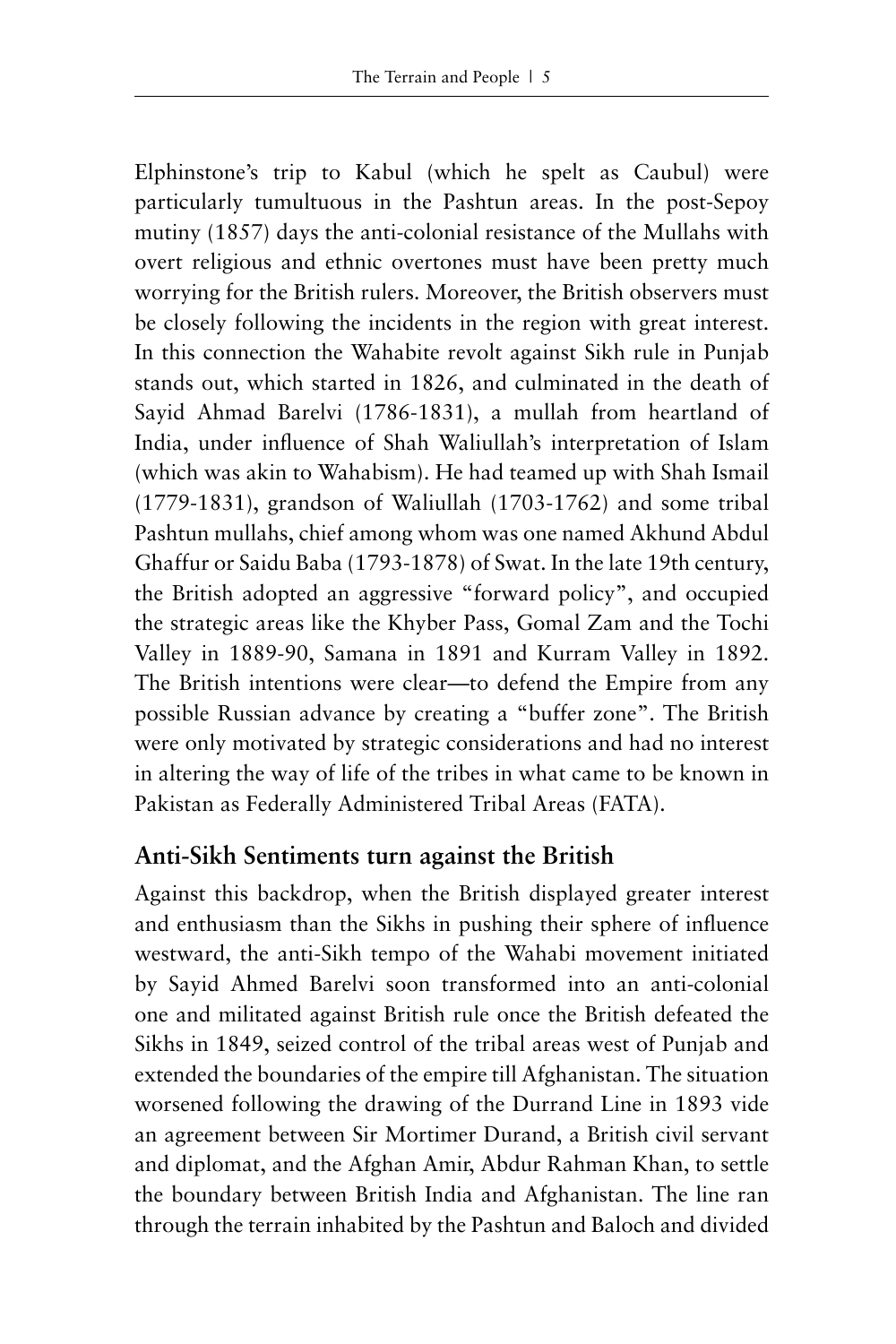them between the two countries.<sup>13</sup> The Amir of Afghanistan signed the agreement—a one page note with seven articles—under pressure and was not happy with it. His sense of dissatisfaction with the arbitrarily-drawn artificial line and the fond hope that the line will be altered someday correcting the historical wrong committed in 1893 continue to characterise the approach of the rulers in Kabul till today. Even the Taliban leaders, known for their strategic dependence on Pakistan, refused to be persuaded by their Pakistani interlocutors that it was in their interest to recognise the Durand line and settle the boundary between the two countries forever.

It was natural, therefore, that in the aftermath of the boundary agreement in 1893, the Pashtuns of the areas under British control, ceded to them by the Sikhs in 1849, would rise in revolt under active and/or passive support from Kabul. It is well known that Saidu Baba's disciple Mullah Hadda (mentioned in Churchill's accounts, died in December 1902) enjoyed the patronage of the Afghan Amir Habibullah. Similarly, the Mad Fakir of Swat, Saidullah,<sup>14</sup> responsible for the uprising in Malakand in 1897 is also believed to have enjoyed the support of the Afghan Amir. The British managed to establish their control through imposition of very strict criminal laws like the Murderous Outrages Regulations in Punjab in 1867 to suppress outrageous crimes committed by murderous tribes. The law was further modified in 1877 and imposed specifically on the tribal areas to ensure peace in the terrain.15

## **Pashtun Areas Separated**

In 1901, five settled districts—Bannu, Dera Ismail Khan, Hazara, Kohat and Peshawar—were separated out from the province of Punjab and five tribal agencies—Dir-Swat-Chitral, Khyber, Kurram, North Waziristan and South Waziristan—were added to it to carve out a new province which was named North Western Frontier Province (NWFP). The province was placed under the control of a chief commissioner who reported directly to the Governor General. Keeping the rebelliousness of the people of this terrain, British Indian government introduced the Frontier Crimes Regulations (FCR) in the province even before the creation of the province. This act built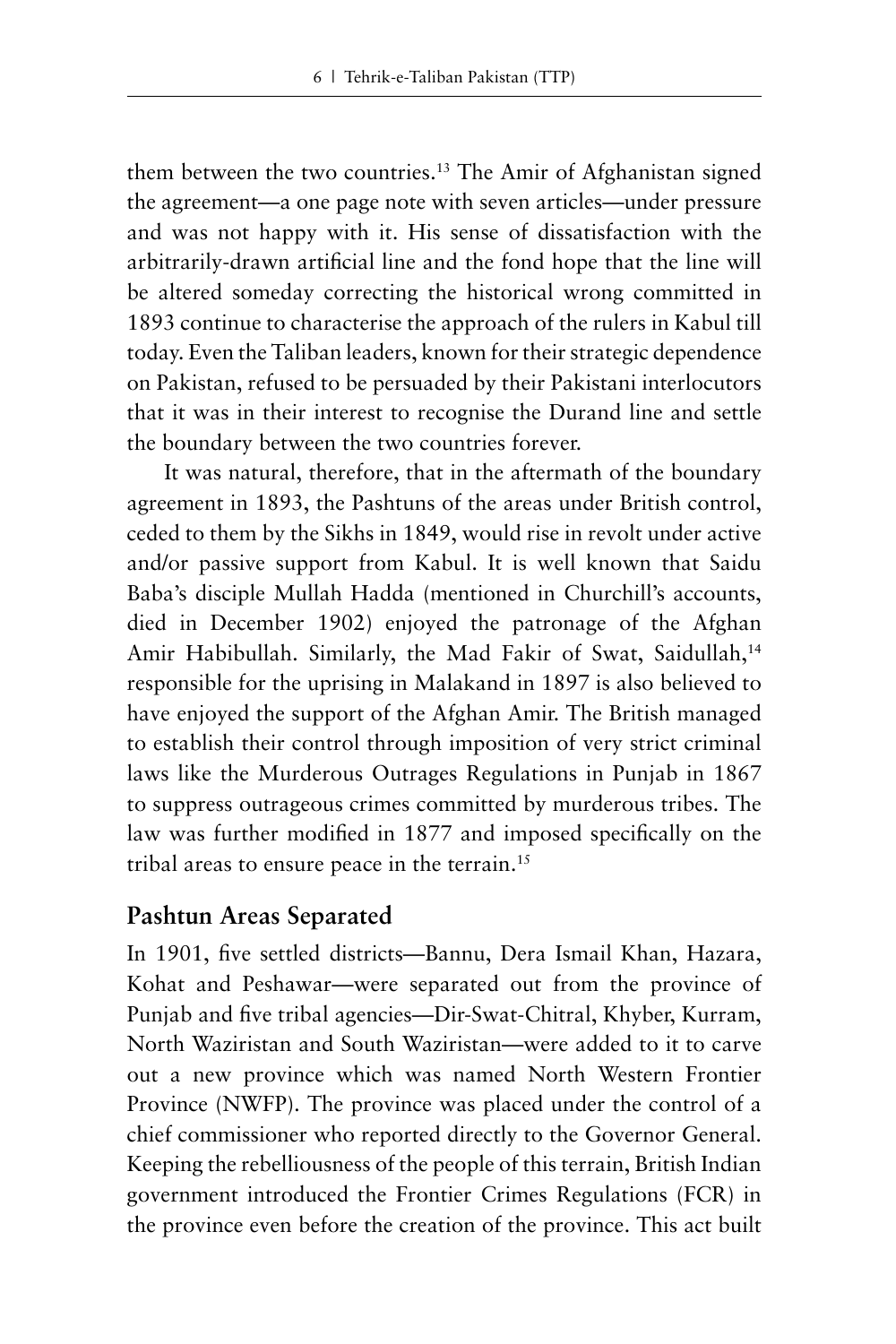upon the Murderous Outrages Regulations earlier specifically dealt with the frontier areas and aimed at maintaining tight control over the Pashtun population in the tribal areas. The FCR prescribed special procedures for the tribal areas. These were different from the criminal and civil laws that were in force in rest of British India. These regulations were based on the concept of 'collective territorial responsibility', and permitted dispute resolution through a tribal Jirga (council of elders), a customary practice in the tribal areas. The FCR act expanded the scope of earlier criminal regulations and invested wide-ranging powers, including judicial authority in the local administrative officials. During this time, the British administrators also introduced the institution of the Political Agent who was provided funds and vested with wide powers to secure the loyalties of influential people in the area. The Maliki system was introduced during this period with a view to roping in the local elite and using them as levers to exercise control over the tribes. Under this system, the local tribal elders (now known as Maliks) were designated as intermediaries between the members of individual tribes and the colonial authorities. They also helped the government to implement its policies.<sup>16</sup>

In spite of all this, the British could not quite control the terrain and continued to station large amount of troops in the area to engage various armed groups challenging the might of the British Empire. There was a recognition amongst the British rulers that the people of the terrain were too rebellious and uncontrollable to be amenable to modern system of governance. Therefore, they would rather choose not to devote too much attention towards the areas inhabited by the Pathans and/or Afghans and allow them some measure of independence as much as it would not jeopardise their colonial and imperial interests. They were quite happy about their characterisation of some areas as settled where they introduced rule of law and rest as unsettled which were largely left to the people to rule as per their own traditional norms, but under strict criminal laws imposed on them by the British to ensure that the Pashtun tribes of the frontier did not act against the interest of the empire. These unsettled borderlands were this mostly used as a buffer against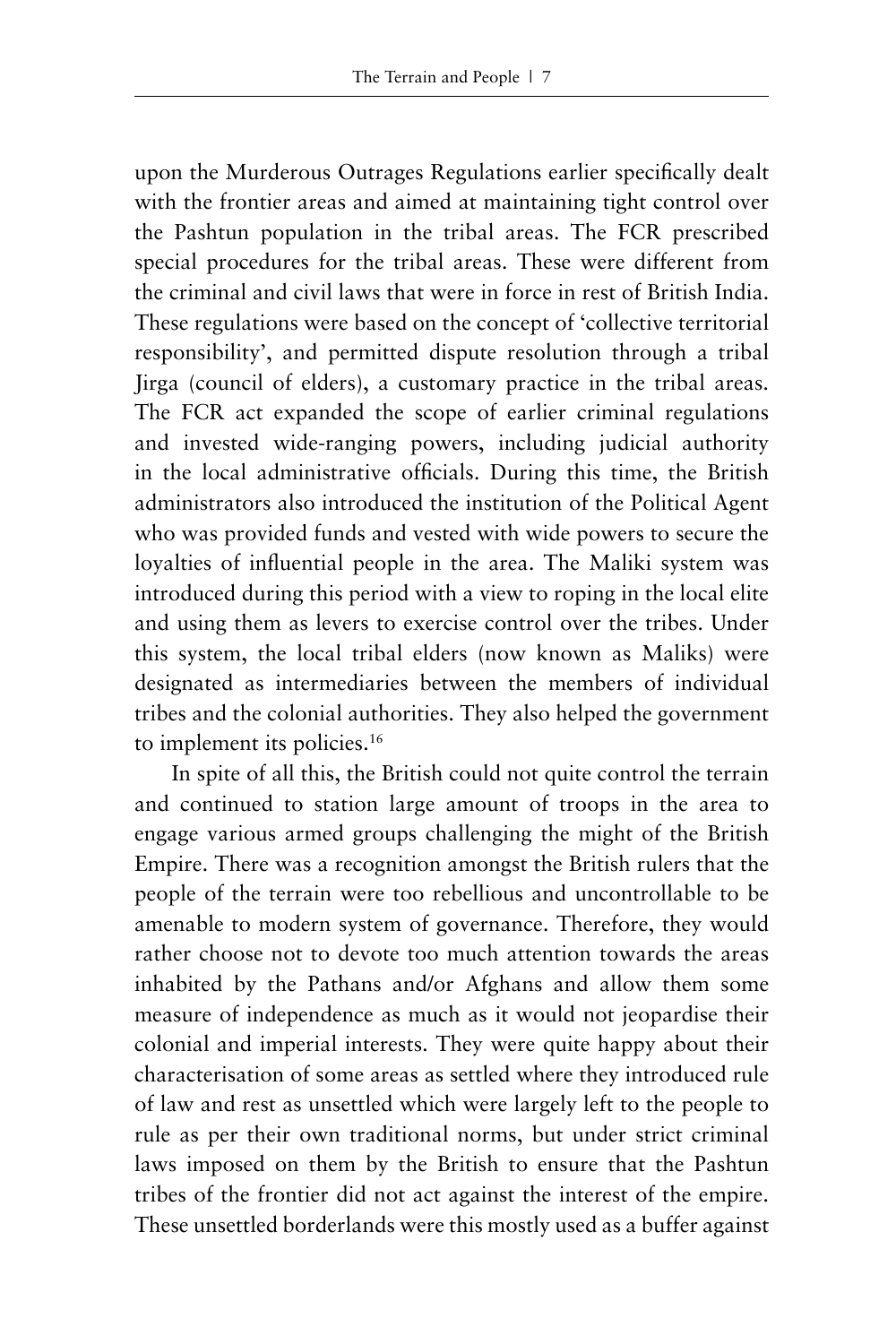both unruly Pathans of Afghanistan and the allegedly expansionist designs of Tsarist Russia.

The British rulers were not interested in mainstreaming this area and bequeathing the legacy of representative rule to the people inhabiting this difficult terrain. The British observers created a lasting myth of invincibility of the people and impossibility of transforming their behaviour to suit the needs of modern systems of governance, which survives to this day. In fact, when the demands for greater representative system of administration came from the people of NWFP, in the wake of the Government of India Acts of 1909 and 1919 which introduced representative rule in rest of India, the British ignored such demands. However, in response to the civil disobedience (red Shirt) movement of the Khudai Khidmatgars—which was raging in the settled areas while the tribal political agencies were plagued by violence—the then British Prime Minister Ramsay MacDonald announced the elevation of NWFP's status to a governor's province like other provinces of India at the concluding session of Second Round Table Conference in 1932. This representative system was limited to the settled areas and the legislative council of NWFP, elected through a restricted franchise (only three to four percent of the people eligible for votes could exercise their franchise, based on their social and economic status) were not granted any say in the administration of the tribal areas and tribal policy remained a central subject under the direct control of the governor of NWFP who served as the Agent to the Governor-General.

### **Tribal Areas under Pakistan**

Soon after partition and formation of Pakistan in 1947, various tribes in the region entered into agreements with the Government of Pakistan pledging allegiance to the new state. The Government of Pakistan signed some 30 instruments of agreement with local rulers, strengthening this arrangement further. Mohmand Agency was included in FATA in 1951, and Bajaur and Orakzai in 1973. Apart from seven agencies—Khyber, Kurram, Bajaur, Mohmand, Orakzai, North and South Waziristan—FATA also had six Frontier Regions (FR), i.e., FR Peshawar, FR Kohat, FR Tank, FR Banuu,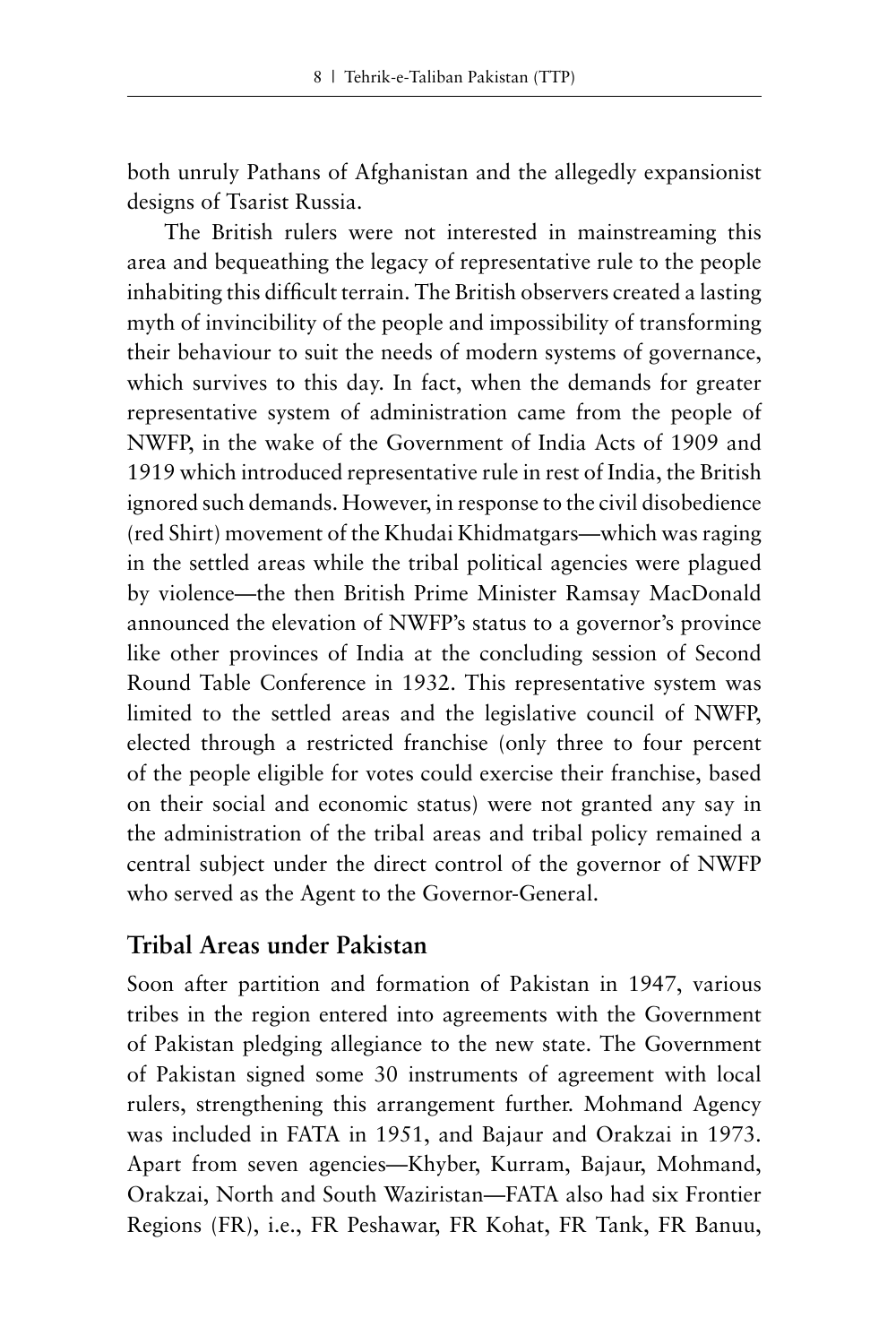FR Lakki and FR Dera Ismail Khan. Apart from FATA, Pakistan also designated some other areas (designated so by Article 246-b of the Constitution) inhabited by tribes regarded as less amenable to democratic system of governance as Provincially Administered Tribal Areas (PATA). These areas consisted of four former princely states and some districts inhabited by tribes difficult to control.<sup>17</sup> Some of the PATA districts were in Balochistan and most of them are dominated by Pashtuns and together with FATA, the areas form a contiguous terrain stretching from Chitral in the north to Chaman in the south which is home to radical Islamist insurgency today.

Various constitutions of Pakistan granted the tribal areas special status and the area covered by the so-called 'Tribal Areas' grew steadily until it attained the shape in 1973 covering both FATA and PATA, consisting some of the former princely states. The first Constitution of Pakistan in 1956 not only guaranteed the rights and privileges of the princes but the Frontier states and agencies were granted special status by retaining their status as a "Special Area" under Article 104 which provided that the executive authority of the province of West Pakistan was empowered to act in the area subject to the President's concurrence. Under 1962 Constitution, the tribal agencies and princely states in the frontier region were declared Tribal Areas, and under Article 223 of the Constitution no central or provincial law applied to these areas unless the President and the Governor respectively, so directed.<sup>18</sup> Under the 1973 Constitution of Pakistan, FATA fell within the 'territories of Pakistan" (Article 1). It was granted representation in the Pakistan National Assembly (vide Article 51) and the Senate (vide Article 59) but remained under the direct executive authority of the President (Article 247). Laws framed by the National Assembly did not apply to FATA, unless ordered by the President, who was also empowered to issue regulations for the peace and good government of the tribal areas. It was administered by the Governor of the erstwhile North Western Frontier Province (NWFP) renamed in 2010 as Khyber Pakhtunkhwa (KP) in his capacity as an agent of the President of Pakistan, under the overall supervision of the Ministry of States and Frontier Regions in Islamabad.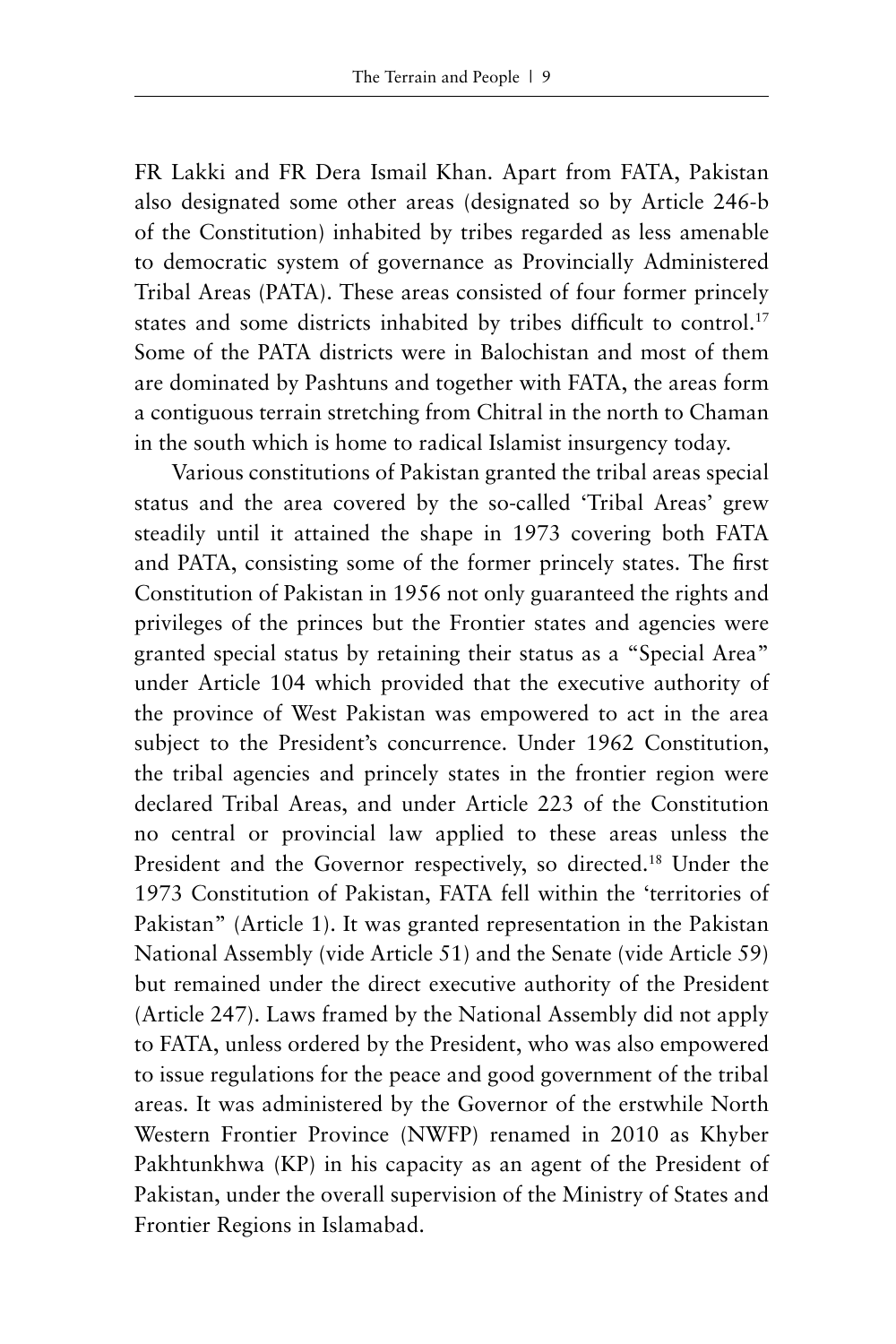The Constitution of Pakistan governed FATA through the same rules, which were imposed by the British in 1901 as Frontier Crimes Regulations (FCR). The Jurisdiction of Supreme Court and High Court of Pakistan did not extend to FATA and PATA, according to Article 247 and Article 248 of the 1973 Constitution of Pakistan. The KP Provincial Assembly had no power to legislate on FATA, and could only exercise its powers in PATA that were part of KP. The assembly could implement the law directly as it could do in other parts of the province or Settled Areas of KP. This created a political vacuum in FATA, Frontier Regions and PATA. Such lawless conditions were said to serve the interests of terrorists, as there was absence of various government departments like police, judiciary, local governments, and civic amenities. The jurisdictions of the High Courts and Supreme Courts of Pakistan did not extend to the Tribal Areas.

## **Tribal Areas Treated with Neglect**

Pakistani central government used the tribal areas, which included the FATA and PATA regions, as its strategic backyard. The entire region was 'in' Pakistan but not 'of' it. As per the Article 246 of the 1973 Constitution, the Pakistani Parliament had no authority over these areas. The article defined the territorial extent of the Tribal Areas and as has been discussed above the following Article (247) dealt with the administration of the tribal areas. The article stated clearly that the laws passed by Majlis-e-shoora (the national Parliament) or the Provincial Assemblies would not run there. The Supreme Court and High Courts of Pakistan also did not have any jurisdiction over these areas. However, this was not to deny that constitutionally speaking, "the executive authority of the Federation" and "the executive authority of a Province" extended to these areas, which meant that the authority of the President and Governor ran in the tribal areas known as FATA and PATA. While FATA was under direct control of the President of Pakistan, as regards the PATA, the Governor had to have the prior approval of the President for introducing any regulation in the PATA, which was under his direct control.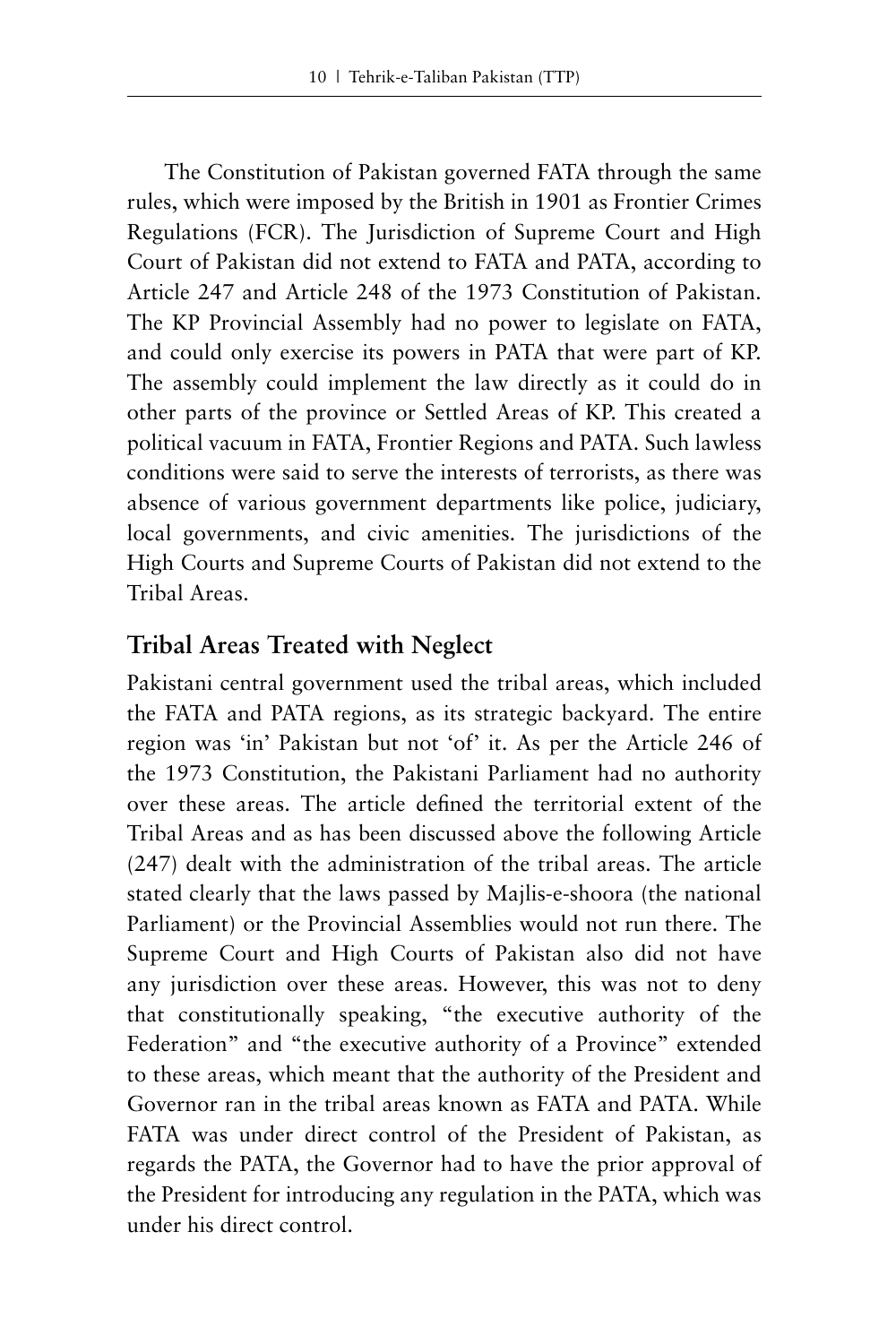The FATA area was traditionally left to be controlled either by local tribal elders or ambitious mullahs. The state presence was limited to political agents, who were low level bureaucrats, holding a parallel line of authority along with local collaborators called *maliks* and *lungi-holders* or *lungidars,* patronised by the state. The policing of the area was done through *khasadars*, levies and scouts, raised from the local populace, who were grossly underpaid and undertrained. Based on the principle of patronage, under the '*Maliki*' system, the *Malik* of each clan or the *lungidar* of each sub-clan and tribe was made responsible for maintaining peace in his area. He was also responsible for providing protection to government interests and received recognition and material benefits in return. The main objective of the FCR was the suppression of crime and protection of the interests of the Government of Pakistan (earlier that of the British Empire); including keeping lines of communications open with Afghanistan. All administrative and judicial powers were thus invested in the Deputy Commissioner (Political Agent), who usually dealt with civil and criminal disputes through tribal Jirga, which functioned like a 'council of elders'. The Political Agent, however, retained the authority to make final decisions in all cases. It is also important to note that the decisions of the Jirga were not legally binding on the Political Agent in any manner. The political agents wielded unbridled powers and were regarded as corrupt and did not in any way either represented or respected peoples' will. The political agent of each agency, depending on its size, had two or three assistant political agents, three or four tehsildars and between four and nine naib tehsildars with the requisite supporting staff. In 1976, Governor of KP, then NWFP, the then Major General (Retd.) Naseerullah Babar set up a committee to suggest measures for final merger of the tribal areas into NWFP. The recommendations of the report of the committee advocating merger could not be acted upon both because of fear of reprisal from the entrenched elite in the terrain (by the Zulfikar Ali Bhutto government) and military takeover in 1977. Bhutto had stalled the issue and decided to take it up after March 1977 elections, but he could not do that because he was removed in a coup on 5 July 1977.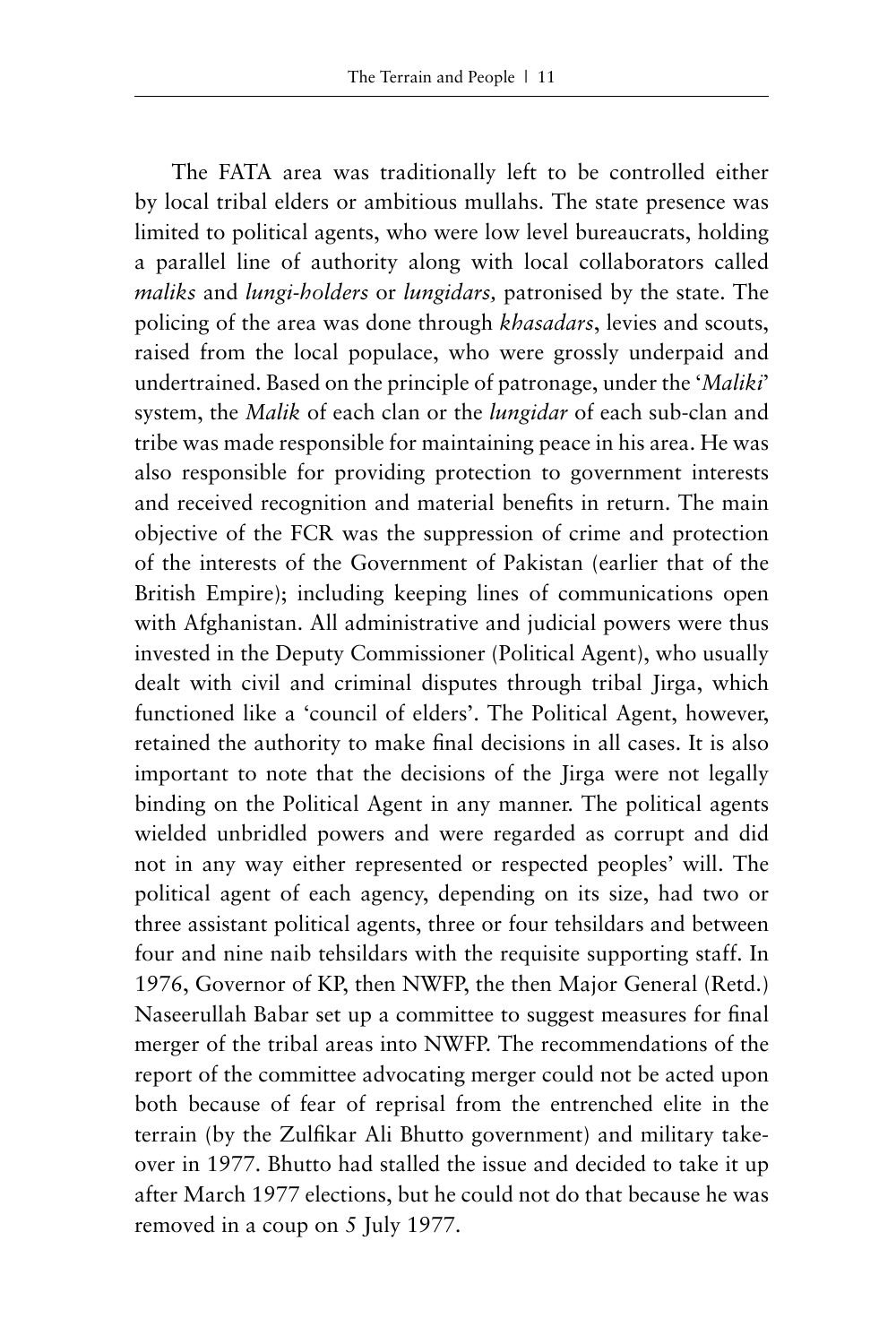These agents along with local *maliks* and *lungidaars* were effective in maintaining order and protecting the interests of the state until the 1980s when a new socio-political dynamic set in, in the tribal areas, because of the frontline status Pakistan gained since the Soviet army entered Afghanistan in December 1979 in aid of the communist government in Kabul. The Islamist mujahideen warriors challenging the communist dispensation, to begin with, and confronted with the might of the Soviet forces, in the changing circumstances, were regarded as "freedom fighters" by the US and supplied covert military aid through Pakistani intelligence agencies to defeat the former Soviet Union. In the process, in order to keep the jihad going and both to mobilise greater support for it and keep indoctrinating the young and impressionable refugee children pouring into Pakistani tribal borderlands, hundreds of madrassas were constructed in the area as well as in the hinterland and specially designed school textbooks preaching jihad were produced in the US and supplied free of cost to the children in these madrassas.19 As per Pakistan interior ministry's figures, the number of madrassas grew in the country from 246 in 1947 to 2886 by 1988 and most of these dotted the Afghan-Pakistan frontier. Their number increased to 28,982 by 2010 according to some public survey; however, the interior ministry put the figure at about 20,000.<sup>20</sup> Thus, both state and international sponsorship further radicalised the already radical socio-cultural landscape in the tribal areas. According to some accounts, by 2003, there were at least 600,000 youths in Pakistan who had passed out of the madrassas, received training for waging armed jihad and fought in Afghanistan and Kashmir. At least 100,000 of them were active cadres of different Jihadi outfits and over one million students were still enrolled in various Islamic seminaries, while there were several hundred thousand supporters of various Pakistan's Islamic religious parties.<sup>21</sup>

## **Jihadi Transformation**<sup>22</sup>

The Afghan jihad years (1980-1989) transformed the socio-cultural landscape in the tribal areas of Pakistan. The religious forces patronised by the state emerged as alternate centres of authority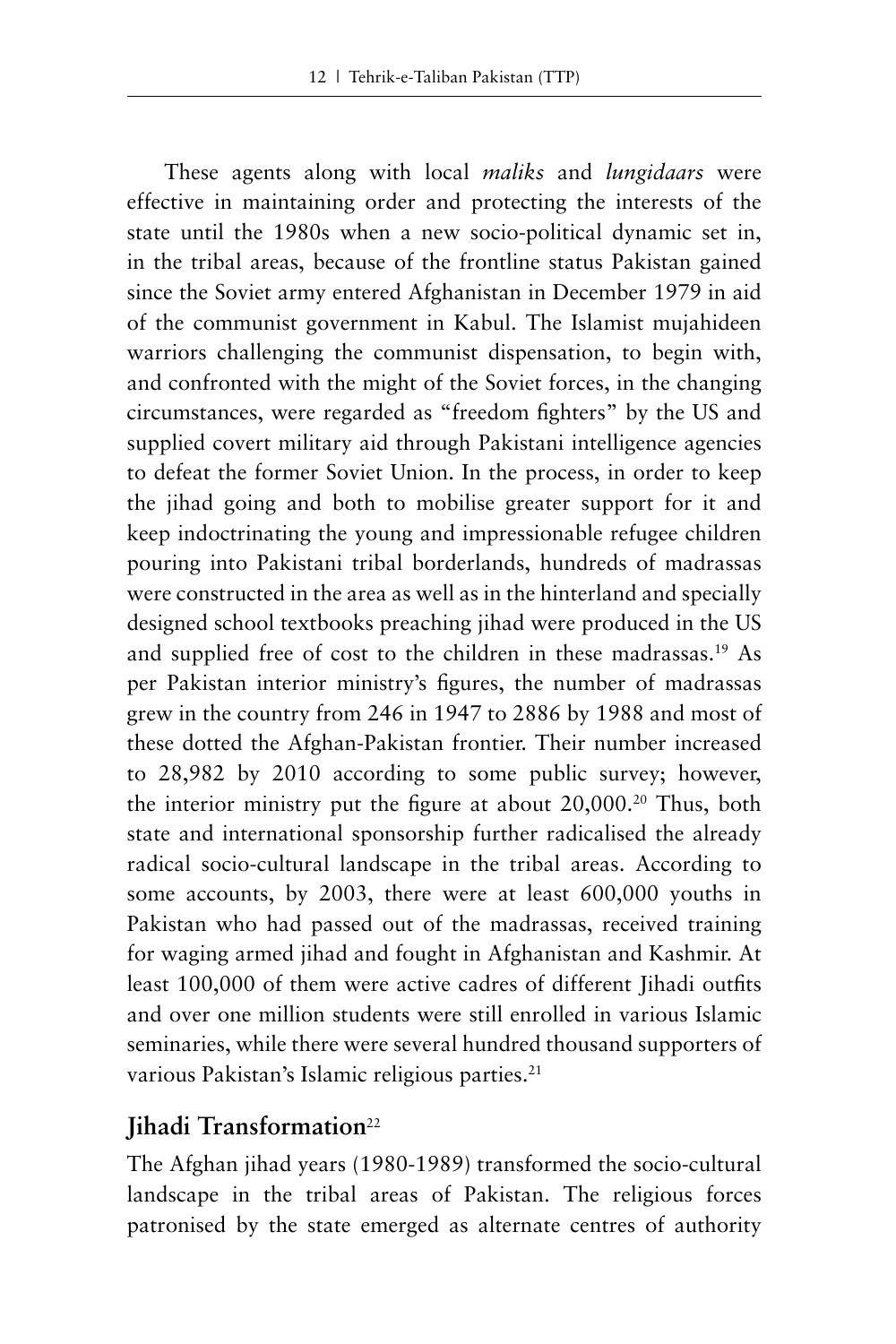in the region. Local mullahs gained tremendous informal power in the area through the 1980s and 1990s. However, there was a period of peaceful cohabitation and no apparent clash of interest when one group (the existing power-elite in the terrain, working with the governments at the federal and provincial levels) served as an agent of the centre and the other was pampered by the state to wage jihad across the Durand Line. With the rise of Taliban in Afghanistan in the mid-1990s, midwifed by the Pakistani intelligence and army, the mullahs of the region fed with the success of Afghan jihad started dreaming of Islamic emirates in their own areas, if not entire Pakistan. In 1994, Sufi Muhammad of Tehrik-e-Nifaze-Shariat-e-Muhammadi (TNSM) forced the governor of NWFP to concede his outfit's rule by Islamic sharia in Malkand division with Nifaz-i-Nizam-i-Sharia Regulation of 1994, and later the NWFP government promulgated Shariah Nizam-i-Adl Regulations, 1999, in the Malakand Division and Shariah Nizam-i-Adl Ordinance, 1999, in Kohistan district to introduce [a] "real" Islamic system in these areas. This particular ordinance provided the blueprint for Nizam-e-Adl regulation of 13 April 2009, a decade later.<sup>23</sup>

## **Concessions to Islamists**

It deserves mention here that the process of Islamic radicalisation struck deep roots in Pakistan over almost two decades (1978- 1999)— tentatively from the coup by Zia-ul-Haq through the years of democracy marked by bitter political rivalries and poor governance till yet another coup by Pervez Musharraf. During these years, both the prime political parties—Peoples' Party of Pakistan (PPP) and Pakistan Muslim League-Nawaz (PML-N)—did nothing to reverse the trend of radicalisation in Pakistan in general and the Pashtun tribal areas in particular, even if it was increasingly recognized in Pakistan that the jihadis had a serious impact on the internal security situation. The then Army Chief Jehangir Karamat went on to admit that Pakistan's internal security was 'the most important facet of national security'.<sup>24</sup> During Nawaz Sharif's second tenure as Prime Minister (1997-1999) his cabinet even appointed a committee to take stock of the internal security situation in November 1997,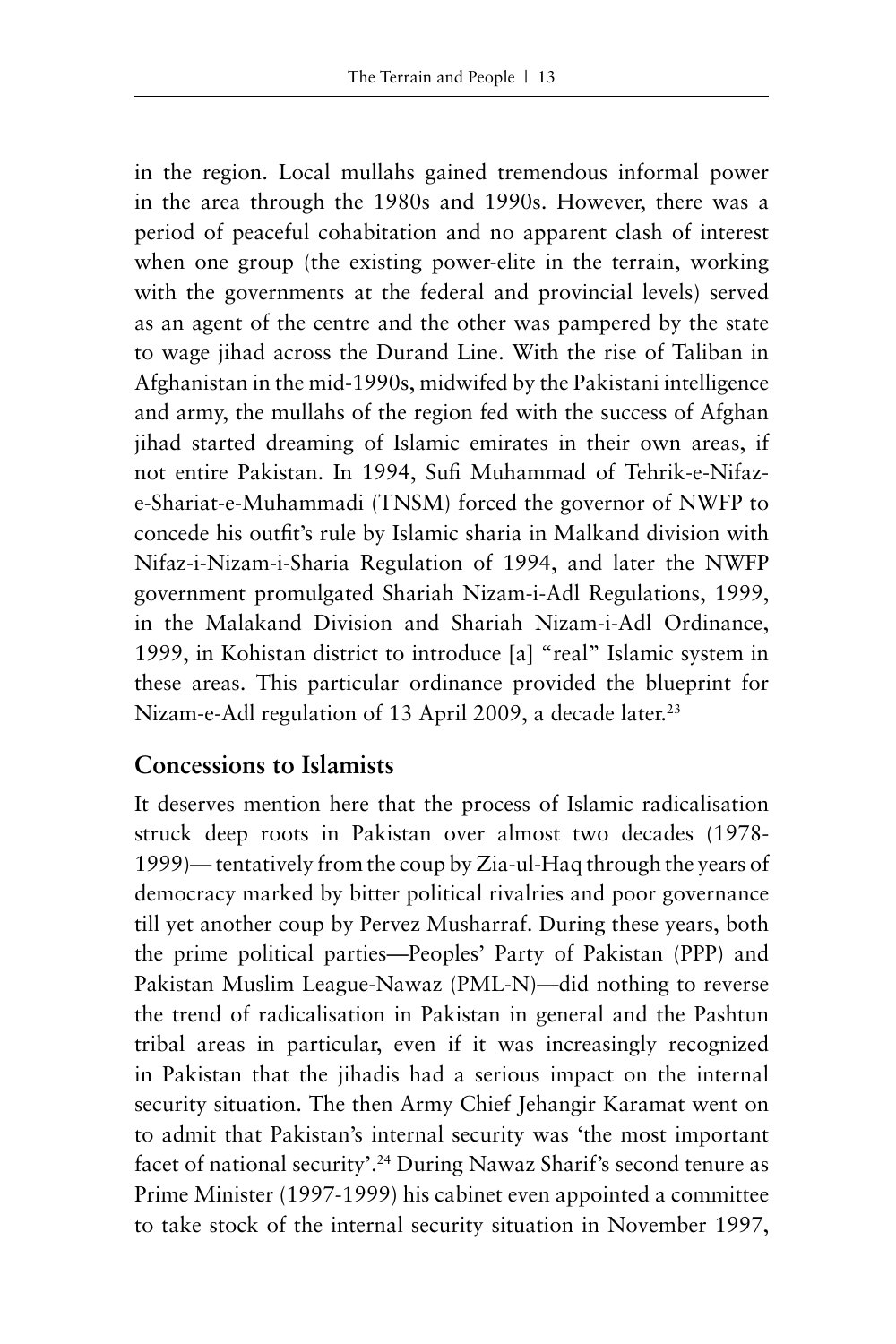which submitted its report in May 1998. The report held that 'it was imperative for intelligence agencies to keep track of the possible linkages between the militant training imparted by various political groups for jihad in Kashmir and Afghanistan, and acts of terrorism committed in Pakistan'.25

Despite this, various governments ignored the phenomenon of Islamist assertion at what they would regard as 'the peripheries' and buy peace through concessions, hoping that such gestures would quarantine it at the margins without affecting Pakistan's body politic. As an example, Benazir Bhutto's government (1993-1996) conceded Sufi Muhammad's demand for Sharia rule in Dir and Malakand in December 1994.

It is also strange that while Nawaz Sharif was getting familiar with the corrosive effect of radicalisation at one level, he was seeking to capitalise on the perceived pro-Islamic sentiments at another, by bringing about 15th Amendment in August 1998 to further Islamicise the constitution and offering a handle to the pro-Sharia campaigners all over the country. The amendment bill introduced by Nawaz Sharif government and passed by two thirds majority in the lower house stated:

"In view of the fact that the Objectives Resolution is now substantive part of the Constitution, it is necessary that Quran and Sunnah are declared to be the supreme law of Pakistan, and the Government is empowered to take necessary steps to enforce Shariah." It made it obligatory on the part of the federal government to "to take steps to enforce the *Shariah*, to establish *salat*, to administer *zakat*, to promote *amr bil ma'roof* and *nahi anil munkar* (to prescribe what is right and to forbid what is wrong), to eradicate corruption at all levels and to provide substantial socio-economic justice, in accordance with the principles of Islam, as laid down in the Holy Quran and Sunnah."26

TNSM chief Maulana Sufi Mohammad backed the bill with all his might and in October 1998, he ordered his followers to kill journalists who opposed the implementation of the bill, termed as "Shariah bill".27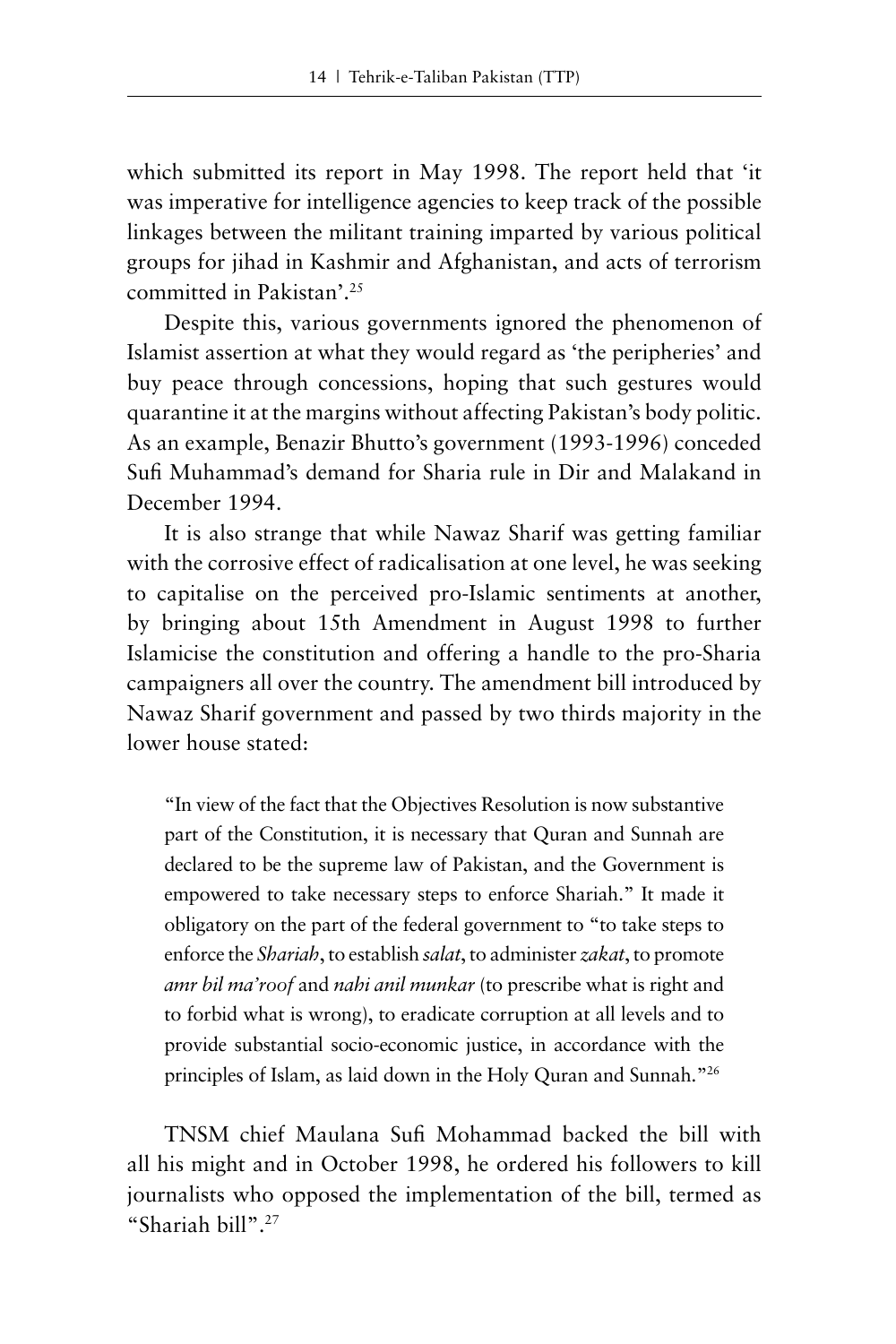The power elite in Pakistan did not think it necessary, therefore, to bring the terrain to the political mainstream and introduce a uniform legal and administrative system in the tribal areas. After years of restricted franchise, the need for introducing universal franchise in FATA was felt not by any mainstream political party of Pakistan but by the caretaker govt of Meraj Khalid in 1996, after Benazir Bhutto's govt was dismissed by then President Farooq Leghari. However, the elections subsequently held in 1997 elections were on non-party basis. Political parties' participation Act was modified later in 2002 to make it possible for parties to field candidates in FATA, but it could not be implemented without amendment of the FCR provisions. In 2002, an attempt was made to introduce local representative bodies in FATA and in 2004 some members were nominated by political agents into local councils because the council had no powers and the nominated ones were not regarded with respect by the local populace. Attempts at administrative reforms were made by a Committee on legal reforms, headed by Justice (Retd.) Mian Mohammad Ajmal, in 2005 to recommend modifications in FCR after public consultation across FATA. Some of the recommendations of the committee were implemented in 2011. Another set of reforms suggested by a special committee, headed by Sahibzada Imtiaz Ahmad in 2006 were implemented granting some independence to the FATA secretariat. In 2012, 'FATA Local Government Regulation 2012' was developed to introduce local bodies in FATA, however, the Regulation was never promulgated. The amendment of FCR under Zardari government in August 2011 finally made it possible for political parties to contest elections from FATA and in 2013, they fielded candidates for the first time on party basis. As it was quite obvious, women of FATA were granted right to vote only in 1996. However, tribal customs stood in their way of participating in the elections in an uninhibited manner. As militancy gathered momentum in 2013, a Political Parties Joint Committee on FATA Reforms, comprising of 10 political parties (PML-N, ANP, JI, JUI-F, MQM, NP, PML-Q, PPP, PTI, QWP), was formed "which adopted and endorsed an 11-point FATA reforms plan in July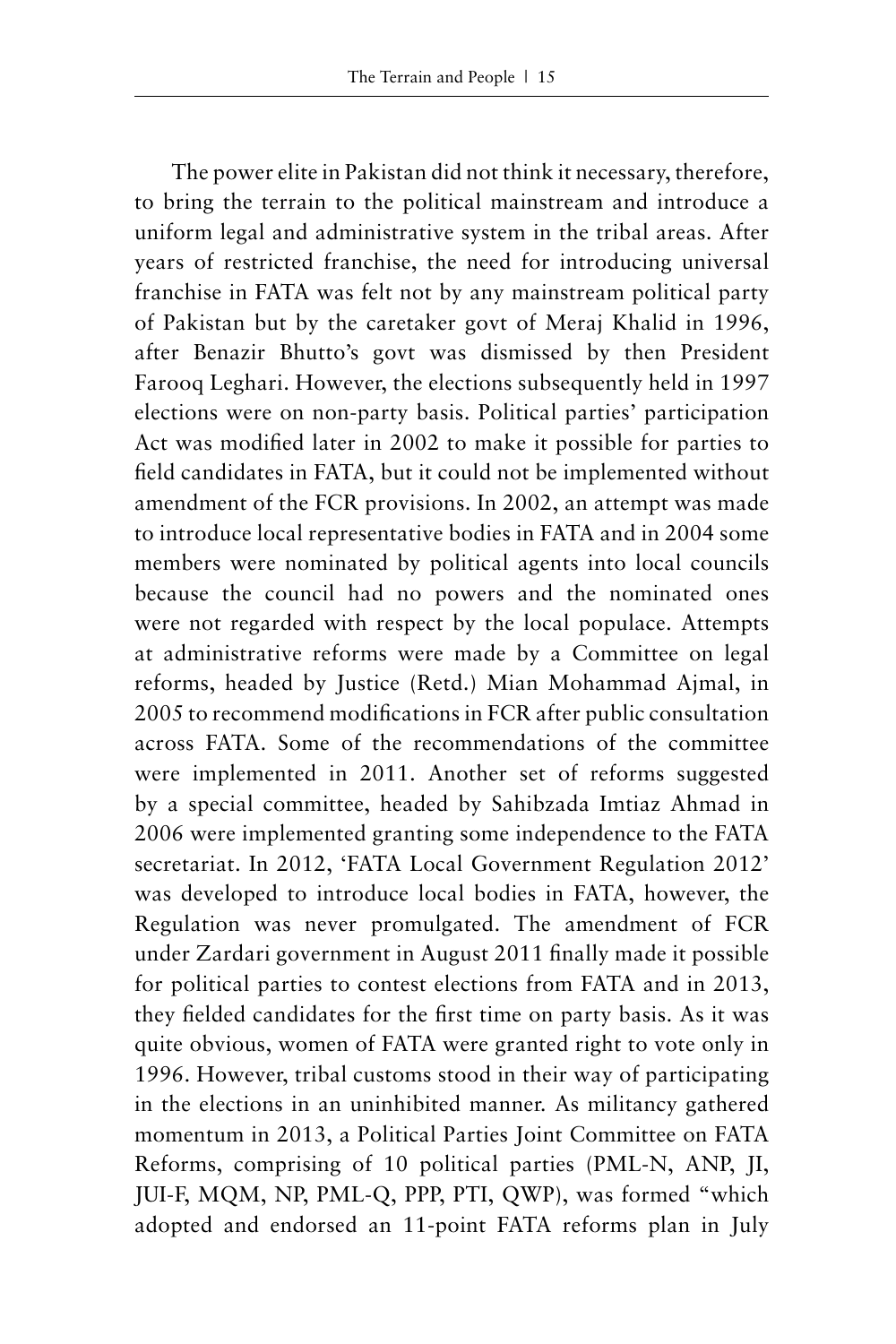2013. The proposed reforms by this joint committee included, amendment of Article 247 to guarantee fundamental rights to all tribal citizens and shift legislative power from the President of Pakistan to the Parliament; the importance of holding local body elections; the need for a comprehensive package for FATA with focus on infrastructure development, health, education and employment and separation of executive and judicial powers in FATA."28

#### **Costs of Neglect**

The state ignored the hold of militants in the tribal areas and rather chose to use militant groups to strengthen and consolidate the position of Taliban in Afghanistan. Many volunteers from these regions went across the border into Afghanistan to join the Taliban and fight against the northern alliance and international forces. On the eve of the attack on Afghanistan in 2001, Sufi Muhammad (1933- 2019) of Swat sent thousands of his supporters to fight the Western forces in support of Taliban, under the military's watch. Sufi was arrested upon his return from Afghanistan in 2002, after the Taliban were made to flee by the US forces.<sup>29</sup> TNSM was banned in 2002. There was a shift in state policy after 9/11 under acute pressure from the US. When Pakistan joined the War on Terror, it was forced to withdraw its contacts with the local mullahs. It sought to extend its control through the *maliks* and tribal elders. Initially, the amount of force used was quite nominal. This was mainly through the local *khasadars*.

However, Pakistan soon discovered that the effective control of the whole region had passed on to a new generation of Islamic radicals, who had the will and ability to take on the Pakistani state, its past-sponsors, without any hesitation. Indeed, Pakistani state had made huge cache of arms available to them earlier for Afghan jihad, which continued throughout the Taliban years. It ignored the private weapons factories coming up in areas like Darra Adam Khel and oversaw the process of militarisation of the entire belt. There were jokes in Pakistan that even Pakistan army had to buy weapons at a cheaper rate from Darra Adam Khel.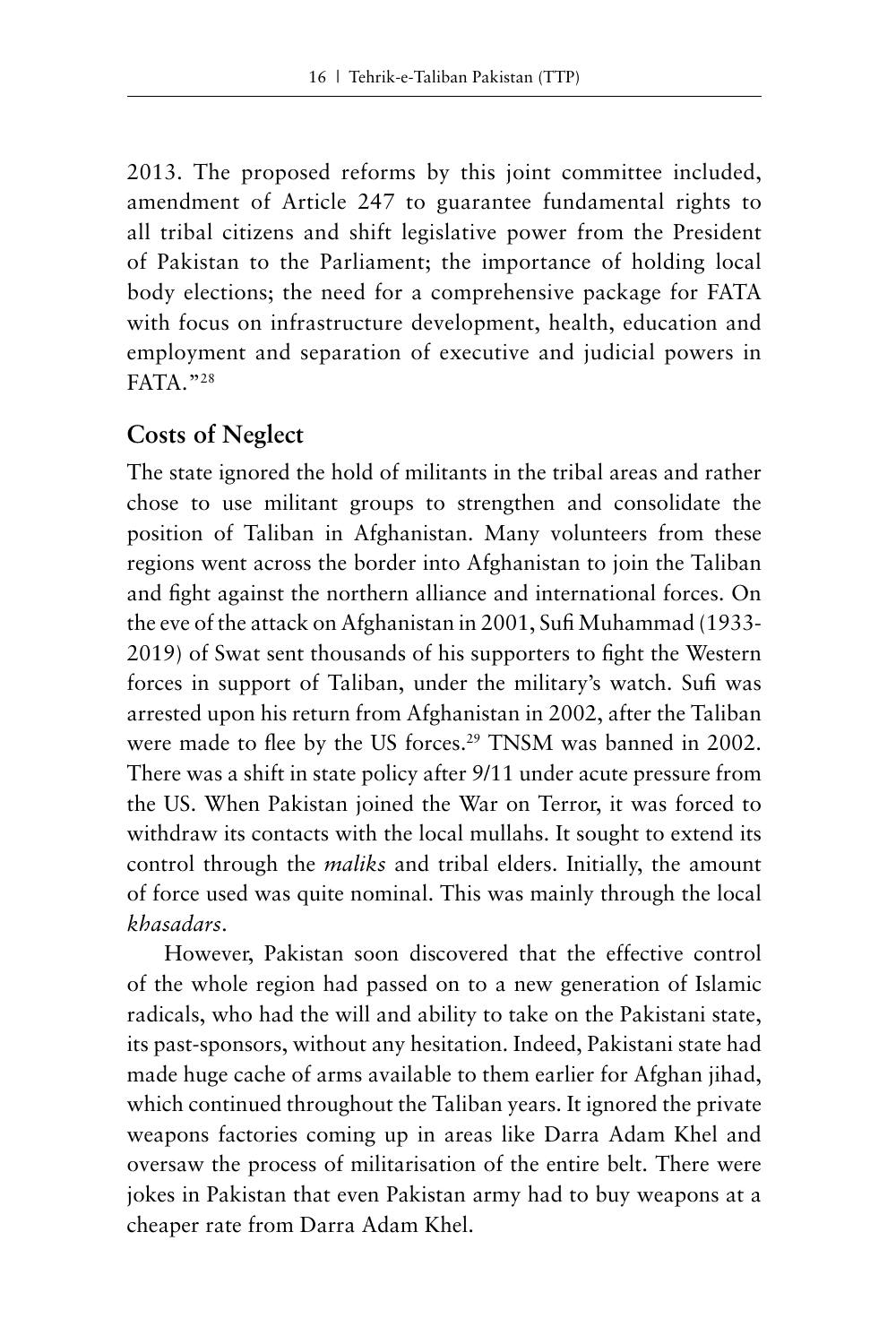The Pakistani army was forced to station itself around the tribal belt by the close of 2002. Between 2002 and 2006, the army conducted its Operation *Al-Mizan* (Justice) leading to a series of armed campaigns in different areas of FATA, assisted by US special operation forces, who were looking for Al-Qaeda operatives fleeing Afghanistan in this area, as was reported later. Pakistan also brought in infantry battalions, Special Force units, the elite SSG (Special Services Group) as a show of its sincerity. As per the data gathered by two scholars from RAND Corporation "approximately 17 infantry brigades 45 infantry battalions, and some 58 Frontier Corps wings"<sup>30</sup> (a wing is roughly equal to a battalion) were involved in this operation. The same sources held that the number of the forces grew to somewhat fewer than 120,000 regular army, Frontier Corps, and Frontier Constabulary troops … in FATA and NWFP between March 2008 and March 2009". Operation Kalosha II, which was launched in 2004 in South Waziristan, was part of this operation. Initially, the army suffered unexpected setbacks in South Waziristan at Baghar, Wana and Kalosha between 2002 and early 2004. Musharraf would characterise the impassioned resistance put up by the tribal insurgents as of "last-man-last-bullet" type. However, in Op Kalosha II, with heavy reinforcement and use of Cobra helicopters and fighter jets and 13-day cordon and search operation in an area spread over a 50 km stretch south-west of Wana, the Pakistan army declared victory, which proved pyrrhic at best and fleeting at the worst.

The main operations of the army, during this period, were conducted through the local *khasadars*. Wholesale army operations were only episodic in nature. They were ordered only when the local militants flouted the instructions of the army. There was an unwritten understanding between the local militants and the army that they will not provoke each other unnecessarily. The army, under Musharraf, made several attempts to buy peace in the area. It bribed local Taliban leaders like Nek Muhammad, Baitullah Mehshud, Mullah Nazir, Mangal Bagh and many others and signed peace deals with them. However, none of them succeeded at the end. By 2006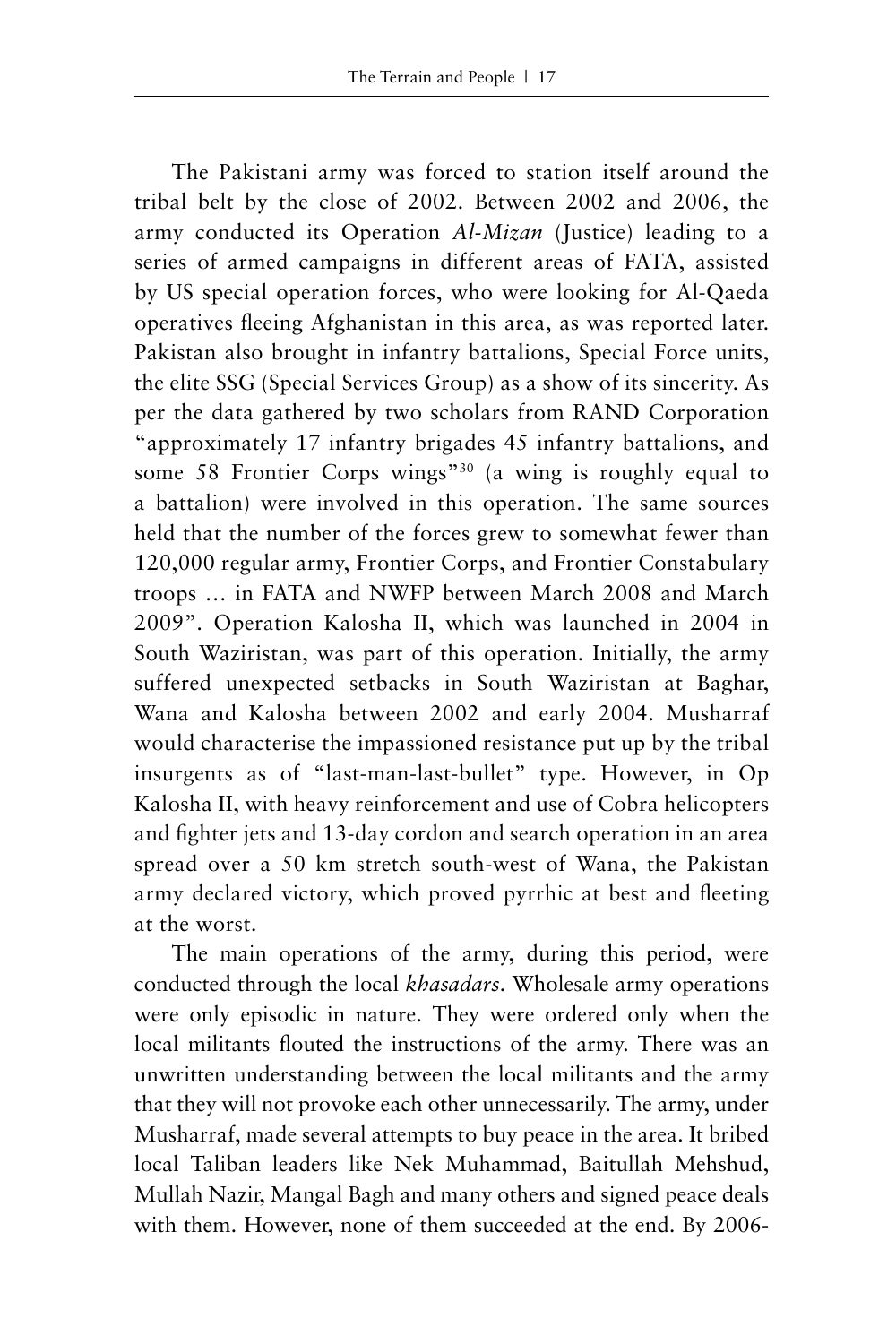07, the operations became more frequent indicating the inability of the Pakistani state to establish its writ in the area. The local militants regrouped as Pakistani Taliban and more actively colluded with the Taliban of Afghanistan on the one hand and Al-Qaeda on the other. This was bad news for Pakistan.31

## **Galloping Talibanisation**

By June 2007, the National Security Council of Pakistan headed by President Musharraf took due note and held that the following areas were affected by the virus of Talibanisation in varying degrees—the districts and frontier regions of Tank, Lakki Marwat, Bannu, Kohat as well as the settled districts of Hangu, Dera Ismail Khan in southern NWFP, Peshawar, Mardan and Charsada in the central NWFP and Mansehra, Swat, Malakand and Dir in the northern NWFP.32 In December 2007, the Pakistani Taliban calling itself Tehrik-e-Taliban announced its formation. By the close of 2008, Sunni radical groups of all hues had come together in these areas. They were also seen to be operating in a much more coordinated manner than ever before. Pakistani state underwent a democratic transition in March 2008. Musharraf was forced to leave by September 2008. The number of army operations increased in 2008 under the new army chief. The US forces were granted greater freedom in their aerial operations in the tribal areas.

By 2009, Ahmed Rashid would argue that there was no "creeping Talibanisation" in Pakistan, it was a galloping Talibanisation…. The leadership of the Taliban is now in Pakistan and they have stated their intention of overthrowing the government here. The Taliban are linking up with groups in Pakistan and the Pakistani Taliban movement is turning into a multiethnic movement. Groups cultivated to fight in Kashmir have joined up with the Pakistani Taliban, and include Punjabis having previous association with organisations such as Lashkar-e-Taiba, Harkatul Mujahideen, Jaishe-Muhammad and others. Now, some 40 groups in Pakistan are loosely affiliated with the Pakistan Taliban—the several years of progressive diplomacy with India exacerbated the rise of different Taliban-affiliated factions."33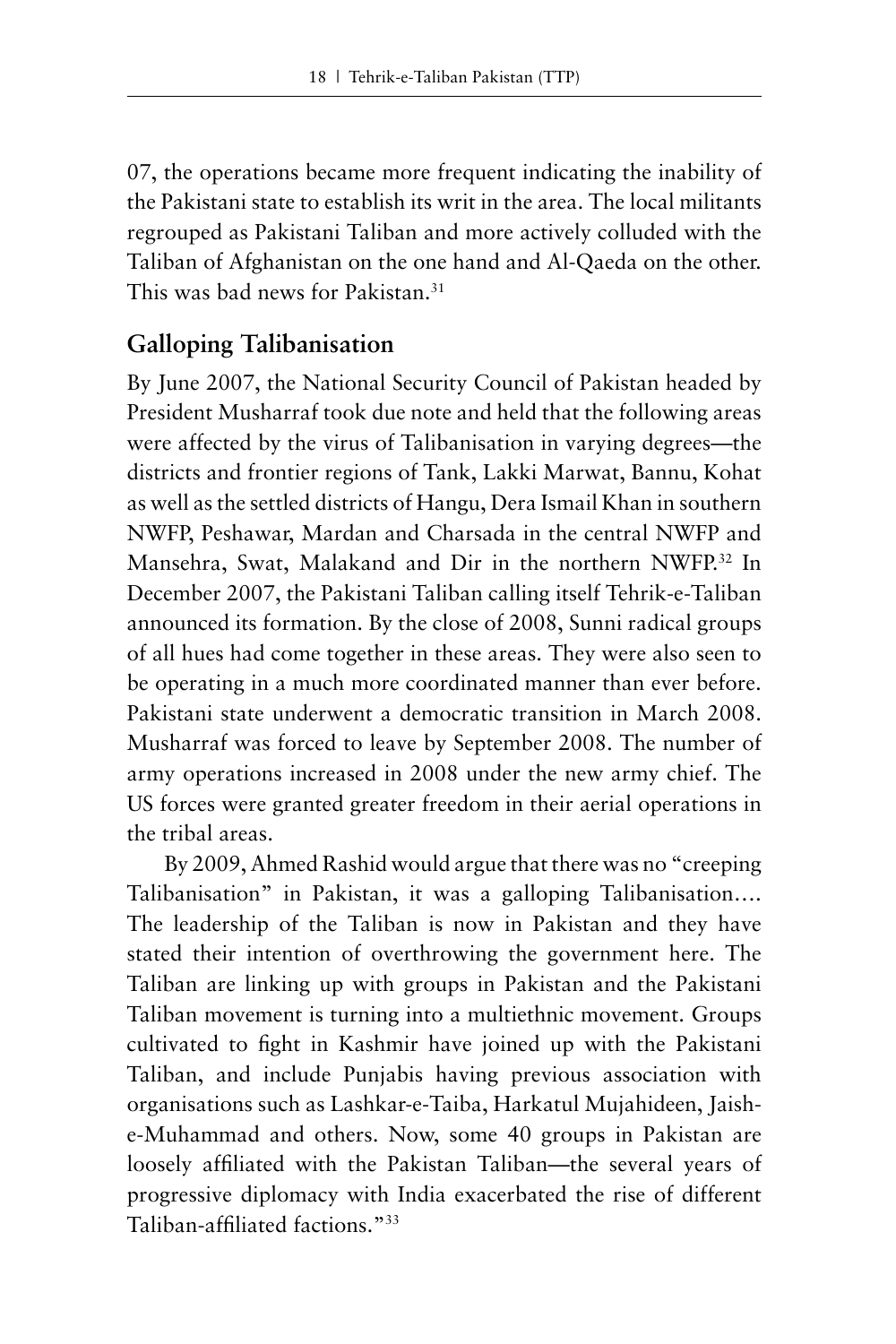The army operations (which have been dealt with in detail in subsequent chapters) did reverse the tide of Talibanisation to some extent, but the phenomenon has remained in the tribal belt as a marked feature of tribal society and politics and kept on bothering the Pakistani government, which has led it to look for political options in addition to overwhelming use of kinetic power in response to militant assertion by TTP, primarily basing itself in the tribal belt. With the launch of military operations in the area in June 2014, there was a dominant view that this had to be followed up with political measures to bring FATA into the political mainstream and years of political and administrative ambivalence must end. The Governor of Khyber Pakhtunkhwa constituted a FATA Reforms Commission (FRC) in 2014, the mandate of which was to propose reforms for FATA. A report was submitted by the FRC to the Governor KP in April 2015. It suggested establishment of representative councils the Tribal Agencies and FRs and also creation of a Governor's Advisory Council comprising of these members in a bid to introduce responsible governance, apart from suggesting other measures to tighten security of the terrain. There was also a 2015 FATA Long Term Governance Action Plan 2015-2025 developed by erstwhile FATA Secretariat in collaboration with Post Crises Needs Assessment (PCNA) FATA unit in 2015 which focused on 5 reform areas: political, institutional, justice, counter radicalisation and fostering reconciliation, and social cohesion, which forms the basis for administrative and political reforms that were suggested later. In September 2015, as many as 19 elected representatives from FATA (MNAs and Senators), in an unprecedented show of unity, called upon the government to abolish the tribal areas and merge them with Khyber Pakhtunkhwa province and said that they had drafted a bill to this effect to stop the 'half citizen' status of the people of FATA.34 Shortly afterwards, in November 2015, the Nawaz Sharif government set up a six-member committee headed by Sartaj Aziz, which came out with a report in ten months in August 2016.35 The report of this committee was prepared after consultations with 3,525 tribesmen during the process, including 3,096 Maliks and tribal elders and 429 lawyers, youths, traders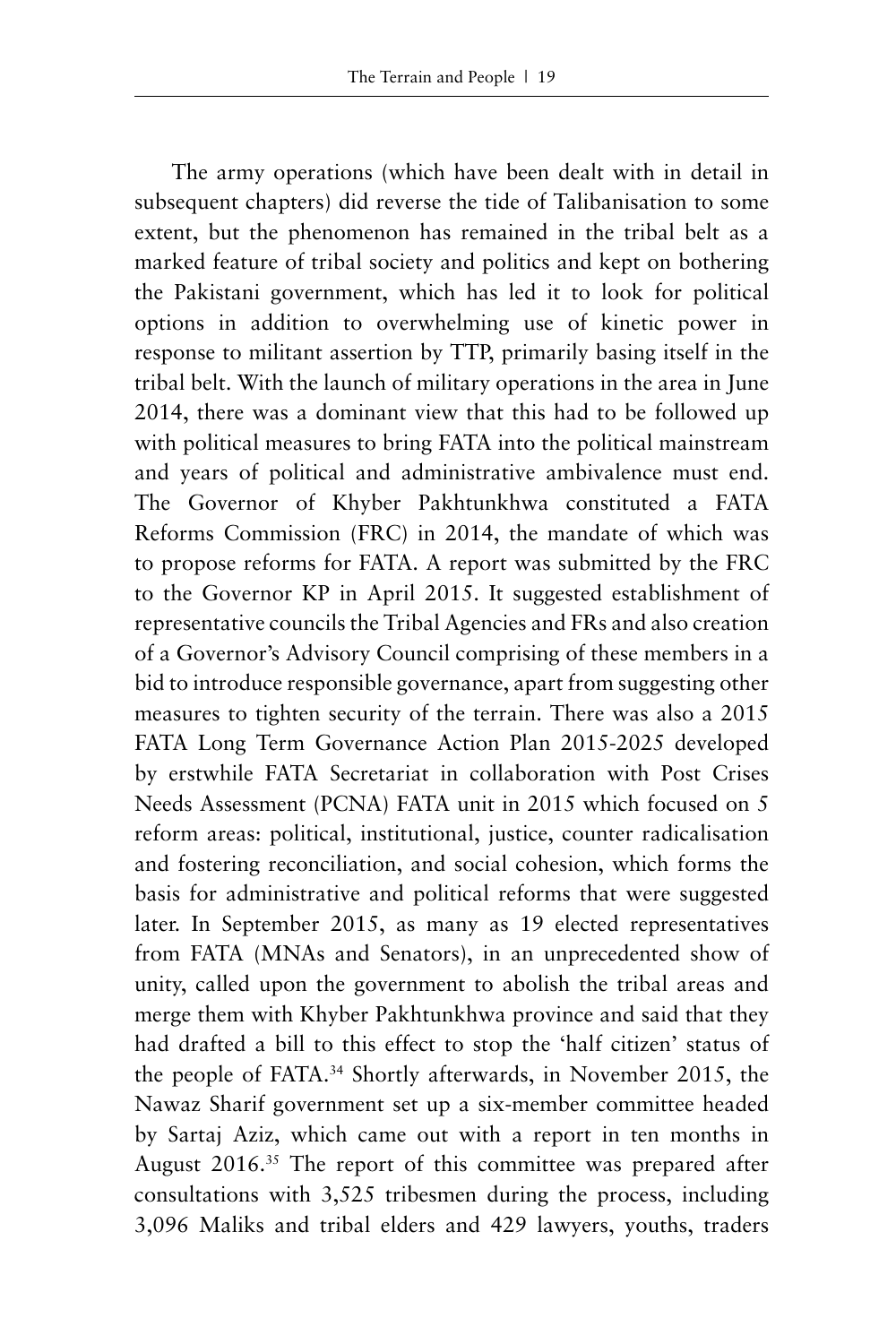and members of civil society.36 It recognised that the "events of last decade had greatly enhanced the urgency of fundamental reforms in FATA" mostly because the "region suffered substantially after the emergence of militant groups in the region after 2001". There were protests by some groups like Jamat-ul-Ulema-i-Islam-Fazlur (JUI-F) and Pakhtunkhwa Milli Awami Party (PMAP) opposed merger, while the MQM called for a separate province for FATA. The rest including Jamat-i-Islami (JI), Awami National Party (ANP), Qaumi Watan Party(QWP), Pakistan Tehreek-i-Insaf (PTI) and the Pakistan People's Party (PPP) demanded immediate merger.

On 2 March 2017, Nawaz Sharif presented the case before his cabinet which approved of the recommendations to mainstream FATA.37 However, certain decisions of the cabinet like introducing a Riwaj Act to replace FCR and lack of clarity about the phased reforms in FATA administration, especially rumours of a serving General to be appointed as the chief operating officer under KP governor to oversee implementation of the reforms, evoked widespread criticism. The government agreed to withdraw Riwaz act in September 2017 and went on to introduce the 30<sup>th</sup> Amendment bill 2017, to effect the merger and this was suitably modified as 31st Amendment bill 2018 later. On 24 May 2018, the bill was passed as Amendment in the National Assembly (229 in favour 1 against) and on 25 May, the Senate passed with 71 votes in favour and 5 against (all PMAP Senators walked out). It was sent to the provincial assembly, as per constitutional requirement, and the bill was passed there on 27 May with 87 votes in favour. Finally, the President signed it into law on 31 May 2018.

With the amendment bill passed in both houses, the government brought in FATA Interim Governance Regulation, 2018, on 28 May 2018, to replace FCR and fill in the vacuum created by the repeal of Article 247 of the constitution which laid down process of administration in the area. The regulation was criticised because it contained provisions which were there in both FCR and Riwaj Act that it sought to replace.38 In October 2018, Peshawar High Court declared many provisions of the act (like assigning judicial powers to civil administrative officers) unconstitutional and illegal and went on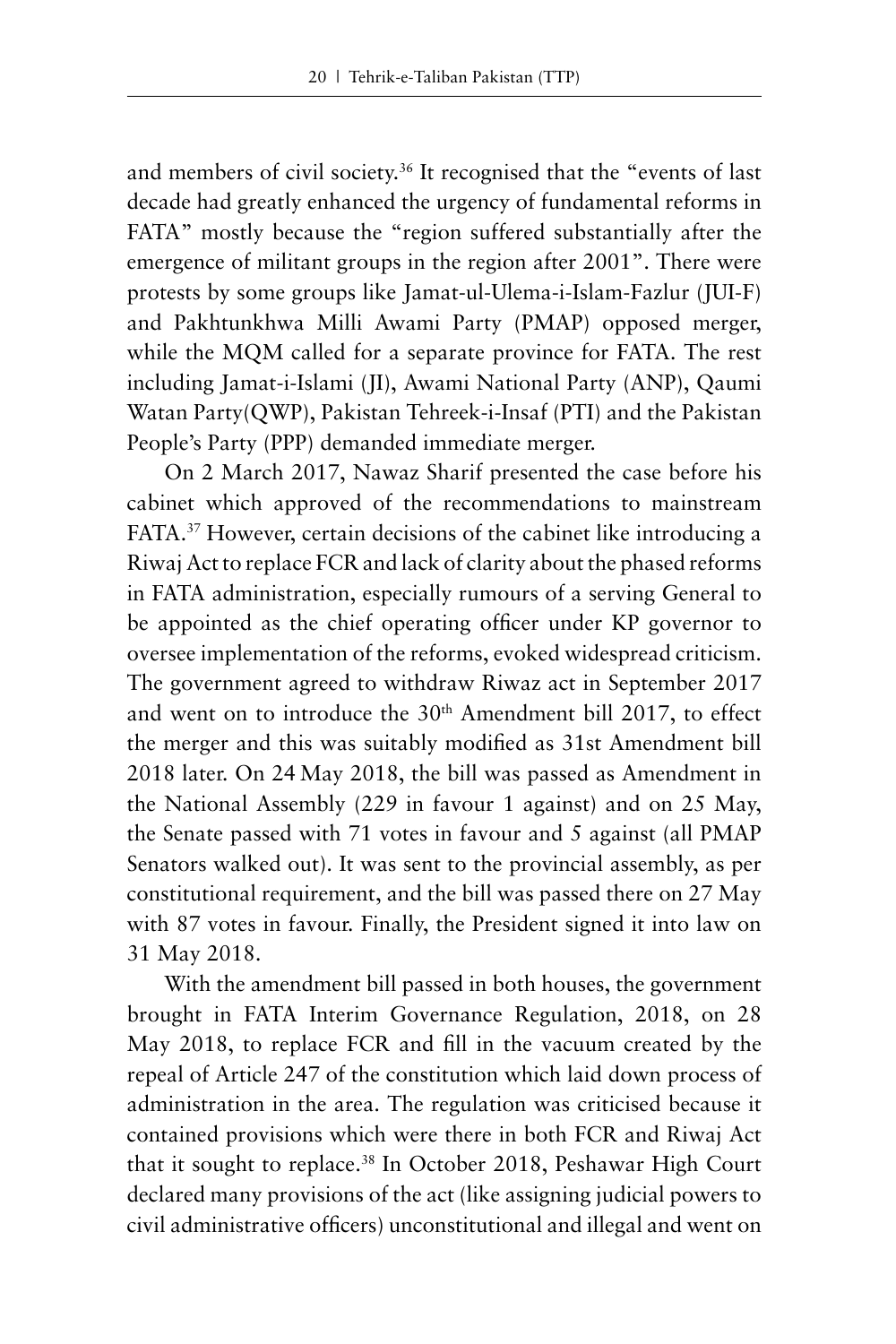to restrain Assistant Commissioner of Bara Tehsil from using judicial power in a civil case.<sup>39</sup> To overcome such issue in administration, the provincial government brought in a bill called "Khyber Pakhtunkhwa Continuation of Laws in the Erstwhile Provincially Administered Tribal Areas Act, 2018" and later in August 2019, an ordinance called KP Actions (in aid of civil power) Ordinance, 2019 was brought in which was an exact copy of two earlier regulations promulgated by the president in 2011 for FATA and PATA, which offered legal cover to several detention centres set up during the military operations in different regions. These regulations assign extensive powers to the armed forces and authorised officers and gives interning authority power to detain a suspect until the action in aid of civil power by the armed forces kicks in. On 17 October 2019, Peshawar High Court scrapped the ordinance and declared in null and void.<sup>40</sup> This ordinance was criticised widely.<sup>41</sup> However, subsequently the matter was taken to the Supreme Court and in November after suspending the order till 15 November 2019, on 21 November chided the federal government by saying "We must satisfy ourselves about the constitutionality of the law pertaining to the KP government's Action in Aid of Civil Power Regulation Ordinance 2019".42

While the judgment on the case remains inconclusive, there is widespread concern amongst the people of the erstwhile FATA and PATA regarding their constitutional rights, which should have accrued to them after the passing of the 25th Amendment (31st Amendment Act 2018) to the constitution which sought to mainstream FATA and PATA by removing the provisions in the constitution that gave the government sweeping powers to intervene in the region. The cases of forced disappearances, target killing, harassment of people criticising the government which fuels popular protests under a civil society group which calls itself Pashtun Tahafuz Movement (PTM) threatens to disturb the peace of the region and has given rise to an assertive Pashtun nationalism, which has already started characterising the pronouncements of not only the PTM followers, but also that of the hardline TTP leaders, even if they are at the two opposite ends of the spectrum of resistance against the Pakistani state. The unintended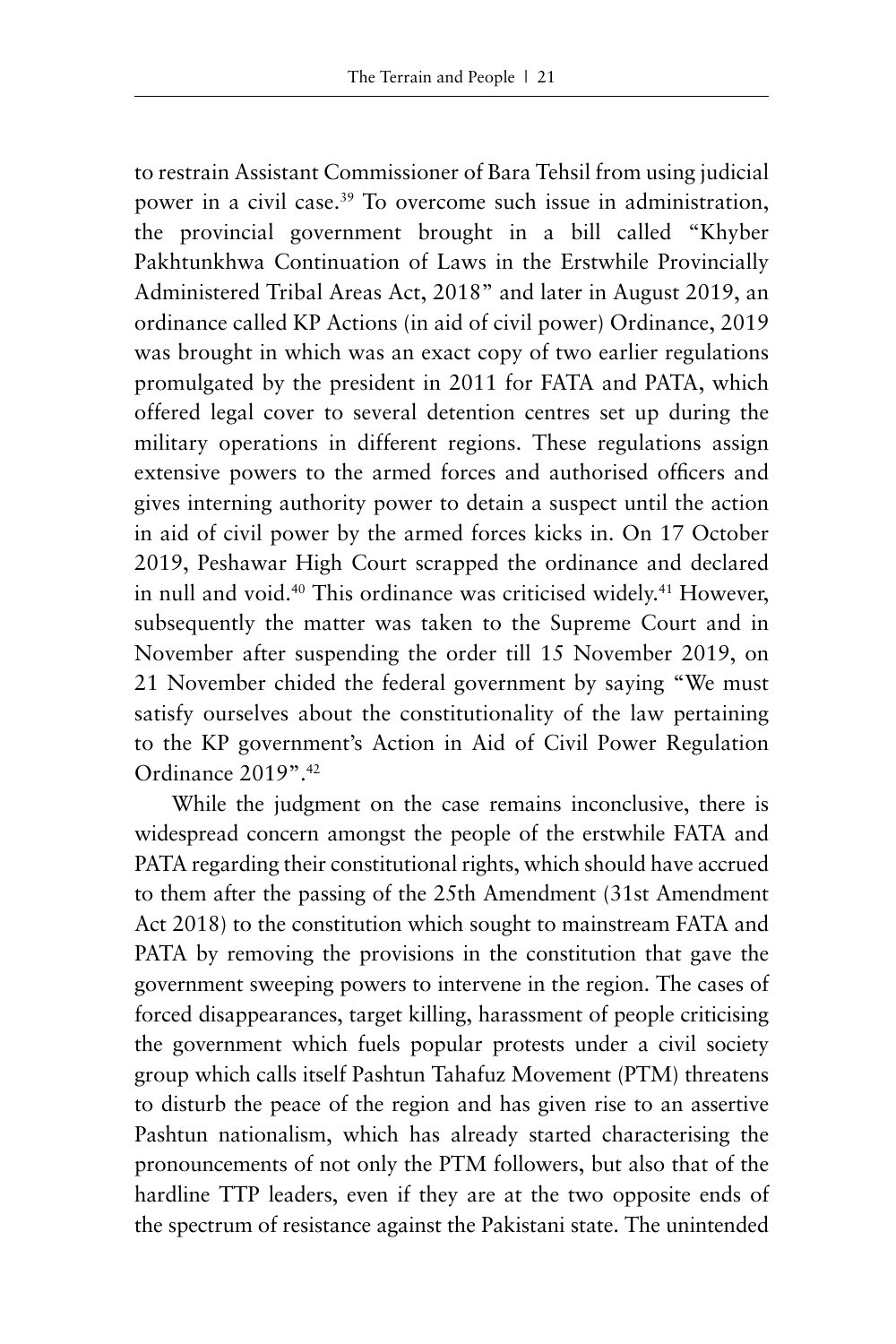consequence of this is the disaffection such hurried, under-planned move for merger has engendered, which is likely to increase, if the whole issue is not addressed empathetically. The incumbent government of Imran Khan, always in a haste to attribute everything to lapses by the previous government(s), has in fact made the situation worse providing an opportunity for the TTP to bounce back, which will be discussed in detail in subsequent chapters.

#### **Notes**

- 1. George Campbell, *Afghan Frontier: the substance of a speech not delivered*, Edward Stanford, London, 1879, pp. 4, 24.
- 2. In his famous verse, "The Ballad of East and West", published in 1889, Rudyard Kipling (1865-1936) depicts the terrain as "rock to the left, and rock to the right, and low lean thorn between".
- 3. He would divide the people into Eastern and Western Afghans and consider Eastern Afghans inhabiting the rugged land drained by the Indus on its western banks as being Agricultural unlike their Western cousins who were pastoral and accounted for the ruling families of Afghanistan. See Mountstuart Elphinstone, *An Account of the Kingdom of Caubul, and Its Dependencies in Persia*, Tartary, and India, Longman, Hurst, London, 1815, p. 253.
- 4. Winston Churchill, *The Story of the Malakand Field Force: An Episode of Frontier War*, Thomas Nelson and Sons, London (Cheap Edition), 1916.
- 5. Ibid., pp. 23-29.
- 6. Army, General Staff Branch, *India, Operations in Waziristan, 1919-1920*, Superintendent Government Printing, Calcutta, 1921, p. 3.
- 7. Ibid., p. 5.
- 8. Arnold Keppel, *Gun-Running And The Indian North-West Frontier*, John Murray, London, 1912, pp. 25-26.
- 9. Enriquez and Oliver, cited in H. C. Willy, *From Black Mountain to Waziristan*, MacMillan, London, 1912, pp. 35-37.
- 10. Ibid., p. 39.
- 11. George Campbell, *Afghan Frontier: the substance of a speech not delivered*, Edward Stanford, London, 1879, p. 4.
- 12. Campbell goes on to write, "in Afghanistan the only chance of exercising a considerable authority is when power falls into the hands of a very strong and wise man with money at his command. Without plenty of money, not an angel from heaven could rule that country", Ibid., p. 14.
- 13. In case of the Baloch the boundary lines the British drew up with Persia/ Iran (Goldsmith Line) and Afghanistan (Durrand Line) in 1893.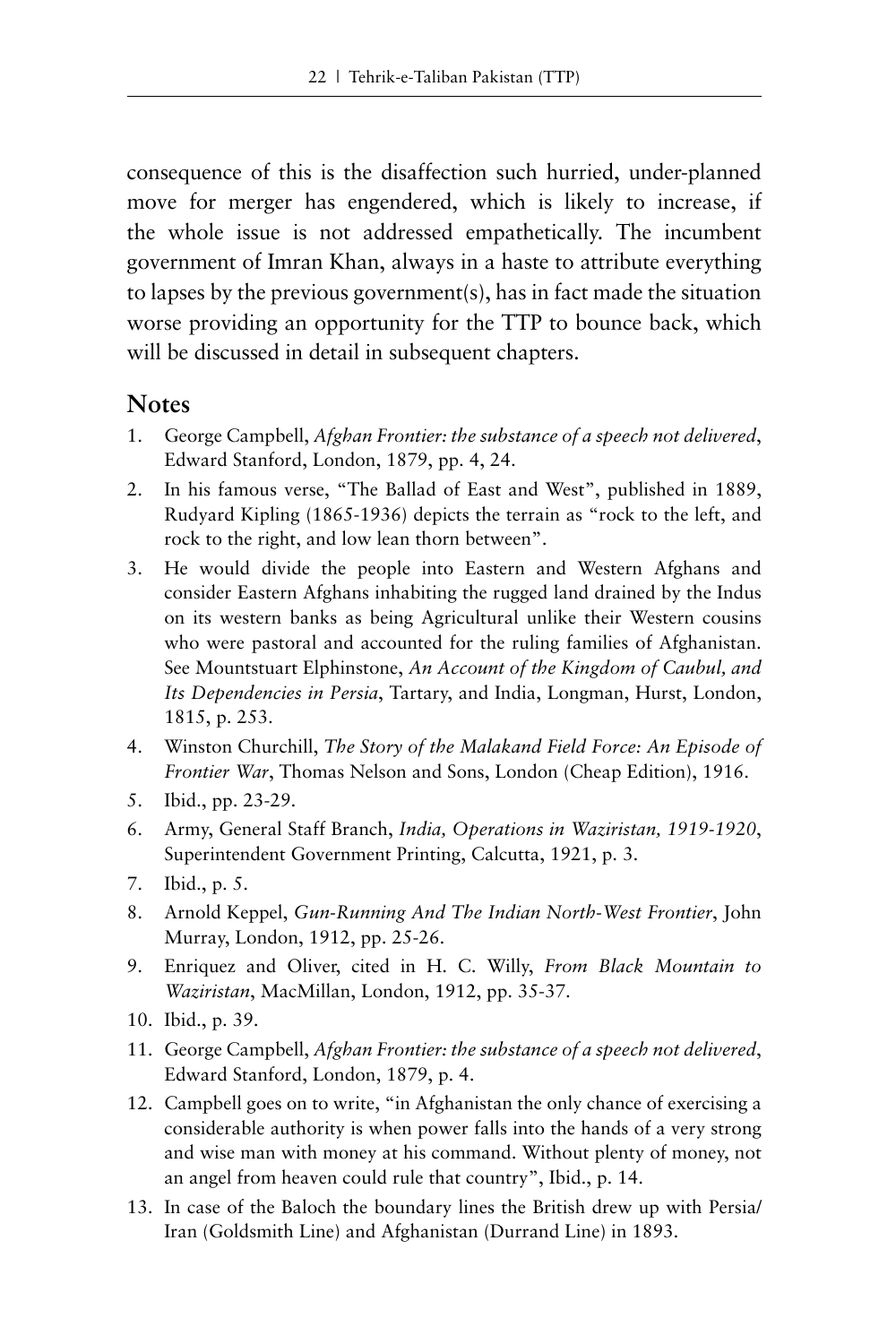- 14. See for details David B. Edwards, *Heroes of the Age, Moral Fault Lines on the Afghan Frontier*, University of California Press, Berkeley, 1996.
- 15. See for details, Brandon Marsh, *Ramparts of Empire: British Imperialism and India's Afghan Frontier, 1918-1948 (Britain and the World)*, Palgrave Macmillan, 2014.
- 16. http://fata.gov.pk/Global.php?iId=28&fid=2&pId=23&mId=13
- 17. See Article 246 of Pakistan Constitution to find out how the tribal areas are defined and which are the areas designated as PATA and FATA.
- 18. Navid Iqbal Khan, "Malakand Division (Khyber Pakhtunkhwa: A Case Study of the Process of "State Inversion"", *Pakistan Journal of History and Culture*, Vol. XXXI, No. 1, 2010, p. 134.
- 19. Joe Stephens and David B. Ottaway, "The Abc's of Jihad in Afghanistan, Courtesy, USA", *Washington Post*, 23 March 2002 at http://emperorsclothes.com/news/abc.htm. See also detailed discussion by Abid Ullah Jan, *Afghanistan: The Genesis of the Final Crusade*, Pragmatic Publishing, Canada, 2006, pp. 117-120.
- 20. Ali Chisti, "Punjab: the new FATA", *Daily Times*, 7 June 2010 at http:// archives.dailytimes.com.pk/editorial/07-Jun-2010/comment-punjab-thenew-fata-ali-k-chishti
- 21. Syed Sleem Shahzad, *Inside Al Qaeda and Taliban, Beyond Bin Laden and 9/11*, Pluto Press, London, 2011, p. 8.
- 22. Hassan Abbas provides a discursive analysis of the processes that led to the rise of Taliban and its consolidation as a powerful jihadi-political entity during 1979-2001 in his recent work, *The Talliban Revival: Violence and Extremism on the Pakistan-Afghanistan Frontier*, Yale University Press, New Haven, 2014, in Chapter 3, titled "The Afghan Jihad and the chaotic rise of the Taliban (1979-2001)".
- 23. Muhammad Amir Rana, *A to Z of Jehadi Organizations in Pakistan*, Mashal Publications, Lahore, 2011, pp. 182-191, Asad Munir, "Law and Disorder", *The Friday Times*, 30 November-6 December 2012 Vol. XXIV, No. 42 at http://www.thefridaytimes.com/beta3/tft/article. php?issue=20121130&page=6.1
- 24. Quoted in *The News*, 6 October 1998.
- 25. Ejaz Haider, 'Price of Kashmir-Afghanistan Policies', *The Friday Times*, Lahore, 3-9 June 1998.
- 26. See "The Constitution (Fifteenth Amendment) Bill, 1998" at http:// pakistanconstitutionlaw.com/15th-amendment-bill/
- 27. See report by European Country of Origin Information Network, at https:// www.ecoi.net/local\_link/190011/293529\_en.html
- 28. Report of the Committee on FATA Reforms 2016", August 2016, p. 29 at https://www.safron.gov.pk/SiteImage/Downloads/Report%20of%20%20 Committee%20on%20FATA%20Reforms%202016.pdf.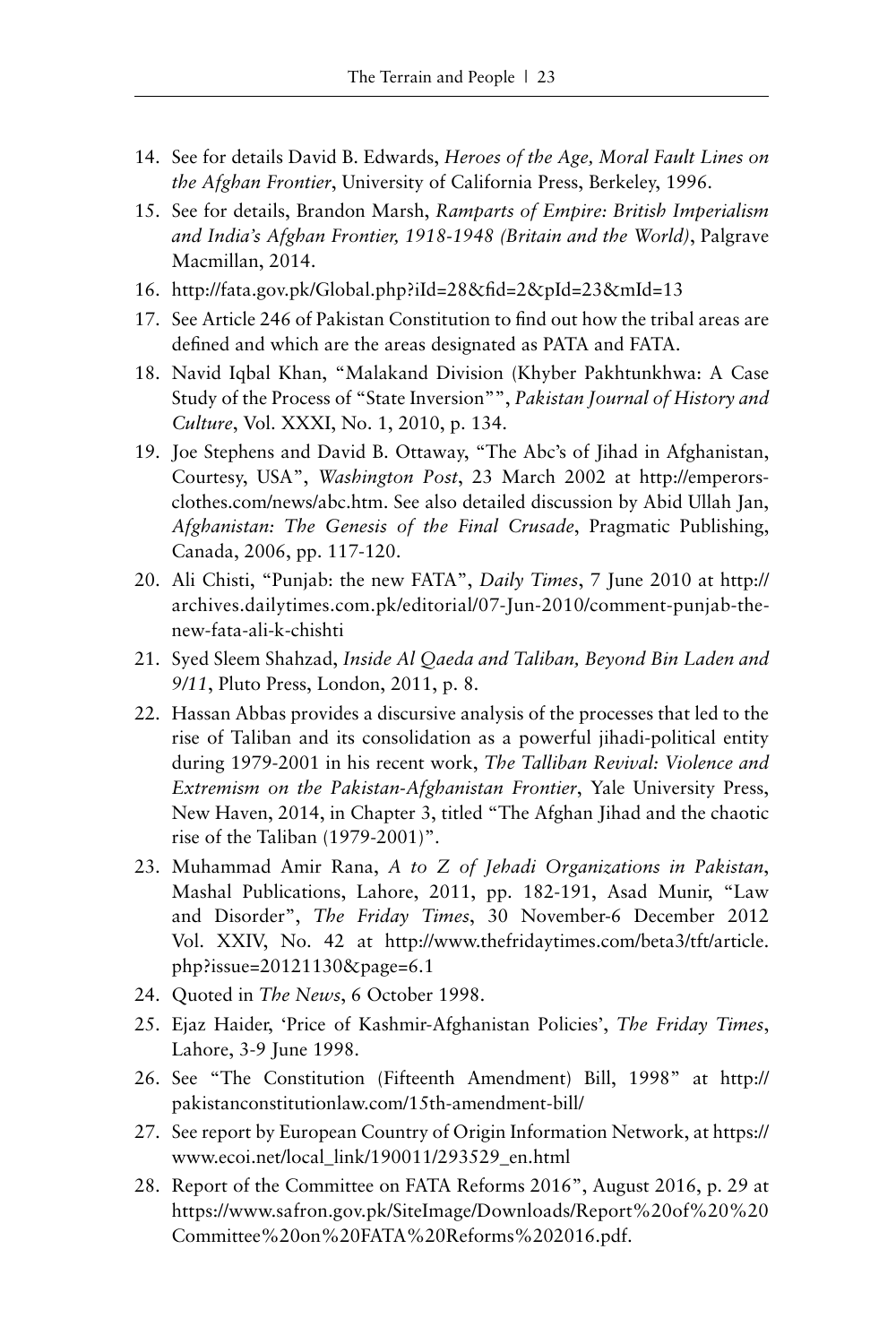- 29. He remained in prison till 2008 when his services were sought to bring the situation in Malakand under control. He negotiated a deal with the then Awami National Party government in then NWFP whereby Shariah was implemented in the area. Then President Asif Ali Zardari signed the Nizam-e-Adl Regulation law for Swat, paving way for the implementation of Sharia law in the Malakand region on 19 April 2009. However, this deal did not last because he took a radical stand that democracy was *haram* and the decision taken by Islamic courts in Malakand could not be appealed in Pakistani courts. His son-in-law, the infamous radio-mullah, Maulana Fazlullah continued with his aggressive policy to control Swat inviting army action (Operation Black Thunderstorm) and an agreement that all charges against Sufi and his associates would be withdrawn. However, the government pursued the cases against Fazlullah and the agreement broke down. Maulana was rearrested in 2009 and stayed in prison till January 2018, when he was released as per the orders of the Peshawar High Court. Soon after the TTP attack on Army Public School in Peshawar, Sufi Muhammad issued an informal decree against TTP then led by his Fazlullah and said that members of the banned outfit "lacked the traits essential for a Muslim….They [TTP] do not come up to the definition of Momin and Muslim set by the Holy Prophet (PBUH)," he stated in a written 'will'. He even accused his son-in-law of "bringing a bad name to the TNSM, killing a number of its leaders, and inflicting colossal loss on seminaries". Ali Akbar, "TNSM chief Maulana Sufi Muhammad released after 8 years in jail", *Dawn*, 15 January 2008 at https://www.dawn.com/ news/1383097
- 30. Seth G Jones and C Christine Fair, Counterinsurgency in Pakistan, National Security Research Division, RAND Corporation, Santa Monica, 2010, pp. 46-47.
- 31. Abubakar Siddique, *The Pashtun Question: The Unresolved Key to the Future of Pakistan and Afghanistan*, C Hurst & Co Publishers Ltd, 2014.
- 32. See Ismail Khan, "Talibanisation imperils security, NSC warned: Immediate action urged", *The Dawn*, 23 June 2007 at http://www.dawn. com/news/253069/talibanisation-imperils-security-nsc-warned-immediateaction-urged.
- 33. Huma Yusuf, "Pakistan is facing galloping Talibanisation: Ahmed Rashid", *The Dawn*, 4 May 2009 at http://www.dawn.com/news/812897/pakistanis-facing-galloping-talibanisation-ahmed-rashid.
- 34. "Tribal lawmakers ask govt to make Fata part of KP Pakistan", *Dawn*, 8 September 2015 at https://www.dawn.com/news/1205571/triballawmakers-ask-govt-to-make-fata-part-of-kp.
- 35. The report titled "Report of the Committee on FATA Reforms 2016", August 2016 at https://www.safron.gov.pk/SiteImage/Downloads/ Report%20of%20%20Committee%20on%20FATA%20Reforms%20 2016.pdf.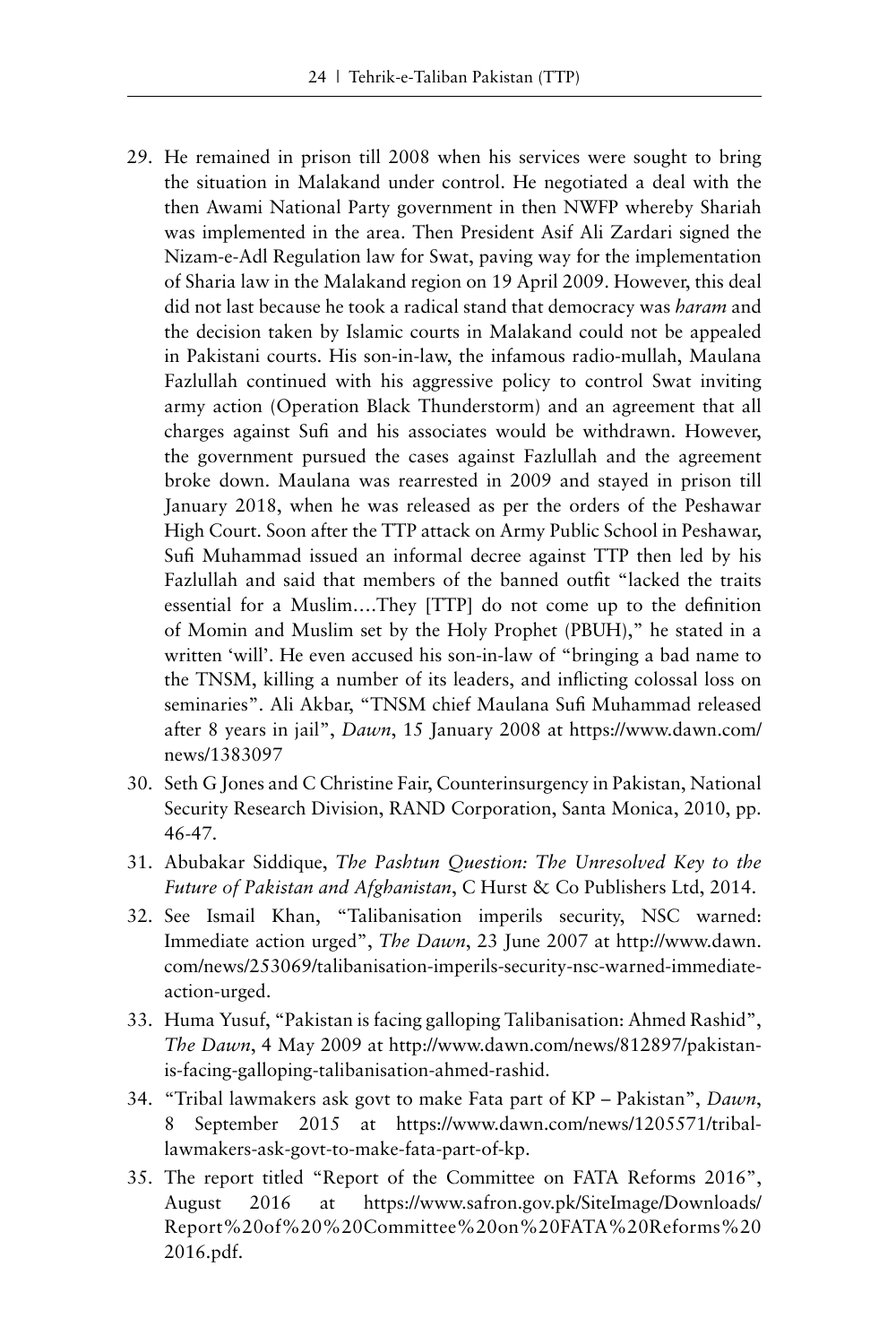- 36. "Ministry defends report on Fata reforms", *Dawn*, 26 January 2015 at https://www.dawn.com/news/1310829/ministry-defends-report-on-fatareforms.
- 37. "Federal cabinet approves recommendations to 'mainstream' Fata", *Dawn*, 2 March 2017 at https://www.dawn.com/news/1317961.
- 38. Ismail Khan, "Mainstreaming Fata with interim governance law", *Dawn*, 31 May 2018 at https://www.dawn.com/news/1411061.
- 39. Sohail Khan, "PHC restrains Bara AC from using judicial powers", *The News*, 27 December 2018 at https://www.thenews.com.pk/print/411195 phc-restrains-bara-ac-from-using-judicial-powers.
- 40. "PHC scraps 'action in aid of civil power' ordinance", *The Express Tribune*, 18 October 2019 at https://tribune.com.pk/story/2081969/phcscraps-action-aid-civil-power-ordinance.
- 41. "ICJ chided Pak for new ordinance in Khyber Pakhtunkhwa, says will 'lead to human rights violations'", *Business Statndard*, 28 September 2019 at https://www.business-standard.com/article/news-ani/icj-chided-pak-fornew-ordinance-in-khyber-pakhtunkhwa-says-will-lead-to-human-rightsviolations-119092800201\_1.html.
- 42. Sohail Khan, "Constitutionality of KP internment centres must be established: SC", *The News,* 21 November 2019 at https://www.thenews. com.pk/print/572151-constitutionality-of-kp-internment-centres-must-beestablished-sc.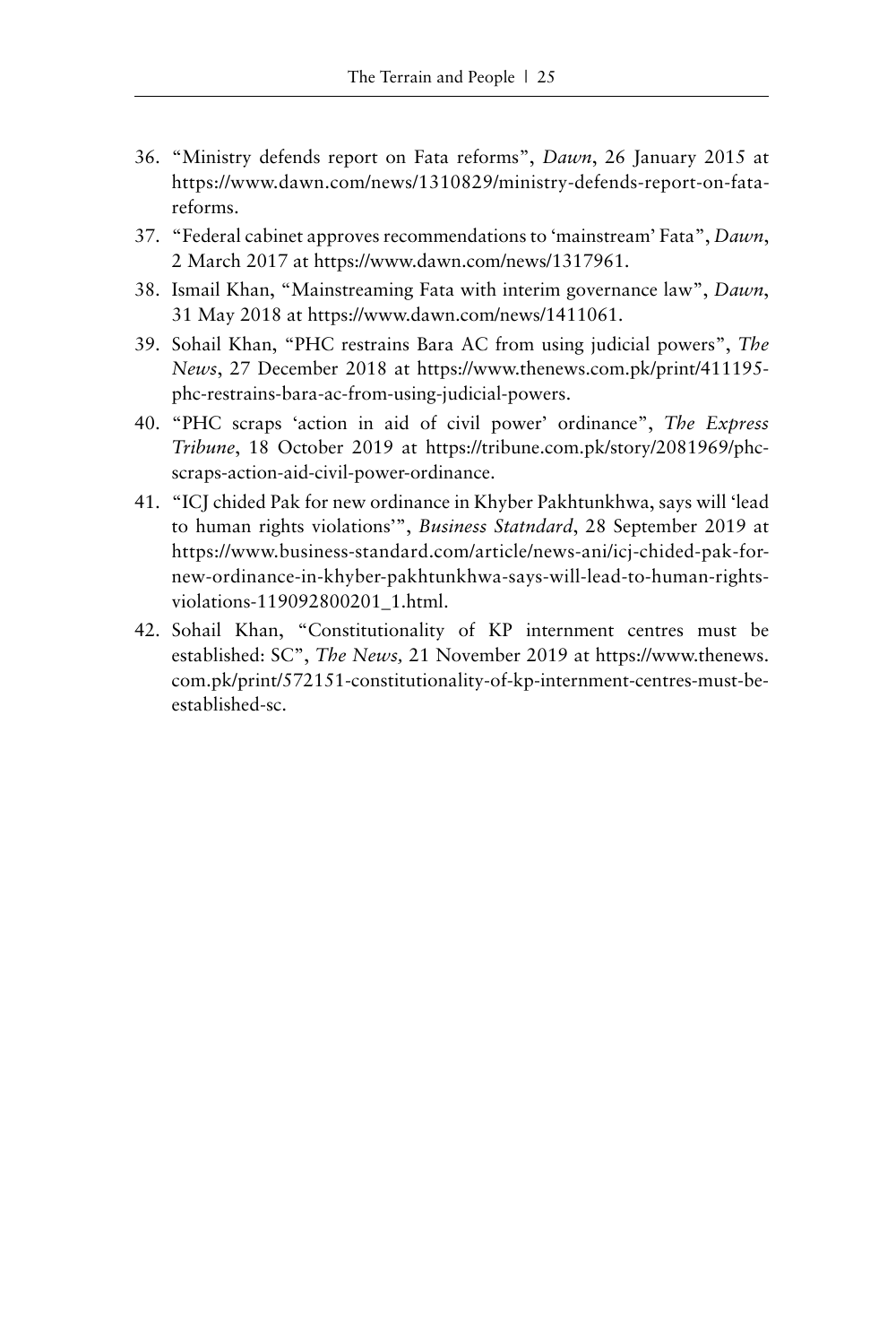# 2. Tribal Areas in Tumult (2001-2007)

The Pashtun dominated areas in Pakistan, earlier known as Federally Administered Tribal Areas (FATA) and Provincially Administered Tribal Areas (PATA) of Pakistan, in the Pakistan-Afghanistan borderlands, straddling the Durand Line, have historically acted as the nerve-centre of militancy throughout history. In fact, the region peopled by hardy and fiercely independent tribal community,<sup>1</sup> overwhelmingly Pashtun and rooted in tribal customary law of Pashtunwali—has traditionally posed serious challenges for all invaders passing through the terrain, including Alexander the Great, the Mongols, the Mughals and the British colonialists. During the post-colonial days too, the Pakistan government, drawing upon the colonial legacy of treating the region as a buffer, treated the region as an autonomous entity in practice, even if it was under direct control of the federal administration in theory. Since the Pak-Afghan border is porous and the writ of the government does not run that effectively in the terrain, this region, regarded as a vanishing point of jurisprudence, has become an attractive sanctuary for outlaws from rest of Pakistan, consisting of sectarian militants, proclaimed offenders wanted by police, as well as militants from across the border from Afghanistan.

During the days of the Afghan Jihad (1979-1989), the tribal belt, extending from FATA till northern Balochistan in Pakistan, acted as a natural destination for refugees and *mujahideen* (religious fighters) from Afghanistan. The socio-political engineering engendered by the US in liaison with Pakistani intelligence during the 1980s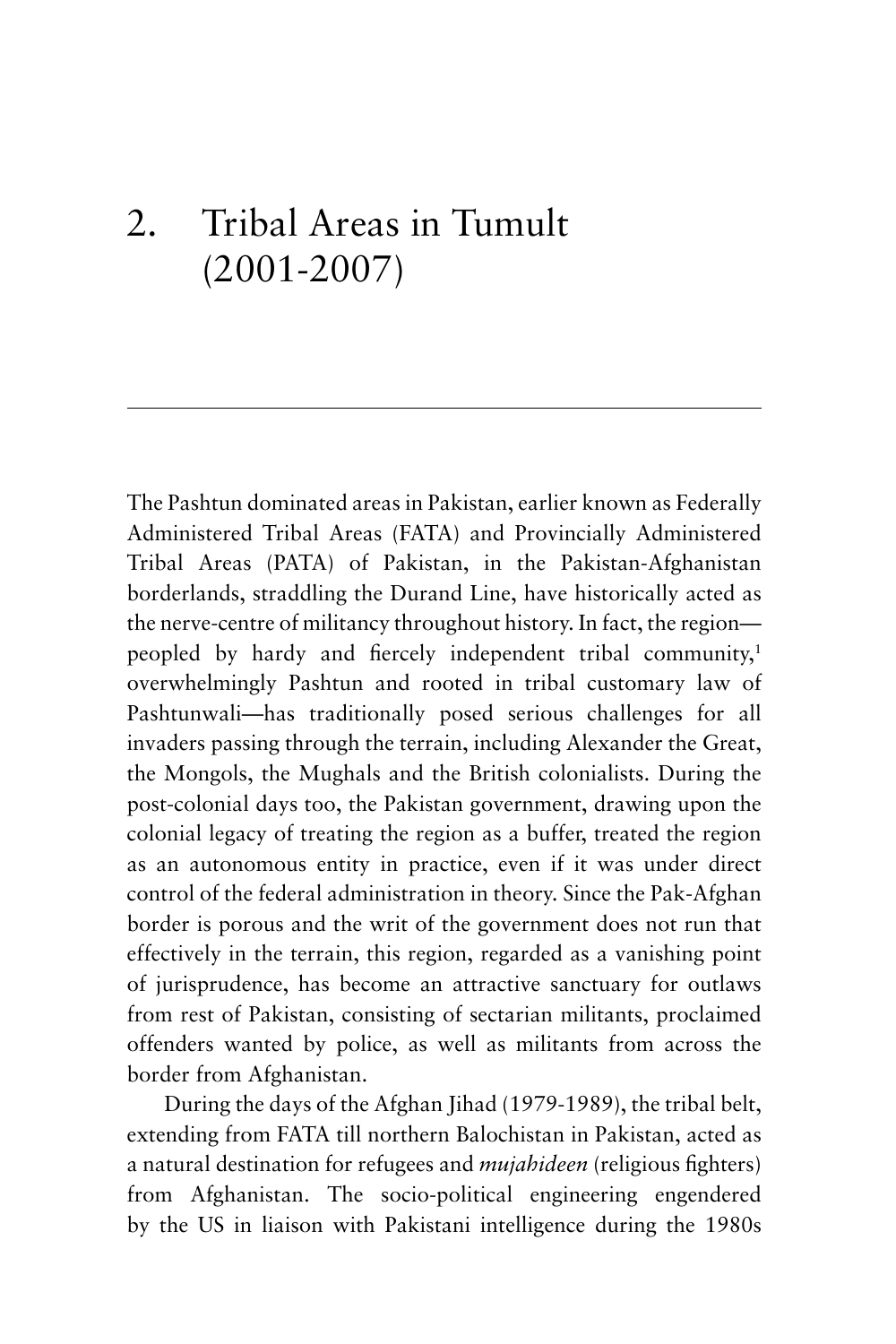led to mushrooming of madrassas in the terrain, which provided recruits for filling the ranks of the Islamist *mujahideen* fighting the communist forces in Afghanistan. The Pashtuns of Pakistan from this terrain also joined the *mujahideen* ranks and fought against the infidel communists in Afghanistan. There were, of course, recruits from other provinces of Pakistan, who had transited through the *Deobandi*<sup>2</sup> madrassas, dotting the border areas. According to Pakistani intelligence sources quoted by Pakistani commentators, as many as 500,000 young men,<sup>3</sup> primarily Pashtun from NWFP and the FATA, but also from other areas of Pakistan, were indoctrinated in the philosophy of Islamic jihad during the years of Afghan resistance. Overwhelmingly Pashtun, bound by tribal codes of honor, loyalty and revenge, these elements also had a deeply Islamist facet to their personality.

Following Soviet pull-out in 1989, not much information was available on the Pakistani component of the mujahideen excepting their alleged involvement in sectarian conflicts in Pakistan and militancy in Kashmir. But the rise of Taliban in 1994 changed the scenario. Students from religious seminaries in Pakistan flocked to Afghanistan to join the Taliban efforts in Afghanistan. Taliban, which initially intended to bring back monarchical rule by inviting Zahir Shah, soon allied itself with Osama Bin Laden, the wealthy Saudi, one of the most fervent sponsors of Afghan Jihad, known for his radical Wahabi orientation, and founder of the Al-Qaeda (the Base) to take on the West.

After their alliance with Al-Qaeda, Taliban were lost in a renewed enthusiasm to establish chaste and pure Islamic rule in Afghanistan. As Taliban consolidated their position, militant groups, operating in Kashmir, Sunni sectarian outfits operating within Pakistan and rebel groups from Uzbekistan, Tajikistan, Xinjiang, Chechnya and Arab countries poured into Afghanistan to receive training in Al-Qaedarun training camps and to join Taliban in its war of consolidation. The frontier between Pakistan and Afghanistan was left unguarded and open during the Taliban rule in Afghanistan, with thousands of Pakistani tribesmen joining Taliban war efforts with active encouragement from the Inter Services Intelligence (ISI) of Pakistan.4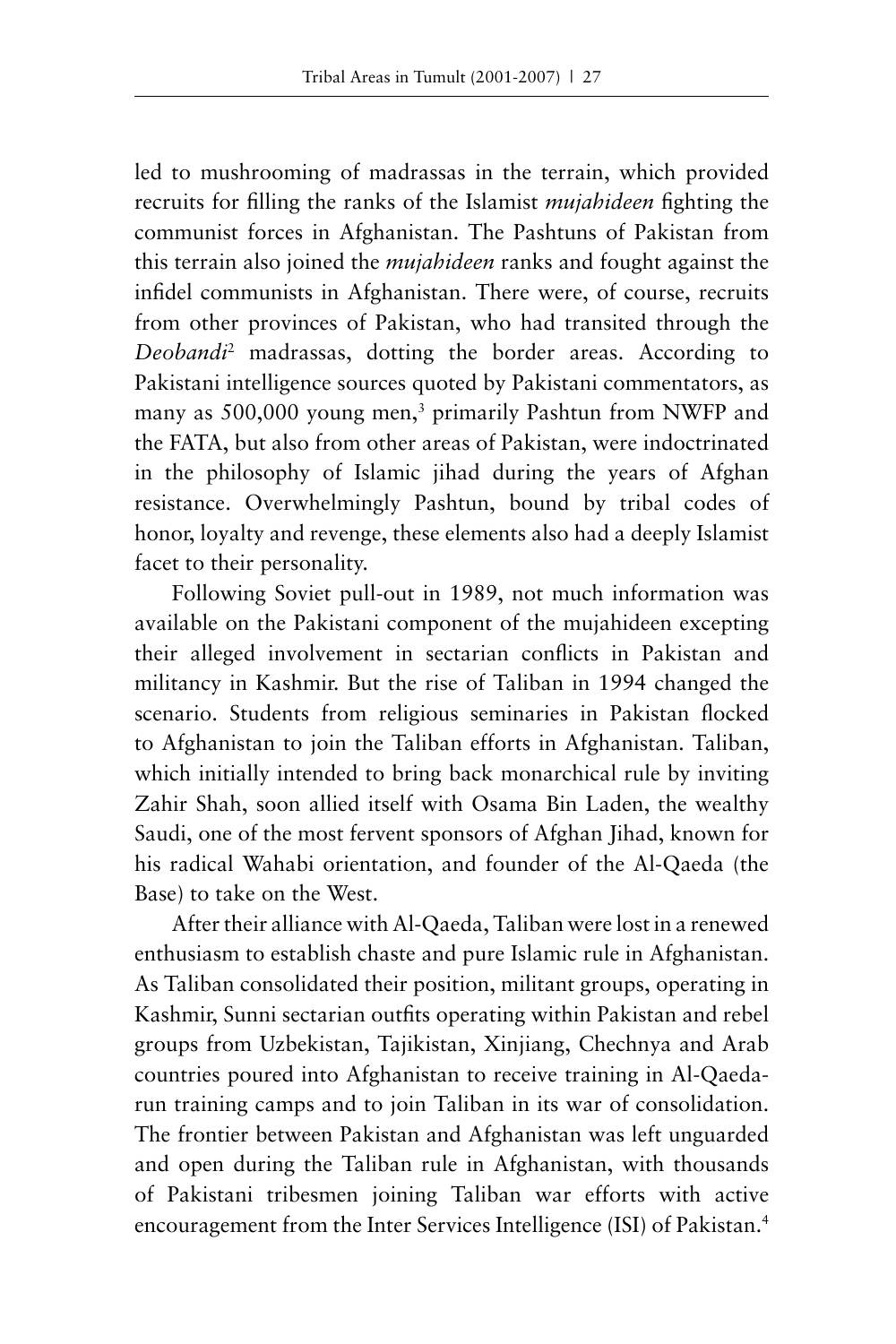The relatively younger leadership of the Taliban had a strong Pakistani connection unlike the top rung *mujahideen* of the Afghan Jihad years. Most of the top Taliban leaders had received their education in Pakistani madrassas and retained their links with the fellow Pashtun leaders and mujahideen.<sup>5</sup> As the Pakistani elements joined Taliban, their influence grew and some of them rose to prominence in the Taliban hierarchy. The Pakistani State facilitated their participation in Taliban's factional wars for increasing its stakes in Afghanistan and considered such efforts as part of its policy of ensuring a 'strategic depth' in Afghanistan.6

However, as some commentators have pointed out, Pakistan-Afghanistan relations during Taliban period only ensured a "reverse strategic depth" for Taliban and various pro-Taliban groups emerged in the tribal belt and entrenched themselves in the local terrain since late 1990s.

The attack on World Trade Centre on 11 September 2001 changed all this. Pakistan reversed its policy and joined the US sponsored Global War on Terror. As the US led attack on Afghanistan began in October 2001, and the Taliban fled from Kabul, steady streams of Taliban and Al-Qaeda militants trickled into the tribal areas of Pakistan bordering Afghanistan. These militants were multinational in character—Afghan, Arab, Pakistani, Chechen, Uzbek, Uyghur, etc.—who had fought in support of Taliban in Afghanistan. Afghans and Pakistanis constituted majority of these forces pouring into Pakistan, however. While Al-Qaeda elements spread across length and breadth of Pakistan, the Taliban forces as well as many Central Asian and Arab supporters of Al-Qaeda chose to remain in the tribal areas.

While natural Pashtun ethnic linkages explain the spontaneous support that the Taliban receive in the terrain, there are other reasons which provided incentives to the people to shelter non-Pashtun Taliban or Al-Qaeda forces that moved into the region after the US assault. During the last about 26 years of jihadi turbulence, the region played host to co-mujahideen from all parts of the world, notably the Arabs and the Central Asians, many of whom married into the local community and stayed on. Even then, when Al-Qaeda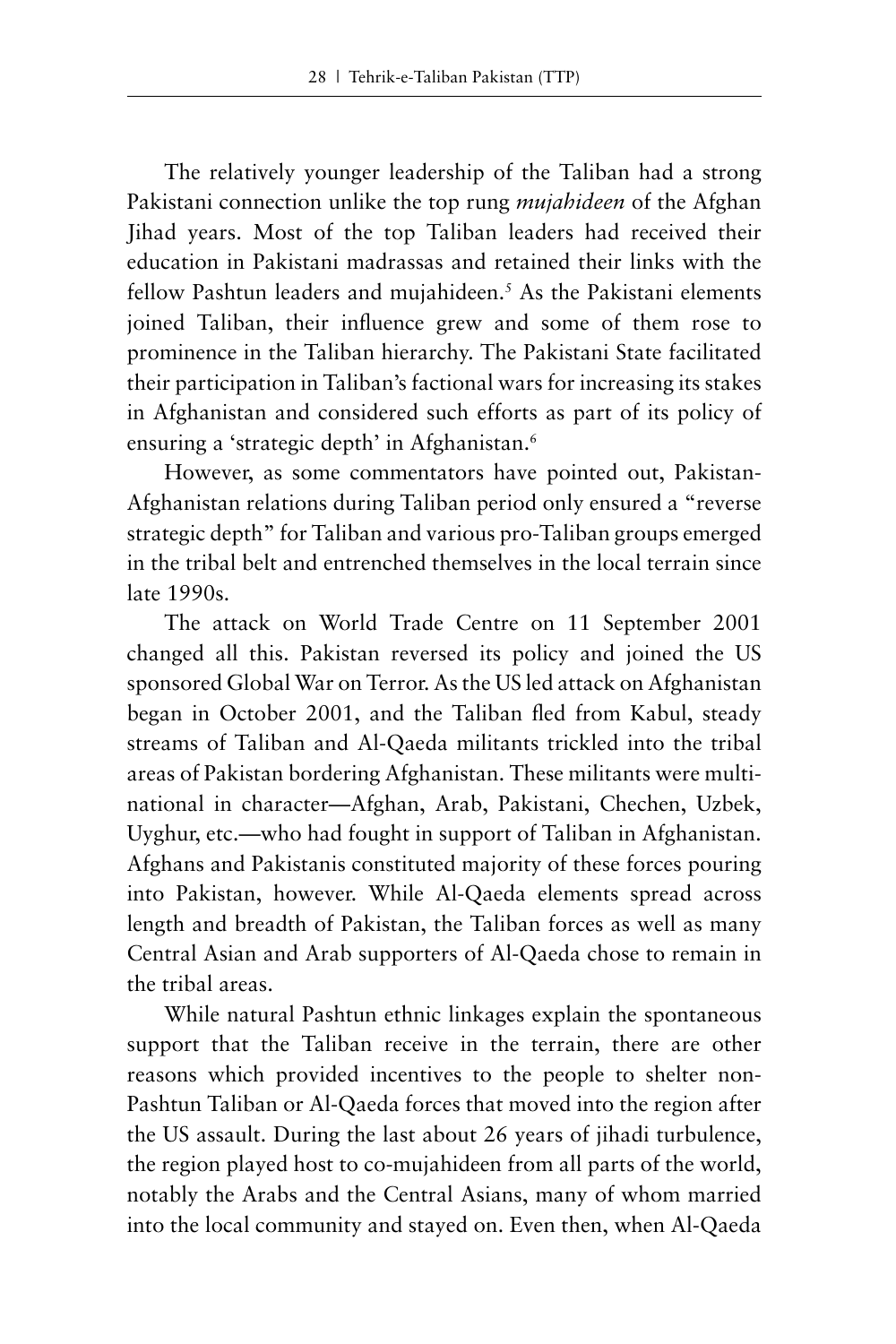fighters crossed into Pakistan (some estimates suggested that about 2000 of them), tribesmen of the area initially captured some of them and sold them over to the US for hefty prices. However, the tribal temptation for money was soon neutralised by the Al-Qaeda strategy of providing much more lucrative and lasting monetary support to people working for them. They distributed millions of dollars among the tribal elders in return for shelter. Pakistani tribal fighters, working for Al-Qaida, received up to US\$ 250 each as monthly wages, which was higher than the monthly wages of a Pakistani soldier.7 The Al-Qaeda also set up training camps by taking up mud-walled compounds from the locals on hire. A close observer of the Taliban in Pakistan, would say "at least 15 camps had operated under the protection of sympathetic tribesmen, mostly around Wana and Shakai" and "in the early spring of 2004, senior Al-Qaida leaders had gathered there for a terror summit".<sup>8</sup>

## **FATA and the continued Impulse for Rebellion**

As the TTP made the tribal belt its home, it was suggested by many analysts that the government would have to introduce wide-ranging reforms to own up the terrain and its people and dispense with the British practice of buffering off the space for security reasons. The Zardari government (2008-2013) made some efforts to amend the FCR and allow political parties to operate out of the terrain, but the suggested reforms remained rudimentary and the pace of change was inordinately slow. Some observers called it "too little too late"9 and held that there were far more serious issues of making the system representative by bringing administrative and economic reforms in line with the system prevalent in other areas of the country. In line with the demands of the political parties, it was long felt that the representatives from FATA must be given powers to legislate for their own region.10 There is a general perception, even today, that the trend favouring militancy in the area can be reversed only if the region will be successfully mainstreamed in a wholesome manner keeping political, economic and administrative issues in mind. In view of the popular appetite for change, the opportunity needed to be seized and reforms introduced to change the character of control system in place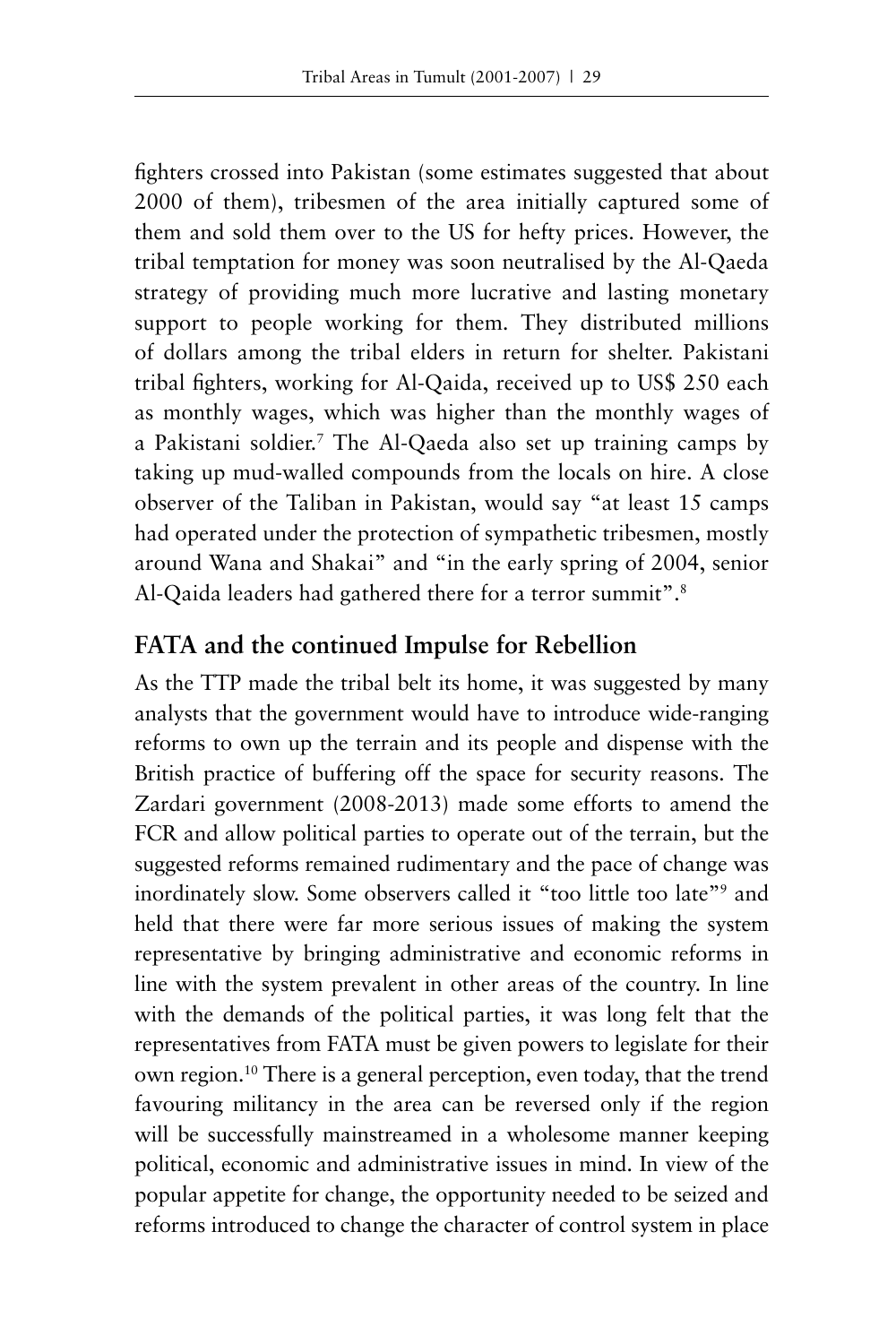that had outlived its utility. Since the earlier system with its emphasis on control and collective responsibility enforced from outside had failed to stem the tide of militancy, it was felt necessary to introduce changes in line with the demands emanating from the people of the region and promote local representative systems in the region. Such institutions by ensuring "peaceful political activism" could provide a "constructive alternative" to jihadist militancy, it was argued. 11

#### **9/11 Before and After: A Brief Overview**

The days following 9/11 were particularly painful for Musharraf government in Pakistan. After grooming the Taliban as a strategic ally for nearly seven years, it was time for the military leadership to take a hard call—whether to be with the Americans or against them. Pakistan had nurtured the Taliban to the chagrin of its mujahideen proxies who had defeated the Soviet forces but failed to unite to offer stable administration to the Afghan people. Despite the Taliban's medieval ideological orientation, Pakistan preferred them as a disciplined force and backed their assaults against former mujahideen forces aligned against the Taliban.

The Taliban captured Kabul in 1996 and by then, it had made substantial inroads into areas traditionally controlled by the Tajiks, Uzbeks and Hazaras. The arrival of Osama Bin Laden in Afghanistan in May 1996 under invitation from the mujahideen government, few months before Kabul fell to the Taliban, and his loyalty towards Mullah Omar and Taliban played a role in both hardening the Islamist line toed by the Taliban and adding to its fighting capability by drafting Arab, Uzbek, Chechen, Uyghur and many other foreign militants into the Taliban fold. Pakistan guided Taliban to the best of its ability by deputing both serving and retired army officers and resources and allowed Islamic groups from its territory to make common cause with Taliban. Through diplomatic efforts, Pakistan could even muster tacit support of countries like the US and China for the Taliban regime. There were even efforts by the Taliban to placate the West and the world was getting used to the Taliban phenomenon and trying to bring moderation into its behaviour and mainstream it.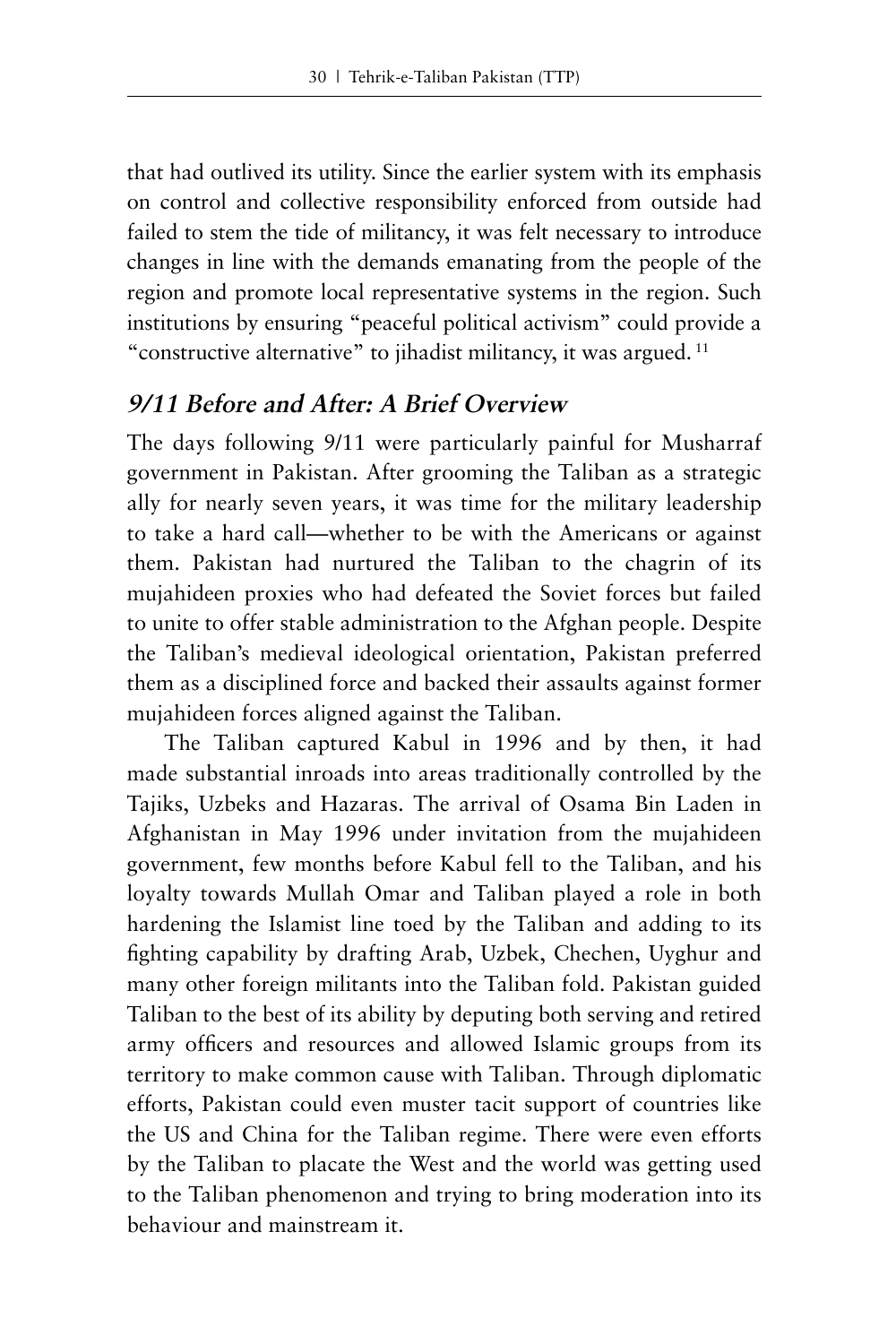However, Al-Qaeda's overreach in the form of 9/11 destroyed all hopes of Pakistan to make the Taliban regime acceptable to the West. After the failure of tentative efforts made by Pakistan to convince Mullah Omar to surrender Osama Bin Laden to the US authorities, when the attack on Afghanistan looked certain, Pakistan was forced to take a U-turn and join the US efforts to dislodge the Taliban government in Kabul for fear of losing out to especially India, which expressed its solidarity with the US efforts given its long experience with cross-border Islamic militancy. The then military ruler of Pakistan, Musharraf, who was facing international opprobrium for having come to power through a coup, also saw a God-given opportunity to end his regime's isolation by joining the international effort against terror. In a strange turn of history, this time round the international community chose to work with a dictator with secular credentials (who had no scruples to be photographed with his dogs) unlike the case with his predecessor Zia-ul-Haq, an enthusiast of Islamic rule. Back in December 1979, when Soviet forces walked into Afghanistan, Zia was labouring under international boycott, and the US had discovered a potent ally in him for his Islamic credentials. The jihad against erst-while Soviet Union altered irreversibly the socio-political landscape in the Pakistan-Afghanistan region leading to forces like the Taliban, necessitating yet another intervention by the West.

#### **Pakistan Army's Entry into Tribal Areas**

The tale that followed the US-led attack on Afghanistan on 7 October 2001, as part of its global war on terror, in the tribal borderlands of Pakistan, has thrown the entire country and the region into a tailspin ever since. Pakistan has found it difficult to negotiate with this reality it helped create over the years. The FATA region as well as bordering areas in Pakistan has undergone a radical jihadi transformation which has been very difficult on the part of Pakistan state to diagnose and counter. The radical Islamist conglomerate called Tehrik-e-Taliban Pakistan (Movement of the Taliban in Pakistan) has posed a serious challenge to Pakistan and threatened to infect rest of Pakistan and the neighbouring region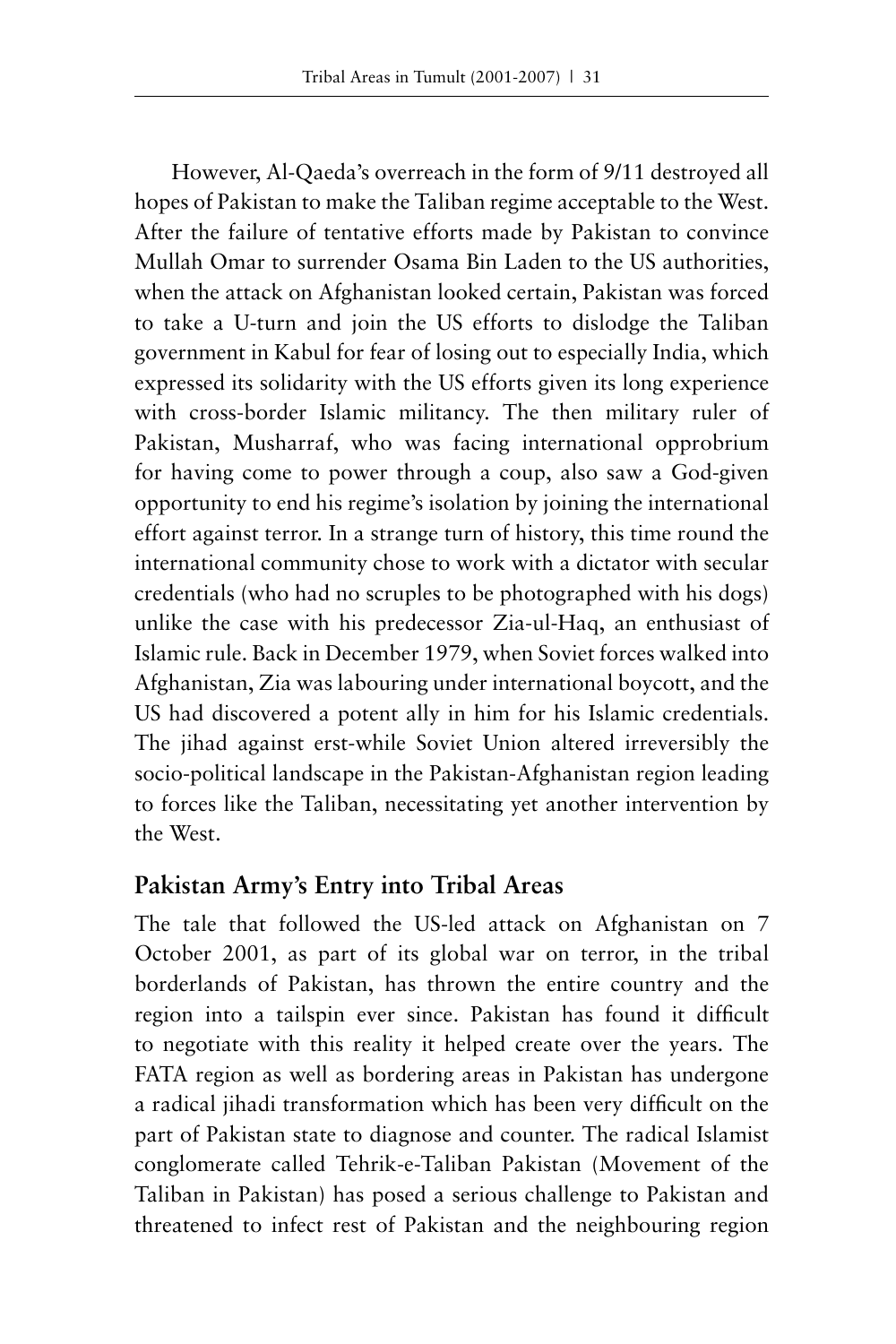with its stubborn conservative and orthodox Islamic world view. Its determination to not only uphold such an ideology but also to materialise it in Pakistan by all means (as the Peshawar tragedy of 16 December 2014 would indicate) and then take it to other regions of the world has attracted many other fringe radical elements into the fold of this 'movement' and sent shivers through the spine of the security community in Pakistan. How and why such a phenomenon surfaced in Pakistan and gathered momentum despite its regressive world view, and also despite the assertion in many quarters that the power elite in Pakistan is of a liberal persuasion, begs critical scrutiny. Some preliminary observations are made in the following discussion on this theme.

Interestingly, in his address to the nation on 12 January 2002, Musharraf outlined his policy shift in favour of US-led war on terror. This address clearly revealed the concern among Pakistani policy makers regarding the impact of the militant Islamist approach the Taliban was taking across the border on Pakistani society. He revealed that Pakistan had sealed the border in January 2001 and made it compulsory for Pakistani *talibs* (students) crossing over to Afghanistan to fight alongside the Taliban to produce relevant documents for travel. In a way, this was in recognition of the reverse strategic depth that the Taliban had started developing in Pakistan. In February 2001, the government promulgated an ordinance to deweaponise people in Pakistan. In August 2001, the military government led by Musharraf banned sectarian outfits like Lashkare-Jhangvi (known for its rabid sectarian, anti-Shia views) and Sipahe-Muhammad (a militant outfit raised in 1993 by Shias to target Sunni sectarian leaders) and placed Sipah-e-Sahaba (a sectarian Sunni outfit formed in 1985 out of which LeJ emerged in 1996, now known as Millat-e-Islamia or Rah-e-Haq) and Tehrik-e-Jafria Pakistan (TJP)—initially known as Tehrik-e-NIfaz-e-Fiqh-e-Jafaria (TNFJ), a Shia outfit formed in 1979 in response to controversial laws imposed on Shias by military dictator Zia-ul-Haq—under observation. By January 2002, these two organisations were banned too along with Tehrik-e-Nifaz-e-Shariat-e-Muhammadi (TNSM)<sup>12</sup> and in addition Sunni Tehrik was—a Barelvi outfit, raised in 1990,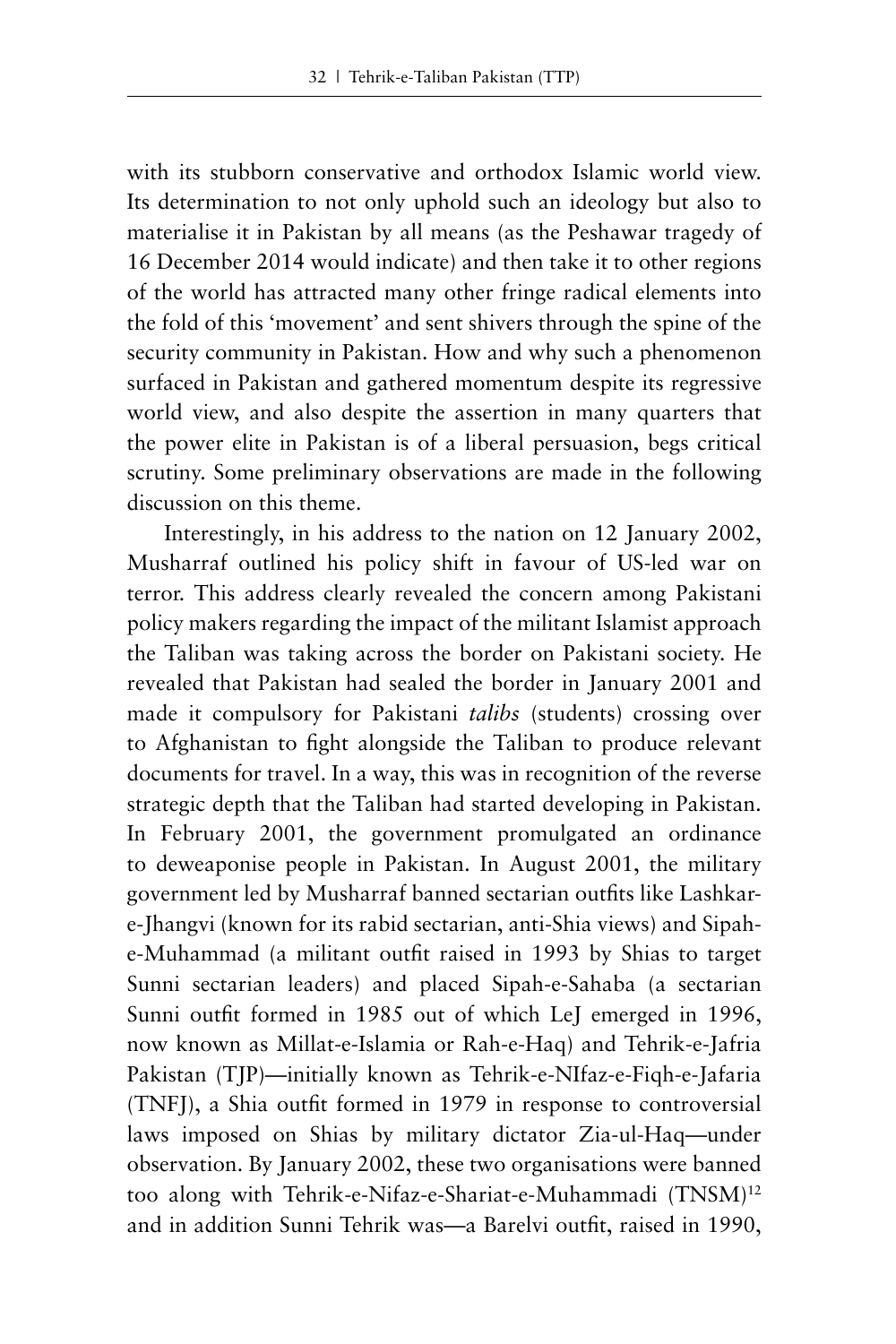to protect the interests of the Barelvis in the face of growing attacks on them by militant Deobandi groups—placed under observation. The Musharraf government also banned Jaish-e-Mohammad and Lashkar-e-Taiba and as it was mentioned in the address, no organization was allowed to form Lashkar, Sipah or Jaish and incite people to violence "either in internal or external contexts".13

The Pakistan army entered tribal areas under US pressure in October 2001. The security landscape of the region changed beyond recognition after this according to Pakistani media observers.<sup>14</sup> In fact, the Pakistan army entered Shawal Valley for the first time ever. The valley runs from Datta Khel westward and extends across the Durand Line into Afghanistan, covering both FATA and Paktia province of Afghanistan. It is a difficult terrain hemmed in by hills on all sides. The Afghan Shawal area is even more intractable. Following 9/11, many high value foreign terrorists were suspected to be hiding in this Pakistan-Afghanistan area. Therefore, Pakistan army was asked to enter into the valley for the first time in October 2001.15 The valley, inhabited mostly by Datta khel and Zaki khel tribes, is known to have provided shelter to rebels historically. Faqir of Ippi (1897-1960) (alias Mirza Ali Khan) was one such rebel who fought against the might of the British empire assisted for some time by intelligence agencies of the Axis countries, especially of Italy and Germany, during the second world war.<sup>16</sup> Pakistan establishment set up a tribal lashkar (group) in Pakistan's Shawal area and asked them to apprehend and hand over all Taliban, Al-Qaeda and Afghan figures who had fled Afghanistan entered the tribal areas of Pakistan. However, the performance of the laskhar was not up to mark, and the tribal leaders lost their shine once the area was flooded with militants from Afghanistan.

The situation was quite similar in the two Waziristan agencies.<sup>17</sup> Pakistan army entered South Waziristan in May 2002 based on reports that many high-value militants were escaping into this area from Afghanistan. Previously, Tochi and Waziristan Scouts used to take care of the security of this region. As soon as it entered it sought to throw a security cordon stretching from Shawal valley in North Waziristan till Angoor Adda in South Waziristan. If Pakistan army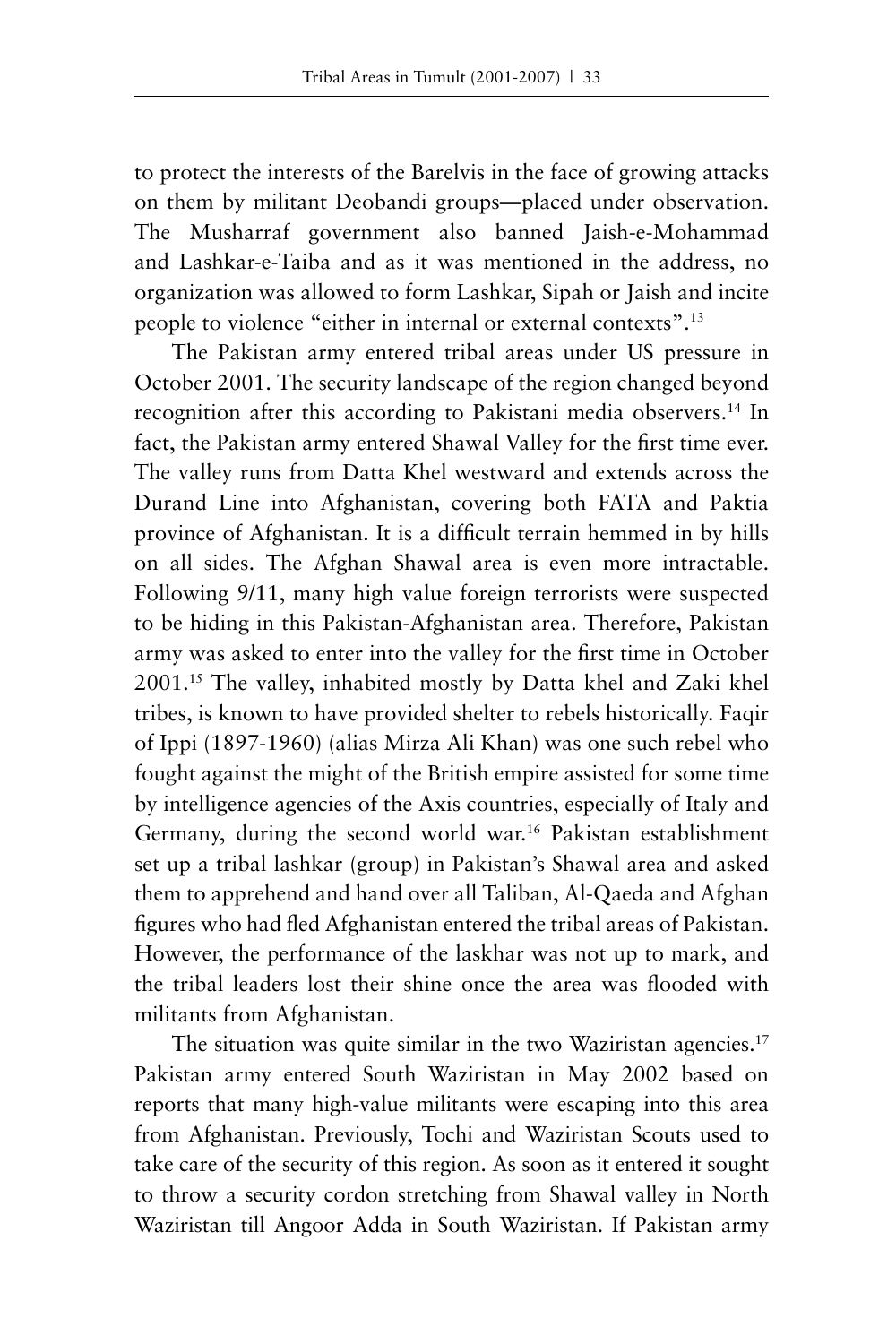entered the terrain for the first time to fight out foreign militants, the local militants also attacked the army installations for the first time in this area. Rockets and mortars were hurled at South Waziristan Scouts camps in Wana and Brigade headquarters at Zaire Noor camp. Refusal of local pro-Al-Qaeda tribal elements to surrender foreign militants despite a Jirga decision to that effect in South Waziristan, indicated the first instance of fundamental feature of the tribal system crumbling down in the area now trudged by Al-Qaeda elements.

The army also deployed units of Special Services Group (SSG) and crack commando units of Quick reaction in both the agencies (NWA and SWA). The army stationed two brigades and several check posts along the route from Ghulam Khan border crossing through Datta Khel and Shawal in NWA till Angoor Adda border crossing in SWA. This was mainly done to stop the flow of foreign Al-Qaeda elements from across the Durand Line especially from the provinces of Khost and Paktika. The intelligence network was also strengthened with dozens of operatives from the three main agencies—IB, MI and ISI—scouring the area and reporting back to their regional heads in Bannu and Dera Ismail Khan. Several top military officers were posted in both Miramshah and Wana to oversee the activities of these operatives. Based on human intelligence network that these agents activated complemented by technical intelligence enabled by the US forces across the border, the military conducted several raids, cordonand-search operations, and regular vehicle checks in the region, giving the local people a taste of police state for the first time.

#### **Failure to Convince the Local Population**

The reaction of the locals was that for almost three decades the state had taught the tribal population in the region to accommodate the foreign militants from Arab countries—Chechnya, Eastern Turkestan, Uzbekistan and other central Asian republics—as fellow mujahids and suddenly they were asked to "unlearn that lesson".18 They were reluctant to accept that these jihadis, who had become legends for them, were terrorists. Some of these mujahideen had even married into local tribes, and were regarded as locals. Apart from marital bond, through religious exhortations, lure of money that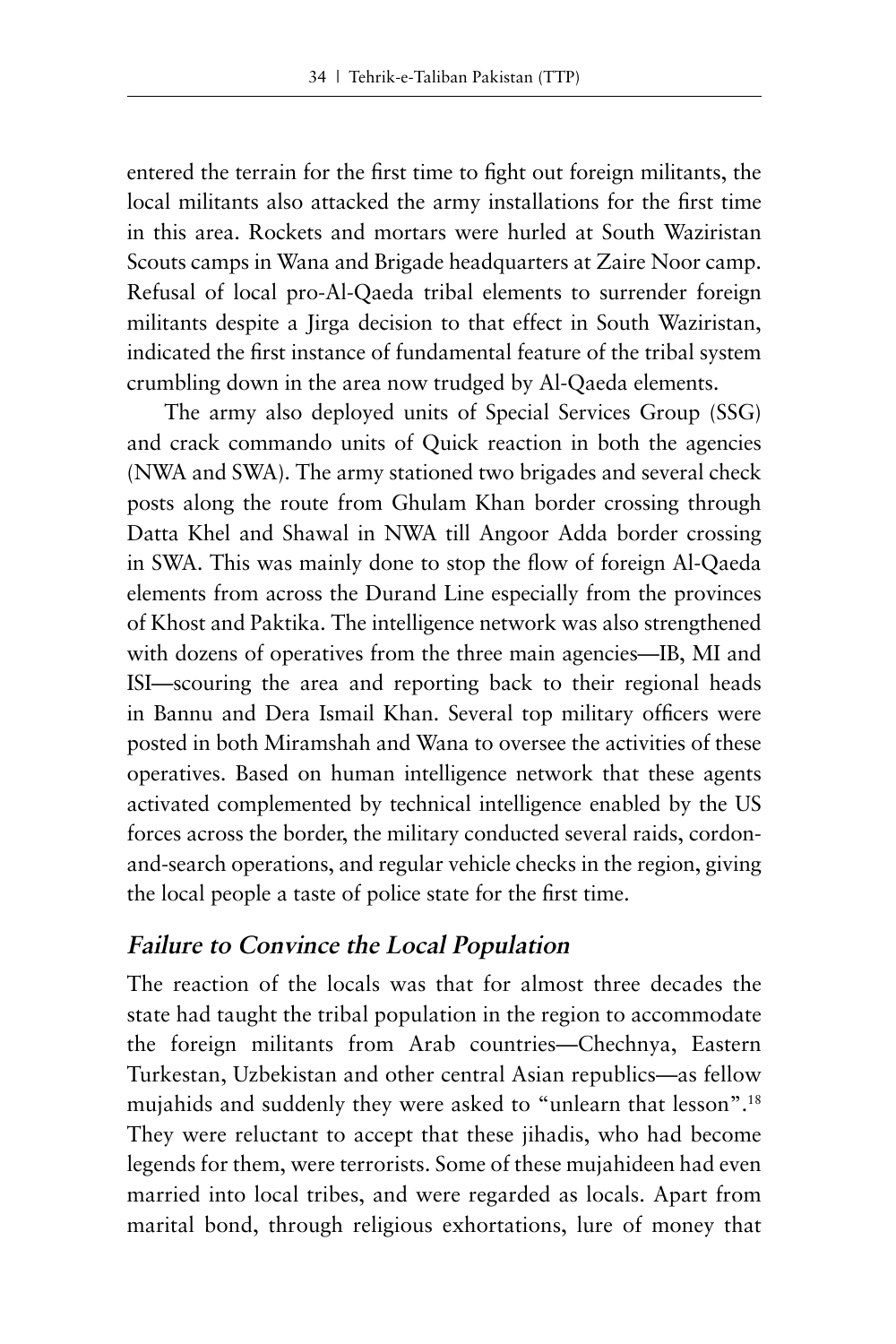Al-Qaeda could provide in return for local hospitality and provision of security, and at times through threats of dire consequences, these foreign elements escaping the Afghan theatre of conflict had created enormous stakes among the local population for which they felt it almost their duty to defy the diktats of the Pakistani state, which was largely absent till then from this terrain.

Some of the operations by the Pakistan military in early 2002, therefore, failed miserably. For example, in June 2002, the Al-Qaeda militants surprised the well-trained Pakistani forces during a raid they conducted in Azam Warsak, west of Wana in South Waziristan. Some 30 high value militants fled the scene with their entire families—with women and children, resisting the attack quite successfully. The army lost 10 soldiers while the militants lost only two. The army learnt its lesson from such experiences and its raid in Baghar in October 2003 was relatively successful with the killing of eight suspected militants, mostly residents of the area. Interestingly, among the dead were Arab and Uzbek militants as well as Hassan Mahsun, a leader of the Eastern Turkestan Islamic Movement (ETIM), which reconfirmed the army's suspicion about the presence of foreign elements in the terrain.19 However, immediately after Baghar operations, the army suffered reverses in January and February 2004 in the same area. The retreating soldiers were ambushed by the militants in January while on 27 and 29 February 2004, military check-posts in Zam China, north of Razmak, and Dre-Nishtar in Shawal valley in NWA came under heavy fire from the militants.

In South Waziristan in particular, frequent military-militant encounters/clashes virtually disabled whatever nominal civilian administrative machinery was there in the area and antagonised the local population who started suspecting every move by the Pakistani state as directed unnecessarily against them at the behest of the USA, which was declared as the great Satan by Al-Qaeda leadership. Moreover, the tribal jirga system—which enforced discipline at the local level and maintained order quite effectively over the years was progressively regarded as illegitimate, once its decisions echoed the directives issued from Islamabad. The confrontation between the Al-Qaeda operatives and Pakistan army ruined the local economy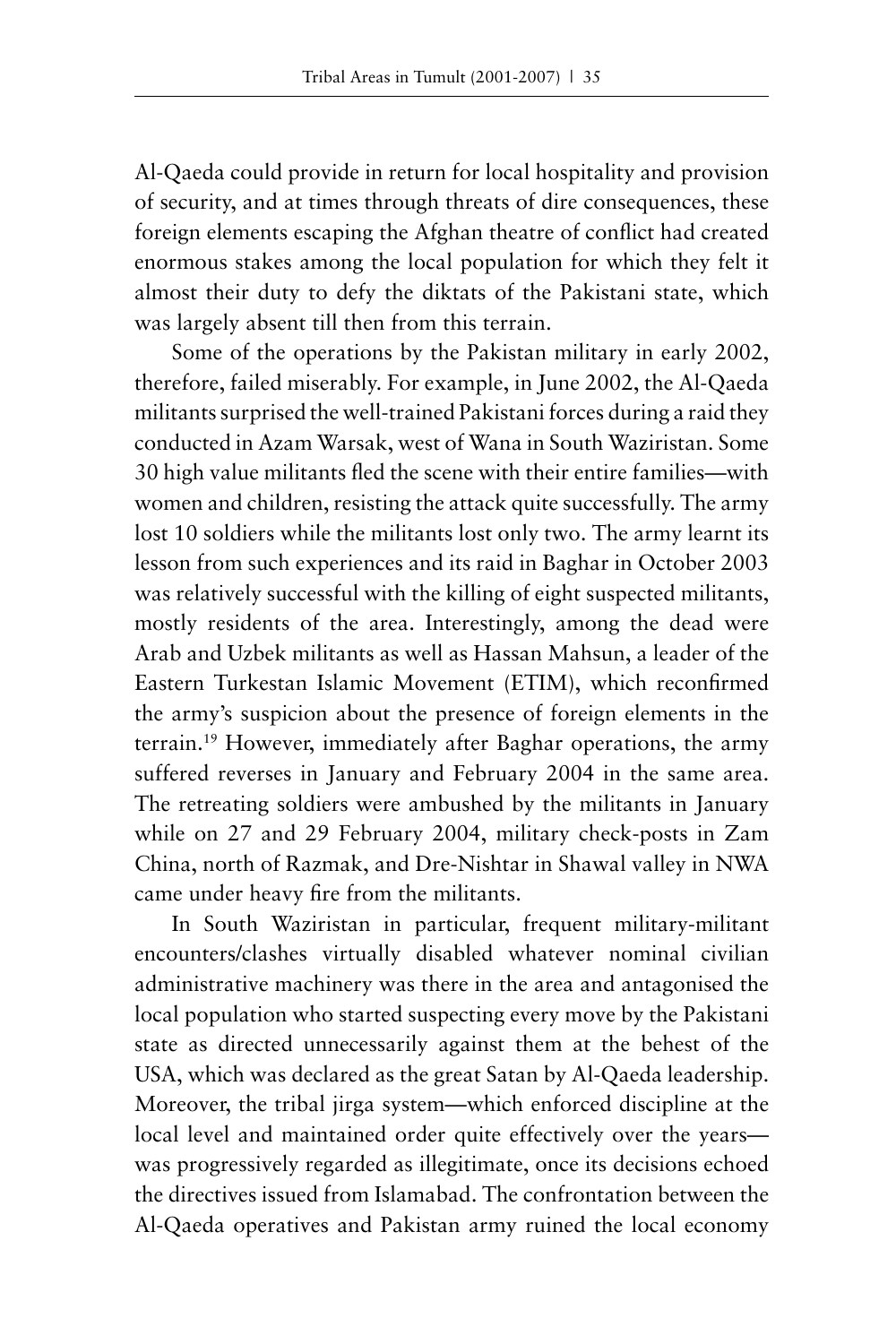which thrived on legal and illegal trade across Durand Line leading to impoverishment of the local population setting off a favourable dynamics for resistance which was tapped by Al-Qaeda quite well. While the army made its presence felt contravening the FCR, it invoked the same rules to impose heavy fines on local population for example, the fine of about 5.4 million Pakistan Rupees (PKR) was imposed on the Ahmadzai tribe as a whole in the wake of the February 2004 attacks on military camps. Every time an Al-Qaeda operative was captured the local tribes would be asked to cough up 1 million PKR. As per tribal customs, the burden is shared equally among families and thus the poor suffers the most.

## **Policy of Double-dealing**

The differentiated approach of the Pakistan army towards the two principal militant groups—the Taliban and Al-Qaeda—also added to the consternation at the local levels regarding the duplicity of Pakistani behaviour. As news reports suggested, the ground level functionaries of the Pakistan army would turn a blind eye to Taliban operating in the area and even facilitate their movement across the border even when it knew that these elements were targeting Afghan and foreign forces across the border. In one such incidents in February 2004,<sup>20</sup> the Taliban operatives sped down the Miramshah-Ghulam Khan road and reached the Bangi Dar border crossing and passed the Pakistan army check posts unobstructed, went across the Durand Line, and fired at Afghan soldiers. This was reported in the media and there was extra-pressure on Musharraf, then smarting under the assassination attempts in December 2003, to account for such laxity on the part of the Pakistan army. Musharraf's despair could be gauged from his reported admonishment to the Pakistan army officers at National Defence College on 12 February 2004, when he said: "On the western border, certainly, everything is not happening from Pakistan, but certainly something is happening from Pakistan…. Let us not bluff ourselves … whatever is happening from Pakistan must be stopped".<sup>21</sup> Analysts suggested in the media that even if the top leadership wanted to oblige the Americans, such message could not "trickle down to the institutional grassroots",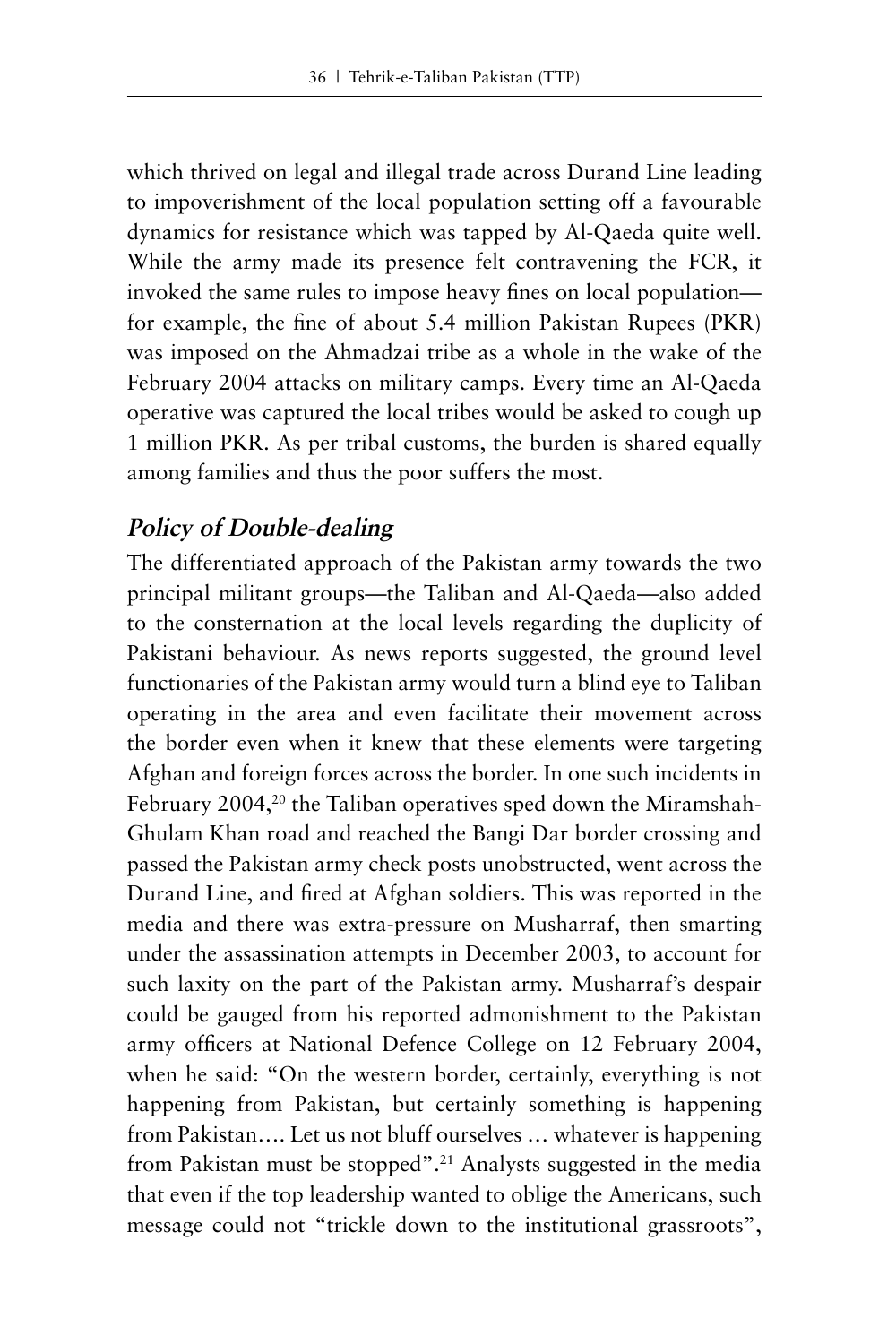with the result that powerful sections within the army sought to circumvent the direction coming from above.

Stratfor analysts recognised during this time that the mountainous border region of the Afghan-Pakistani border region was "porous, relatively unguarded and home to the Pushtun ethnic group that straddles national boundaries" and "Al-Qaeda, unhobbled by state loyalties, [could have] moved its core personnel into this region, where it is more complicated for US forces to operate".<sup>22</sup> Moreover, the reality on the ground isolated quite early in October-November 2001 was that the Pakistan army, especially its notorious spy agency, Inter-Services Intelligence, or ISI, was *"a state within a state, with independent, and worrying, political tendencies*"(italicised by the author) and it was playing both sides of the game, hunting with the American hound and running with the Taliban hare.<sup>23</sup> Due to overbearing pressure from the American side (encapsulated in muchcited Richard Armitage's threat to stay prepared to be bombed into stone-age) and the unwelcome prospect of India exploiting the situation to its advantage (as was made clear in Musharraf's address to the nation on 19 September 2001<sup>24</sup>), Musharraf had chosen to join the US in its Afghan adventure. However, the then ISI Chief, Lieutenant General Mahmood Ahmad did everything possible to persuade the Taliban not to surrender Osama Bin Laden and even supply men and material to the Taliban army to defend itself against the US attack.25 Moreover, Lt Gen Mahmood reportedly encouraged Jalaluddin Haqqani—who was in control of the border province of Khost, never formed the core of the Talban team, and was given a rather unimportant ministry of border affairs—not to leave Taliban and switch his loyalty towards the Americans during his October 2001 trip to Islamabad supposedly to take cues from ISI about his future strategy when the war became imminent.<sup>26</sup> Another close observer of the emerging situation observes that Musharraf believed that the Americans would be in Afghanistan for five years at best and he would have to deal with the Taliban after American withdrawal.

Hence, the Pakistani establishment continued to maintain links with the Taliban leadership and offered them sanctuary in the borderlands away from the gaze of the American intelligence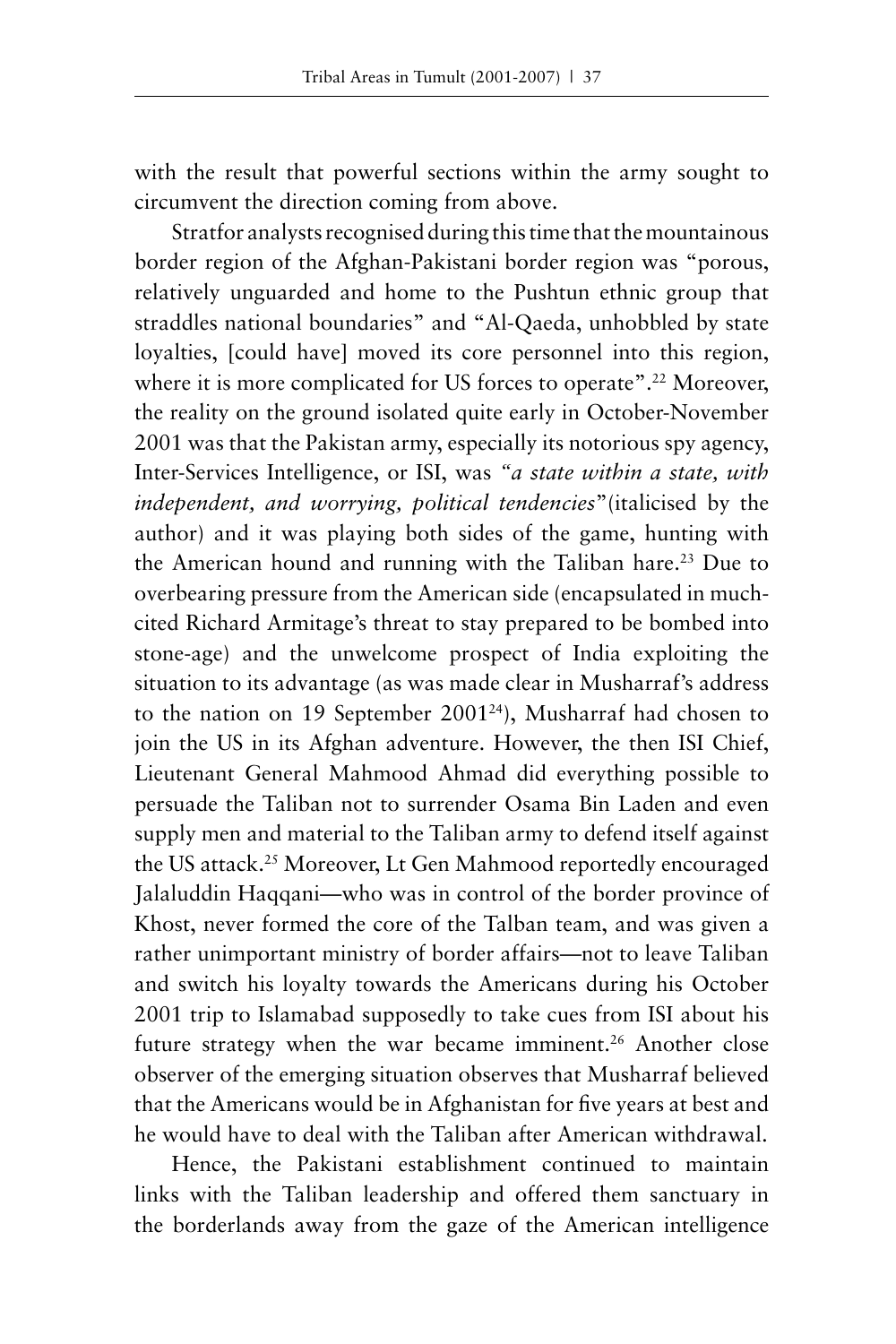officials who flocked to Pakistan both to keep a tab on the foreign militants fleeing the Afghan war theatre as well as Pakistan army's behaviour in the changed situation. While Pakistan army was forced to move into the tribal areas, guided by both human and technical intelligence supplied by the Americans, it made a clear distinction between the Afghan Taliban and the Al-Qaeda elements.

#### **Temptation to Privilege Taliban over Al-Qaeda**

At the ground level, the army sought to flush out Al-Qaeda cadres by nurturing the Taliban and the local population. At first it wanted to tolerate them unless they confronted the army till about 2003, largely because the military continued to employ both serving and retired army and intelligence officials well-versed in Afghan mujahideen politics, to deal with the Taliban militants. Given their familiarity with many Taliban leaders, they were not only soft towards the Taliban but also towards Al-Qaeda. However, by early 2004, the army started modifying its position and tolerated the Taliban but sought to push non-Afghan foreign elements across the border expecting Afghan and the international security forces to deal with them. What worried the Musharraf administration the most was the fact that radical Islamist militant groups had not been able to comprehend his government's differentiated policy towards the Taliban and Al-Qaeda and considered both as natural friends who deserved their hospitality and protection.

Pakistan army's hobnobbing with the Afghan Taliban was noted by many Pakistani reporters. During 2003-2004, Pakistani agencies were manoeuvering to install friendly governments in the border provinces in Afghanistan. Khost and Paktika were in a way awarded to Jalaluddin Haqqani and his sons. Mullah Ruhullah, son of famous mujahideen Jamilur Rehman of Laghman was given charge of Nuristan and asked to collect arms for resistance. Similarly, the Taliban were encouraged to re-consolidate their hold along the border areas. Saifur Rahman Mansoor, son of Mullah Mansoor of Shah-i-kot in Paktia province, was asked to organise resistance within Afghanistan. All this while, the propaganda machinery in the shape of the vernacular Urdu media in Pakistan was kept alive by Pakistan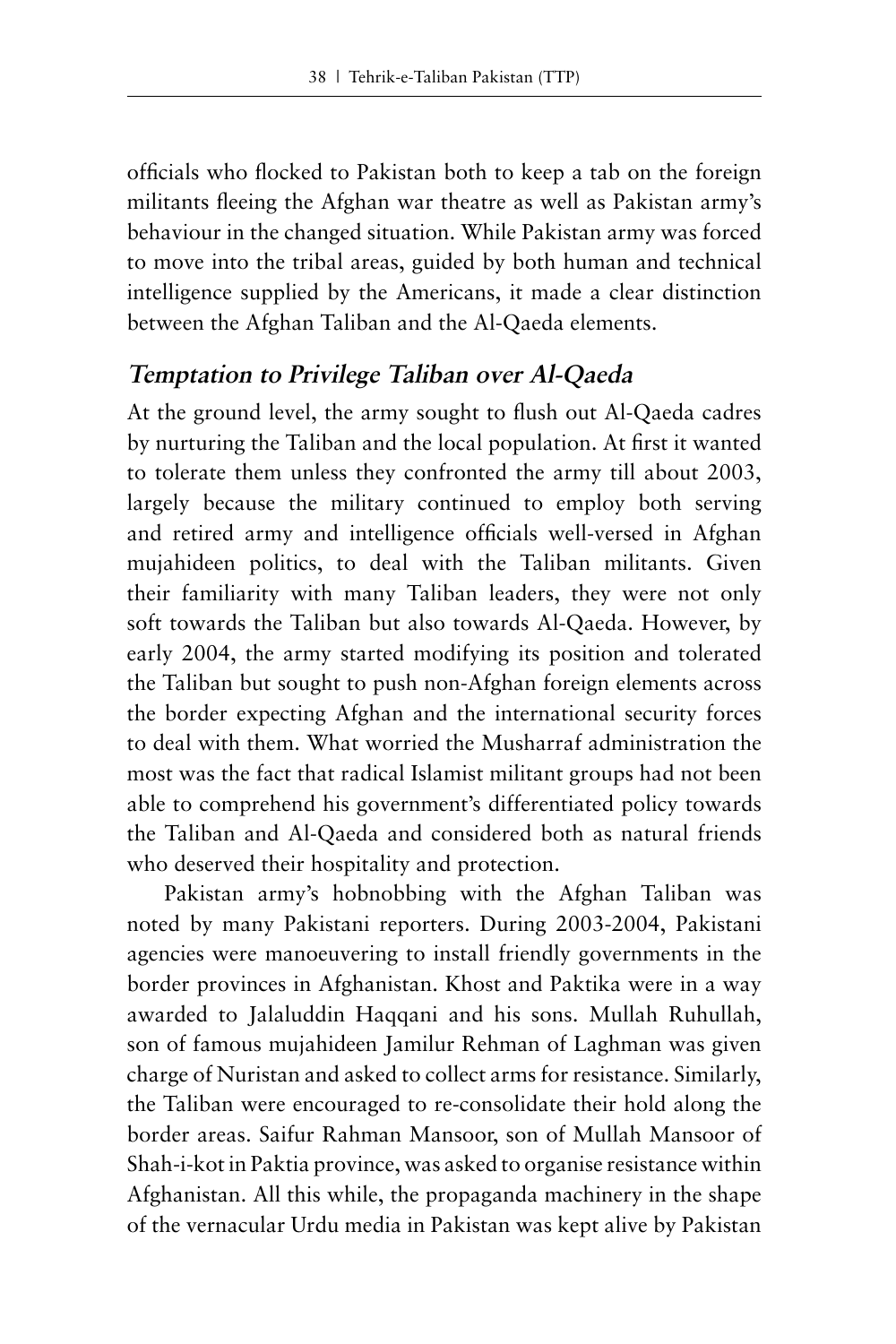to defend Afghan Taliban and its world-view. The commentators in the vernacular media continued to take a pronounced pro-militant position in Pakistan and criticised, in a subdued manner of course, the policy somersault by the military government of Musharraf under American pressure.

#### **Attempt on Musharraf: Army goes After the Jihadis**

The Musharraf administration gradually realised the disastrous fall out of its policy in the shape of deep radicalisation of the entire Pashtun borderland stretching from Chitral in the north to Quetta in the South. Other developments like attack on Indian parliament on 13 December 2001 which compelled Musharraf's to ban Indiafocussed terror groups like Lashkar-e-Taiba (LeT) and Jaish-e-Muhammad (JeM) led to a revolt in the jihadi ranks against the government. Some of the jihadi leaders like Illyas Kashmiri, onetime favourite of Gen Musharraf for having presented him with the head of an Indian soldier, migrated to the tribal areas with a determination to confront the Pakistan army. Around this time in early September 2003, Ayman Al-Zawahiri, the deputy of Osama Bin Laden and top Al-Qaeda leader urged the soldiers of Pakistan to "revolt against him [Musharraf] and topple him before he turns you into servants to the Hindus and Crusaders.… Man should not obey any creature if there is disobedience to the Crusader".27 Musharraf would continue to remain a jihadi target and Ayman Al-Zawahiri would again repeat his appeal on 4 March 2004 few days before the military attacked Kaloosha and justify his stand by arguing that

Musharraf is the one who enabled the United States to topple the Islamic Emirate in Afghanistan. Without his great help, the United States would not have been able to do this…. Who stifled the jihad of the Kashmiri people, went back on their right to selfdetermination, and considered the mujahideen in Palestine as terrorists and feverishly seeks to recognize Israel?28

In early 2006, Zawahiri would call upon all Pakistanis to topple President General Pervez Musharraf as soon as possible, called him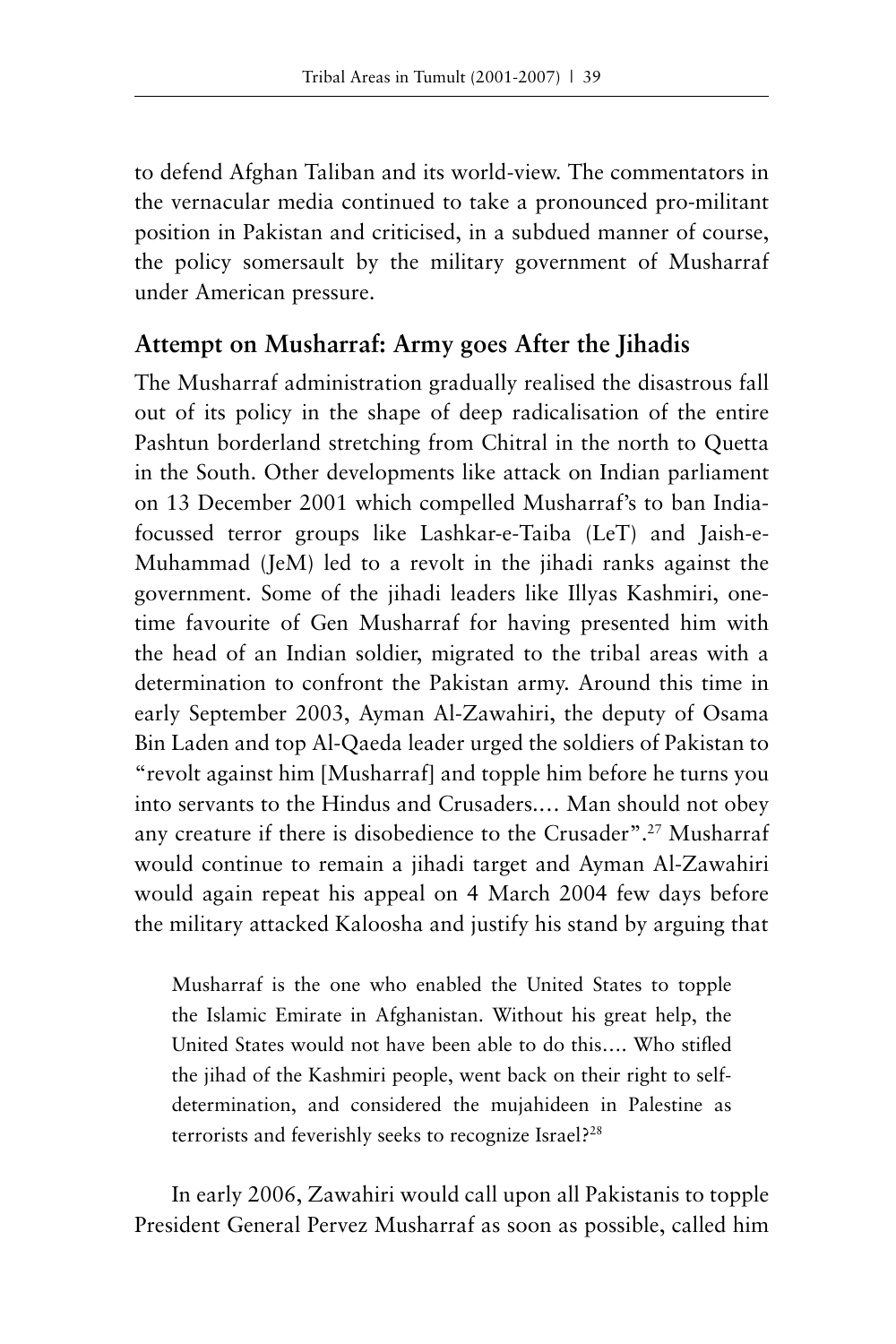"a bribe-taking, treacherous criminal" and asked the Pakistani army to mutiny against Musharraf<sup>29</sup> and went on to say:

Without a doubt, Pakistan is one of the most important of the countries targeted by this new colonialist crusade which seeks to weaken Pakistan and fragment it into entities under the control of India, which is allied with the Americans and Jews … the anti-Islamic American/Crusader/Zionist plan has no place for the presence of Pakistan as a strong, powerful, able state in South Asia, because this plan doesn't forgive Pakistan for separating from India in the name of Islam, and doesn't forgive it for including the largest Islamic schools with wide influence among the Muslims of South and Central Asia, and doesn't forgive it for the flourishing of the popular jihadi movements in it against the Indians in Kashmir and first the Russians and then the Americans in Afghanistan, and doesn't forgive it the favorable response of its people, scholars, students, mujahideen and tribes to the Islamic emirate in Afghanistan—since its founding and to this very day and to its amir the lion of Islam, Mullah Mohammed Omar…. In this context, India appears to be the best candidate to implement the Zionist/Crusader plan to humiliate Pakistan and weaken it and tear it apart.<sup>30</sup>

In the same address, Zawahiri betrays his concerns about Musharraf's policies, even if the army under him was playing a double game of targeting select Al-Qaeda leaders while leaving the jihadi infrastructure alive at home and nurturing Taliban of Afghanistan to field them as a sympathetic ally in the Afghan war theatre. Zawahiri would say:

… Musharraf is the one who is seeking to change the combat doctrine of the Pakistani army by repeating that the real danger to Pakistan is from within and not foreign: i.e., he is inciting the Pakistani army to fight its people and brothers and turn a blind eye to the Indian threat. And if the combat doctrine of any army becomes corrupted, and its fighting turns into fighting for the sake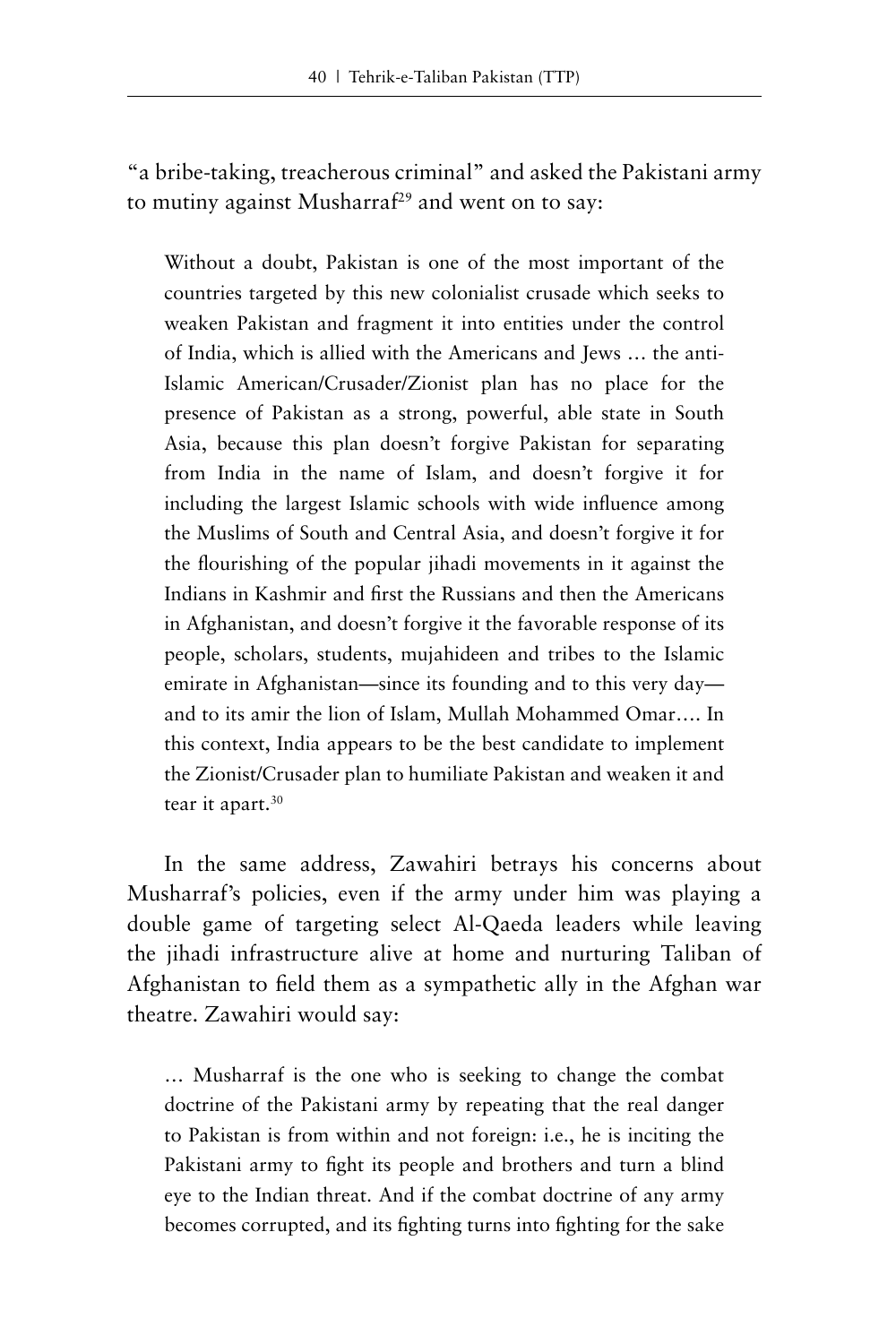of salary and position alone, then this army will run away from the battlefield whenever fighting breaks out…. I call on every officer and soldier in the Pakistani army to disobey the orders of his commanders to kill Muslims in Pakistan and Afghanistan, or otherwise he will be confronted by the mujahideen who repelled the British and Russians before. The Truth—Exalted is He—[who] says, "Say to those who have disbelieved, if they cease [from disbelief], their past will be forgiven".

The jihadi aversion for Musharraf even became more prominent following assassination attempts on him in 2003. The first attack on Musharraf took place on 26 April 2003 when a car packed with explosives was blown off at the Falak Naz Centre near Shara-e Faisal mosque in Karachi, after his vehicle passed by. Later investigations revealed that eight cadres of the Harkat-ul-Mujahideen Al Alami (HuMA) group led by one Asadullah had conducted this attack when Musharraf was scheduled to visit the Army House from the airport. However, the remote control to set-off the device failed and importantly, an Inspector named Wasim of the Rangers had abetted the accused in their attempt and was subsequently arrested.31 The second attack was on 14 December, at Jhanda Chichi bridge near 10 Corps Headquarters in Rawalpindi. An estimated 250 kg of explosives were used in the blast. Few days later, on 25 December, two suicide bombers tried to ram cars packed with explosives into Musharraf's car not too far from the place where the attack on 14 December took place. Two suicide bombers were soon identified as Mohammed Jamil, a JeM activist from Azad Kashmir who had returned from Afghanistan after US attack and Hazir Sultan a Harkat-ul-Jihad-i-Islami activist from Afghanistan who was operating in South Waziristan following US attack. A loose alliance of members from five militant organisations—JeM, HUJI, LeJ, LeT and HuM-Al Alami<sup>32</sup>—known as Brigade 313 came up immediately after US bombing of Afghanistan. Qari Saifullah Akhtar, one of the founders of HUJI, who also came back to Pakistan in 1981 and Ilyas Kashmiri belonged to this new group.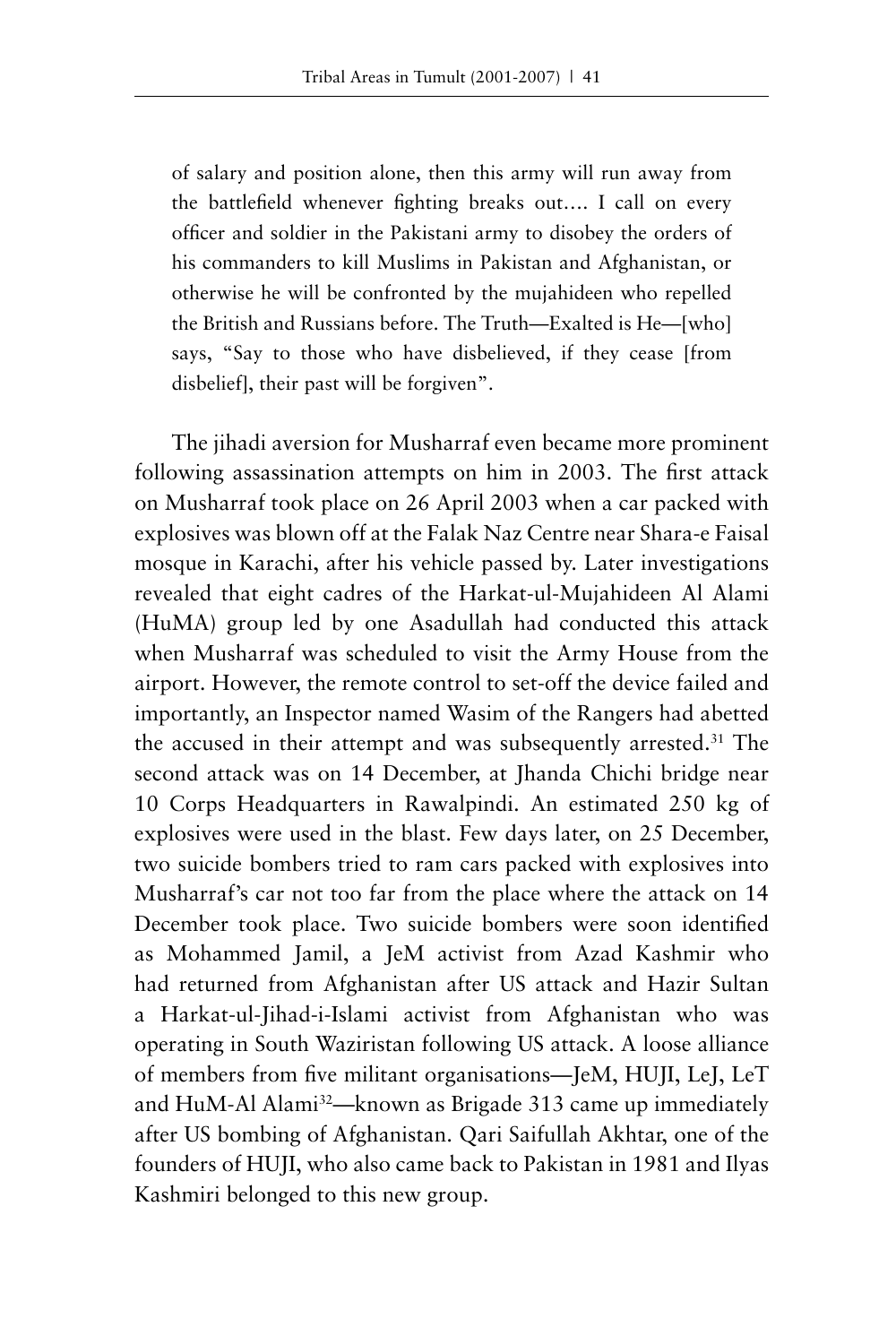## **Army Operations in 2004 Ruffles the Tribes**

Till 2004, the Pakistan army suspected Osama Bin Laden's presence in and around Ghund Raghzai area of Shakai in South Waziristan. According to reports, the US bases in Paktika, bordering SWA, were regularly fired upon by Al-Qaeda forces. As early as in February 2004, then Taliban spokesman, Saiful Adel had told media that there were indeed dozens of "volunteers" in its ranks and most of them were Arab. Intelligence inputs also confirmed that a large chunk of foreign Al-Qaeda affiliated militants fleeing the battle zone in Afghanistan had entered the area and were sheltered mostly by local tribesmen in South Waziristan. These militants were moving relatively freely between the two parts of Waziristan, North and South. This led to a nine-month long military operation from January till September 2004, which was called *Operation Al-Mizan*. The objective of such operation was either to arrest militants or push them across the border. In the encounters that followed, many civilians perished due to what media and Human Rights organisations called excessive and indiscriminate use of force. Official estimates suggested at least 500 people dead—202 militants, 150 soldiers, and 148 civilians. This was the period when Pakistan witnessed its first drone attack killing one of the most notorious militants from the area—Nek Mohammad (1975-2004), on 18 June 2004 in his hideout in Doag village, just outside Wana. The subsequent military operations in North and South Waziristan, were resisted by the militants as well as the local population and the resultant violence peaked between June and September 2004.

Because of its geographical contiguity with Afghan province of Paktia through which most of the Afghan militants entered Pakistan, South Waziristan was the natural focus of US-Pakistan security forces and as early as from January 2002, Pakistan had sent in its military to set up local check-posts to monitor the evolving situation in the region. As reports later suggested, the Pakistani intelligence actively colluded with the local forces to facilitate migration of a number of high value militants escaping Afghanistan in the wake of Operation Anaconda launched by the US in Paktia. But coming under increasing US pressure, there was some effort made by Pakistan to at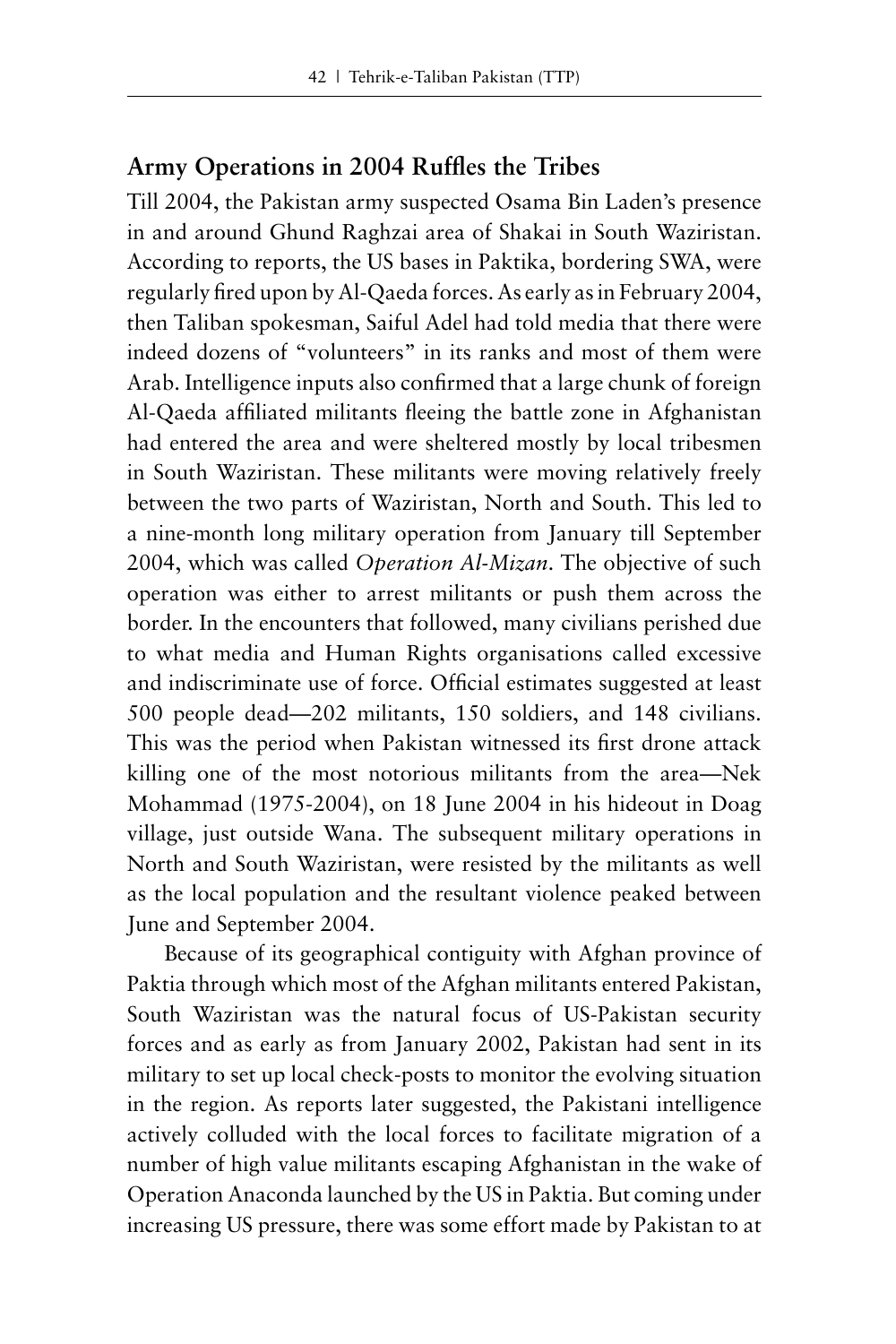least show some solidarity with the Americans by capturing some of the foreign militants while ensuring that it retained its control over the Waziristan. The whole purpose of Pakistani troops-presence in the tribal terrain during that time was not so much to stop the tide as to manage it—to use largescale influx of militants from Afghanistan to its advantage.

#### **Eye of the Storm: South Waziristan**

The evolving politics in South Waziristan against the backdrop of war in Afghanistan posed a critical challenge to Pakistani leadership. While South Waziristan is largely inhabited by Mehsuds in the central and eastern highlands, some sub-branches of the Ahmadzai Waziris dominate the fertile valley west of Wana bordering Afghanistan. The Mehsuds were relatively better exposed to Pakistani system than these Waziris. Nevertheless, Ahmadzai Waziris, dominating the Waziri community in the tribal areas, mostly in Waziristan, were known as being "soft and tractable" and not given to conflict during the British rule. Among the Ahmadzai sub-tribes, the Yargulkhel sub-branch of the Shaikh Khel sub-tribe, known for its wealth and bloodline, dominated the socio-political landscape west of Wana in South Waziristan. Some of the famous Yargulkhel militants asserting themselves then were Nek Muhammad (1975-2004), Haji Omar (1951-2008) and his brothers, Haji Sharif and Noor Islam. Other important local leaders like Abdul Aziz and Maulvi Abbas, not from the same tribe, came to their support. Most of them had links with Maulana Fazlur Rahman's JUI at one point of time, but the turmoil following US attack had compelled JUI-F leadership to distance itself from their indulgence in local adventurism to rescue and shelter foreign militants and earn a good buck in the bargain.

By March 2004, Nek Muhammad had established a reputation as a saviour of the Al-Qaeda-affiliated foreign elements in the South Waziristan area. Hailing from Kalosha, near Wana, born in 1975, son of a local malik and khasdar, Nek was characterised as "a hardheaded boy, endowed with an impenetrable soul and an obstinate determination to carry out his will no matter how mindless it might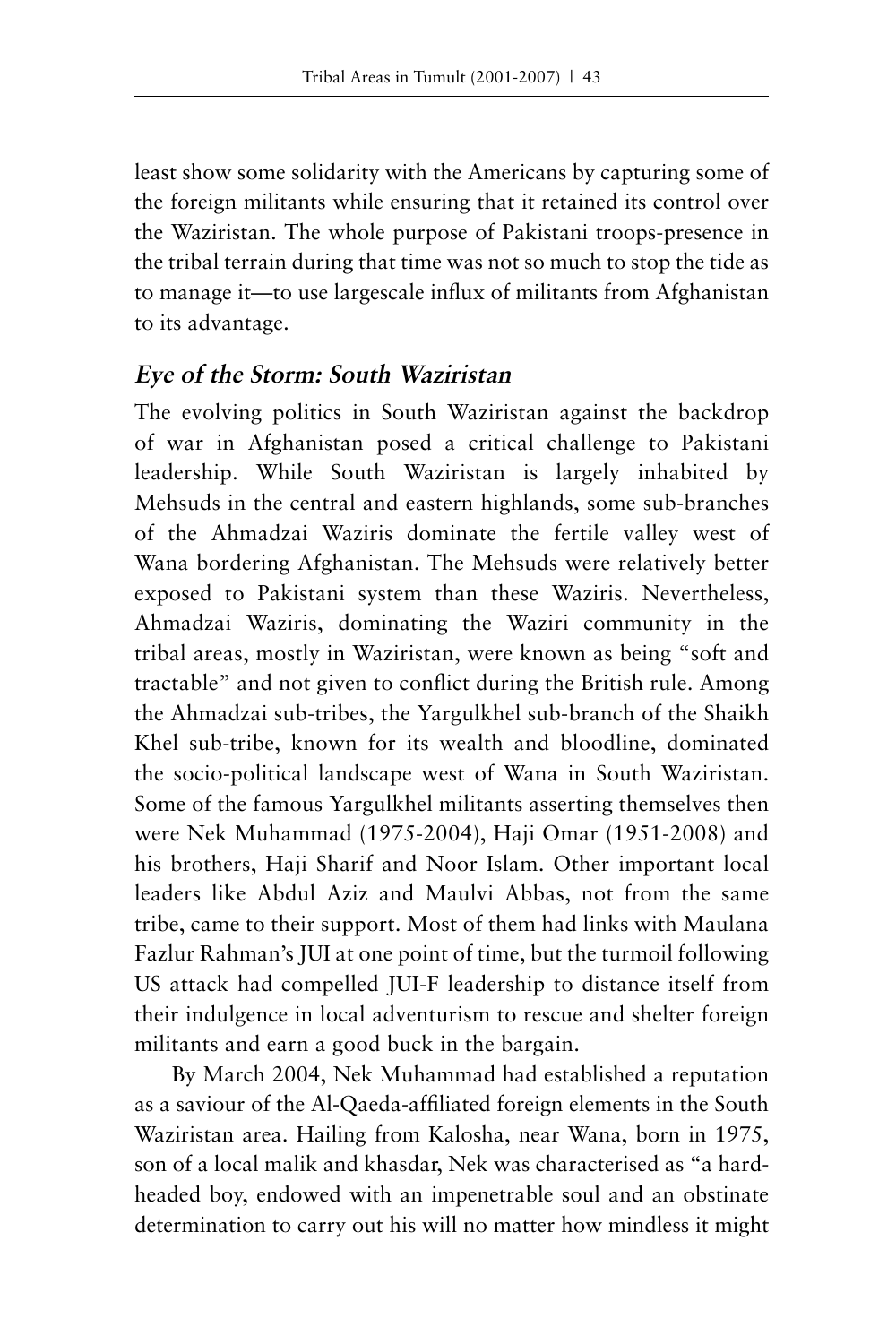be".33 He had found his life's mission at the age of 19 when he joined the Taliban forces around 1994 and fought with them quite ably to rise to the level of a local commander in Kargha military base near Kabul in 2001, when the US attacked Afghanistan. By then, he had established contact with foreign militants and when he returned to his native place fleeing Afghanistan under US attack, he took it upon himself to provide shelter to these militants in South Waziristan. In the bargain, he earned lot of money from Al-Qaeda and established himself as the leading militant in the area and even senior mujahid leaders like Haji Omar, who had risen to the level of adviser to Mullah Omar of Taliban, as well as his influential brothers Haji Sharif and Noor Islam, acknowledged his leadership.

For Pakistani agencies, not all high-value Taliban and Al-Qaeda operatives sneaking into Pakistan were regarded as useful. Moreover, the prospect of local militia hobnobbing with the foreign elements establishing their writ and control was not quite welcome for the military. The operation they conducted near Baghar China village area in October 2003 had alerted them to the nuisance potential of the foreign militants and the challenge they could pose to the military if they were to confront them militarily. The presence of Uyghur militants among the foreign militants must have been particularly worrying for the military, as one of the main leaders of East Turkestan Islamic Movement (ETIM), Hasan Masum, was found dead in the Baghar operations (mentioned in Musharraf's memoir too). Therefore, it was natural for the Pakistan military to pressurise the tribes in South Waziristan to surrender the foreign militants under their protection to the Pakistani state.

However, this was not acceptable to the local militant leaders. Most of the prominent tribal militant leaders from the region cutting across different tribes had participated in the Afghan jihad of the 1980s and later in favour of Taliban after it made its appearance in 1994. While militants from Kalosha-based Yargulkhel tribe held sway around Wana, another important leader in the area west of Kalosha was Mullah Nazir, who came from a rather less known Ahmadzai sub-tribe of Ghulam Khel, and controlled the important border crossing area of Angoor Adda. When the foreign militants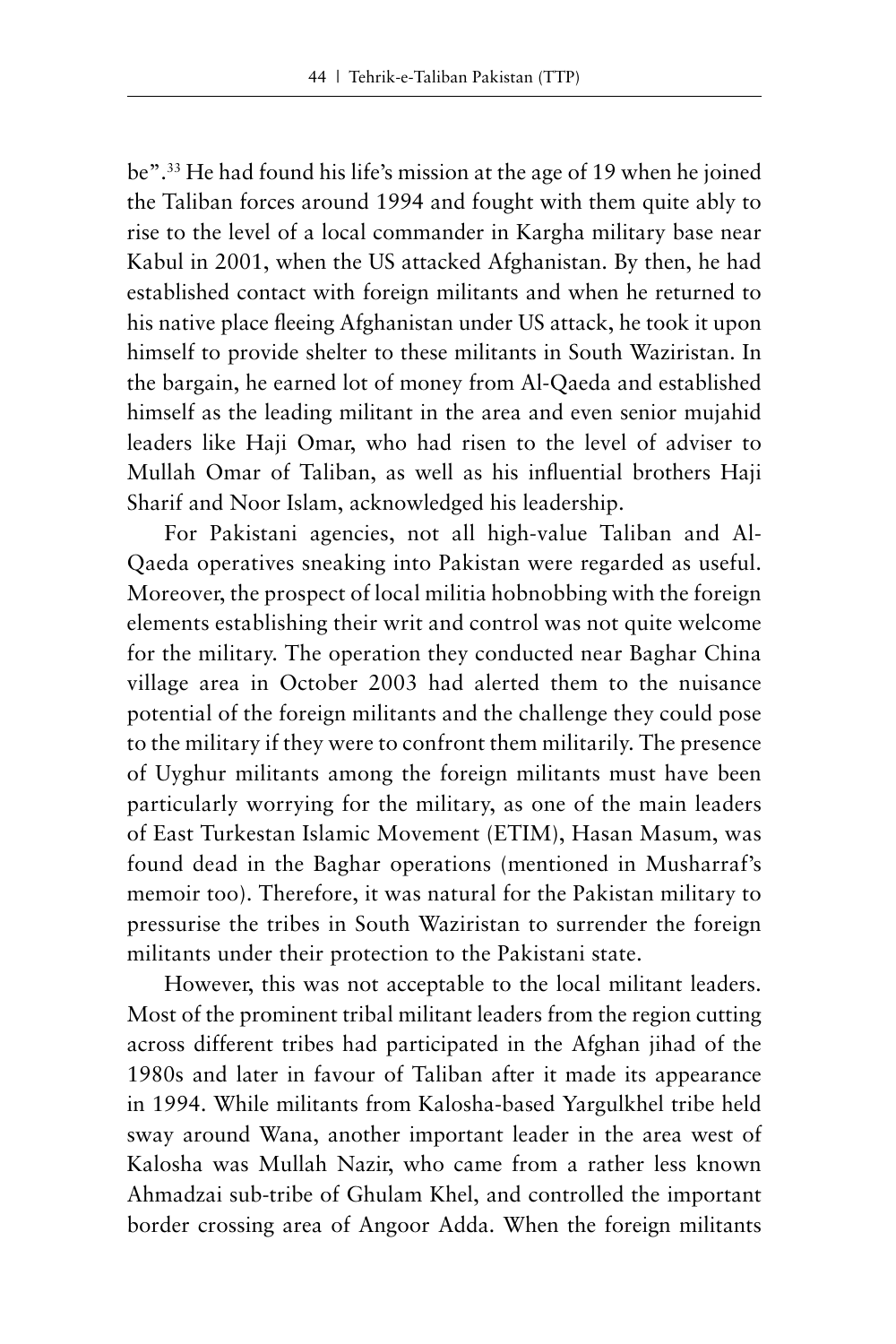including the Afghan Taliban, the Arab Al-Qaeda, and their affiliates—Chechens, Tajiks, Uyghurs and Uzbeks<sup>34</sup>—sneaked into Waziristan area in droves under the protection of important Taliban leaders like Jalaluddin Haqqani and Saifur Rahman Mansoor, they passed inevitably through Shah-i-kot in (Paktia), Afghanistan, to enter Pakistan through South Waziristan. As the Battle of Shah-i-Kot (part of Operation of Anaconda launched by the US in March 2002 to dislodge Al-Qaeda elements around Gardez area, capital of Paktia) intensified, by late February 2004, the trickle of foreign Al-Qaeda militants into Pakistan became a torrent. By March 2004, the army entered Waziristan to respond to local resistance building up around the issue of providing asylum or refuge (*Nanawati*), in line with the Pashtun tradition of *Melmastiya* (hospitality), to foreign mujahideen fleeing Afghanistan.

## **Tolerate Taliban, Go After Al Qaeda**

These foreign militants did enjoy empathy of the local population as well as the sympathy of the Pakistan military and intelligence officials at the lower levels, who could not entirely accept the policy reversal decided at the highest level. By all accounts, it is they who might have allowed these militants fleeing the war in Afghanistan to escape into Pakistani territory, without being fully aware of the future consequences. The Taliban-Al-Qaeda distinction that Musharraf articulated later was yet to percolate to the ground level. Moreover, Musharraf's bid to track down hardcore Al-Qaeda operatives and going soft on Taliban was not received well in the tribal areas, who had fought with the Taliban in Afghanistan intoxicated with the dream of enforcing Islam in the region through jihad. Moreover, the money that the Al-Qaeda and foreign militant groups affiliated to it offered to the local warlords/militant leaders in the tribal agencies of Pakistan for granting shelter and protection to their cadres added a material dimension to their spiritual leaning in favour of helping out like-minded groups wedded to jihad for the sake of ushering Allah's rule into the earth. Pakistan army's strategy of tolerating Taliban as a lever or an asset for their future game plans in Afghanistan played havoc with their overall policy of siding with the US for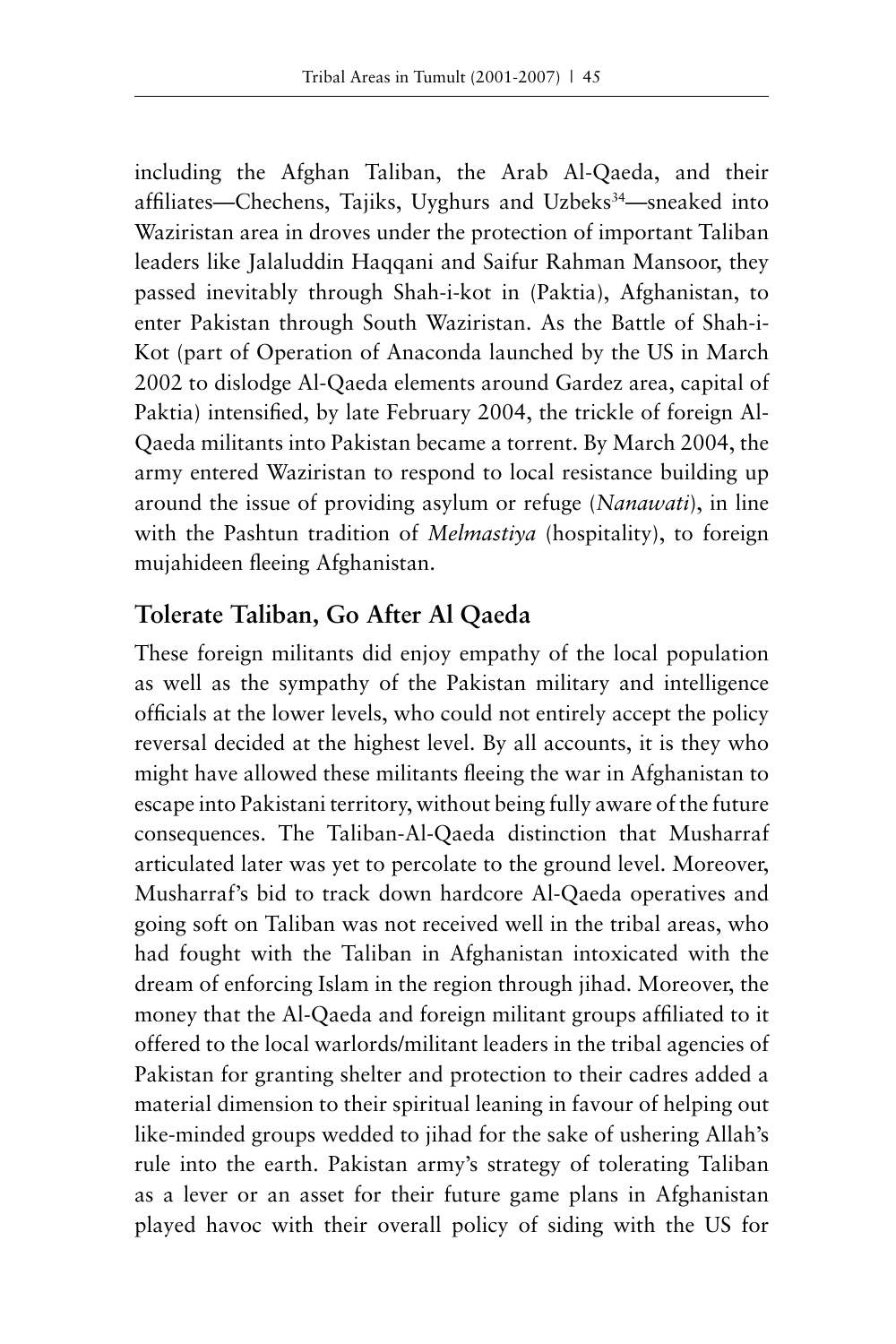decimating Al-Qaeda. As Farhat Taj35 mentions in her book (*Taliban Anti-Taliban*) some of the top military leaders had told her quite clearly that it was strategically important for Pakistan to keep the US bogged down in Afghanistan. Taj says that even the Pakistani intelligence had its role to play in the formation of the Tehrik-e-Taliban Pakistan!

Be that as it may, the army operations that were conducted in the tribal areas as a whole during 2002-2004 do suggest that the Pakistan army did not want to concede control of this area to the militants on the one hand and wanted to convey to the international community that it was quite serious about its purported role in the ongoing war on terror, on the other. Going by the evidence, the Pakistan army did want to put pressure on the Nek Muhammadled local militant group operating in and around Wana to surrender foreign militants by 16 March 2004. When the local tribal Jirga could not persuade Nek Muhammad to oblige the Pakistani military, Kalosha near Wana, became the theatre for the first major standoff between the Frontier Corps (FC) and Nek Mohammad's militia. The FC surrounded the houses of Nek Muhammad, Haji Sharif and Noor Islam before dawn on 16 March 2004 and as they were contemplating to enter the houses, Nek Muhammad suddenly sprang up a surprise on them and "hurled his bullet-proof truck right up against the cordon of security forces, throwing the [soldiers] in disarray and cruising his prized guest Tahir Yuldashev to safety".36 Even if the army continued with its operation and claimed it a success on 26 March 2004, the reverses it suffered in terms of men and materials alerted it to the strength of the militants in such an unfamiliar terrain. The militants, the media reports suggested, had elaborate communication network, bullet proof vehicles, watchtowers, tunnels, trenches and sophisticated arms which baffled the army. In the face of this challenge, it became an ego issue for the military to try its best to keep things under control, even if it did not mean to oblige the Americans.

The army was even more surprised by the attacks it had to confront after the Kalosha encounter, away from the Yargulkhel dominated territory in South Waziristan. The firing of rockets on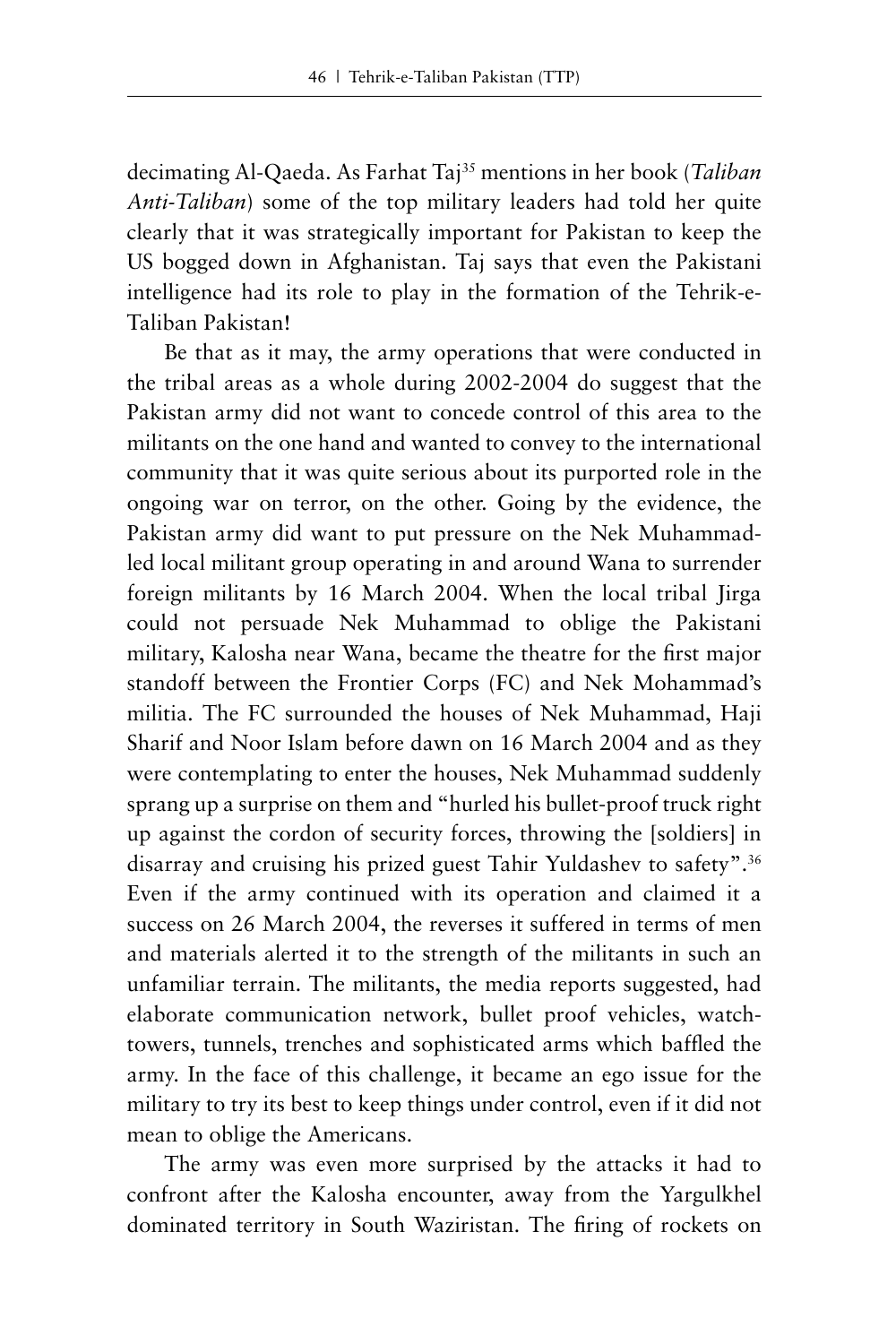army posts in the Mehsud dominated areas of South Waziristan, in many areas in North Waziristan, Kurram and Khyber suggested that diverse militant groups present in the entire terrain had started reacting violently to the army's presence in the area. What had perplexed the Pakistani military even more was the seeping influence of these militant Islamist groups to settled areas in the immediate neighbourhood of FATA in then North western Frontier Province (NWFP). Moreover, these groups shared the Islamic world-view of the Taliban and sought to implement it in respective areas under their control. A case in point was the tribal court in Orakzai agency executing eight suspected criminals on 14 March 2004, (the suspects were lined up and shot by a tribal firing squad) in clear disregard of the laws of the land and the request by the local administration to hand them over.<sup>37</sup> The army's clear lack of strategy and determination added to the strength of the militants. The army operations were at best episodic, lacking in determination to hold forth and 'stay' in the areas under control after confronting the militants and ensure complete flushing out of militants from the area. There was no attempt to back it up with revival of the administration that the militants had destroyed and sought to replace. Moreover, Musharraf's statements<sup>38</sup> that the efforts were backed by US intelligence agencies succeeded in inflaming local passions especially when the army had resorted to heavy shelling in areas of confrontation levelling up whole bazars and villages in some places.

Shortly after the attack, a defiant Nek Muhammad vowed to take on the army with even greater vehemence but very soon the army resorted to the policy of orchestrating a deal to ensure the tribal militants conformed to the strategy adopted by the Pakistan military. In fact, on 24 April 2004, Pakistani state entered into an agreement, in a place called Shakai north of Wana, with Nek Muhammad Wazir—who had assumed leadership of the tribes despite his Waziri descent in an overwhelmingly Mehsud-inhabited South Waziristan and his young age (only 29 years of age by then). This deal was alternately known as 'Wana Five' deal as five militants, i.e., Nek Muhammad, Sharif Khan, Noor Islam, Maulana Mohammad Abbas and Maulana Abdul Aziz, were granted amnesty.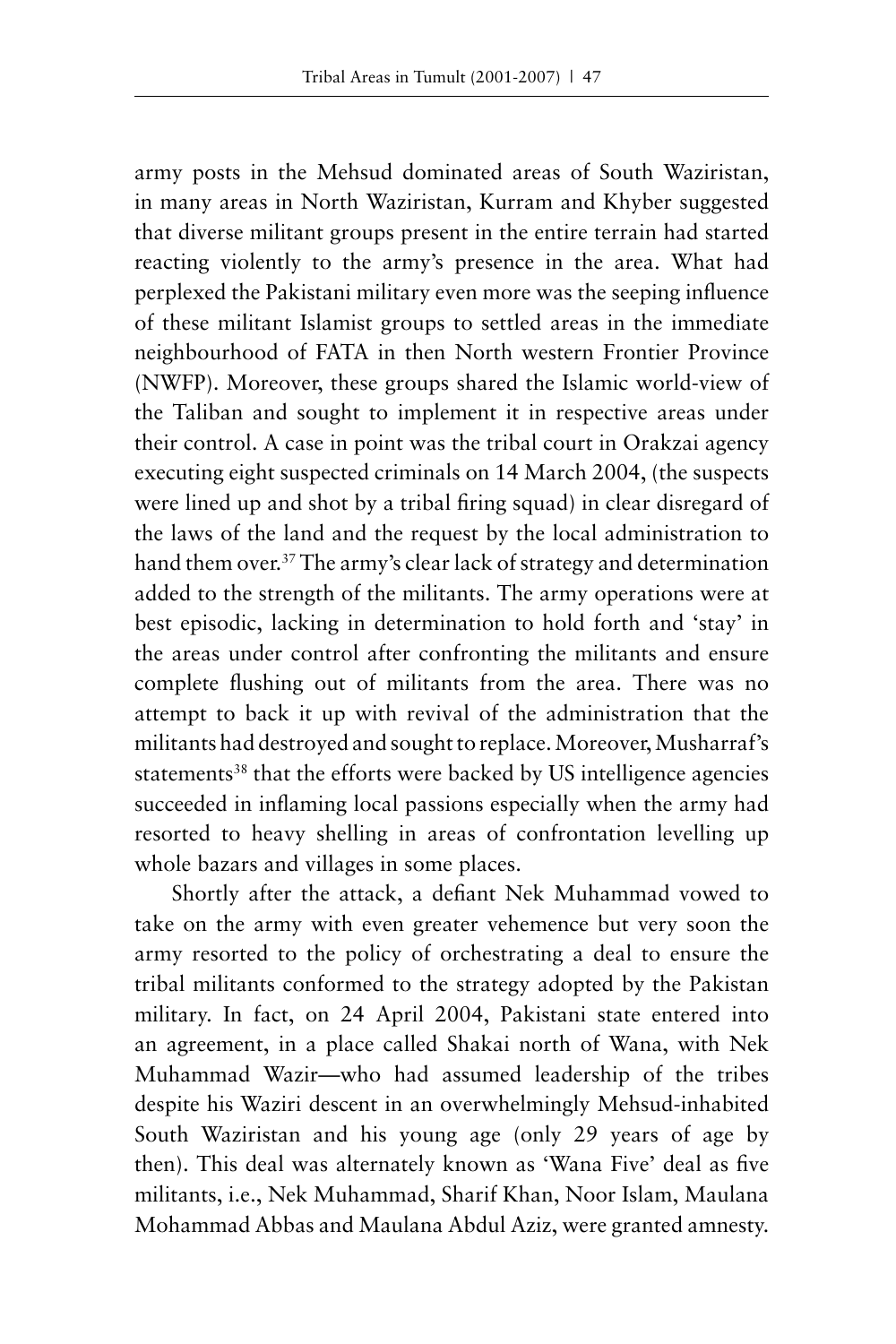The deal was negotiated by two pro-MMA MNAs from South Waziristan, Maulana Merajuddin Qureshi and Maulana Abdul Malik Wazir. Aware of the sensitivities of the tribal militants, the then Peshawar Corps Commander Lt. Gen. Safdar Hussain agreed not to refer to the Shakai Jirga as 'surrender' and instead described it as "reconciliation." The militants did not lay down arms. Rather, they presented an array of gifts, including an old sword, Waziristani daggers, prayer mats, *meswak* (wooden tooth brush) and *tasbeeh* (prayer beads) to the corps commander and other civil and military officers who accompanied him to Shakai.39

Nek agreed to stop support to the foreign jihadists and get all the foreigners living in the area registered with the government. In a video that did the rounds subsequently, Nek Muhammad was seen to be garlanding Lieutenant General Safdar Husain, head of Pakistan's XI corps and saying that "the most important thing is that we are Pakistani soldiers, too. The tribal people are Pakistan's atomic bomb. When India attacks Pakistan, you will see the tribal people defending 14,000 kilometres of the border."40 General Husain representing the government agreed to release all prisoners, pay compensation to those dead and injured; and those who lost their houses and shops during the operation, and allow foreign militants to stay peacefully in the area after registration. The government allegedly paid about Rs 50 million to the tribal militants who wanted to pay up their debt to Al-Qaeda and return to the path of peace.<sup>41</sup> It should also be mentioned here that Gen Safdar got carried away during his speech and whether it was to placate the tribal sentiment or letting out the best-kept secret of the Pakistan army, he questioned US attack on Afghanistan by saying that when none of the twin tower attackers was an Afghan, it was not right on the part of the US to attack the Afghans!

The Shakai agreement was dishonoured in practice and Nek Muhammad refused to hand over foreign jihadists. Nek was too deeply engaged in the Al-Qaeda and Taliban network to recoil so fast so soon. He had, after his return from Afghanistan in 2001, set up training camps for Taliban in the suburb of Wana and amassed a grand fortune for himself. Unable to stick to the terms of the agreement that he would help the government in registering foreign operatives, he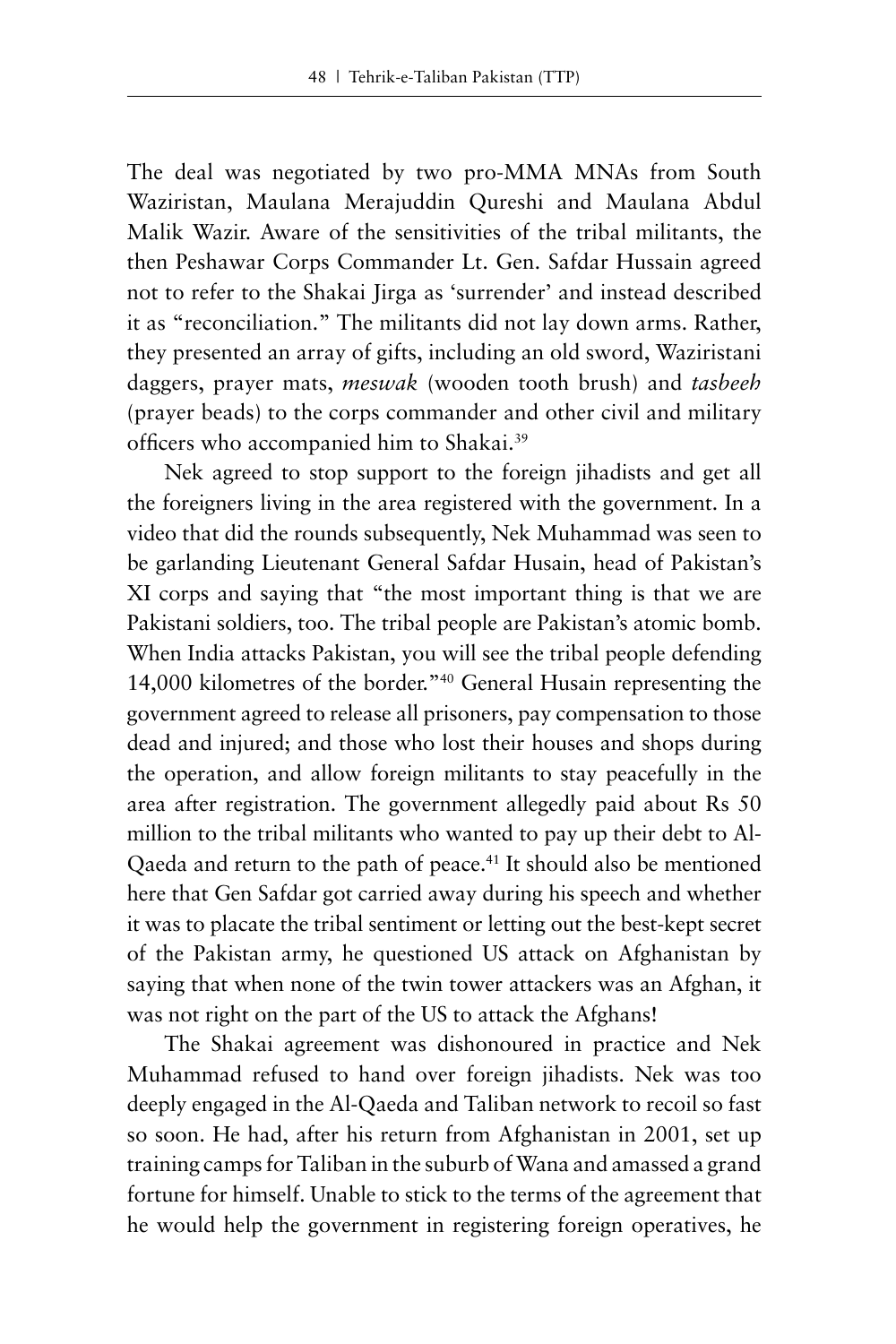declared war on Pakistan in June. He began assassinating traditional tribal leaders to cut down government (read army) penetration into the area. On 18 June 2004, barely two months after the deal, Nek was to be the target of the first ever drone attack (by an American Predator UAV) in Pakistan. The army claimed the attack to hide the fact that it was acting in collusion with the US while tracking elements wanted by the US. But it did not remain secret for too long when commentators in the US, unready to leave the credit to the Pakistanis, spilled the beans about it soon afterwards, even if Pakistani agencies continued to claim the attack and deny any link with the US and called any such claim as "absolutely absurd".<sup>42</sup> A year later, when yet another drone attack on 3 December 2005 killed Abu Hamza Rabia, an Egyptian believed to be a senior Al-Qaeda operative incharge of Al-Qaeda's external operations in Miramshah, North Waziristan, the Pakistani military continued to claim that it was the result of an explosion. It tried its best to hide the US connection. In fact, a local journalist Hayat Ullah Khan<sup>43</sup> was reportedly kidnapped two days later on 5 December 2005 by the agencies for having shot photographs of the remains of the US missile that targeted Rabia. His bullet-ridden body was found near Miramshah on 16 June 2006. Strangely, shortly before that the Pakistani authorities went public with their protest against US drone strikes at three houses in Damadola, Bajaur on 13 January 2006, which had resulted in the death of about 18 people. Apparently, the Americans were acting on information that Al-Qaeda leader Ayman al-Zawahiri was hiding there. Zawahiri was not there and the US claimed to have killed some Al-Qaeda operatives. However, exposure of US drone attack at this stage did not spare Hayat Ullah his life. It is quite another thing that the Pakistanis tamely covered up and supported similar drone attacks on Damadola in October 2006 and May 2008.

Interestingly, all this while since 9/11, there were several reports of ISI rescuing militants of all shades from Tora Bora following the October 2001 attack. One of them was especially telling in that it was based on the boastful confessions of an ISI agent who was apprehended by Afghan intelligence while spying on Indian agents in Kabul and kept in Pul-i-Charki prison, outside Kabul since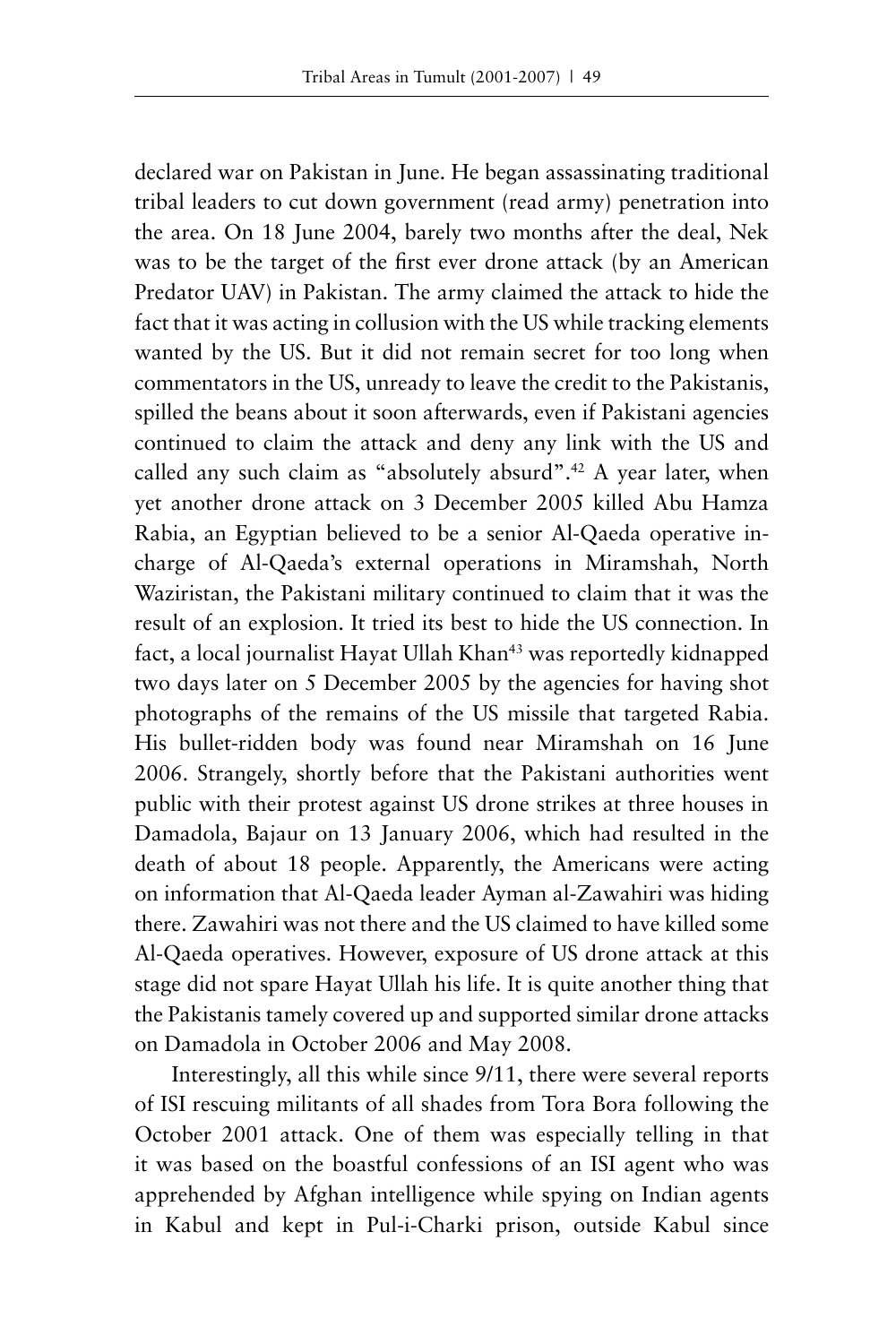2007. The report appeared in 2011, where he claimed that he was a civilian employee of the ISI, recruited mainly for his knowledge of the mountain tracks through which he had led many militants— Pakistanis, Uzbeks, Chechens and many Arabs—into Pakistan from camps even belonging to Al-Qaeda in Afghanistan.<sup>44</sup> However, by 2004, the Pakistan army had started projecting itself as being too sincere in its attempts to haul up Al-Qaeda militants. The arrests of Sheikh Omar involved in the Daniel Pearl murder case in 2002, Al-Qaeda's No. 3 Abu Zubaida in March 2002 and top Al-Qaeda operative Khalid Sheikh Mahmood in March 2003 indicated that Pakistan was ready to oblige the Americans to some extent. However, in its efforts to retain its links with the Taliban, Pakistani army and intelligence were carefully selective in their approach towards the militants operating in the tribal areas.

#### **Pakistani Taliban raises it Head**

In South Waziristan, as in other areas of FATA, the army was guided more by its own sense of defeat than any promise made to the Americans to hunt down the bad-jihadi Al-Qaeda elements. Moreover, there must have been a creeping sense of insecurity among the army officials visiting the terrain more frequently since 2001- 2002, keeping in view the assertion of the Islamist radical elements seeking to displace whatever rudimentary state administrative structure present in the terrain with an overtly Taliban-like system in the tribal areas.

Against this backdrop, Pakistan media reported about a video footage shot in Miramshah in late 2005, which alerted the Pakistanis to the reality of the Talibanisation of the tribal areas and the propensity of the people to bring in a Taliban-like system of governance in the area. The video footage was that of a public execution of some purported "criminals, drug pushers, bootleggers and extortionists", and gory scenes of their bodies hung from poles, eyes gouged out, and cash stuffed into their mouth, brought back the memories of Taliban in Afghanistan in 1994, when Kandahar witnessed the spectacle of some sodomisers hung from abandoned Soviet tanks by the roadside.<sup>45</sup>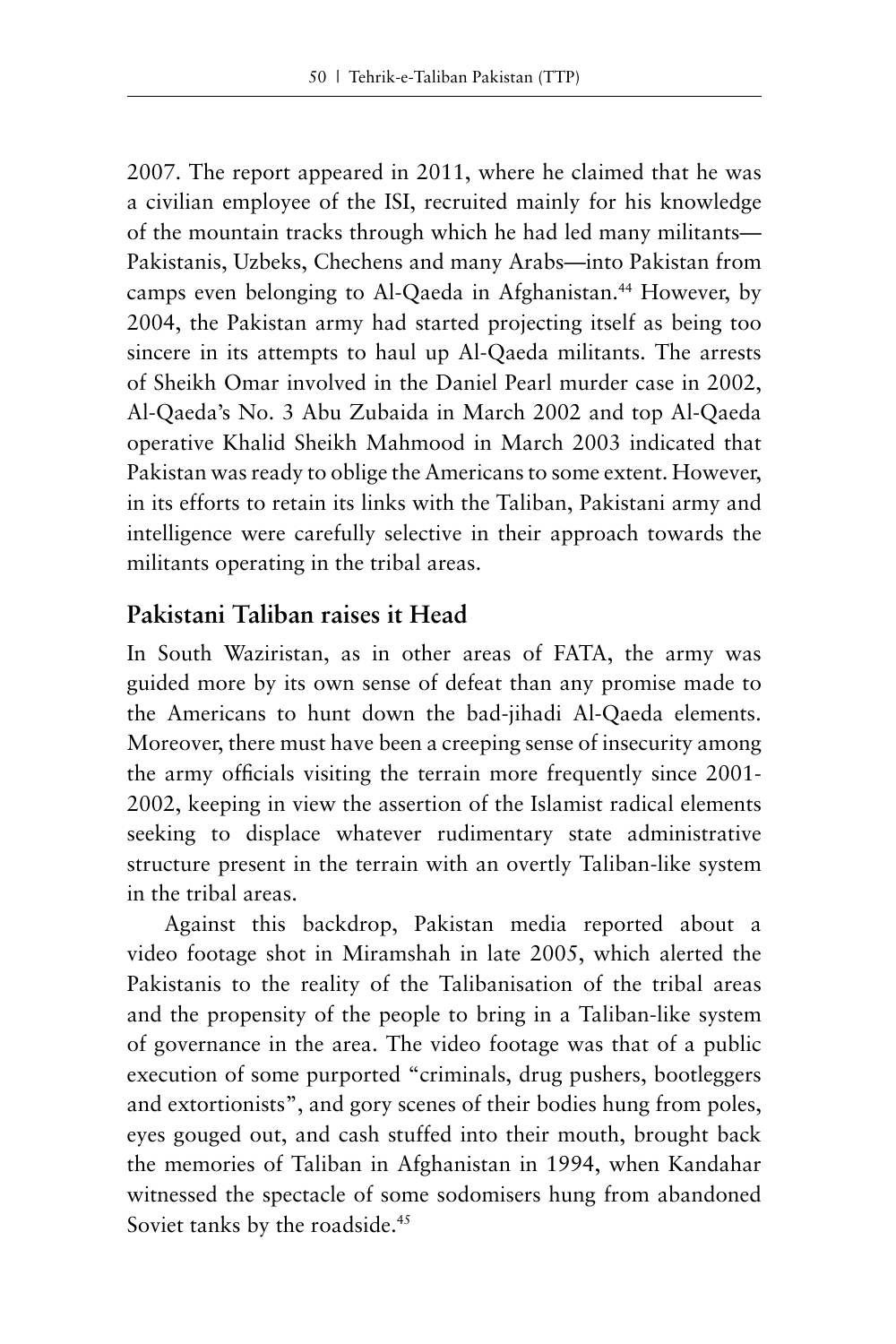This incident suggested that militant Islamism of the Taliban variety had come of age in Pakistan. Islamists like Sufi Muhammad (leader of Tehrik-e-Nifaz-e-Shariat-e-Muhammadi or TNSM) had started imposing Sharia on the people of Malakand division since 1992, even before Taliban emerged as a political force in Afghanistan. His campaign gained momentum after Taliban's success in Afghanistan. TNSM had under its sway Dir, Swat, Malakand and Bajaur. Similarly, Maulana Shami-ul-Haq (leader of his own faction of Jamiat-ul-Ulema-i-Islam) had been demanding Shariabased Islamic rule since early 1990s. He had, in fact, prepared the Taliban foot-soldiers for Islamic militancy in his seminary at Akora Khatttak, i.e., Dar-ul-Uloom Haqania, which was the *alma mater* for most of the top Taliban leadership in Afghanistan.

There were also others like Mufti Shamzai of Binori mosque of Karachi, the ideological mentor of the Taliban and many such religious zealots in Pakistan who would subscribe to the idea of Islamicising politics in Pakistan. After Taliban overran Kabul in 1996, this constituency became restive and some of them sent their followers to Afghanistan to fight in support of Taliban. Interestingly, at least nine years before Tehrik-e-Taliban Pakistan (TTP) announced its formation in the Tribal areas, a local outfit calling itself Tehrik-e-Tulaba Pakistan (but also reported in the media as Tehrik-e-Taliban Pakistan) had started making its presence felt in Orakzai, and in clear disregard of the system in place in the area, this outfit had apprehended some criminals who were allegedly involved in some acts of murder and robbery and put them to justice in a Kangaroo court run by the local ulema and executed them in public in December 1998.46 The inspiration for this had certainly come from the Taliban and TNSM, three years before 9/11.

The successful rise of Taliban in Afghanistan had also infused in the Islamists of Pakistan fond hopes of taking over Pakistan one day like the Taliban. Even Sufi Naqsbandi Maulana Akram Awan of Chakwal had made an attempt to march on Rawalpindi in March 2001, of course not in a militant way, with his demand of imposition of Sharia in Pakistan. General Musharraf had tough time persuading him to stop his sit-in demonstration in front of the Army General Headquarters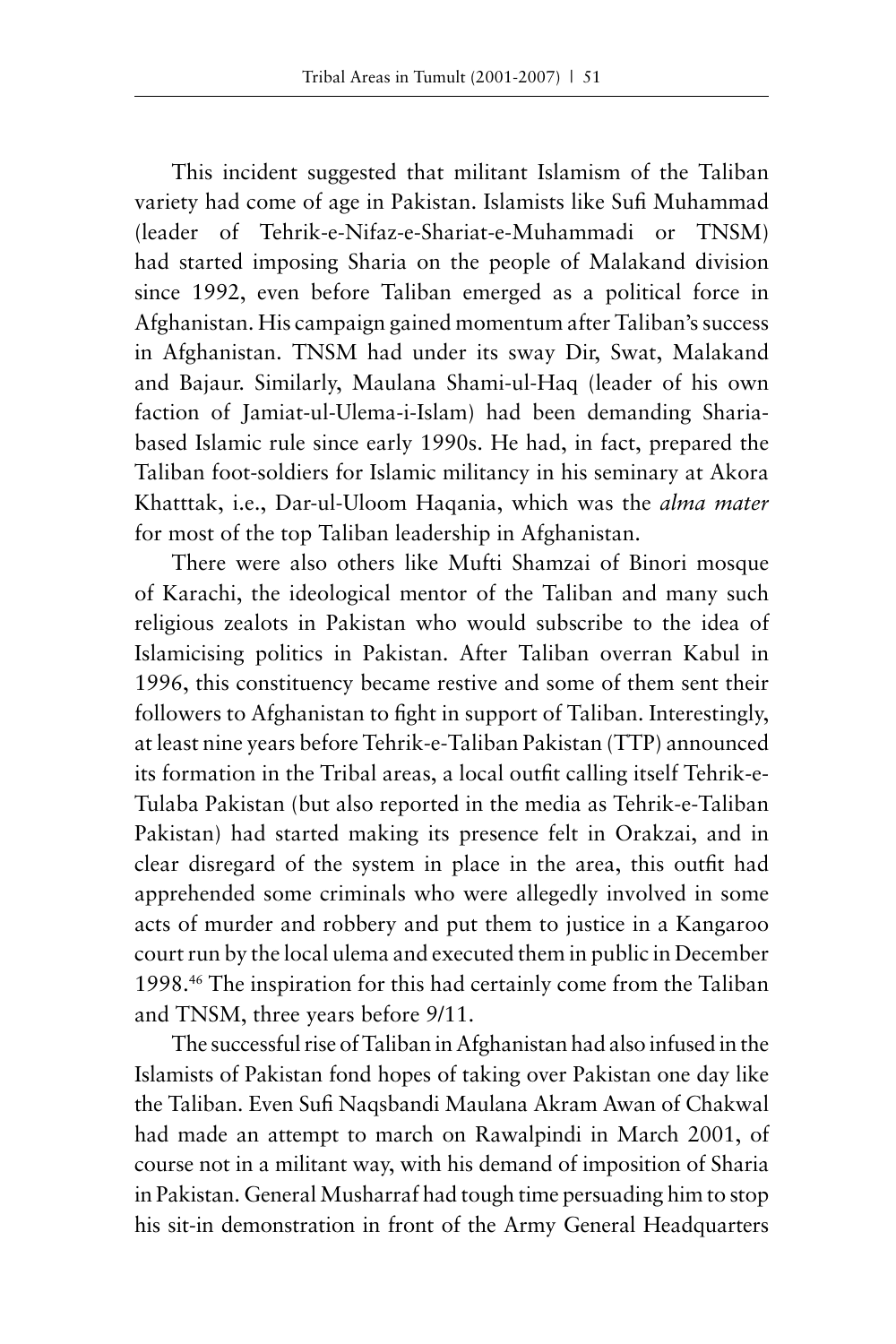(GHQ) in Rawalpindi. After the fall of Taliban in late 2001, Pakistani militants siding with Taliban came back home to experiment with the Taliban precepts in the tribal hinterland and successfully made their writ run in local pockets in Waziristan, Bajaur, Malakand, Swat and even in Khyber. All this came to the fore in 2004-2005 with the resurgence of Taliban in Afghanistan and militant assertions of local Pakistani Taliban like the one in Miramshah described above. The assertion of the Ghazi brothers (Abdul Rashid Ghazi and Abdul Aziz) of the Lal Mosque at the heart of Islamabad since late 2005 made General Musharraf realise that forces sympathetic to Taliban were no longer localised in the tribal terrain. They had started spreading to other areas threatening the internal security of Pakistan and had challenged the writ of the Pakistani state.

#### **Notes**

- 1. There are several accounts of the fiercely independent and controlaverse population of the tribal borderlands straddling British India and Afghanistan by English historians, administrators, journalists and soldiers written especially during the period stretching from the last decade of 19th century till the 1940s. There is a recurrence of views about the people and their disposition. A review of major writings on the theme has been provided later in Chapter … in this book.
- 2. A puritanical version of Islam named after its place of origin, Deoband, in India. Many of the leading clerics in Pakistan, including Mufti Mahmud the father of the present leader of MMA, Maulana Fazlur Rehman, and Mufti Abdul Haq, the father of Shami-ul-Haq had graduated from this religious seminary.
- 3. Syed Saleem Shahzad, "Fighting talk from Osama and the Taliban", *Asia Times Online*, 25 April 2006.
- 4. Zahid Hussain, *Frontline Pakistan: The Struggle with Militant Islam*, I.B. Tauris, distributed by Palgrave Macmillan, 2006.
- 5. Many of the top leaders came from one madrassa, i.e., Darul Uloom Haqqania in Akora Khattak in the Manshra district of North West Frontier Province (NWFP) in Pakistan, which was run by Maulana Shamiul Haq.
- 6. Pakistani help often determined the stature of a group among other factions. The faction that was patronised by the Pakistani establishment usually attracted the largest share of Pakistani mujahideen. If it was Gulbuddin Hekmatyr's Hizb-e-Islami during the anti-Soviet jihad, it was certainly Taliban during the post-1994 days.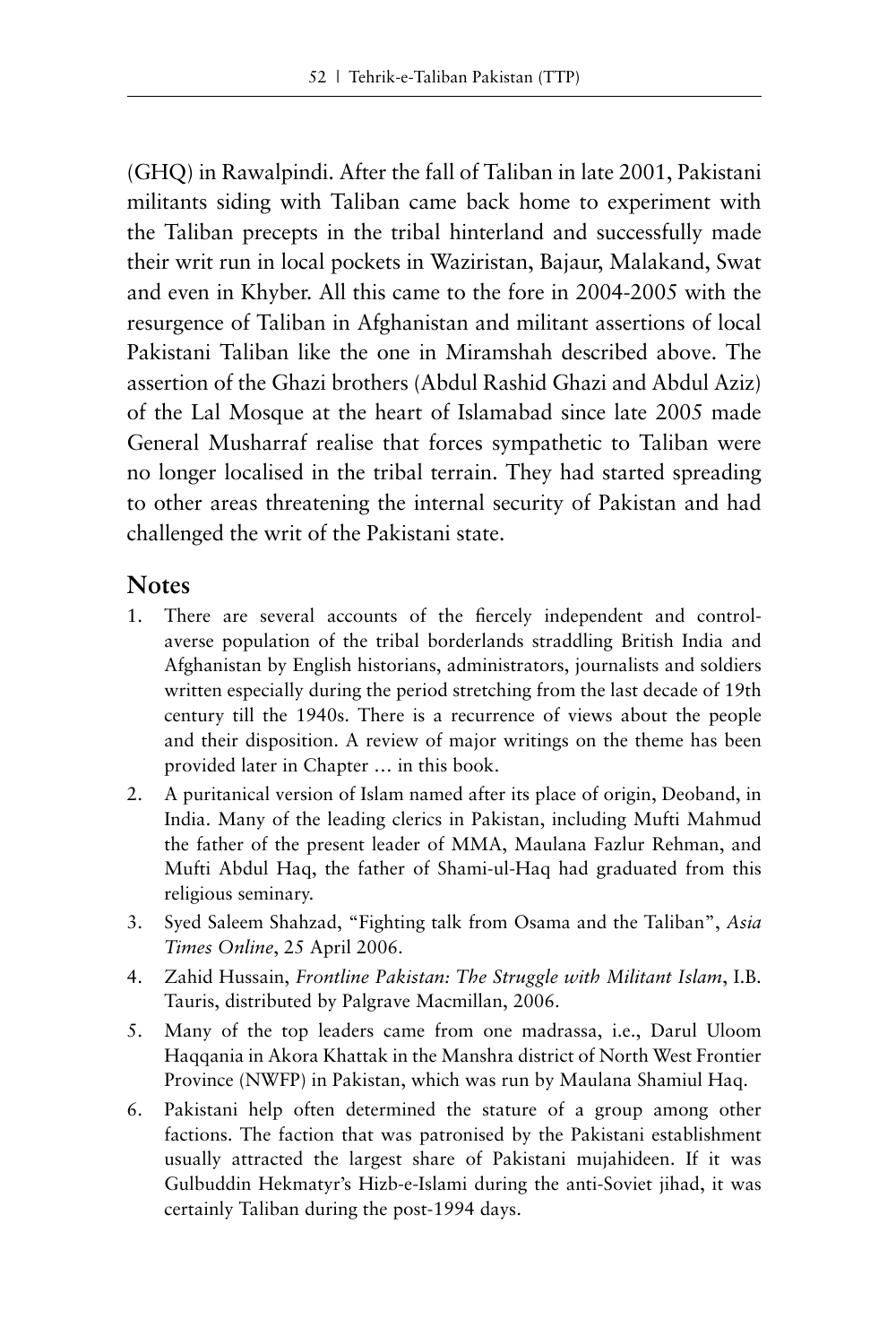- 7. Zahid Hussain, "Pakistan's wild western faultline", *The Australian*, 31 March 2007.
- 8. Ibid.
- 9. Salem Safi, "Too little too late", *The News*, 24 August 2011.
- 10. "Parties reject FATA Reforms Commission proposals", 18 May 2015 at http://fatareforms.org/2015/05/18/parties-reject-fata-reforms-commissionproposals/
- 11. In the year 2006, the US National Intelligence estimate suggested in this vein that See "Trends in Global Terrorism: Implications for United States, April 2006 at http://www.dni.gov/press\_releases/Declassified\_NIE\_Key\_ Judgments.pdf
- 12. TNSM was founded by Maulana Sufi Muhammad in May 1989 in Dir, after he left Jamat-i-Islami. It was responsible for a popular insurrection in favour of immediate imposition of Sharia in Malakand division in 1994 forcing the then governor of NWFP to come out with an ordinance to this effect. In 2001, on the eve of US attack on Afghanistan, the Maulana had mobilized thousands of volunteers from madrassas in Dir, Swat, Bajaur and Chitral to go across the border and join the ranks of the Taliban. The Maulana was arrested in November 2001 following the infamous Kunduz airlift which brought back some of the Pakistani volunteers along with their ISI handlers. Out of about six thousand recruits, only seventy returned with Sufi Muhammad. See Muhammad Amir Rana, *A to Z of Jehadi Organizations in Pakistan*, Mashal Books, Lahore, 2011, p. 183 and Ahmed Rashid, *Descent into Chaos: The United States and the Failure of Nation Building in Pakistan, Afghanistan, and Central Asia*, Viking Press, 2008, p. 160.
- 13. Pervez Musharraf, "Address to the Nation", 12 January 2002 at http:// www.satp.org/satporgtp/countries/pakistan/document/papers/2002Jan12. htm
- 14. Report, "Descent into Anarchy", *The Herald*, March 2004, p. 61.
- 15. Syed Saleem Shahzad, "Beseiged in Shawal", *Asia Times online*, 1 May 2004 at http://www.atimes.com/atimes/South\_Asia/FE01Df04.html
- 16. See Milan Hauner, "One Man against the Empire: The Faqir of Ipi and the British in Central Asia on the Eve of and during the Second World War", *Journal of Contemporary History*, Vol. 16, No. 1; The Second World War: Part 1, January 1981, pp. 183-212 at http://www.khyber.org/ publications/021-025/faqiripi.shtml
- 17. See discussions on Talibanisation in North and South Waziristan in Anand Gopal, Mansur Khan Masud and Brian Fishman, "The Taliban in North Waziristan", (pp. 128-163) and Mansur Khan Masud, "The Taliban in South Waziristan", (pp. 164-201) in Peter Bergen, Katherine Tiedemann, eds., *Talibanistan: Negotiating the Borders Between Terror, Politics, and Religion*, Oxford University Press, New York, 2013.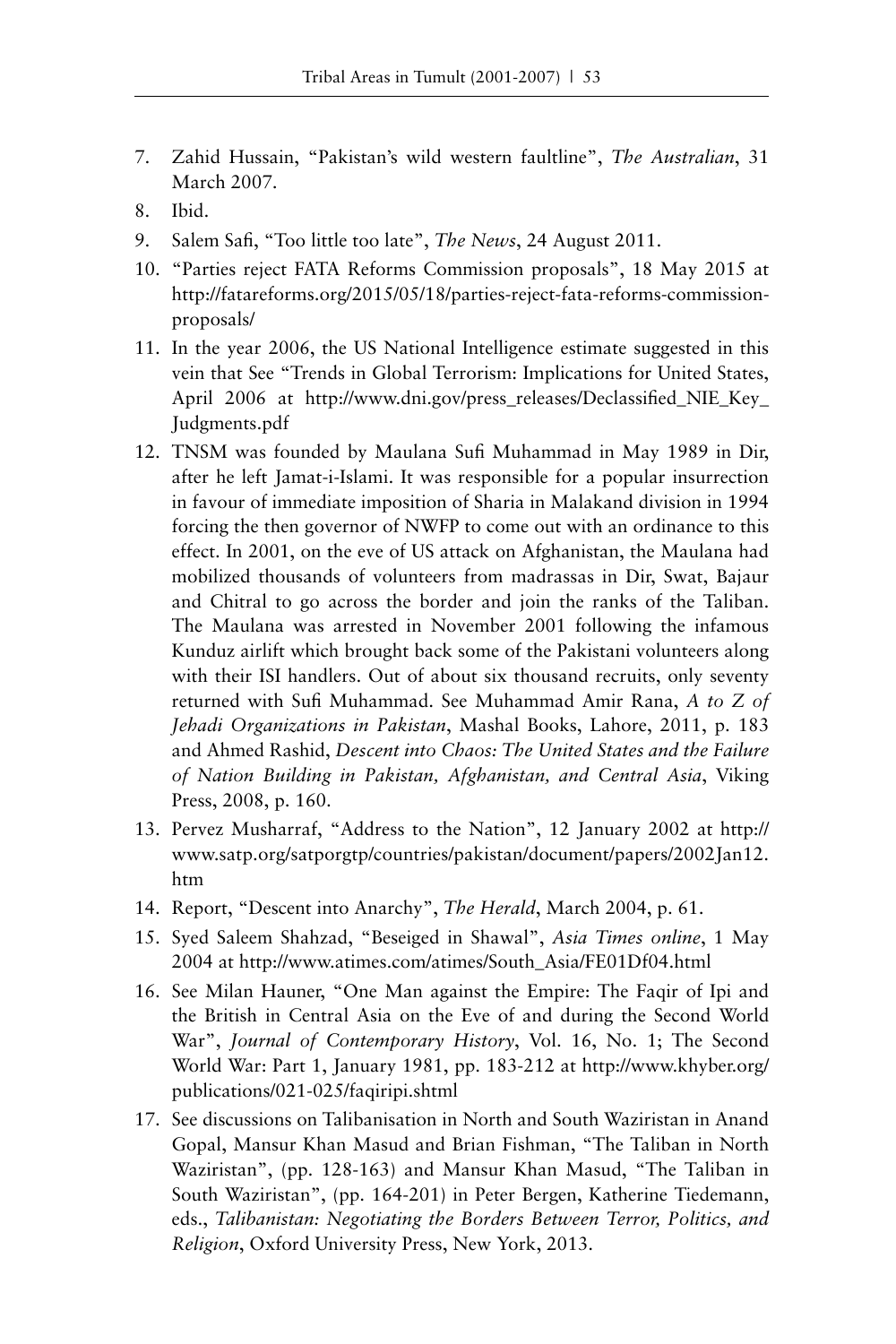- 18. Maulana Abdul Malik, local MNA from Muttahida Majlis-e-Amal (MMA) cited in Herald Report, "Descent into Anarchy", *The Herald*, March 2004, p. 62.
- 19. M. Ilyas Khan, "Who are these people?", *The Herald*, April 2004, p. 64.
- 20. Ibid., p. 67.
- 21. "Pakistan trying to stop attacks inside Afghanistan: Musharraf", *The Dawn*, 13 February 2004 at http://www.dawn.com/news/403858/pakistantrying-to-stop-attacks-inside-afghanistan-musharraf
- 22. "Pakistan Braces for the American Storm", *Geopolitical Weekly*, Stratfor, 13 February 2004 at https://www.stratfor.com/weekly/pakistan\_braces\_ american\_storm
- 23. Douglas Frantz, "Pakistan Ended Aid to Taliban Only Hesitantly", *The New York Times*, 8 December 2001 at http://www.nytimes.com/2001/12/08/ international/asia/08STAN.html?pagewanted=print
- 24. Musharraf stated: "Our critical concerns are our sovereignty, second our economy, third our strategic assets (nuclear and missiles), and forth our Kashmir cause. All four will be harmed if we make the wrong decision. When we make these decisions they must be according to Islam…. At this moment, we have to foil the designs of the enemy and to protect the interests of the country…. Pakistan is considered to be the fortress of Islam and if this fortress is harmed, Islam will be harmed ... at http://news.bbc.co.uk/2/ hi/not\_in\_website/syndication/monitoring/media\_reports/1553542.stm & https://presidentmusharraf.wordpress.com/2006/07/13/address-19 september-2001/)
- 25. Ahmed Rashid, "The U.S. Will Act Like a Wounded Bear: Pakistan's Long Search for Its Soul", *Descent into Chaos: The U.S. and the Disaster in Pakistan, Afghanistan, and Central Asia*, Viking, 2008, pp. 74-79.
- 26. See Kathy Gannon, *I Is for Infidel: From Holy War to Holy Terror: 18 Years Inside Afghanistan*, Public Affairs, New York, 2005, p. 94. Gannon writes, "Had he wanted to, Haqqani could have handed the United States the entire al-Qaeda network."
- 27. Cited in Michael Scheuer, "The Zawahiri-Zarqawi Letter: Al-Qaeda's Tactical and Theater-of-War Concerns", *Terrorism Focus*, Volume 2, Issue 21, 14 November 2005 at http://www.jamestown.org/programs/tm/single/?tx\_ ttnews%5Btt\_news%5D=609&tx\_ttnews%5BbackPid%5D=238&no\_ cache=1#.VbXSMfmqqko
- 28. Ibid.
- 29. See Syed Saleem Shahzad, "It's showdown time in Pakistan", *Asia Times Online*, 5 May 2006.
- 30. Ibid.
- 31. See report on HuMA at South Asia Terrorism Portal at http://www.satp. org/satporgtp/countries/Pakistan/terroristoutfits/HuMA.htm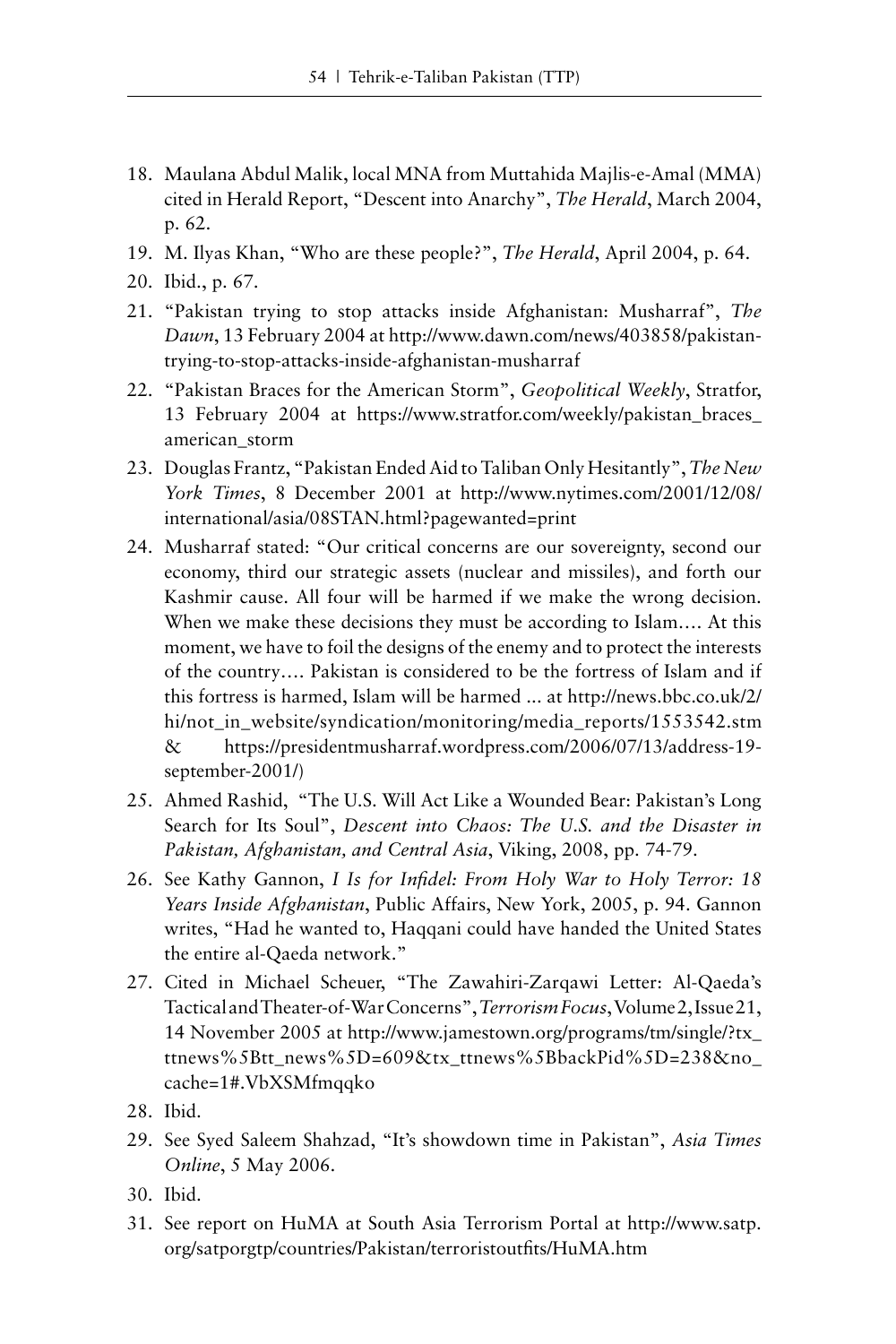- 32. In 2002, Kamran Atif a member of HuM-A tried to assassinate Gen Pervez Musharraf and he was arrested later in 2004 and sentenced to death in 2006 by the Anti-Terrorism court.
- 33. M. Ilyas Khan, "Profile of Nek Mohammad", *The Dawn*, 19 June 2004.
- 34. At the time of US attack the Uzbeks were located in Balkh in northern Afghanistan and they moved southward to escape into the tribal areas of Pakistan.
- 35. Farhat Taj goes to the extent of saying "The groups fighting in Pakistan, such as the TTP, were formed in the post-9/11 context in collusion with the intelligence establishment of Pakistan to ensure Pakistan's double role in the 'war on terror'." See her interview, "The Pashtuns want peace and plurality", Gateway House, 6 September 2013 at https://www. gatewayhouse.in/the-pashtuns-want-peace-and-plurality/
- 36. M. Ilyas Khan, "Who are these people?", *The Herald*, April 2004, p. 62.
- 37. "Tribal Justice", *The Herald*, April 2004, p. 72.
- 38. M. Illyas Khan, "Behind the Bluster", *The Herald*, April 2004, p. 67.
- 39. For details see, Rahimullah Yusufzai, "All Quiet on the North-Western Front", *Newsline*, May 2004.
- 40. Praveen Swami, "Such a long nightmare", *The Indian Express*, 19 December 2014 at http://indianexpress.com/article/opinion/columns/sucha-long-nightmare/#sthash.wLMVoipV.dpuf
- 41. Ismail Khan, "Payment to Wana militants: probe into missing millions initiated", *The Dawn*, 3 May 2005.
- 42. While disparate accounts of Pak-US deals appeared since late 2004 in Pakistani and international media, details of the secret deals emerged in an investigative piece in *The New York Times*, by Mark Mazetti on 6 April 2013. See Mark Mazzetti, "A Secret Deal on Drones, Sealed in Blood", *The New York Times*, 6 April 2013 at http://www.nytimes. com/2013/04/07/world/asia/origins-of-cias-not-so-secret-drone-war-inpakistan.html?pagewanted=all&\_r=0
- 43. See detailed reports about Hayat Ullah Khan at https://www.pbs.org/wgbh/ pages/frontline/taliban/tribal/hayatullah.html
- 44. Dexter Filkins, "The Journalist And the Spies", *The New Yorker*, 19 September 2011.
- 45. For video clippings see the short film made by Martin Smith under the programme "Frontline" by Public Broadcasting Service (PBS), US, "Return of the Taliban", October 2006 at https://www.pbs.org/wgbh/frontline/film/ taliban/
- 46. For details see *The News Line* (Karachi), January 1999.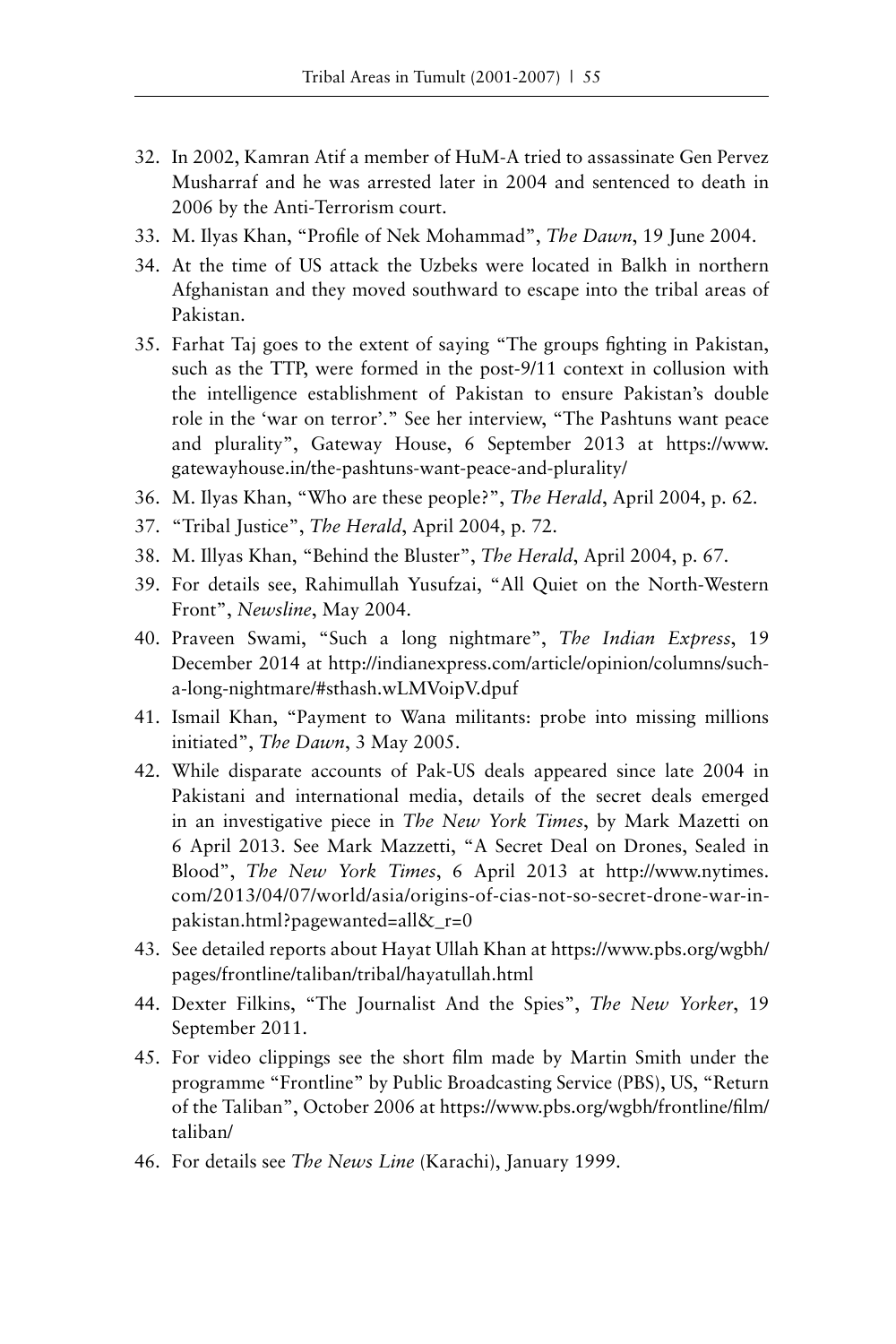# 3. Enter TTP: Formation and Growth

#### **Post-Shakai Deals and Developments**

After the failure of the Shakai deal, military action continued combined with mediation by political representatives from Maulana Fazlur Rehman's faction of JUI (JUI-F), which forced Nek Muhammad's successor, Haji Omar, a 55 year old fighter who hailed from Kalosha, and his colleagues to surrender in November-December 2004, as the government admitted to giving them US\$ 540,000, ostensibly to repay their debts towards foreign militants.<sup>1</sup> No sooner than the Army thought it had tackled the Waziri militancy well, the Mehsud tribal belt erupted in late 2004. The military struck another deal at Sararogha in South Waziristan in February 2005 with Baitullah Meshud (1972-2009), who replaced Haji Omar as the leader of Pakistan Taliban, as the group tentatively called itself. Going by the terms of the deal, Baitullah agreed not to attack government functionaries and public property and not to harbour foreign militants. The government granted him and his men amnesty for their past actions, in return. Importantly, there was no prohibition on cross-border actions in the deal. Even then, the deal was violated by Baitullah and his men.

During this period, one-legged2 Abdullah Mehsud (1977- 2007), the Guantanamo-returned charismatic young militant briefly captured the imagination of the jihadis in the tribal areas. By some accounts, Baitullah regarded Abdullah as his mentor, even if he was five years younger to him in age. By other accounts, however, he was suspicious of Abdullah and regarded him as a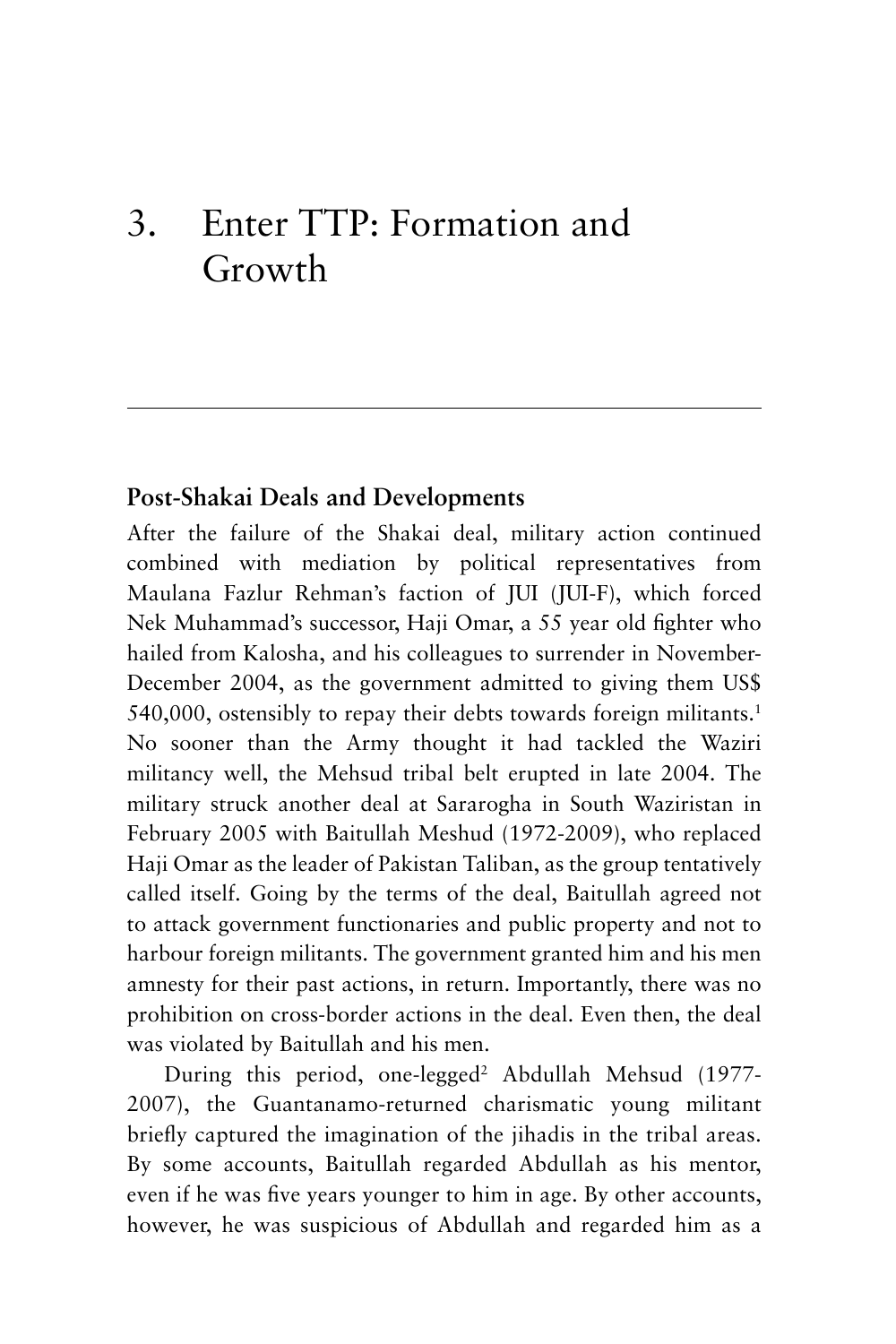double agent, because he did not trust Abdullah's account of his release from Guantanamo Bay. Known for his cruel disposition and association with both Taliban and Al-Qaeda, Abdullah was recognised as the *de facto* leader of the shadowy Pakistani Taliban group for quite some time. However, the local Taliban groups were reportedly unhappy with him for his involvement in the kidnapping and subsequent death of Chinese engineers working at a multi-million-dollar multi-purpose water project in the Gomal Zam area. Unwilling to antagonise the Pakistan army and the Chinese, they would, therefore, ask Abdullah to work closely with Afghan Taliban rather than complicate matters for them inside Pakistan. His influence gradually ebbed and after he committed suicide to evade capture by Pakistani security forces in Zhob while transiting from Helmand to South Waziristan on 24 July 2007, Baitullah emerged as the undisputed leader of the Taliban groups in Pakistan and held sway until he was killed by an American drone on 5 August 2009. Both Baitullah and Abdullah maintained close contact with Tahir Yuldashev, the fugitive leader of Islamic Movement of Uzbekistan, an affiliate of Al-Qaeda. Yuldashev was killed in another drone attack weeks after Baitullah's death in on 27 August 2009.

## **North Waziristan Operations**

Just when the military claimed it had achieved peace in South, it faced increasing resistance from the militants in North Waziristan led by two clerics who were operating out of Miramshah—Abdul Khaliq and Sadiq Noor. The intensity of resistance was quite high and the tug of war went on through January and March 2006.

On 1 January 2006, the US drone allegedly attacked a cleric's house and in retaliation, the militants attacked a security check-post. Later, on 13 January 2006, a US drone attacked one suspected house upon information that Al-Qaeda leader, Al Zawahiri, was hiding there. On 1 March, Abdul Khaliq's madrassa in Dandy Saidgay in North Waziristan, was attacked by 12 army helicopters, exactly on the day the American President started his South Asian visit. The attack left 40 persons dead and many injured. This attack was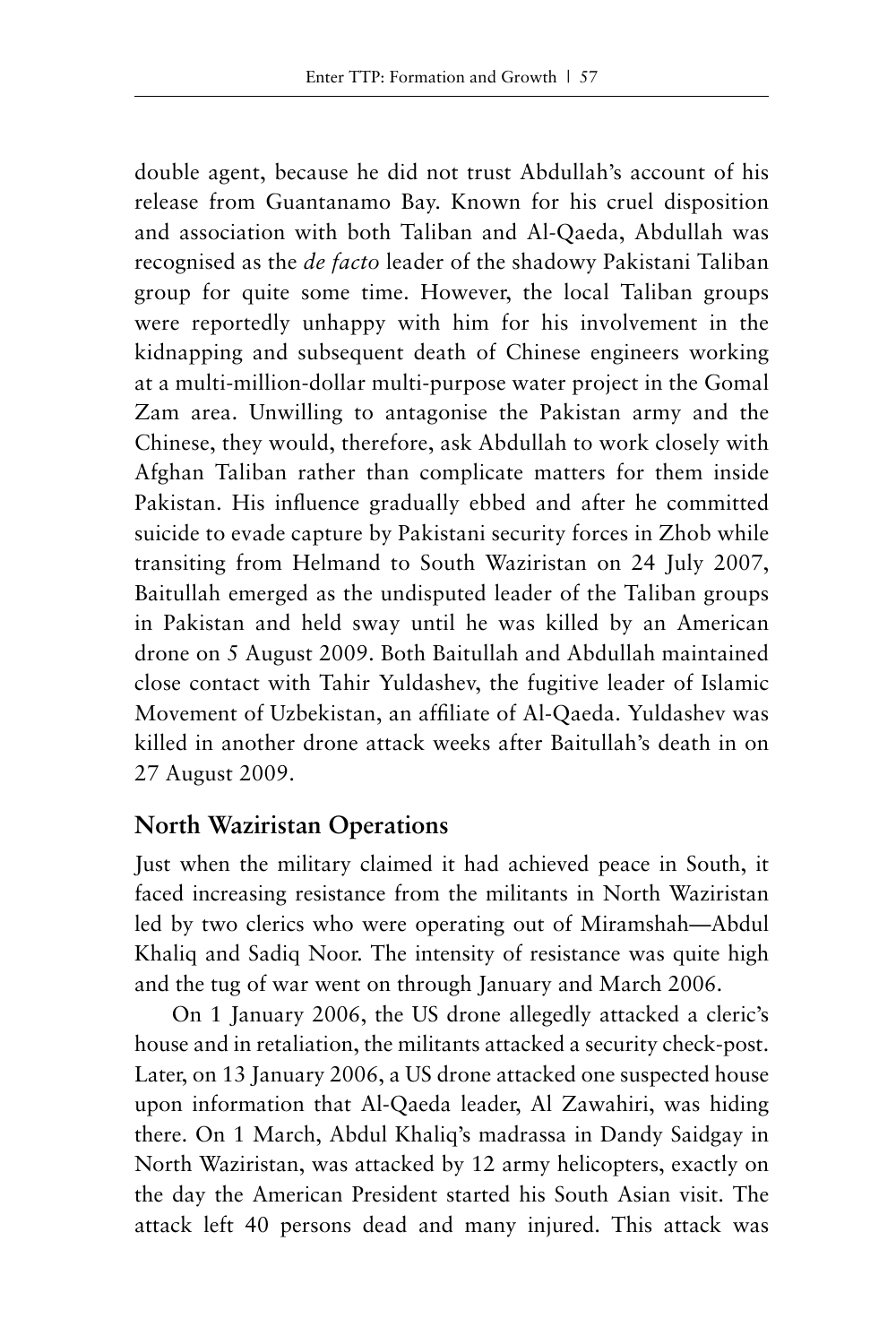followed by a suicide attack on the US embassy on 2 March 2006. On 9 March, madrassa of another important cleric, Sadiq Noor was attacked in his village at Khattay Killay.

The worst fears of the Pakistani government perhaps came true by the early 2006 as local Taliban presence in tribal areas surfaced in media reports. It was reported that local militants swearing allegiance to the Taliban had started imposing Taliban-style judicial system in parts of Waziristan and Bajaur by the end of 2005. Earlier assessment of a smoking-gun in the shape of isolated Islamist acts like imposition of ban on music or burning of electronic items in Malakand had suddenly morphed into a mushroom cloud.

Media reports in February-March 2006, carried interviews with Haji Omar<sup>3</sup> in South Waziristan who claimed that he was the head of 'Pakistani Taliban' in South Waziristan. In June 2006, he made his perspective immensely clear:

I am not against Pakistan nor is Pakistan against me. If Pakistan goes against me, I will go against Pakistan. America is against us. America and its friends…. We have started jihad against them. In every country where they are being brutal, we will try to do jihad against them.…They have become united to finish Muslims and God willing, we will unite to finish them. This process will continue.4

While the umbilical cord joining Pakistani Taliban with Taliban and Al-Qaeda might not be too easy to sever, there appeared to be a realisation dawning on the Pakistani militants that they should not antagonise the Pakistani state unnecessarily. Nevertheless, as Haji Omar's statement cited above would suggest, they would not hesitate to take on the Pakistan state if it acted against them. It also showed that the anti-US and anti-West feelings were visceral and it would take long before the tribal terrain shunned jihad and militancy.

By July 2006, the situation had worsened enough for Musharraf, who was, until then, not too much vocal about Taliban, to admit in Brussels: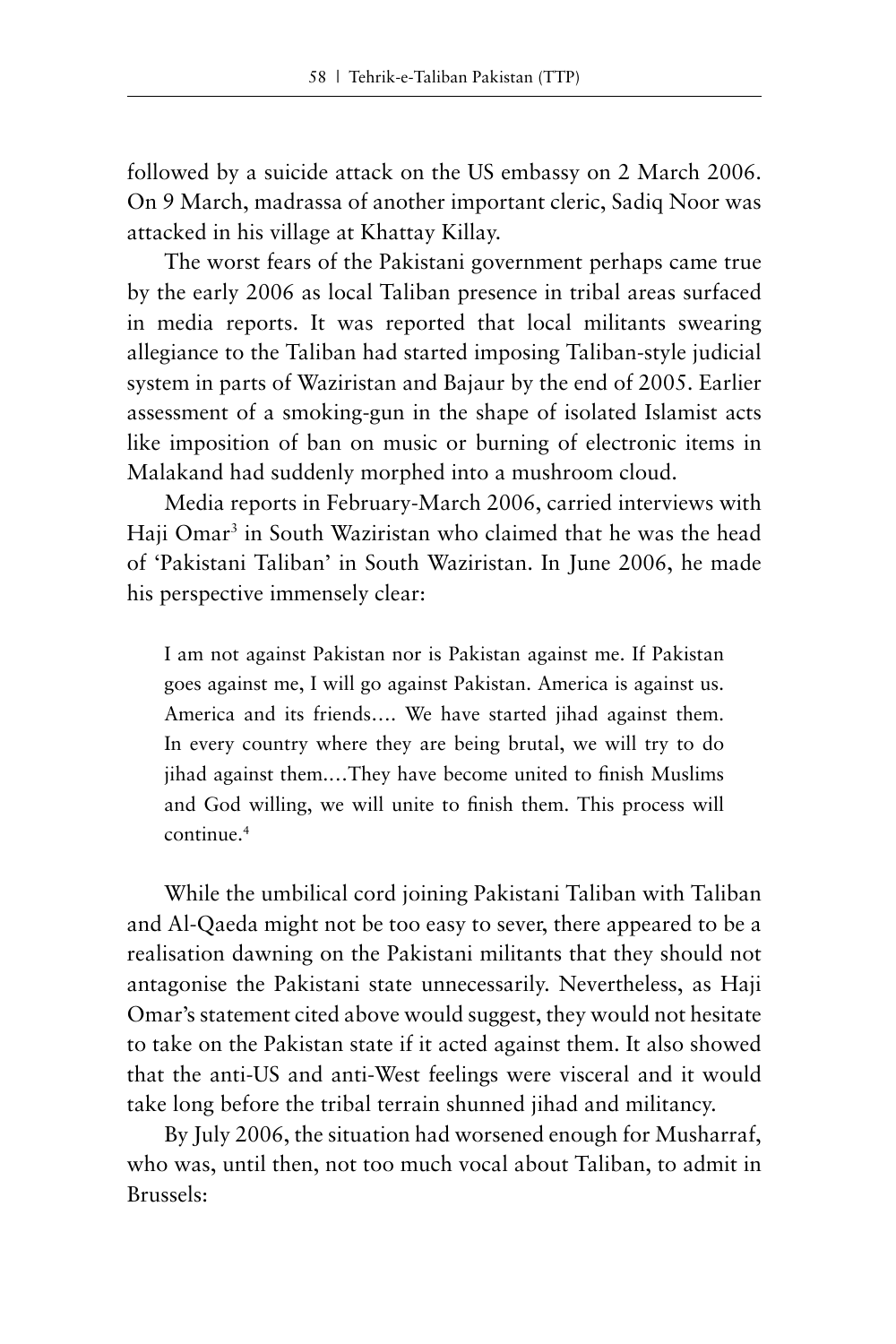The centre of gravity of terrorism has shifted from Al Qaeda to Taliban, this is a new element which has emerged, more dangerous element because it has roots in the people, Al Qaeda did not have roots in the people so Taliban are more organised, they have roots in the people and Talibanisation may I say is a separate thing altogether.<sup>5</sup>

Subsequently he even went to the extent of saying that he had "reports that some dissidents, some retired people who were in the forefront in ISI during the period of 1979 to 1989 may be assisting the links somewhere here and there" in an interview with NBC Television's "Meet the Press".6

## **Waziristan Accord on 5 September 2006**

It was interesting to observe, on the face of regular artillery and gunship attack on local clerics, that the Taliban militants in North Waziristan, declared a unilateral conditional ceasefire in June 2006.7 They laid down the conditions that Pakistan would have to withdraw its troops and stop targeting them. In return, they would not shelter any foreign militants.<sup>8</sup> This truce was extended in July for another month. While attacks continued on both the sides, in spite of the truce, on 5 September, the Pakistani government struck a deal known as the "Waziristan Accord" with the militants. Subsequent reports in the media suggested that Taliban leaders, Jalaluddin Haqqani, (1939 – 3 September 2018) and Mullah Dadullah, (1966 – 13 May 2007) had personally endorsed the June 2006 ceasefire offer by the Pakistani Taliban in North Waziristan<sup>9</sup> and later the 5 September deal was approved by Mullah Omar.<sup>10</sup> In accordance with the terms of the Accord, the government reportedly released many militants having links with Taliban.<sup>11</sup> The Taliban, however, went on killing suspected informers, castigating them as spies of the US.

There was massive criticism of the deal in the US media and security establishment. It was regarded as a brazen surrender of the Pakistani state. Some commentators wrote that Waziristan would "serve as a training base for Al-Qaeda operatives of all stripes".12 Some of the well-known Pakistani observers like Rahimullah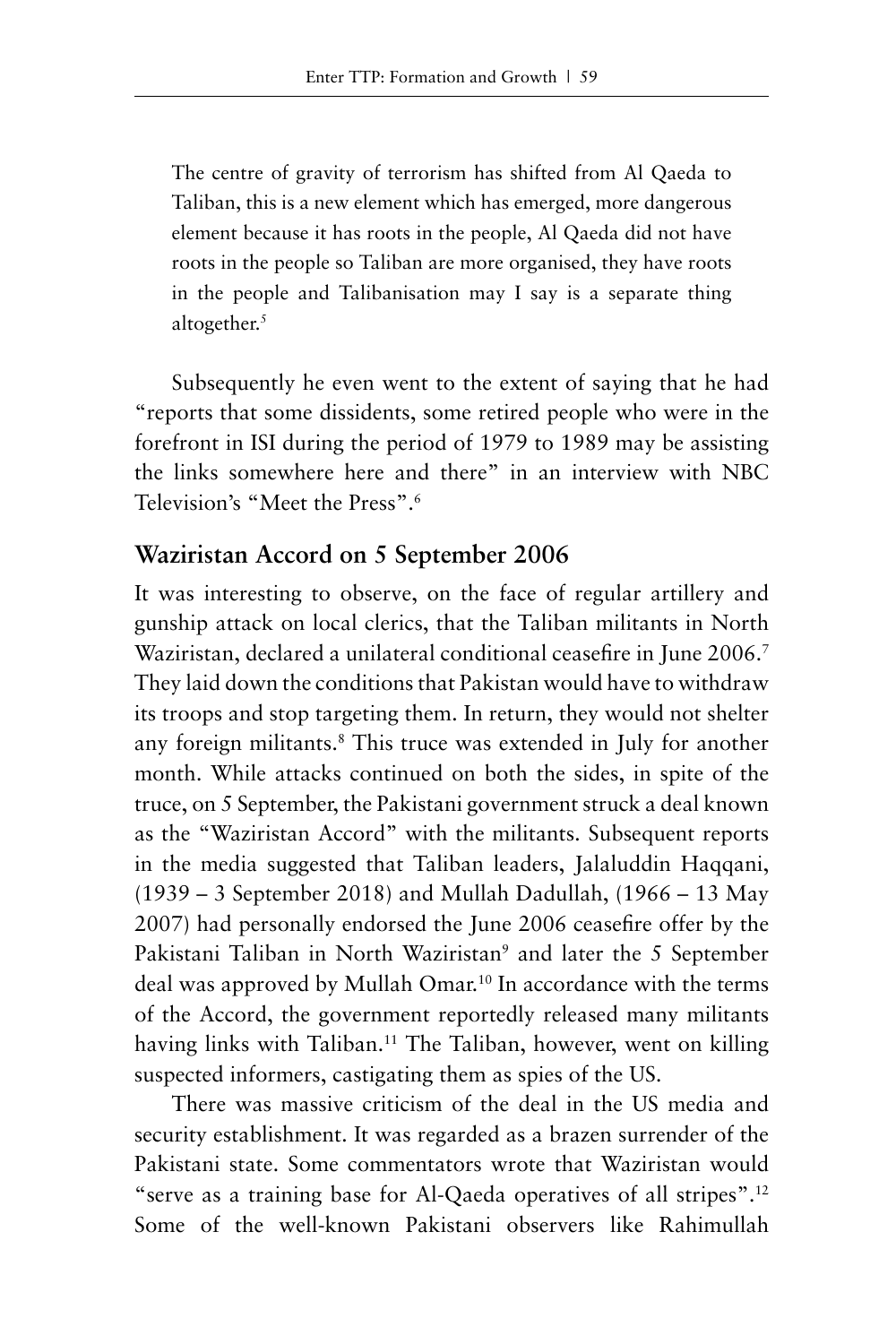Yusufzai argued that the deals had "empowered the militants, enhancing their status in the tribal society and prompting the common people to approach the pro-Taliban ulema and military commanders instead of the government to settle local disputes and solve their problems."13 Some others called it a policy of "Hello-Al Qaeda, Good Bye America".14 But Pakistani authorities claimed that the deal kept North Waziristan relatively quiet even when US intelligence reports said that the number of cross-border attacks increased from 40 in the two months before the pact to 140 in the two months afterwards.15

It took another heavy strike in Hamazola village near Razmak in North Waziristan, on 16 January 2007 for the September deal to die its natural death. The attack killed 11 militants of the Arab origin, in a missile attack at a cluster of compounds allegedly belonging to Baitullah Mehsud in Salamat village, Hamzola. Baitullah came out with a statement that echoed Haji Omar's statement quoted earlier: "As far as Jihad is concerned, we will continue to wage it. We will do what is in the interest of Islam ... Islam does not recognise any borders and for us Islam comes first, before Pakistan".16 The suicide attacks increased after this attack. It was reported that Baituallah Mehsud and his aides imposed their writ in entire Waziristan by early 2007.

#### **Bajaur Aflame**

The whole region flared up again after attack on the Chengai hamlet in Damadola, Bajaur on 30 October 2006, which reportedly killed 80 Al-Qaeda militants. There were reports that the attack was conducted primarily by the fixed wing US drones even if the Pakistani government claimed the operations were carried out by Pakistani military.<sup>17</sup> Some analysts argued that the attack by US might have been aimed at scotching the move<sup>18</sup> by Pakistani government to enter into yet another deal with Bajaur militants. The militants avenged this with a suicide attack on Pakistani Army training base at Dargai, in the then NWFP killing 42 army cadets. This had a ripple effect in the tribal areas. Other suicide attacks on security forces continued. However, the government could finally pressurise the local Taliban in Bajaur to sign a five-point undertaking (to be distinguished from a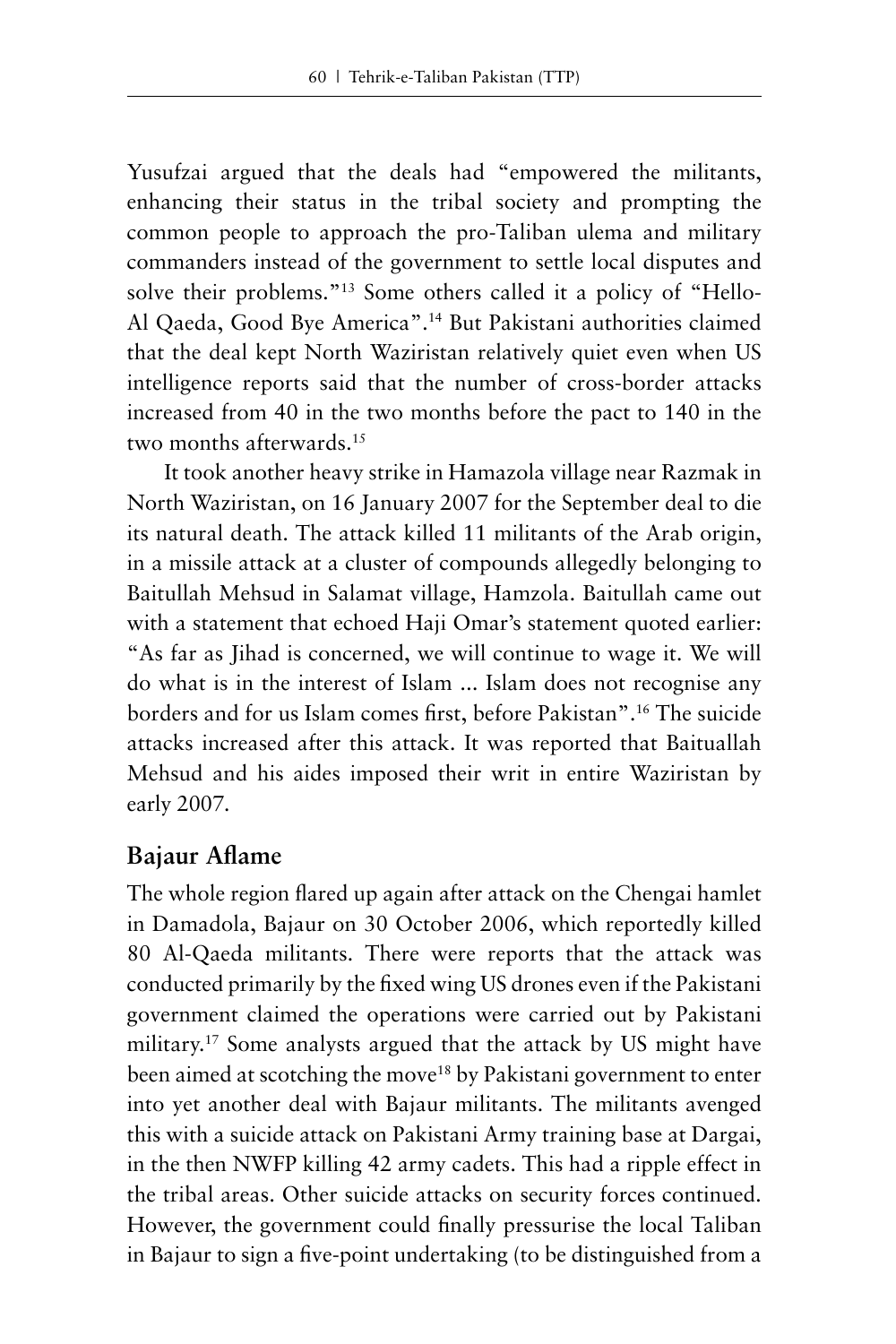deal). It was signed by 800 local tribal elders with indirect approval by local Taliban leader Maulana Faqir Mohammad, on 26 March 2007.19

Later, one saw Pakistani Taliban threatening to fan out into the adjoining settled areas of Bannu, Tank, Kohat, Dera Ismail Khan and Peshawar. The militants were seen to be adopting suicide tactics which was interpreted as a quantum turn in their approach to match and deter military attacks. As the situation worsened, the militants targeted pro-government tribal elders on regular basis and the figure went up to 150 for the year.20 In all these deals, the JUI-F played a significant role in drawing the militants into the discussions; however, their involvement could not ensure the success of the deals.

## **The Local versus Foreign Militants**

In the midst of rising criticism of the policy of appeasement of tribal militants, $^{21}$  the situation turned for the better for the military regime in Pakistan when the central Asian militants took on the local militants in March 2007 in Waziristan. As per media reports, the local Taliban retaliated with all their might and the Pakistani security forces struck a chord of unity with Mullah Nazir, the Taliban commander for Waziristan, who reportedly undertook a vow to remove all Uzbek militants from the area. The government joined the pro-Taliban militants in a bid to oust the foreign militants.22 The whole episode came as a respite and a bonanza for the government, which projected it as a proof of its policy succeeding in the area. This also induced a false sense of confidence and complacency in Musharraf, which was visible in the piquant way in which he addressed an international gathering of Land Forces Symposium in Islamabad. In his unique style of resorting to media diplomacy, he took on his detractors head on and said that if the blame-game continued (that Pakistan was not doing enough), then he was ready to pull out of the coalition against terror.<sup>23</sup>

# **The Case of Lal Masjid**

The Lal Masjid or Red Mosque, one of the oldest mosques in the capital city of Islamabad was built out of government funds (Ministry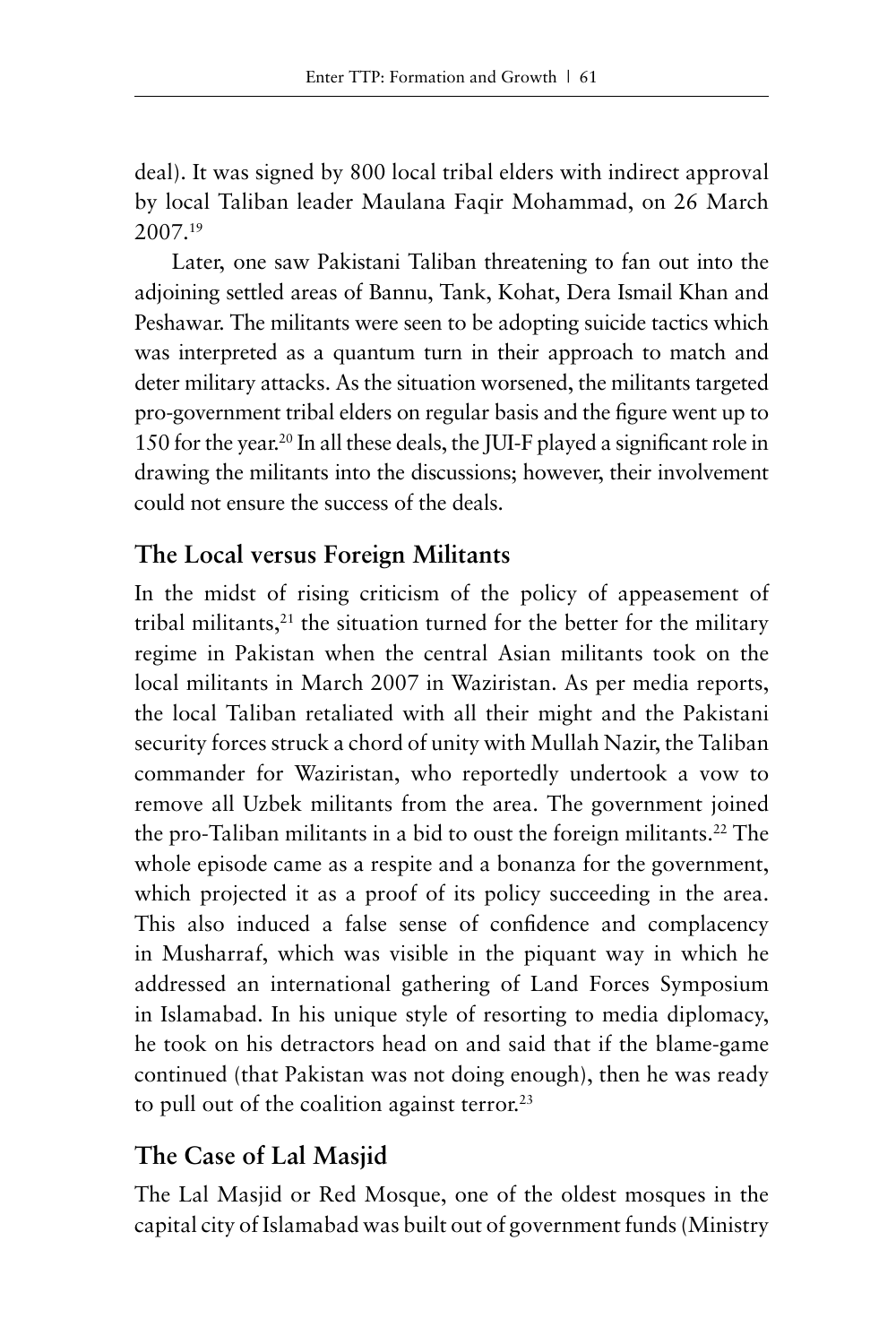of Finance) by Capital Development Authority (CDA), Islamabad, in the early 1960s. Maulana Muhammad Abdullah Ghazi (1935-1998) was appointed its first Imam or prayer leader in 1966. Hailing from a village named Basti-Abdullah near Rajanpur, in south-western Punjab, Ghazi belonged to the Mazari tribe of Balochistan. His father, Ghazi Muhammad, was regarded as a rebel and imprisoned by the British. He received education in a madrassa and later sent to the famous Deobandi Jamiat Uloom-ul Islamia madrassa in Banoori (also written as Banuri) Town in Karachi (estd. 1954), where he became a favourite student of Maulana Muhammad Yusuf Banuri (1908-1977).

Muhammad Abdullah Ghazi founded many seminaries including *Jamia Fareediya* for boys and also a madrassa for girls, *Jamia Hafsa*, which was the first of its kind in Pakistan. He was appointed as Chairman of Ruet-e-Hilal committee in 1977. He was opposed to most of the Pakistani rulers and played a critical role in inciting the people against Zulfikar Ali Bhutto in the capital city in 1977, finally leading to Bhutto's fall.

He was treated with respect by Zia-ul-Haq and played a significant role in mobilising recruits from Pakistan to fight the Soviet forces in Afghanistan alongside the mujahideen groups. In 1981, Zia allocated funds generously for restructuring of the mosque. After Soviet withdrawal, when the Taliban rose to power, Maulana Abdullah Ghazi developed good relations with Taliban and Al-Qaeda, which can be gleaned from the fact that he led a group of scholars, including his younger son, Abdul Rashid Ghazi, in October 1998, immediately after August 1998 Operation Infinite Reach (OIR) by the US, to meet Mullah Omar, Osama Bin Laden and Ayman Al Zawahiri among others. Under suspicious circumstances, he was assassinated within the precincts of the Red Mosque in 17 October 1998, a week after his return from Afghanistan. His elder son Abdul Aziz, who was with him during the assassination, managed to survive the attack.

Rashid Ghazi, his younger son, had infamously dared the Americans by way of responding to OIR that "The USA's troops will enter Afghanistan in tanks and planes yet they will leave Afghanistan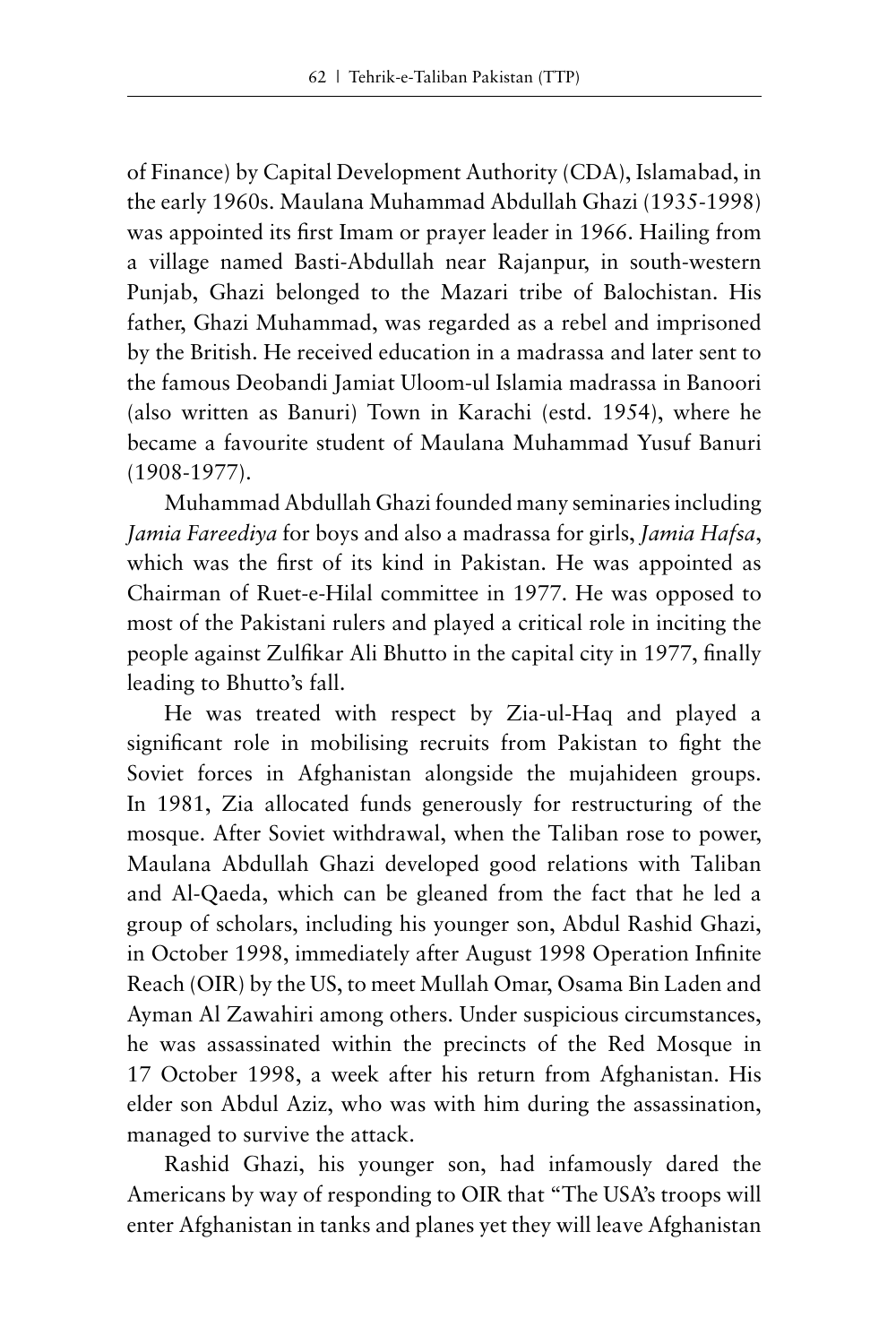only in body bags like their predecessor [the Soviet Union]".<sup>24</sup> His life embodied the spirit of radical Islam that engulfed Pakistan in the 1980s and 1990s. Born in January 1964, he was raised for the early part of his childhood in Basti-Abdullah, his parental home. Shifting to Islamabad after his father was appointed Imam of the Lal Mosque, he took to secular education in a Federal Government School, disregarding his father's advice to join religious education in a madrassa, and excelled in studies. However, in the 1980s, he joined the Afghan Jihad and after Soviet pull-out he rejoined his studies and completed his Masters in International Relations from Qaid-e-Azam University, Islamabad, in early 1990s. He even served briefly at the Ministry of Education in Islamabad, and later at the United Nations Educational, Scientific and Cultural Organisation (UNESCO). He edited "*Diyami*", the monthly magazine of the Ministry of Education, while serving there. Despite his training in secular education, he remained very conservative at heart, like many Jihadis of his time. An interesting anecdote from his life attests to the fact of his having been attracted by the concept of global jihad. While touring Afghanistan with his father in 1998, he begged for a separate conversation with Bin Laden which was granted to him. It lasted for over an hour and at the end of it, he drank left-over water from the glass of Bin Laden and upon being asked by the latter as to why he did it, he reportedly said that by drinking Bin Laden's leftover he wished to be a warrior in the path of Allah like him!

His father's assassination left him and his elder brother Maulana Abdul Aziz devastated. Against the wishes of his brother, Abdul Aziz, who had received much of his education in madrassas and especially at his father's alma mater at Banuri Town, he lodged an FIR (first information report) with the police and sensed state collusion in his father's assassination, when a person involved in the case according to eye-witnesses was released without any convincing reason days after his arrest. He was reportedly asked by powerful people in the establishment not to pursue the matter failing which he was threatened to meet the same fate as his father. From this point onwards, in his life, Rashid Ghazi developed a grouse against the system/establishment. By this time, his elder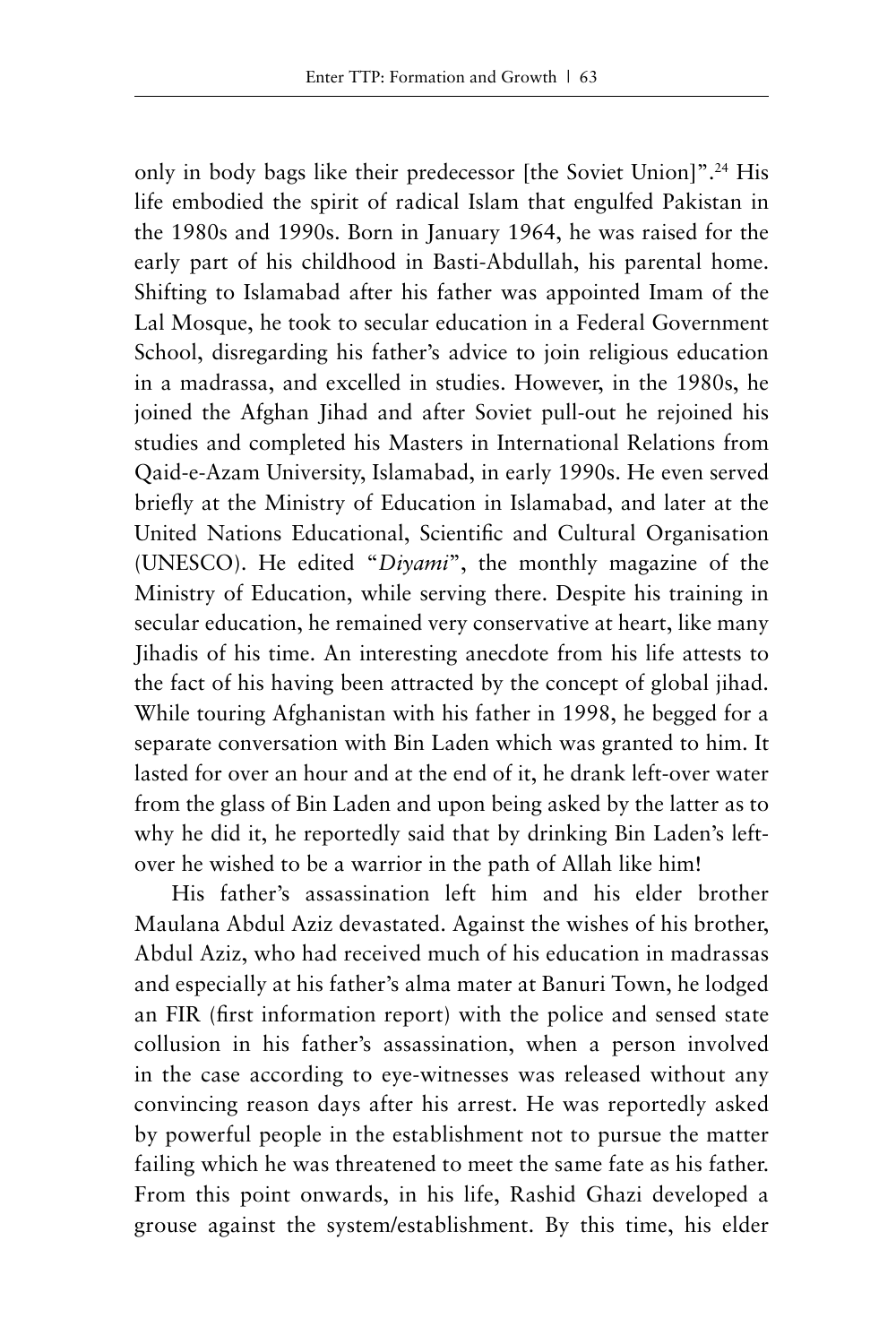brother, Abdul Aziz had succeeded his father as the Khateeb or Imam of the mosque and Rashid Ghazi helped him in running the madrassas. He would begin teaching history, English and philosophy, what he was good at, because of his secular education. He was given the post of Naib-Khatib (Vice Prayer Leader) and Vice Chancellor of *Jamia Fareediya*. It was from this time onwards that he criticised the state's policies and his voice grew shriller in the aftermath of 9/11, when Musharraf administration, under threat of being bombed-to-stone-age, did a policy somersault on Afghanistan. He became an ardent critic of Pakistan joining the war on terror being steered by the US. One of his quotes summarises his position against the Pakistan army:

"We have neither killed anyone nor have we committed any crime for so many of our children to be murdered here each day as a punishment. We believe that if even a few people stand up to a large army, they can confront it if they are on the Truth; and we are on the Truth—that is why we have been able to fight them for so long."<sup>25</sup>

During these days, Red Mosque acted as a nerve centre for radical Islamist activities. By early 2007, in fact, the Maulana siblings had started taking a militant position on the issue of bringing Islamic rule to Pakistan. The students of the seminaries attached to Lal Masjid (*Jamia Fareediya* for boys and *Jamia Hafsa* for girls) took control of a public library in February 2007 in protest against the government's move to demolish some mosques constructed illegally on government lands in Islamabad. Emboldened by the approach of the Musharraf government to deal with the issue through negotiations, the students went out of the mosque into the city and closed down music shops, burnt down music cassettes and CDs and shut down beauty parlours. They even attacked the Pakistani Rangers guarding the office of Ministry of Environment and burnt down part of its premises. The Maulana brothers even issued a fatwa saying they would impose Sharia in Pakistan soon. When the state wanted to intervene, they took some policemen hostage. The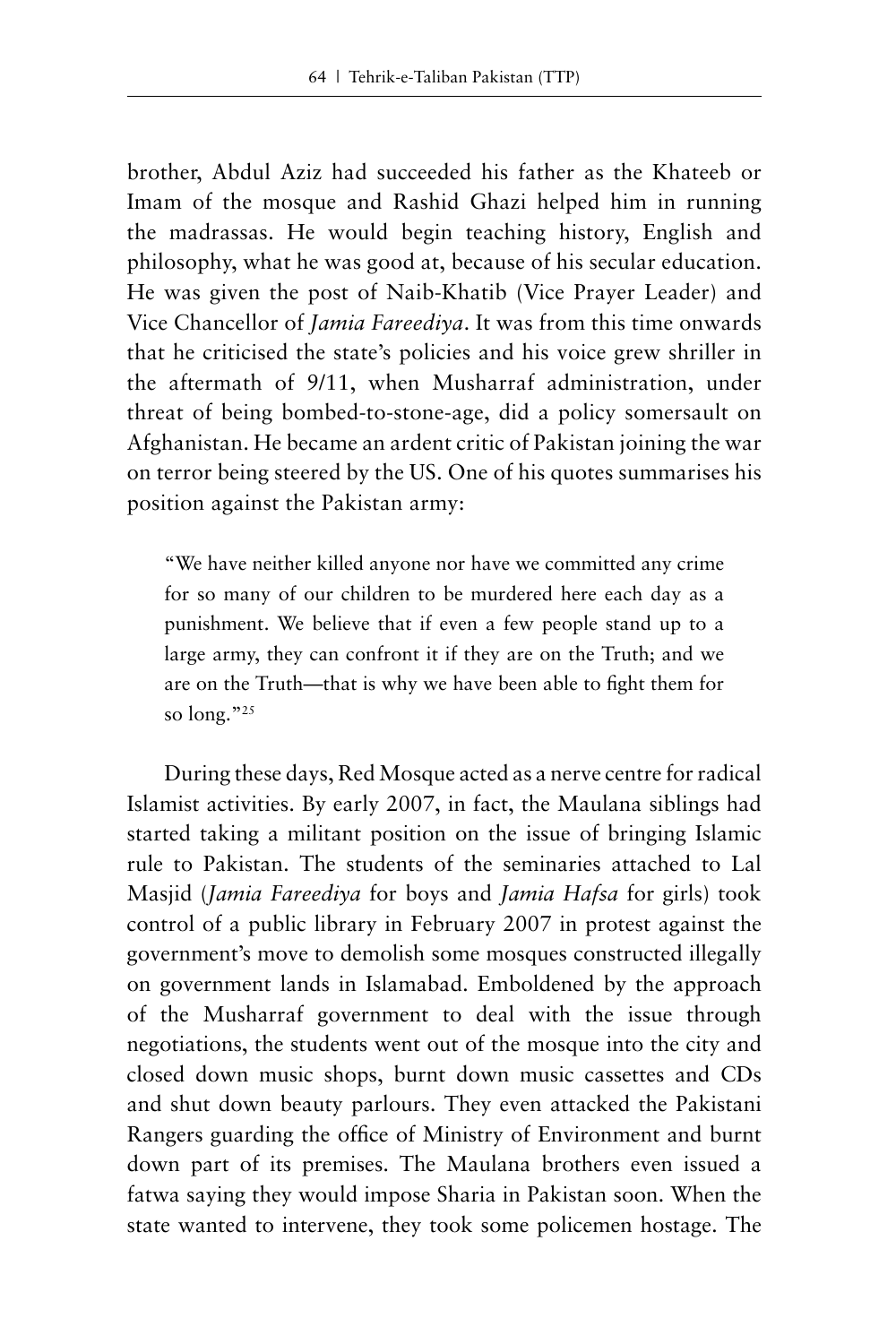government was seen to be ignoring such intense provocations and stooping to their demands for the release of the policemen.

There were allegations that Musharraf government, under heavy criticism over the case of suspension of the then Chief Justice of Pakistan, allowed the Lal Masjid issue to fester as a diversionary tactic. However, the situation came to a head with the abduction of some Chinese lady-workers from a beauty parlour in Islamabad in early July 2007 and the Pakistani state had to intervene through a direct military operation, codenamed 'Operation Silence' to flush out militants from the mosque. The operation led to the death of Abdul Ghazi Rashid. The elder brother, Abdul Aziz, was rounded up while reportedly trying to escape wearing a burqa, and kept under custody. The version provided by the Red Mosque was different, however. According to it, Abdul Aziz was called 'by a senior Government official with whom he had been in touch for a long time' to negotiate peace between him and the government. Since this man could have entered into the mosque to meet him, he asked Aziz to come down to Aabpara police station, close to the mosque and asked him to wear a burqa to avoid identification. When Aziz came out of the mosque, he was arrested immediately and this was portrayed on national television as if he was trying to escape. Aziz lost his only son, Hassan Ghazi, during the operation. He was released on 16 April 2009 at the order of the Supreme Court, which held that he was on trial for falsely accused charges of murder, incitement and kidnapping. Today, he remains the Khateeb of the Red Mosque and the chancellor of both *Jamia Hafsa* and *Jamia Fareediya*.

The reaction to the army's 'Operation Silence' of July 2007 was on expected lines. There were several cases of bomb blasts and suicide attacks throughout Pakistan. But most of them occurred in the Pashtun dominated north western Pakistan. Pakistani sources point out to a sudden spurt in conservative assertion in the tribal areas following the Red Mosque operation. In one particular case, Abdul Wali Raghib, also known as Omar Khalid Khorasani in the Mohmand Agency led a group of enthusiastic militant Islamists and occupied a famous local mosque in a village called Ghaziabad and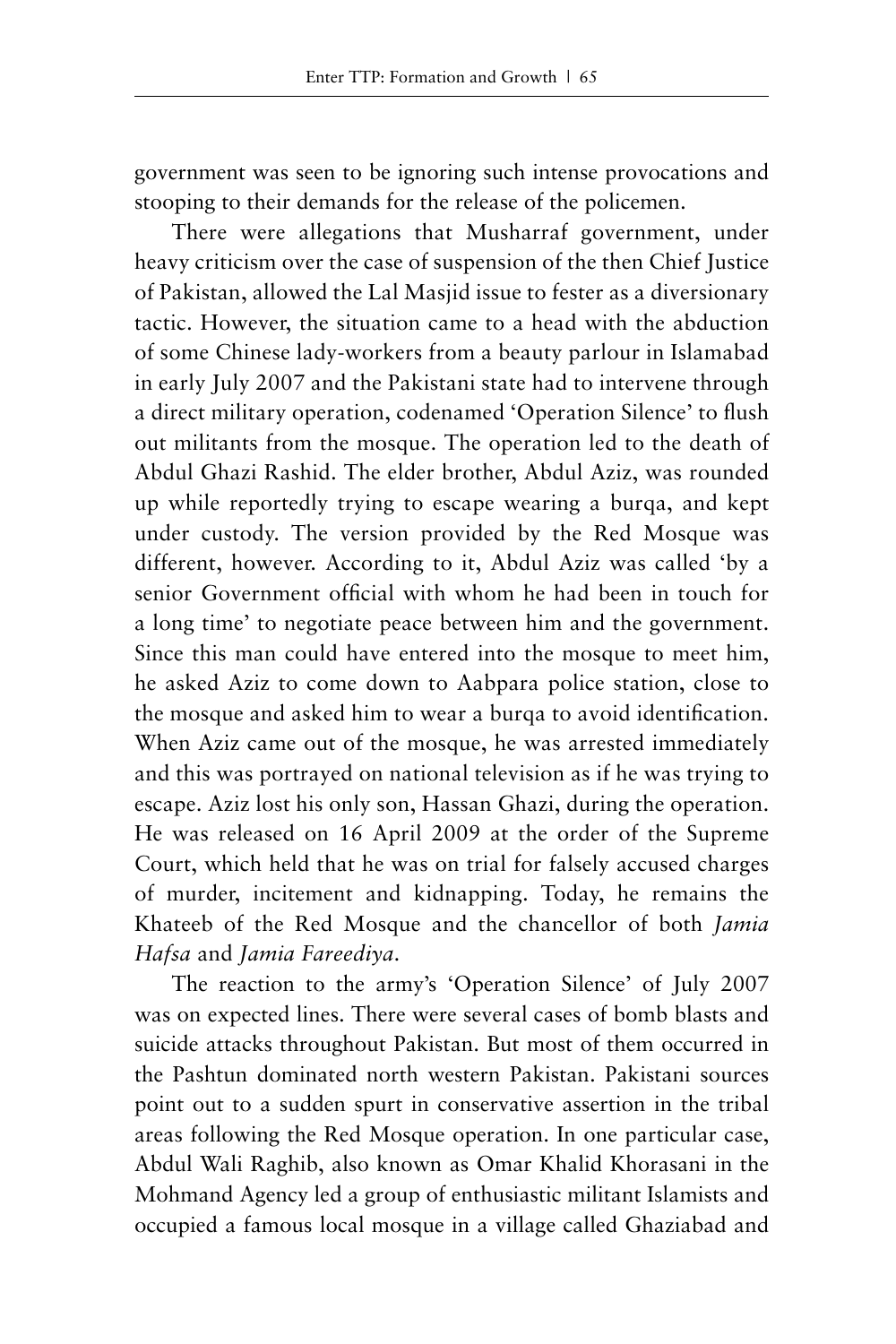renamed it as Lal Masjid (Red Mosque). He was later recognised as chief of TTP, Mohmand Agency, once TTP was formed in December 2007. In Waziristan, the militants responded by attacking army check posts and soldiers. A suicide bomber attacked a Pakistan Army convoy killing 25 soldiers and wounding 54 on 14 July 2007. Two suicide bombers attacked another Army convoy killing 16 soldiers, 5 civilians and wounding another 47 people on 15 July 2007. In yet another incident, on the same day, a suicide bomber attacked a police station killing 28 police officers.

The Pakistani state, as a follow-up action, attacked militant hideouts primarily in Waziristan and Bajaur, but also elsewhere along the Pakistan-Afghanistan border. In one such case in Zhob, in north-Balochistan, Abdullah Mehsud, one of the dreaded Taliban sympathisers and companion of Baitullah Mehsud, unable to escape the security raid, committed suicide in late July 2007. While the army operations, well-coordinated by American intelligence and tactical help, are still on, even after Zarb-e-Azb (Sharp and Cutting Strike)<sup>26</sup> launched in 2014, the Pakistani State has failed to diagnose the problem well because of which the TTP continues to raise its head even after humongous kinetic action by the army in the tribal belt. There is hardly any realisation that it has failed to tackle the whirlwind primarily because it has unwittingly nourished Taliban-like elements through its policy of active encouragement of radical forces as an instrument of its foreign policy vis-à-vis Afghanistan and Kashmir.

That the Lal Masjid operation continued to provoke the Islamists, years after its execution, can be gleaned from the fact that many terror acts were connected to the incident in the following years. In one such incidents, on 3 March 2014, an Additional Sessions Judge (ASJ) in the Islamabad district court, Rafaqat Ahmad Awan, was taken out by two suicide bombers when the latter was hearing a case in his courtroom. The judge was targeted, it was suspected, because he had rejected a petition in April 2013 for registration of an FIR against former president General (retd.) Pervez Musharraf for killing students during the Lal Masjid operation, saying: "The petition has been filed to gain cheap popularity".27 The attacks was claimed by a group called Ahrar-ul Hind (Liberators of India) and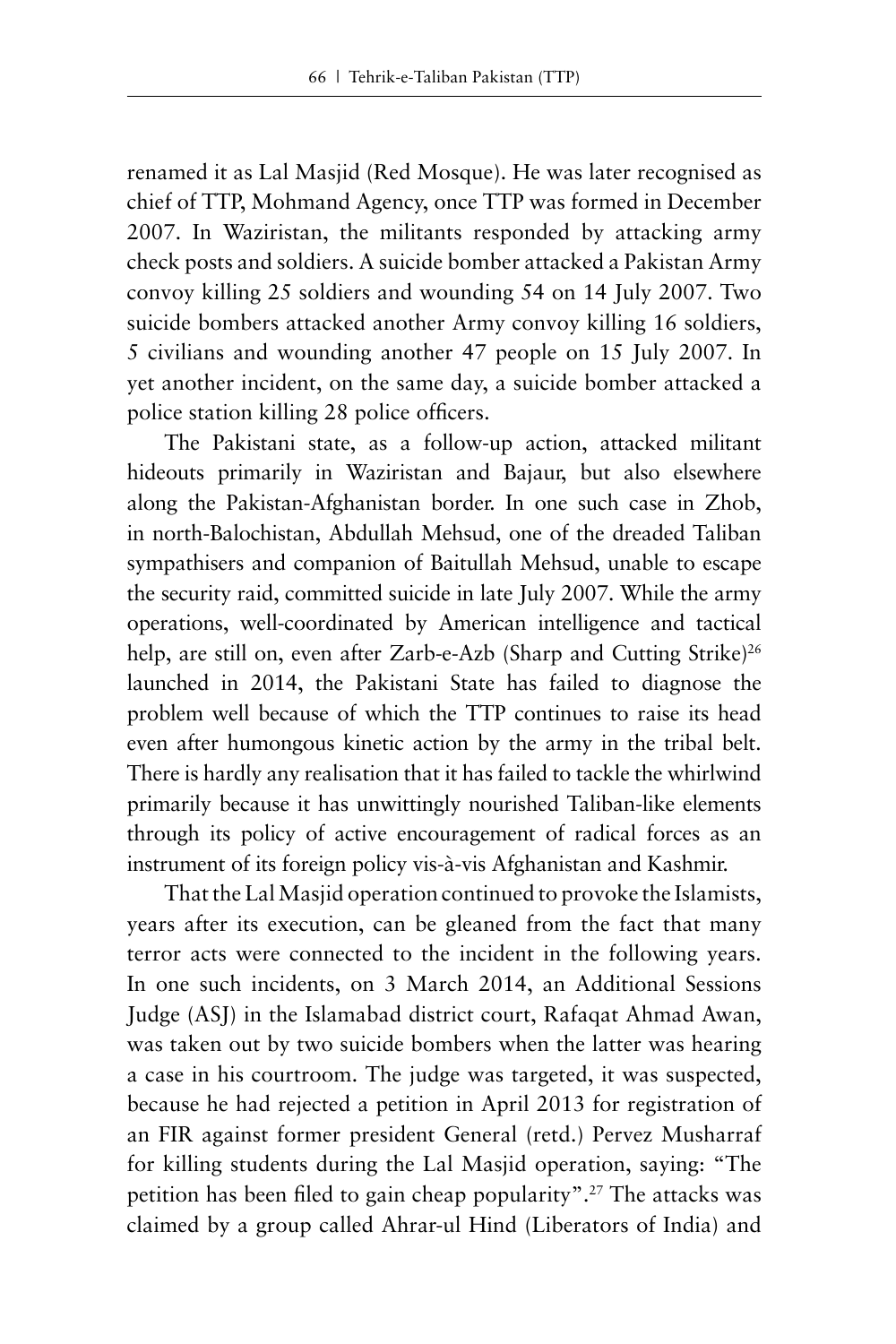the TTP disowned it. The attack took place against the backdrop of talks between the TTP and the government by this group which was regarded as a split-away faction of TTP, which opposed dialogue with the government. The attack claimed 11 lives. Clearly, splinter groups affiliated with the TTP pulled in several ways, even of the TTP-central rooted for dialogue. However, dialogue with TTP would lead nowhere, as would be seen later, and the TTP would continue to invoke the spirit of Lal Masjid on the anniversary of the attack. The latest being on 10 July 2020, when the TTP went to the extent of saying: "The tragedy of Lal Masjid and Jamia Hafsa would even make historic tyrants like Genghis Khan, Hulagu Khan and Hitler, feel ashamed of such an act."28

# **Musharraf's Approach: More Carrot Less Stick for Taliban**

It is generally observed that the military regime headed by Musharraf adopted a *more-carrot-less-stick approach* towards the militants in the FATA.29 Musharraf was soft on Taliban because he was aware of his limitations as the head of an establishment which had raised the Taliban and had deep association with it, till his abrupt somersault in the aftermath of 9/11. Musharraf was also extremely aware of the *disinclination among the Pashtun component within the army to take on fellow Pashtuns* in the tribal areas. The Frontier Corps (FC)—a paramilitary force stationed in the area, led by Pakistan army officers—which was primarily in charge of ground operations there, was overwhelmingly Pashtun in composition.

As per reports, since 2004, there were many desertions from the FC. One Major General from the Orakzai tribe preferred premature retirement to joining the army operations against Pashtuns. Some other Pashtun colonels were also posted out of the terrain for expressing their reservations in the army operations. As per the estimates provided by Hassan Abbas,<sup>30</sup> the Pashtuns constitute about 20-25 per cent of the Pakistan armed forces and at the level of officer they have a fairly good representation of about 15-22 per cent. Hence, it was difficult for Musharraf to disregard this reality. He could not have afforded to repeat his Balochistan policy in the tribal areas for fear of division within the army and a serious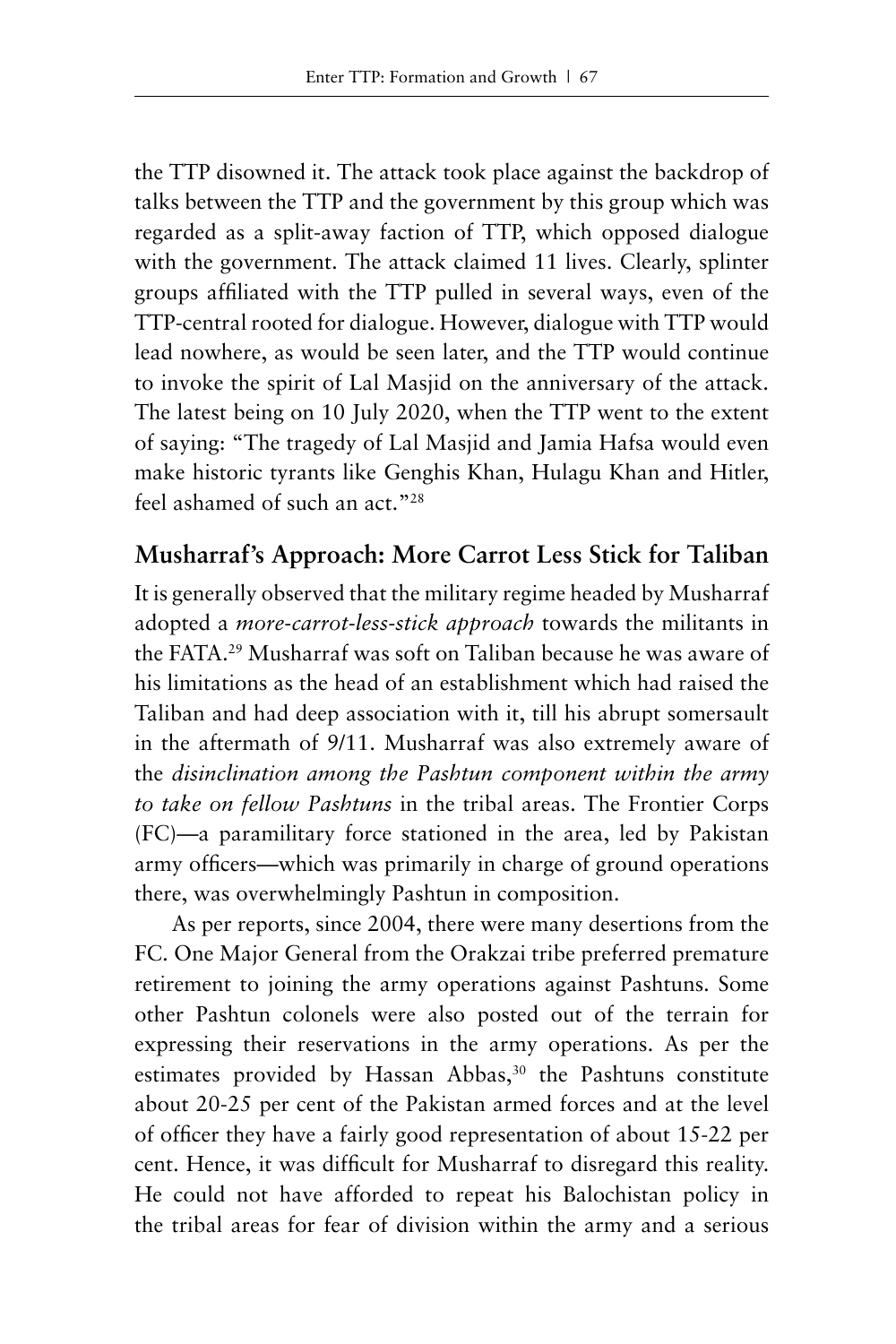backlash at the political level by the Islamist parties. In fact, the bulk of the leadership of the Islamist groups came from the Pashtun community and the religious parties tended to have a dent in the Pashtun-dominated areas of Pakistan, spread across NWFP, the erstwhile FATA and northern Balochistan.

If one follows Musharraf's public utterances against terror, he was always *more critical of Al-Qaeda* than *Taliban*. He seemed to make a distinction between the Al-Qaeda and the Taliban and between the 'foreign militants' and the domestic ones. His autobiography released in October 2006 devoted more space to Al-Qaeda than to the Taliban. And his discussions on Taliban lacked the punch and the bite that he reserved for Al-Qaeda. Perhaps, he sought to convince his interlocutors in the West that he could not be harsh on his own people in the tribal areas who felt it natural to come to the rescue of their co-ethnic Pashtun people across the border. He argued very convincingly that he had managed to shatter Al-Qaeda networks in the region, severing its lateral and vertical linkages, but towards the close of the year 2006, the US asked Musharraf to do more to contain both Al-Qaeda and Taliban. However, by capturing many Al-Qaeda dregs so far and reportedly turning them over to US security agencies for a well-bargained price, Musharraf administration succeeded in convincing the US that there could never have been a better alternative to him and his strategy in Pakistan.31

# **Duplicity in Approach**

Musharraf's reluctance to carry out large-scale attacks on tribal militants was borne out by the fact that most of the high-impact and heavy-casualty attacks on either madrassas or private houses in the tribal areas were coordinated with US forces or carried out by the latter alone.<sup>32</sup> This was followed, in some cases, by condemnation of US action by Musharraf's government as irresponsible, and as an assault on the sovereignty of Pakistan.33 Musharraf was coy about taking on the Afghan Taliban in spite of the increasing proofs of their deep linkages with the Pakistani Taliban, which was posing a critical challenge to Pakistan army and the state. While it is true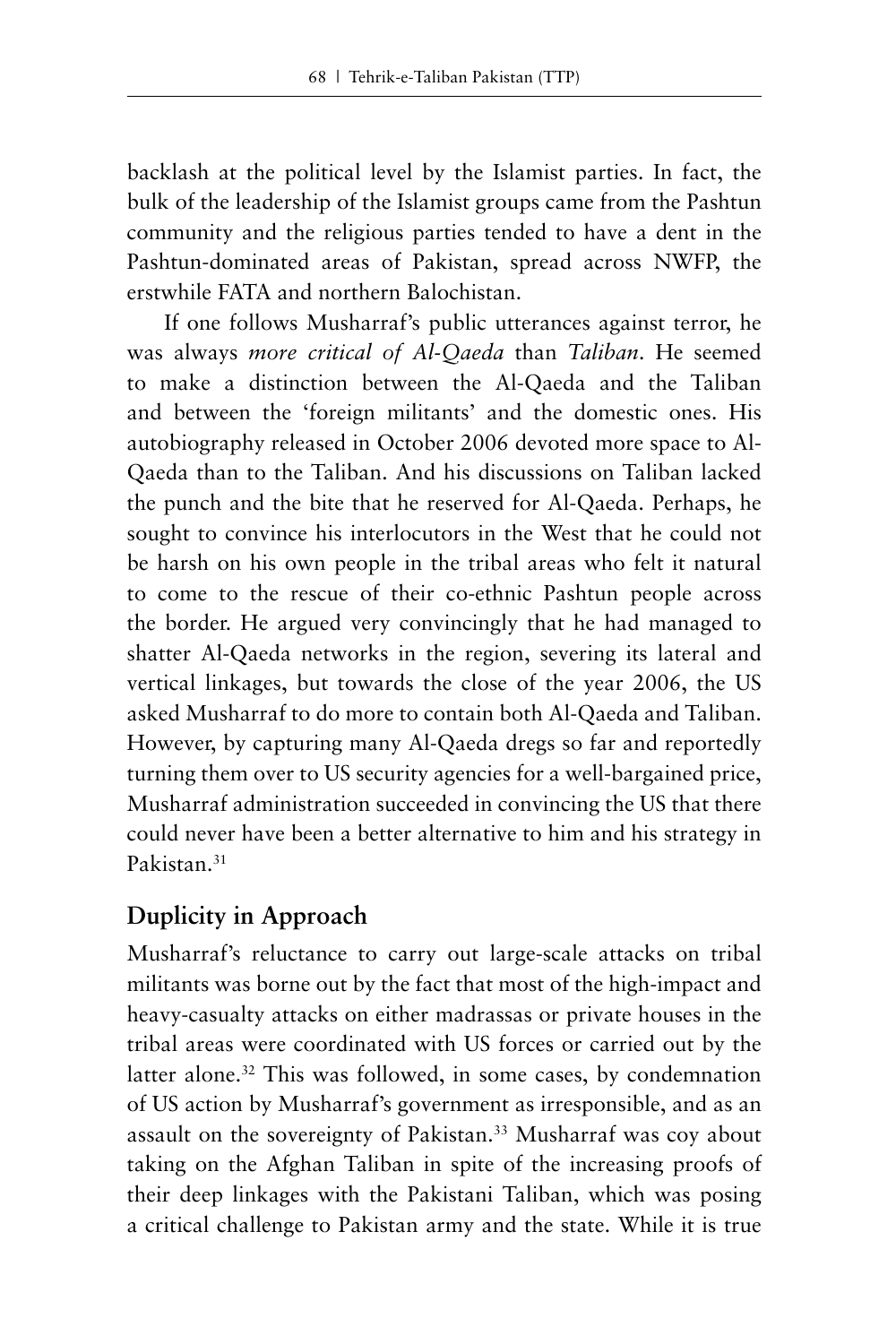that Pakistan Taliban mostly tried to dig its heels deeper in the tribal terrain in Pakistan, its growing assertion and capacity in the tribal belt served as a force-multiplier for the resurgent Taliban forces active in Afghanistan. Pakistani Taliban did indeed provide the latter with shelter and active moral support. The policy followed by Musharraf's successor as the army chief, General Ashfaq Parvez Kayani was not much different. The latter tried his best to prove to the Americans his sincerity in executing the operations against an assertive Taliban especially in the tribal belt, while in reality he was seen to be hesitating, like his predecessor, to take military action beyond a point. If the army chose to take action later under the leadership of Kayani's successor almost a decade hence, it was more because of active provocation by the Pakistani Taliban than because of any conviction from within that such action was absolutely necessary. More of that would be dealt with later in the book.

The democratic government led by Asif Ali Zardari that assumed office since 2008 after almost nice years of military dictatorship, could not much alter the overall direction of the governmental policy towards the militancy primarily in the tribal belt, but also elsewhere in the country, gathering further momentum since 2008. In fact, following the attack on Red Mosque and army operations in the tribal areas, the resolve of the militants to take on the might of the Pakistani state seemed to grow exponentially. The TTP militants went on a mad spree from the end of 2007 throughout the year 2008 as can be gauged from the following attacks—twin attacks on Benazir Bhutto (October and December 2007), the attack on a meeting of tribal elders on 2 March 2008, the sectarian attack on Shias of Kurram in August 2008, the Mariott bombing of September 2008, and attacks on security forces throughout the year. Most of these attacks were traced to the tribal areas and claimed by the TTP.

There are other accounts by the analysts in the West that the Pakistani government's *relationship with Afghan Taliban may persist for long* given the sympathy in the establishment towards them. There are reports that the strategic somersault by Musharraf after 9/11 did not go down well with the rank and file of the Pakistan army<sup>34</sup> and lower ranks continued to retain their links with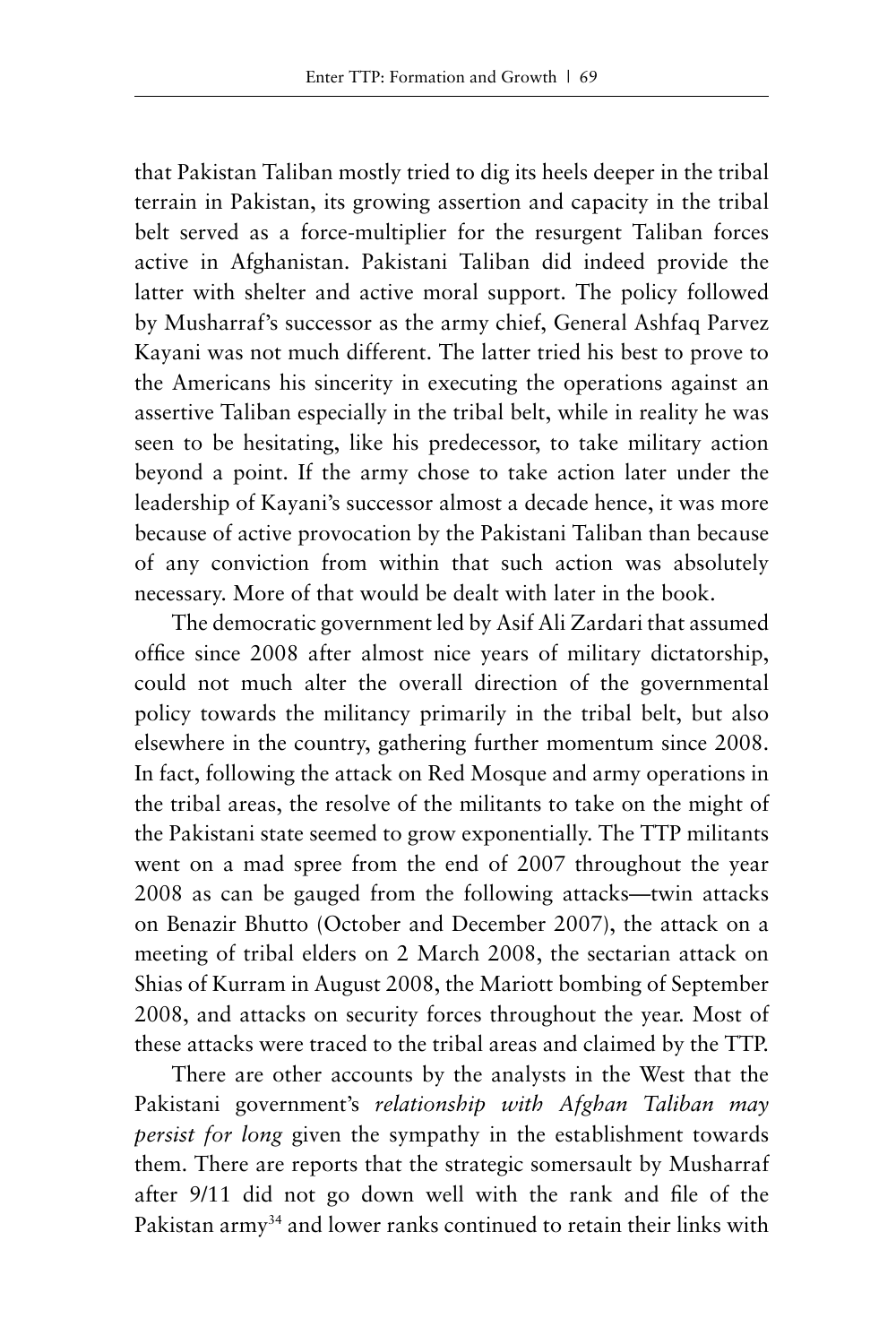the Taliban, not unknown to the top leadership, who allowed it to remain as it is for possible use in future, in case there was a change in the ground situation. At the top level, therefore, there was a tendency to overlook this inertial relationship at the lower levels, in anticipation of Taliban's role in any future set-up in Afghanistan.<sup>35</sup> Conversations with observers on the ground in Pakistan revealed that the Pakistan army deeply believed that the US would not be there for the long haul and as and when they would leave the scene, the return of the Taliban was inevitable. Therefore, it was considered prudent for the army to maintain linkages with para-Taliban groups and affiliates. Concomitantly, there was a dominant view outside Pakistan that Taliban continued to remain in the shadow of the Pakistani intelligence and posed critical problems for reconstruction efforts in Afghanistan. Since mid-2006, therefore, the US adopted a proactive policy over the issue of militancy in the tribal areas, primarily orchestrated by the shadowy group called Pakistani Taliban. This could be gauged from the upscaling of drone attacks from 2007 onward. There were 386 drone strikes between June 2004, when Nek Muhammad was killed and June 2015, out of which 375 strikes took place between 2008 and 2015.36 The two Waziristans accounted for 96 per cent of the strikes—73 per cent of these attacks targeted North Waziristan while 23 per cent attacks targeted South Waziristan.

That Pakistan continued to hobnob with Afghan Taliban all this while and tried to use its leadership to calm down the tribal militants is a fact which is quite well-known. Pakistan army even tried to divide the groups and soften up some of the militant leaders, which explained the defection of leaders like Mullah Nazir (1975-2013) and Hafiz Gul Bahadur (1961-) to the pro-government camp. Both of them, distrustful of the Mehsuds under Baitullah's leadership, even formed a Waziri alliance called the *Muqami Tehrik-e-Taliban* (Local Talban Movement) in July 2008. Pakistan army offered a lot of concessions in return for their position against the groups harbouring foreign militants (read mostly Uzbeks). Both these groups later turned against the Pakistani state provoking attacks from the army. Gul Bahadur was known to maintain close links with the Haqqani group of Taliban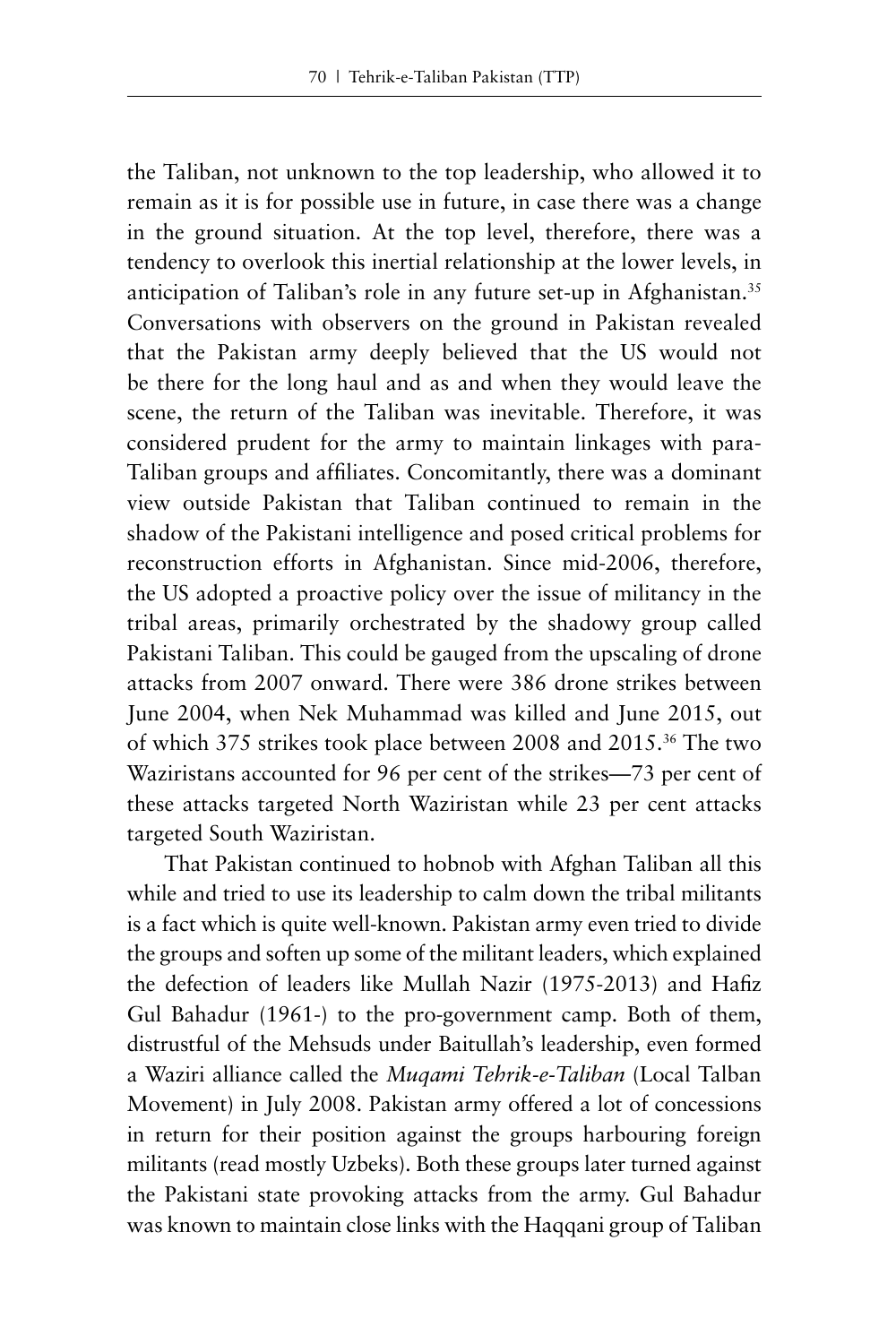and his group was the target of various US drone attacks despite the fact that he had struck a deal with the Pakistan army not to attack its interest. In one major drone attack in the Dattakhel area on 17 March 2011, Gul Bahadur lost one of his trusted commanders, Sherbet Khan Wazir, following which he realised that even if he compromised with the Pakistan army, he would not be safe from US attacks. Indeed, the then army chief of Pakistan, Gen Kayani condemned the attack in no uncertain terms saying it was "in complete violation of human rights" and that such aggression was "unjustified and intolerable under any circumstances", which could not have convinced Gul Bahadur to trust Pakistan Army with his security. It is believed that following this, he was cautious about his relations with the Pakistan Army and subsequent to the  $2014$  operations,<sup>37</sup> he fled to Afghanistan, only to return in 2018-19 reportedly to base himself in a place called "Gurwek—a historic village of North Waziristan because of its role in Pashtuns' resistance against British forces in 1930s—near Afghan border".38 Mullah Nazir was killed in a drone attack on 2 January 2013.

The Pakistani vacillation on how to effectively deal with militants in the tribal belt can be understood in terms of the political compulsions of different regimes in power. The military regime of Musharraf had its own compulsions while the democratic forces have their own too. The army responsible for the overall policy towards these militants has its own constraints too. Steve Coll,<sup>39</sup> known for his incisive analysis of the Afghan situation and the development of Taliban and Al-Qaeda would argue that the state of Pakistan does not have a clear-cut policy vis-à-vis the tribal belt. He would argue that the authorities have found it useful to just "to renew the approach to managing the frontier that dated back to the British period, which was essentially to operate through cooption, bribery and the construction of infrastructure, to find political intermediaries in villages and towns on the frontier who would be willing to work with the Pakistan army in order to reap the benefits of the Pakistan army's patronage."40 There are others who would argue that even before a moderate approach was duly tried by the government, Pakistan army was pushed down a confrontationist path unnecessarily by the US.<sup>41</sup>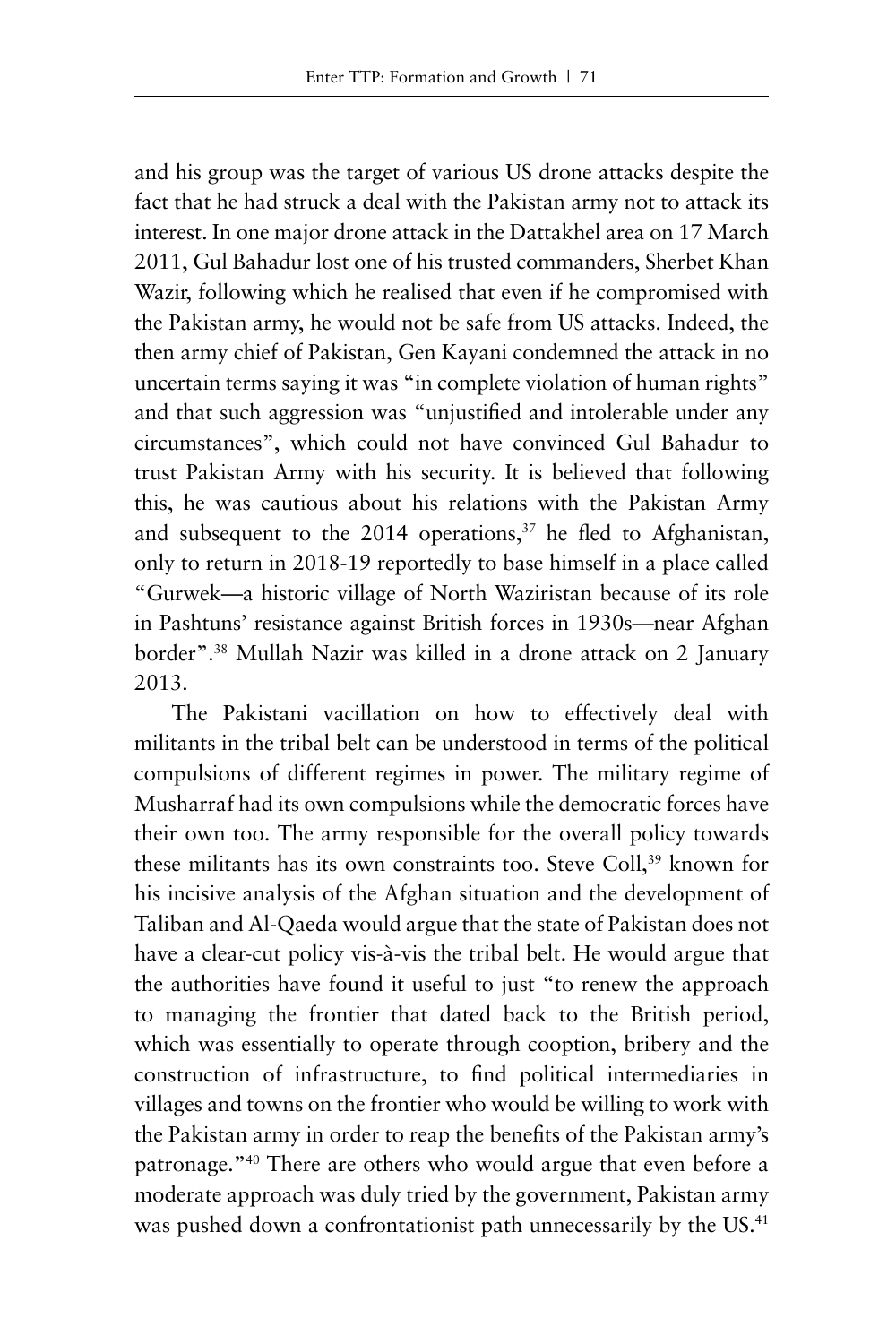The governments in Islamabad, both civilian and military, have also not demonstrated enough grit to have a military solution and have returned to crack unworkable deals in situations which have reflected badly on their ability to uphold the agreements and demonstrate the strength and willingness to counter the militants.

## **TTP: Movement of the Islamic Students of Pakistan**

The Tehrik-e-Taliban Pakistan (TTP) was formed as an umbrella group on 14 December 2007 to bring together more than 30 disparate pro-Taliban jihadi groups operating in the tribal areas of Pakistan comprising FATA, PATA and adjacent regions of Khyber Pakhtunkhwa (KP). The new organisation formed under the leadership of now deceased Baitullah Mehsud (1972-2009) sought to co-ordinate the activities of different groups and pool their resources to put up a common font against Pakistan state's efforts to control them through coercive tactics. Most individual groups constituting TTP are recognised by their leaders in different pockets of the tribal agencies and frontier regions and were loosely identified as Pakistani Taliban by outside observers. Apart from resident groups from tribal agencies, many outside groups and individuals from Central Asia, the Middle East, Xinjiang region of China, North Africa, European and Asian countries as well as other provinces of Pakistan also joined TTP as constituents making it a powerful jihadi conglomerate. According to some investigative accounts from Pakistan, the Punjabi group within the TTP—consisting of runaway leaders and foot-soldiers of sectarian Lashkar-e-Jhangvi (LeJ) and various India-focused jihadi groups like Lashkar-e-Taiba (LeT), Jaish-e-Muhammad (J-e-M), Harkat-ul-Mujahideen (HuM), factions of Harkat-ul-Jihad-al-Islami (HUJI) and some neo-Taliban groups—has been able to hold the outfit together by focusing on the media and publications section and maintaining linkages with like-minded groups in whole of Pakistan. Some observers would even assert that many of these non-tribal elements are affiliated to Al-Qaeda and manage to influence TTP's ideological outlook. The TTP publication, *Nawa-i-Afghan Jihad* which had a savvy online run from January 2009 till March 2020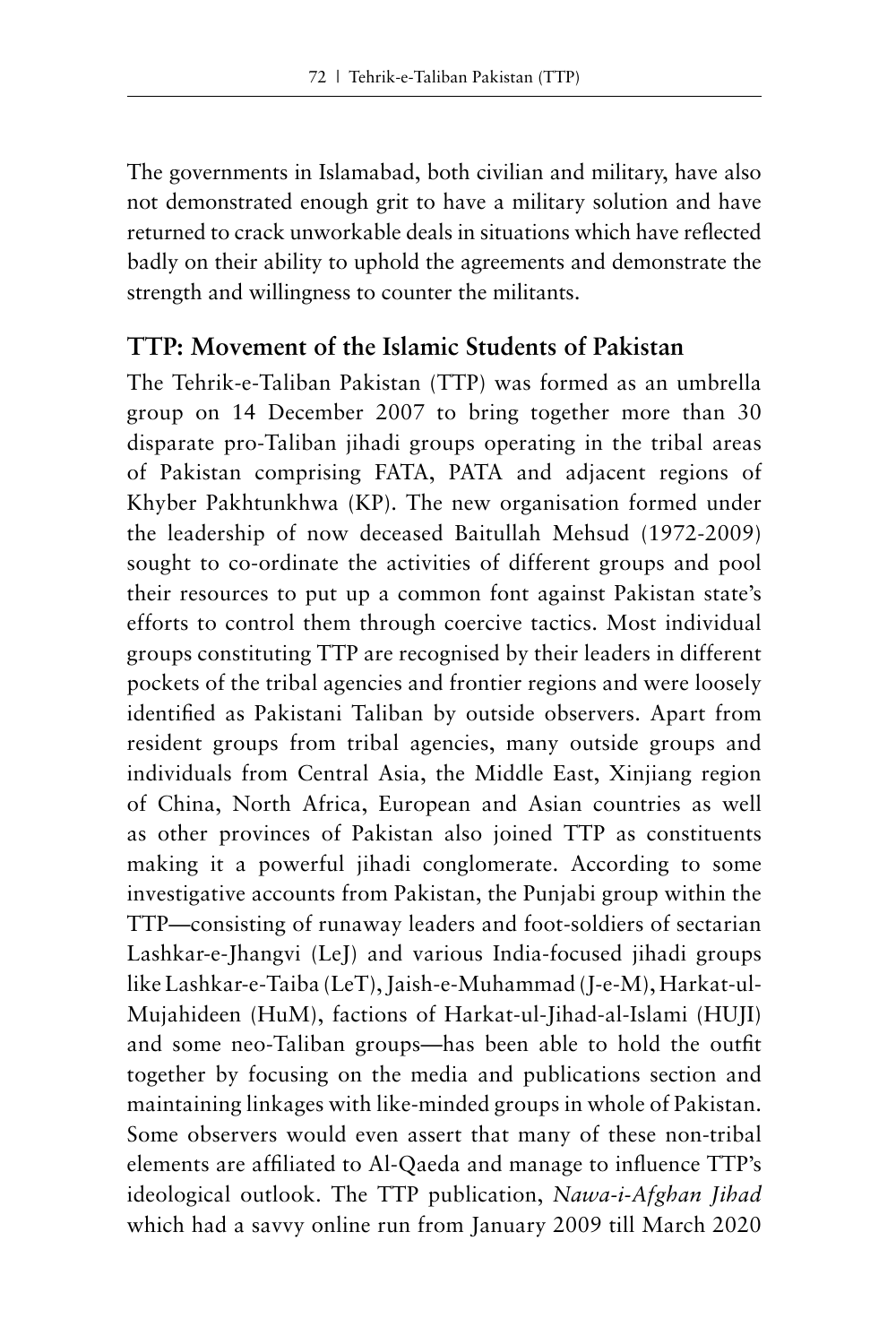was supposedly run by the Punjabi clique with overt sympathies for Al Qaeda, within TTP. This monthly magazine was published in Urdu with a deliberate attempt to communicate primarily with the urdu-speaking audience in Pakistan and showcase the viewpoint as well as achievements of the TTP mujahideen. The Umar Media which has been aggressively putting forward TTP's viewpoint communicates both in Urdu and English language.

Another affiliate of TTP, TNSM, based in the PATA is much older than most of the groups within TTP and aims at bringing Sharia to Pakistan. It is known for its rigid and inflexible position on Islam. Most of these, however, subscribe to an extreme form of Deobandi philosophy bordering on Wahabism. They are divided on tribal lines but display a strange sense of unity in the face of external threat or attack. During the attack on Lal Masjid and *Jamia Hafsa* in Islamabad in July 2007, these groups came together to extend their unstinted support to the Maulana brothers—Abdul Rashid Ghazi (who was killed in the operation) and Abdul Aziz, who was later nominated by TTP<sup>42</sup> as one of the interlocutors from its side when the Nawaz Sharif government proposed a dialogue in 2014. Thanks to the connection TTP has maintained through its Punjabi cadres it has managed to develop a Pan-Pakistan appeal, if not influence. The appeal may be limited, but it is there unmistakably.

The TTP was formed at the initiative of forces aligned with Al-Qaeda and the Haqqani group operating out of the tribal agencies, more specifically, North Waziristan.<sup>43</sup> In the face of increasing operations by Pakistani security forces under pressure from the US, there was an effort to gather all the tribal militant groups under one umbrella and consolidate their position in the area. After the death of Nek Muhammad, Baitullah Mehsud, who had signed the Shakai agreement with his face wrapped in a muffler, had made an impression among the militants as a diehard Islamist and after the death of Abdullah Mehsud he had emerged as a militant who could assume leadership of a coalition of militant groups. Some Pakistani sources say that the Abdullah Mehsud faction, which was then led by Qari Zainuddin Mehsud, was opposed to Baitullah's nomination; however, there was a larger consensus among 30 odd groups to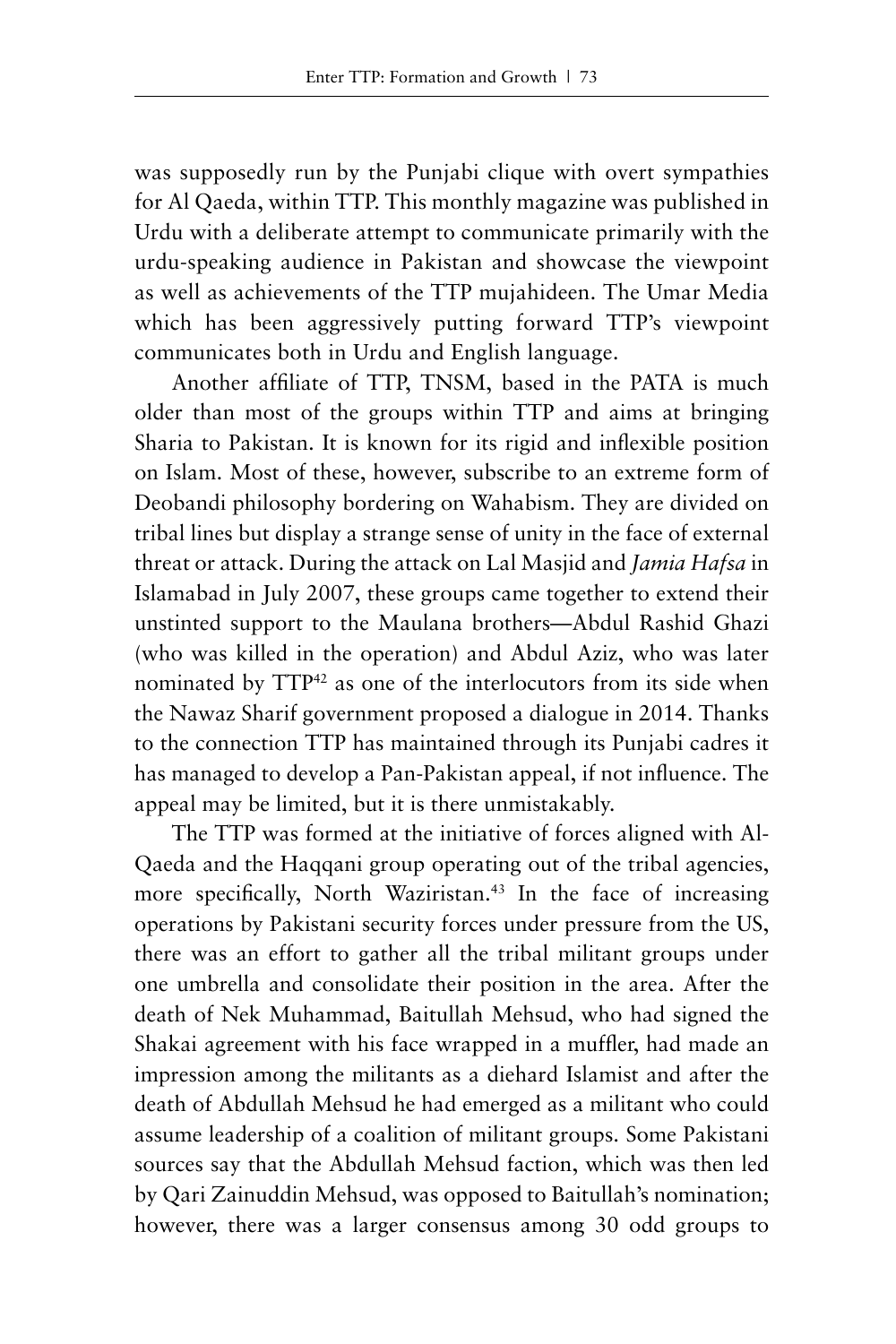have Baitullah as the *amir* of the new outfit, TTP, and Hafiz Gul Bahadur, a Waziri, mostly operating in North Waziristan agency was chosen as his deputy or *naib amir*. Qari Zainuddin, cousin of Abdullah Mehsud, continued to oppose Baitullah, along with Tankbased former member of the Frontier Corps, Turkestan Bhittani, for conducting suicide attacks inside Pakistan, which led many to believe that Qari was acting at the behest of the military. There was also a personal angle to Qari's opposition to Baitullah because the latter was involved in the killing of many of Qari's family members including his father. He was finally assassinated by his own personal body guard in June 2009 months before Baitullah's death. Baituallah operated in South Waziristan until his death on 23 August 2009 from wounds sustained in a US unmanned aerial vehicle (UAV) missile strike on 5 August 2009.

The group's *shura* (council) selected Hakimullah Mehsud (1979- 2013), operating mainly in Orakzai, Kurram and Khyber agencies as Baitullah's successor on 22 August, a day before Baitullah died. Hakimullah, whose original name was Zulfiqar, served as a bodyguard of Baitullah and rose to prominence by planning and executing audacious attacks on Pakistan security forces. Hailing from Kotkai region in South Waziristan, he received his early education in a local madrassa in Hangu and then went on to join militancy in the wake of US attack on Taliban in 2001-2002. He became close to Baitullah and established himself as a dare-devil fighter, much like Nek Muhammad and achieved notoriety with his handling of AK 47 and maneuvering of Toyota pick-up trucks with amazing skill. He organised the capture of around 300 Pakistani soldiers in 2007 and was regarded as the mastermind behind attacks on NATO supply trucks. He was made commander of TTP in Khyber, Orakzai and Kurram.

Hakimullah's selection was also not received well among some of the top militant leaders. Faqir Muhammad, TTP chief of Bajaur, had already declared himself chief of TTP when he heard of Baitullah's demise. Waliur Rahman (1970-2013), a Mehsud from South Waziristan, also reportedly staked his claim for leadership which led to a fight between him and Hakimullah. Finally, Hakimullah was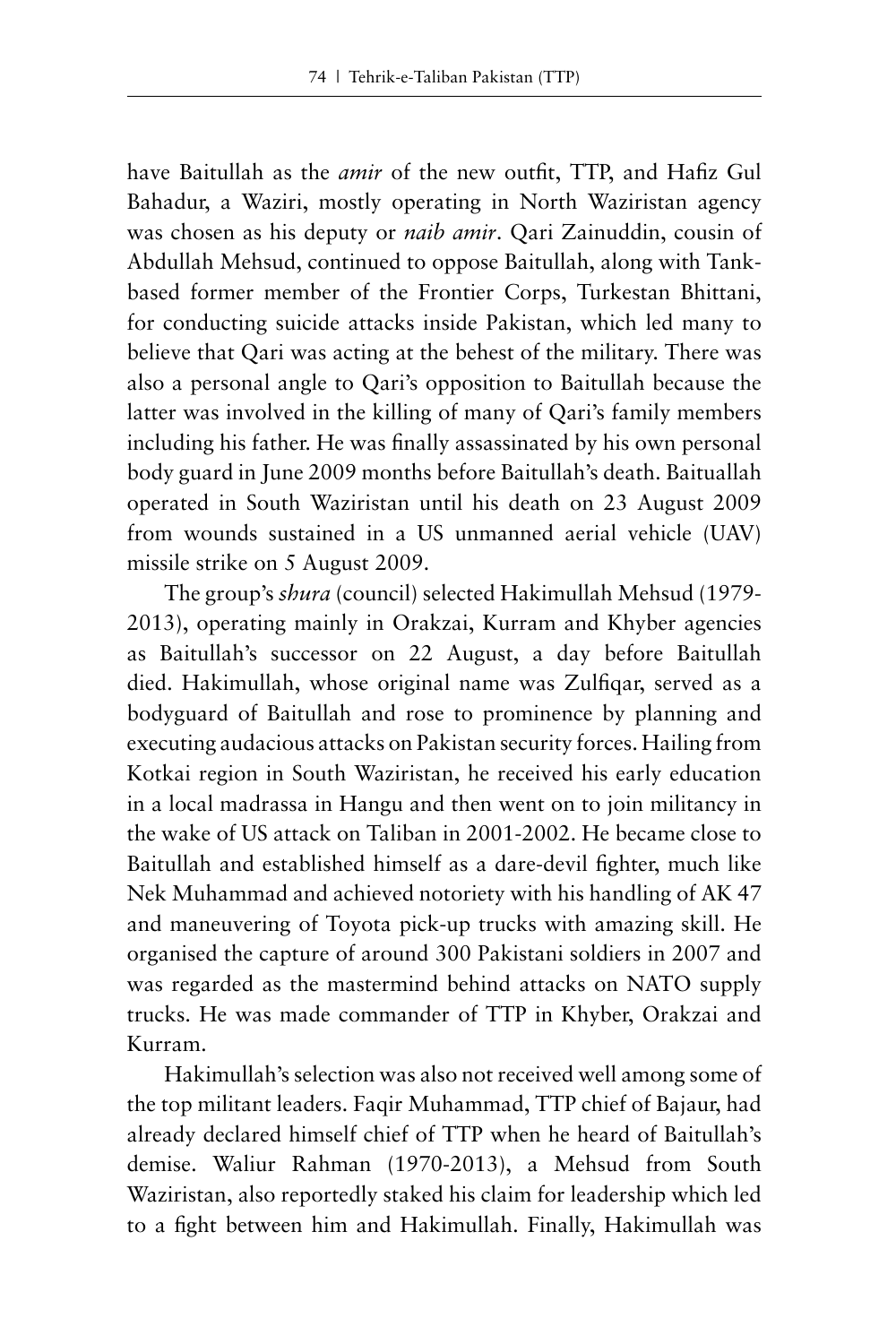chosen as the amir and Waliur Rehman became his principal deputy. Under Hakimullah, TTP orchestrated some of the most ruthless attacks inside Pakistan while Waliur Rahman concentrated more on Afghanistan. According to reports, In 2010, Hakimullah appeared in a farewell video alongside a Jordanian militant, in which the latter claimed responsibility for a suicide attack in Afghanistan in which seven CIA agents were killed.<sup>44</sup> He maintained covert linkages with Al-Qaeda and other extremist militant groups spread across Pakistan which included Lashkar-e-Taiba, Harkat-ul-Ansar and even Jaish-e-Muhammad. However, Rahman played a key role in generating funds through ransom, kidnapping and smugglings through his faction's operatives in Karachi. Despite the fact that Waliur Rahman was regarded as a moderate within Pakistan and was open to the idea of dialogue with Pakistani authorities, he was a dreaded militant whose contribution to strengthening of TTP's position was immense.45

Hakimullah was killed in a drone strike in North Waziristan on 1 November 2013. By then, his deputy, Waliur Rehman, regarded as the main strategist of TTP, had already been killed in a drone attack in May 2013, on suspicion of his involvement in the suicide bomb attack that killed seven CIA employees at Forward Operating Base Chapman in Khost, Afghanistan, in December 2009. Khalid Mehsud alias Khan Saeed Sajna (1973-8 February 2018), who succeeded Waliur Rahman to head the TTP faction in South Waziristan agency, was initially reported as the front runner for assuming the leadership of TTP.46 A local shura, in fact, named him as the successor. However, the central shura of TTP finally chose Maulana Qazi Fazlullah, sonin-law of Sufi Muhammad heading TTP faction in Swat and also amir of the TNSM, by lot (*qurayndaazi*) to succeed Hakimullah on 7 November 2013. The Mehsuds of the area who traditionally dominated TTP were reportedly unhappy with the selection process and Mehsud forces more or less functioned as independent militant outfits pledging their loyalty to Mullah Omar without actively supporting Fazlullah's leadership of TTP. Later in February 2017, the TTP announced that Khan Saeed Sajna also known as Khalid Mehsud had rejoined TTP and appointed deputy chief of the outfit.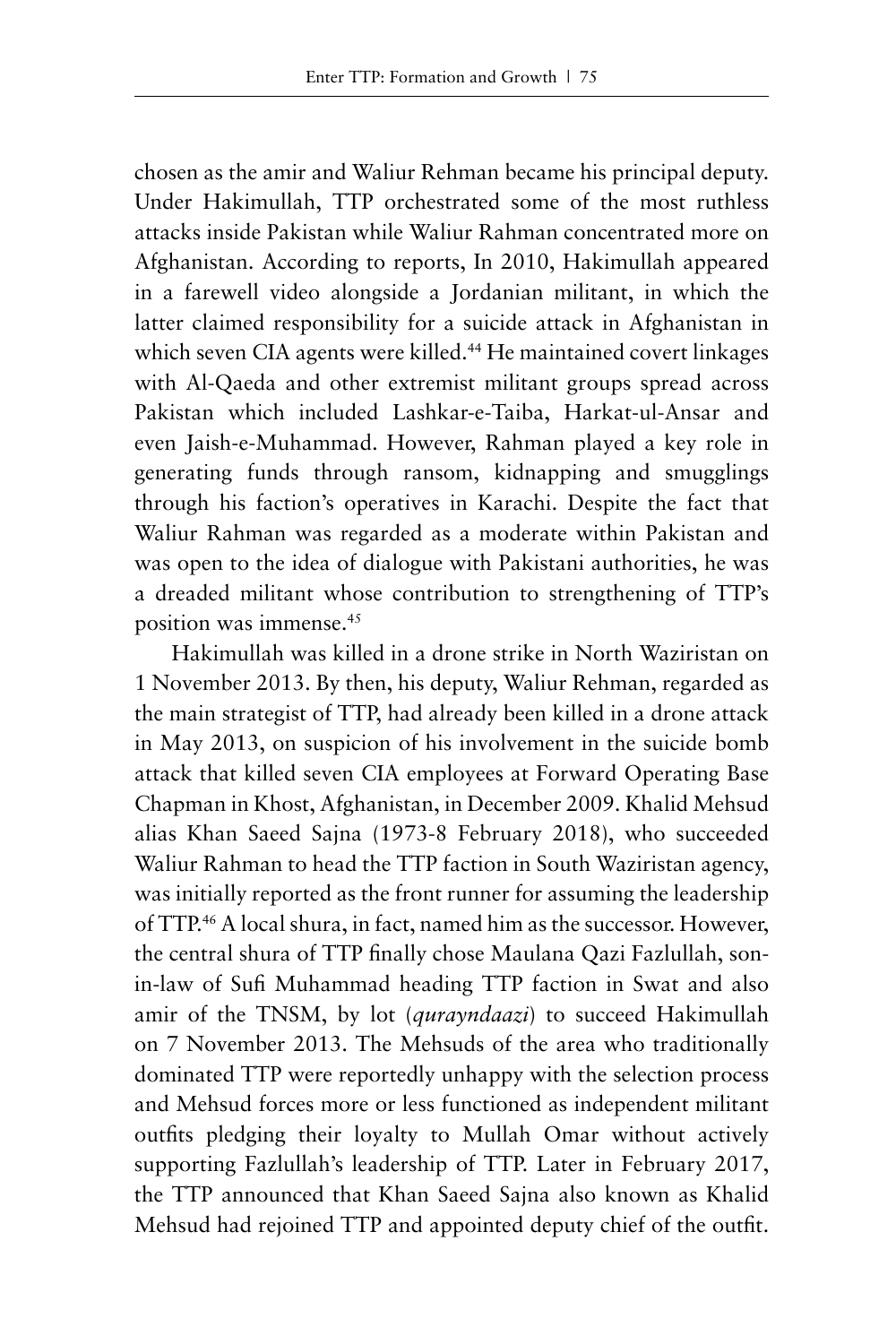At one point of time in his college days, Khan Saeed was a follower of Tablighi Jamaat and also worked for Jamiat ul Ulema-e-Islam-Fazlur (JUI-F). Hailing from Sara Rogha in Ladha subdivision, South Waziristan, he served as Fazlullah's deputy and concentrated his attention on Waziristan, until his death in a drone strike on 8 February 2018 in Kharh Tangi area (Barmal district) in Paktia province of Afghanistan, bordering Pakistan, in an area where the TTP and Haqqani faction of Taliban hold sway. He was supposed to have collaborated in the planning for attack on Mehran naval base in May 2011 and masterminded the Banu jailbreak in 2012, leading to release of over 400 inmates, many of them belonging to TTP.

Another group representing TTP of Mohmand agency led by Omar Khalid Khorasani which split away in February 2014 over the issue of Fazlullah's decision to have dialogue with the government called itself Ahrar-ul-Hind (more details about the split is provided below). Initially thought of as a ploy by TTP to carry out attack under the veil of deniability, the group later merged with other dissident factions of TTP to form TTP Jamiat-ul-Ahrar (JuA) in August 2014. According to media reports, Maulan Qasim Khurasani was the Ameer of JuA and its shura included Omar Khalid Khorasani from Mohmand, Qari Shakil Haqqani from Charsadda, Maulana Yasin from Swat, Qari Ismail from Khyber Agency, Maulana Adbullah from Bajaur , Mufti Misbah from Peshawar, Maulana Haider and Mansoor Nazim from Orakzai. The group reportedly rejoined TTP in March 2015 but conducted its operations independently. This group conducted some deadly attacks inside Pakistan, some of them against Christians, including the infamous suicide attack in a Lahore park on Easter Sunday on 27 March 2016, which led to the death of over 70 people, the suicide blast close to the Pakistan-India border at Wagah in November 2014 which killed at least 55 people and left more than 150 wounded at the end of a daily flag-lowering ceremony, and the suicide attack in a hospital in Quetta that killed at least 70 people, most of them lawyers mourning their dead in August 2016. It is interesting to note that even if Fazlullah's heinous attack on Army Public School Peshawar on 16 December 2014 was not received well by some of the splinter groups, there was a quiet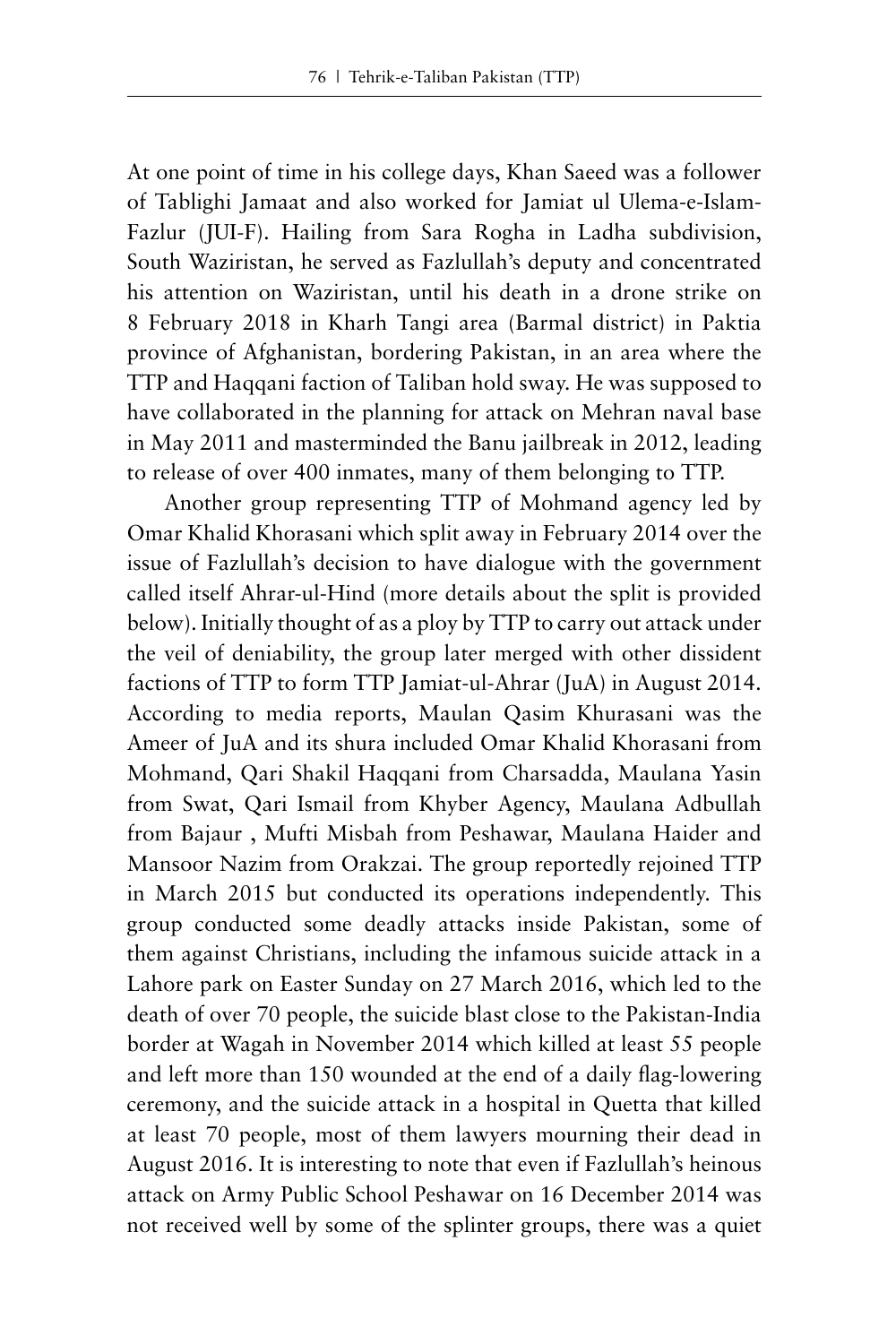competition among them to carry out high-profile violent attacks inside Pakistan to establish their jihadi credibility in their rank and file.

There were other splinter groups like Jundullah, and some other factions who announced their allegiance to ISIS raising its head in Iraq and Syria. However, despite these challenges, the Fazlullah-led TTP-central (if one can call it so) continued to owe allegiance to Mullah Omar and work with Al-Qaeda as could be gleaned from TTP literature during this period.

With the changing political currents in the region leading to US-Pakistan understanding on the need to prepare the region for reconciliation with the Taliban, from early 2018, there was greater coordination between the agencies of the two countries and top TTP commanders were eliminated through drone strikes. That the US was prepared to oblige and placate Pakistan was clear from the way the drone strikes targeted militants Pakistan was worried about. Mullah Fazlullah's luck finally ran out on 14 June 2018, when he was killed in Kunar, Afghanistan by a drone-strike, on his vehicle.47 Attacks on other TTP commanders (Khalid Haqqani, former deputy leader of TTP, Qari Saif Younis in Kabul and Shahryar Mehsud, leader of the Hakimullah Mehsud group in February 2020 in Kunar) followed.

### **Fazlullah's death and Return of the Mehsuds**

With Mullah Fazlullah's death the locus of power within TTP shifted back to the Mehsuds. For a brief period though, Fazlullah's trusted lieutenant and deputy, Omar Rehman (also known as Ustad Fateh) from Swat served as interim amir for few days. Finally, on 23 June, the TTP Shura elected Mufti Noor Wali Mehsud (1978-), a native of Sararogha subdivision in South Waziristan, educated in various madrassas in Faisalabad, Gujranwala and Karachi, as amir of TTP and Mufti Hazratullah as deputy amir. Noor Wali (also known as Abu Mansoor Asim) had also participated in Taliban military efforts in the late 1990s, especially in Mazar-e-Sharif in 1997-98, before he graduated in his studies in 1999. He briefly taught for two years at Imdad-ul-Uloom in the Gorgoray area in South Waziristan. He is widely respected as quite knowledgeable in religious/theological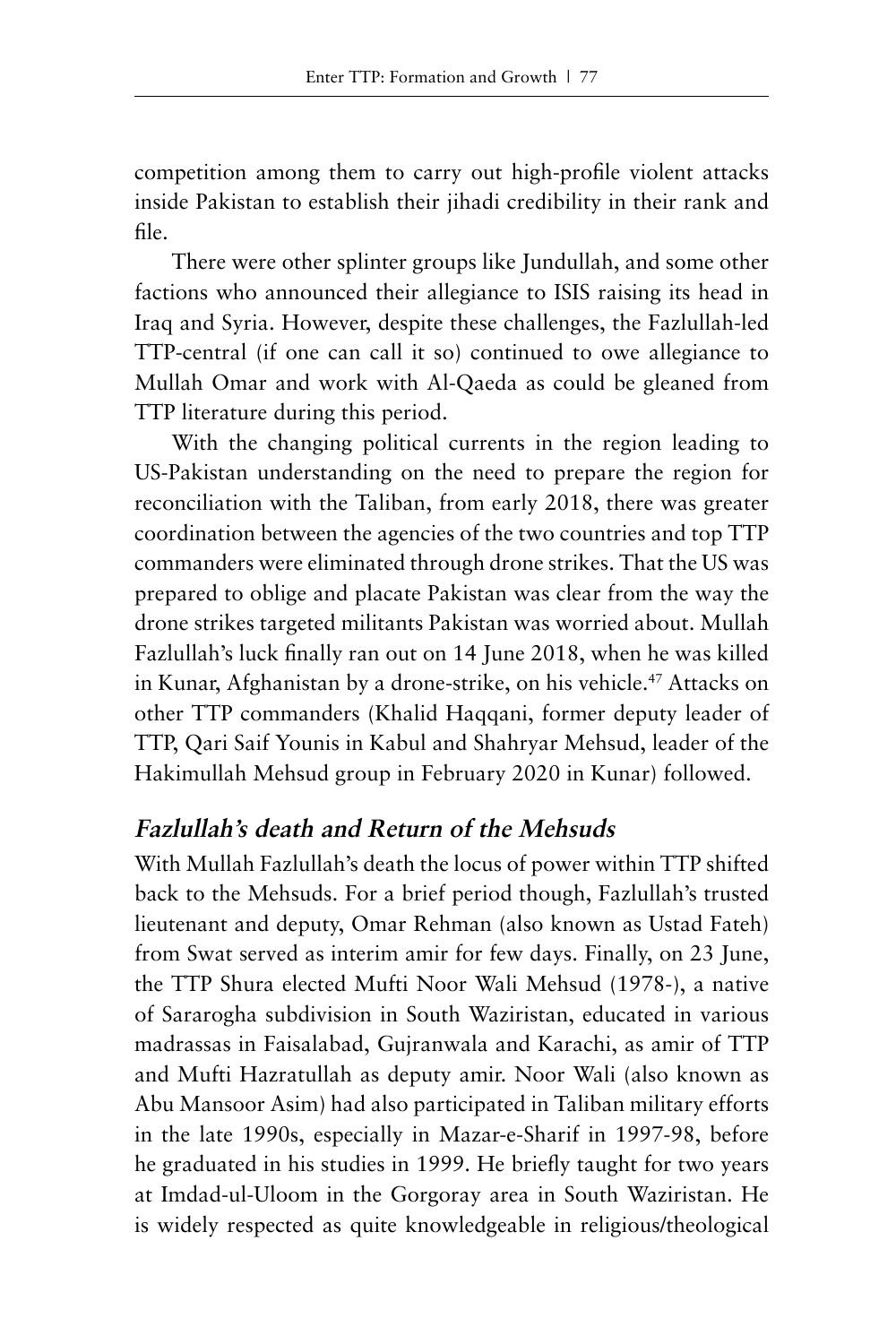affairs and as a prolific writer. He is the author of *Inquilab-e-Mehsud South Waziristan*, *Firangi Raaj se Amriki Samraj Tak* (*The Revolution of the Mehsuds of South Waziristan: From British Rule till American Imperialism*), which runs into 689 pages detailing the travails of the Mehsuds in the making of the movement for Islam under TTP. In the book he revealed TTP's role in Benazir Bhutto's assassination on 27 December 2007, and the *modus operandi* of the TTP to gather funds for its operations. The book says the plot to assassinate Benazir was hatched by Maulvi Imran, Ahmad (Noor Wali's assistant), Qari Ismail and Mullah Ehshan and two assassins named as Bilal (also known as Saeed) and Ikramullah, were assigned to carry out the attack, and it was Bilal who first fired at Benazir from his pistol and the bullet hit her neck, following which he detonated his suicide jacket and blew himself up, while Ikramullah successfully fled the scene and is still alive.

The book also claimed that two suicide bombers Mohsin Mehsud (also known as Noor Hussain) and Rehmatullah Mehsud, trained by Maulvi Asmatullah of TTP, had carried out attacks on her procession at Karsaz area of Karachi when she returned from exile on 18 October 2007 leaving behind 180 dead (Noor Wali gives the figure of 200) and 500 injured.<sup>48</sup> He also says that few days later, TTP had planned to attack Benazir again in Larkana, but it was leaked to the security forces and therefore the plan did not succeed. Noor Wali showers his praise on one of the suicide bombers, Noor Hussain, because his marriage had been fixed and Baitullah had permitted him to drop out of the plan, but in spite of it he chose to go on this mission saying that he was rather looking forward to achieve martyrdom and marry the fairies in heaven (*Lekin woh saaf inkaar kiya ke main duniya mein saadi ke bajai Jannat ki hooron se saadi karne jaa raha hoon*). Noor Wali compares him with Hanzallah, who had married immediately before the Battle of Uhud and had just left the bed of his wife to take bath when he heard about the battle and rushed out sword in hand and fought on, till he attained martyrdom. Such invocation of Islamic history is quite natural for Islamists to attract cadres into the fold of Jihad.

Noor Wali is considered a workaholic, a shrewd strategist, a meticulous planner and an effective negotiator. While working with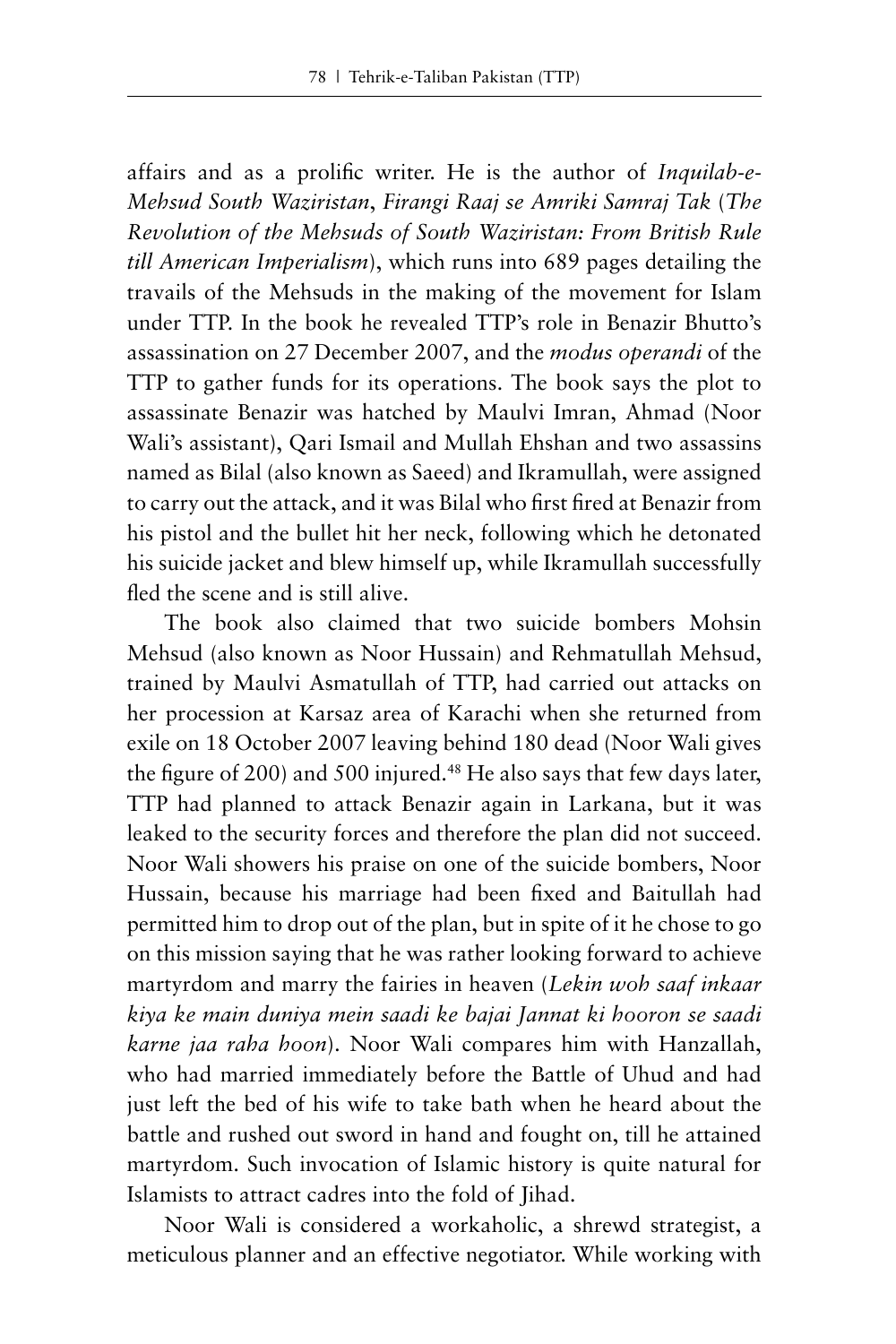Baitullah, he reportedly convinced him about the need for disparate jihadi groups to come together, even if it was in the form of a loose political alliance, and that is how a shadowy outfit called Ittehad-ul-Mujahideen (United Mujahideen) had taken shape in March 2009, including Mullah Nazir and Hafiz Gul Bahadur, both Waziris, who were opposed to Baitullah. He also roped in Al-Qaeda leader Hafiz Sultan into the discussions. He claims in his book that the *shura* of this group comprised of Ustad Ihsan, Dr Abu Khalid, Ustad Farooq and Mansur alias Turyalia (from Al-Qaeda), Maulvi Mohammad Azeem, Hafiz Gul Bahadur, Mullah Nazir, Qari Zia-ur-Rehman (from TTP) and Ilyas Kashmiri (from Brigade 313).49 It is another thing that the group collapsed following Baitullah's death when some of the members like Hafiz Gul Bahadur and Mullah Nazir, partly out of their own conviction and partly because of persuasions from Pakistan army, expressed their reservations to host and support foreign militants (Uzbeks, Chechens, Uyghurs, etc. who are termed as *Ghair mulki muhajir mujahideen* by TTP writers) who had entered from Afghanistan and drew the attention and wrath of coalition forces, complicating the security situation in the tribal belt.

Noor Wali remains committed to his concept of 'defensive jihad' and advocacy of unity among mujahideen. In his book he mentions that TTP suffered huge setbacks because of internecine power struggle among its constituents and he would devote his time and energy to bring factions together and establish linkages with global and regional militant Islamist groups to strengthen TTP and bring Sharia rule to Pakistan. Although his writing suggests his inclination towards a Deobandi/Wahabi version of Islam, he displays marked sympathy for Pashtunwali as well. In his book he has several chapters devoted to defence of tribal (*qabalyili*) customs for example one of the chapters (45th) raises the question: "*Kaunsa nizam nakam aur farsudaa hai*? *Qabayili yah Jumhoori?*" (Which rule is ineffective and outdated? Tribal or Democratic?); another (48th) says "*Qabayili muashara deen ki baghi nahin hai"* (Tribal society is not against religion). There are comparative analyses of performance of tribal and democratic systems on issues like freedom and liberty (*azadi*), welfare (*falah-o-bahbood*), equality (*mushawat*), family rule (*khandani nizam*), crime and punishment (*jurm-o-saza*),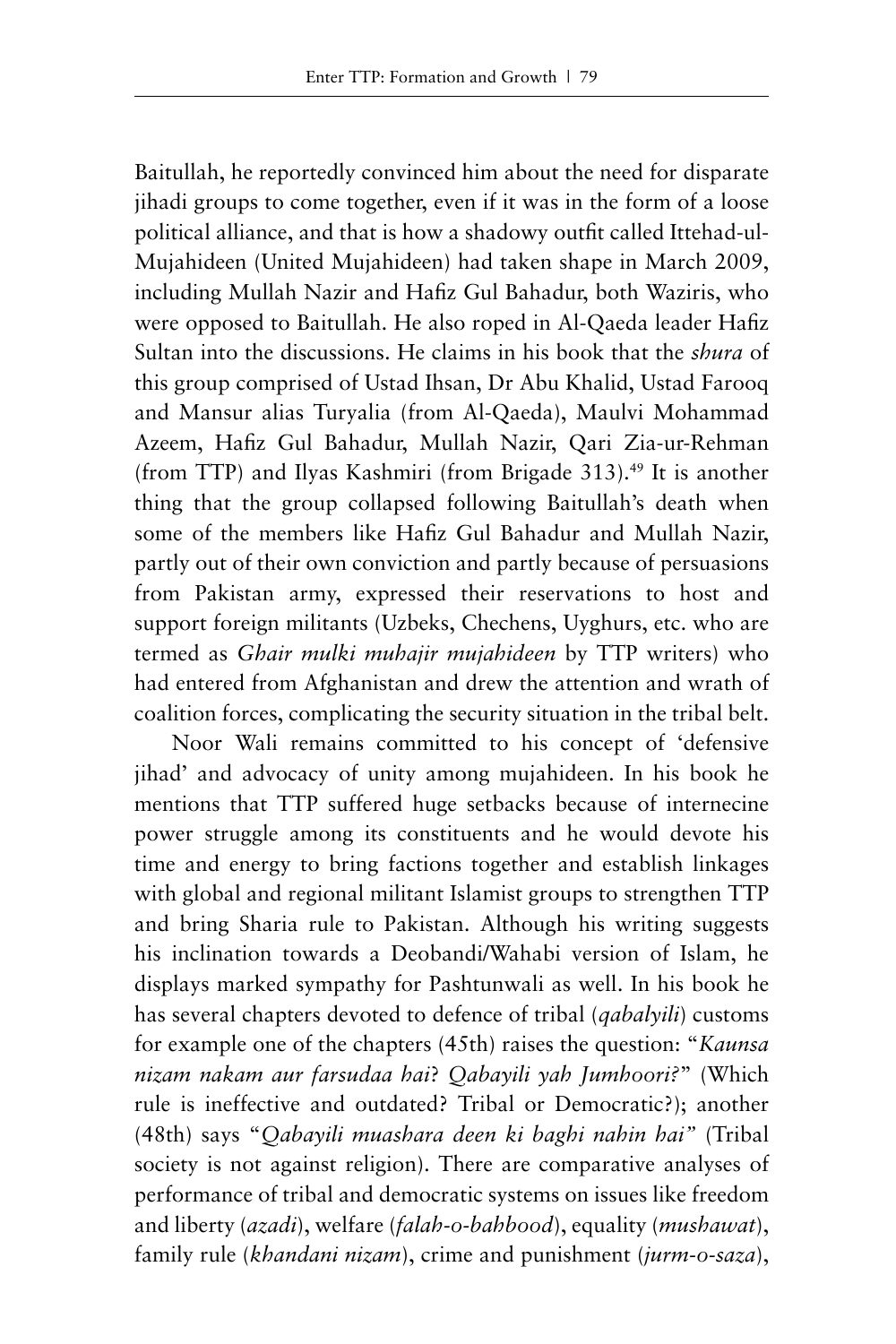etc. There are certain emphatic assertions about Pashtun values and lifestyle, such as: "*Har qabayil Pashtun hai, magar har Pashtun qabayil nahin hai*" (All tribal people are Pashtun but all Pashtuns are not tribals); "*Qabayil ko azadi se koi bhi mahroom nahin kar saktaa hai*" (Nobody can deprive the Pashtuns of their freedom). He does not hide his animus towards the 'Punjabi' ethnic community and the 'Punjabi' dominated army of Pakistan, but expresses his willingness to work with the Punjabi cadres within TTP. In early 2020, there were reports of splinter groups of TTP coming together and showing their desire to work within TTP, which could be ascribed to Noor Wali's determination to work towards unity among these groups. By August 2020, the TTP spokesperson announced that JuA and Hizb-ul-Ahrar (a split away group from JuA) had joined TTP along with some other groups, i.e., Lashkar-e Jhangvi (Saifullah Kurd faction, led by Maulvi Khush Muhammad Sindhi), Punjabi Taliban (led by the Amjad Farooqi), and the Sayyid Ahmad Shaheed faction. A Pakistani observer following Noor Wali closely writes that he is faced with the most difficult challenge of reviving a group which is "entering the elimination phase of its life cycle", however, "notwithstanding TTP's degradation, the terrorist threat to Pakistan is far from over" and as "TTP slides down the precipice, the threat is morphing and metastasizing"50 with newer groups like Islamic State-Khorasan (IS-K) asserting in the horizon.

## **Ideological Orientation**

For the Pashtuns of the tribal areas of Pakistan, Islam has always been considered a political tool rather than an ideological creed. Tribalism oftentimes prevailed over Islamic principles while dealing with worldly issues, and therefore the radical elements coming from the Arab land found it difficult to persuade the tribes to dispense with their tribal mores. Fired by their sense of defiance to any authority that wishes to control them, the tribal population has time and again turned to Islam as a means to an end. In a way, Islam has retained its appeal over the centuries and, therefore, the Pashtuns are regarded as slaves of mullahs who always contended with tribal elders who according to Pashtun tradition wielded temporal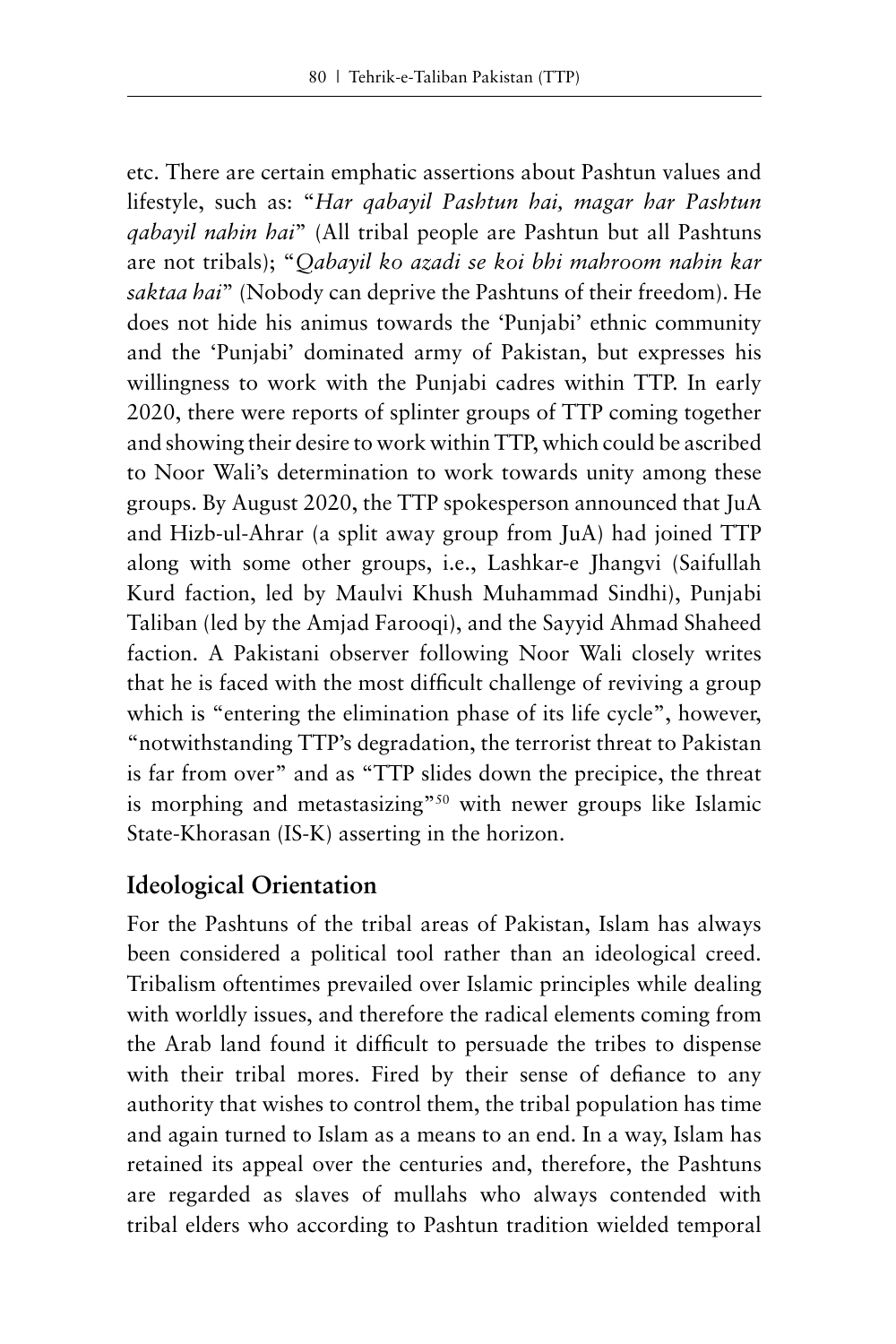authority to maintain order in tribal societies. However, the mullah with his claim to spiritual authority always posed a challenge to the tribal elders and often incited the tribal population to revolt against the existing order.

Be that as it may, such centuries-old tribal tradition underwent a significant reordering during the years of Afghan Jihad, when Islam was actively promoted by petro-dollars and Pak-US intelligence over tribal values. There is a view that the Pakistani authorities found in the process of aggressive Islamicisation initiated by the US a chance to blunt the edge of tribal ethnic national consciousness among the Pashtuns which always threatened to pull the population of the frontier areas into the orbit of Pashtun nationalism promoted by Afghanistan. The madrassas established along the Durand Line promoted an ultra-Deobandi Islamic world-view akin to Saudi Wahabism, under pressure from the funders from the Gulf and soon the jihadi elements drawn into the Afghan vortex used the tribal areas as their second home and influenced the madrassas and the students with their rigid views about jihad, *takfir* (the practice of excommunicating a Muslim from the community) and *Khuruj* (to go out and revolt against a Muslim ruler for not following tenets of Islam) which brought about radical change in the Islamic outlook that the tribal people had until the 1980s.

The Muslim world has been in tumult since the year 1979. The year saw the victory of Shia Islamists succeed in Iran, the seize of Mecca by Juhayman's Ikhwan (in November 1979) and the start of Afghan Jihad which continued for a decade (1979-89), supported by the US and the West. The pouring in of like-minded youth from Muslim countries of the world, especially from the Arab countries, with their orthodox Wahabi/Salafi views and their zeal for waging jihad to establish Sharia in the world changed the complexion of Islamic discourse in the region. The formation of Islamic groups like Al-Qaeda (1989) and Taliban (1994) and collusion between them indicated that there was a 'demotic cocktail'51 of Deobandi and Wahabi ideology in the Pak-Af region which greatly altered the socio-cultural context in the region among the Muslims and gave rise to a combative ideological matrix where diversity within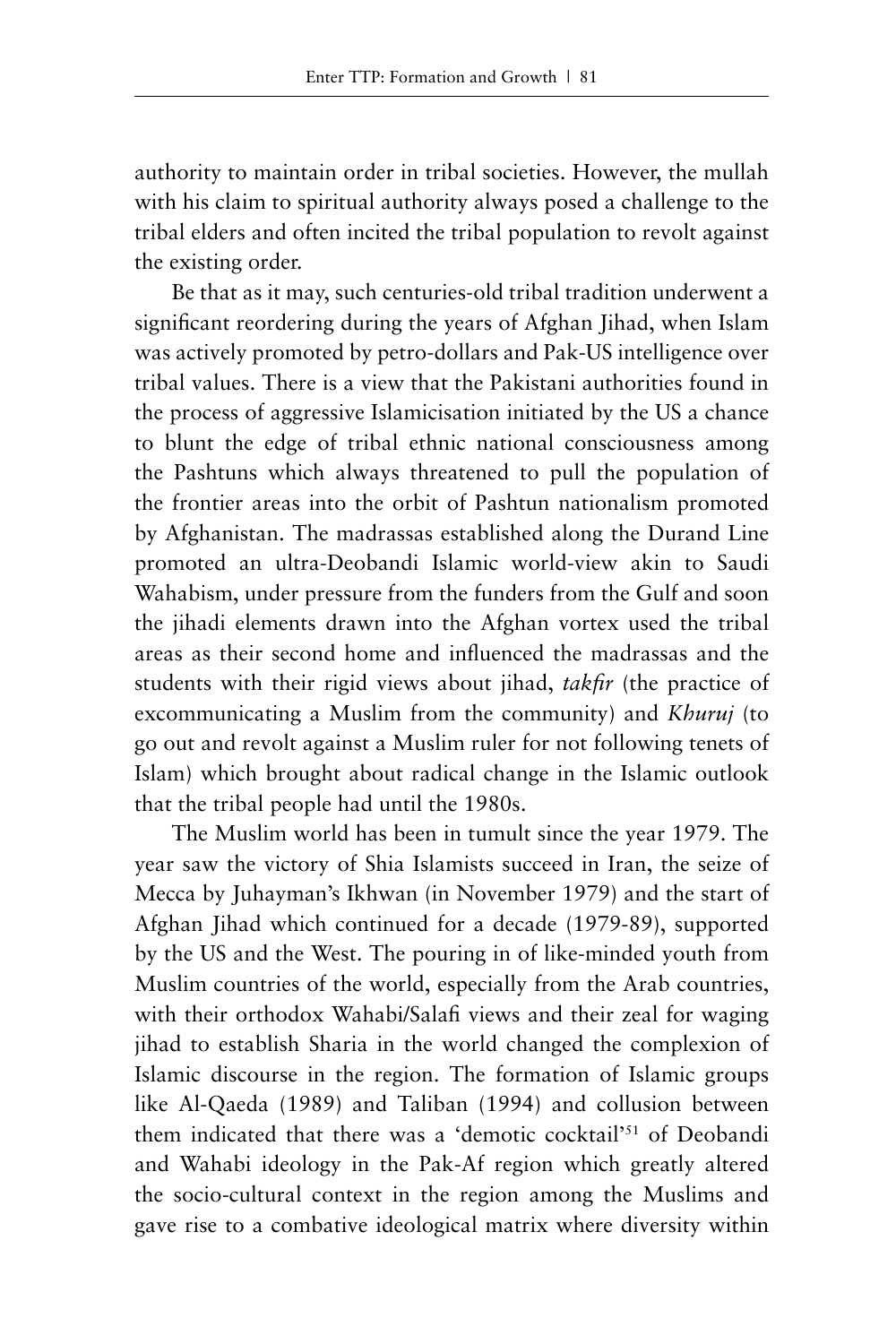Islam was regarded as heretical and imposition of Sharia of the Salafi/Wahabi kind became the ruling principle for which jihad was though absolutely necessary, a religious duty, an obligation to Allah, reinforced by Quranic interpretations, which peddled the theory that to rise in revolt against heresy was the command of the Allah.

It is a fact that the tribal areas bordering Pakistan and Afghanistan were left to its people to largely evolve their own sociopolitical order, while the central government was only concerned with maintaining order to the extent that it did not hurt its strategic interests. This was true of the principalities like Swat, Dir and Bajaur where Islamic system was tolerated for a long time. In the tribal areas, a queer mix of tribal and Islamic system prevailed. Such insularity granted to the people of the region whetted the appetite of the local mullahs to experiment with their own Taliban-like systems in the region in the aftermath of the Afghan jihad, which glorified the idea of armed uprising backed by Islamic principles. The success of the jihadi endeavor also duly encouraged the local mujahideen who had participated in the Afghan jihad to take up arms in favour of Taliban when it rose to power in 1994 and Taliban's success further intensified the trend in the region in favour of greater Islamisation.

## **TTP's Views**

## **Wedded to Jihad**

It is true that the idea of waging an Islamic jihad against *kafirs* and *munafiqin* (a Muslim hypocrite who outwardly practices Islam while engages in activities contrary to the spirit of Islamic perhaps even unknowingly) is not new. To rise in revolt against a Muslim ruler who is not practicing true Islam is also not new. Such jihadi revolts had taken place in the region in the past. As has been mentioned earlier, Syed Ahmad Barelvi, Shah Ismail, Mad Mullah, Faqir of Ippi had waged relentless jihad against non-Muslim rulers in the 19th and 20th centuries. What is new, however, is the fresh lease of life given to the idea of Takfir and Khuruj.

The TTP is seen to be devoting lot of space and spending lot of energy to brand Pakistani rulers un-Islamic in the literature it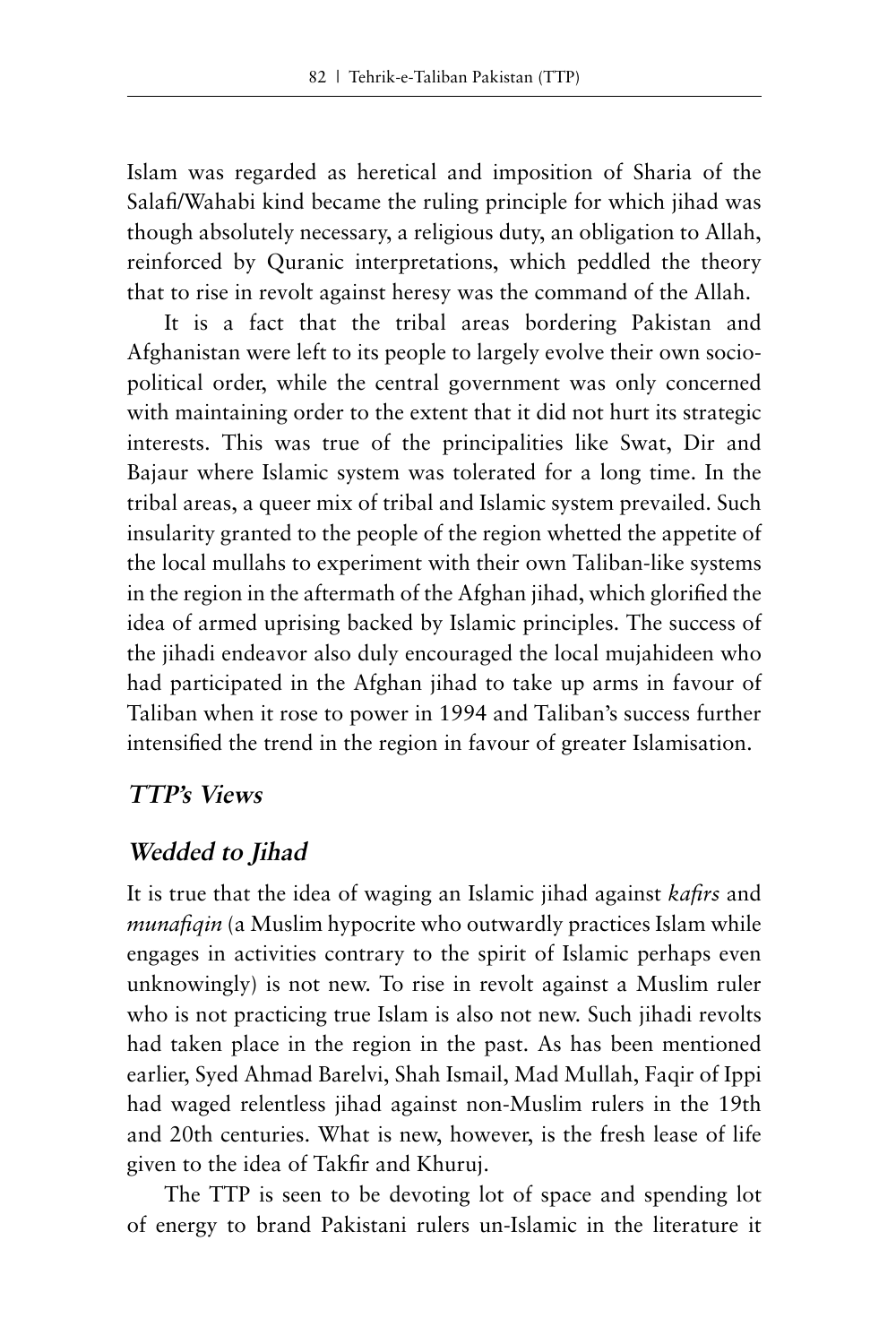produces to reach out to fellow Muslims in the country, and it is advocating the position that it is incumbent upon all Muslims to rise in revolt against the rulers of Pakistan, especially the Pakistani army. In its mouthpiece *Nawai Afghan Jihad* which was being brought out in Urdu from January 2009 till March 2020, when it was discontinued and replaced with *Nawai-Ghazwa-e-Hind* (from April 2020),, there is constant refrain that the TTP had no alternative but to engage itself in a defensive jihad against the Pakistani security forces. For example, Adnan Rashid—a native Pakistani and former technician in Pakistan Airforce, convicted and sentenced to death for his role in assassination attempt on Musharraf in December 2003, released by the TTP on 15 April 2012 from Bannu jail,<sup>52</sup> and now functioning as the head of the TTP wing tasked with rescuing TTP militants from Pakistani prisons—narrated his experiences while serving in Pakistan Air Force (PAF) in a series of articles.<sup>53</sup> He argues very forcefully that Pakistan army is a *kafir* army because it has *kafir* officers in it and, whoever dies in the army (whether he is a Christian or Shia) is called a *shaheed* or martyr which is unacceptable to him. He gives the example of some Shias who died in action during the Kargil war and were called *Shuhda*. 54

About Jihad in Kashmir he says that he was asked to fight in Kashmir against the Indian Forces but he did not accept it because he realised being in the military that even if Kashmir was liberated from Indian control it would become part of a country which did not function according to Islamic principles. Therefore, he implied that it was necessary for undertaking jihad against the Pakistan military.55 He also mentions that Pakistan army wrongly invoked Islam to wage jihad against India for its own interests rather than for its love of Islam. On every Friday, he says "the Ulema employed in the services of the Pakistan military receives a written sermon from the ministry of religious affairs through fax, which he has to relay to the soldiers. He cannot say anything of his own. When relations with India suffered and war seemed inevitable, the Ulema were instructed to provoke the soldiers for jihad against India by invoking relevant passages from *Hadees* and Quran.<sup>56</sup> However, this did not mean that people in Pakistan military were not amenable to call for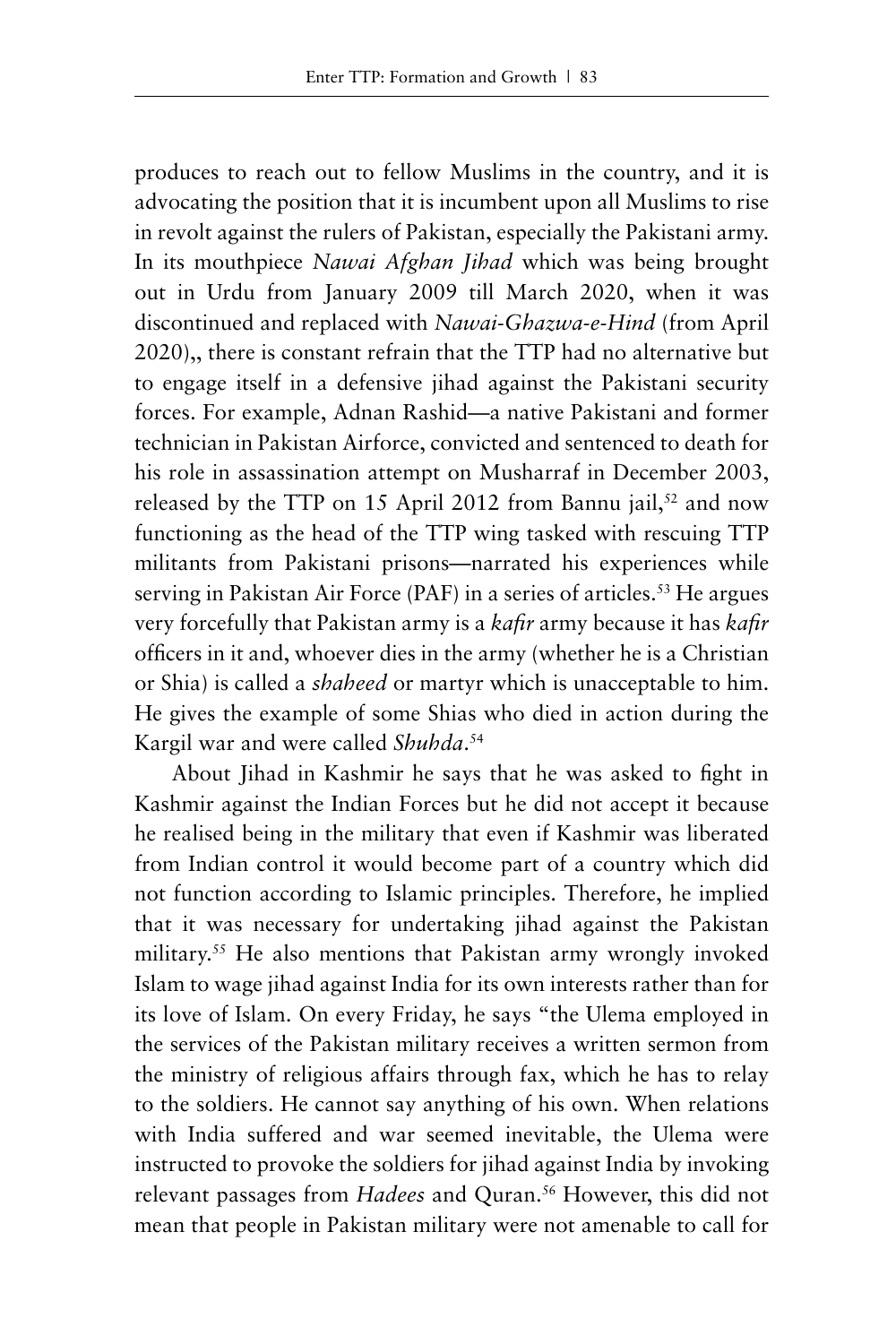true jihad. Due to our *dawah* (invite people to faith) activities, the security personnel in jail were impressed by our action and many of them joined our mission. All of them swore by Quran to extend their help to us whenever it was needed. When our friend Islamuddin Siddqui<sup>57</sup> was martyred those security personnel collected money for his family and sent it to his home".<sup>58</sup> There were many who were always ready to help the mujahideen, he would say, and TTP should exploit such sentiments, he would imply.

The TTP publications are replete with accounts by Al-Qaeda, Taliban and Jihadi leaders from other theatres of the world. In all these, there is an excessive emphasis on a rigid interpretation of jihad-fi-sabilillah and the need for Muslims to wage armed jihad and not to rest until the goal is achieved. Like Jihadi literature elsewhere, there is a lot of hatred for the US, Israel and India and often these countries are bracketed together as almost an axis of evil against whom jihad was perfectly legitimate. There is regular mention of sufferings of the Rohingyas of Myanmar, the Uyghurs of Xinjiang, the Palestinians and the Muslims of India. The Muslim ummah is urged to undertake jihad for ameliorating their condition. However, the *takfiri* mention of Pakistan army as an embodiment of evil and as being worse than all these *kafir* countries in the running theme in much of literature dealing with Pakistan.

# **Pakistan Army, Stooge of the Americans must be Countered**

Dwelling on the Jihadi attack on Karachi dockyard to capture Pakistani naval vessels and target US and Indian navy, *Nawa-i-Afghan Jihad* in its November 2014 issue wrote "For carrying out operation, we had several Taliban mujahideen working on two Pakistani frigates—PNS *Zulfiqar* and PNS *Aslat*" and there were insiders from the navy working with TTP/Al-Qaeda militants. It was also mentioned that "the whole story that the attack on Karachi dockyard was engineered from outside is incorrect and completely wrong so as to cover up the death of Pakistani naval officials…. Could it not be concluded then that sentiments of rebellion has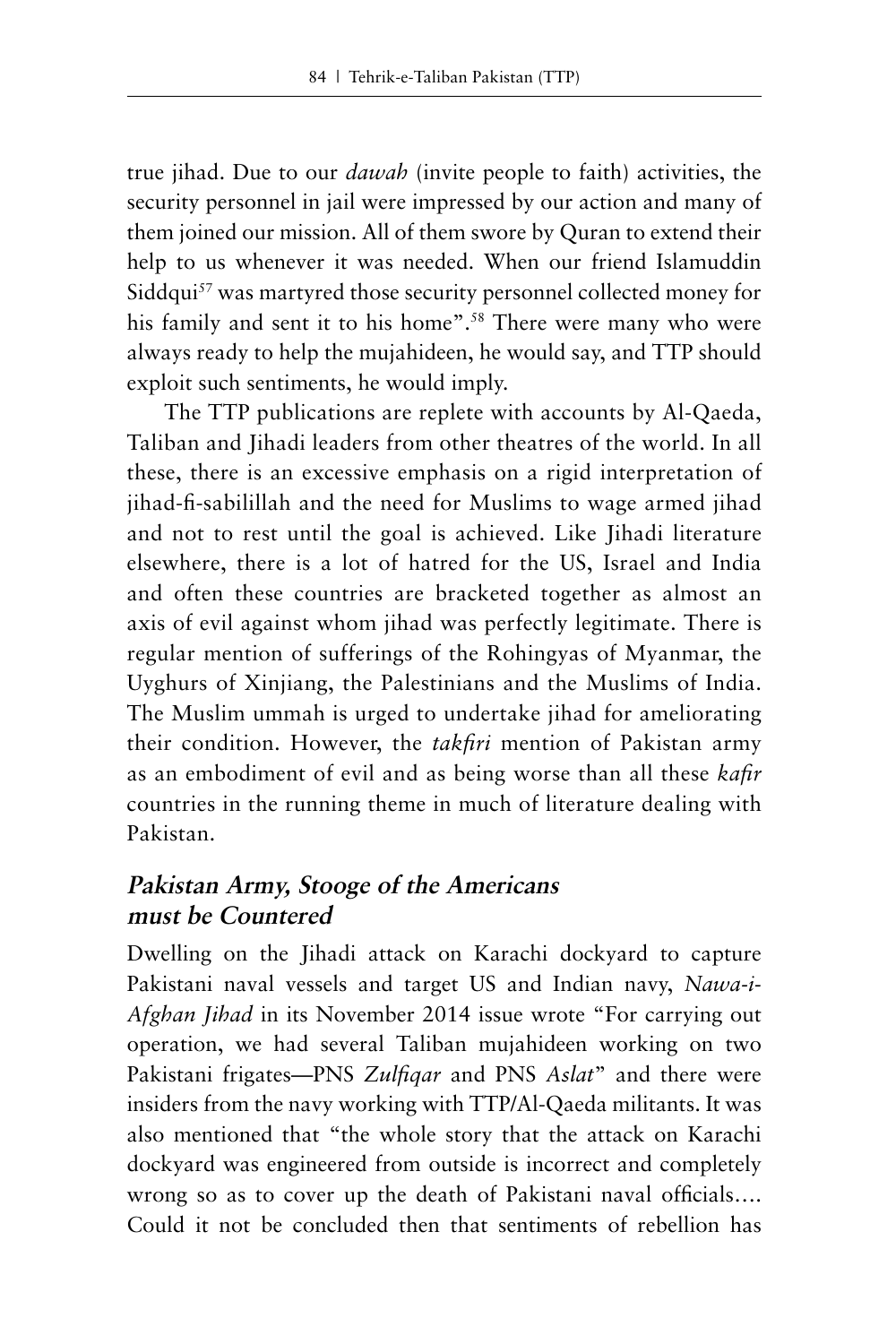arisen within the ranks of officers of Pakistani military and they are inclined to carry out jihadi attacks upon US, Bharat and its allies and eliminate them?"59

The same issue carried an article "Pakistani regime is an agent of the Satan", by Adam Yahya Gadahn, the Egyptian American Al-Qaeda spokesperson which called Pakistan "the lieutenant of the Satan (read the US)" and that "Pakistani military and security agencies have been, for the past 65 years, dancing to the tune of Uncle Sam and the Bull Dog [Britain]", who have "control over all our 55 Muslim nations" with the help of Saudi Arabia, their "most wicked and Satanic partner". He goes on to exhort Pakistani people to rise in revolt:

How many of us are ready to resort to extreme steps and dare to come forward to remind our puppet rulers that they are on the wrong path, which cannot be tolerated anymore? How many of us have come out in protests on roads with the resolve that we would not return to our homes until the puppet regime in Pakistan is replaced with Shariat laws! ... [Pakistan] has become an "ulcer" for the Muslim world! *That is why I invite all my Pakistani brethren to revolt against the present rulers in Islamabad and Rawalpindi and thus perform your pious duty to serve your religion*. We have to dislodge the present rulers and target US/Western interests, their officers, embassies, and this should continue till all the foreigners retreat to their own countries…. If this was not the right/opportune moment for removing them, then could there be a better time? Or should we wait until Pakistan is torn into further pieces and Uncle Sam takes over our atomic assets, or China and India plan attacks on Pakistan with the help of their own local assets inside Pakistan? Have we not learnt our lessons from losing Bangladesh?<sup>60</sup>

#### **Wage Jihad against Pakistan Army**

In December 2014 issue of *Nawa-i-Afghan Jihad,* the deputy amir of Al-Qaeda in the Indian Subcontinent (AQIS), Ustad Ahmed Farooq (who was killed in the tribal region in April 2015) quotes Prophet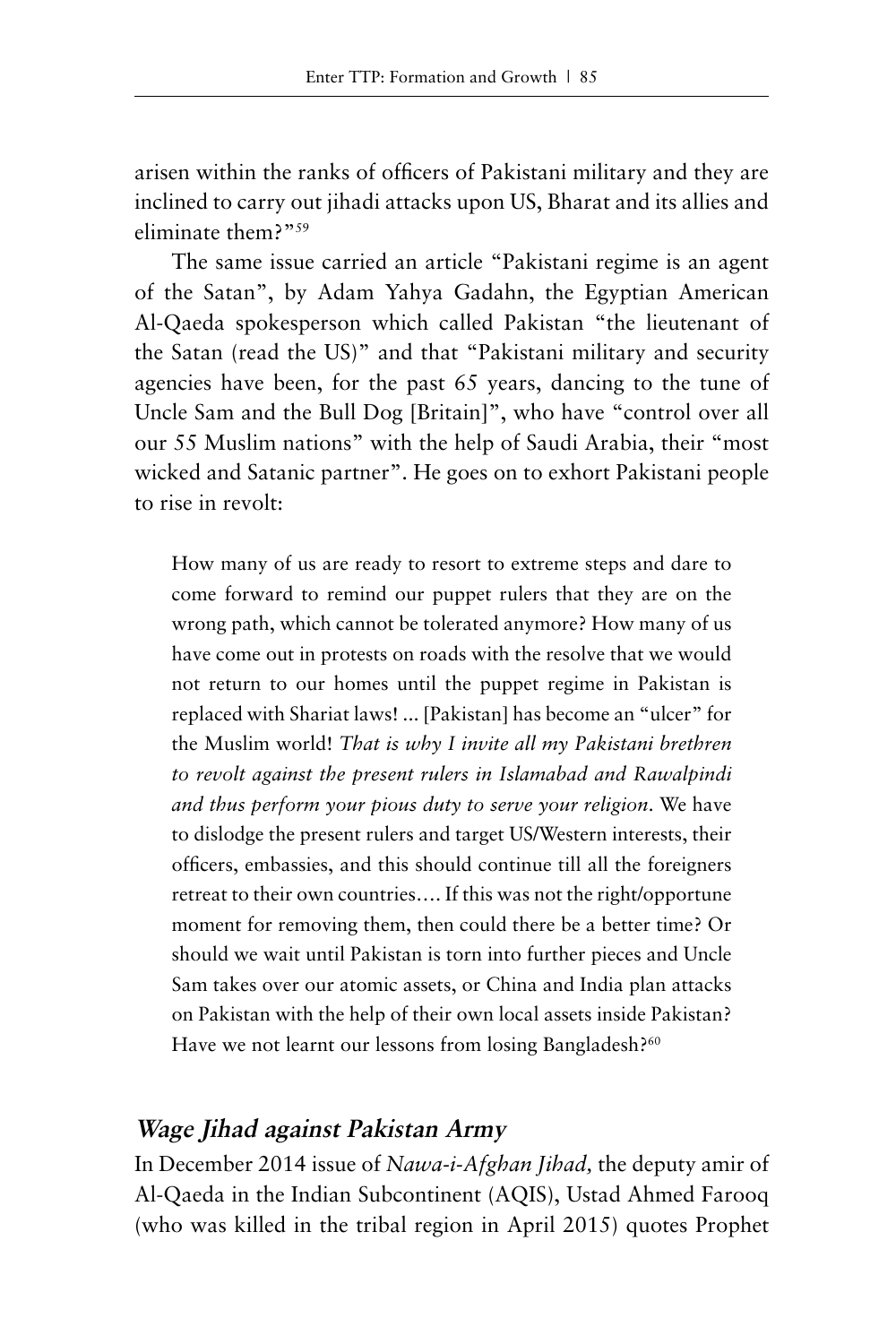Muhammad to substantiate his exhortation to the people of Pakistan for joining Jihad:

The Prophet went on to say that one section of his community would continue its fight even if some people, by the will of Allah, might turn against them. This group will finally receive Allah's blessings and continue to fight till the final Day of Judgment. (*Qayamat tak*)

He goes on to provoke people by narrating the brutal action of the Pakistan army—

During raids they kidnapped our women-folk and infants (milkfed babies). In this operation they dumped our sisters and wives into dungeons (police secret cells) where there was no ray of light. Our ladies were molested and they are raped…. Prima facie, they have made an excellent show of maintaining diplomatic rapport with CIA, to please their US bosses and win their favours at the cost of national dignity …

Waziristan is being penalized because it is an eye-sore for America, Israel and Bharat and the whole world of infidels.… Do our people pay taxes for such Army actions, which are fully dedicated to Kafirs and are murdering unarmed, gullible Muslims?61

Criticising the anti-terror laws of Pakistan he says that the Pakistan is even worse than the US in its treatment of prisoners:

Anybody who sings praises of Kalma (anywhere in the world) can be specifically targeted by this Ordinance. PPO has tagged all lovers of Islam as "Enemy Aliens". They could be arrested even before a crime is proved against them. It is lamentable that these courts and jails are much worse than the rules followed in Guatanamo Bay…. The army chief of Pakistan, instead of fighting Western powers, Bharat and other enemies on our borders, has instead directed its resources against our Muslim brethren.<sup>62</sup>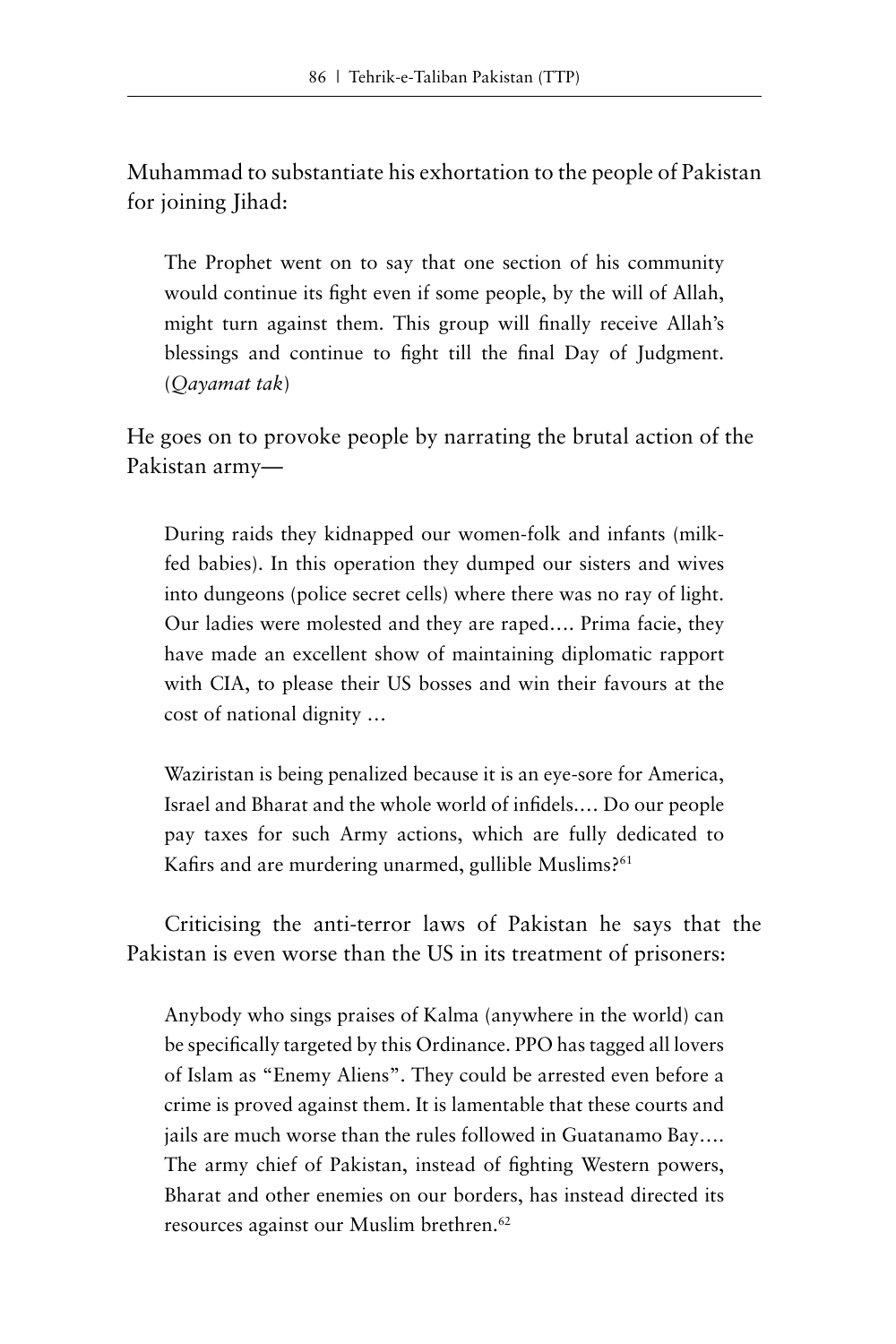In the same issue, Ayman Al Zawahiri calls upon the people of Pakistan to turn their country into a citadel for mujahideen of the world.

… the Americans have carried out attacks in Pakistan only as a supplement to the US war in Afghanistan. But we should try our best to have one safe and secure and well-guarded place for the Mujahideen in Pakistan. This should be our sole objective so that Pakistan would function as a "citadel" for Mujahideen and implementation of Shariah laws. Our sole aim is that we should have an Islamic regime in Pakistan.

The main aim of TTP and jihadis to establish Shariah-based system of government in Pakistan is a lasting refrain with most writers. In the March (2015) issue of *Nawa-i-Afghan Jihad* also this rhetoric is very obvious:

… there is a religious and moral obligation upon every one of us to stop Pakistani *fauj* (military) and government from hatching malicious intrigues and plans to disturb our jihad! On the one hand, the purpose of Pakistani jihadi groups is to oust an infidel government and establish a Shariat regime, while on the other hand, there has been full-fledged popular support for Sharia regime in Afghanistan, and its stability and security!<sup>63</sup>

Clarifying the TTP position on what they meant by Islamic state, Fazlullah said in a video message that if Muslims lived peacefully in either a Muslim or non-Muslim majority country, where only their religious freedoms were guaranteed, they were not being true to Islam. They would have to work towards imposing Sharia rule in their countries through jihad. This shows the resolve of the TTP leadership to impose Sharia rule in Pakistan by all means. He would say:

I want to tell my countrymen that our people have made great sacrifices for this nation. Hundreds of thousand people have sacrificed their lives just because the essence of Pakistan is "La ila ha Illallah". They wanted la ila ha illallah to be our system, otherwise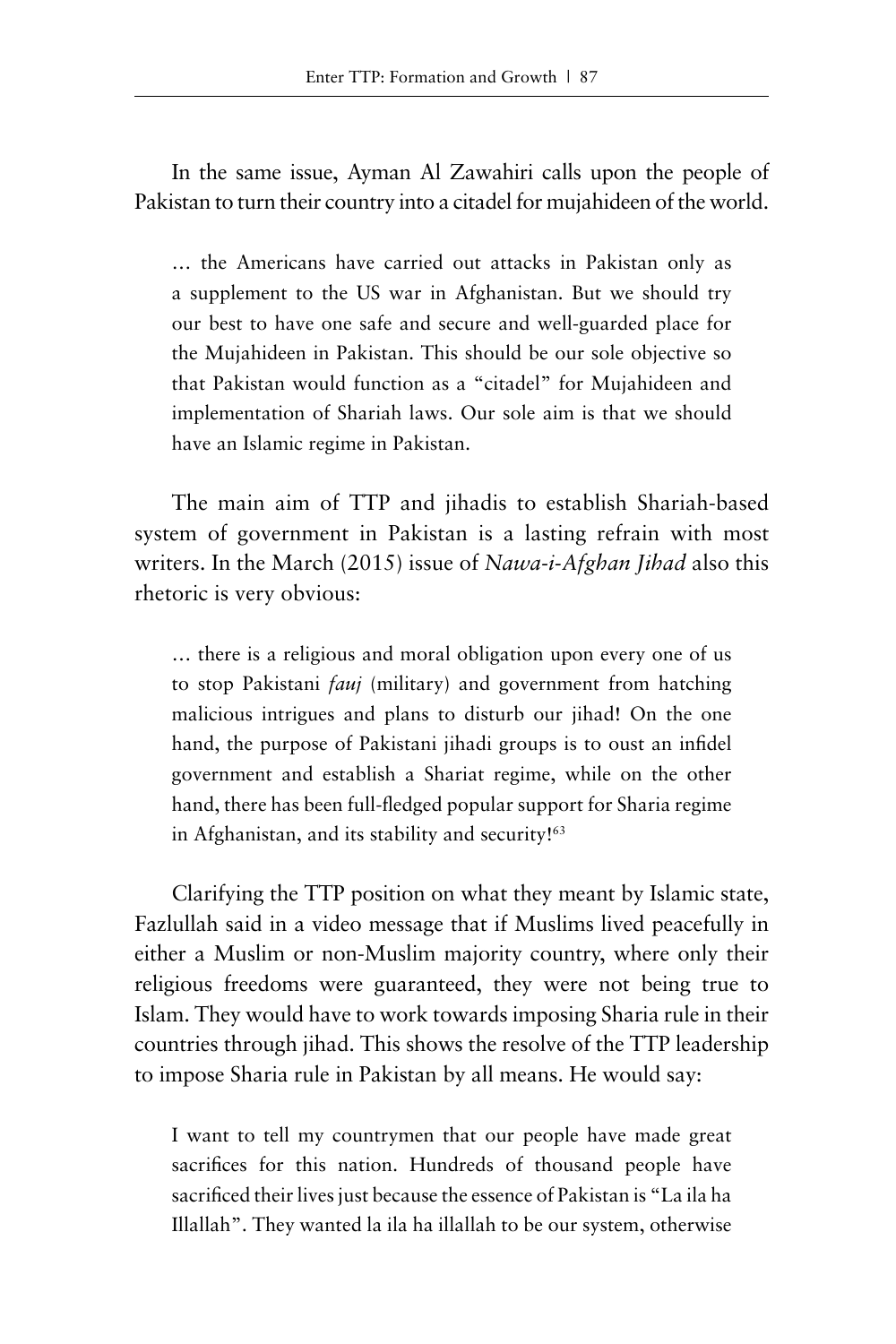it would have been better to live with the Hindus. We did not fight for this country so that we will pray, fast, go for Haj and open Madrassas. I want to inform you that when we were under British rule nobody was stopped from praying, fasting and going to Haj. Namaz is allowed in America and Europe. If a country becomes Islamic just by allowing its citizens to offer prayers and go to Haj then India is also an Islamic country; so is Europe and America. Unless and until Islamic principles are collectively implemented a country cannot be called 'Islamic'.64

## **Peshawar attack Justified**

TTP leaders do not hide their antipathy and revulsion for Pakistan army in their articles and even justified the suicide attack on Peshawar army school as a tit-for-tat act which should not have surprised not shocked the military of Pakistan when it was engaging itself in much worse barbaric acts.

It is time to ponder that there was no halt to oppression inflicted on us for 13 long years. All these years, the bodies of our small infants and school-going children were smothered by indiscriminate shooting from helicopter gun-ships. Their mothers used to collect their body parts strewn around the compound of their homes with unbearable pain in their hearts. These unfortunate mothers, while burying their sweethearts made genuine complaints to Allah as to why they were suffering like this and what crime was committed by these little angels that their lives were cut short by Pakistani tyrants. They were also school children like those studying in the military school at Peshawar. They were not terrorists. No candlelight vigil was observed for them. Needless to say, these killings continued for 13 long years. Why so?<sup>65</sup>

Very brazenly, one of the commentators even drew his own lessons from Muhammad's acts and justified the killings in Peshawar:

... there was some special medical course being conducted in the School by military officers and actually they were our target ...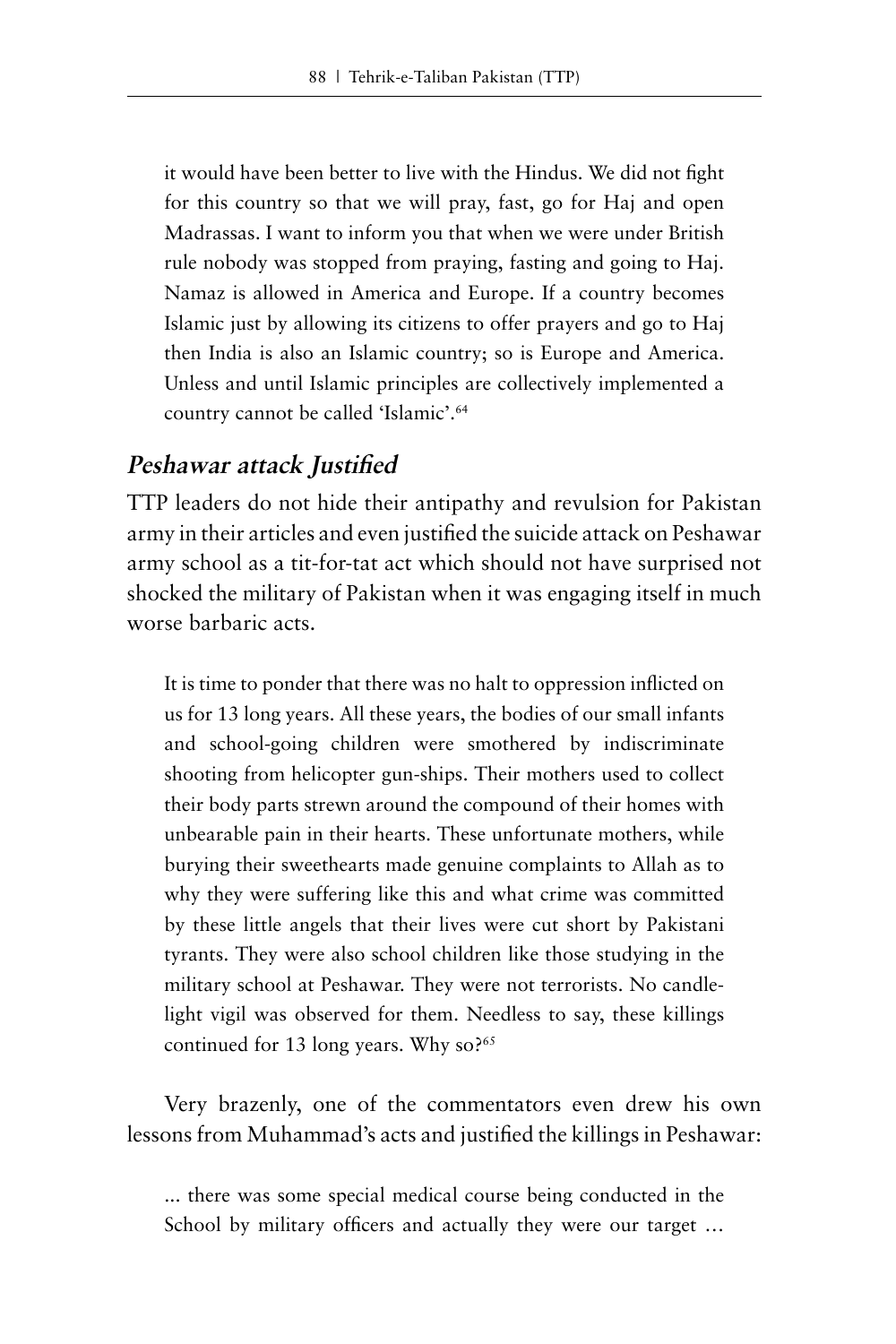we only killed those children of army officers, who had developed moustaches. *From the point of view of Shariah, this is akin to the killings of Banū Quray*ẓ*ah, which is quite legitimate*. (italicized by author) ... <sup>66</sup>

## **On China**

In a sister publication *Ihaya-e-Khilafat*, published by TTP splinter group TTP-Jamat-ul-Ahrar, former spokesperson of TTP, Ehsanullah Ehsan, criticised China for its position on Muslims in Xinjiang in its November 2014 issue and said that China was "emerging as the greatest enemy of Islam". He warned China to revise its policies towards Muslims or suffer the fate of Russia, US and Britain:

… we warn (*tanbiya karte hain*) the Chinese government to shed its anti-Islamic policies; otherwise, days are not far off when they would have to face the wrath of the Mujahideen. Remember that we are like an unsheathed sword (*shamser-e-beniyam*) for the tyrant. The disintegration of Russia is not hidden from you. The economic distress of America, Britain and Pakistan is also not unknown to you. If you don't change your attitude now then your business and economic infrastructure will be attacked [by our fighters] and all your vanity will evaporate (*tumahra gumaan tak na hoga*).67

This line is sustained in the TTP publications. For example, in the March 2019 issue of *Nawai Jihad Afghanistan*, the same concerns were expressed again. This time the commentator, Usama Saeed, takes the issue forward and says:

In the name of fighting extremism, the Chinese government has filled its labour camps with lakhs of Uighur Muslims. They call it 'training camps'. The Muslims interred there say that they are being compelled to abandon their faith and become atheists…. [About] 1.5 million Muslims are living in these camps, where ... Islamic teachings are interpreted in light of communist philosophy and Chinese tradition…. They are not allowed to pray and served pork. They are told that pork and alcohol are permitted because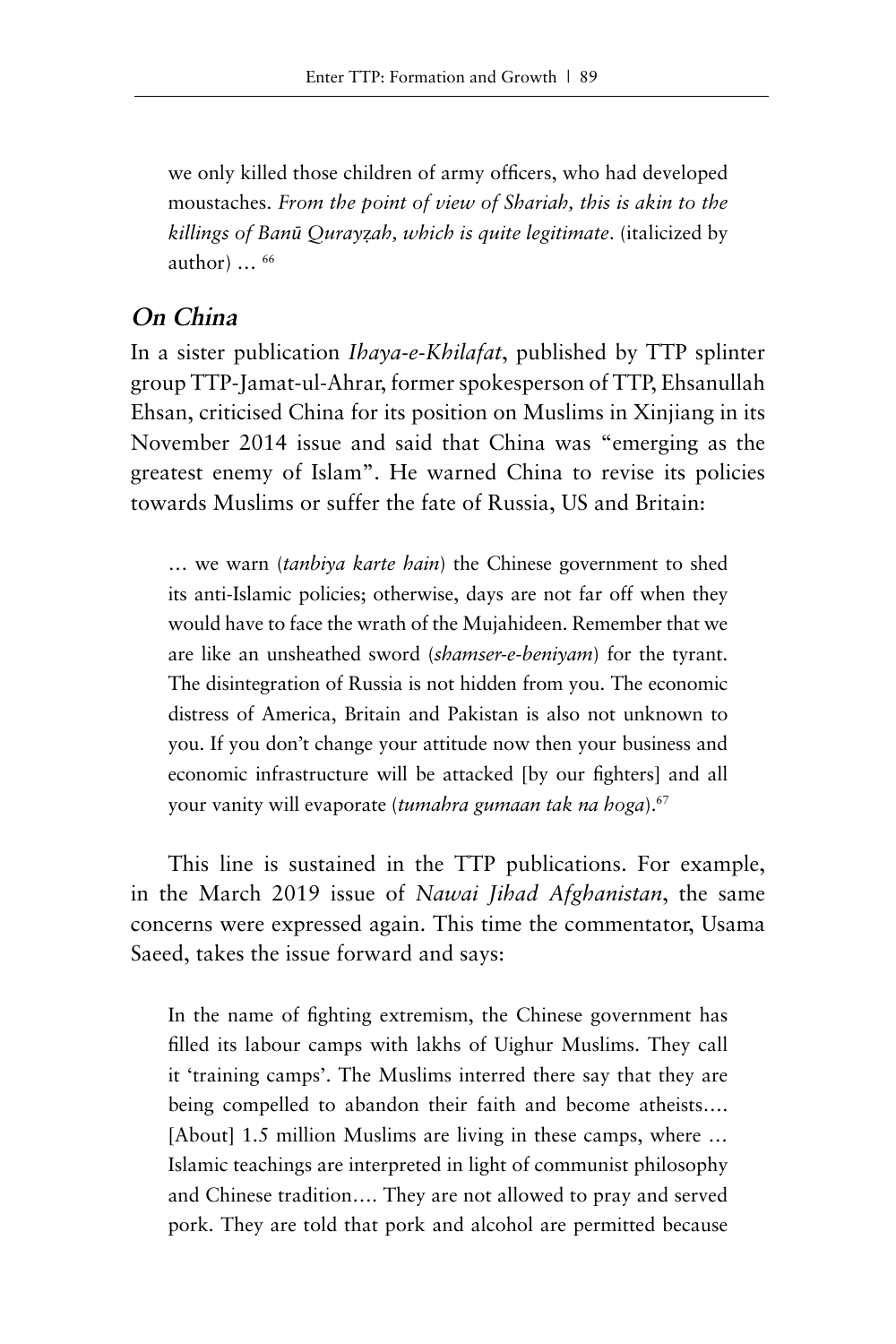they are produced in hygienic environment. They are asked to show their love and affection for President Xi rather than Prophet Mohammad … Human rights Watch called it one form of ethnic cleansing....<sup>68</sup>

He would condemn the Pakistani government for adopting the Chinese model unthinkingly while countries like Turkey were protesting Chinese policy of Sinicizing the Muslims in 'Eastern Turkestan', the name they would prefer to Xinjiang. This is interesting because the article in the journal came up against the backdrop of Imran Khan's interview to *Financial Times* (London) on 26 March 2019 where he said that he did not know much about the Uyghurs of Xinjiang. This was not the first time Imran would do that. He had done it earlier in January in another interview to TRT World of Turkey.69

## **On India**

India, always referred to as Bharat, draws special indignation from the writers in TTP publication, as can be seen from above. There is a tendency to equate India with the US and Israel and a desire to shift the venue of jihad from Pakistan to India once Sharia is established in Pakistan. Asim Umar, amir of Al-Qaeda in the Indian Subcontinent (AQIS) warns India for example in a special message:

This caravan of Jihadis will not stop at Pakistan alone. It will obliterate the blood-stained border (of Pakistan on the east), enter Hindustan and reach Delhi. Let it be known to you, our ranks are full of such devoted jihadis that they will also not stop at Delhi, and move ahead to carry the wave of Islam to Dhaka and Burma.<sup>70</sup>

## **TTP-Al-Qaeda Position on ISIS**

The TTP-Al-Qaeda linkage becomes quite clear from the TTP publication as can be discerned from above. Various Al-Qaeda leaders used the TTP publication to reach out to Pakistanis. In the face of ISIS penetration into Pakistan and reports of an ISIS delegation touring Pakistan for recruitment into its rank, Zawahiri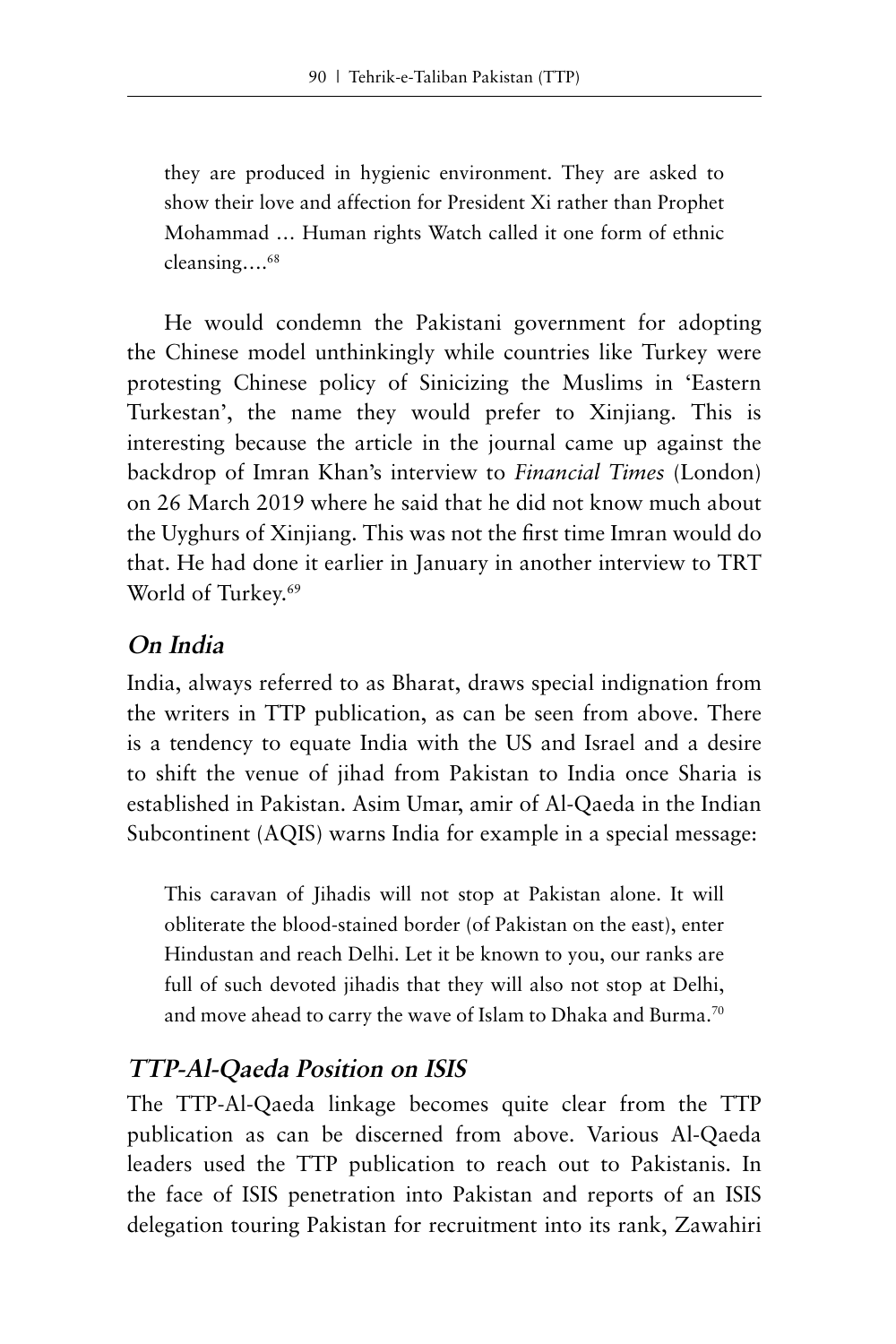appealed to the people of Pakistan through the TTP publication *Nawa-i-Afghan Jihad*, not to take ISIS seriously and in an interesting twist to the well-known Al-Qaeda revulsion for Shias, Zawahiri condemns sectarian violence and urges people to refrain from it:

… As I understand, some of you, who want to join the jihad in Sham (Iraq and Syria), do so because you think that by participating in such jihad you can reinforce Allah's message and give a drubbing to the Kafirs. However, that may not be correct. Beware! Save yourselves from those leaders who want to use you for their selfish ends—to acquire power, to gain name and fame for themselves at your cost and to serve their *jaati* or sectional/sectarian interests. Remember, even if I were to ask you to persecute our fellow Muslim brothers, you are under no obligation to obey me. If I ask you to kill your own brothers in the name of Islam do not pay any heed to my words. Rather, you must disregard my instructions, because if you commit such acts, I shall not be able to come to your rescue on the final Day of Judgment (*Qayamat ke din*).71

In the same issue, a feature on "Al-Qaeda conquests in Karachi" toes a line very close to ISIS. It says that Al-Qaeda has managed to kill two Shia naval officials and targeted pseudo-intellectuals bringing disrepute to Islam. A warning has been advanced to people not to subscribe to false interpretation on Islam. Ridiculing terms like moderate and modern Islam, the article says that there is only one version of Islam and emphasises that "only those interpretations would be acceptable to us, which were attempted by our *salaf*, or the first three generations of Muslims. It is a very precious asset for us which will remain so till the doom's day (*Qayamat*)".72 Celebrating intolerance and disharmony among people like the ISIS, the article states:

It should be remembered that the real, hidden purpose of the war on terror is to impose an incorrect version of Islam on the Muslims of the world. They are making all kinds of efforts to persuade gullible Muslims to live in harmony (*hum-ahangi se*) with falsehood (*kufria*) or infidelity. This is an open insult to Islam and Allah.73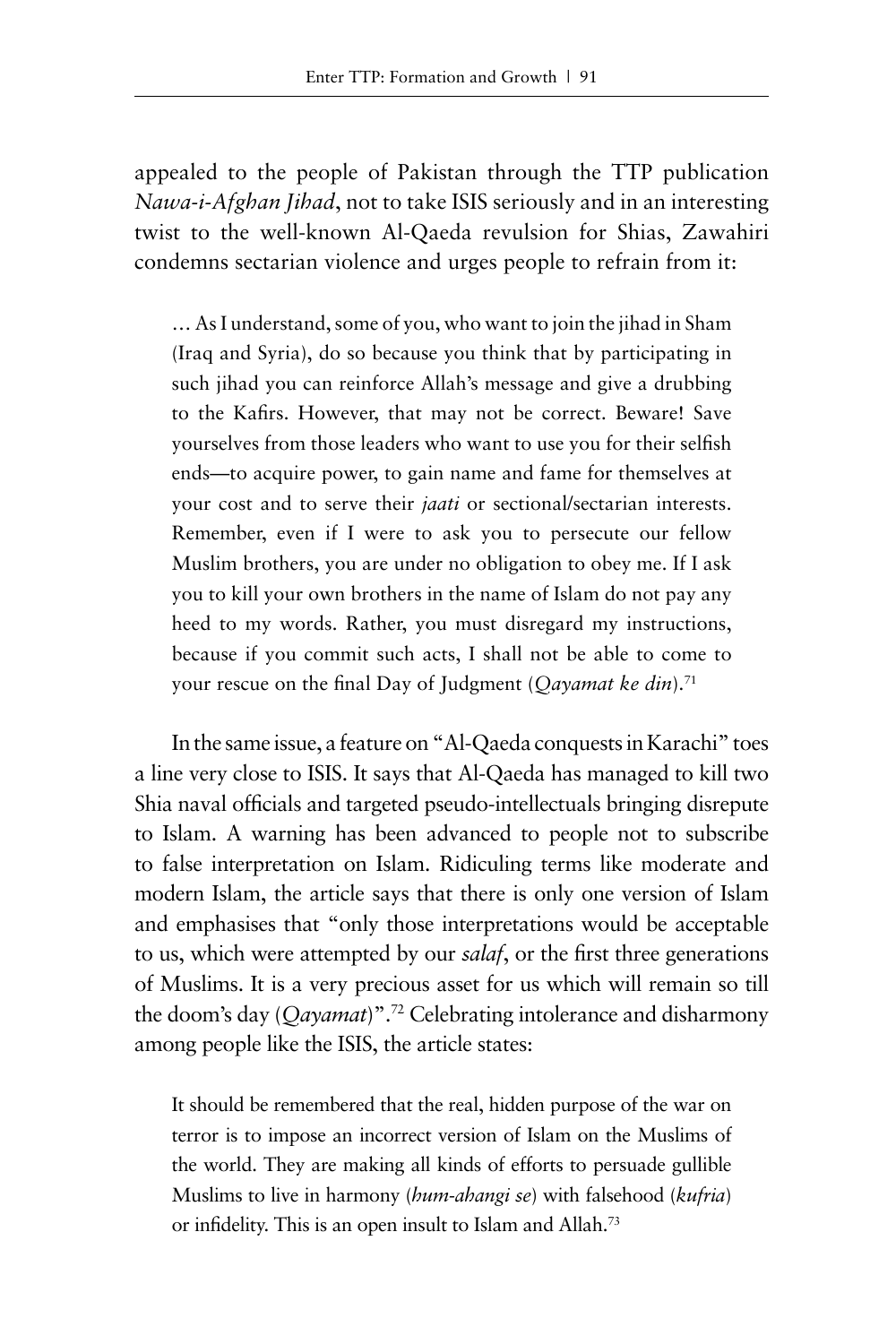## **Avoid Jihad Fatigue, Fight on**

In few instances, the commentators express their frustration at not being able to whip up enough passion for jihad which shows up in the depleting ranks of jihadi outfits. One commentator writes for example:

Out of crores of Muslims, if only one crore, nay one lakh Muslims decide to embark on this path, this number would be quite sufficient for jihad, but it appears that the whole Muslim ummah has turned its attention away from jihad and everyone says that all paths to jihad are closed. But we should not look for lame excuses to avoid jihad. If we tread the path of jihad and win Allah, the Merciful, will favour us with his rewards.<sup>74</sup>

Even then, there is a determination to fight on. Expressing their resolve to fight back even if the mujahideen suffered reverses due to Operation Zarb-e-Azb, chief of TTP Mehsud, Khalid Saeed writes:

We should be contented with our limited means and suffer the miseries thrust upon us with patience, during this phase of Hijrat. Allah the Great would surely shower happiness upon us at the end. Actually, we had agreed to resume dialogue with these tyrants of falsehood so that we could save our qabayali people from the excesses committed by these tyrants…. It has been wrongly propagated through media that we are now tired and exhausted by their excesses and that we are repenting.<sup>75</sup>

Mullah Fazlullah in his recent video posted in Umar Media website strikes a defiant tone and vows to fight on. He says:

Our Jihad will continue. Either we will achieve Islamic rule or attain martyrdom; there is no other choice. We should be aware of the fact that life and death is in the hands of Allah and it is up to Allah whether we will be killed by missile or by disease or in a car accident. We cannot change whatever the destiny has in store for us. We should accept the will of Allah with open hearts and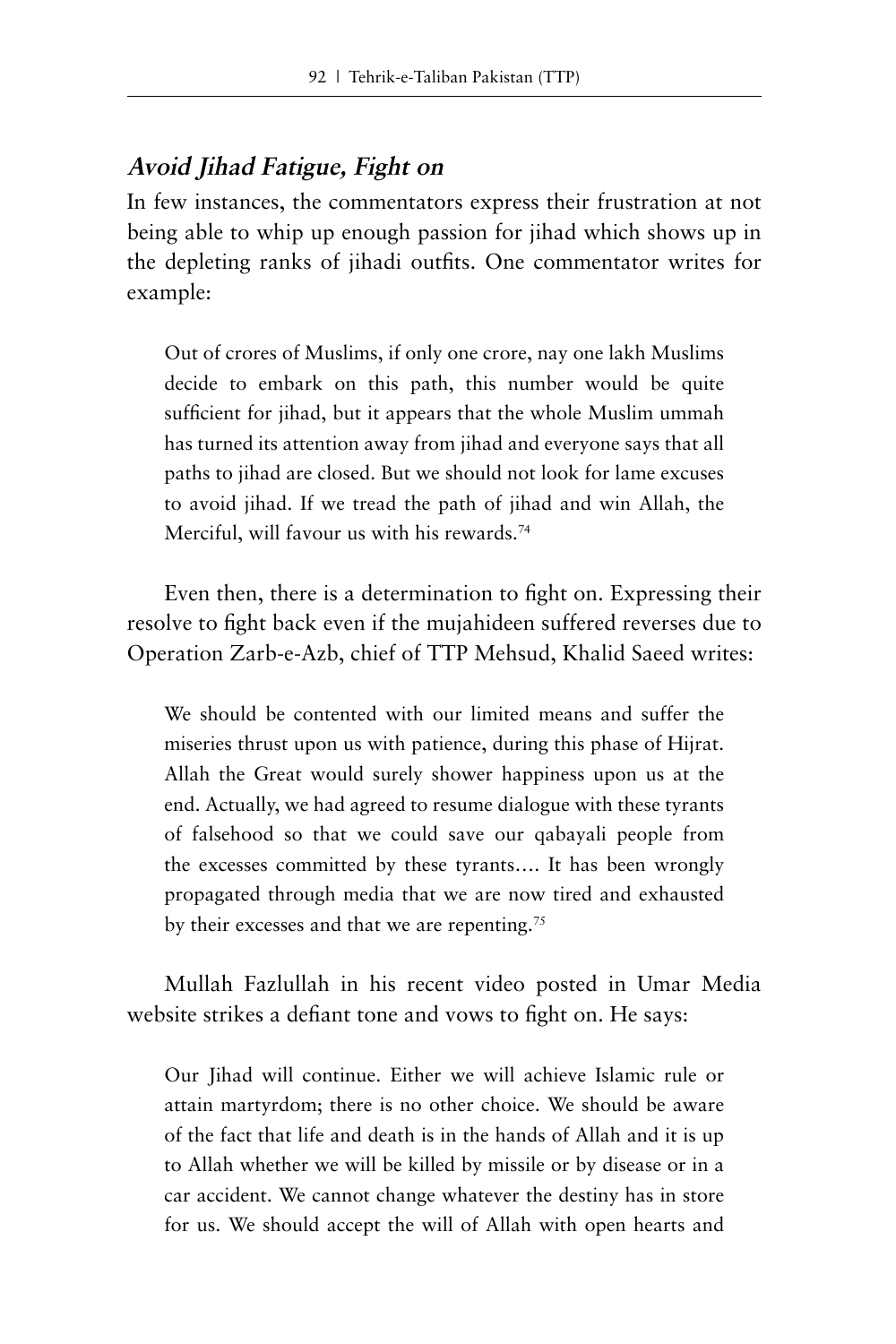must show our satisfaction over whatever is provided to us by our destiny. There is one special door in heaven for those who strictly believe in destiny. Trust in Allah and victory would be ours.

As these select passages depict, the TTP, deeply aligned to Al-Qaeda and Taliban, has adopted their rhetoric and its Islamic worldview is getting radicalised. Its views on India, US, Israel remain same in kind but there has been substantial increase in the degree of hatred for these countries. While there is a view in Pakistan that the Pashtun tribals are unlikely to shed their ethnic character which will dilute their position on Islam, in the face of impending failure of the American project in Afghanistan and the smell of yet another victory pervading the air in Afghanistan primarily because of lack of patience and the fatigued approach of the international community towards Afghanistan. The reconciliation attempts by the West, supposedly being midwifed by multiple actors worldwide but primarily by Pakistan intelligence, may not succeed in preserving the system of liberal democratic order in Afghanistan. The apparent success of the Afghan Taliban, despite the fact that the Taliban is a divided house, is likely to boost the morale of the TTP further to take on the military and teach it a lesson.

## **What are TTP's Objectives? From Local to Global**

From the literature that the TTP churns out and the statements made by its leaders from time to time, it becomes clear that the TTP aims at uniting all militant groups operating in the tribal terrain of Pakistan under one platform and guard against divisive policies of the Pakistan government or international agencies. It intends to stand shoulder to shoulder with the Afghan Taliban and help them in their efforts to dislodge the puppet regime in Afghanistan and resume their rule in Kabul. The most important agenda that they have within Pakistan is to work towards imposing Sharia in Pakistan and then take it forward to the global stage.

The TTP, like its counterpart in Afghanistan, (Taliban) to which it owes its allegiance, is primarily a local phenomenon. However, because of its covert alliance with Al-Qaeda, which has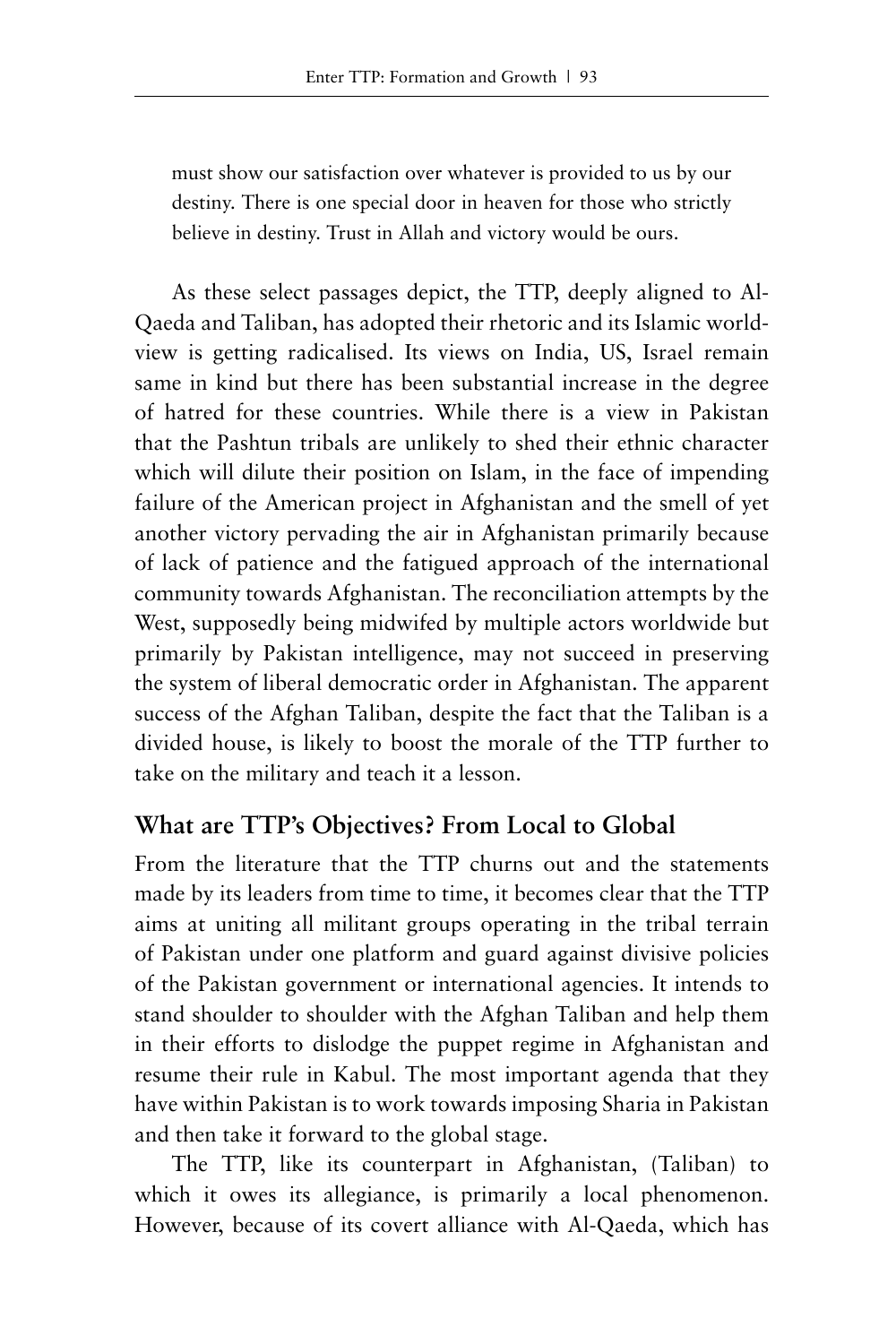been provided shelter in the tribal areas by TTP affiliated groups, the TTP has shown global ambitions too. Baitullah Mehsud waxed eloquent about TTP's international obligations in his famous Al-Jazeera interview<sup>76</sup> on 25 January 2008 and later he reportedly set up a terrorist cell uncovered in Barcelona that same year. He also threatened the US after massive attack in Lahore in March 2009, to carry out a similar attack in the US. Under his successor Hakimullah's leadership and especially under the guidance of Hakimullah's cousin Qari Hussein Mehsud—who ran the so called 'suicide factory' of the organisation in Spinkai and was known for his ruthless manners and cruel habits—the TTP went global by associating its name with the attempted Times Square Bombing by Faisal Shahzad on 1 May 2010, to avenge the death of Baitullah Mehsud.

## **TTP-Al-Qaeda Nexus**

The TTP's association with Al-Qaeda, is becoming clearer with the OBL files slowly being translated and released for consumption by strategic analysts worldwide. A letter written by Atiyah Abd al-Rahman, popularly known as Atiyatullah al-Libi, in late 2005 to Abu Musab Al Zarqawi chastising him for not using violence judiciously and alienating Sunnis worldwide urged Zarqawi to come to Waziristan or send some emissary to interact with Al-Qaeda brothers and take directives from them on how to conduct the war. This clearly showed how Waziristan was important for Al-Qaeda operatives. Another letter written by Rahman, then general manager of Al-Qaeda, in July 2010 (few months before his death in a drone attack in tribal areas on 22 August 2010) to Osama Bin Laden reveals the links between TTP (Pakistani Taliban) and Al-Qaeda, as well as the efforts of Pakistani military establishment as well as political leadership to reach out to Al-Qaeda in quest of reconciliation. It is also revealing to note that Osama Bin Laden wanted the militants operating in the tribal areas to scale down their operations against Pakistani security forces just like he had advised Al-Qaeda in the Arabian Peninsula (AQAP) in Yemen so that he can focus on attacking the US. The letter says: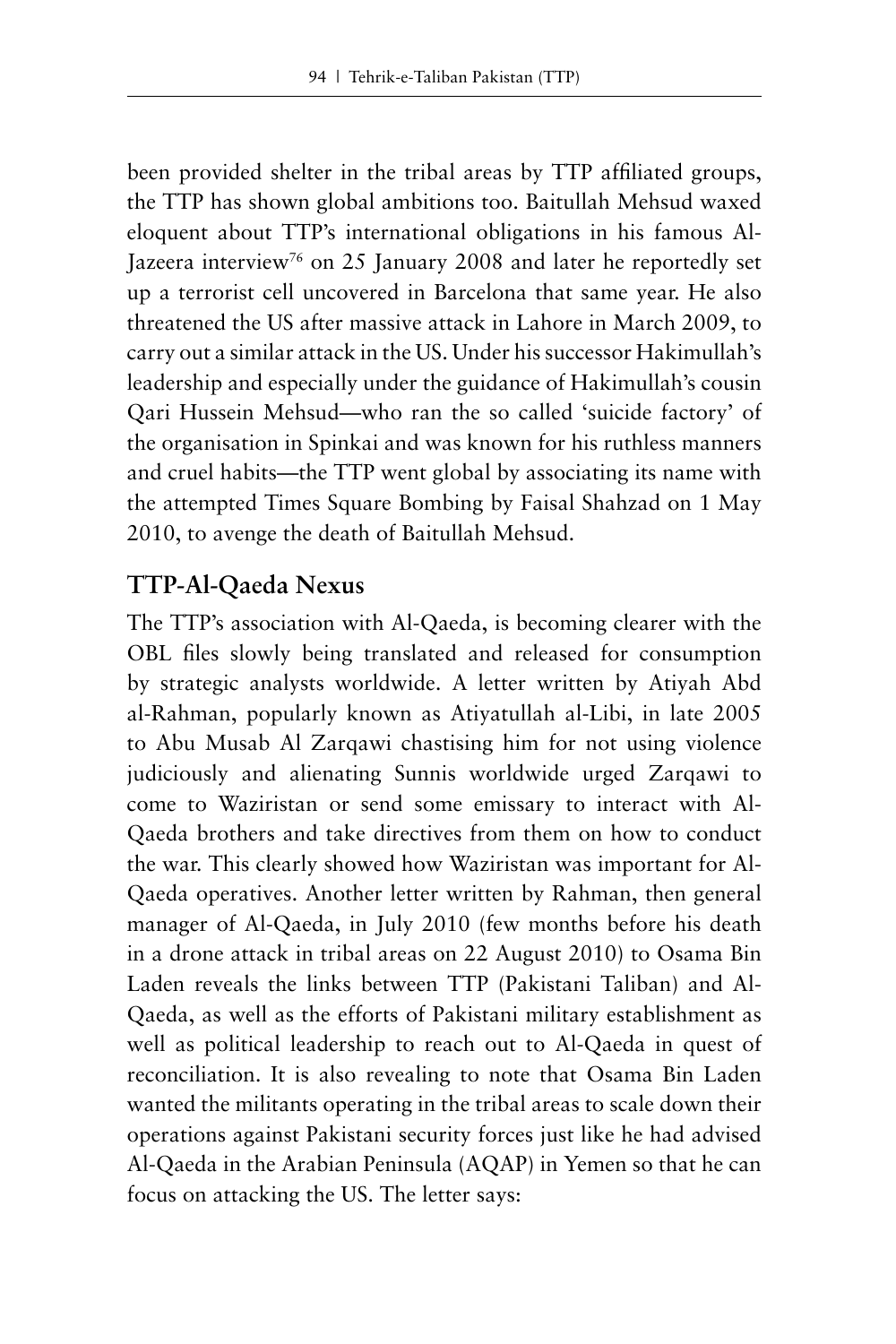The Pakistani enemy has been corresponding with us and with Tahreek-i-Taliban (Hakimullah) for a very short time…. We discussed the matter internally, then we talked with Abu-Muhammad later once we were able to resume correspondence with him…. Our decision was this: We are prepared to leave you be. Our battle is primarily against the Americans. You became part of the battle when you sided with the Americans…. If you were to leave us and our affairs alone, we would leave you alone. If not, we are men, and you will be surprised by what you see; God is with us…. We let slip (through Siraj Haqqani, with the help of the brothers in Mas'ud and others; through their communications) information indicating that al Qaeda and Tahreek-i-Taliban [the Pakistani Taliban] have big, earth shaking operations in Pakistan, but that their leaders had halted those operations in an attempt to calm things down and relieve the American pressure…. But if Pakistan does any harm to the Mujahidin in Waziristan, the operations will go forward, including enormous operations ready in the heart of the country…. We received a messenger from them bringing us a letter from the Intelligence leaders including Shuja' Shah, and others.77

The correspondence from Pakistani ISI chief Shuja Pasha to Al Qaeda was sent through Fazlur Rahman Khalil, the leader of HuM, in the first instance and later he went to see Al-Qaeda leadership in the tribal areas accompanied by former ISI Chief Hamid Gul. This showed that Pakistani intelligence knew how to get in touch with the Al-Qaeda leadership at will through jihadi leaders like Khalil who were nurtured carefully for use at critical moments. The letter also makes it amply clear that there was an overall impression among the TTP-Al-Qaeda militants that Pakistani army was busy serving American interests and they would have no problems with it and would not hurt its interests if it allowed them freedom of operation within Pakistani territory. If one were to pit Rahman's position against what TTP spokesperson Azam Tariq had to say in June 2010, there is remarkable convergence between the two arguments. Tariq said: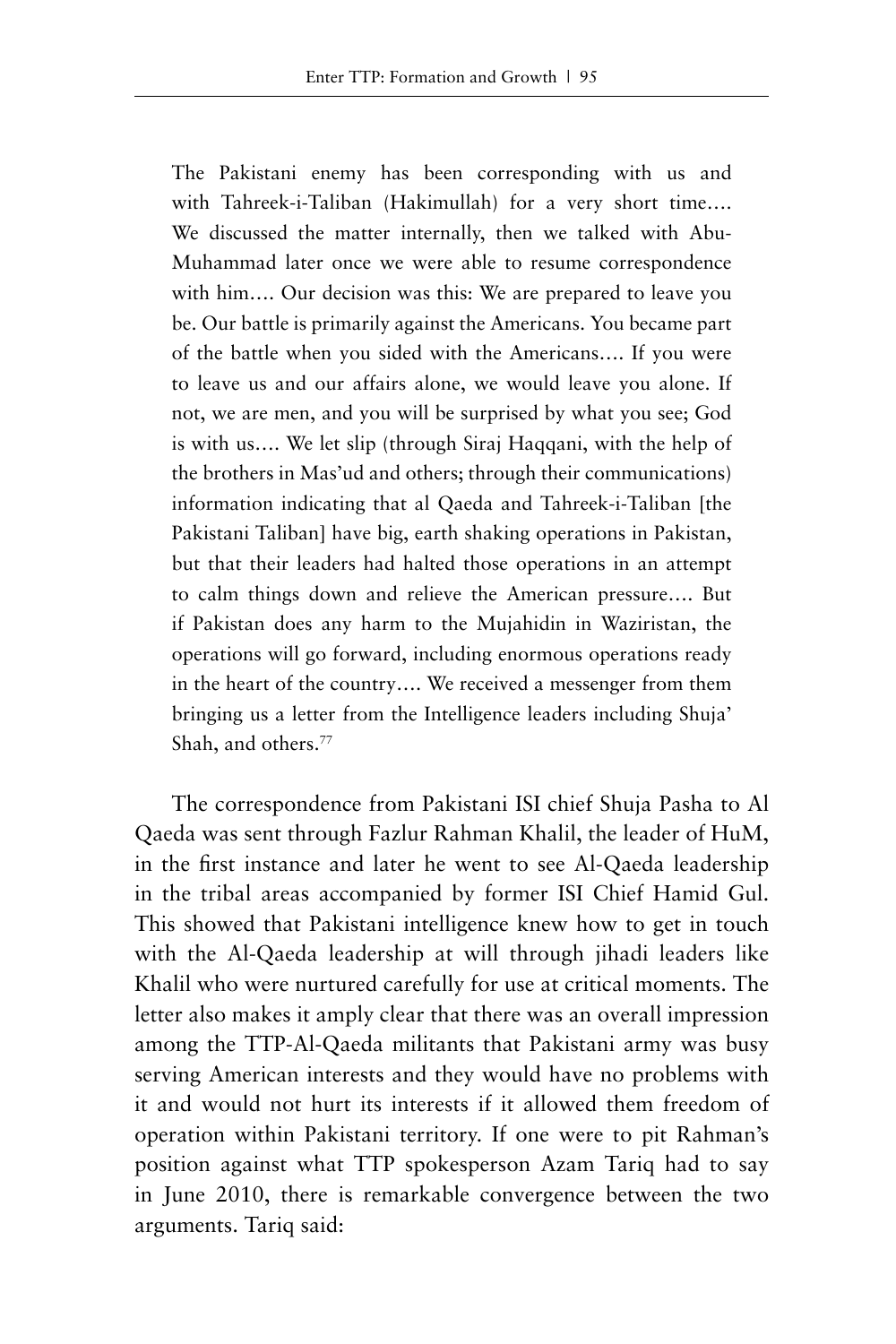We are not against Pakistan, but we don't like its pro-American policies; we will target their security forces, the secular leaders and other sensitive installations until the government does not change its anti-Islamic policies.78

However, the TTP's world-view had changed vastly by its contact with foreign militants and therefore from 2008 onwards most statements issued by senior TTP commanders indicated that the short-term aim of the group was to establish Islamic emirates in Pakistan and Afghanistan whereas its long-term aim was to work towards its goal of establishing a global Islamic emriates.

The militants associated with the TTP have also viewed attack on India as a religious duty (*Ghazwa-e-Hind*) before embarking on the final battle against the false prophet (*Al Masih ad Dajjal*). This world-view is shared by Al-Qaeda operating in the terrain as well. The Mumbai attack which took place on 26 November 2008 and its linkages with Al-Qaeda revealed by both David Coleman Headley's confessions, and investigative analysis by Saleem Shahzad, based on his frequent travel to the tribal areas, demonstrated that Al-Qaeda leadership did retain its linkages with the ISI intelligence network and moulded its agenda at will.<sup>79</sup> Most of the pronouncements by Jawahiri against Musharraf pointed to his going soft on India and its indirect involvement in Mumbai attack underlined its continuing efforts to bring India within its operational purview. It was natural therefore that the TTP which hosted the Al-Qaeda in the tribal areas and was greatly influenced by its ideology would develop an anti-India outlook. In fact, the TTP's anti-India stance is well-known and the TTP leaders are known for hurling their choicest abuses at India at the drop of a hat. They would call India their *Jagir* (legitimate possession) and hold that they would have to first fight a decisive battle with India before fighting the final battle in Syria and India's defeat s written in their religious textbooks. In December 2008, in the immediate aftermath of Mumbai attacks when speculations were rife that India might launch an attack on Pakistan, Baitullah Mehsud sank his cudgels with the Pakistan Army and offered either to fight under its command or alongside it as a separate force. The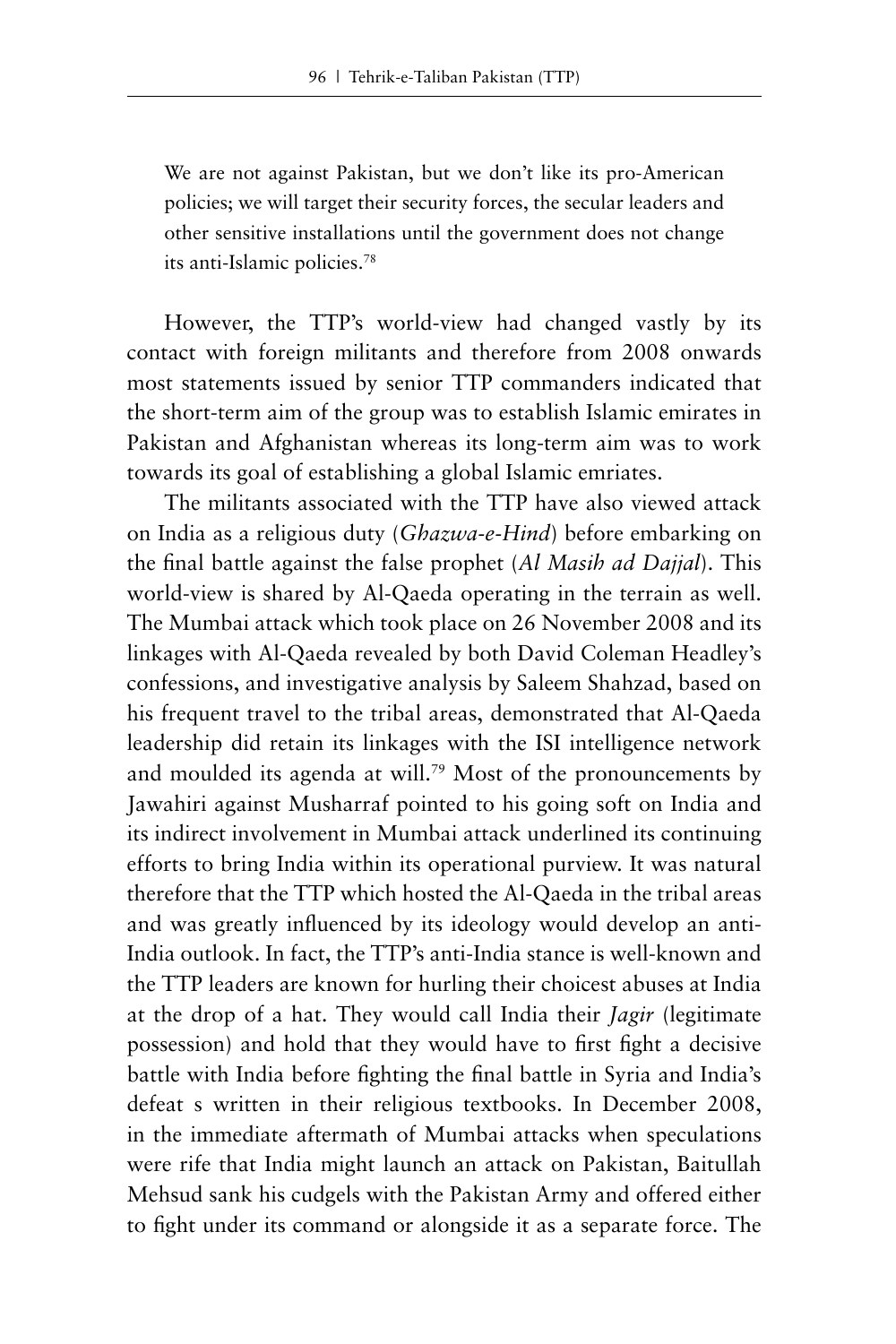report in *The News* stated that Baitullah spoke from an undisclosed location and said:

We know very well that the visible and invisible enemies of the country have been planning to weaken this lone Islamic nuclear power. But the "mujahideen" will foil all such nefarious designs of our enemies … hundreds of would-be bombers were Monday given suicide jackets and explosives-laden vehicles for protection of the border in case of any aggression by the Indian forces. Our mujahideen would be in the vanguard if fighting broke out. Our fighters will fall on the enemy like thunder.<sup>80</sup>

However, despite such emotive responses in an emergency situation, there was a perceptible shift in TTP rhetoric on India since 2009. There was a greater resolve to overrun Islamabad ahead of attack on India in normal circumstances. Hakimullah made it clear on many occasions that the primary aim of TTP was to bring Islam to Pakistan first and then help out Muslims in Kashmir and other parts of India. In October 2009, few months after assuming leadership, Hakimullah Mehsud, stated clearly: "We want an Islamic state. If we get that [in Pakistan], then we will go to the borders and help fight the Indians [in Kashmir]." In December 2012, addressing the media with Hakimullah, his deputy Waliur Rahman held both India and Pakistan responsible for non-settlement of the Kashmir issue. He said:

India and Pakistan are running their businesses in the name of Kashmir. Pakistan has played havoc with Kashmiris in the name of freedom. We condemn this policy in the same way as we abhor the brutality of Indian government. The war that we fight in Kashmir is under the banner of *Ghazwa-e-Hind* (battle of Hindustan). Our jihad is not just limited to tribal areas, but it covers the whole of Pakistan, Kashmir and India…. The registered jihad that Pakistan had started in Kashmir can't liberate it—and even if does, it cannot change its system. Only the Taliban can establish Islamic system in Kashmir.<sup>81</sup>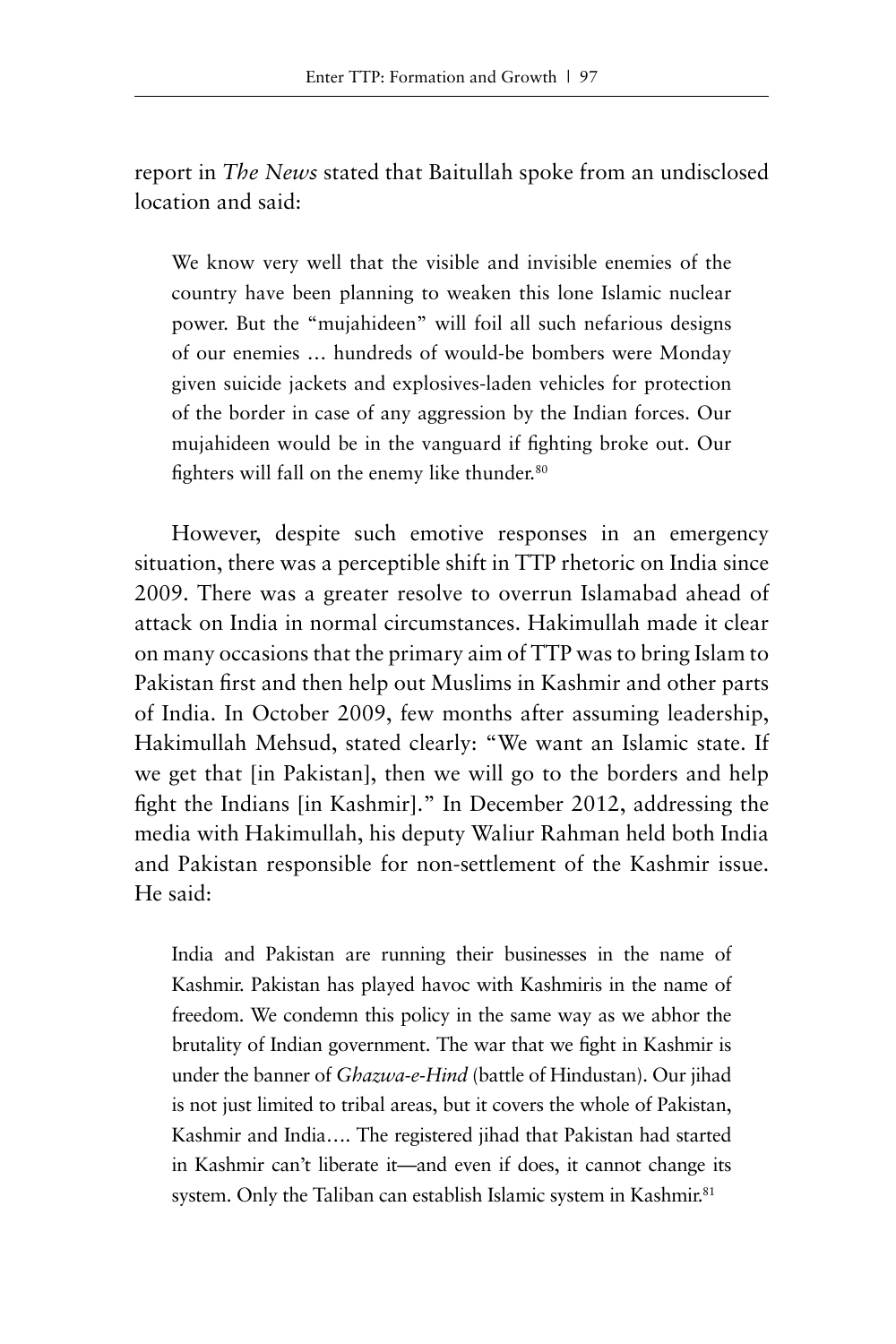The TTP's intent to fight the US and Western forces also indicates its ideological parity with both Afghan Taliban and Al-Qaeda. In his first interview to media in January 2008, mentioned earlier, Baitullah was very definitive about TTP's aim to destroy the West apart from waging a jihad to brining Islamic Sharia to Pakistan. He said reportedly: Our main aim is to finish Britain and United States and to crush the pride of the non-Muslims. We pray to God to give us the ability to destroy the White House, New York and London".82 In May 2010, Hakimullah appeared in a video, dispelling rumours of his death doing the rounds for nearly four months since the drone attack in January 2010 to kill him and said that "the time is very near when our fidayeen will attack the American states in their major cities", adding that "Our fidayeen have penetrated the terrorist America, we will give extremely painful blows to the fanatic America".83 The video was released hours after TTP claimed responsibility for the 1 May failed bombing of Times Square in New York City. On 7 October 2010, Qari Hussain, cousin of Hakimullah and chief organiser of TTP's suicide death squad was killed in a drone attack.

From their willingness to engage Pakistan and the demands they placed on the state since late 2011, the TTP appeared to be on a path of reconciliation. This is well in line the communications that have come to light recently between Osama Bin Laden and Al-Qaeda manager cited earlier. There was an effort on the part of the Pak intelligence agencies to reach out to Al-Qaeda and hold talks with TTP. The correspondence makes it clear that the TTP was persuaded by Al-Qaeda to buy peace in return for promise of non-attack by Pakistani forces and an assurance that they could focus their attention on Afghanistan against American forces. Interestingly, then TTP leader Hakimullah was willing to negotiate in behalf of Al-Qaeda and urged its leadership not to be present during the talks because of the apparent risks involved. This situation continued for a long time, even if there was little respite from attacks by TTP all this while. However, with the failure of talks with the Pakistani state, and subsequent indiscriminate army operations (Operations Zarb-e-Azb and Radd-ul-Fassad)in the tribal areas, the TTP's reconciliatory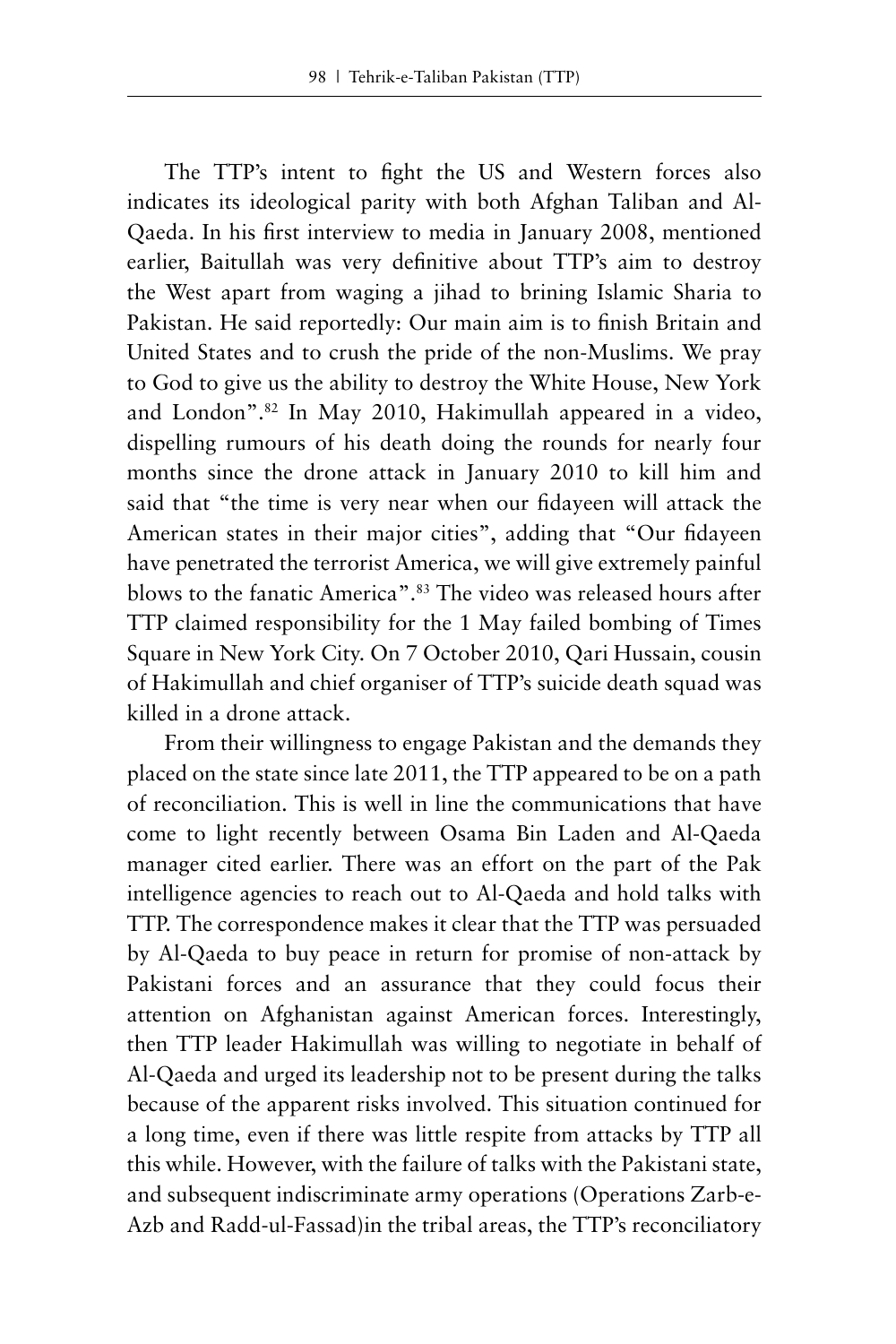approach seemed to be replaced by a determination to relaunch their movement with a vengeance in the post-Fazlullah phase.

### **Recent Phase: Show of Resilience, Resurgence?**

After Zarb-e-Azb and appearance of Islamic State of Iraq and al-Sham (ISIS) the TTP constituents were faced with ideological pulls from ISIS. Some groups gravitated towards the uncompromising sectarian position of ISIS and there were splits. However, TTPcentral stuck to its pro-Al-Qaeda and pro-Taliban line and refused to accept ISIS leader Abu Bakr al-Baghdadi's claim to be the *Amirul-momineen* or leader of all Muslims of the world. The TTP's rejection followed similar rejection by the Afghan Taliban in 2015. The TTP said in a statement. "Baghdadi is not a Islamic Khalifa because his selection is not according to Islamic rules", adding that the IS leader had little control in Muslim countries like Egypt, Libya, Yemen and Afghanistan. This was in line with Afghan Taliban's letter (in June 2015) to al-Baghdadi asking him to stop recruiting from Afghanistan, and asserting that there was room for only "one flag, one leadership" in their fight to re-establish strict Islamist rule.<sup>84</sup>

Going by TTP's linkages with disparate groups professing hardcore Islamist outlook, the TTP's has, nevertheless, has chosen to work with local Daesh/ISIS sympathisers and operatives supporting its agenda of bringing Islamic Sharia-based rule to Pakistan. It has demonstrated its unwavering resolve to fight Pakistani security forces and their supporters inside Pakistan. Two UN reports focusing on activities of ISIS, Al-Qaeda and associated individuals and entities in 202085 pointed to "resilience of radical ecosystems strengthened by online propaganda and ineffective disengagement programmes" in the face of "economic and political toll of the pandemic, its aggravation of underlying drivers of violent extremism and its expected impact on counter-terrorism efforts are likely to increase the long-term threat everywhere".86 The Twenty-sixth report of the UN Analytical Support and Sanctions Monitoring Team dated 16 July 2020 held that "the total number of Pakistani foreign terrorist fighters in Afghanistan, posing a threat to both countries, is estimated at between 6,000 and 6,500, most of them with TTP" and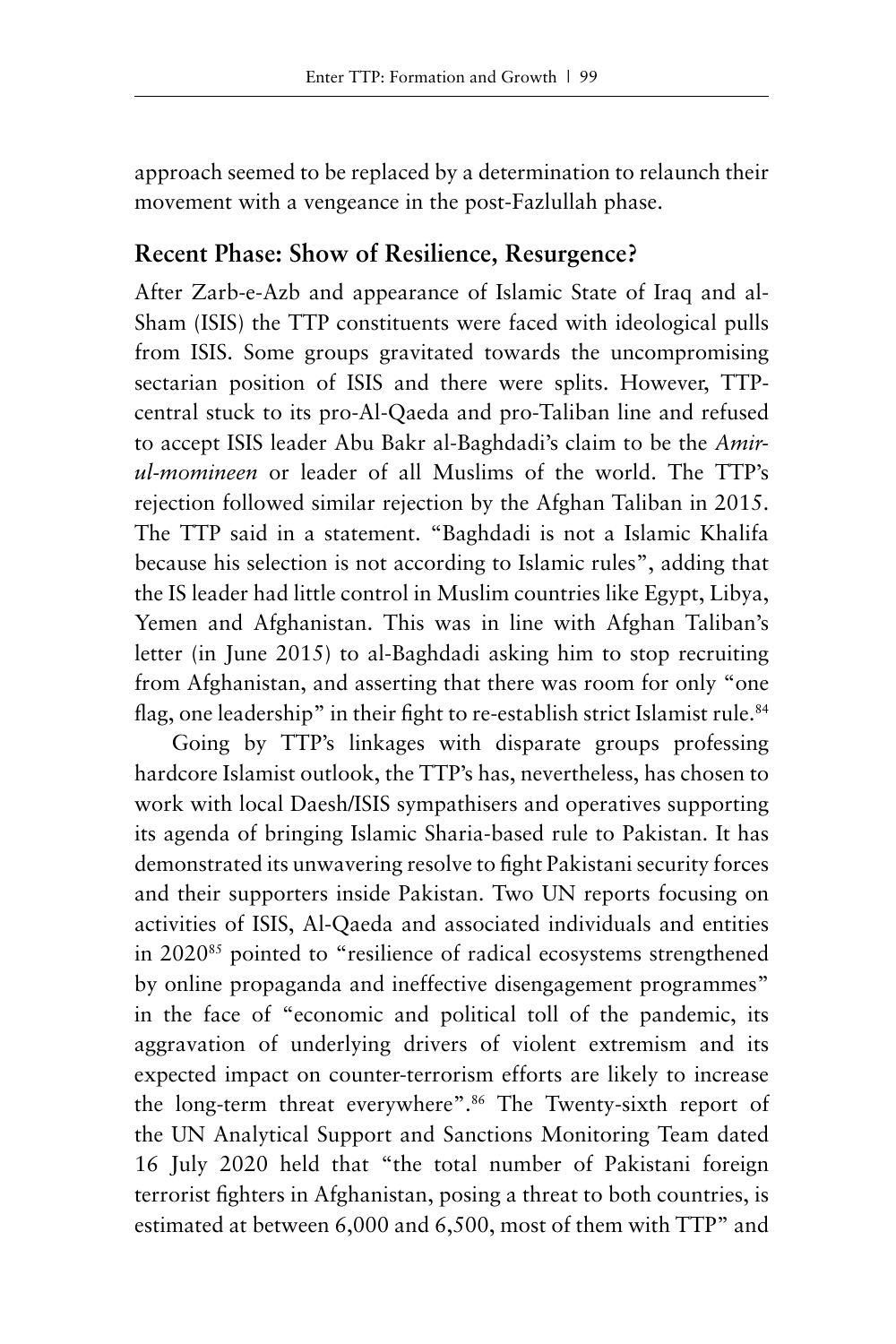approximately 500 Eastern Turkestan Islamic Movement (ETIM) fighters operate in Badakhshan, primarily in Raghistan and Warduj Districts, and this outfit collaborates in Afghanistan with the Islamic Jihad Group, Lashkar-e-Islam and TTP. The 27th report focusing on the later half of 2020, said that TTP oversaw a "reunification of splinter groups that took place in Afghanistan and was moderated by Al-Qaeda". It mentioned that five entities pledged alliance to TTP in July and August, "including the Shehryar Mehsud group, Jamaat-ul-Ahrar, Hizb-ul-Ahrar, the Amjad Farooqi group [led by Shani and Muneeb] and the Usman Saifullah group (formerly known as Lashkar-e-Jhangvi)", which "increased the strength of TTP and resulted in a sharp increase in attacks in the region". On 8 August 2020, Lashkar-e-Jhangvi's group belonging to Emir Usman Saifullah Kurd Shaheed, currently working under the leadership of Maulvi Khush Muhammad Sindhi, former Emir of Harkat-e-Jihad Islami, Sindh, joined TTP. On 18 August, Emir of Jamaat-ul-Ahrar Omar Khalid Khorasani and Emir of Hizb-ul-Ahrar Omar Khurasani pledged allegiance to TTP and announced the end of their former groups (Jamaat-ul-Ahrar and Hizb-ul-Ahrar). Syed Ahmad Shaheed Group also joined TTP in the same month. On 27 November, two other Jihadi groups led by Molvi Aalim Khan Ustad and Commander Ghazi Umar Azaam pledged their allegiance to the TTP amir, Mufti Noorwali, and formally joined the TTP. Videos were also released by Umar media to the effect signaling the confidence of the TTP to relay it to the world that they are alive and kicking, despite six years of crushing army action post-ZeA.

TTP came out with a spirited defence of its position saying that it did not have any linkage with ISIS and held that the "Khorasan branch of ISIS seems to be a plot of the regional intelligence agencies, in which Pakistan's notorious intelligence agency has played a central role" and the it has launched attacks on mosques, educational institutions and bazars on the instructions of the ISI, in coordination with *Operation Zarb-e-Azb* "to defame and malign the jihadist movement". Pakistan's covert support to ISIS is designed to pose critical challenge to the Taliban once the foreign forces leave because "A destabilized and weak Afghanistan is a historical policy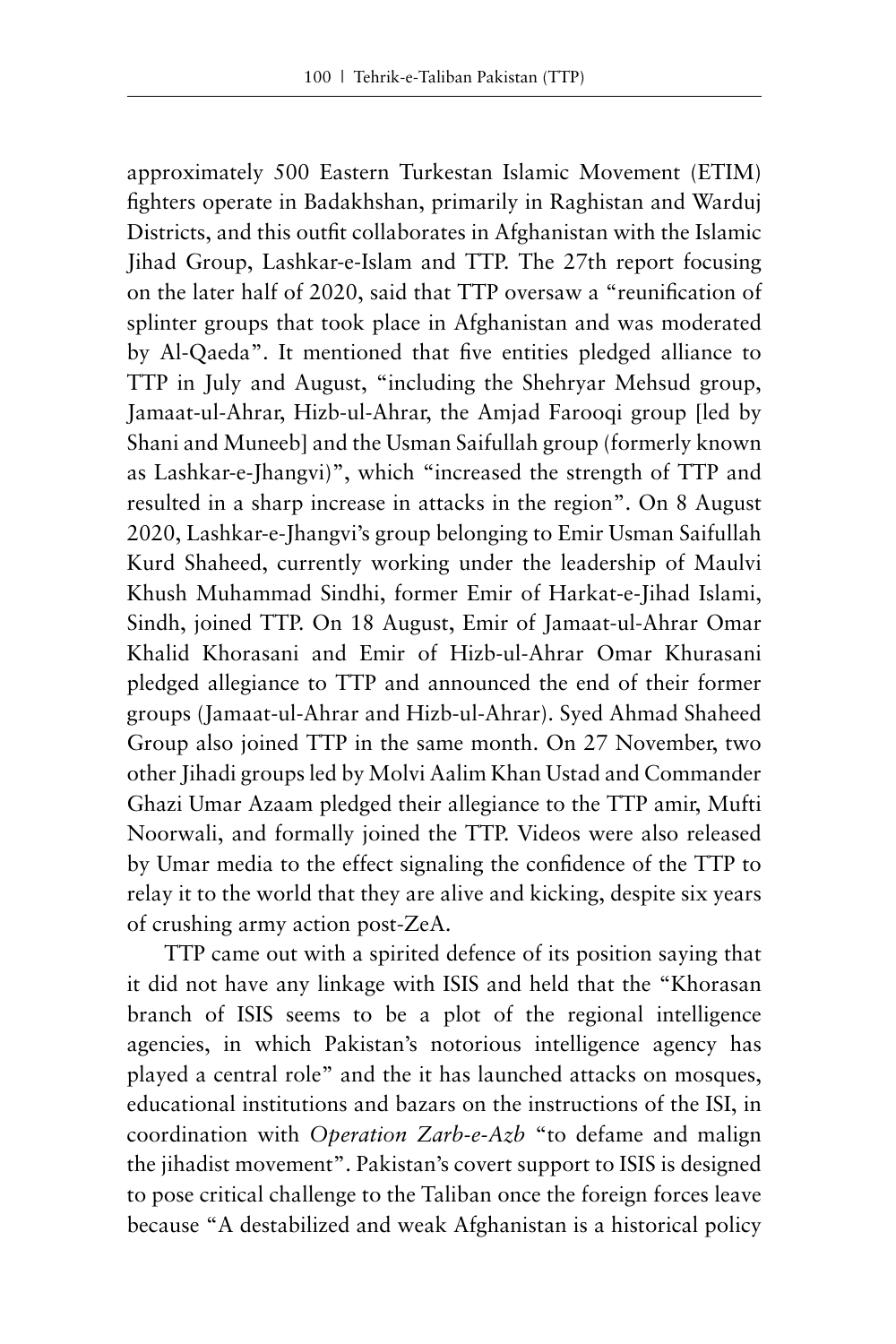of the Pakistani intelligence agencies, which they have sworn to continue at any cost."

In a bid to distance itself from the global Islamic agenda of ISIS (and to some extent of Al-Qaeda, which it left unmentioned), TTP said:

We have repeatedly made it clear that *the centre and focus of our Jihadi activity is only Pakistan.* The oppressive and occupying forces of Pakistan have illegally occupied our homeland. We have been deprived of the right to live a free life in our lands according to our religion, creed and our traditional norms. The Islamic Shariah grants us the right to defend our lives and our religion, to fight for the liberation of our areas and homeland and to build our society in accordance with our religion, creed and traditions.87

The oblique reference here is to the tribal areas and characterisation of the Pakistan army as an occupying force. Interestingly, in the subsequent paragraphs, the TTP response to UN report betrays its overtly Pashtun nationalist sentiments:

The Pashtuns, and especially the Pashtun tribes, did not gain[] independence on the basis of the conspiratorial partition of the Indian Subcontinent. Rather the Pashtuns as a nation have maintained their independence and sovereignty for centuries *through the blessed act of Jihad…*. As far as the tribes are concerned, legally the independent tribes living along the Pak-Afghan border are neither part of Pakistan nor of Afghanistan, but the tribal areas represent the boundary between the two countries in the context of the unnatural Durand Line Treaty. Starting with the Russian-Afghan war and continuing on to the current conflict, the cunning Pakistani forces have illegally occupied the tribal areas and … established [their] military bases there, and eventually ended the independent status of the tribes…. Freedom of Pakhtunkhwa and tribal areas is a religious and national duty in the eyes of every Pashtun and Afghan and whoever has sense of responsibility for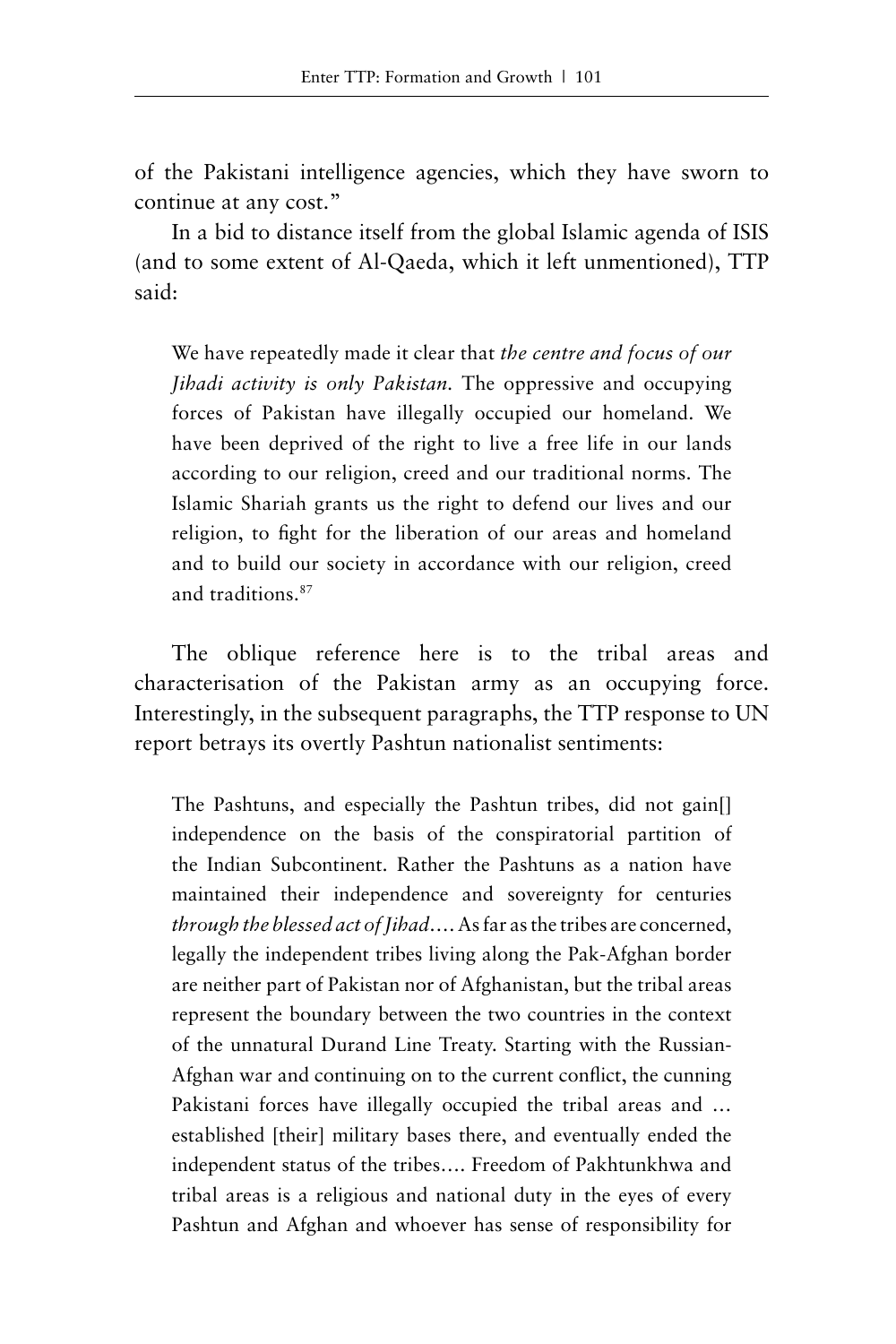their religion and nation will never accept the occupation any area of their beloved homeland.

In his Eid-ul-Fitr message, TTP Chief Abu Mansoor Asim (Noor Wali) on 31 July 2020, gave out a hint of the TTP strategy. He told his follower mujahideen not to align with ISIS, who are regarded as having 'Khawariji mindset' (those who deviate from mainstream Islam), and rather than dissipating their energies in multiple areas, the mujahideen should focus on their "respective jihadi front and battlegrounds", because "[d]eclaring war with everyone everywhere at the same time is against the biography and Jihadi policy of the Prophet (peace and blessings of Allah be upon him) and his companions. It also puts the jihadi movements in unnecessary troubles." Referring to the Durand Line, which stokes Pakistan's worst fears he says that "the independent tribes on both sides of the Pak-Afghan border are neither part of Pakistan nor part of Afghanistan. In fact, based on the unjust and oppressive Durand Line Treaty our lands were declared as border region between British India (present day Pakistan) and Afghanistan" and he goes on to say that their land "did not gain independence due to the conspiratorial division of the Indian subcontinent, instead the Pashtuns have always maintained their independence due to their sacred Jihadi struggles throughout the history" and the "Pashtuns decided to join Pakistan (like many other Muslim ethnic groups in the region) based on the ideology of Pakistan, which has been violated by the rulers and armed forces of Pakistan, which is "a menace to the stability of the region" and it is an Islamic obligation for every Muslim, especially Pashtun and Afghan, to defeat such a force.

In its response to the 27th report of the UN Analytical Support and Sanctions Monitoring Team on 21 January 2021, the TTP reiterated its position vis-à-vis Pakistan army and said that TTP was "only against the illegitimate system and un-Islamic laws and policies of state of Pakistan and [their] fight [was] with Pakistani army and ISI is only for that matter" and went on to re-emphasize that TTP was focussed only on Pakistan and received no funding from any source other than from the people of Pakistan: "In all our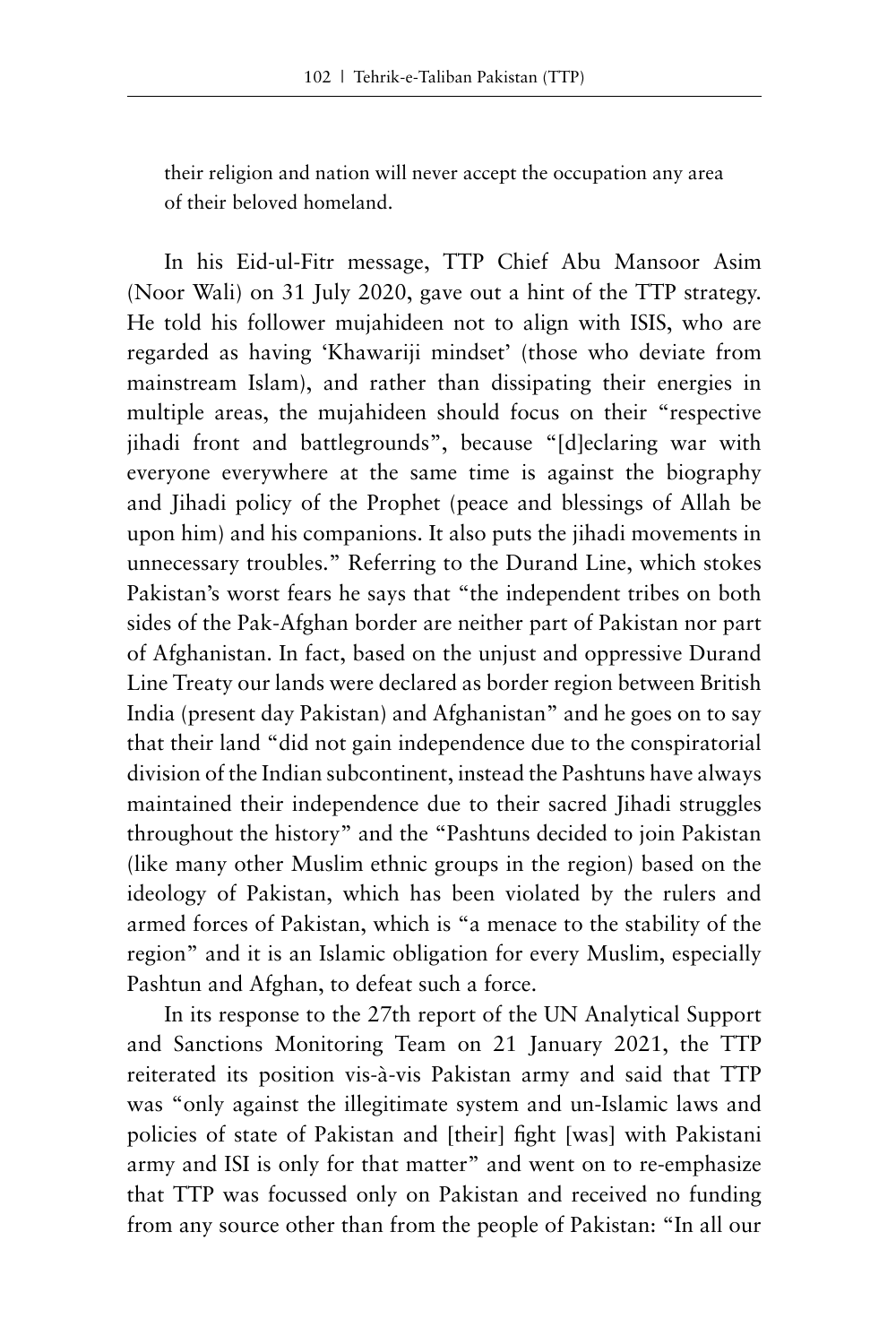fight only Pakistani land was involved and no other country has helped us nor we are having any need of them. This all has been going on with the unqualified financial support of Pakistani brothers and we reject all propaganda regarding it."

As TTP sticks to its agenda of fighting the Pakistan army, over the last six years, especially since ZeA operations, its focus is gradually shifting discernably from bringing Sharia-based Islamic rule to whole of Pakistan to fighting for freedom of Pashtuns in the borderlands of Pakistan and Afghanistan, especially under the leadership of Mufti Noorwali, the current amir of TTP.

#### **Notes**

- 1. "Pakistan pays tribe al-Qaeda debt", BBC News, 9 February 2005.
- 2. He had lost one of his legs to a landmine while fighting against the Northern Alliance forces in Afghanistan in 1996. In the battle of Kunduz in 2001, he had surrendered himself to Abdul Rashid Dostum, the Uzbek warlord in Afghanistan. He was later handed over to the US forces who took him to Guantanamo Bay and fitted a prosthetic limb for his lost leg. He pretended that he was a mere clerk of the Taliban and had nothing to do with Al-Qaeda. He was released after two years and one month and he headed for Waziristan. He played a critical role in putting together a militant force which later came to be known as Pakistani Taliban. He was reportedly responsible for the unsuccessful suicide attack on Aftab Ahmed Sherpao, then Interior Minister of Pakistan in April 2007, in which 31 people died.
- 3. For details see Aamer Ahmed Khan, "Meeting Taliban's Pakistan chief", BBC News, 20 April 2004.
- 4. The excerpts from his interview are at http://www.pbs.org/wgbh/pages/ frontline/taliban/militants/omar.html.
- 5. General Pervez Musharraf's Address to European Union's Foreign Relation Committee- Brussels on 15 September 2006 at http://www. presidentofpakistan.gov.pk/, accessed on 3 March 2007.
- 6. This was recorded before Musharraf's trip to United States. It was aired on 1 October 2006, when he was in Washington. Quoted in *The Dawn*, 2 October 2006.
- 7. As per media analysis the militants had announced a one-month conditional ceasefire in the agency on June 25 to pave way for 'a permanent solution to the year-long bloody conflict'. See *The Dawn*, 13 July 2016.
- 8. For details see Ismail Khan, "Waziristan militants offer ceasefire", *The Dawn*, 26 June 2006.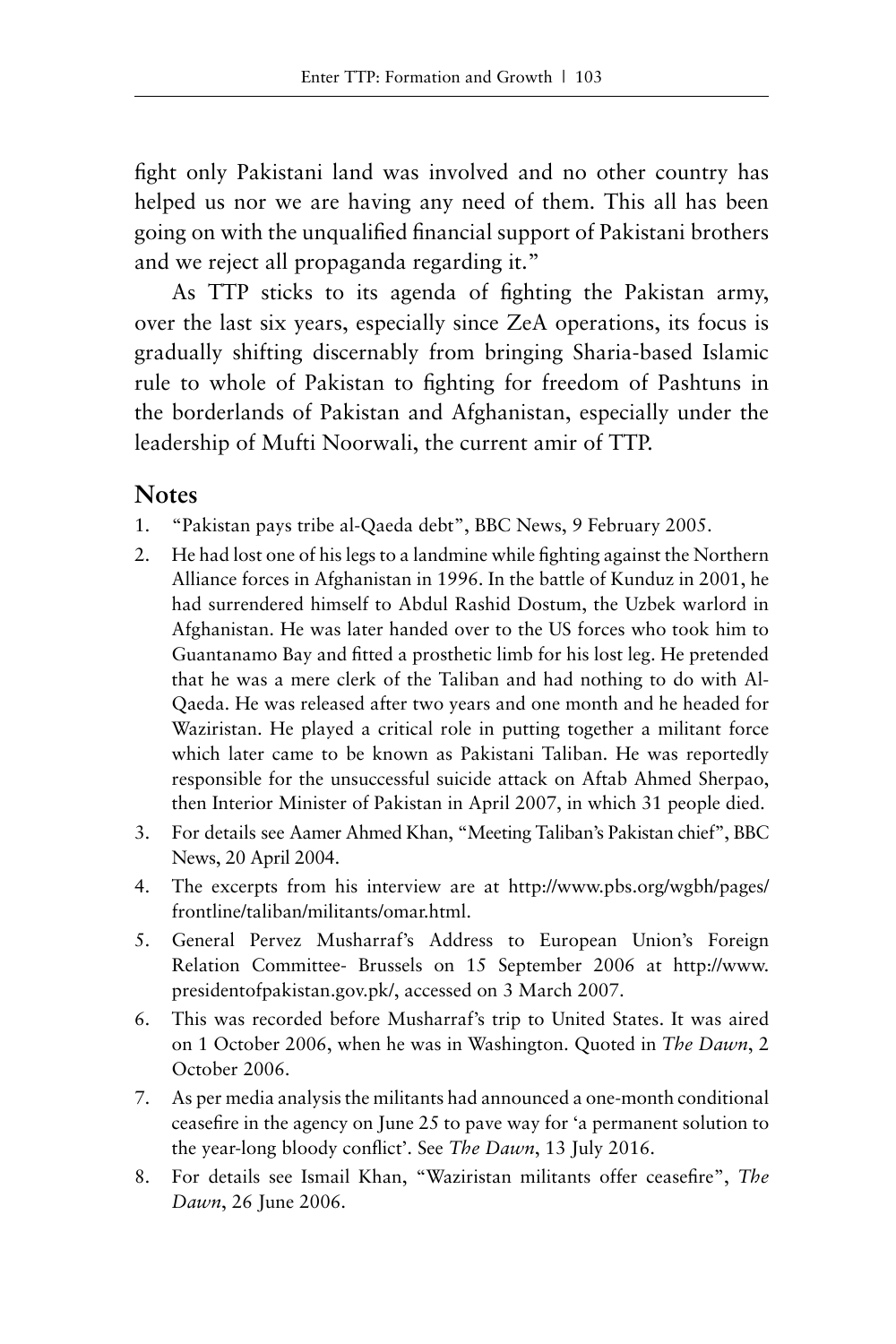- 9. Rahimullah Yusufzai, "We advised Pak Taliban not to fight army: Dadullah", *The News*, 17 September 2006. Mr Yusufzai writes later in another article that this was "understandable in view of Mulla Dadullah's argument that fighting between the militants and Pakistan Army served the interest of the US". Deal Piecemeal, Weekly, *The News*, 1 October 2006.
- 10. Massoud Ansari in Peshawar and Colin Freeman, "Omar role in truce reinforces fears that Pakistan 'caved in' to Taliban", *The Daily Telegraph*, 24 September 2006.
- 11. Isambard Wilkinson, "US outraged as Pakistan frees Taliban fighters", *Daily Telegraph*, UK, 15 September 2006 at http://www.telegraph.co.uk/ news/main.jhtml?xml=/news/2006/09/15/wpak15.xml, accessed on 23 March 2016.
- 12. Daveed Gartenstein-Ross and Bill Roggio, "Pakistan Surrenders: The Taliban control the border with Afghanistan", *The Weekly Standard*, Volume 12, Issue 3, 2 October 2006, and also see Tony Blankley, "A battle lost", *Washington Times*, 23 September 2006.
- 13. Rahimullah Yusufzai, "Accord and Discord", *Newsline*, October 2006.
- 14. Syed Saleem Shahzad, "Pakistan: Hello al-Qaeda, goodbye America", *Asia Times Online*, 8 September 2006.
- 15. Declan Walsh wrote reporting from North Waziristan, "Rice puts Musharraf under pressure to rein in Taliban militants", *The Guardian*, 19 February 2007.
- 16. Ismail Khan, "Baitullah vows to avenge attack", *The Dawn*, 18 January 2007.
- 17. As about contradictory reports see Anwarullah Khan, "82 die as missiles rain on Bajaur: Pakistan owns up to strike; locals blame US drones", *The Dawn*, 31 October 2006 and Editorial, "The Bajaur Massacre", *The Dawn*, 1 November 2006.
- 18. There were reports in the media in US that intelligence assessment quoted by United Press International suggested that Pakistan is negotiating similar seals with Taliban militants in Khyber, Tank, Dera Ismail Khan and Bajaur.
- 19. Anwarullah Khan, "Tribesmen pledge not to shelter terrorists", *The Dawn*, 27 March 2007.
- 20. Zulfiqar Ghumman, "Taliban killed 150 pro-government maliks", *Daily Times*, 18 April 2006.
- 21. For a detailed discussion on the way Pakistani efforts at appeasement may have failed see "Pakistan's Tribal Areas: Appeasing The Militants", Asia Report No 125, 11 December 2006, International Crisis Group, Brussels.
- 22. Isambard Wilkinson, "Pakistan behind pro-Taliban tribesmen", *The Telegraph*, 13 April 2007 at http://www.telegraph.co.uk/news/main. jhtml?xml=/news/2007/04/13/wpak13.xml.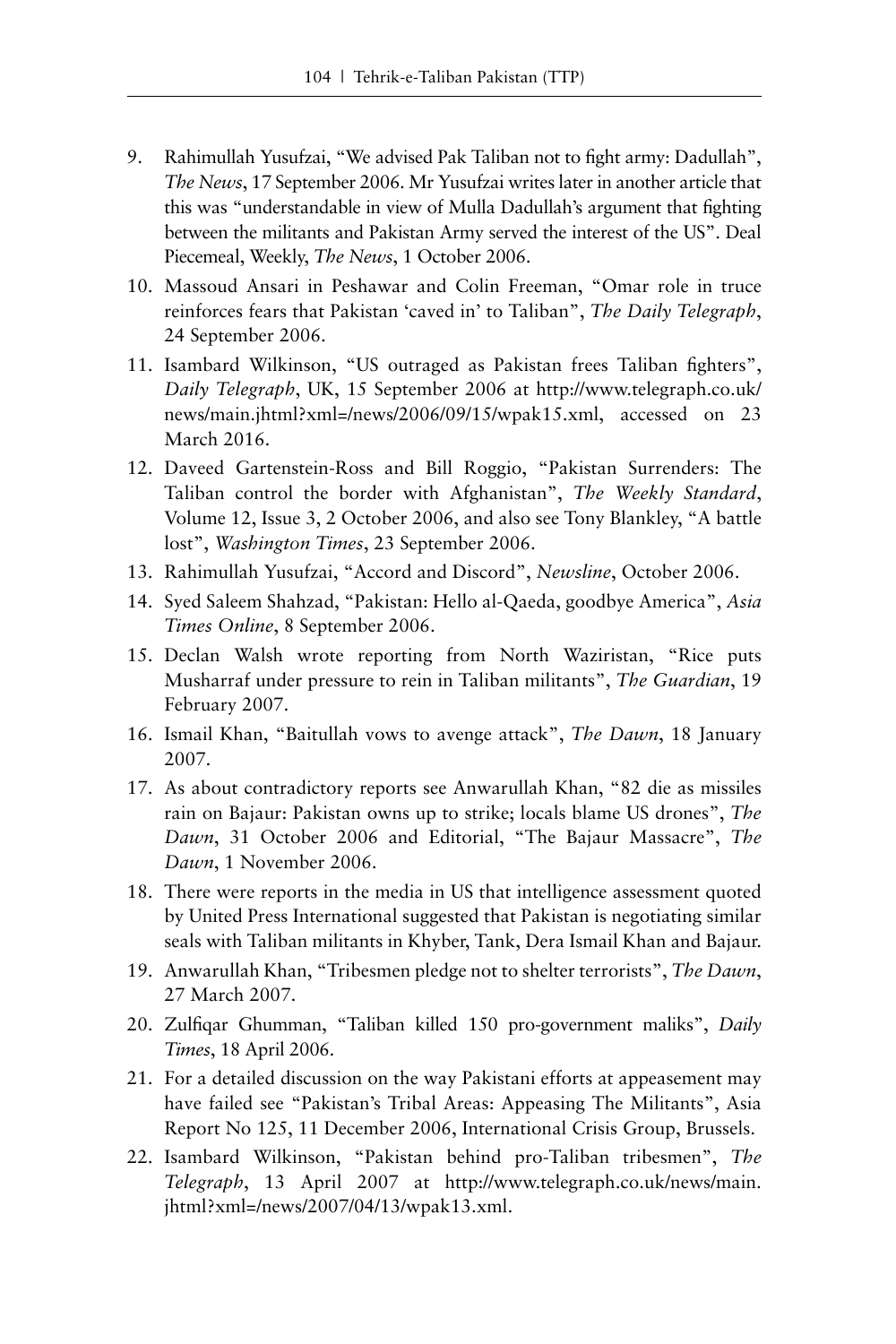- 23. Ihtasham ul Haque, "President warns of quitting war against terror", *The Dawn*, 13 April 2007.
- 24. See *Lal Masjid: A Brief History*, 2018 at https://archive.org/details/ LalMasjidABriefHistory.
- 25. Ibid.
- 26. Zarb-e-Azb means a sharp strike (Zarb) by the sword (Azb) that prophet Muhammad used in the battles of Badr and Uhud.
- 27. "11 dead in suicide attack on Islamabad district courts", *The News*, 4 March 2014 at https://www.thenews.com.pk/archive/print/636480-11 dead-in-suicide-attack-on-islamabad-district-courts.
- 28. Collected by the author from Telegram at https://t.me/umarmediaenglish\_ bot.
- 29. For a detailed discussion on FATA and how it serves as a seedbed for orthodox and extremist elements see Ashok K Behuria, "FATA: The New Epicentre of Terror", *Journal of Peace Studies*, New Delhi, April-June 2002.
- 30. See Hassan Abbas, "Musharraf Contends with the Pashtun Element in the Pakistani Army", *Terrorism Focus*, Volume 3, Issue 42, 31 October 2006.
- 31. For details see Pervez Musharraf, *In the Line of Fire: A Memoir*, Free Press: New York, 2006.
- 32. For example, the attack on Zamazola village in Bajaur agency on 13 January 2006, was not reportedly coordinated with Pakistani security forces, while in other cases the Pakistani security forces were involved. The Pakistani authorities had lodged official protest against the Bajaur attack subsequently.
- 33. The Bajaur attack was mentioned by then Pakistan Prime Minister, Sahukat Aziz, during his trip to the US later in January 2006.
- 34. Richard Armitage is categorical in his assertion: "I personally believe that Musharraf is genuine when he assists us in the tribal areas, but I don't think that affection for working with us extends up and down the rank and file of the Pakistani security community." (Transcript of his interaction with PBS at http://www.pbs.org/wgbh/pages/frontline/taliban/interviews/armitage. html)
- 35. Peter Tomsen in the above mentioned interview argues that "Pakistani military and in the ISI think that America does not have much staying power, and eventually it's going to leave the region once more, which will open the way for Pakistan to reassert this Islamist dynamic inside Afghanistan…."
- 36. Data provided by *Long War Journal* at www.longwarjournal.org/Pakistanstrikes
- 37. The army launched Operation Zarb-e-Azb (sharp strike, like the one by one of the nine swords of Prophet Muhammad called *Al Azb*) on 15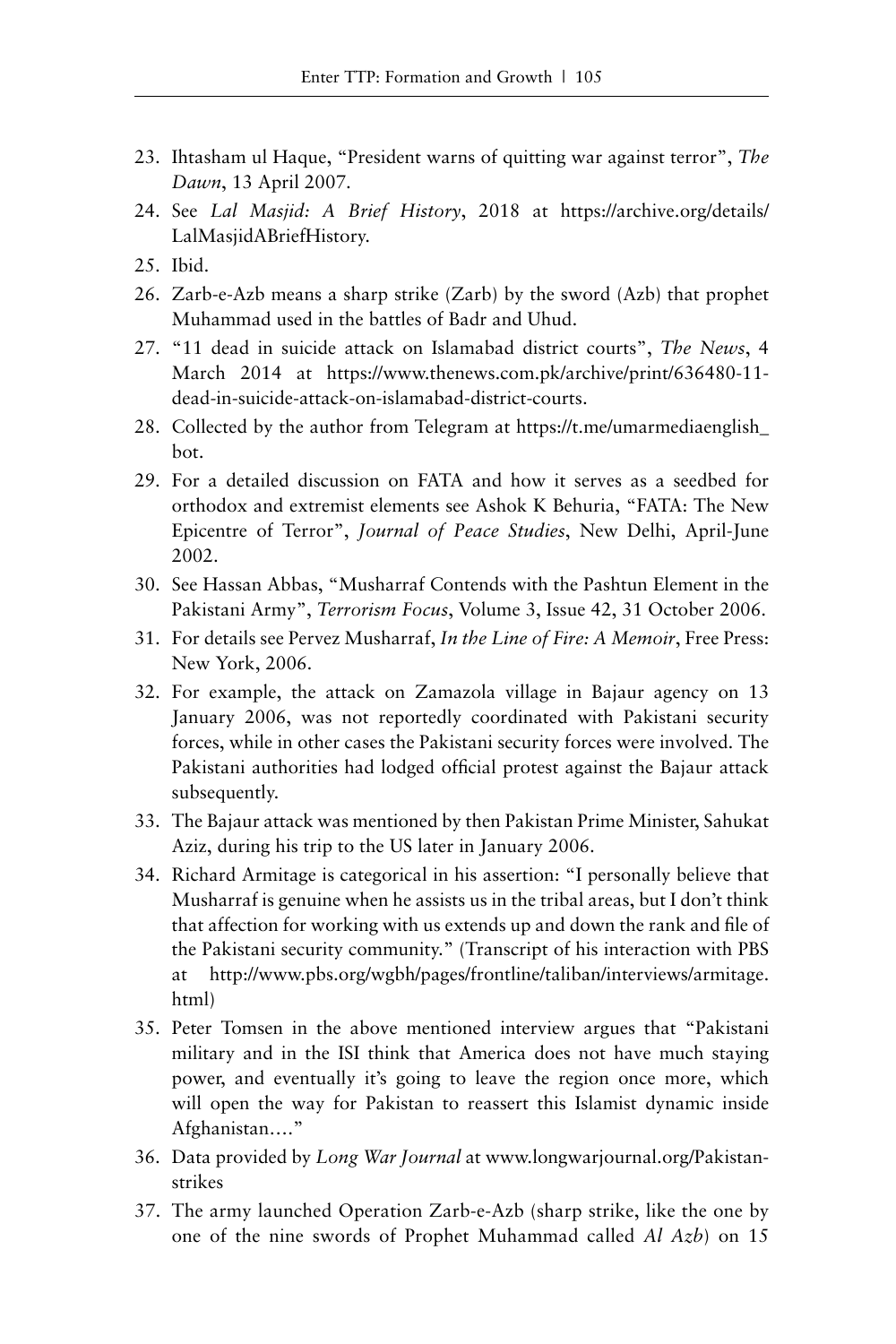June 2014 (following terrorist attack on Jinnah International Airport in Karachi on 8 June 2014) to flush out foreign and local militants targeting the army. As per Pakistan Army releases: "We named Operation Zarbe-Azb after the Sword of the Holy Prophet (Peace Be Upon Him) so that we'd be guided on every step by the Edicts of Allah Almighty and the examples of the Holy Prophet (Peace Be Upon Him). This sword can only be raised for the protection of the oppressed and the innocent and to eradicate evil and disorder from the land." Figures provided by Pakistan Army suggest that it was a successful tri-services operation and till September 2016, there were 19,000 operations conducted throughout the country. During 2002-2016, in the War on Terrorism, almost 18,000 innocent citizens and 5,000 officers and soldiers of the Armed Forces laid their lives while over 48,000 Pakistanis have suffered serious injuries. In the operation Zarb-e-Azb, according to some figures, the army lost over 700 troops while it killed more than 3,500 suspected militants in airstrikes, and clashes. The operation also displaced nearly a million tribesmen, of them, the army says, over 90 per cent have returned to their homes in recent years. (From the address by Gen Raheel Sharif, Chief of Army Staff of Pakistan, on 6 September 2016 at https://ispr.gov.pk/pressrelease-detail.php?id=3464.)

- 38. Aamir Latif, "What's brewing in northwest Pakistan?", *Anadolu Agency online*, 10 June 2019 at https://www.aa.com.tr/en/asia-pacific/whatsbrewing-in-northwest-pakistan/1500402.
- 39. Better known for his book *Ghost Wars*, Penguin, NY, London, 2002.
- 40. In his interview with Martin Smith, of PBS on Frontline Show at http:// www.pbs.org/wgbh/pages/frontline/taliban/interviews/coll.html.
- 41. See Assad Durranni's argument in ICG Asia report No 125, quoted op. cit.
- 42. Other members chosen by TTP as members of the committee that would represent it were Imran Khan, Maulana Samiul Haq, famously known as the 'father of the Taliban', Professor Ibrahim of the Jamaat-e-Islami (JI) and Mufti Kifayatullah.
- 43. For detailed discussion on Al-Qaeda's penetration into the tribal areas see Imtiaz Gul, *The Al Qaeda Connection*, Penguin, London, 2009 and Syed Aleem Shahzad's informed accounts in his book, Inside Al Qaeda and Taliban, Pluto Press, London, 2011.
- 44. See "Profile: Hakimullah Mehsud", *The Dawn*, 1 November 2021 at https://www.dawn.com/news/1053416.
- 45. See Daud Khattak, "A Profile of Khan Said: Waliur Rahman's Successor in the Pakistani Taliban", *CTC Sentinel*, Vol 6, Issue 6, 25 June 2013 at https://www.ctc.usma.edu/posts/a-profile-of-khan-said-waliur-rahmanssuccessor-in-the-pakistani-taliban.
- 46. Tahir Khan, "Khan Syed Mehsud alias Sajna replaces Hakimullah Mehsud as new TTP chief", *The Express Tribune*, 2 November 2013 at http://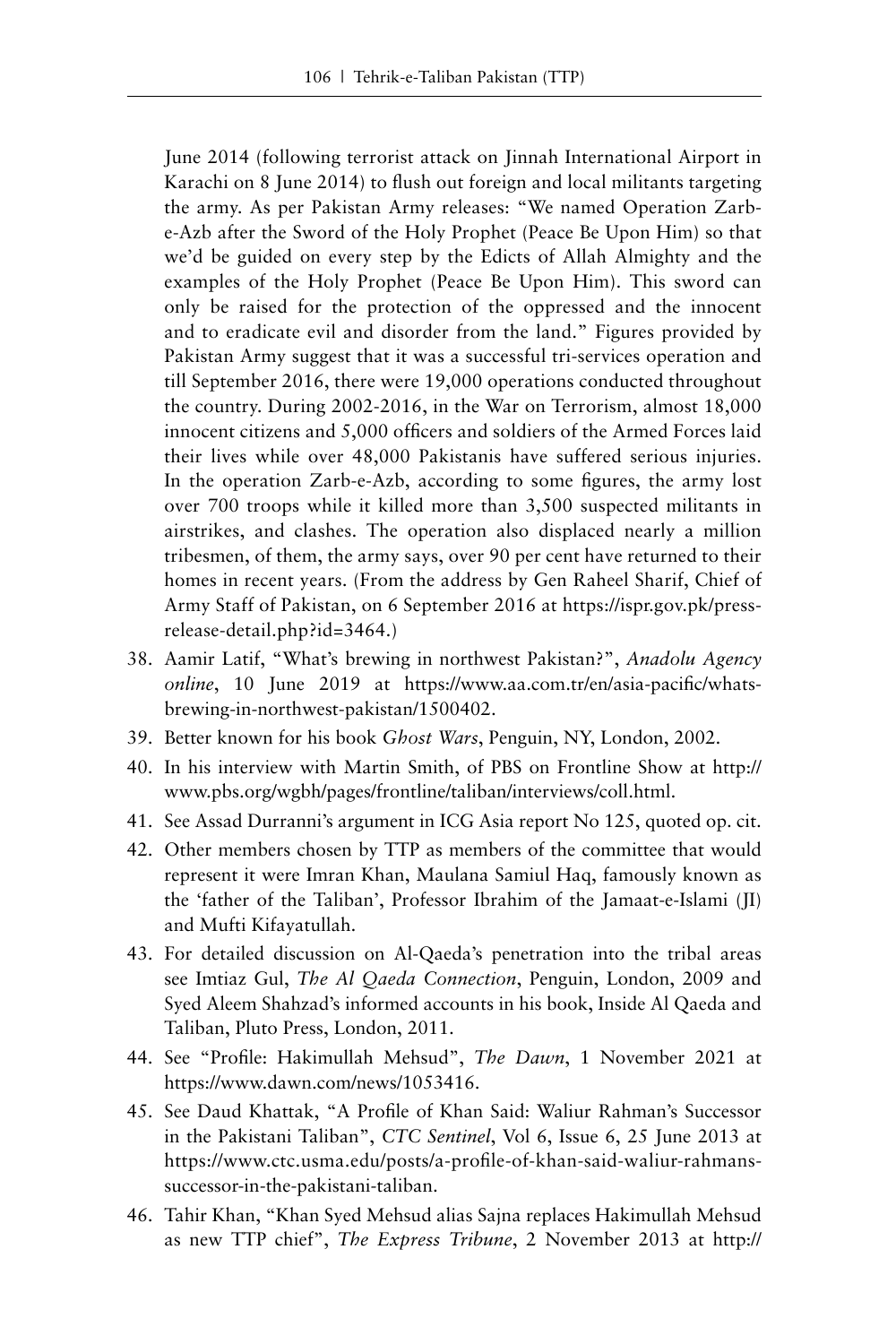tribune.com.pk/story/626173/khan-syed-mehsud-alias-sajna-replaceshakimullah-mehsud-as-new-ttp-chief/.

- 47. *The Washington Post* carried a story on 15 June 2018, citing Pakistani and US sources: "Pakistani security analysts said the strike would help improve relations among Pakistan, Afghanistan and the United States. "This is a new beginning of cooperation," said retired Brig. Gen. Said Nazir. A retired air marshal, Shahid Latif, called the strike "a significant development" that addressed long-standing Pakistani appeals for help against the insurgents across the border. He said it would have "a positive impact on ties between the three nations." See William Branigin and Sayed Salahuddin, "Pakistani Taliban leader Mullah Fazlullah killed in U.S. airstrike in Afghanistan" at https://www.washingtonpost.com/world/asia\_ pacific/pakistan-taliban-leader-mullah-fazlullah-is-killed-in-a-us-airstrikein-afghanistan/2018/06/15/9ea6cc56-70ab-11e8-b4d8-eaf78d4c544c\_ story.html.
- 48. Abu Mansoor Asim Mufti Noor Wali Mehsud, *Inquilab-e-Mehsud South Waziristan*, *Firangi Raaj se Amriki Samraj Tak* (*The Revolution of the Mehsuds of South Waziristan: From British Rule till American Imperialism*), Broadcasting Department, Al Sahab, South Waziristan, Mehsud Area, pp. 395-402.
- 49. Ibid., pp. 181-182.
- 50. Farhan Zahid, "Profile of New TTP Chief Mufti Noor Wali Mehsud: Challenges and Implications", Pakistan Institute of Peace Studies (PIPS), 2019 at https://www.pakpips.com/article/4952.
- 51. Demotic cocktail of Deobandi and Wahabi ideology Graham Usher, "The Pakistan Taliban", *Middle East Report*, 13 February 2007 at http://www. merip.org/mero/mero021307.html, accessed on 1 March 2007.
- 52. "Dangerous militants among 384 escape after Bannu jail attack", *The Dawn*, 16 April 2012 at http://www.dawn.com/news/710858/dangerousmilitants-among-384-escape-after-bannu-jail-attack.
- 53. *Nawai Afghan Jihad,* March-August 2013.
- 54. Ibid., January 2013, p. 21.
- 55. Ibid., March 2013, pp. 13-14.
- 56. Ibid., April 2013, pp. 14-25.
- 57. Islamuddin Siddiqui was convicted for a failed assassination attempt on Gen Musharraf in December 2003 in Rawalpindi. Siddiqui was part of a group involved in the first attempt on 14 December 2003, in which a road bridge was blown up using powerful explosives, but they missed Gen Musharraf's car by seconds. He was hanged on 20 August 2005 in Multan. See related report at http://news.bbc.co.uk/2/hi/south\_asia/4168284.stm.
- 58. *Nawa-i-Afghan Jihad*, August 2013, p. 19.
- 59. Ibid., November 2014.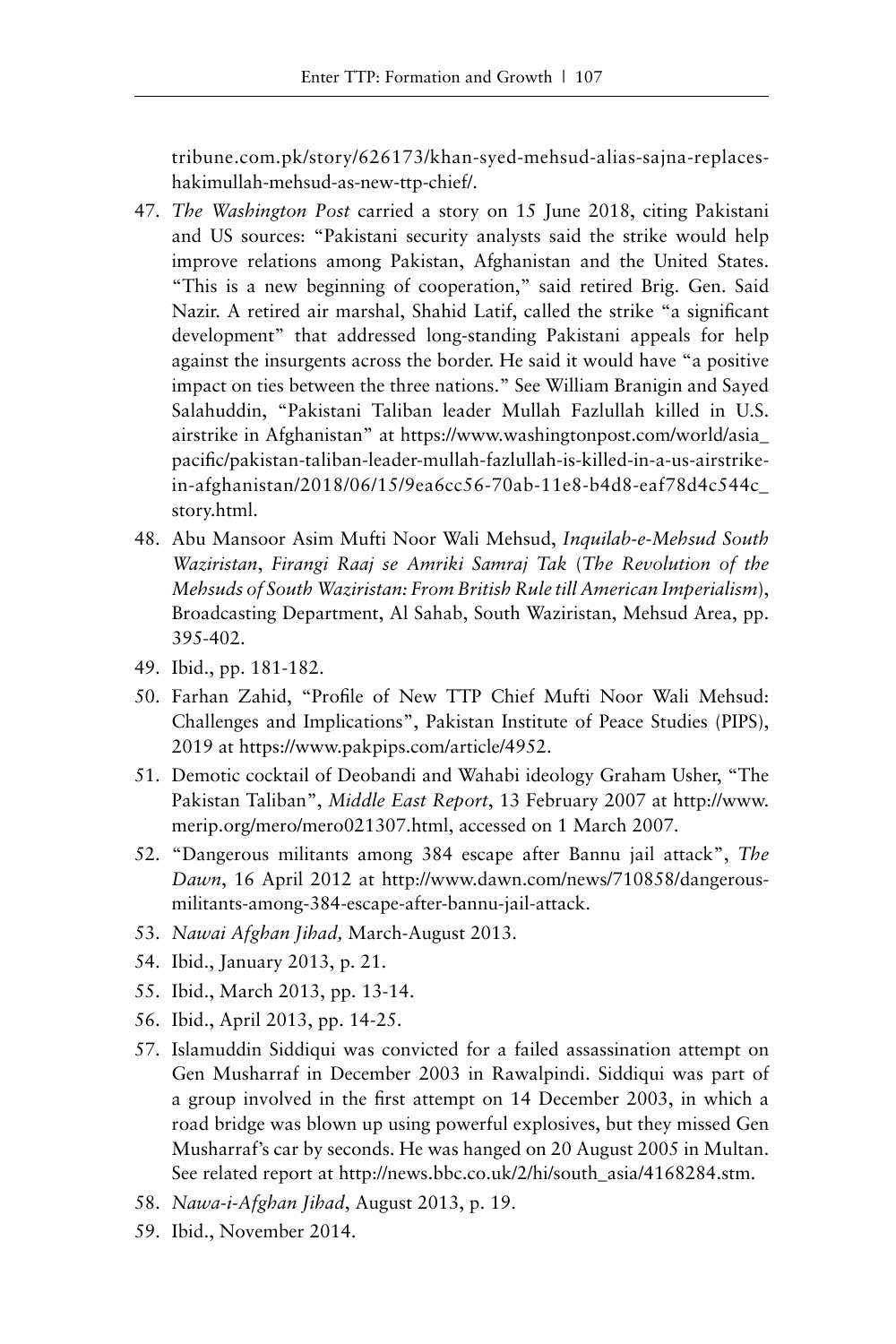- 60. Ibid., November 2014.
- 61. Ibid., December 2014.
- 62. Ibid.
- 63. Ustad Osama Mehmud, "Call for Support and Defence of Islamic Emirate of Afghanistan", *Nawa-i-Afghan Jihad*, March 2015.
- 64. "Special Speech of TTP Chief, Haq Fazlullah Khurasani, to Suicide Commandos" Umar Media, 23 June 2015 at https://umarmedia.wordpress. com/2015/06/23/.
- 65. Kashif ali al Khairi, "We remember all atrocities committed on us", *Nawai-Afghan Jihad*, p. 18.
- 66. Rab Nawaz Farooqi, "Do you have the strength to fight the American war inside Pakistan?", *Nawa-i-Afghan Jihad*, January 2015.
- 67. Ehshan-ullah-Ehshan, *Ihaya-e-Khilafat*, November 2014.
- 68. Usama Saeed, "Mashriqi Turkestan ke Mazloom Mussalmanon ki Halat-e-Zar", *Nawai-Afghan-i-Jihad*, March 2019, p. 100.
- 69. The interview is cited in "PM 'doesn't know much' about condition of Uighurs in China", *The Express Tribune*, 8 January 2019 at https://tribune. com.pk/story/1883992/1-pm-doesnt-know-much-condition-uighurschina/.
- 70. Message of AQIS chief Asim Umar, *Nawa-i-Afghan Jihad*, p. 26.
- 71. "Message from Ayman Al Zawahiri not to join jihad spawned by IS", *Nawa-i-Afghan Jihad*, p. 28.
- 72. "Al-Qaeda's conquests in Karachi in 2014", *Nawa-i-Afghan Jihad*, January 2015.
- 73. Ibid.
- 74. Shaikh Yusuf al Ameer, "The Road to Jihad", *Nawa-i-Afghan Jihad*, March 2015.
- 75. *Nawa-i-Afghan Jihad*, December 2014.
- 76. Baitullah said in the interview: "Islam is one religion and there are no borders in Islam. We Muslims are one hand and will carry out jihad in Afghanistan and Pakistan. We will also carry out jihad in Palestine, Bosnia and Iraq. This is a religious duty."
- 77. Excerpted in Thomas Joscelyn, "Osama bin Laden's Files: The Pakistani government wanted to negotiate.", *The Long War Journal*, 9 March 2015 at http://www.longwarjournal.org/archives/2015/03/osama-bin-ladensfiles-the-pakistani-government-wanted-to-negotiate.php.
- 78. Tahir Ali, "3,000 terrorists for India battle: Pak Taliban", Rediff news, 26 June 2010 at http://www.rediff.com/news/special/three-thousandterrorists-for-india-battle-pak-taliban/20100726.htm.
- 79. Syed Sleem Shahzad, *Inside Al Qaeda and Taliban, Beyond Bin Laden and 9/11,* Pluto Press, 2011, pp. 67-71.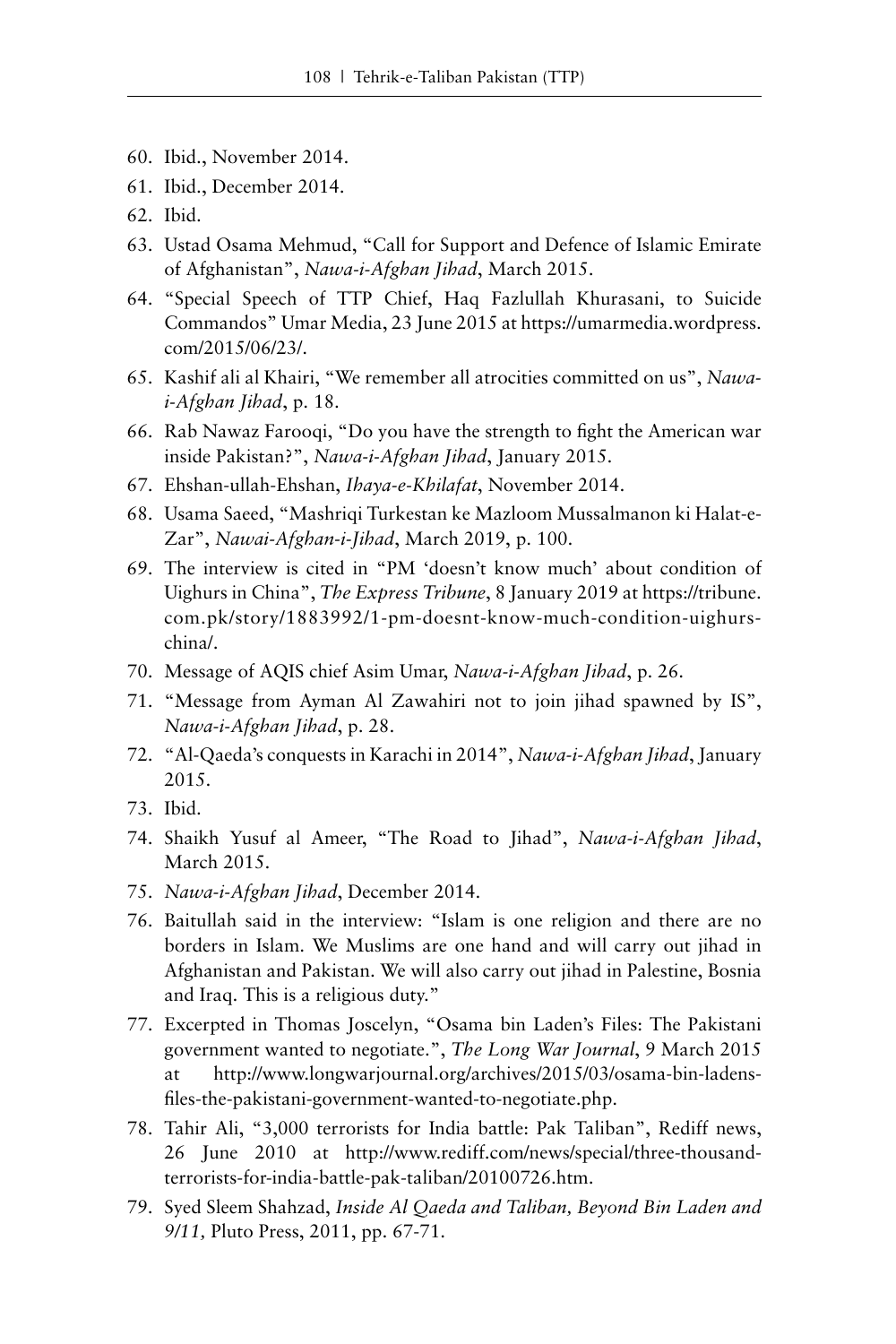- 80. Mushtaq Yusufzai, "If Indians attack Taliban to fight alongside Army: Mahsud", *The News*, 23 December 2008 at http://www.thenews.com.pk/ TodaysPrintDetail.aspx?ID=19147&Cat=13&dt=12/23/2008.
- 81. Rediff.com, "We will liberate Kashmiris from India and Pakistan", 29 December 2012 at http://www.rediff.com/news/slide-show/slide-show-1 taliban-we-will-liberate-kashmiris-from-india-and-pakistan/20121229. htm.
- 82. Cited in Amir Mir, *Talibanisation of Pakistan From 9/11 To 26/11 and Beyond*, Pentagon Security International, New Delhi, 2011, p. 285.
- 83. Carlotta Gall, "'Killed' Mehsud appears in video", *The New York Times*, 3 May 2010.
- 84. See "Pakistan Taliban reject Islamic State leader's claim to be 'caliph'", Reuters, 19 December 2015 at https://mobile.reuters.com/article/amp/ idCAKBN0U20IT20151219?edition-redirect=in, see also "Taliban in Afghanistan tells Islamic State to stay out of country", *The Washington Post*, 16 June 2015 at https://www.washingtonpost.com/world/asia\_ pacific/taliban-warns-islamic-state-to-stay-out-of-afghanistan/2015/06/16/ a88bafb8-1436-11e5-8457-4b431bf7ed4c\_story.html.
- 85. "Twenty-sixth report of the Analytical Support and Sanctions Monitoring Team submitted pursuant to resolution 2368 (2017) concerning ISIL (Da'esh), Al-Qaida and associated individuals and entities", S/2020/71, dated 16 July 2020 at https://digitallibrary.un.org/record/3872989/files/ S\_2020\_717-EN.pdf and "Twenty-seventh report of the Analytical Support and Sanctions Monitoring Team submitted pursuant to resolution 2368 (2017) concerning ISIL (Da'esh), Al-Qaida and associated individuals and entities", S/2021/68, dated 21 January 2021 at https://digitallibrary.un.org/ record/3899838/files/S\_2021\_68-EN.pdf.
- 86. "Twenty-seventh report", p. 3.
- 87. "Culled out from Telegram", 30 July 2020 at https://t.me/umarmediaenglish\_ bot, also available at https://www.umarmediattp.co.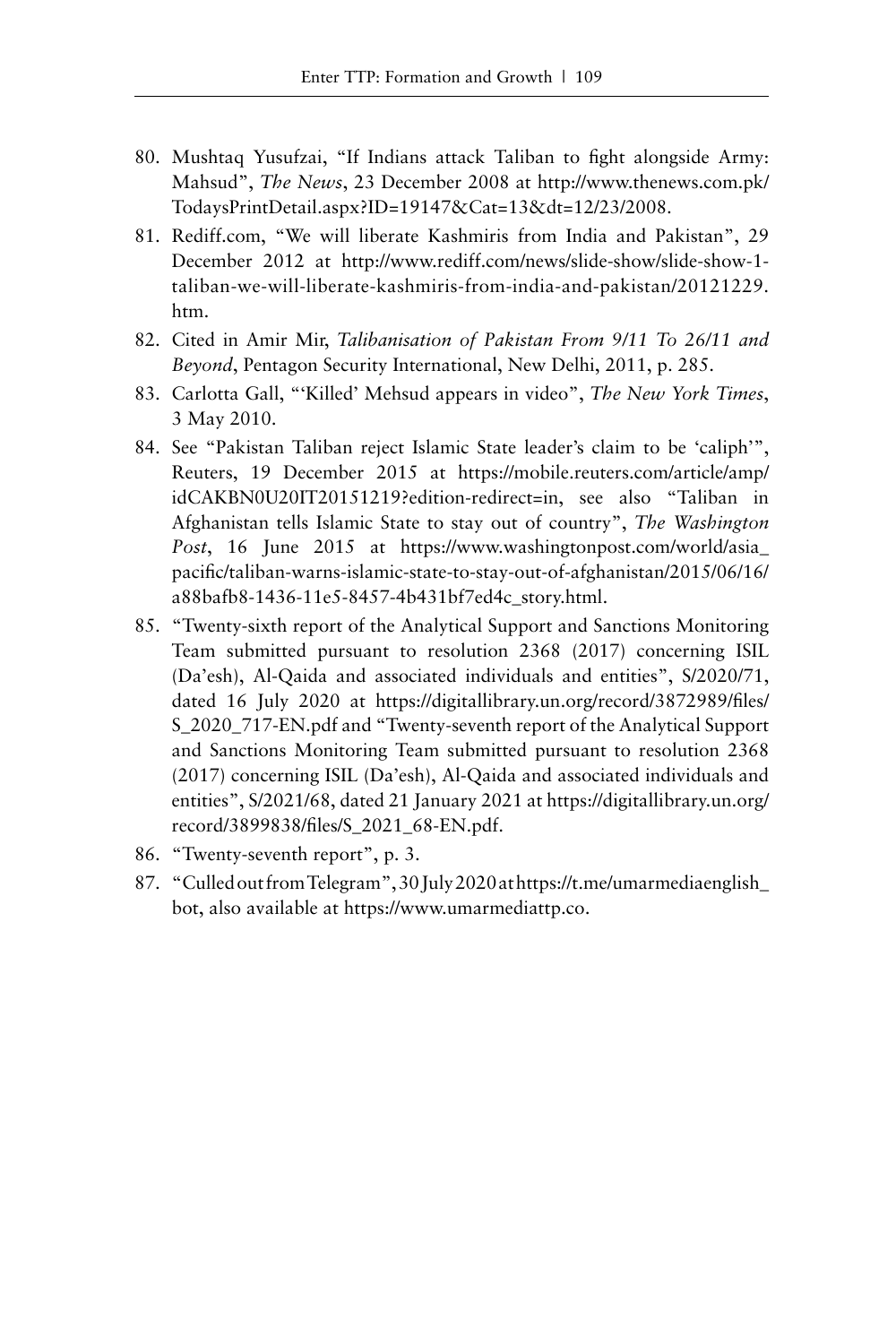# 4. Monsters and the Master: TTP in Action in the Heartland and Response of the State

There is a growing consensus among analysts focusing on Pakistan that it has been a victim of growing violence during the last several decades primarily because of the temptation of the state, and especially its military, to use terrorism as an instrument of its security and foreign policy. Over the years, the military of Pakistan raised jihadi groups to enhance their strategic value and secure their strategic depth vis-à-vis India, which is perceived as a major threat to its existence. These groups have operated primarily in India and Afghanistan but have also developed global linkages, in view of the globalisation of radical Islamist militancy in the aftermath of the Afghan jihad (1979-89). Under pressure from the international community, when Pakistani military took action against some of these groups after 9/11, some of the monsters raised by the military turned against their creator/master. Splinter groups from all major jihadi outfits and the mujahideen from the tribal belt straddling the Af-Pak frontier, who had been encouraged to fight alongside the mujahideen (during 1979-89) and with the Taliban (since 19940 made common cause with one another and coalesced to form Pakistani Taliban, which has given Pakistan security forces sleepless nights. Pakistan has used overwhelming force to deal with this constituency of militants but failed to contain the menace altogether. The interaction between the master (Pakistan Army) and these monsters (TTP and its affiliates) is discussed in this chapter. TTP's formation and early years have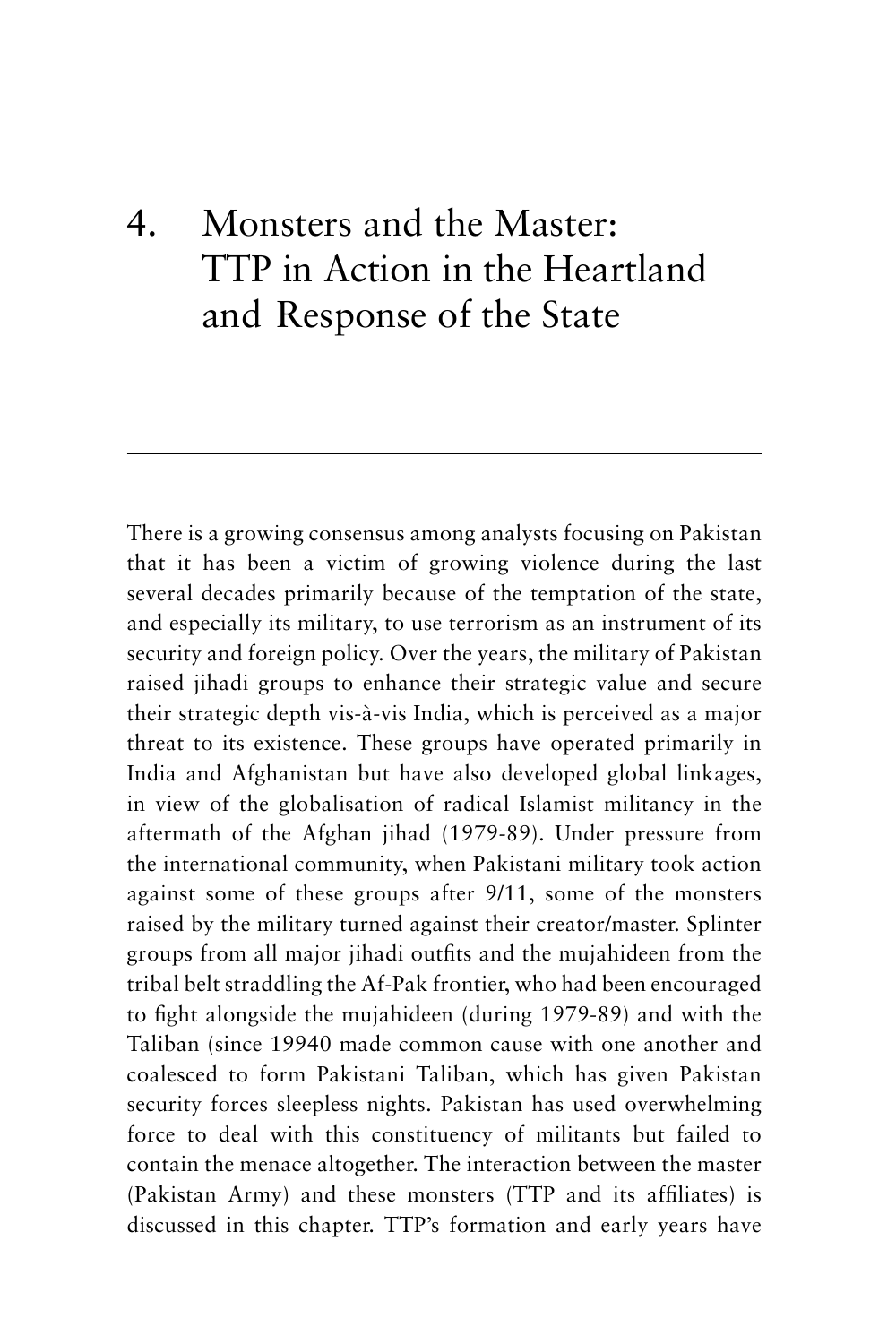been covered in the earlier chapter and the present chapter starts from the year 2010.

From the year 2010, the TTP was seen to be on a wholesale war-path with the security forces of Pakistan. The number and intensity of attacks increased during 2010-2012. A suicide bomber ramming his explosive-laden car on to a police station in Bannu in January 2011, a first-of its kind attack on a natural gas station in Faisalabad in March, two unsuccessful assassination attempts on Fazlur Rehman in March (Swabi) and April (Charsada). In the immediate aftermath of killing of Osama Bin Laden in Abottabad in the US operation on 2 May 2011, there was even a spike in terror attacks. On 13 May, two suicide bombers attacked a paramilitary academy, training young cadets in Charsada, killing more than 80 people and injuring at least 15. On 22 May, the militants intruded into PNS Mehran in Karachi, the headquarters of the Pakistan Navy's Naval Air wing and the most populous Pakistani military installation. In May TTP militants bombed a US consulate convoy in Peshawar, killing one Pakistani and wounding 10 others. On 3 June, Illyas Kashmiri, founder member of 313 Brigade and top Al Qaeda strategist, who was involved in planning Mumbai attack and also recce of a Dutch newspaper office, was killed in a drone strike.<sup>1</sup> This had some impact on the operational strength of TTP-Al Qaeda for some time.

During the year, there were also several cases of TTP attacking funeral gatherings of tribal elders or their relatives (on 2 March and 15 September 2011) allegedly working with the government against its interest. Such attacks led to major casualties. One police check-post in Lakki Marwat was attacked on 2 September. TTP made its presence felt in Karachi when a suicide bomber rammed an explosives-laden car into the house of SSP Chaudhry Aslam Khan in the posh Defence Housing Authority area of Karachi, Sindh, killing eight injuring several people. Aslam Khan escaped the attack but was later killed by TTP (Mohmand) militants on 8 January 2014, when a bomb blew up his vehicle on the Lyari expressway in Karachi. Aslam was targeted allegedly for his involvement in killing of Taliban prisoners in CID cells in Karachi, according to the TTP-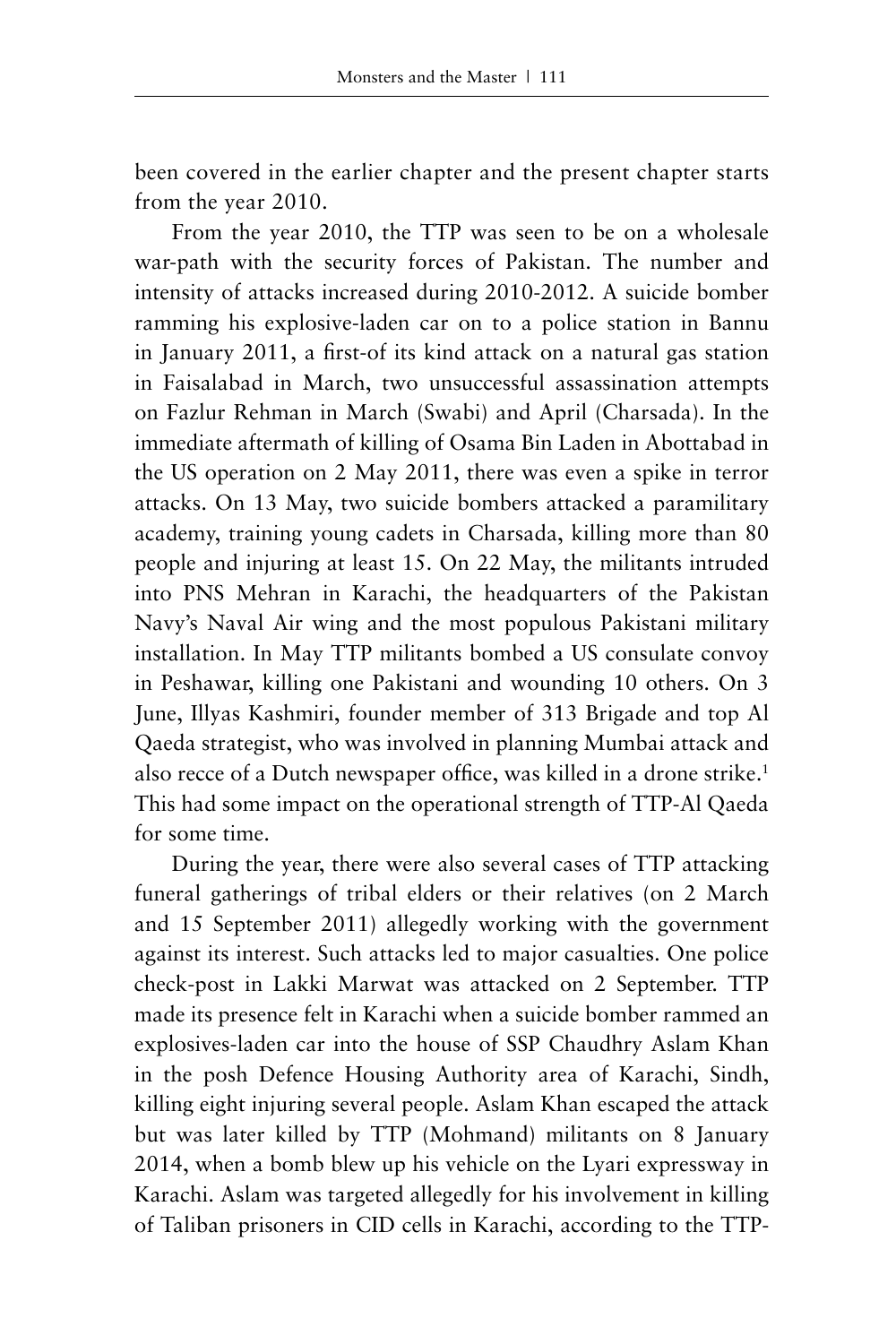Mohmand spokesperson. On 2 October 2011, a police van carrying 32 recruits heading towards a training facility in Abbottabad was attacked by a remote-controlled bomb near Mansehra. There were familiar cases of security personnel ambushed in tribal areas and Awami National Party (ANP) activists gunned down and cases of Sufi shrines and mosque bombed in Khyber and Dera Ghazi Khan.

Early in January 2012, the TTP murdered 15 Frontier Constabulary soldiers in Orakzai Agency. These soldiers had been kidnapped and kept in TTP's custody for over a year. These bodies were recovered in North Waziristan; each body had 40 bullets in it and bore signs of torture. Another ten dead bodies of soldiers kidnapped in December 2011 were recovered few days later on 9 January 2012 from northern Orakzai. The killings were claimed by a TTP affiliate. Four suicide bombers, two of them foreigners, were sent by TTP to attack the district police station in Dera Ismail Khan on 19 January. Some sectarian attacks were also being conducted by TTP splinter groups in the tribal areas, especially in Shia-dominated Parachinar in Kurram agency (17 February) and also in Kohistan (28 February). On 12 July, TTP militants attacked a police academy in early morning hours in Lahore, killing nine police cadets, who belonged to Khyber Pakhtunkhwa (KP), and the TTP spokesman Ehsanullah claimed that these police cadet were specifically targeted in Lahore because of the KP police's record of treating Taliban detainees poorly. On 16 August, TTP attacked the Kamra Air Base of the Pakistan Air Force in Attock, Punjab. One security official was killed in the exchange while all eight attackers were shot dead by security forces. The TTP claimed that the attack was in revenge for the deaths of Baitullah Mehsud and Osama bin Laden. On 3 September, a suicide bomber killed himself and two others when he drove a car laden with explosives into a US consular vehicle in Peshawar. On 9 October, Malala Yousafzai was shot by a TTP militant in Swat. In a dramatic attack that year on 15 October, 300 militants attacked a police check-post set up on the main Peshawar-Kohat Road in the Matni area on the outskirts of Peshawar and killed a local Superintendent of Police (Rural) Khurshid Khan and six others, including police and Frontier Constabulary (FC) personnel.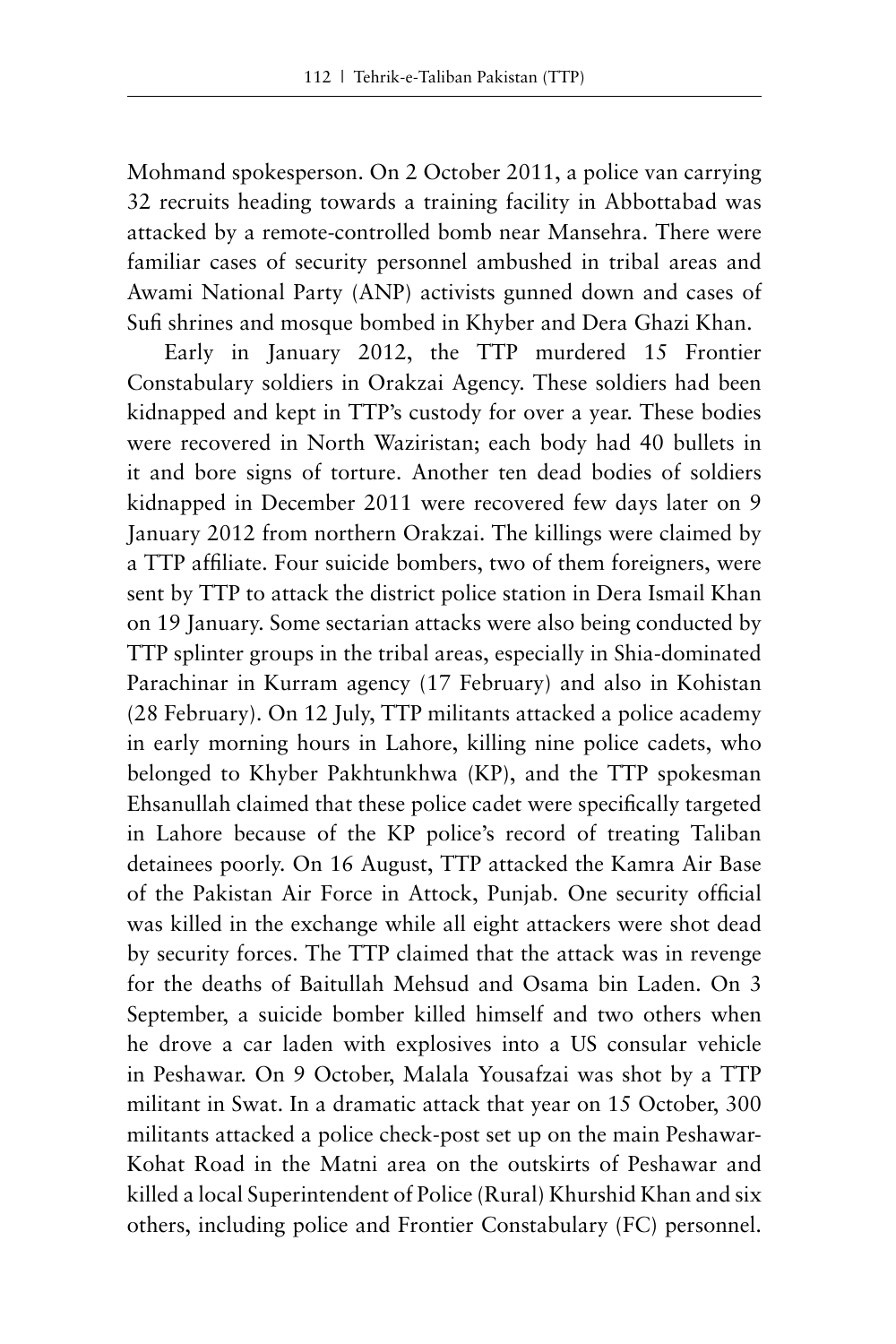The attackers ran away with Khurshid Khan's severed head which was later returned to his family after receiving a sum of PKR 3.5 million. According to TTP, the attack was in response to the raid launched by the security forces on its training camps in Peshawar. Soon afterwards on 7 November 2012, an assistant superintendent of police, Hilal Haider, was killed in Qissa Khawani bazaar by a suicide bomber who attacked him on foot. The TTP spokesperson claimed the attack and said that Hilal was targeted because he was "responsible for torturing Taliban suspects during interrogation". According to some estimates in media between December 2007 and October 2012, suicide attacks carried out by TTP militants accounted for 5400 deaths.

On 27 December 2012, a Punjabi Taliban leader Asmatullah Muawiya sent a letter to Pakistani newspaper *The News* expressing his group's willingness to engage in a ceasefire with the Pakistani government on the condition that the government would implement sharia and end its alliance with the United States. TTP spokesman Ehsanullah Ehsan also came out with a statement which said that the TTP was ready for a ceasefire as long as Pakistan authorities met TTP's demands, that an Islamic system should be put into place and in the conduct of their foreign policy they stopped agreeing to America's demands. In a video released the following day, Hakimullah Mehsud confirmed TTP's message signaling its willingness to engage in talks but stressed that disarming could not be a precondition for negotiations, saying: "We believe in dialogue but it should not be frivolous" and the government must not ask TTP to lay down arms. While making an offer for peace, he chided Pakistani authorities for being slaves of the US and held that as a slave they could not "make independent agreements." The TTP reiterated the offer in a video statement released in February 2013. TTP spokesman Ehsanullah Ehsan stated that the TTP would be willing to negotiate if three senior Pakistani political figures—the leader of PML-N, Nawaz Sharif; the leader of the JUI-F, Maulana Fazlur Rehman; and the leader of JI, Syed Munawar Hasan acted as guarantors for the talks. In addition, the government would have to release seven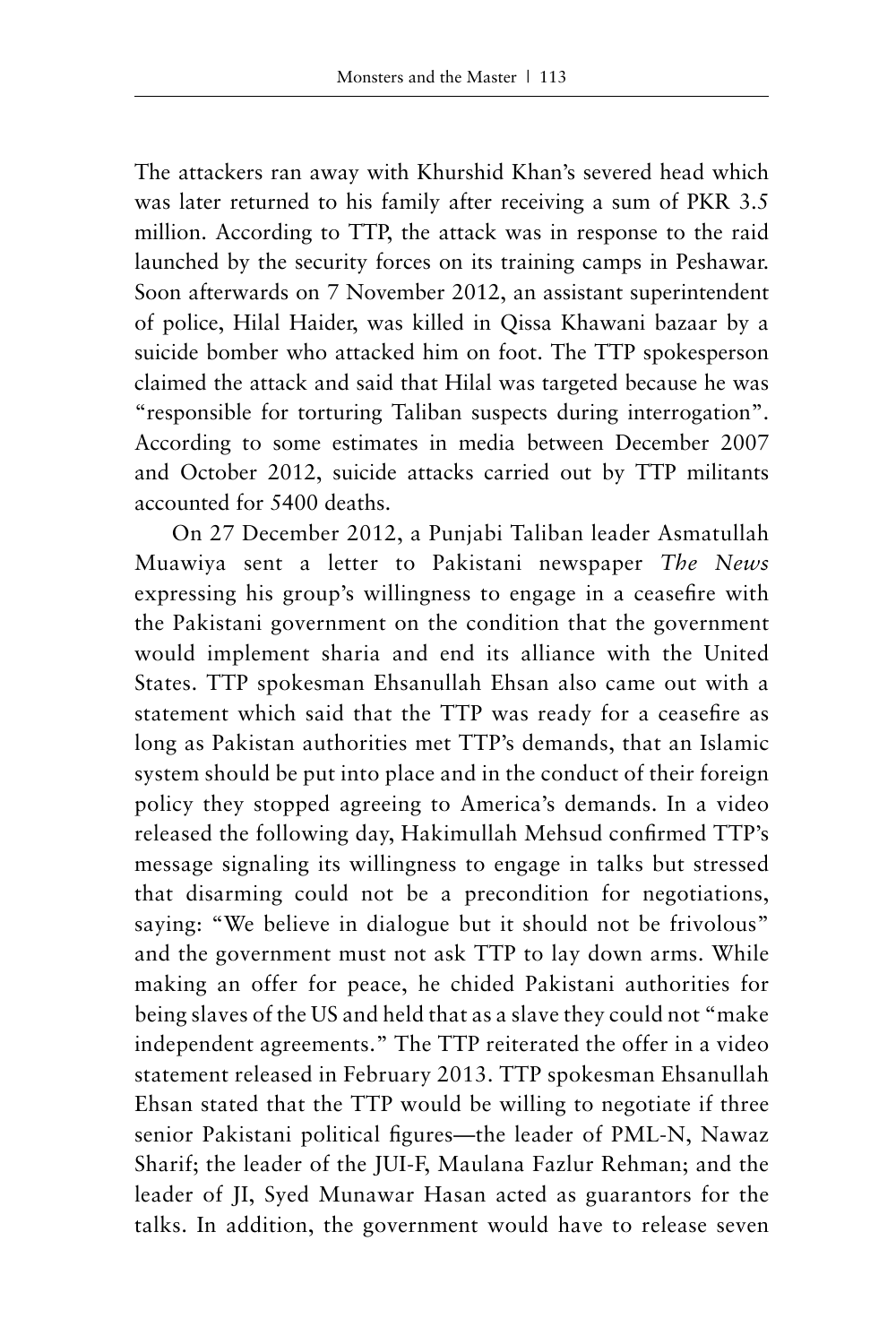detained TTP militants, including former spokesmen Muslim Khan and Maulvi Omar.

During this period, from late December 2012 till May 2013, the TTP relaxed its attacks on security forces and focused mainly on wiping out ANP leaders in the wake of the May 2013 nationwide elections. Islamic militants also targeted PPP leaders making it difficult for secular forces to conduct their electoral campaign. Hakimullah Mehsud claimed in a letter to local media on 30 April that the group would continue to attack the democratic system in Pakistan by hindering the upcoming election and its aim was to end the democratic system. Against the backdrop of the elections, even if firing across Line of Control from the beginning of January 2013 kept security forces of India and Pakistan quite busy and tense, there was no effort by the TTP to take advantage of it in any major way. During this time, the attacks on the security forces were rather scaled down and the offer of talks continued till May.

However, a day after the killing of Waliur Rahman, Hakimullah's deputy, on 30 May 2013 the TTP withdrew its offer of talks. Its spokesperson criticized the government for colluding with the US to kill TTP leaders in spite of their offer of talks and therefore doubted the intention of the government. Nevertheless, on 15 May, four days after the PML-N won the majority of seats in the general elections, the TTP spokesman Ehsanullah Ehsan renewed his offer of "ceasefire" if the newly-elected government was serious about holding talks. He further stated that the group may even be willing to stop attacks as a goodwill gesture if progress was made. While the offer was being considered, the TTP affiliates launched an attack on foreign tourists visiting Nanga Parbat in Gilgit-Baltistan and killed 10 of them. On 15 September, Major General Sanaullah Niazi, in charge of military operations in Swat, was killed along with two subordinates in a bomb attack in Upper Dir district near the Afghan border. TTP spokesman Shahidullah Shahid claimed responsibility for the attack on 15 September, just six days after he welcomed the recommendation by all political parties to start dialogue with TTP and said that government had shown seriousness for talks.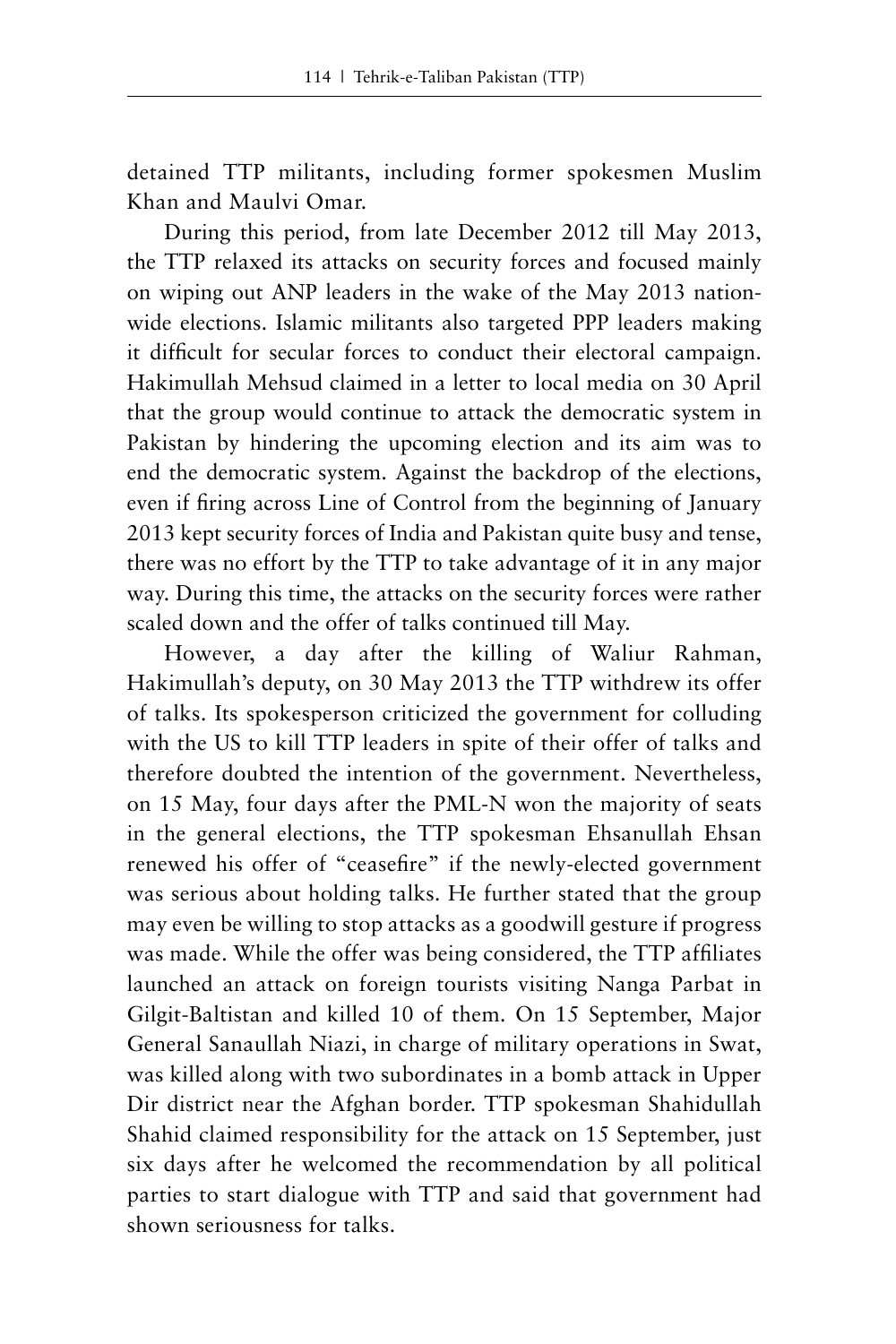However, on 2 October 2013, Shahid announced that the drone strikes would have to stop as a precondition for peace talks with the government. He held that the "stoppage of drone strikes [was] essential, otherwise—if drones continue to strike—we [would] not accept the ceasefire." In an interview with BBC's Ahmed Wali Mujeeb on 10 October,<sup>2</sup> Hakimullah Mehsud also stated that he would personally guarantee the safety of the government negotiators, but all drone strikes would have to stop for peace talks to be credible. Hakimullah was categorical however that "We have targeted those who are with the infidels, America, and we will continue to target them". Soon afterwards, on 1 November 2013, Hakimullah Mehsud was injured in a drone strike, and died few days later leading to days of power struggle within TTP for choice of the next amir. Finally, under alleged pressure from Mullah Omar, a non-Mehsud, Mullah Fazlullah from Swat, son-in-law of Maulana Sufi Muhammad and famous as Radio Mullah, was chosen as the amir of TTP. A day after the killing of Hakimullah, the TTP spokesman had thundered:

We warn the enemies of Allah—the Americans and their allies in Pakistan—that the blood of our amir Mullah Hakimullah Mehsud will not be wasted. We will take revenge for his blood at every cost. This is a promise from the mujahideen of Islam and an obligation which they will fulfil very soon. The war between you and us is a rivalry, and you will have to bear the consequences. This is the start of our crusade against the government, which is nothing more than an American puppet.<sup>3</sup>

There was internal dissidence about Fazlullah's selection and the Mehsuds were particularly incensed. There was pressure on Fazlullah to deliver, but without the Mehsuds who provided most of the suicide bombers, Fazlullah was not able to avenge the death of Hakimullah soon afterwards. The drone attack by the US in Hangu, killing many leaders associated with the Haqqani faction of Afghan Taliban, indicated the US resolve to go for the kill at all costs, disregarding the talk about 'talks' with the TTP in Pakistan. In this context, the TTP, perhaps in a bid to buy time, indicated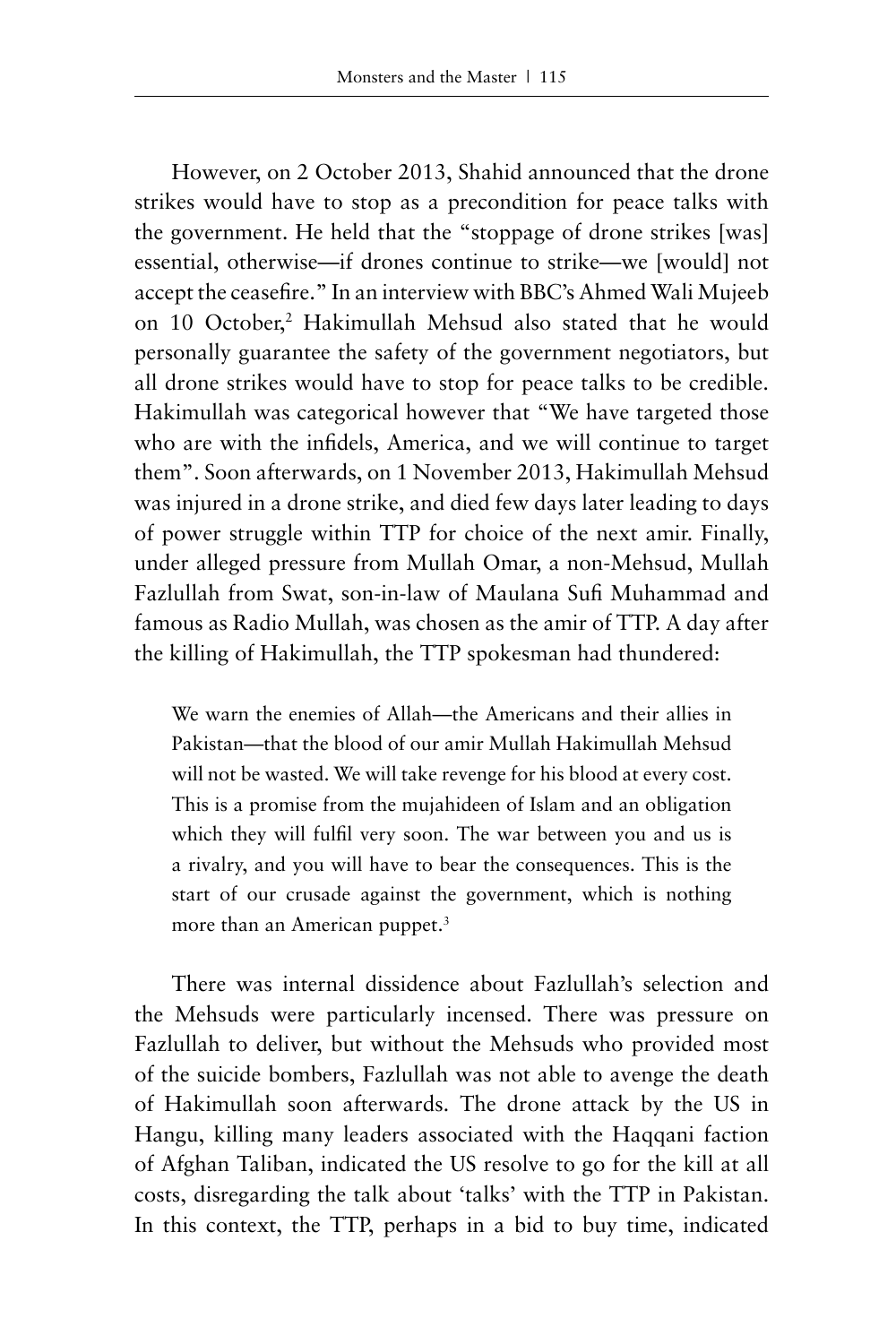in December 2013 that it was still willing to pursue talks with the government as proposed by Hakimullah shortly before his death.

### **Talks with Government (2014)**

TTP representatives began preliminary talks with government representatives in Islamabad on 6 February 2014 and the talks aimed at charting a "roadmap" for peace negotiations. The three-man TTP team comprised Mr Shami-ul-Haq, known as the "Father of the Taliban"; the chief cleric of Islamabad's Red Mosque, Maulana Abdul Aziz; and the leader of Jamaat-e-Islami party, Ibrahim Khan. The negotiating team from the government's side consisted of Irfan Siddiqui, Rahimullah Yusufzai, former ambassador Rustam Shah Mohmand and a retired major from the ISI intelligence service, Amir Shah. The government's position was mentioned in the joint statement which listed five basic conditions that had been set out by the government side: (i) All talks will be held within the framework of the constitution; (ii) The scope of the talks should remain confined to areas affected by violence, not the whole country; (iii) All hostilities should cease during talks; (iv) The Taliban should clarify the role of a separate nine-member committee that they have established; and (v) The talks should not be protracted.4

Immediately after the talks, the TTP finalised a 15-point charter of demands on 9 February 2014. The demands pertained to end Pakistan's relations with the US, the introduction of sharia in the FATA and parts of Khyber Pakhtunkhwa, and the release of TTP and Taliban prisoners. When the talks were being debated in Pakistan, TTP faction in Mohmand led by Omar Khalid Khurasani executed 23 Pakistani Frontier Corps soldiers on 17 February 2014, which was a major shock to the peace process. This was an apparent bid to derail the process of talks. Khurasani held that the killing was to retaliate the killing of TTP cadres in custody of the Pakistan security forces.

Despite this provocation, the government team flew into Biland Khel area of Shawa Tehsil on the border of Orakzai and North Waziristan tribal agencies bordering Afghanistan in a helicopter on 26 March. There was a consensus on extending the ceasefire and the TTP agreed to release all non-combatants. A five-member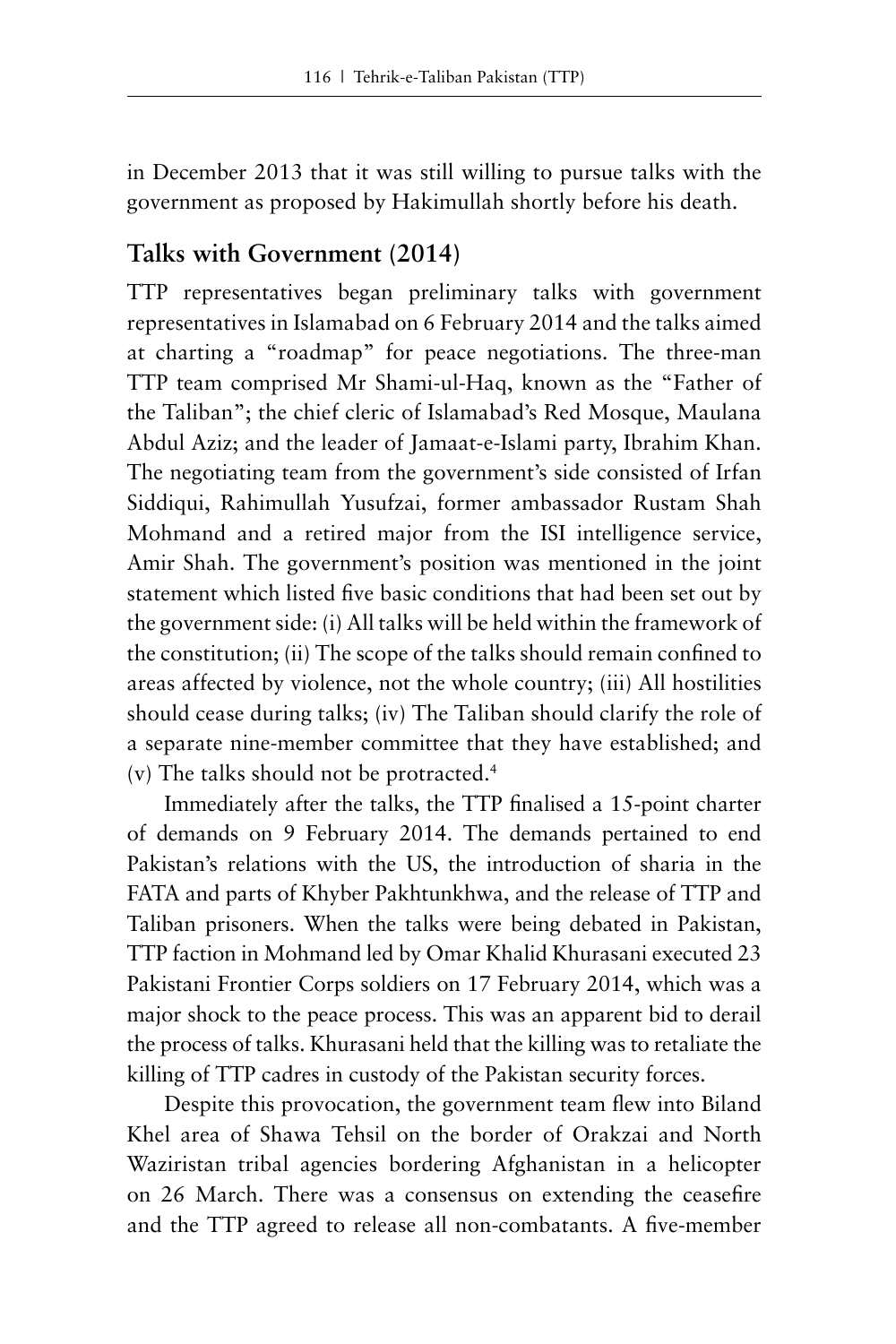TTP Shura, including Qari Shakeel, Azam Tariq, Maulvi Zakir, Qari Bashir and another member, held talks with the government team. Commenting on the talks Pakistani newspaper *The Dawn* wrote: "The main challenges of negotiating a peace settlement are the many groups and factions behind the violence, with many operating outside the Taliban control, including both local and foreign al Qaeda-linked militant outfits".<sup>5</sup> Former ISI officer and one of negotiators, Major Muhammad Amir, excused himself from the process sensing an unbridgeable gulf between the two sides and held in May 2014 that no second face-to-face meeting with the Taliban was possible because "the Taliban infighting and the delay in release of non-combatant prisoners were the main factors behind the current impasse".<sup>6</sup>

According to credible media reports, the internal fighting within TTP delayed its response and haemorrhaged its capacity to negotiate. In March 2014, the clashes between two Mehsud groups led to the killing of about 90 militants. There was a conflict between Late Hakimullah Mehsud's faction, led by Sheheryar Mehsud, and Late Waliur Rahman's faction led by Khan Said Sajna.7 Sajna had posed as the successor to Hakimullah but Shehryar group had opposed his candidature. Because of internal differences and infighting, the Taliban failed to come back for talks and release the non-combatants an, while on the government's side there was pressure from both civil society and the military to act against the TTP. Against this setting, the TTP refused to extend ceasefire from April 2014 and launched an attack on Jinnah International Airport in Karachi on 8 June. This tilted the balance in Pakistan in favour of launching an all-out operation to eliminate TTP. The attack, a typical Al-Qaeda one, kept the country exercised for the whole night and at least 30 people were killed in the attack launched 10 Militants who were killed in a combat that lasted for 5 hours. The TTP spokesperson Shaidullah Shahid claimed responsibility for the attack and went on to threaten the government: "It's just the beginning, we have taken revenge for one [read Hakimullah Mehsud], we have to take revenge for hundreds…. We carried out this attack on the Karachi airport and it is a message to the Pakistan government that we are still alive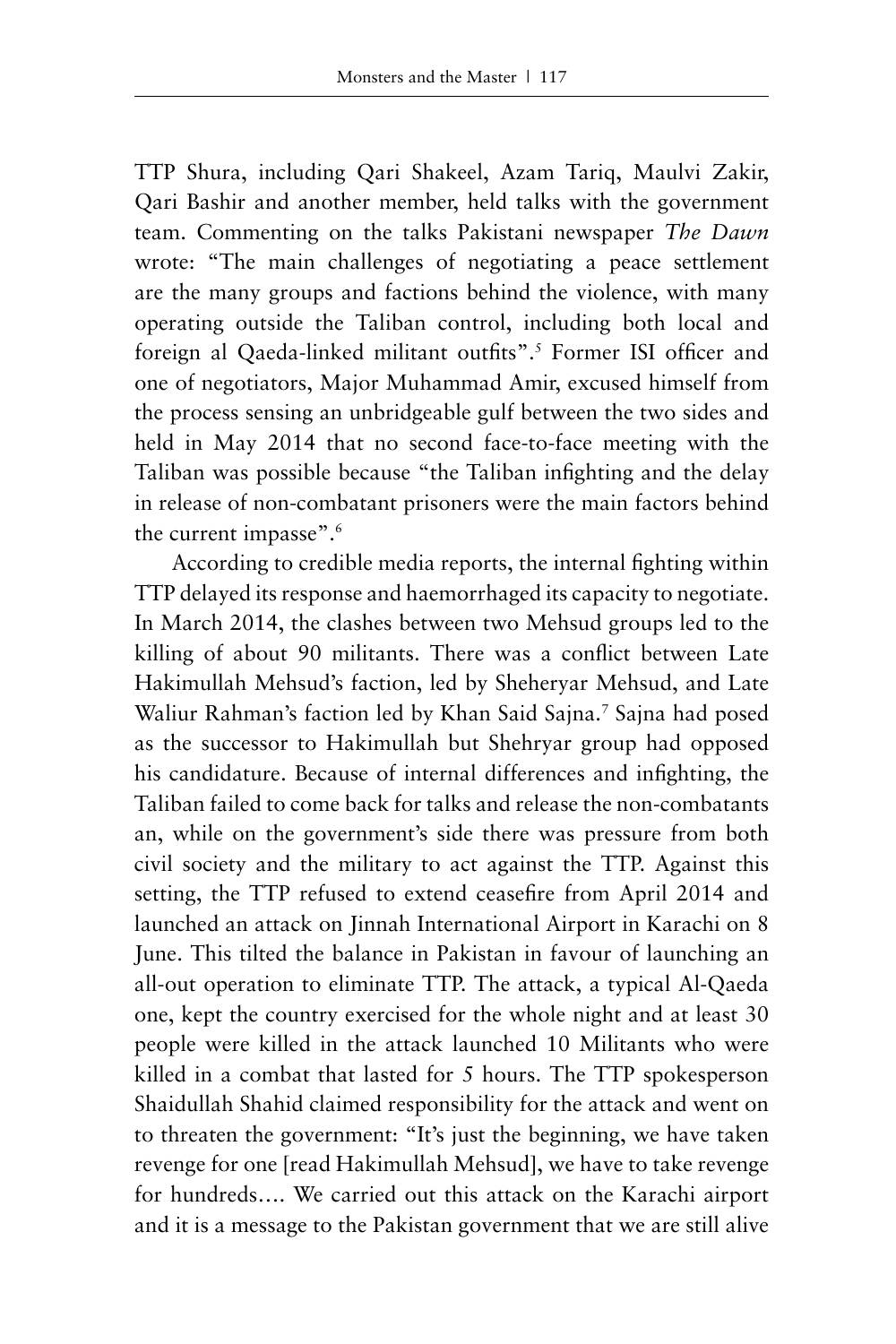to react over the killings of innocent people in bomb attacks on their villages". He dismissed the Pakistani government's peace talks as a "tool of war".8

### **Zarb-e-Azb and TTP's Woes**

This incident sealed the fate of the talks and the government launched Operation Zarb-e-Azb from 15 June 2014. Nawaz Sharif chose to remain silent while his defence minister, Khawaja Muhammad Asif appeared in Pakistan's *Dunya* Television and said, "Now we have to fight this do or die war…. We will fight it till the end." The first air-strikes reportedly targeted and killed Abu Abdul Rehman al-Maani, an Uzbek, who was allegedly the mastermind behind the airport siege.<sup>9</sup> Military operations against the group intensified in the FATA region while the TTP militants were apparently on the run. There was a clear dip in the rate of attacks launched by TTP for few months. Moreover, around this time, the TTP suffered internal division and splits. In August 2014, some factions split away to form TTP Jamaat-ul-Ahrar (JuA) led by Maulana Qasim Khurasani and Omer Khalid Khurasani (from Mohmand) as his deputy. This group was opposed to Fazlullah's alleged soft approach towards Pakistan government and promised to upscale attack against security forces. There was an upswing in sectarian attacks by this group after its formation. Other than the amir and naibamir, other members of the group's political shura were Qari Shakil Haqqani from Charsada, Maulana Yasin from Swat, Qari Ismail from Khyber Agency, Maulana Adbullah from Bajaur Agency, Mufti Misbah from Peshawar, Maulana Haider and Mansoor Nazim from Orakzai Agency. Former TTP spokesperson Ehsanullah Ehsan, was nominated as the spokesman for the splinter group.10

As if this was not enough, TTP faced the threat of further division following the rise of Islamic State in Iraq and Syria (ISIS) which raised its head in the Middle East in early 2014. Attracted by its dramatic success, the lightning speed with which its occupied city after city in northern Iraq, and its resolve to usher in a global Islamic revolution many Islamist radical groups around the world veered towards it. Strangely, ISIS' well-advertised gruesome acts of brutality against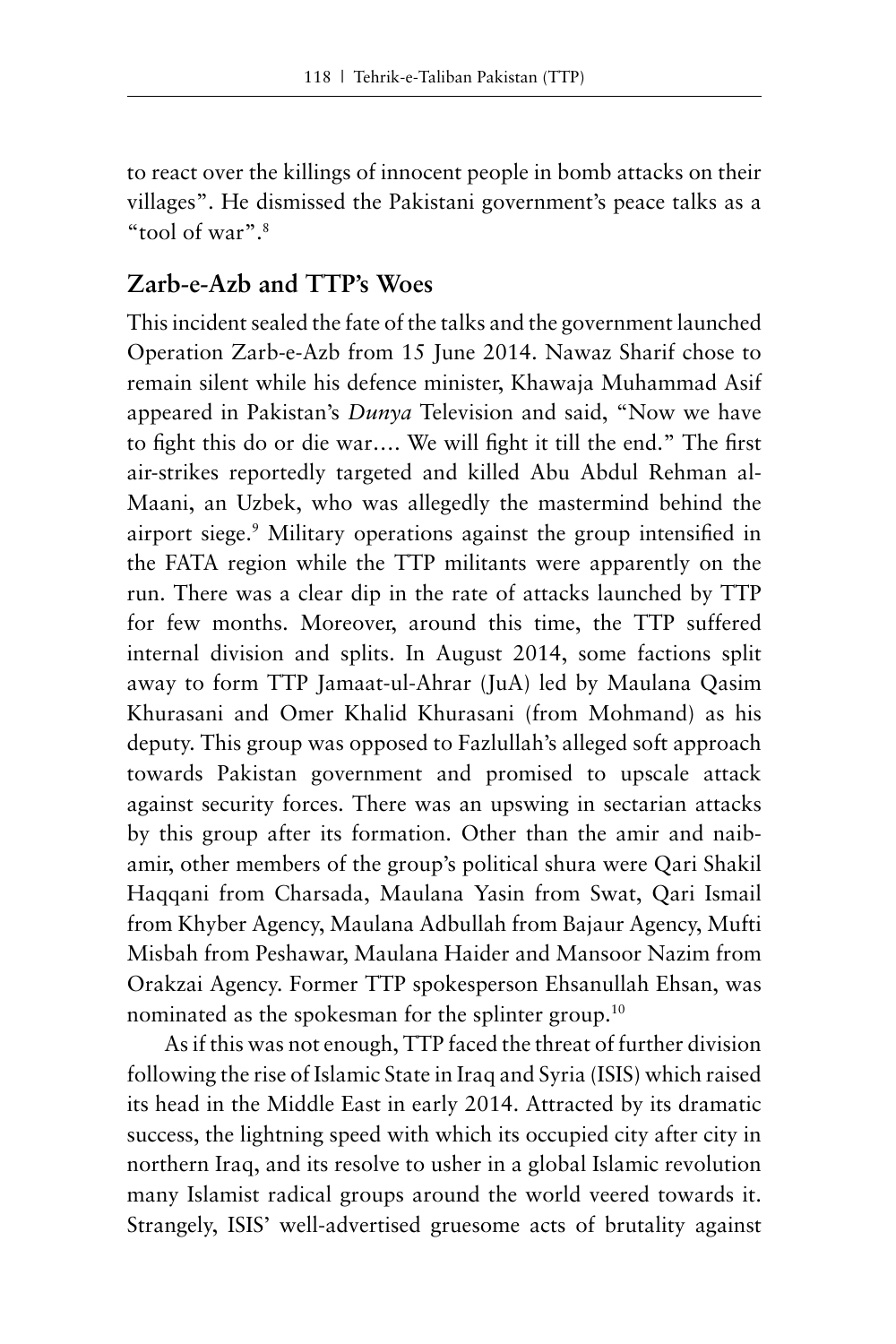Shias and levelling of Shia places of worship must have appealed to many hardcore sectarian elements within TTP fold.<sup>11</sup> Jundullah joined the group quite early in February. In September 2014, there were rumours of ISIS sympathisers distributing leaflets written in Pashto and Dari titled 'Fateh' in the tribal areas.<sup>12</sup> In October 2014, six top TTP militant leaders announced their allegiance to Abu Bakr Al Baghdadi as their Amir-ul-Momineen or Calipha.13 They were the TTP spokesperson Shahidullah Shahid, TTP amir for Orakzai Agency Hafiz Saeed Khan, TTP's Kurram Agency chapter chief Daulat Khan, TTP in Khyber Agency chief Fateh Gul Zaman, TTP's Peshawar amir Mufti Hassan and TTP's Hangu chief Khalid Mansoor. There were reports of TTP Bajaur chief Abu Bakr also joining ISIS along with close militant aide Gul Bali and some others. Some other affiliates of TTP, well-known for their deep sectarian outlook like Lashkar-e-Jhangvi (LeJ) and Ahle Sunnat Wal Jamat (ASWJ) were also courted by ISIS during this period by ISIS to follow its agenda in late 2014 and certain LeJ leaders had even reportedly visited Saudi Arabia and met ISIS leaders along Saudi-Iraq border.14 By November 2014, it was reported that ISIS had sent its delegates to visit tribal areas and Balochistan<sup>15</sup> to recruit militants from Pakistan. They even visited Khyber and met Mangal Bagh, head of Lashkar-e-Islam (LeI) who sympathised with ISIS philosophy but was too dependent on TTP to owe allegiance to ISIS.16

On 15 June 2015, the operation ZeA completed one year and the then Director General of Inter Services Public Relations (ISPR) Major General Asim Saleem Bajwa said security forces have killed 2,000 militants in North Waziristan so far. Bajwa added that 200 soldiers had been killed during the Operation Zarb-e-Azb and 800 others were injured. A year later, on 15 June 2016, on the second anniversary of Operation Zarb-e-Azb, DG, ISPR told the media that more than 3,500 militants were killed while around 490 soldiers lost their lives, 992 militant hideous were destroyed, 253 tonnes of explosives were confiscated, 7,500 bomb factories dismantled, 2,800 mines removed and 3,500 rockets and mortars recovered during the operation". He added that the "militants had enough explosives to continue bombing for 15 years with up to seven bombing every day".17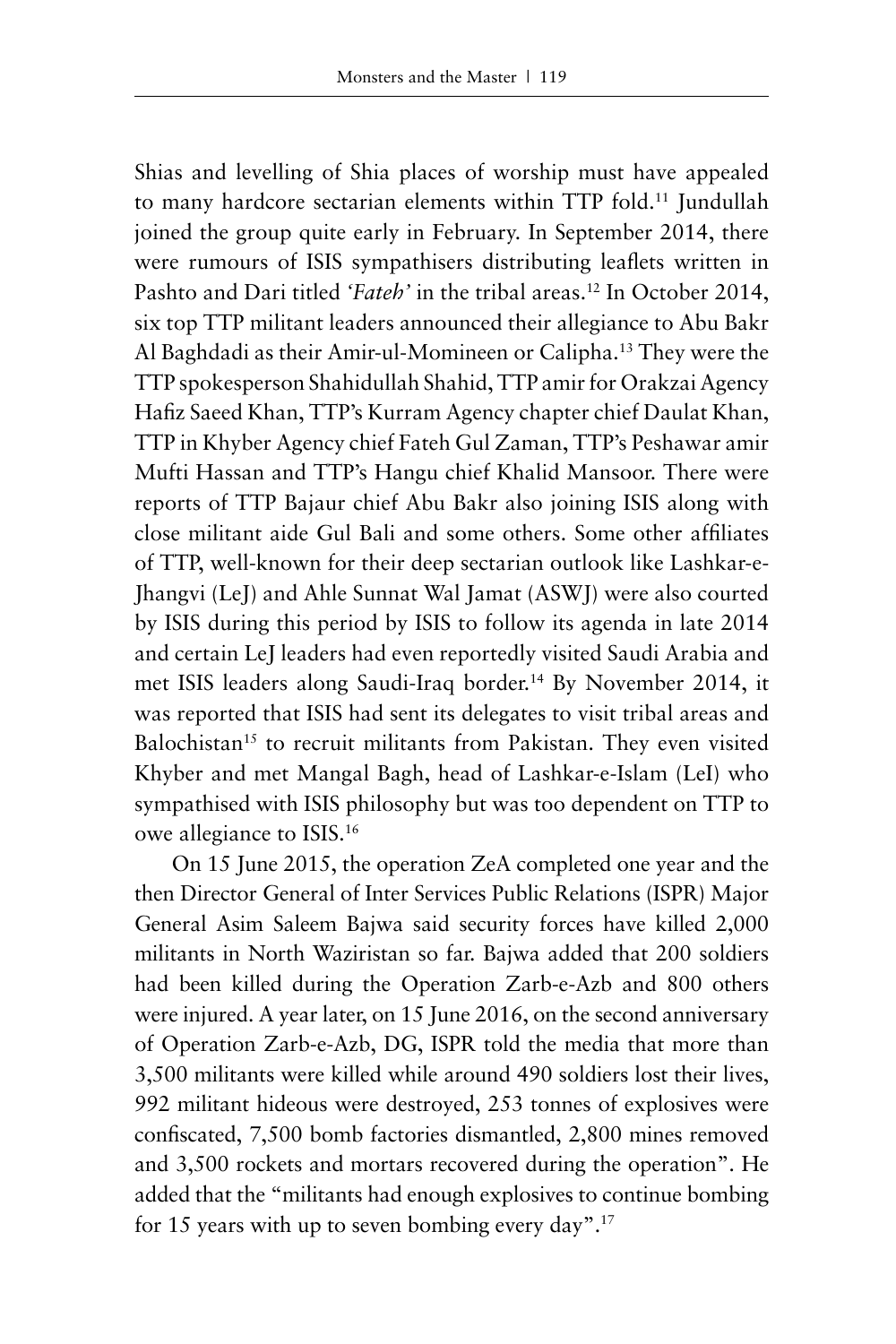## **TTP shows Sign of Recovery**

Despite such grave internal and external challenges, from September 2014 the TTP militants were able to launch attacks on security forces again. On 6 September, Pakistani Navy frigate PNS Zulfiquar was attacked and briefly captured by Al-Qaeda and rogue Pakistani Navy officers before being recaptured by Pakistani forces. This attack was given star projection by TTP magazine *Nawa-i-Afghan Jihad* in its October 2014 issue detailing the moves the militants took to carry out the attack. The attacker aimed at using the Zulfiquar's anti-ship missiles to attack the US Navy Fleet in the Arabian Sea. Ten militants including 4 rogue Pakistani navy officers were killed in the operation to recapture the ship. Four officers who were involved but did not participate in the attack were later apprehended. On 2 November 2014, Jamaat-ul-Ahrar (JuA), conducted a suicide attack on the Wagah Border, close to the Pakistani city of Lahore and the Indian city of Amritsar and killed more than 60 people and more than 110 were injured. The militants brought things to a head on 16 December 2014, when they attacked Army Public School in Peshawar and brutally killed 132 children resulting in the government ending a moratorium on capital punishment and going after militants in a more determined manner. On 25 December 2014, acting on a tip off my Military Intelligence (MI), a Special Services Group (SSG) of the Pakistan Navy chased down the alleged mastermind of Peshawar School attack, Saddam Jan (TTP chief of the Darra Adam Khel area) in Jamrud Tehsil of Khyber agency and killed him along with six of his accomplices.<sup>18</sup>

From December 2014, even if the government went on claiming success in its operations in the tribal areas, the militants continued to attack government forces in the FATA and adjacent tribal areas. The attacks on Shias and other minorities became more frequent since January 2015. On 30 January, Jundullah, a splinter group of the Taliban, which pledged support to the Islamic State group in 2014 claimed responsibility for an attack on a Shia mosque in Shikarpur in Sindh in southern Pakistan. On 13 February 2015, TTP militants stormed a Shi'ite mosque in Peshawar resulting in the death of at least 19 persons. On 15 March, TTP suicide bombers targeted two churches in the Christian neighbourhood of Youhana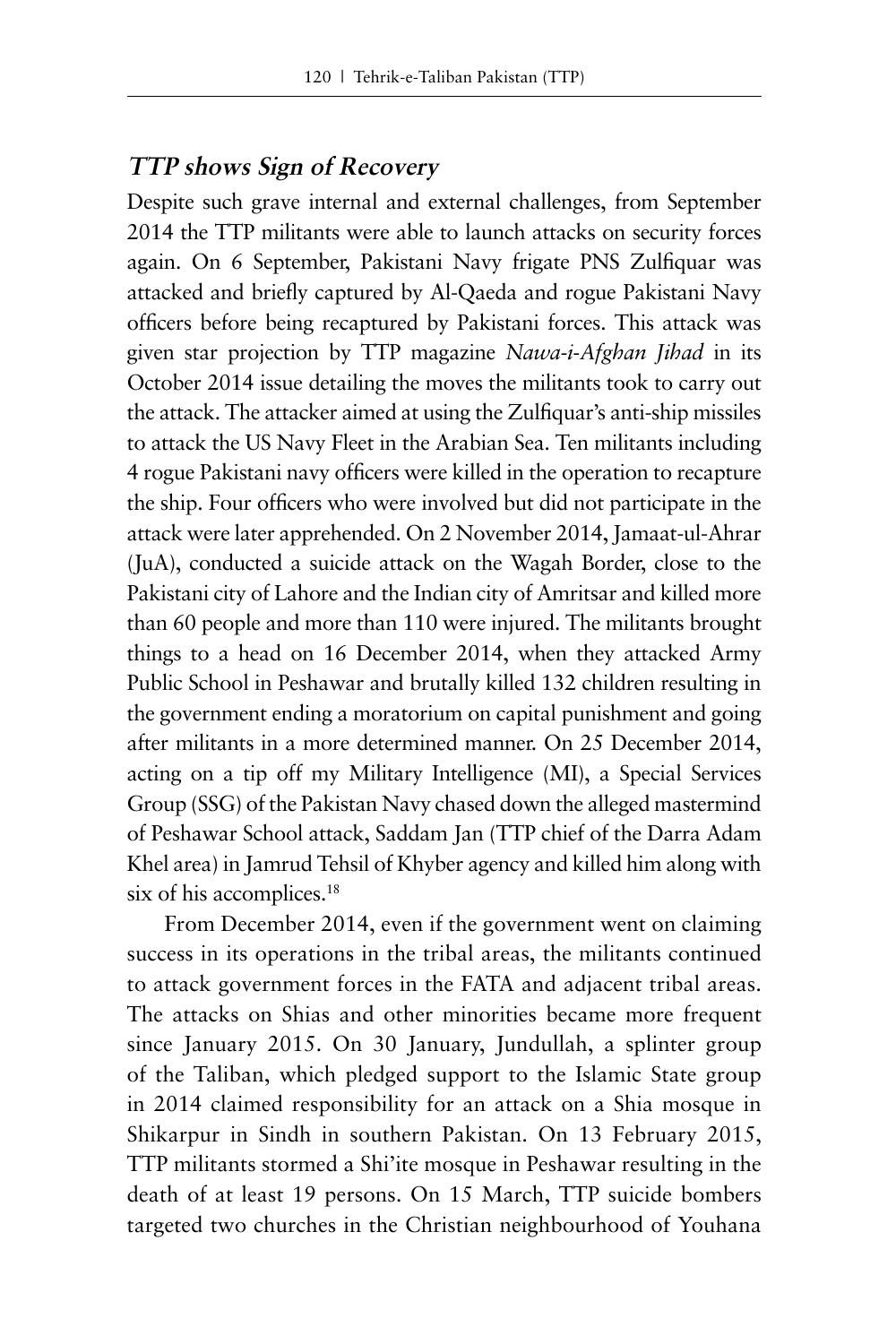Abad, Lahore, as worshippers were gathering for a Sunday mass. At least fourteen people were killed in the blasts and another 70 were reported injured. The Umar media of TTP reported attacks on security personnel on an everyday basis since the beginning of 2015 and announced formation of Taliban Special Group (TSG) who are being trained to carry out high-profile surgical attacks in future. The media website posts videos regularly showing training being imparted to the so-called TSG trainees.

In May 2015, the Umar Media of TTP released a video which said that, undeterred by Zarb-e-Azb and massive strike by Pakistan army on TTP facilities in the FATA region, the TTP had launched a Mujahideen Special Group (MSG) to carry out fidayeen (suicide) attacks and massive terrorist operations across Pakistan. In fact, the video came up a month after a month after the United Nations Security Council imposed sanctions on Mullah Fazlullah [on 7 April 2015. The spokesperson of TTP, Muhammad Khurasani said that the video titled "MSG Training," was filmed at the "Mehdi Alaih Rizwan Training Centre" somewhere in FATA. It showed dozens of TTP cadres going throw various stages of the commando training. It was around same time Omar Khalid Khurasani, chief of the Jamiat-ul-Ahraar (which had split away in 2014) and Mangal Bagh, the chief of Lashkar-e-Islam (LeI) announced that they would work with TTP. Similarly, Matiur Rehman aka Abdul Samad Sial, commander of Lashkar-e-Jhangvi and linked to Al-Qaeda, as well as factions led by militant commanders Qari Ehsanul Haq, and Ashfaq alias Shamil also joined hands with TTP.19 The same month, on 8 May 2015, Khurasani claimed responsibility for bringing down an army chopper in Naltar area of Gilgit-Baltistan, Pakistan occupied Kashmir. The list of dead included Ambassador of Norway Leif H. Larsen, Ambassador of Philippines Domingo D. Lucenario Jr, wives of Indonesian and Malaysian envoys Mrs Heri Listyawati Burhan Muhammad and Mrs Datin Habibah Mahmud. Indonesian ambassador Burahan Muhammad succumbed to the injuries ten days later.<sup>20</sup> Although Pakistan army attributed it to technical fault, the TTP released a video showing four masked militants carrying SAM-7B missiles, with the help of which they downed the chopper.<sup>21</sup>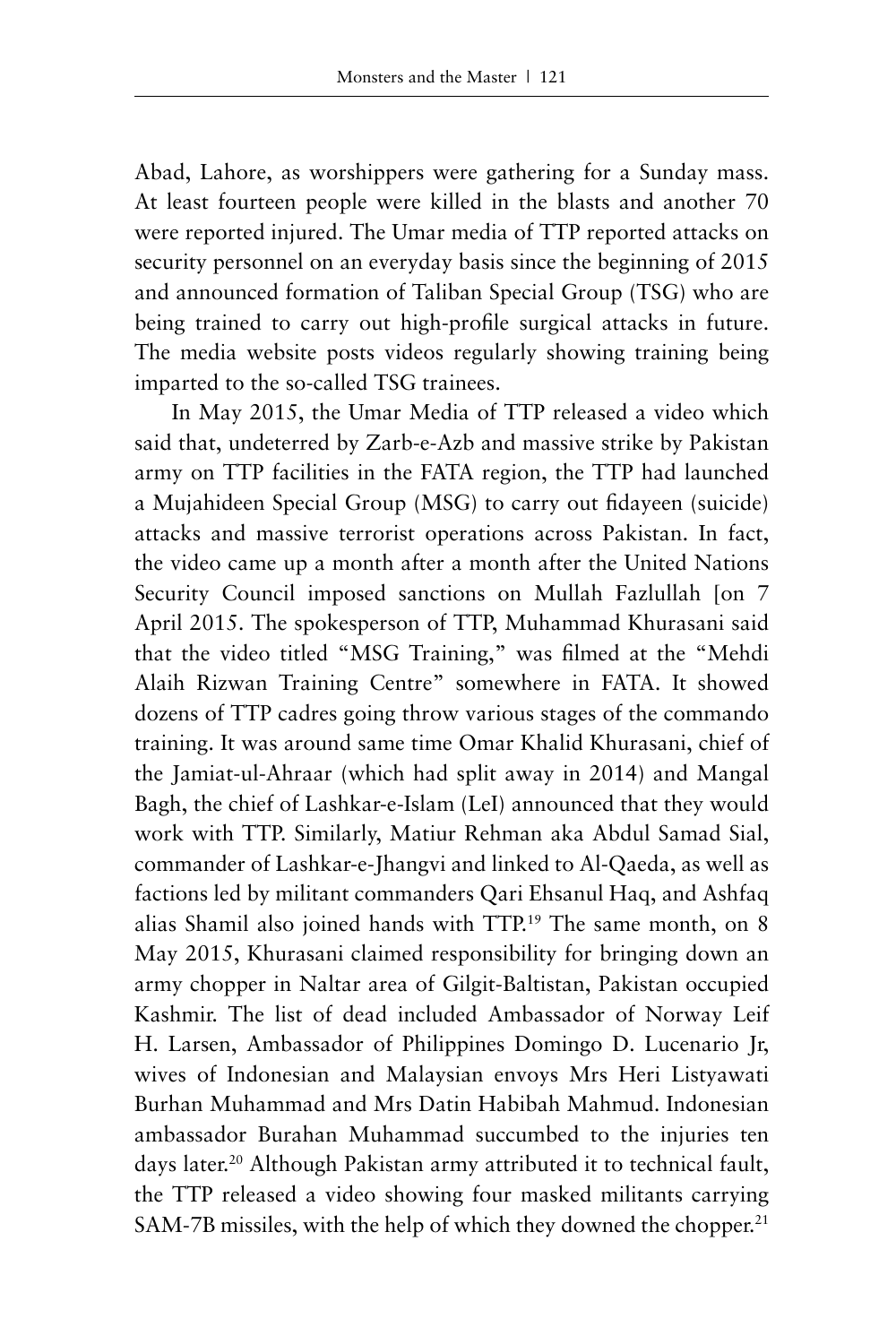All this was happening in the background of the army launching Operation Khyber.

## **TTP's Operational Presence inside Pakistan**

### *Federally Administered Tribal Areas (FATA)*

When the TTP was founded, its constituent forces hailed from the seven agencies of FATA. Its shura had representatives from all these agencies. However, the fulcrum of TTP lied in South Waziristan. Mehsuds dominating the landscape controlled the affairs of TTP for all practical purposes, between 2004, when Nek Muhammad Waziri was killed and Fazluallah, a non-Mehsud took over as its amir. The other agencies where TTP militants have had a dominant presence are North Waziristan and Bajaur. The agencies of Mohmand, Orakzai, Khyber, and Kurram have many factions of TTP who contend for influence with non-TTP militant groups.

## *Khyber Pakhtunkhwa (KP)*

Apart from tribal agencies of FATA, the TTP has presence in the adjacent PATA districts in the neighbouring province of Khyber Pakhtunkhwa. Representatives from the KPK districts of Bannu, Tank, Lakki Marwat, Dera Ismail Khan, Kohistan, Swat, Buner, and Malakand also find place in the TTP shura. The group has been particularly active in Swat district through one of its principal constituents—the Tehrik-e-Nifaz-e-Shariat-e-Mohammadi (TNSM), led by the present amir of TTP Maulana Qazi Fazlullah.

### *Rest of Pakistan*

The TTP has demonstrated its will and intent backed by its capacity to carry out high profile attacks outside its original habitat in the tribal borderlands. The attack on Benazir's cavalcade in October 2007, even before it was launched formally, the Mariott Hotel attack in September 2008, many other attacks on military facilities in Lahore, Karachi, the Army General Headquarters in Rawalpindi and many other places in Punjab prove this point. For example, the attack on a police academy in Lahore on 30 March 2009, a two-day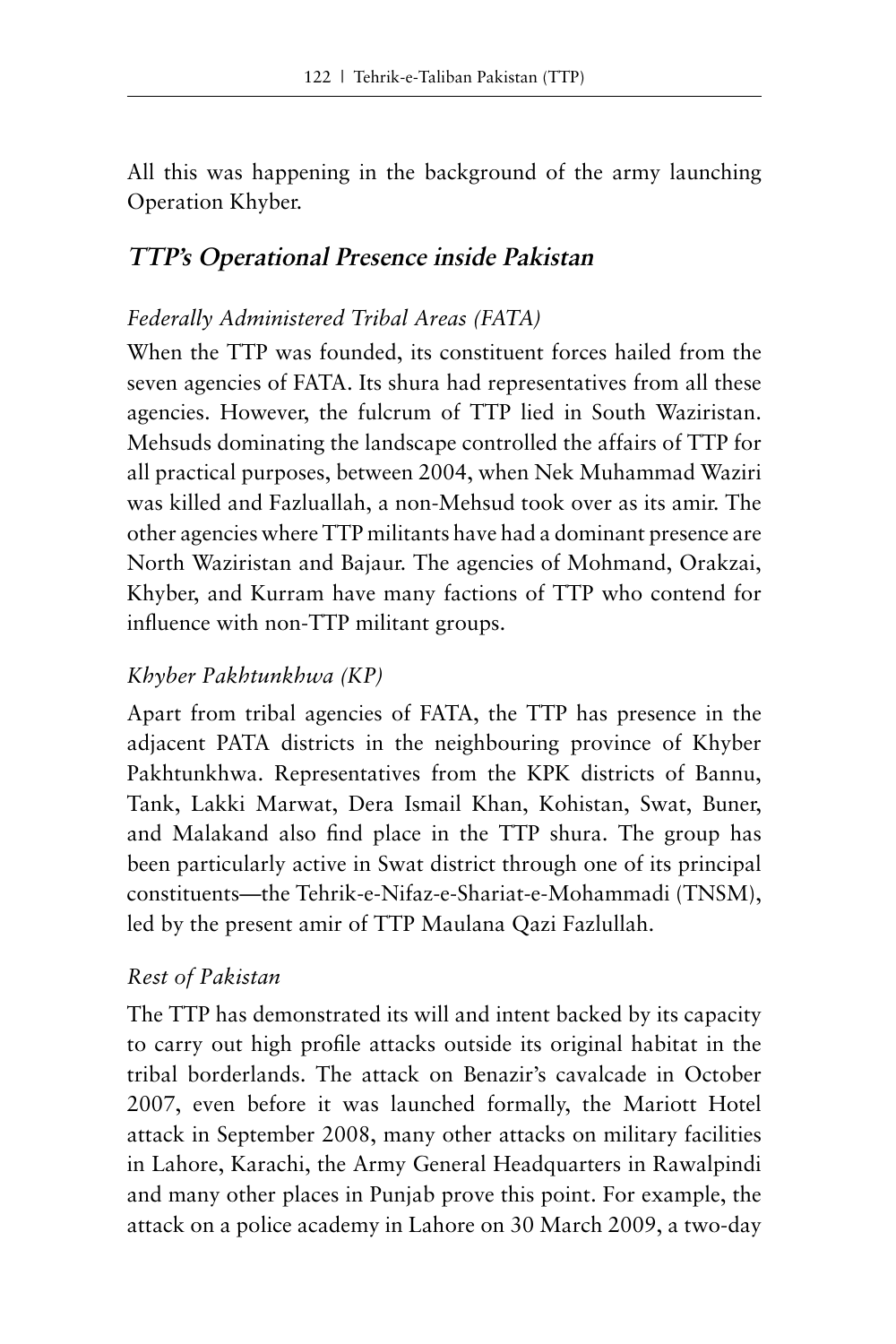long assault on the (GHQ) of the Pakistani army in the garrison town of Rawalpindi on 10-11 October 2009.

Attacks against targets in Pakistan's Punjab heartland appeared to be an increasing priority following the death of Baitullah, as was shown with a series of urban bomb attacks in 2010, as well as a suicide attack in Lahore on 25 January 2011. The TTP claimed responsibility for a series of attacks in Punjab killing at least 17 security force personnel in two separate attacks near the city of Wazirabad in Gujranwala district and in the city of Lahore on 9 and 11 July, respectively. TTP spokesman Ehsanullah Ehsan proudly stated after these attacks that TTP fighters had "come out of the tribal areas", and that attacks would continue to take place throughout Pakistan, especially in Punjab. In Punjab, the TTP focused mainly on Lahore and Rawalpindi. Because of its relationship with LeJ activists who fled Punjab and operated out of tribal areas, the TTP expanded its presence to Jhang. LeJ cadres operate as local operatives of TTP in many cities and towns in Punjab.

However, the TTP suffered some reverses in Punjab following intensified army action in FATA since 15 June 2014 when operation Zarb-e-Azb started. Asmatullah Muawiya released a two-minute video message to the media in September 2014 where he said, "We have decided to give up militancy in Pakistan. I've taken the decision in the best interests of Islam and the nation. I also appeal to all other armed groups to stop violent activities in Pakistan" and went on to add that his group would "focus on Dawah (Islamic preaching) for the supremacy of Islam and protection of the system".22

Nevertheless, there were claims by TTP of carrying out attacks on other areas like the killing of a Deputy Superintendent of Police, Majeed Abbasi, a Shia, in Shah Latif Town of Karachi in Sindh, by the Swat Chapter of TTP. Khurasani claimed on 30 May 2015 that in Kamonki area of Gujranwala, Punjab, special training force STF of TTP targeted the PML-N Member of Provincial Assembly (MPA) Rana Shamshad and his son. He also said that three groups of Punjabi Taliban had decided to join the TTP, after which TTP had become stronger in Punjab and accelerated its activities there. In June 2015, when the army conducted its operations in Sahiwal,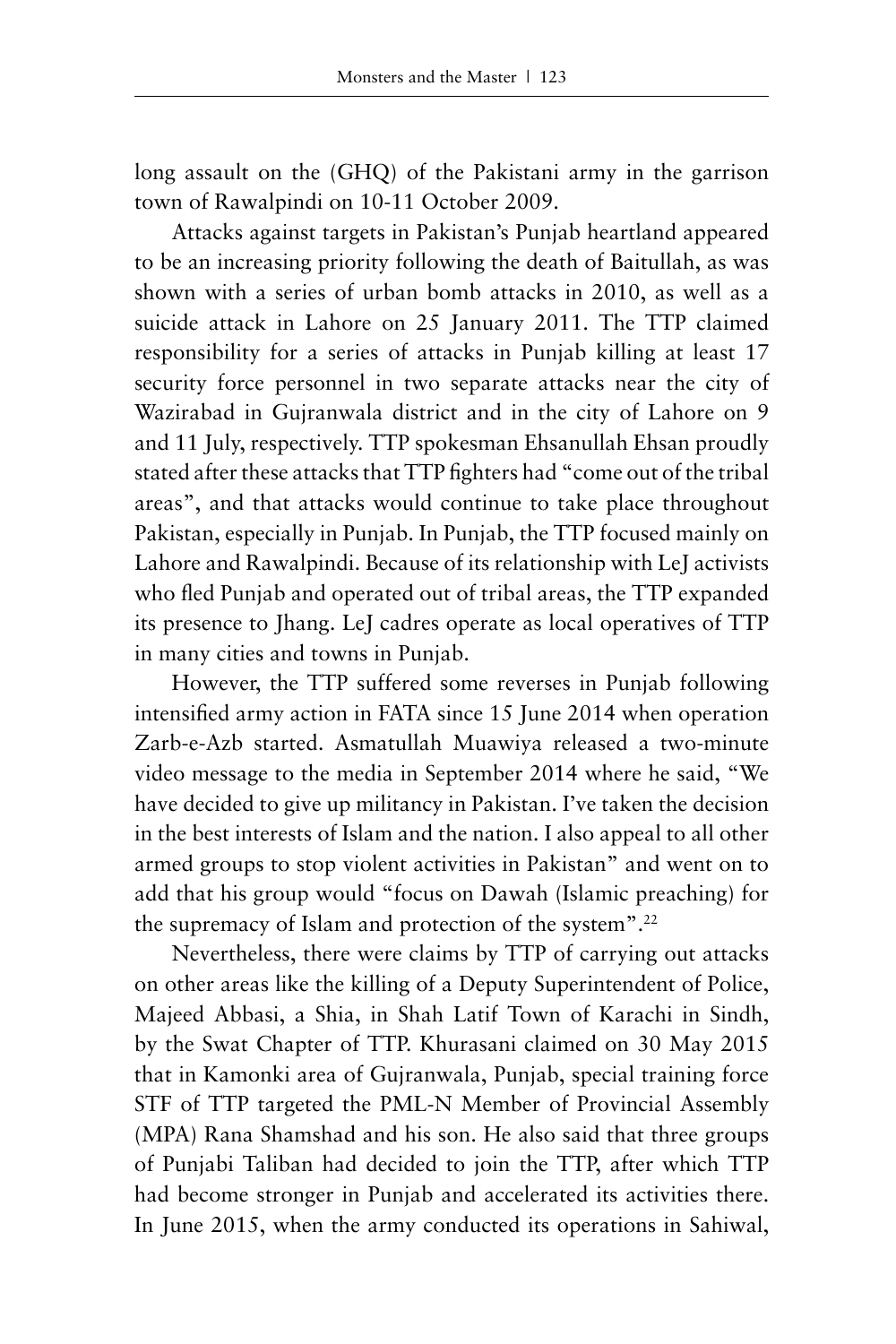North Waziristan, and the Tirah valley in Khyber Agency, the TTP threatened to attack Minar-e-Pakistan in Lahore and even threatened Karachi-Electric to stop load-shedding, or else face the consequence. There were reports of TTP militants of the Sajna groups being apprehended from Quetta, Balochistan as well as from Maripur area of Kiamari Town in provincial capital Karachi in July 2015. In August 2015, LeI, an affiliate of TTP, claimed responsibility for the suicide attack on then Home Minister of Punjab, Colonel (retd.) Shuja Khanzada in the village of Shadi Khan in Attock District of Punjab in retaliation for military operations against them in Khyber Agency (the claim was not verified). In October, TTP claimed in a video release that a military intelligence officer named Bashir Ahmad Khan was hanged by them because he was acting against their interest.

#### *Balochistan*

Reports of ISIS sending its delegates to meet TTP militants in Balochistan clearly indicated the dent of TTP in northern Balochistan especially in the Pashtun dominated districts north of Quetta. The surge in anti-Hazara/Shia attacks in the province is a grim reminder of penetration by TTP and its splinters/affiliates into Balochistan. These militants have also disrupted transport of fuel and other materials to the coalition forces in Afghanistan and targeted police and security officials in Quetta and Pashtun dominated areas. The attacks involving use of IEDs and suicides in the province were attributed to the TTP, as against the Baloch militants who are fighting a battle for independence for a long time.

#### *Sindh*

Various factions of TTP have their branches in Karachi thanks to the growing population of Pashtuns due to steady migration from the tribal areas following prolonged army operations since 2004. As the financial capital of the country, Karachi offers unique opportunities for these groups to base themselves there and discover ways of raising funds for their factions. Some reports suggest that wealthy Sheikhs from the Gulf countries use their links in Karachi to channel funds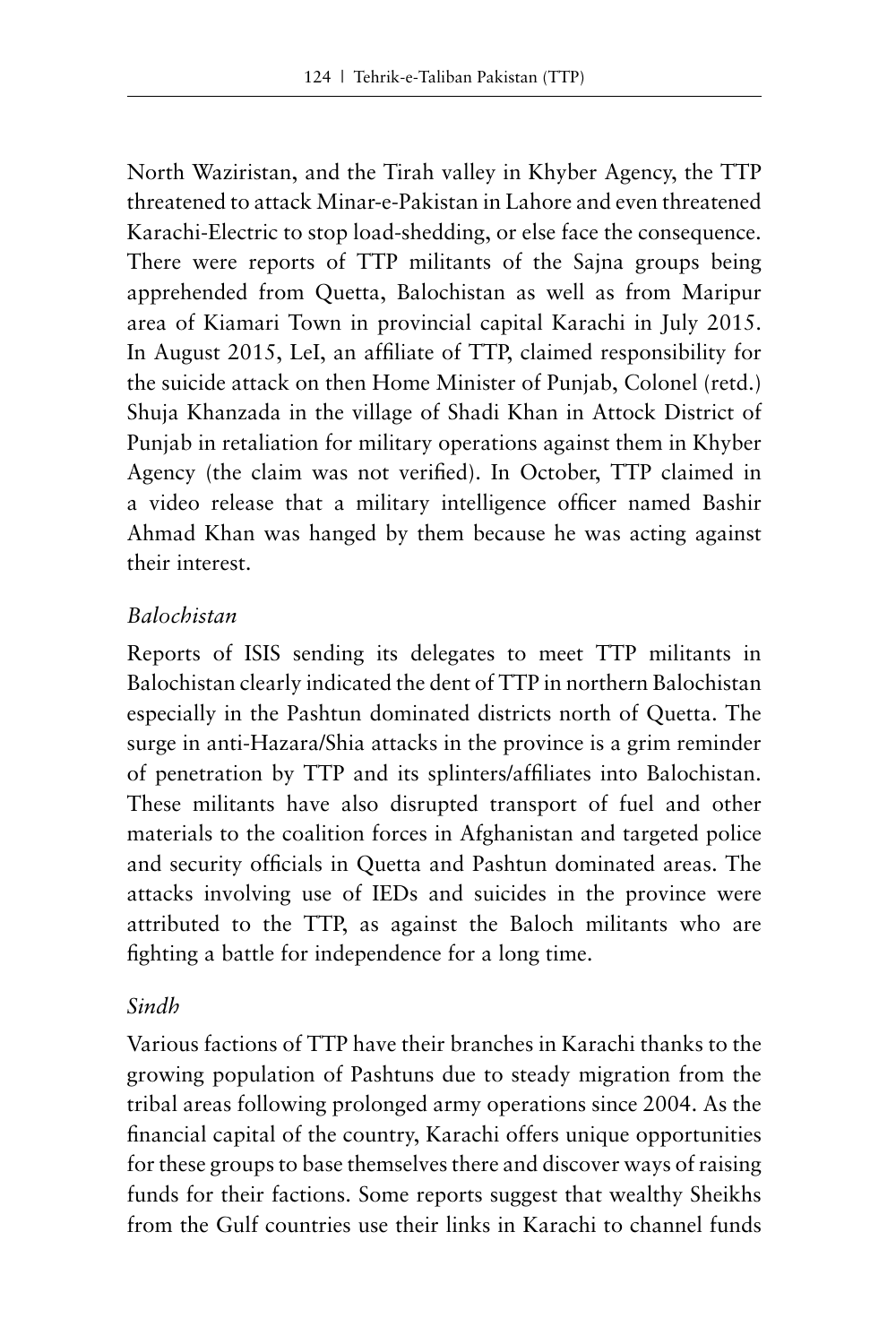to TTP and other radical Islamic groups. As a close observer of the TTP in Karachi, Zia-Ur-Rehman would argue, that the TTP "may have been born in the tribal agencies, it might have even ruled Swat, but it is Karachi that has been crucial to the TTP's perpetuation of power across the country".

However, different factions of TTP—who have managed to pull on together in the tribal areas—have not had a peaceful relationship among them in Karachi. Fighting among TTP factions often led to worsening of security situation till the launching of army operation simultaneous to the Operation Zarb-e-Azb in Karachi. The Waliur Rahman and Hakimullah Mehsud groups often locked horns in Karachi on many occasions, both when these two militant leaders were alive and after their death. The former faction has been quite dominant and managed to expel the latter from Landhi, Sohrab Goth, Ittehad Town, and Manghopir areas. Other factions of the TTP active in Karachi are from Swat and Mohmand. Their networks are especially strong in Kunwari Colony, Pashtunabad, Pipri, Gulshene-Buner, SITE Town and some settlements in Sohrab Goth.23 Even reports in April 2015 suggested that a new group of Afridi militants are active in Sohrab Goth, Ali Town, Keamari and Banaras areas of Karachi. Some reports said, "Truckers involved in transporting fuel to Nato forces at their bases in Afghanistan from Karachi are mostly members of the Afridi and Shinwari clans of Khyber Agency" and could be linked to Lashkar-e-Islam led by Mangal Bagh.24

#### *Gilgit-Baltistan*

The TTP's operational base expanded to even Gilgit-Baltistan when it claimed that it had kidnapped and subsequently killed 10 foreign tourists in the Nanga Parbat area in the Diamer district of Gilgit-Baltistan on 22 June 2013.

### *TTP's Operations outside Pakistan*

Apart from working in Afghanistan as its extended operational ground, where it has worked in close cooperation with Afghan Taliban and attacked military facilities of the coalition forces, the TTP has used at least some Afghan border provinces like Kunar,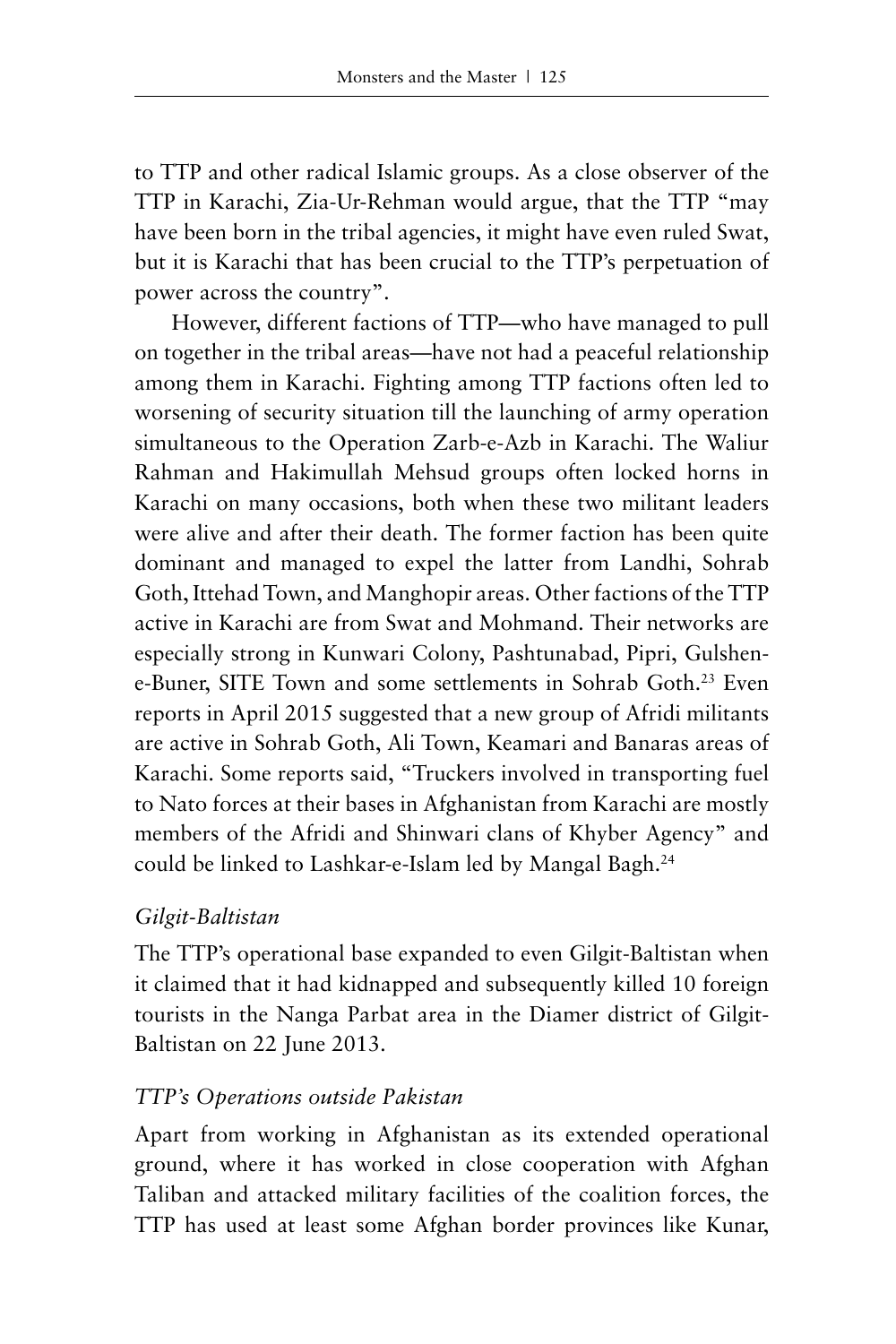Nuristan and Nangarhar, as its strategic backyard. Swat TTP chief and now amir of both TTP and TNSM, Mullah Fazlullah or Mullah Radio as he was popularly called in Swat, has repeatedly sought shelter in Afghanistan every time Pakistan launched an operation against his outfit. Similarly, chief of TTP faction in Bajaur, Maulana Faqir Muhammad has used Afghan soil as a safe haven in the face of Pakistani attack.

The anti-West rhetoric used by the TTP has been noted earlier in the discussion. There is a deep conviction among the TTP leaders that Pakistan would not be as aggressive as it is vis-à-vis the local Taliban, were it not for the pressure from the US. Moreover, continued support by the US and its allies to the anti-Taliban forces in Afghanistan as well as repeated drone attacks in the tribal terrain have turned the TTP against the US and its Western allies as enemies. Therefore, it is not strange that the TTP did make an effort to internationalise its operation in the name of protecting Islam and avenging attacks on Muslim by governments in the West. The TTP connections were explored in the case of trial of 11 men, alleged by Spanish authorities to be planning suicide attacks on the city's subway system in Barcelona in November 2009. The then TTP spokesman, Maulvi Omar, acknowledged TTP's involvement in the Barcelona plot. All the accused were convicted and sentenced to long terms in prison. The case of Faisal Shahzad receiving training at the hands of TTP trainers to stage an attack in Times Square, New York on 1 May 2010 has been mentioned above. Faisal not only received training in Waziristan at TTP facilities but also received money from the outfit to stage the attack.

The TTP did not stop at that. One of its cells in the US was busted in Miami, Florida, in late 2011. Three Pakistani nationals were arrested in the city in March 2011 who pleaded guilty to charges of providing material support to the TTP. The defendants also admitted that they had taken money from TTP to smuggle a TTP militant into the US via Ecuador.

The TTP was linked to a series of shootings in France in 2012. A French national of Algerian descent, Mohammed Merah, received training at a TTP facility in North Waziristan and in a series of small-arms attacks around the French city of Toulouse, killed three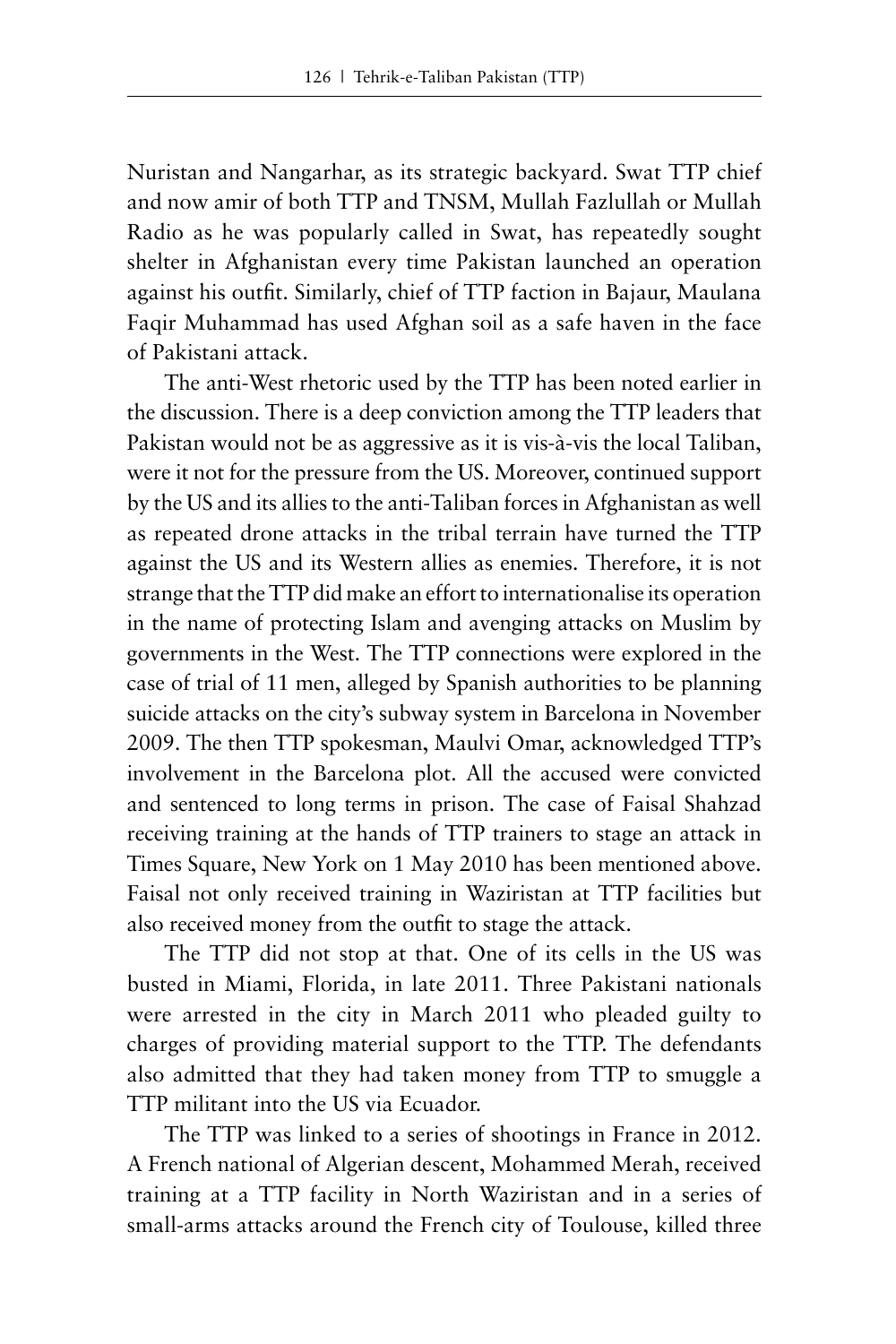soldiers, three Jewish children, and a local rabbi, before being killed by security forces on 22 March. On 15 March, spokesman of one of the TTP factions identifying himself as Ahmed Marwat, acknowledged that Merah had in fact trained with TTP in North Waziristan, but had carried out the attack alone. Many French nationals also reportedly trained with the TTP in North Waziristan in the use of explosives and small-arms in recent years.

## **TTP vs Pakistan Army: Operations and After**

Starting with *Operation Al-Mizan* (Balancing scale) which was launched in 2002 and continued till 2006, Pakistan army went up on a learning curve as its efforts were resisted with surprising intensity by the militants/local Taliban in the tribal belt. By October 2007, the focus had shifted to the Swat Valley, with Mullah Fazlullah, famous as Mullah Radio, sweeping the former Malakand division (comprising the princely states of Chitral, Dir and Swat). The local Taliban sought to impose a strict version of Sharia law in the Swat valley which included campaign against polio-vaccination, preventing women's education, public execution of barbers, music-shop owners, and thieves. On 24 October 2007, Pakistan army launched *Operation Rah-e-Haq* (The path of truth) sent about 3,000 troops to Swat which swelled to about 5,000 in November with the onset of the second phase of the operation. The army sent in reinforcements to help out about 15,000 local police and para-military forces who found it difficult to rein in the Taliban of Swat. As has been described earlier Swati Taliban emerged out of the *Tehrik-Nifaz-e-Shariat-e-Muhammadi* (TNSM), founded in 1992 by Sufi Muhammad, father-in-law of Mullah Radio, who split away from Jamat-i-Islami to found the new outfit. He had defied the government orders and led a large number of volunteers to Afghanistan in 2001 to fight the US troops.

## **Deal with Swati Taliban and its Failure**

In the initial phase, Swati Taliban surprised the army with few tactical moves sweeping few Tehshils in Swat and marched towards Shangla, occupying its district headquarters by early November. In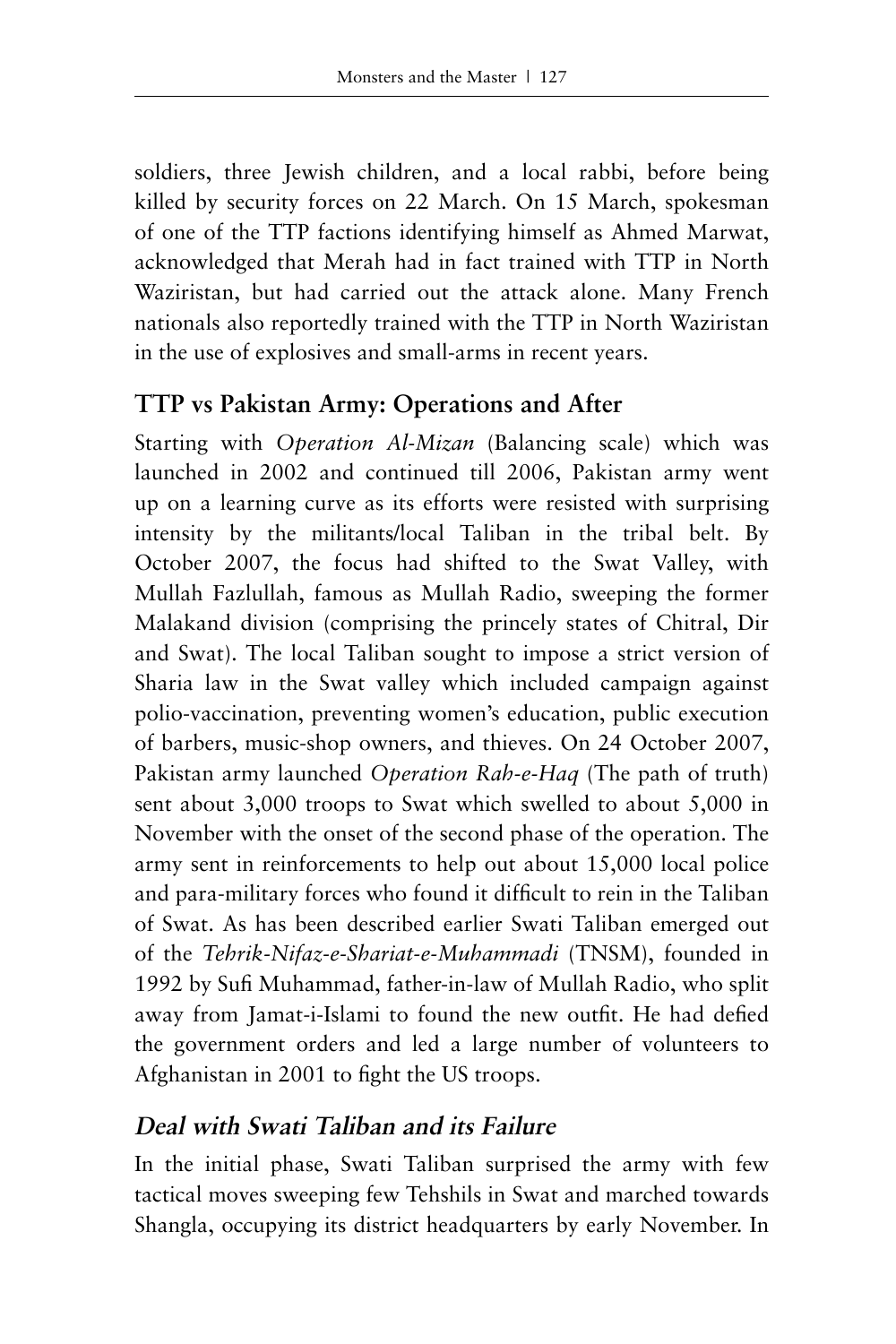the third phase, the army targeted Mullah Fazlullah's village Imam Dehri, wrested control of the peaks from the Taliban and launched a massive offensive forcing them to flee. The army freed the Tehsils occupied by the Taliban by December 2007. By July 2008, with the resurgent Swati Taliban upping their ante, the army took the help of the air-force to launch *Operation Rah-e-Haq-II* with use of massive artillery fire and air-power. While the army dominated the battle, the local Taliban continued to irritate the army with its surprise attacks and extension of control in adjacent areas, of Buner, Lower Dir and Kohistan, necessitating *Operation Rah-e-Haq III* in January 2009 to control the supply lines and push the Taliban out of the area.25 The army was able to retake the main town in Swat in Mingora. However, at this juncture, in February 2009, the provincial government decided to strike a deal with the militants. The founder of TNSM and father-in-law of Fazlullah was brought in to negotiate a deal with his son-in-law.

Notably, Maulana Sufi Muhammad shot to limelight in 1994 when he staged a week-long sit-in protest with hundreds of his supporters at the Malakand Pass demanding enforcement of Shariah law there. His followers wore black turbans and were indoctrinated by him to work towards imposition of Sharia in Pakistan. In 1998, the Maulana had even declared people opposed to Sharia *wajibul-qatal* (worthy of being murdered). He was also known for his support of the Taliban and was credited with forcing the provincial and federal governments to concede local application of a separate Sharia-based judicial system in the Malakand Division. Long-held for his involvement in cross-border armed action in aid of Taliban in Afghanistan since 2002 and serving a sentence of seven years in prison, he was released by the provincial government of the leftwing nationalist Awami National Party (ANP) on 21 April 2008 to convince his son-in-law to pursue his movement peacefully. Sufi Muhammad was arrested in December 2001, upon his return from Afghanistan (after staging a rally in Timergara in Lower Dir district in 2001 and dubbing the then military ruler Gen Pervez Musharraf an agent of the US), and later convicted on 24 April 2002 and 'sentenced to seven years of imprisonment for defying government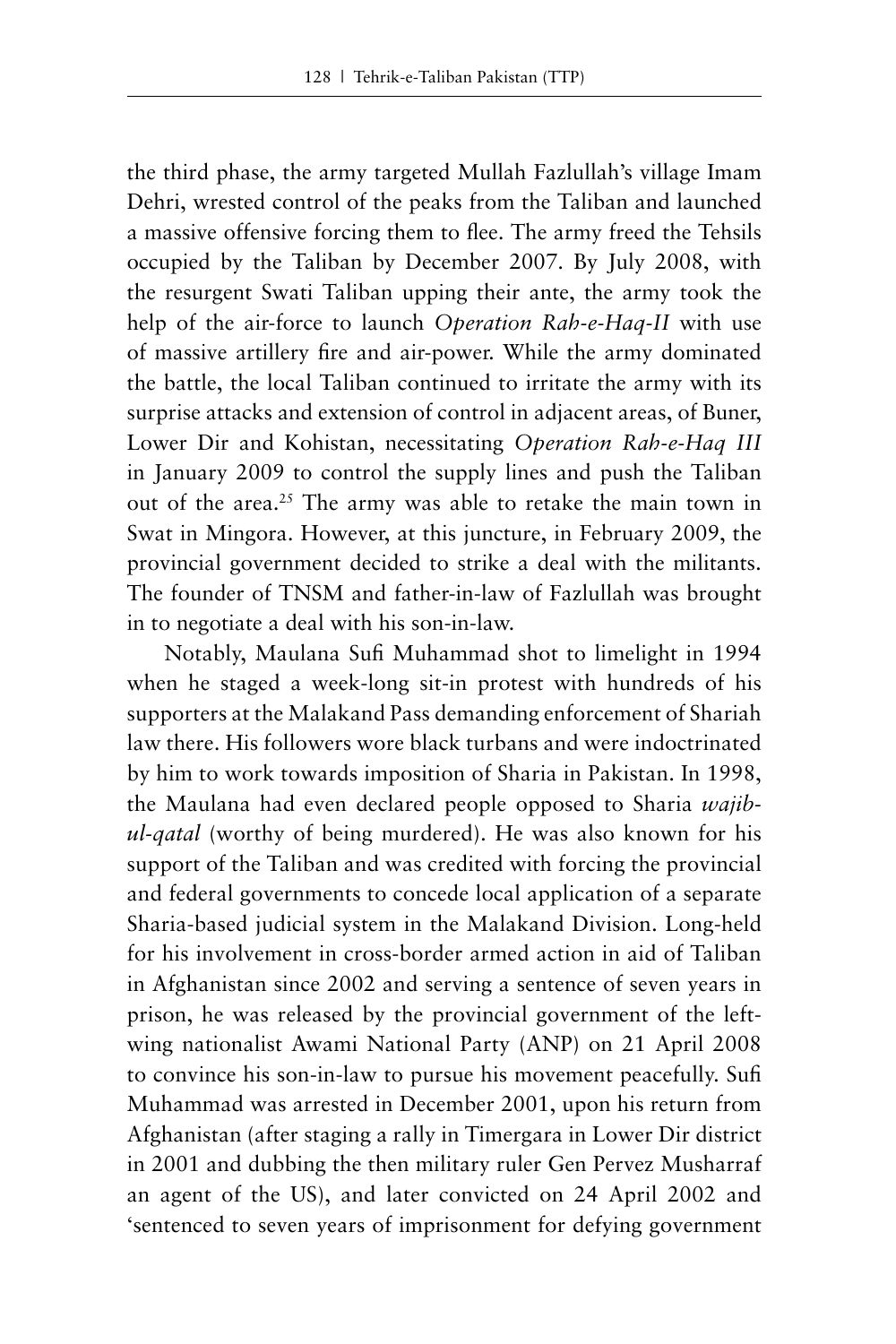order and inciting people to illegally cross into Afghanistan'.26 He advocated a pacifist line upon his release and tried to prevail upon Fazlullah, who also showed his interest in the deal in May 2008. The ANP-led NWFP government and the Taliban headed by Maulana Fazlullah signed a deal on 21 May 2008, which was signed by leaders of both the ANP and the PPP. However, this had not worked because Fazlullah felt empowered by this and enforced his strict version of Islam in and around Swat and videos of public flogging went viral, forcing the army to react to it. Bomb blasts, suicide attacks, throat-slitting and floggings by militants became routine.

In February 2009, the Maulana was called upon again to negotiate a deal with Fazlullah and this time under military pressure he also found in the deal a face-saver to enter into a ceasefire. His spokesperson Muslim Khan announced a ceasefire and draft Sharia Nazam-e-Adl Regulation (SNAR) was formulated "to provide for Nifaz-e-Nizam-e-Shariat through Courts in the Provincially Administered Tribal Areas (PATA) of the North-West Frontier Province, except the Tribal Area adjoining Manshera district and the former State of Amb". The draft was passed in the local assembly and sent to the president (Asif Ali Zardari) for approval. Zardari dilated, awaiting establishment of firm control of government forces over Swat and adjoining areas; however, a national assembly resolution approved of the regulation to establish Qazi courts and enforce Sharia law in Malakand division in April and on 13th of that month, Zardari signed it into law. It was regarded as a continuation of the Nifaz-e-Nizam-e-Sharia regulation of 1994 and Sharia Nizam-e-Adl regulation of 1999, both of which were conceded to TNSM in the past to ensure peace in the area. There was also an inertial case of Swat region having a dyarchy of legal systems under the ruler of Swat, which was abolished in 1969, which makes room for such parallel system of justice. It is also true that the local population do carry a sense of nostalgic attachment to the erstwhile local justice system that is deemed more responsive to their local needs, compared to the justice system in rest of Pakistan that is regarded as more expensive, time consuming and unjust.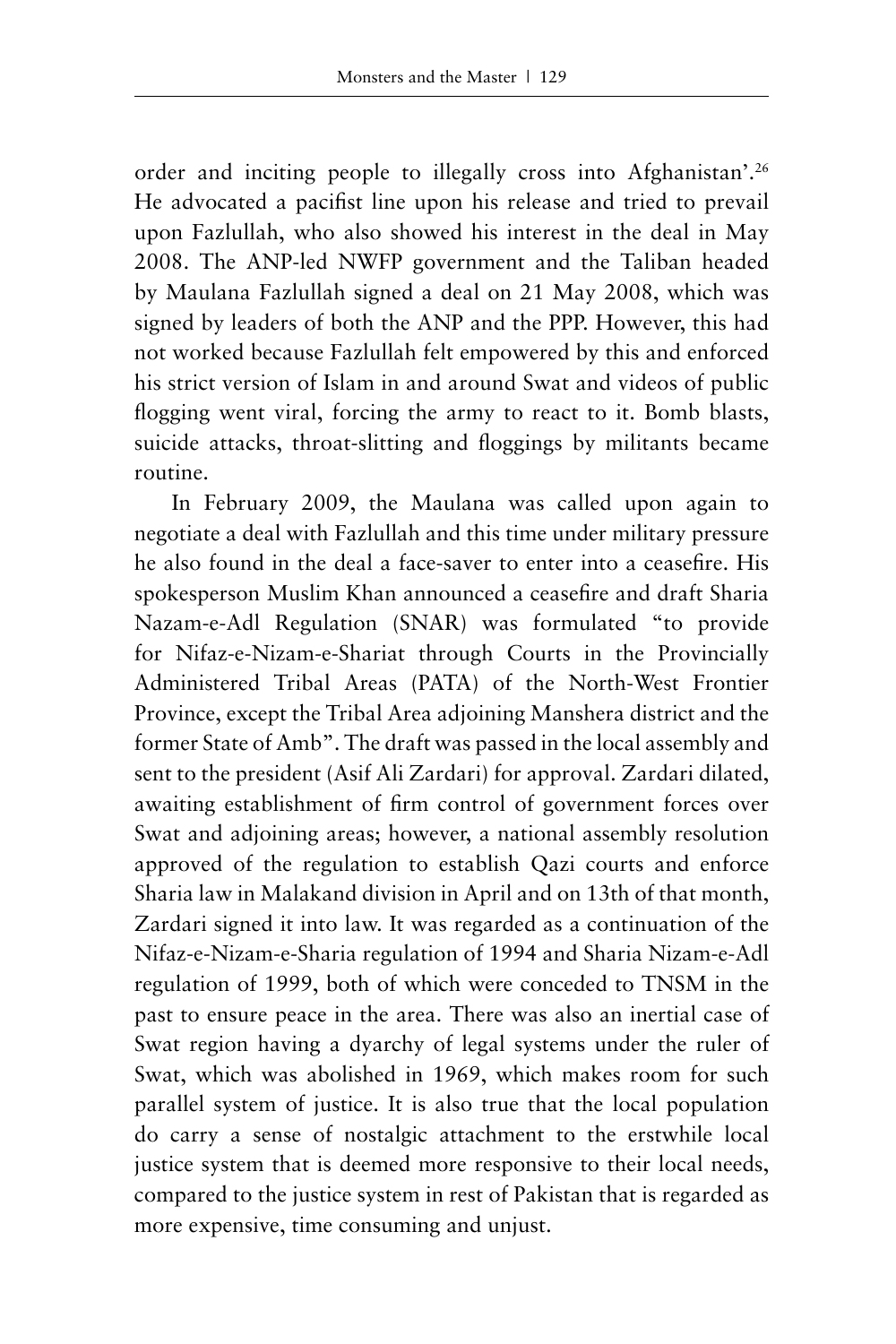Viewed from the vantage point of the political leadership of Pakistan, such concessions are regarded as pragmatic and in line with overall emphasis on Islam in the Pakistani statecraft. However, undeniably, this was a classic case of the capitulation of the state in the face of militant advocacy of Sharia law in Pakistan in a tribal corner of Pakistan, where the militants had rendered the state's justice system non-functional. The SNAR provided for a three-tier judicial system (*Ilaqa, Zilla* and at the apex level, *Dar-ul-Qaza* and *Dar-ul Dar-ul Qaza*). The system is controversially still in vogue today even after merger of the FATA and PATA regions into the province of Khyber Pakhtun Khwa following the passage of 25th Amendment Act of 2018, whereby all existing laws were meant to be inoperative. Keeping the legal complications in view, the provincial government passed Due to the same legal complication, the Khyber Pakhtunkhwa government enacted the KP Continuation of Laws in Erstwhile PATA Act in January 2019, followed by KP Continuation of Laws in Erstwhile FATA Act in April 2019 to maintain the legality of the existing laws in former FATA and PATA regions, until they would be expressly altered, repealed or amended by the competent authority. This has been challenged in the Supreme Court and the verdict is awaited.

Getting back to the local Taliban's assertion in Swat following the proclamation of the SNAR, the situation did not improve. Seeing the government responding meekly to his Shariah blackmail, Fazlullah started raising objections to the way the judges were appointed/ nominated by the government. Revealing his uncompromising attitude, Sufi Muhammad also stated that superior courts in Pakistan were un-Islamic and they could not hear appeals against decisions of the newly set up Qazi courts. He even went forward and said that parliamentary democracy itself was un-Islamic. The Swat Taliban even threatened to fan out of Swat and enforce Sharia in other parts of Pakistan. Faced with such an unenviable position, the state government urged the militants to lay down arms and vacate the territories under their control. The local TTP, on the contrary, asked the government forces to move out first. The situation became so tense within a month that on 18 May 2009, the federal government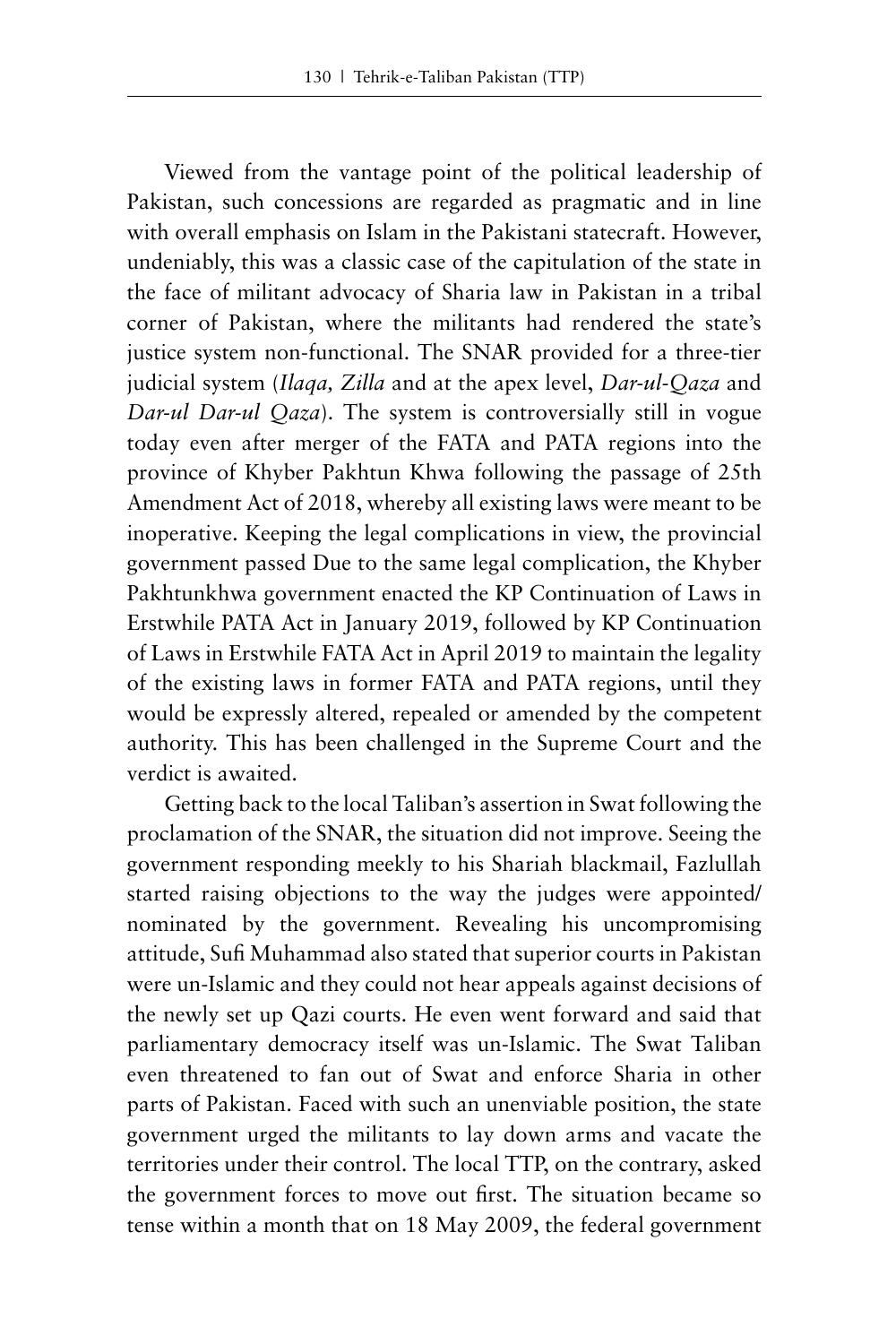called an all-party conference, which reaffirmed its commitment to preserve, protect and defend the Constitution and sovereignty of the state and initiate military action in Swat. The local population were asked to leave the valley to enable all-out kinetic operations against the militants. In July 2009, Sufi Muhammad was arrested with his sons, Rizwanullah, Ziaullah and Hayatullah, from Sethi Town in Peshawar accused of delivering a fiery speech against democracy at Grassy Ground, Mingora, on 19 April 2009.27 His sons were rearrested in August 20009, immediately after they were released by Peshawar High Court.

In May 2009, the government launched *Operation Rah-e-Rast* (the straight path) to oust the Swati Taliban from the area and cleared Mingora town after a tough fight within days and spread out to adjacent areas. After fierce battles in the villages of Ghazi Gai and Shatkai, where the Pakistan army used helicopter gunships to destroy about two dozen homes housing Taliban militants leading to an unprecedented out-migration from Swat. Some media reports suggested that about 2.2 million people fled the area during the clashes. By September, the government claimed that majority of the migrants had returned following reinforcement of government's writ in the area.

# **Operations in FATA**

While the operations were ongoing in Swat, there were assertions by Pakistani Taliban in the tribal belt around this time. In January 2007, the army launched *Operation Eagle Swoop* in Darra Adam Khel, when local militants seized government vehicles carrying ammunition and personnel. Lashkar-e-Islam (LeI) had started its assault on Barelvi Ansar-ul-Islam and held the Bara Tehsil to ransom. The army launched *Operation Rah-e-Mustaqeem* (Operation Righteous Path) on 28 June 2008 against LeI chief Mangal Bagh. Within weeks on 9 July Bara was brought under control and on the same day elsewhere the TTP attacked a paramilitary fort in Torawari area of Hangu injuring three Frontier Corps personnel forcing the army to launch *Operation Zarb-e-Kaleem* (Strike with the Staff of Moses). The army deployed about 1,500 troops backed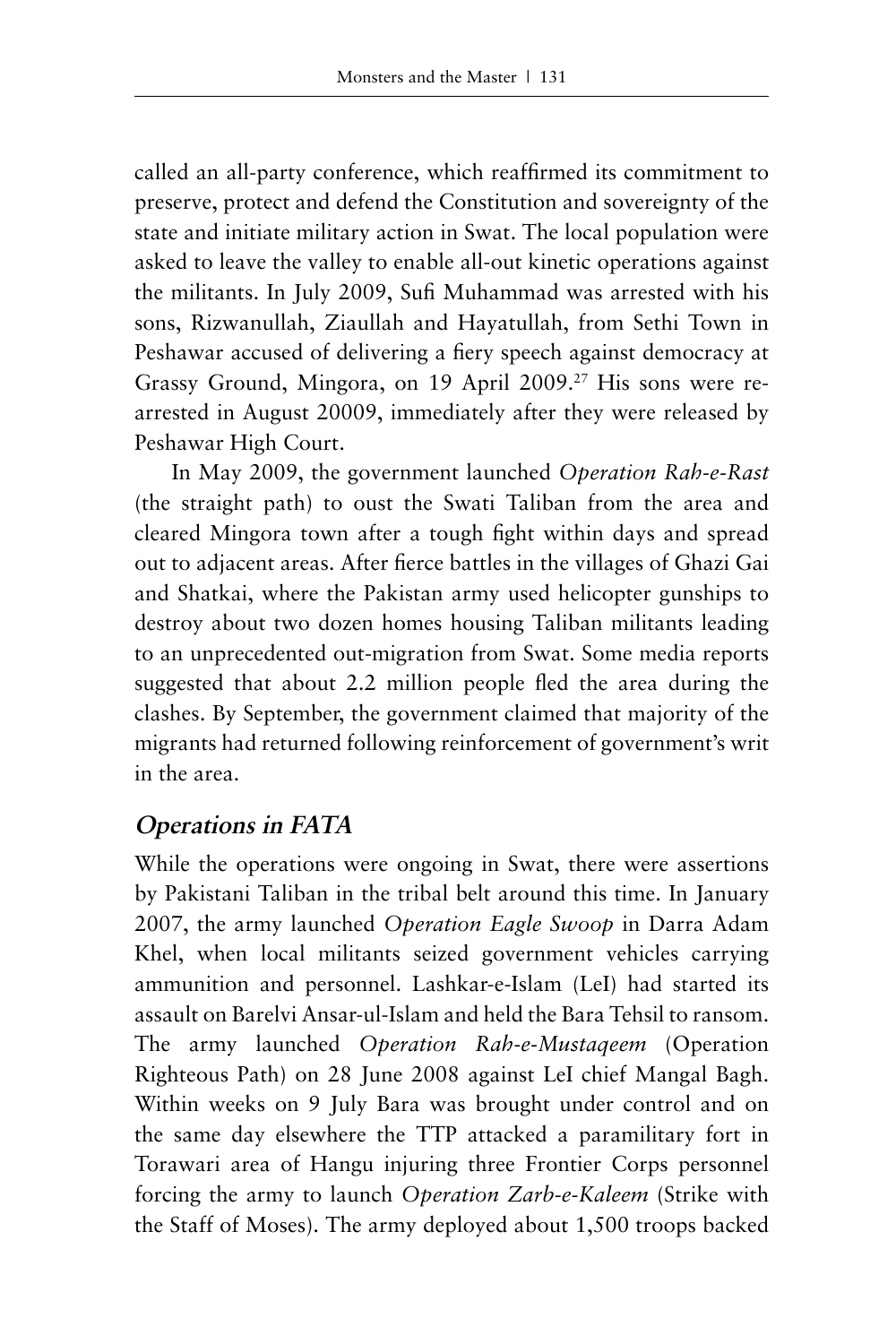by artillery, tanks and gunship helicopters for the operation along the border between Hangu and Kurram Agency. The army went ahead with its operation despite threat from Taliban to execute 29 police and paramilitary personnel from Swat held hostage by it. The army launched *Operation Sherdil* (Lion heart) on 7 August 2008 in aid of Frontier Corps in Bajaur, bordering Malakand and Lower Dir, responding to reports of Al-Qaeda using the area as its control-centre and TTP elements hiding there fleeing operations elsewhere. By October 2008, in a joint session of parliament, the military reportedly briefed the parliamentarians about the worsening situation in FATA and former NWFP and "there was an admission that the armed forces cannot curb the militants and extremists and it is important that the parliament also initiates a political dialogue to resolve the crisis".28 The military also informed that during the military operation in Bajaur around 2,744 terrorists were killed, including 321 foreigners, while 1,400 were injured. Maj Gen Abid Mumtaz (retd.) wrote a memoir<sup>29</sup> detailing his experiences during the operation which shows that it was one of the toughest operations conducted by the army against the militants. By the end of the year the operation succeeded in establishing army control in the area. In Khyber agency, through which the major trade-route to Central Asia runs, the army launched *Operation Daraghalam* (Here I Come) on 28 December 2008, followed by *Operation Biya Daraghlam* (Here I Come Again) in September 2009, and *Operation Khwakh Ba De Shum* (I Will Teach You a Lesson) in November 2009 in the backdrop of increasing attacks on NATO supply convoys.<sup>30</sup> The army's operation continued in the Agency throughout 2010-2011 and beyond leading to thousands of people migrating to safer places inside Pakistan.

South Waziristan witnessed a spike in militancy by June 2009 and the army launched *Operation Rah-e-Nijat* on 19 June to take the war to Waziristan and target TTP chief Baitullah Mehsud. The operation continued till December 2009. In July a military helicopter crashed killing all 26 crew on board. On 5 August, American drone strikes targeted and successfully killed then TTP chief, Baitullah Mehsud. Following this, a major air and ground offensive began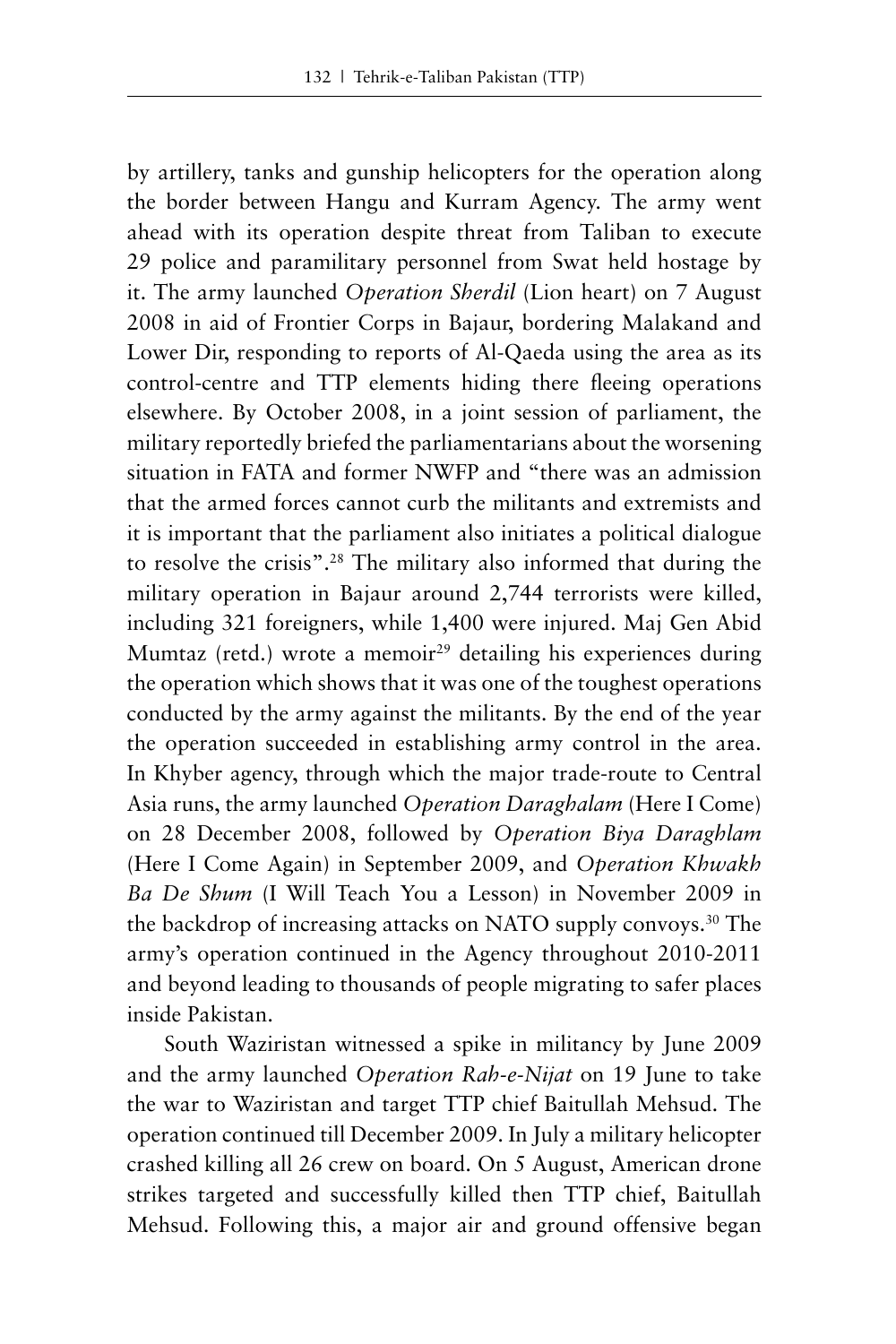in October 2009 after a three-month-long blockade of the area to tire out the militants. Suspected militant hideouts were razed to ground with overwhelming air-action using fighter-jets and attack helicopters. In South Waziristan, places like Kotkai and Kaniguram, where Uzbek and other foreign militants operated according to military intelligence, the security forces overpowered the militants and gained control. By December, the army announced that it had established its control over entire South Waziristan. Some other operations that were conducted by the army included Operation Black Thunderstorm in Buner, Lower Dir and Shangla district (2009) and Operation Brekhna in Mohmand Agency (2009). However, despite these operations, through the death of Baitullah Mehsud and his successor, Hakimullah Mehsud, the militants regained their strength and carried out attacks as mentioned before in areas outside the tribal belt. Moreover, internally displaced persons (IDPs) from these areas appeared in Pakistani cities and town in Punjab and Sindh and carried the terror dynamics that characterised politics of the tribal region to rest of Pakistan.

## **Operation Zarb-e-Azb and After**

As has been discussed earlier, country-wide attacks including many on military facilities like the attacks on PNS Mehran of May 2011, on the Minhas air base at Kamra, in Punjab in August 2012, on Malala Yousufzai in October 2012 and on Jinnah International Airport in Karachi led to a consensus to launch Operation Zarb-e-Azb, as discussed earlier.

There is no doubt that the operations launched by Pakistan since June 2014 led to displacement of TTP from the tribal terrain and weakened their capacity to strike. Many of the TTP cadres as well as their leaders escaped to Afghanistan across the Durand Line. Some Pakistani sources even say that they were informed by their moles in the Pakistan army about the impending action and left their areas of operations and fled across the border. Not a day passed in Pakistan without news of TTP cadres either eliminated successfully or captured by the security forces. There were also reports of some of the TTP cadres surrendering to the army. The military spokesperson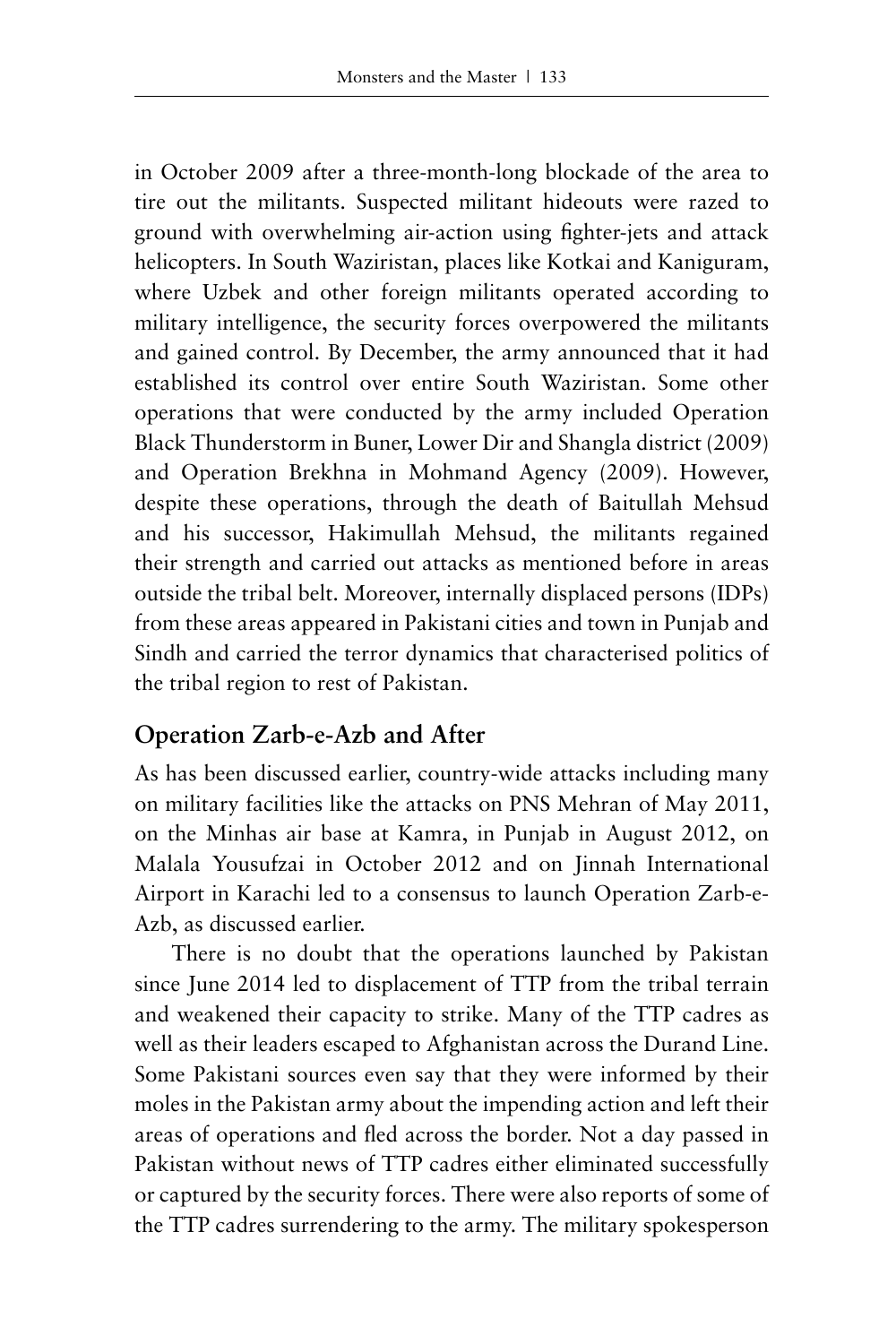heading the Inter Services Public Relations (ISPR) came out with regular updates claiming its achievements, which are all available in the social media (youtube.com). As per the February 2017 figures provided by the military, it lost about 770 officers and soldiers while 2225 were injured.

Following TTP's brutal attack on APS on 16 December 2014, the ruling elite of Pakistan overcame its precipitate inhibition to go the whole hog on its attempt to take on the radical Islamist forces parading as Pakistani Taliban in the ungoverned tribal terrain. Eight days later, on 24 December, a 20-point National Action Plan was drawn up by the Nawaz Sharif government aimed at eliminating terror and extremism from Pakistan. The moratorium on death penalty was lifted and in the subsequent days many convicted criminals were hanged. The government brought out legislation in January 2015 to establish Military courts for two years to deliver quick justice to the militants arrested under the charges of terrorism. Roughly about 11 military courts were set up around the country and a total of 274 individuals were convicted out of which 161 were sentenced to death. The number of the TTP convicts, including those belonging to LeI, Lashkar-e-Jhangvi (LeJ) and TTP-Swat was 98 out of 274 (while the affiliation of 115 convicts was not disclosed). 12 of these were executed and 113 were given jail terms, mostly lifesentences. The military courts drew wider-spread criticism from the civil society because of the murky and opaque procedures followed during trial. The international commission of jurists (ICJ) in a briefing paper published in 2016, strongly criticised the government and military authorities for having "failed to make public information about the time and place of their trials; the specific charges and evidence against the convicts; as well as the judgments of military courts including the essential findings, legal reasoning, and evidence on which the convictions were based."31

Pakistan also started registering mobile phone sim cards countywide; madrassas were asked to register and reveal their sources of funding (with limited success). National Counter-Terrorism Authority (NACTA) which was conceived and organised during 2009 as the highest body to coordinate sharing of intelligence gathered by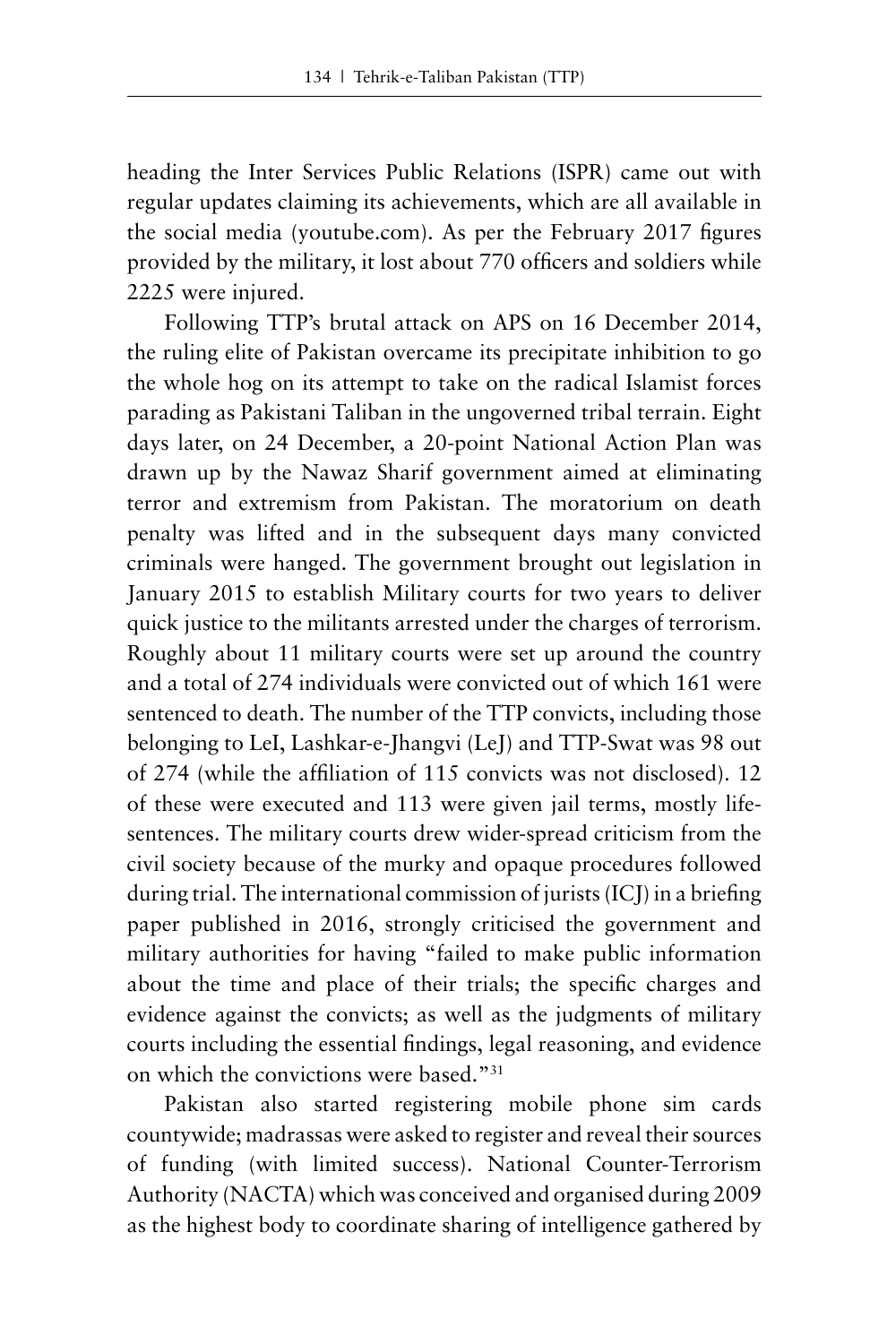26 spy agencies to curb terrorism in the country, was revived and the Prime Minister of Pakistan formed an Apex Committee to regularly monitor the success of NAP. The entire operation involving kinetic and non-kinetic measures against terrorists, stricter law-enforcement and socio-economic measures to address the consequences of the operations in the shape of internal displacement and loss of public property was known to the outside world as Zarb-e-Azb. It was claimed by Pakistan as the largest anti-terrorism campaign against terrorism anywhere, involving over 180,000 security forces.

### **Operation Khyber**

While Operation Zarb-e-Azb was going on in North and South Waziristan agencies, the Pakistan army responded to militant activities by Lashkar-e-Islam (LeI) in Khyber agency with equal vehemence by launching operations Khyber I, II, III and IV from October 2014 till 21 August 2017.

LeI, established in 2004 by Mufti Munir Shakir and now led by Mangal Bagh had a chequered history. Known for his rigid Deobandi-Wahabi outlook and its continued confrontation with a Barelvi group called Ansar-ul-Islam in Khyber agency, the LeI chief Mangal Bagh was alternately wooed and shunned by the security forces depending upon their requirement. Mangal Bagh used to work with the military at times to reinforce his position while the army used to flirt with him to keep the supply line open for NATO forces, which inevitably passed through the agency. On several occasions, however, the army had to use force to repulse LeI's advance and its sectarian attack against other groups in the region. LeI shared TTP's perspective but chose to operate alone strengthening its position in the Tirah valley. However, during the operation Zarb-e-Azb, the military found out that many Al-Qaeda and TTP militants were holed up in Tirah valley supposedly under the protection of LeI. Therefore, on 16 October 2014, the army launched its Khyber-I operation to flush out militants from the Tirah valley. Forced to make common cause with TTP, Mangal Bagh asked the latter to send its fighters to help it meet the Pakistan army onslaught.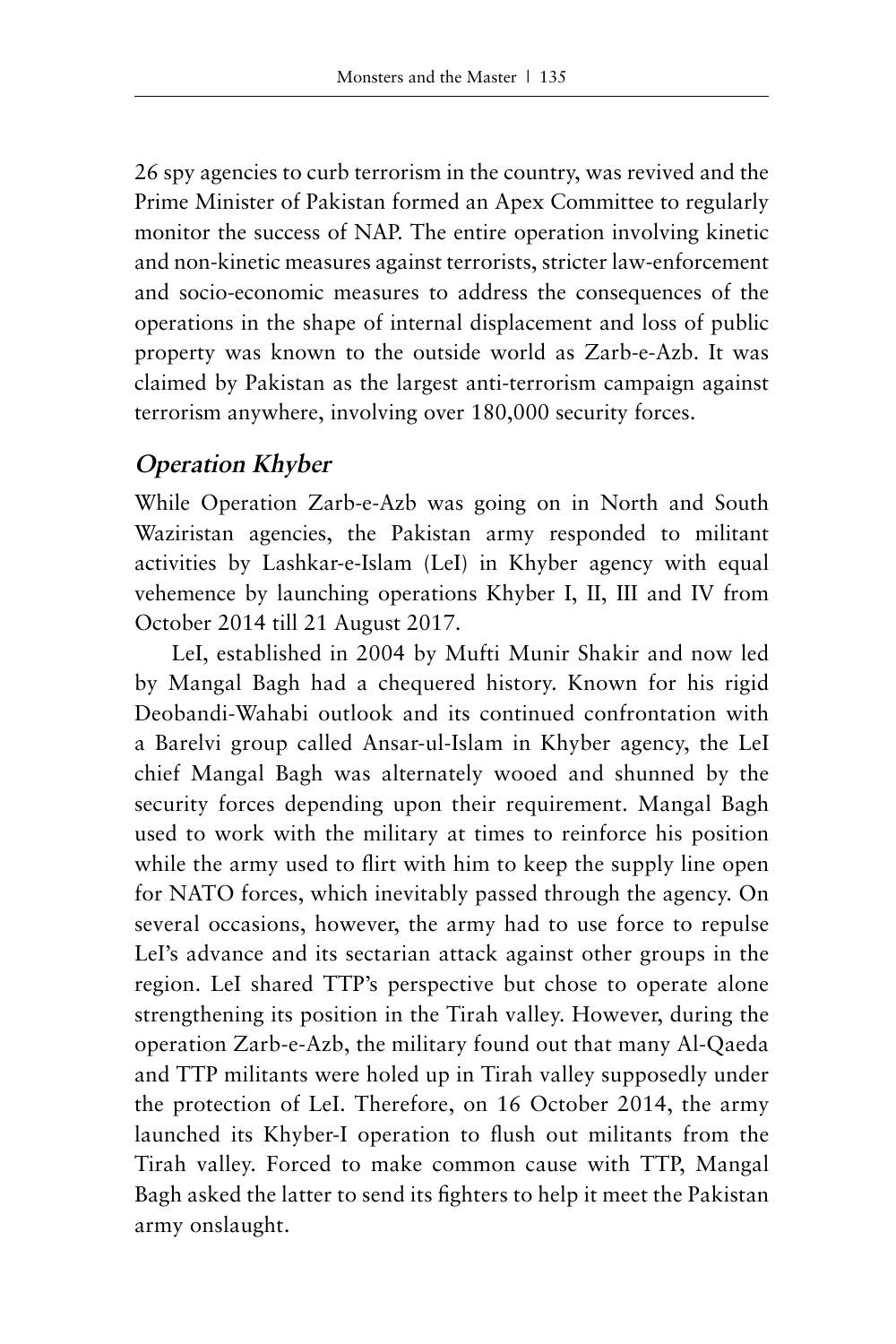Operation Khyber entered its second phase in March-April 2015 and reportedly the security forces made huge progress in dismantling the militant infrastructure put in place by TTP and its allies in Tirah valley<sup>32</sup>—a kidney shaped areas, spread over 1,500 sq km straddling Tora Bora, which served as a natural shelter for Al-Qaeda fleeing Afghanistan during 2001-2002—where major training centres of TTP were located—especially in Sipaha and Akka Khel areas of Bara tehsil. Pakistan military officials called it the last major and most intense battle in their operations in the tribal areas.<sup>33</sup> Khyber-III launched in August 2016, targeted border areas beyond the Tirah valley primarily to destroy militant facilities close to the Pak-Af border and stop cross-border movement of militants with ease. Khyber-IV started in July 2017 to aid Pakistan army's operation Radd-ul-Fsssad (RuF) and targeted Rajgal and Shawal valleys to clear out Jamaat-ul-Ahrar militants. Within six weeks, these valleys were under the control of the Pakistan army. According to Pakistan army figures, in Khyber-IV, 52 terrorists were killed and 32 injured while four of them surrendered. Rajgal Valley, spread over an area of 250 sq km, one of the most difficult areas for military operation, acted as a major entry point for Daesh elements, and Khyber operations drew to a close with the military taking control over the area, according to the DG, ISPR.34

### **Operation Radd-ul-Fassad**

Operation *Zarb-e-Azb* was followed by Operation *Radd-ul-Fassad* (Elimination of Discord), which was launched on 22 February 2017. As per the statement of the ISPR, the operation aimed at indiscriminately eliminating the "residual/latent threat of terrorism, consolidating the gains made in other military operations, and further ensuring the security of Pakistan's borders". The efforts would entail, it stated, "conduct of Broad Spectrum Security/Counter-Terrorism (CT) operations by Rangers in Punjab, continuation of ongoing operations across the country, and focus on more effective border security management. Countrywide de-weaponisation and explosive control are additional cardinals of the effort. Pursuance of National Action Plan will be the hallmark of this operation".35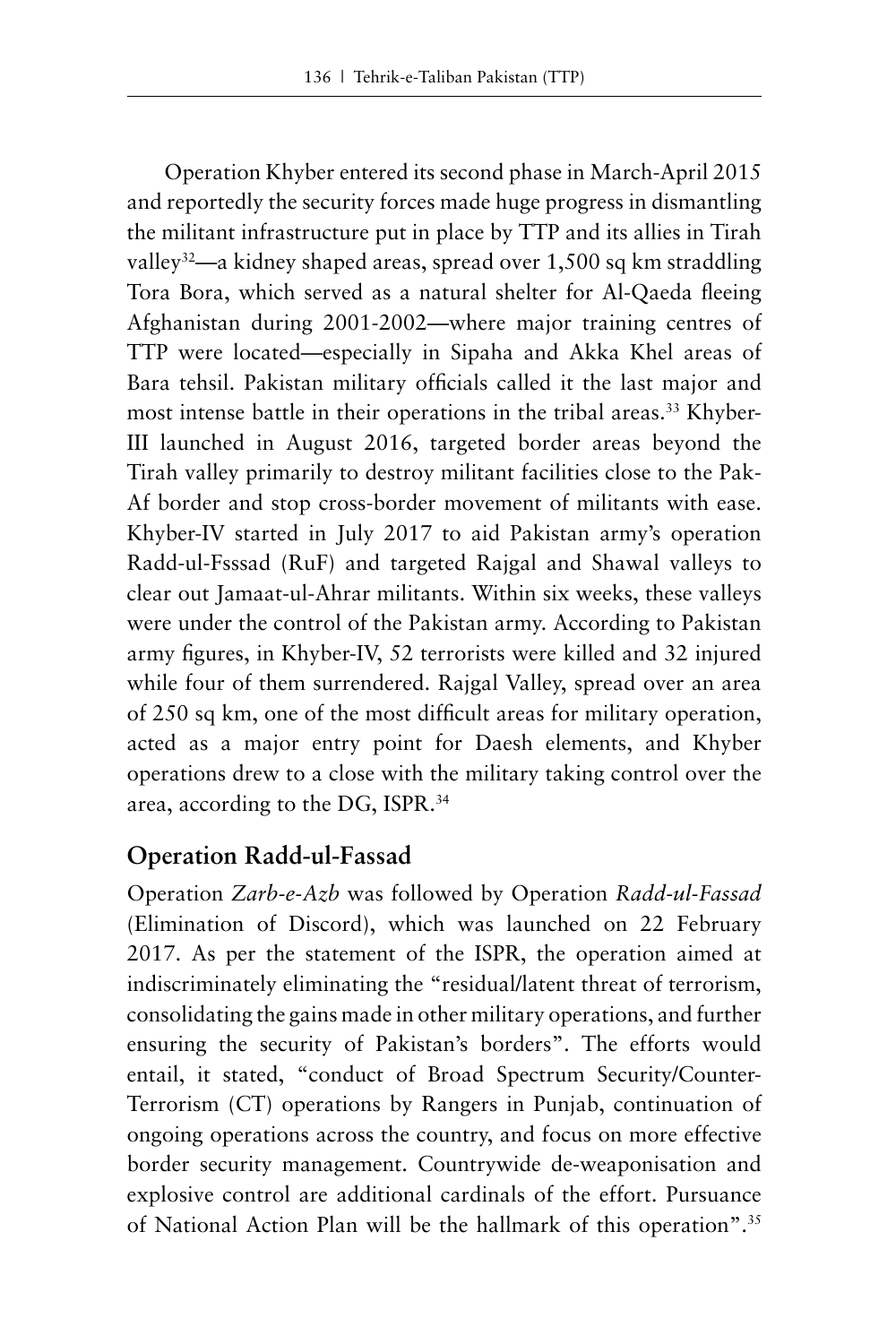The fact that the operation followed a meeting between Army Chief Qamar Javed Bajwa, the corps commanders of Punjab, the director general of Pakistan Rangers Punjab, and the heads of intelligence agencies, in Lahore, which suggested that the army, satisfied with its operations in the tribal areas was now turning its attention towards Punjab, where on 13 February 2017, a suicide bomber struck a protest meeting at Lahore's Charing Cross interchange, right outside the gates of Punjab's Provincial Assembly, killing 13 and injuring 85. In fact, there were a sudden spurt in terror violence all over the country in February 2017. On 15 February, a vehicle carrying judges in Peshawar's Hayatabad Phase-5 area, was ambushed by a TTP suicide bomber in his motorcycle resulting in the death of the driver and causing injury to four other occupants. The same day, in an attack claimed by JuA, a suicide bomber struck in Mohmand, killing three Khasadar force personnel and five civilians. On 16 February, the shrine of Sufi saint Syed Usman Marwandi (13th century AD), a saint poet and contemporary of Rumi, also famously known as Lal Shahbaz Qalandar in Sehwan, Sindh, was struck by a suicide bomber, leaving more than 88 dead and many injured. This was claimed by Islamic State.

In April 2017, spokesperson of JuA, Ehshanullah Ehshan alias Liaqat Ali, who was earlier in TTP but had later joined Khalid Khorasani when he split away to form JuA, surrendered after striking a deal with Pakistani security forces. He came out with tame stories about involvement of external forces in internal terror activities in Pakistan. This was the second most important achievement for Pakistani forces after the US handover of another high-value TTP leader Latif Mehsud in December 2014. Ehshan was kept under house-arrest in the upscale Hayatabad suburb of Peshawar, where he lived in relative comfort, and even fathered a child until his escape in January 2020.

After the launch of Radd-ul-Fassad (RuF), reports of security forces engaging and eliminating terrorists poured in month after month. However, terrorists struck in Mastung, Balochistan, on 12 May 2017, attacking the convoy of Senate Deputy Chairman Maulana Abdul Ghafoor Haideri of Jamiat-ul-Ulema-i-Islam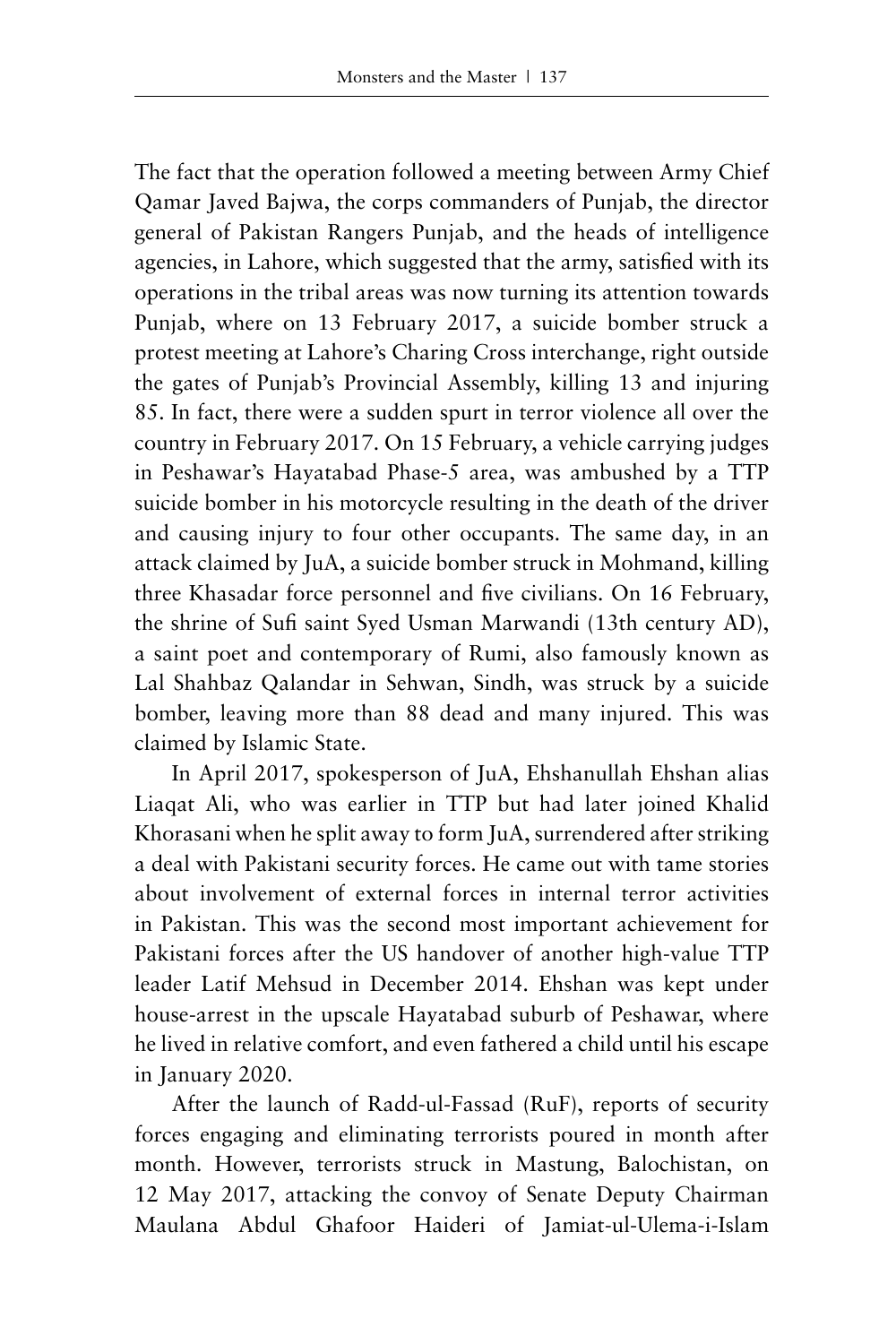(Fazlur), on the Quetta-Karachi National Highway, killing at least 28 people and injuring 40 others. Haideri suffered injuries and survived. While ISIS claimed responsibility for the attack, observers in Pakistan attributed it to TTP split away factions working with ISIS. On 14 July 2017, four armed men riding two motorcycles ambushed the official vehicle of Superintendent of Police Mubarak Shah while he was leaving for his office in Quaidabad from his residence in Killi Deba. JuA claimed responsibility for the attack. Days earlier, the district police officer of Qila Abdullah was killed with his two security guards in a suicide attack in Chaman. TTP claimed responsibility for a suicide blast near the Arfa Karim IT Tower on the Ferozepur Road of Lahore, in Punjab on 24 July. At least 26 persons, including nine policemen, were killed and 56 injured in the incident. In an operation in Karachi, the security forces killed four terrorists who were affiliated to Al-Qaeda in Indian Subcontinent (AQIS), demonstrating the spread of anti-state militants linked to TTP throughout Pakistan.

The Counter Terrorism Department (CTD), Punjab Police claimed to have eliminated militants affiliated to TTP in August during a raid at University Road of Gujrat Town and in an encounter near Sagian bridge in Lahore. Suspected TTP suicide attacker targeted an army truck in August killing 15, mostly military personnel, ramming his motorcycle, rigged with explosives, into a military truck at Old Pishin bus stop, in Quetta, Balochistan. Mullah Fazlullah's cousin, Khursheed, was killed in a shootout in Sadaf society area in Karachi in September, 2017. Apart from targeting security forces, the TTP affiliated terrorists targeted Barelvi places of worship and people belonging to the Shia sect, especially the Hazaras. Dargah Pir Rakhel Shah in Fatehpur, a small town in the Jhal Magsi district of Balochistan was targeted by a suicide bomber on 5 October 2017 killing 20 and injuring 30 (this shrine was also attacked in March 2005). Four days later, Hazara Shias were targeted by unidentified assailants who opened fire at their vehicle on Kasi road in Gawalmandi area of Quetta killing at least five and seriously injuring one. Later in the month, on 23 October, Abdul Hashmi alias Shehryar, leader of a shadowy group called Ansarul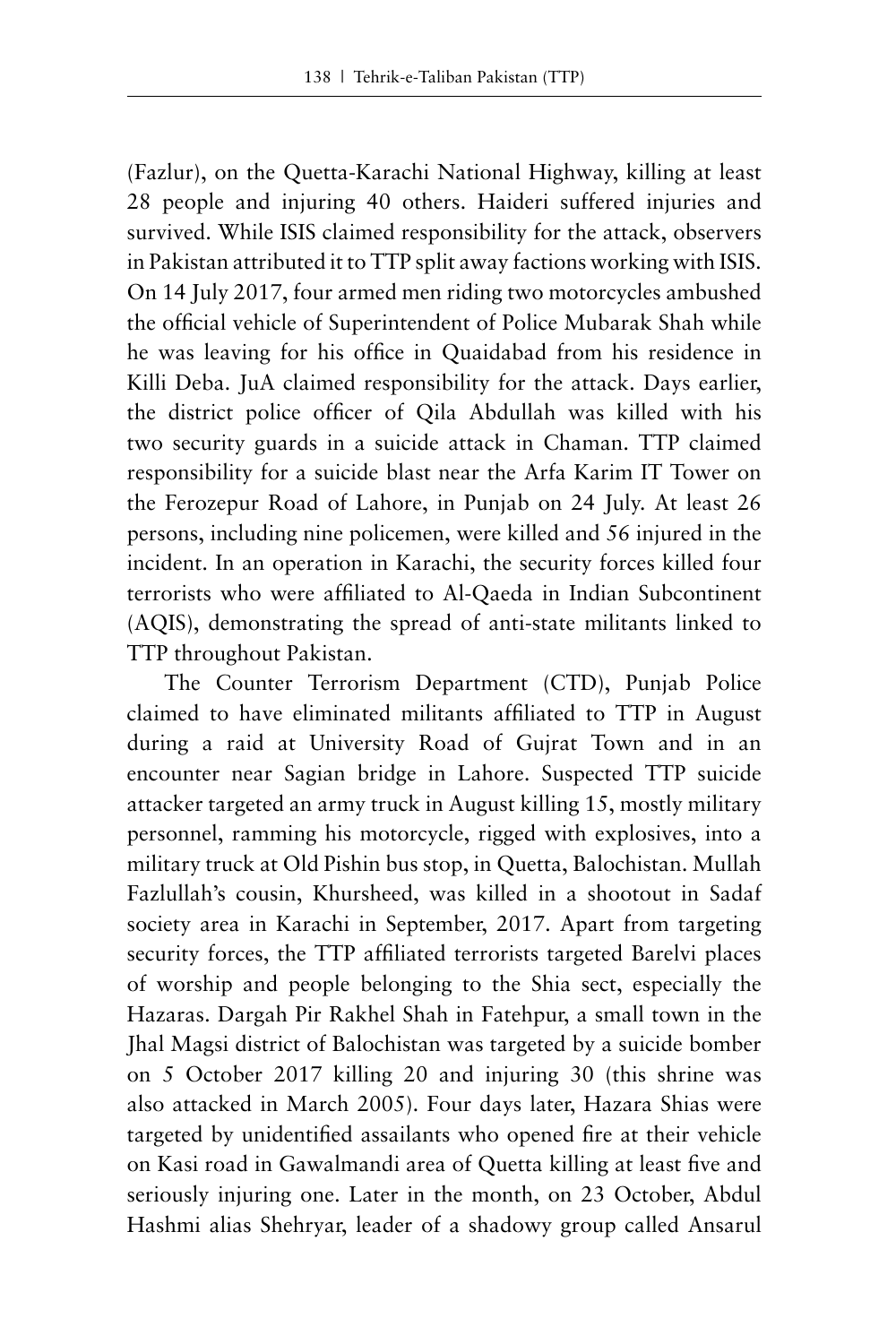Sharia Pakistan (ASP)<sup>36</sup> was eliminated in a joint raid by Pakistan Rangers and CTD, in Raees Goth area of Baldia Town in Karachi. Four alleged TTP militants were killed in an encounter with CTD, Punjab on the Sargodha Road in late November. In December, alleged TTP operatives were killed in a CTD operation in Fasialabad (3 December) and suspected ISIS militants were killed in Karachi (30 December).

The trend continued in the beginning of the year 2018. Attacks on Frontier Corps personnel continued especially in the tribal areas. Pakistani security forces also carried out operations in the Af-Pak border areas of Chaman and claimed to have killed many TTP terrorists. In January 2018, a suicide blast by a TTP militant near GPO Chowk on Zarghoon Road of Quetta, seven people, including five policemen, were killed and 16 others, including eight Policemen, injured. During the counter terror operations, Sindh Senior Superintendent of Police (SSP) in the Malir District of Karachi, Rao Anwar, notorious for encounter killing claimed to have killed four TTP militants in Karachi on 13 January 2018. He also escaped a suicide attack by a TTP militant narrowly while four of his associates were killed. Rao Anwar's ill-acquired reputation<sup>37</sup> as an 'encounter specialist' (conducted 444 encounters between 2011- 2018 as SSP, Malir) suffered a huge set-back when it turned out that he had in fact killed, in a clear case of fake encounter, an aspiring Pashtun model from Waziristan named Naseemullah Mehsud, better known as Naqeeb, with three of his friends, Sabir, Nazar Jan and Ishaq. This cold-blooded killing stirred the conscience of the whole nation and civil society groups held nation-wide strikes, so much so that the then Chief Justice of Pakistan, Justice Saqib Nisar to take *suo moto* notice of the case on 18 February and the case continues to drag on with two key prosecution witnesses turning hostile, and there is a possibility of him waking free someday soon, despite the fact that there is enough evidence of his flagrant abuse of power, his arrogant and criminal mindset and imposition of sanctions against him for human rights violations by US and UK. One prominent daily newspaper wrote editorially on 2 November 2020: "The trial of retired SSP Malir Rao Anwar in the Naqeebullah Mehsud murder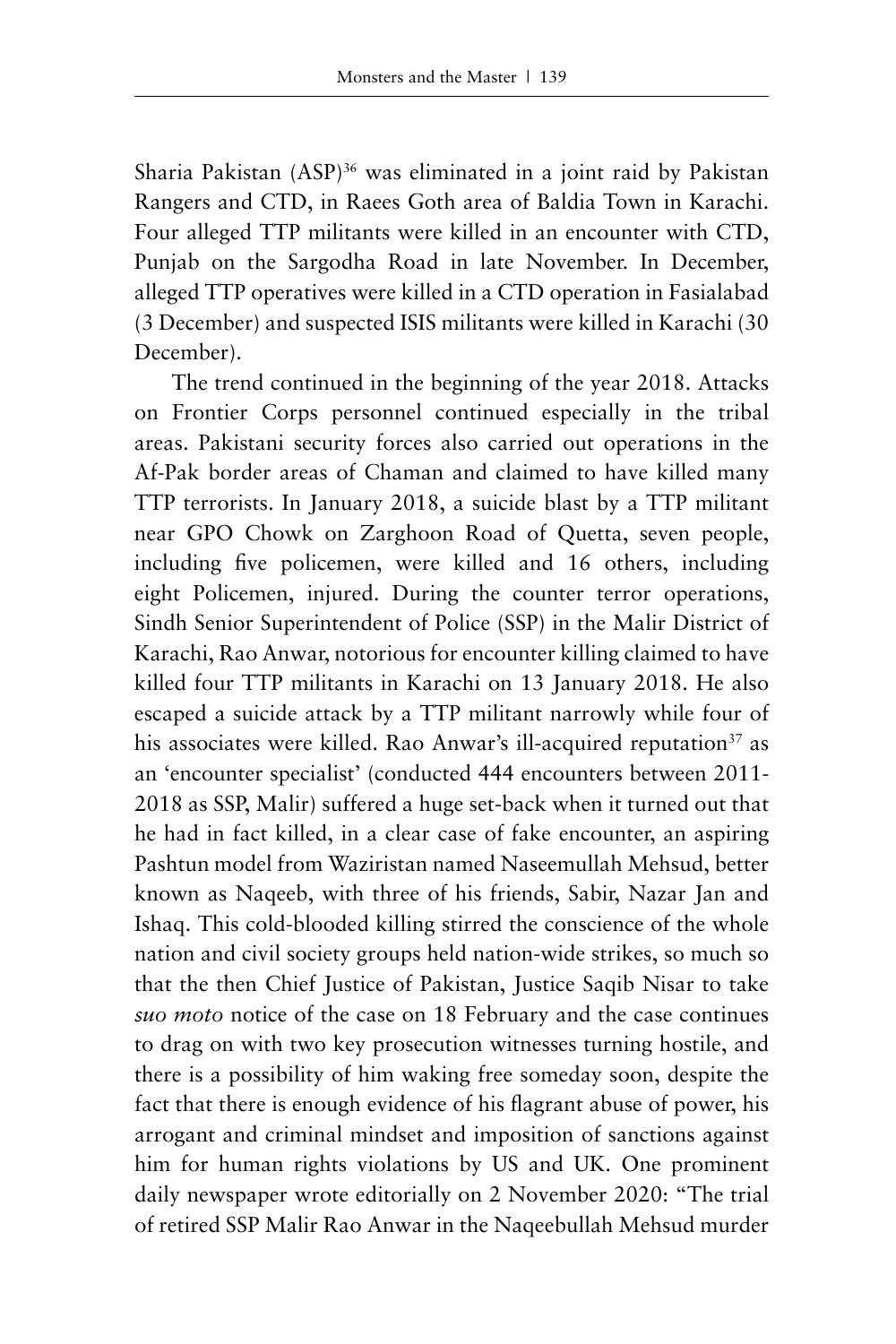case is emblematic of a dysfunctional state where those with the right connections can seemingly commit heinous acts with impunity."38

In February 2018, a suicide attack on an army camp killed 11 and injured 13 soldiers in Kabal area of Swat. On 14 March, right when Tablighi Jamaat was organising its *Ijtima* (congregation), a police check-post on the Raiwind Road, set up specially to provide security to the people attending the *Ijtima*, was attacked allegedly by a TTP suicide bomber who drove a motorcycle into the check-post and blasted himself killing five policemen and three civilians, injuring 20 others. That Lashkar-e-Jhangvi (LeJ) was using Balochistan as its launching-pad for orchestrating attack on Shia Hazaras became increasingly clear during 2014-2018. The Balochistan chief of LeJ was killed in an armed engagement on 16 May 2018. On 13 June 2018, Mullah Fazlullah was killed in "a joint air operation [with the US] in the border area of Marawera district of Kunar province", declared Mohammad Radmanish, spokesman for Afghan defence ministry. Afghan President called up Pakistan Army Chief to intimate the news of joint US-Afghan air mission.<sup>39</sup> His son Abdullah was killed in March and one of his assistants, Qari Abdullah Dawar was killed in July, in separate drone strikes.

## **TTP influence in the Hinterland**

Some arrests in June from Karachi revealed that the roots of TTP ran deeper than imagined. On 11 June, three suspects, named Shahsawar, Mujeeb Rehman and Khalid Pervez, were arrested by the CTD in Sultanabad and Jubilee areas of Karachi. Khalid was an IT expert and holder of an MBA degree from a reputed institute, while Shahsawar was a faculty at a government university in Dera Ismail Khan.40 They had links with ISIS, LeJ and maintained their links with militant leaders in Afghanistan. On 27 June, CTD, Sindh police arrested four suspects, including a government doctor (an orthopedic surgeon) Abdur Rehman, for their involvement in helping and treating militants linked with TTP. In September, Hafiz Imran Khan, Zahid Khan and Asmatullah were arrested from Orangi Town for providing financial assistance to militants and collecting donations besides treating injured militants.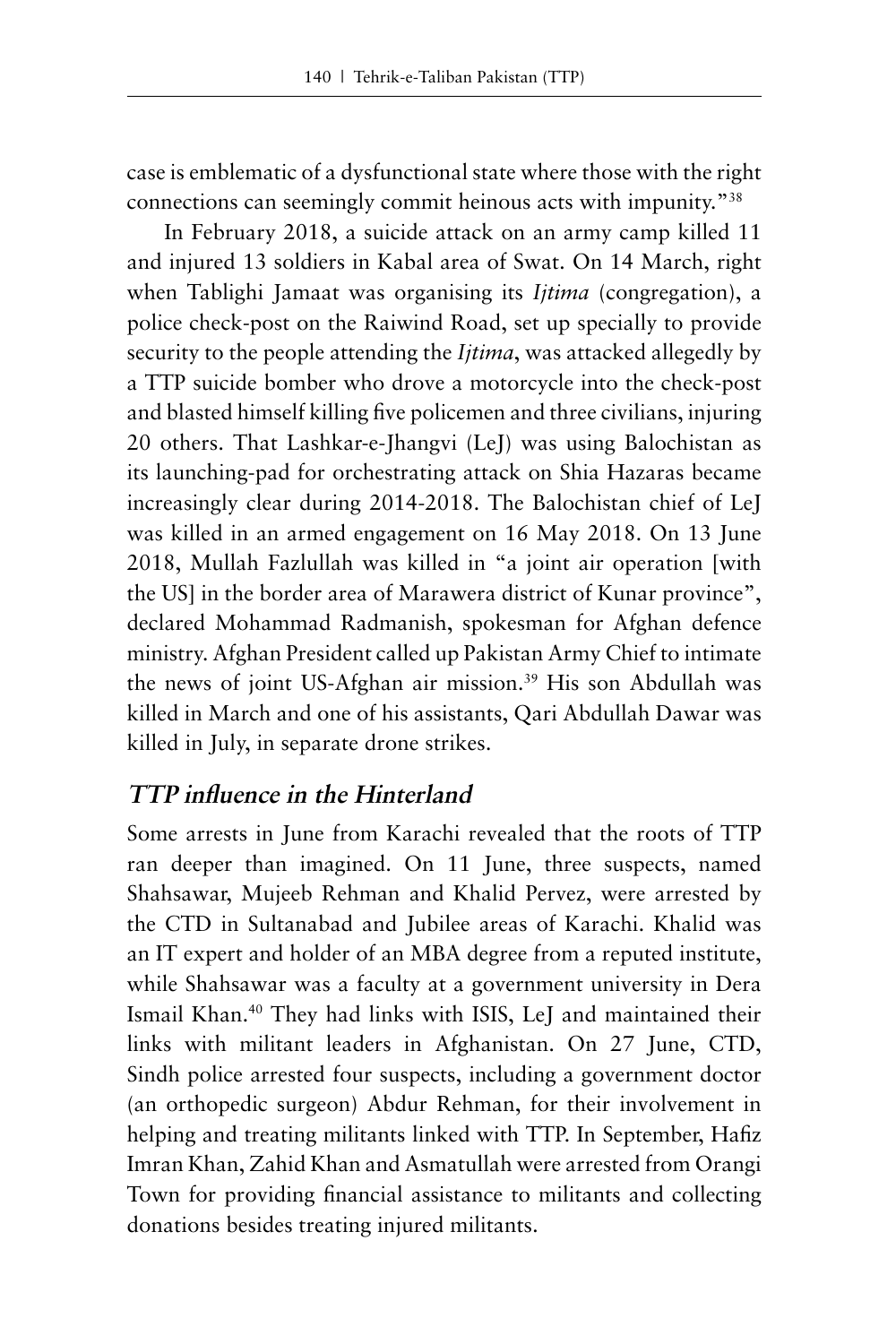With Pakistan slipping into election mode during this period, TTP was seen targeting politicians regarded as secular and liberal in Balochistan and Khyber Pakhtunkhwa. The deadliest attack since APS school attacks targetted a Balochistan Awami Party (BAP) rally on 13 July killing the election candidate Sirja Raisani and more than 149 people and injured over 200 others, in Dringarh village of Mastung District, which was claimed by TTP's Ghazi Force Lal Masjid in a whatsapp message. On 19 July, the police said that the suicide bomber had been identified as Hafeez Nawaz, a member of LeI, originally from Abottabad but living in Thatta in Sindh for decades, but had migrated to Afghanistan with some of his family members to Afghanistan recently.<sup>41</sup> A week later, the security forces claimed that they had killed Mufti Hidayatullah, who allegedly masterminded this attack.42

Almost month later, on 11 August, the CTD, Karachi arrested the father (Muhammad Nawaz) and brother (Haq Nawaz) of Hafeez Nawaz, one of the suicide bombers from in Banaras area of Karachi, while they were planning to escape into Afghanistan. Media reports based on the initial confessions of these two arrested revealed that Hafeez had other accomplices and had joined TTP-Daud Mehsud group after leaving TTP-Fazlullah group.<sup>43</sup> He was trained in Panjgur (Balochistan) and Afghanistan by Jaishul Adl group. Based on further information, the police conducted raids in Manghopir and old Subzi Mandi areas of Karachi and arrested two suspects—Sheeraz, alias Saifullah and Wali Ahmed, alias Abu Ubaid, who were Hafeez's accomplices. The investigations pointed to a complex web of random anti-State activities being conducted by a wide array of radical Islamist groups dispersed across Pakistan and Eastern and Southern Afghanistan which cumulatively posed a continual security challenge for the Pakistani state, despite its vigilance and its inclination to at least 'do more' at home.

On 17 July, search operations were carried out in Attock, Sialkot, Lahore, Mianwali and Faisalabad. 24 suspects were reportedly nabbed from Lahore.<sup>44</sup> A PTI candidate, Ikramullah Gandapur, was targeted on 22 July in Dera Ismaili Khan. On 25 July, 31 persons, including five policemen and two minors, were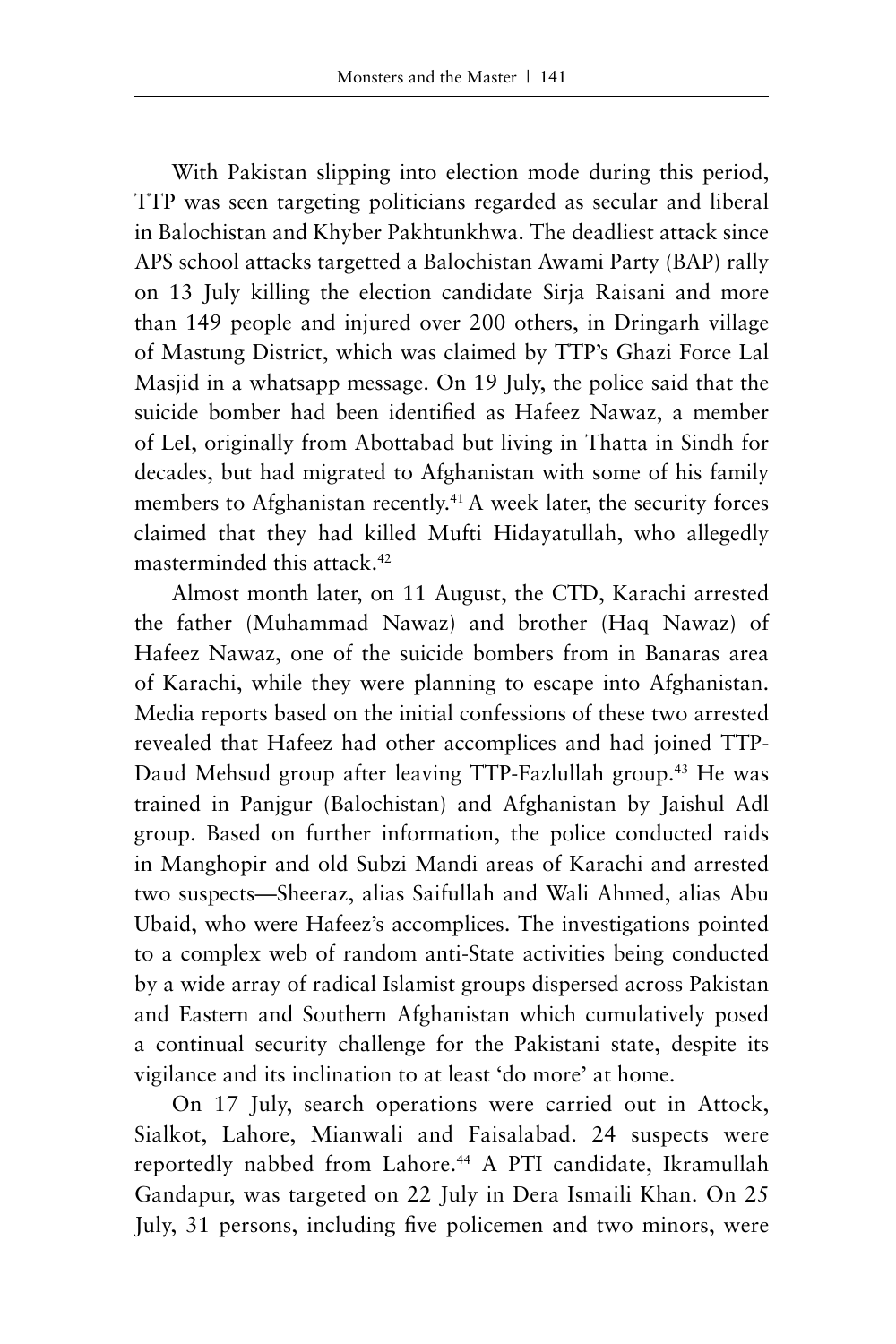killed and 30 injured in a suicide attack targeting the convoy of Deputy Inspector General (DIG) of Police, Abdul Razzaq Cheema near a school area in the Bhosa Mandi area on the Eastern Bypass of Quetta. Razaaq remained unhurt in the attack, while Station House Officer (SHO) Bhosa Mandi succumbed to his injuries. Karachi police said soon afterwards that activists of banned outfits were adopting 'new methods of reconnaissance, transportation of arms and explosives, and carrying out terror acts' working 'as drivers, cleaners, guards, cobblers and even garbage collectors in order to conduct reconnaissance and transport arms and explosives'.45 On 5 September, Punjab police arrested three terrorist belonging to ISIS from Basti Shorkot in Multan, who had reportedly planned to carry out attacks on the occasion of defence day of Pakistan a day later.

On 13 November, TTP-Khurasani faction claimed that it had kidnapped and later killed Tahir Khan Dawar, a Superintendent of Police (SP) from Peshawar, Khyber Pakhtunkhwa), days after he was abducted and taken away to Afghanistan, by unidentified militants. His body was found body was found by local people in Dur Baba District of Nangarhar province in Afghanistan. The pictures of his body, with a handwritten note in Pashto from "Wilayat Khorasan (province of Khorasan)" were in circulation on social media stating that he was killed "to convey a message to people like him as he was involved in the arrest and murder of a number of militants".46

On 23 November, a suicide bomber blew himself up in a crowded market adjacent to a Shia Imambargha killing about 33, including 22 Shias in Kalaya town in Lower Orakzai.47 On 28 November 2018, the Pakistan Interior ministry announced that it was time for Pakistan to roll out the second the phase of National Action Plan (NAP) and restructure the National Counter Terrorism Authority (NACTA), with inclusion of a cyber security cell, upgrading of the safe city projects and curbing of currency smuggling from airports and borders, to effectively tackle internal threats to security.<sup>48</sup> All in all in 2018, according to reports, average militant attacks per month decreased from 35 in 2017 to 19 in 2018. To put into perspective, this number was 134 in 2014, which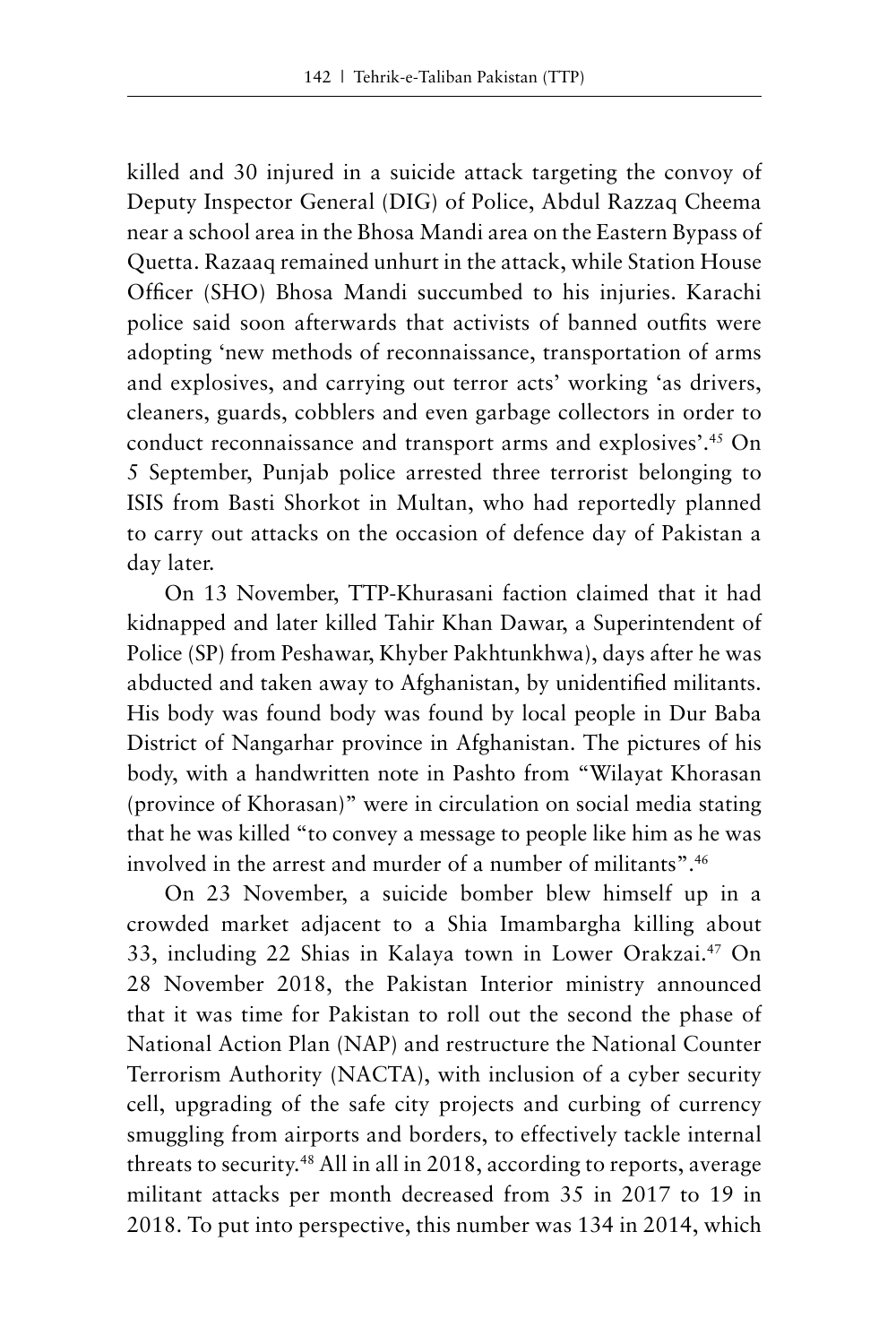dropped to 59 in 2015 and 42 in 2016.<sup>49</sup> Another report suggested that out of a total of 262 attacks in 2018, 171 were carried out by TTP and its affiliates.50

On 28 December, the Army organised the visit of a delegation of journalists to the Pak-Afghan border and announced that fencing of the first 482-km-long patch of the 1,403 km long Pak-Afghan border in the KP (out of a total length of 2601 km to be fenced) had been completed ahead of schedule and affirmed that it had resulted in a visible decline in smuggling and terrorism. It was also reported earlier on 15 December that 233 forts (out of a proposed total of 843) had been constructed along the border equipped with water, solar electricity and protection mines and safe tracks were being constructed to connect these forts. The fencing consists of a pair of nine-foot wire fences, with a six-foot gap in between, topped with barbed wire. It would run along a very difficult terrain and the total expense for raising the fence would amount to about US\$ 550 million.<sup>51</sup> Showing its anxiety about Pakistan's border with Afghanistan, the government, possibly at the behest of the army, on 3 January 2019, Pakistan withdrew, the long-standing facility of on-arrival visas for Afghan nationals, citing security risks amid a spike in terror attacks. Earlier, Afghan nationals were granted a 30 day visa on arrival at the entry points but they would henceforth be required to apply for visa from Pakistani missions in Afghanistan in a set-back to people-to-people ties between the two states.

## **Emergence of Pakistan Tahaffuz Movement (PTM)**

Another important development in the meanwhile in Pakistan politics was the birth of a pacifist civil society movement led by Pashtun youth from the tribal areas following the extra-judicial killing of Naqeebulla (also Naseemullah) Mehsud in January 2018, mentioned above. Initially known as Mehsud Tahaffuz Movement (MTM), founded by some Mehsud students in Gomal University in Dera Ismail Khan in May 2014. It aimed at peace-building and reconstruction following army action in the tribal belt. Its work focused on removal of landmines and addressing genuine concerns of displaced Pashtuns seeking rehabilitation. In the aftermath of gruesome killing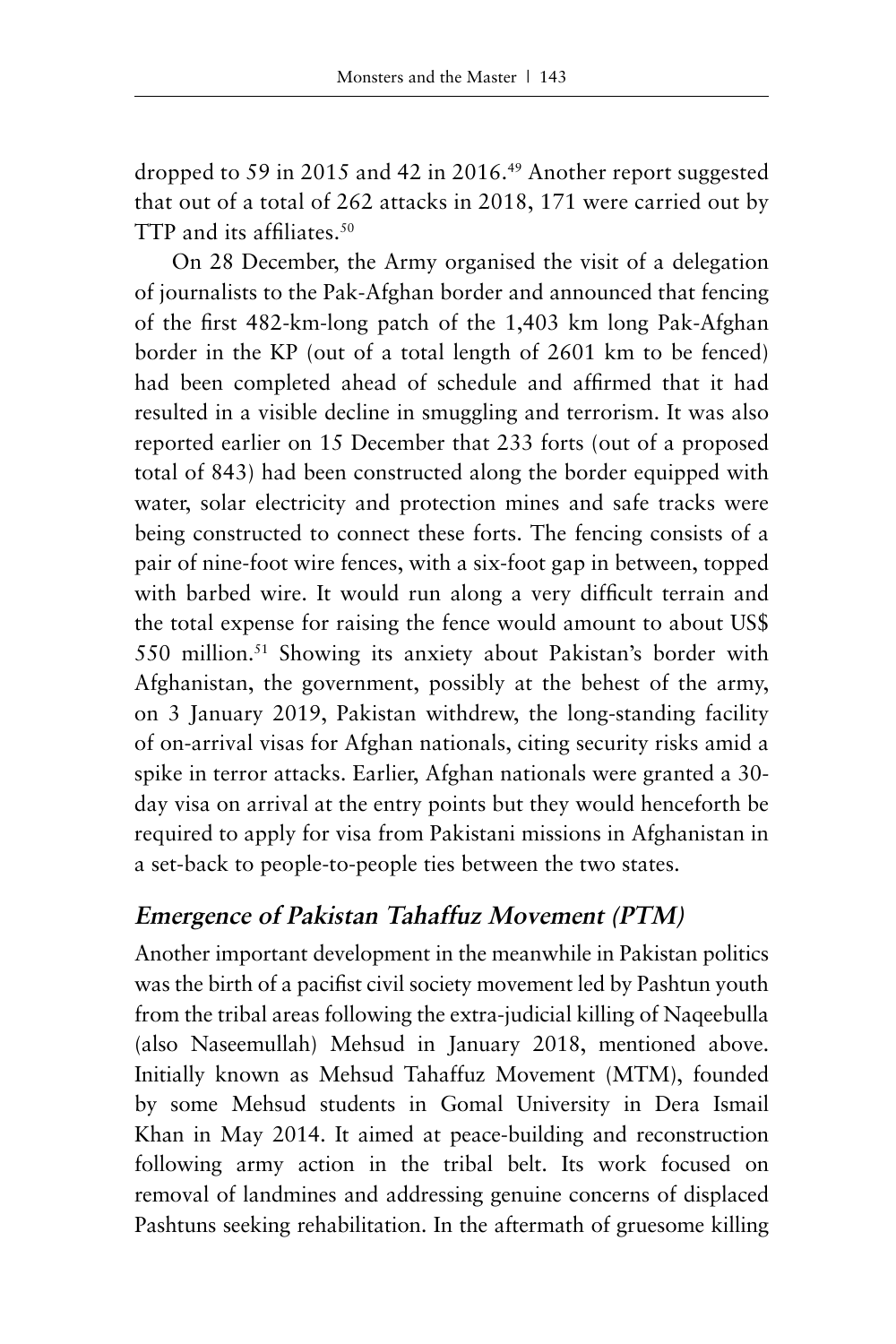of Naqeebullah and his friends painting them as terrorists, MTM transformed itself into Pashtun Tahaffuz Movement (PTM) since January 2018. Led by a human rights activist, Manzoor Pashteen from South Waziristan, PTM soon assumed centre-stage in ventilating Tribal frustration and anger against the army and the administration. One of its popular slogans is "*Yah jo dahshatgardi hai, iss ke pichhe wardi hai*" (It is the uniform, or the military, which is behind every act of terror in Pakistan). The other defining slogan that betrays the sense of alienation that the Pashtuns have developed in Pakistan is *Da sanga azadi da* (what kind of freedom is this)? In an impassioned commentary in a leading Pakistani daily, a former Pashtun bureaucrat echoed the sentiments of the Pashtuns of the FATA region:

Many believe this is the dawn of a Pakhtun renaissance, as the youth seek to redefine their political status and create a new social contract with the state. Fata's people in particular have stopped looking up to the recognised leaders, the maliks and mullahs, and have come up with an alternate leadership among the youth.<sup>52</sup>

PTM started a justice movement and a long march on 26 January 2018 from Dera Ismail Khan with 20 activists and passing through Lakki Marwat, Bannu, Domel, Karak, Kohat, and Darra Adam Khel, Peshawar, Charsadda, Mardan, Swabi, and Tarnol, it reached Islamabad on 1 February 2018, and demanded that racial profiling of Pashtuns should be ended, set up a judicial enquiry into Naqeebullah's murder, bring Pashtun missing persons before the judiciary, stop using firepower against civilians in the tribal belt and imposing collective punishment on villages and communities, stop the practice of enforced disappearances (about 32,000 have gone missing over a decade)<sup>53</sup> and remove all landmines from the tribal areas. In the July 2018 elections, some of the PTM leaders contested the elections as independent candidates (because PTM leader Manzoor Pashteen was opposed to PTM functioning as a political party) and two of them, Ali Wazir and Mohsin Dawar won MNA seats from the tribal areas. Ali Wazir contested from South Waziristan and polled an impressive 23, 550 votes while his two competitors from PTI and the religious MMA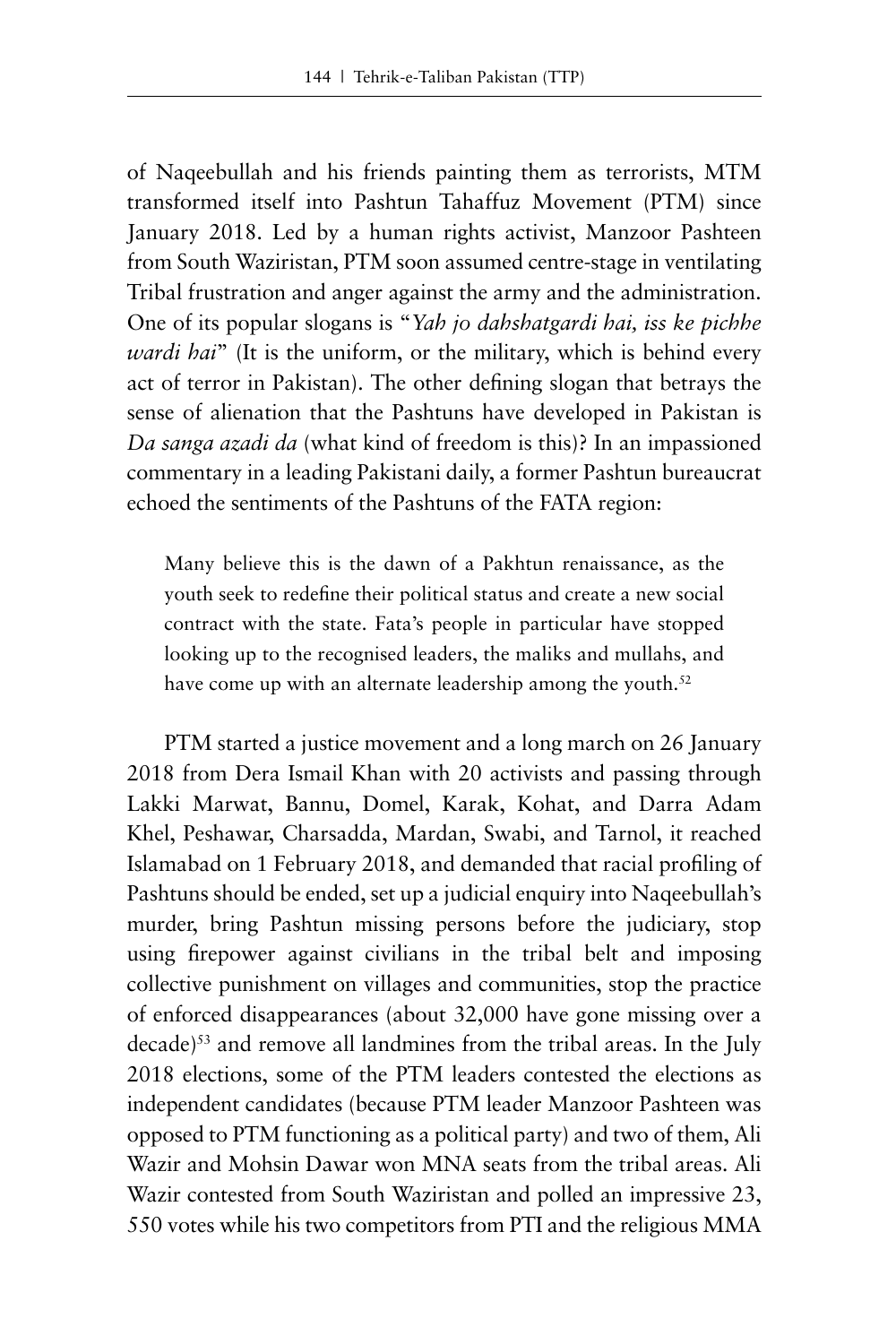polled 8,250 and 7,515 votes respectively. Mohsin Dawar (16,496 votes) won by a smaller margin, defeating his nearest rival, an MMA candidate (15,352 votes). Ali Wazir was targeted allegedly by a local Taliban group loyal to Afghan Taliban in June 2018, but survived. PTM leaders claimed that Pakistan military had organised this attack. Ali Wazir had lost his father, brother, two uncles, and two cousins to an ambush near their home by Taliban in July 2005. The latest member of his extended family to fall to the assassin's bullet was Arif Wazir on 2 May 2020.

In November 2018, after Pashtun police officer's (Tahir Dawar's) body was found in Nangarhar, Afghanistan, after abduction from Peshawar, it demanded enquiry into the matter. PTM has been staging demonstration all over the tribal areas. On 2 February 2019, Arman Loni, another PTM activist and professor of Pashto literature from University of Balochistan succumbed to the injury caused to his neck by the bayonet of a policeman while staging a sit-in protest to protest forced eviction from the area following the incident of exchange of fire between the police and TTP terrorists in Loralai on 29 January 2019 (resulting in the death of eight policemen three militants and a civilian). In the protests against Loni's murder, 20 PTM activists were apprehended by the police, which included Gulalai Ismail (who later escaped to the US in September 2019 for fear of reprisal) and Abdullah Nangyal (is a Pakistani politician and PTM activist).

On 27 May 2019, a peaceful protest by PTM activist near Kharqamar check post, Boyya, North Waziristan against the police beating up a local woman, was fired upon by the security personnel killing three PTM supporters and injuring 15 persons. The military version was different; it said that Ali Wazir and Dawar provoked protesters who attacked the military check post forcing the cops to fire.<sup>54</sup> PTM activists have been unfairly booked under law, made to lose their jobs and those more unfortunate, have been picked up from their homes never to return. Ali Wazir's mother, it is reported, leaves in a doorless room fearing that any knock on the door could bring her more tragic news.<sup>55</sup> Pakistan's ham-handed dealing with the peaceful Pashtun movement has engendered a popular anti-establishment impulse in the tribal Pashtun terrain, which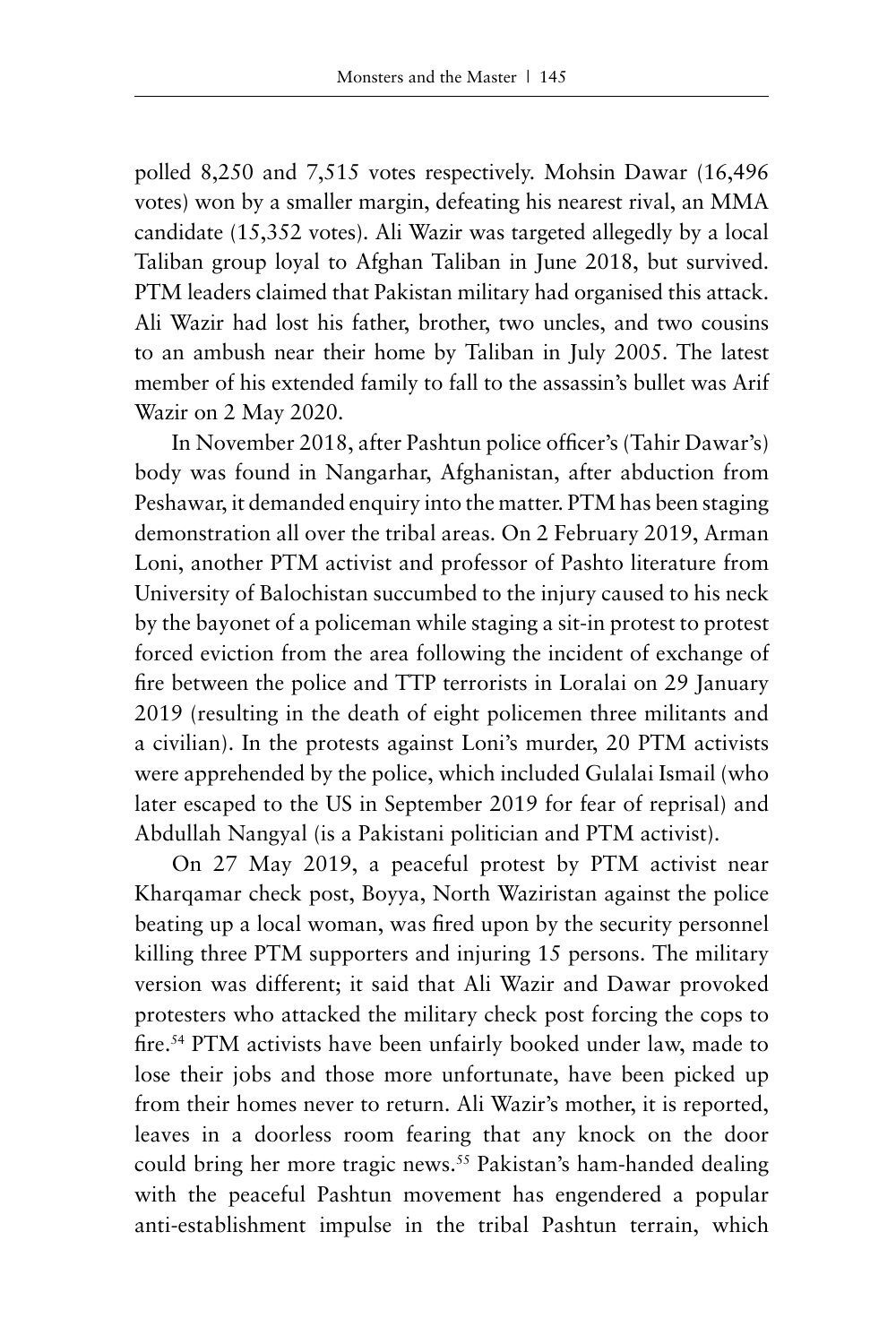feeds into the local antipathy against the military post-military operations, especially since 2014. Pakistani State on the contrary castigates PTM as an outfit pursuing an anti-state agenda through their "engineered protests"56 at the behest of foreign powers as part of their "hybrid war"57 against Pakistan. The Boya area close to Kharqamar witnessed several attacks on Pakistani security forces in the aftermath of the PTM protests and arrest of PTM activists. On 7 June, an IED blast in Kharqamar took the lives of four officers and a soldier of the Quick Response Force while on routine patrol in the Doga Macha Madakhel area of Dattakhel tehsil in the evening.<sup>58</sup>

Against this backdrop, the possibility of PTM's interface with the TTP worries Islamabad a lot. While it has, in effect, turned sections of local Taliban amenable to its influence and loyal to the diktats of the Afghan Taliban against the PTM, the probability of those TTP factions opposed to the army and the Pakistani state making common cause with PTM remains. While the PTM is likely to remain steadfast in its pacifist agenda, any such coupling with TTP is likely to make the task of the military easier, which can they go full blast against the movement and tear it asunder. As it is, there are rumoured machinations by the army to divide the PTM leadership over the issue of participation in politics. While Pashteen wants PTM to remain an apolitical movement, Mohsin Dawar and Ali Wazir are pulling towards active political participation. PTM is, thus, an interesting case of a movement emerging as an unintended consequence of the violent engagement between security forces and local Islamist radicals in the tribal belt.

### **Regular Attacks on Security Forces (2019-2021)**

Throughout 2019, the same trend of Pakistani security forces liquidating and arresting suspected terrorists continued. The TTP attacks on security forces, tribal elders, levies and Khasadars (in April 2019, these two groups were merged into provincial police force) and minority sects continued too with decreased frequency and intensity. By this time, it had become quite clear that the LeJ on the run in Punjab had started operating in and out of Balochistan as many LeJ operatives were killed in operations in the province.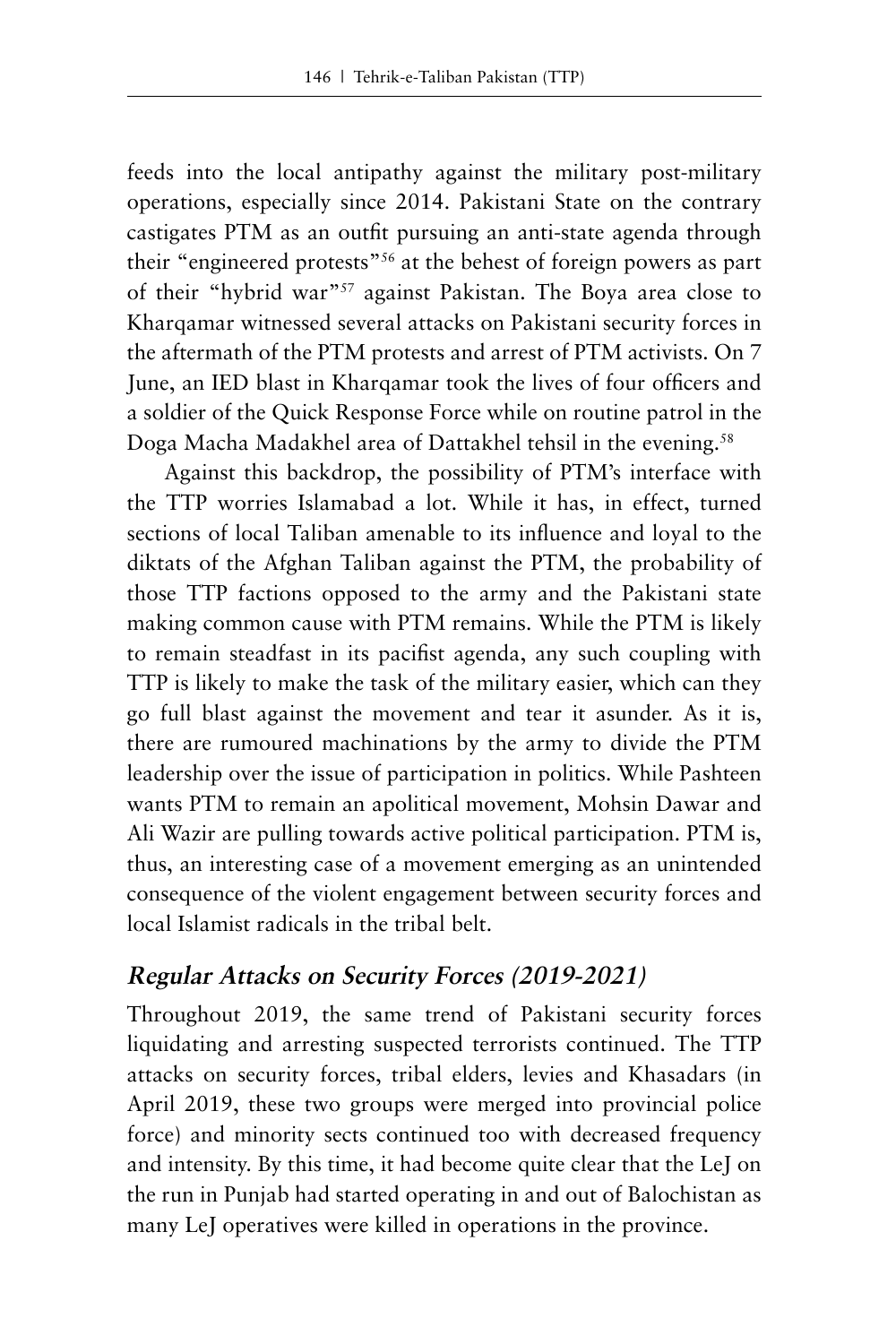On 28 February, security forces claimed to have killed Islamic State chief of Sindh-Balochistan chapter, Molvi Abdullah Brohi and his deputy Hafeez Brohi, in an encounter in Sibi District of Balochistan. Hazara Shias were targeted by an ISIS suicide bomber, this time a vegetable market in Hazarganj area of Quetta on 12 April 2019 resulting in the death of 16, eight of them Hazara Shias, and causing injuries to 32 persons. Hazaras protested in a sit-in in Quetta and demanded that the PM should come and see them. On 1 May 2019, there were reports of 6-7 terrorists attacking army troops engaged in the fencing work. Three soldiers were killed and Pakistan lodged a strong protest with Afghan embassy and held that "Afghan Security Forces and the authorities need to have more effective control in [the] border region to support Pakistan's efforts as well as deny use of Afghan soil against Pakistan".59 On 8 May, a suicide bomber attacked a police van outside the gate of the Data Darbar Shrine in Lahore killing 13 including five policemen. The attack was claimed by Hizbul Ahrar, a splinter group of Jamat-ul-Ahrar (JuA), which is an affiliate of TTP, while police suspected all the three offshoots of TTP, the other two being JuA and Ghazi Force, operating in Punjab.<sup>60</sup>

On 20 May, the police apprehended the facilitator of the suicide bomber, Mohsin Khan, belonging to Shabqadar area in Charsada. The suicide bomber was identified as Sadiqullah Mohmand, who had entered Pakistan through Torkham border from Afghanistan on 6 May. He was received by Tayyabullah alias Raaki, a resident of Mohmand, who brought him to Lahore and made him stay with Mohsin, whom he had radicalised earlier during their stay in Saudi Arabia a few years back. Tayyab accompanied Sadiqulah to the spot and, disappeared once the bombing was over.<sup>61</sup> The incident showed how easily the TTP terrorists could move across the border from Afghanistan and carry out the attack in an area closely guarded by the security forces, Since the deadly blast inside shrine of Sufi saint Hazrat Syed Ali bin Usman Hajweri (1009-1072), popularly known as Data Ganj Bakhsh, on 1 July 2010, which had killed 50 and injured  $200$ ,<sup>62</sup> the authorities had tightened security near the shrine.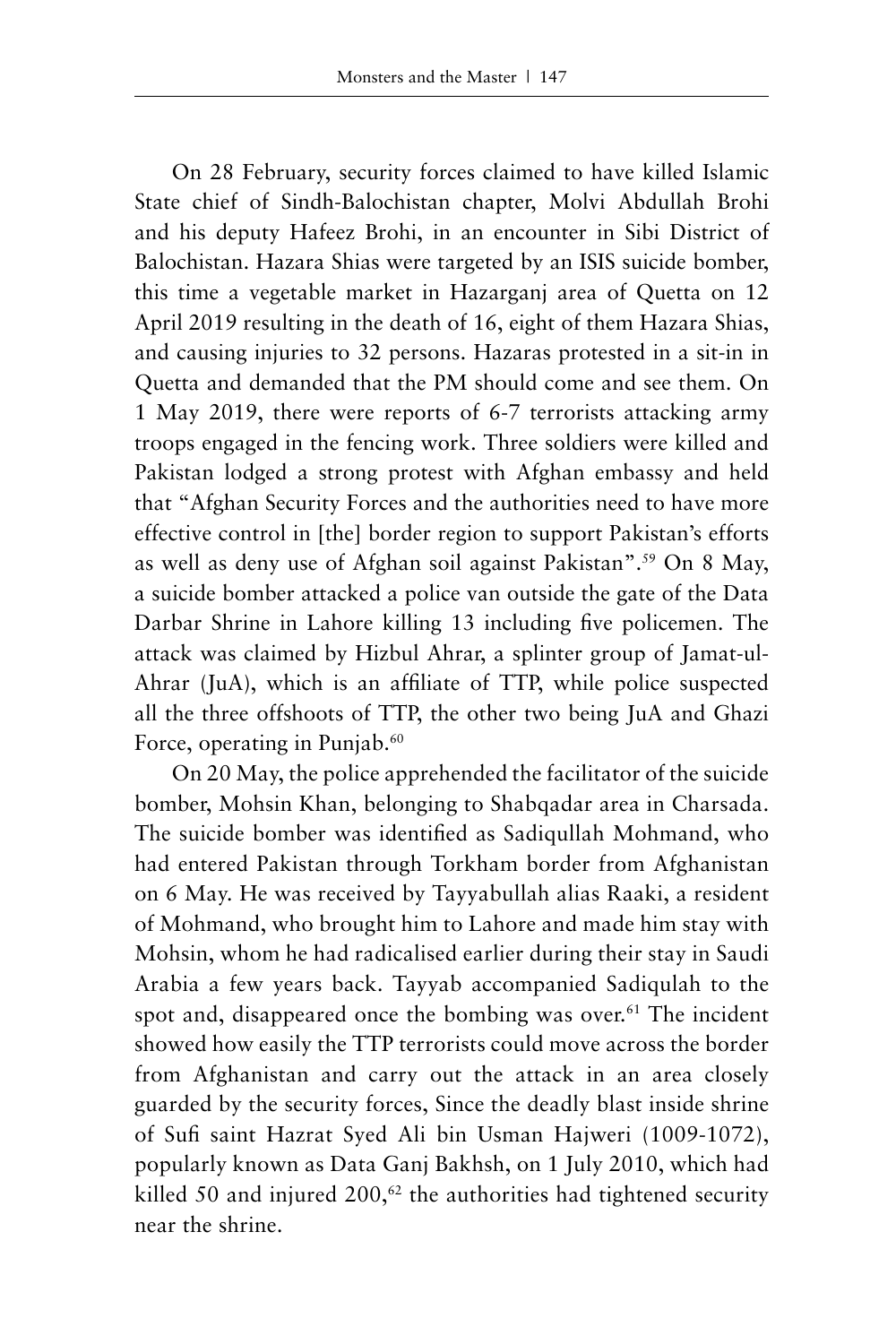On 20 June, CTD, Punjab, arrested three TTP militants from Khanewal town of Punjab and recovered six hand grenades and hate literature from them. On 23 June, two TTP terrorists attacked a police station in Dera Ismail Khan and one of them, named Zia, was killed by security forces while the other was arrested.<sup>63</sup> In retaliation, TTP carried out two back-to-back attacks killing nine people including six security personnel in Dera Ismail Khan on 21 July. The TTP gunmen came on four motorcycles and opened fire on policemen at the Kotla Saidan check-post in a residential area killing two policemen and immediately afterwards, when they were carried to the local hospital a female suicide bomber struck at the entrance of the hospital killing four more policemen and three civilians.64

Two days later, at United States Institute of Peace (USIP), on 23 July, Imran Khan admitted that there are still about 30,000 to 40,000 terrorists operating inside Pakistan belonging to about 40 different militant groups, which is why it was becoming difficult to deal with them, even with the resolve of his government (because previous governments, Khan would say, did not have the political will to do it) to root out terror.<sup>65</sup> In the same month, NATO trucks were attacked in Jamrud Tehsil of KP and militants fired upon a border patrolling convoy near Gurbaz area of North Waziristan. Similar attacks took place on September 2019 in Abba Khel area of Spin Wam tehsil (revenue unit) in North Waziristan. After a long while, TTP brought out a pamphlet forbidding use of DJs or playing of loud music, polio vaccination and movement of women alone outside their homes. It warned people that the TTP had "one informer … in every three people and it was a misconception on the part of the people to think we will not get information about non-compliance of our order. Follow the order or be ready to face worst consequences".<sup>66</sup> On 26 December, CTD, Punjab and ISI, in a joint operation busted a media cell of the Al-Qaeda in the Indian Subcontinent (AQIS) and arrested five members of the cell in Gujranwala, Punjab and recovered a large quantity of media equipment, funds for terror financing, suicide jackets, explosives and deadly arms. Such incidents brought to light the depth of TTP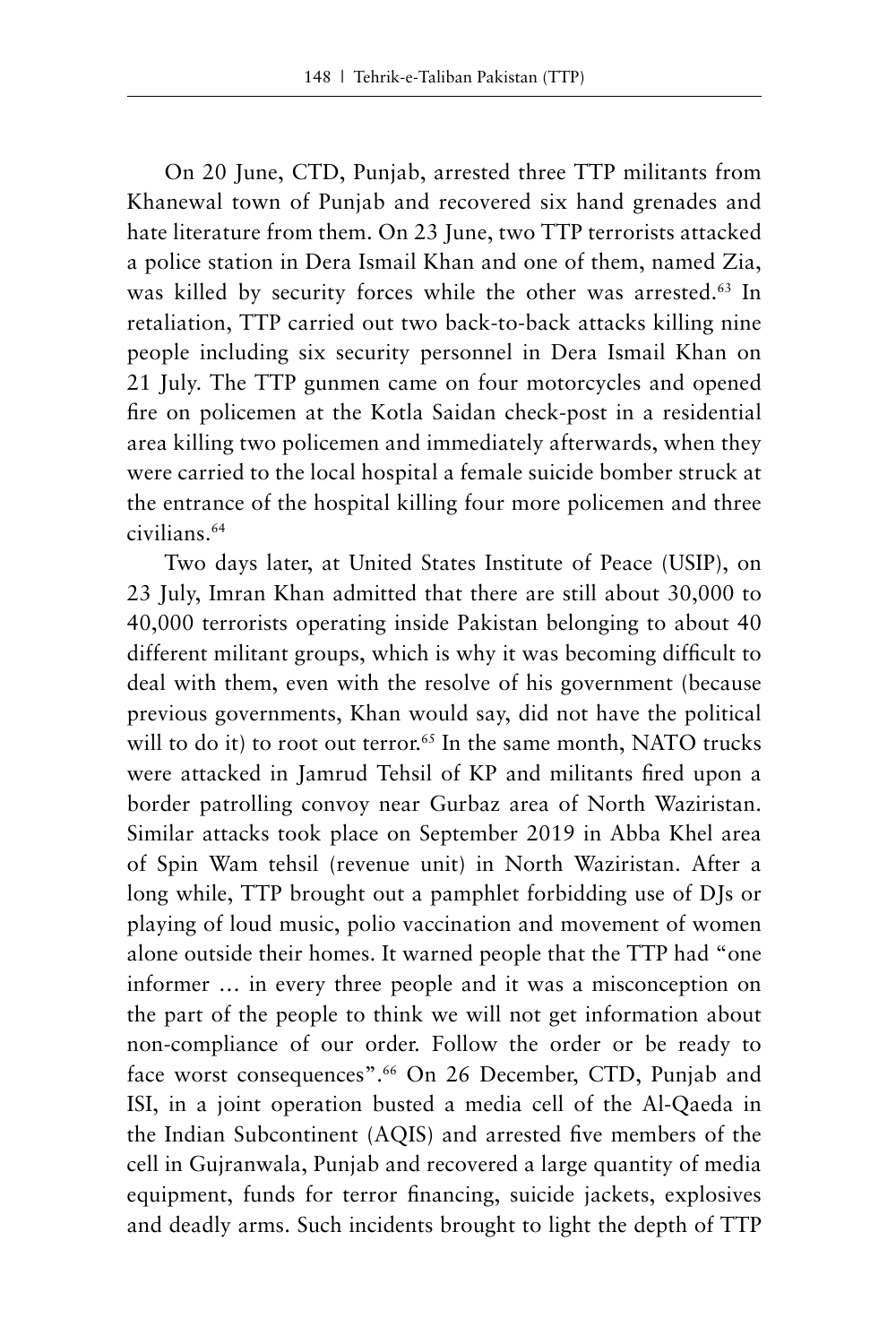and its allies/affiliates like Al-Qaeda, JuA penetrating Punjab, the largest and most consequential province in terms of power and influence in entire Pakistan.

The year 2020 began with the news of former spokesperson of TTP & JuA, Ehsanullah Ehsan giving a slip to the security forces and fleeing from the safe house in which he was detained in downtown Peshawar in 11 January. He announced the news of his escape in an audio clip on 6 February. In his video message later he indicated that Pakistan authorities did not honour their commitment as per the deal with him, which had led him to surrender in April 2017, compelling him to look for opportunity to escape. His tweet, interviews and some comments in online media portals provided insights into the *modus operandi* of the Pakistani security agencies. In a commentary written by him in the weekly *Sunday Guardian* he wrote about the desperation with which the then ISI Chief, Suja Pasha, was trying to reach out to the deputy amir of TTP in 2011, calling TTP 'a necessity for Pakistan'. In a letter delivered to the deputy amir of TTP, Wali-ur-Rehman, through Naseeruddin, one of the sons of Jalaluddin Haqqani, Pasha would even offer TTP safe passage to strike NATO forces in Afghanistan, and to work towards removing all misunderstandings between the army and the TTP, so that both could work together to drive out the great enemy (read the US) from Afghanistan. Pasha had even expressed his desire to meet Wali physically, if he so desired, and had written in the letter that Wali, like his forefathers should fight for independence of Kashmir and "join the Pakistan army in the 'Ghazwa e Hind' war against India, because the war against India is a true and just jihad against the real infidels and polytheists."<sup>67</sup> He persuaded TTP to fight for the interests of Pakistan like LeT and JeM, if it wanted to be helped by the Pakistan Army like these groups. In another article that he wrote in November 2020, Ehsan wrote that "Pakistan's state policy in the war on terror has always been based on hypocrisy, lies and deception". He said that while Pakistan was trying to convince the world that TTP was backed by external forces (India in particular), Gen Bajwa, the army chief and Director General of the ISI, Faiz Ahmad were employing Sirajuddian Haqqani, son of Jalaluddin Haqqani and head of the Haqqani group in Afghanistan, to negotiate with Mufti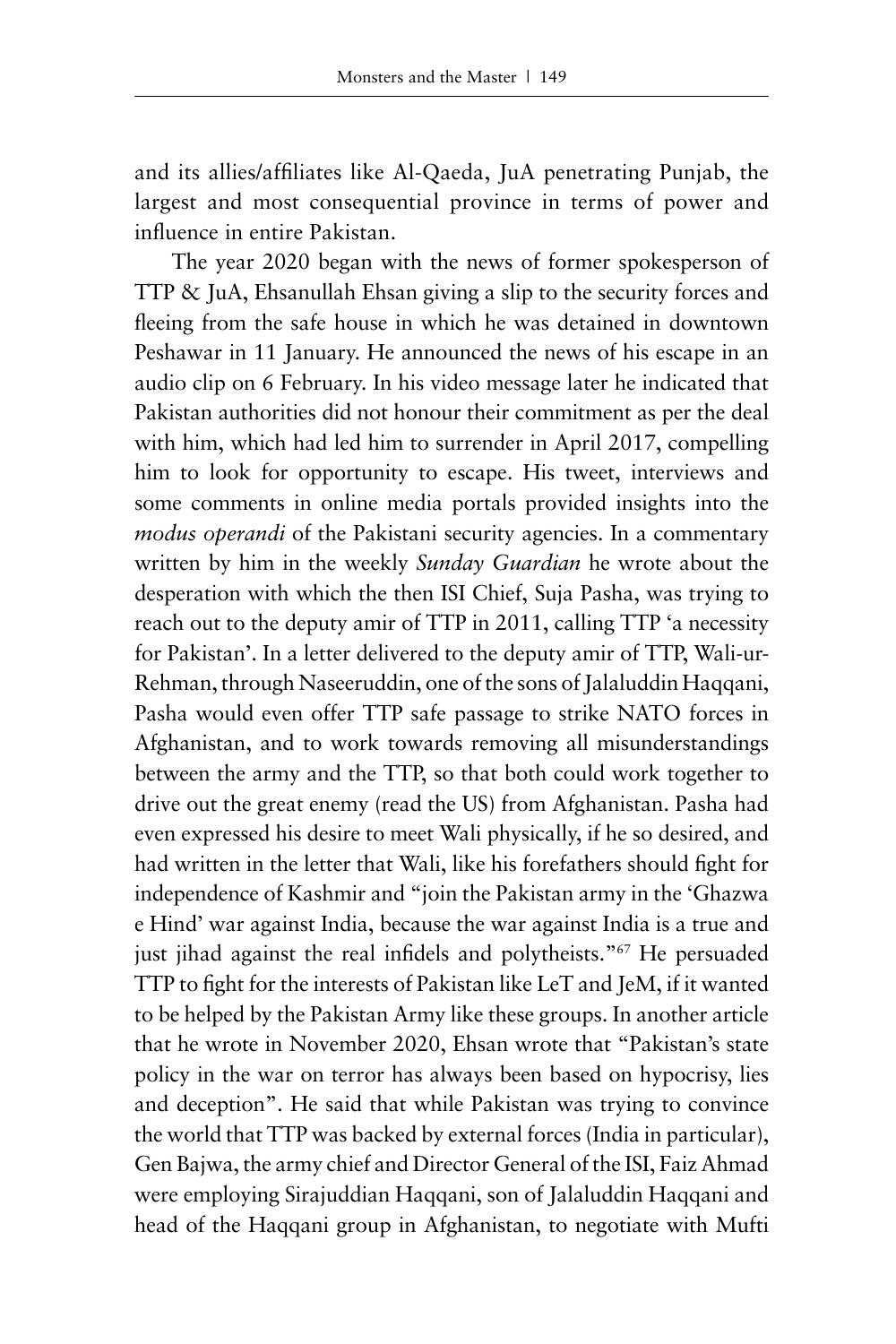Noor Wali Mehsud, the amir of TTP. They are doing it, he wrote because they apprehend that there is a "possibility of the emergence of a strong alliance of anti-Pakistan armed groups" and "Pakistan is terrified of the fact that if these armed groups regroup and reorganise, there could be large-scale unrest again in Pakistan and in the event of such a situation, the Army may have to carry out operations that are likely to affect the local population."68 Calling Pakistan army as "a bunch of real estate contractors" he said that people of Pakistan no longer looked at it as their protectors but "as an organ which has usurped their rights". He held that TTP had understood the futility of talking to Pakistan because in the past it was defrauded by Pakistan army when the latter arrested its leaders after inviting them for talks in Swat in 2009. One of the clerics, Shiekh Muhammad Rahim, head of the TTP Shura, Swat, after signing the agreement with Pakistan Army landed up in prison and became a mental patient, he wrote. He suspected that Pakistan army through its offer of talks wanted to placate TTP and use it against PTM and resettle TTP in the tribal areas basically because, it "wants the two major anti-government forces to fight each other in the Pashtun areas" and revealed that this project had already begun and Hakimullah Mehsud's brother, Ejaj Mehsud had been roped in to fight and kill PTM leaders and the first victim of Ejaj Mehsud's group was Arif Wazir, Ali Wazir's cousin, who was killed at the behest of the Pakistan Army. All this only reinforce Pakistan's nervousness about TTP and its operations. Going by the assertion of the TTP and its country-wide presence, it appears that even of the army might have weakened the TTP with its operations, the TTP may be 'down but not out' as far as its determination to take on the Pakistan army is concerned.

Throughout the year the Pakistan Army as well as TTP came out with their respective claims of conducting operations against each other. On 1 June 2020, Inter-Services Intelligence (ISI) and CTD, Punjab arrested two TTP members, Kaleemullah and Farid Khan, in a joint raid in Rawalpindi for allegedly beheading a Polish engineer Piotr Stanczak (who had been abducted from Attock in September 2008) in 2009 in South Waziristan.<sup>69</sup> On 18 July, the TTP claimed that a military unit of the Pakistan Army stationed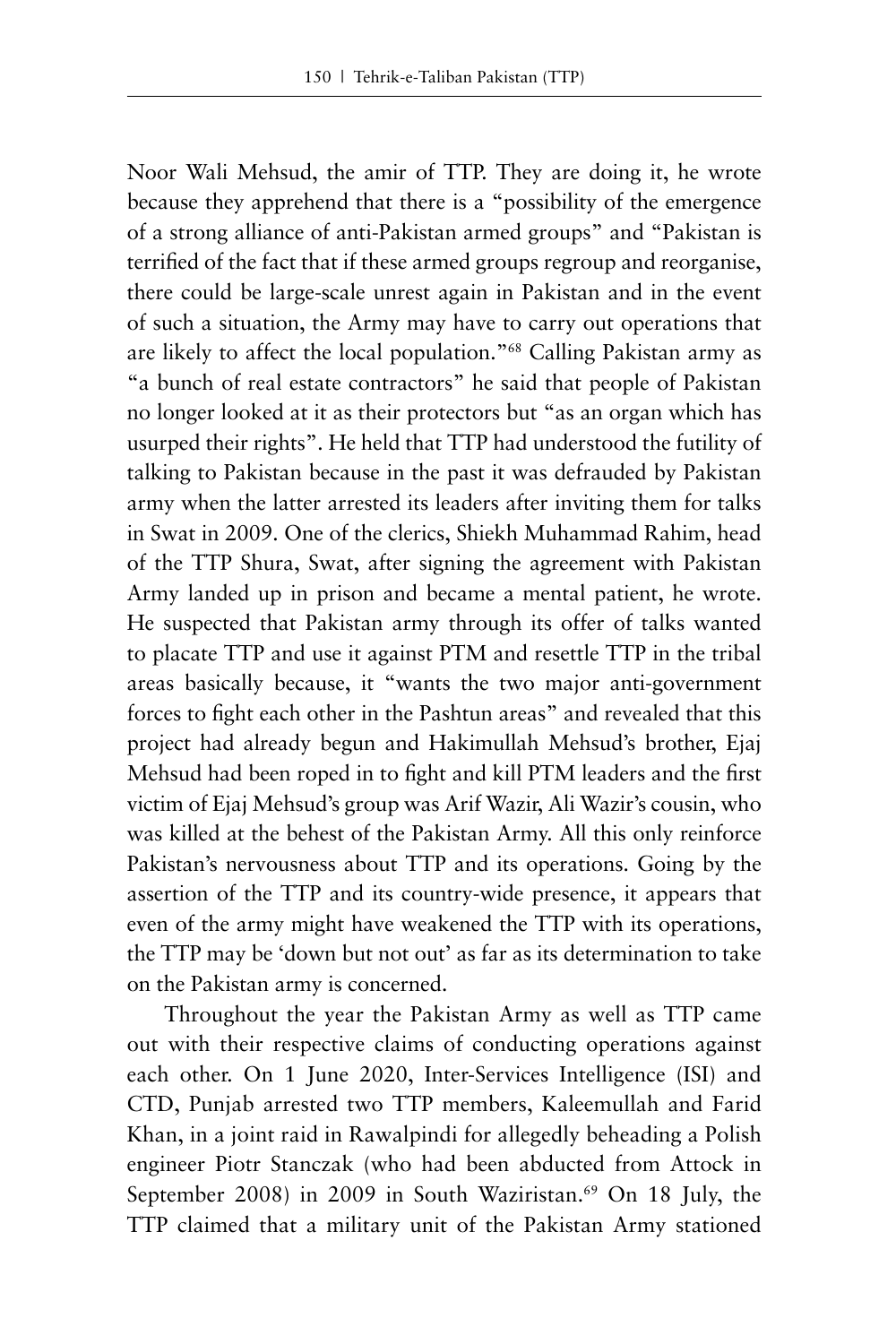at Ladah college, consisting of around 400 soldiers and known for conducting night raids, was raided by TTP mujahideen. In September 2020, the army conducted its Shaktoi operation in South Waziristan, which was not covered by the media, but TTP said in its telegram message that the army was wreaking havoc in the area for days together. It brought out the case of a local woman called Malala Mohmand, of Mohmand agency, who reportedly killed one of the soldiers who tried to 'protect her honour and dignity'. Days later, on 14 September, the TTP militants shot dead Malik Tahir Iqbal, Vice President of Pakistan Tehreek-e-Insaf (PTI) Khyber Pakhtunkhwa during a targeted operation at Kotitra and held that he was targeted because of his anti-Islamic activities and links with the anti-Sharia Pakistani army. Day by day, such claims and counterclaims continued, year after year.

# **What do the Data Reveal?**

According to figures collated by both South Asia Terrorism Portal (SATP) in India (Table 1) and Pakistan Institute for Peace Studies (PIPS) in Pakistan<sup>70</sup> (Table 2), the operations (ZeA and RuF) did lead to a significant drop in terror incidents and civilian fatalities.

| Year  | Incidents  | <b>Civilians</b> |        | Security Terrorists/ | <b>Not</b> | Total |
|-------|------------|------------------|--------|----------------------|------------|-------|
|       | of Killing |                  | Forces | Insurgents/          | Specified  |       |
|       |            |                  |        | Extremists           |            |       |
| 2000* | 65         | 137              | 8      | 20                   | 1          | 166   |
| 2001  | 110        | 190              | 31     | 26                   | 48         | 295   |
| 2002  | 103        | 148              | 20     | 65                   | 24         | 257   |
| 2003  | 55         | 137              | 23     | 29                   | 8          | 197   |
| 2004  | 168        | 347              | 208    | 302                  | 68         | 925   |
| 2005  | 167        | 482              | 79     | 124                  | 18         | 703   |
| 2006  | 317        | 541              | 301    | 568                  | 56         | 1466  |
| 2007  | 531        | 1311             | 548    | 1271                 | 464        | 3594  |
| 2008  | 1149       | 1796             | 647    | 3724                 | 516        | 6683  |

**Table 1: Terrorist Incidents and Casualties (SATP)**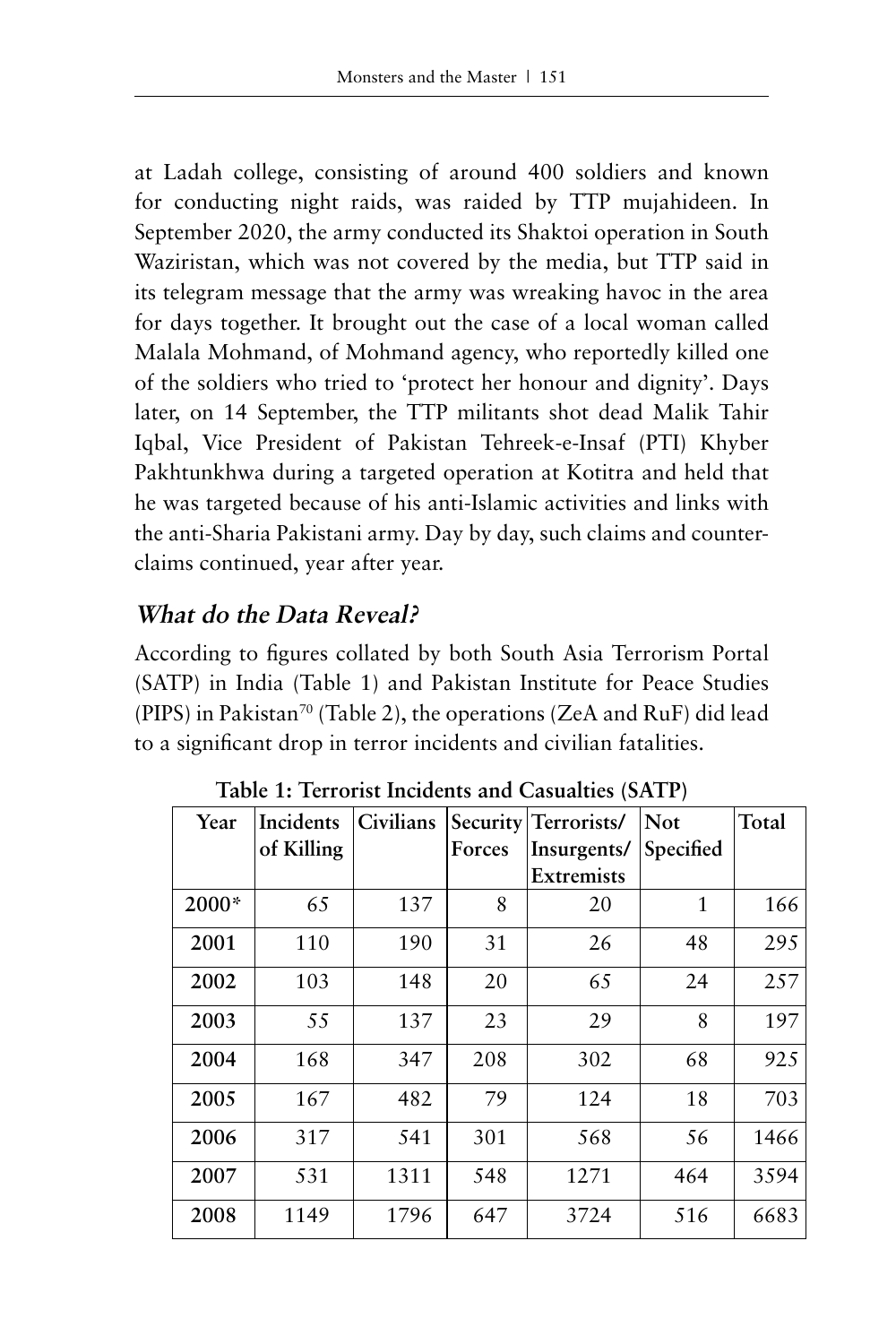| 2009    | 1665  | 2154  | 1012 | 7884  | 267      | 11317 |
|---------|-------|-------|------|-------|----------|-------|
| 2010    | 1246  | 1537  | 512  | 4945  | 348      | 7342  |
| 2011    | 1573  | 2371  | 674  | 2752  | 253      | 6050  |
| 2012    | 2347  | 2743  | 734  | 2444  | 267      | 6188  |
| 2013    | 2034  | 2713  | 665  | 1541  | 375      | 5294  |
| 2014    | 1569  | 1478  | 508  | 3268  | 263      | 5517  |
| 2015    | 950   | 866   | 339  | 2407  | 73       | 3685  |
| 2016    | 526   | 541   | 291  | 897   | 68       | 1797  |
| 2017    | 294   | 439   | 216  | 533   | 81       | 1269  |
| 2018    | 162   | 363   | 158  | 161   | 10       | 692   |
| 2019    | 136   | 142   | 137  | 86    | $\Omega$ | 365   |
| 2020    | 193   | 169   | 178  | 159   | $\theta$ | 506   |
| 2021    | 37    | 31    | 29   | 30    | $\theta$ | 90    |
| Total** | 15397 | 20636 | 7318 | 33236 | 3208     | 64398 |

Source: "Terrorism in Pakistan—Yearly Fatalities", South Asia Terrorism Portal71

Notes: \*Data since 6 March 2000.

\*\* Data till 18 February 2021, sourced from news reports and are provisional.

**Table 2: Terrorist Attacks and Casualties in Pakistan\***

| Year | No of Attacks | Killed | Injured |
|------|---------------|--------|---------|
| 2005 | 254           | 216    | 571     |
| 2006 | 675           | 907    | 1543    |
| 2007 | 1503          | 3448   | 5353    |
| 2008 | 2577          | 7997   | 9670    |
| 2009 | 1137          | 1439   | 3616    |
| 2010 | 2113          | 2913   | 5824    |
| 2011 | 1966          | 2391   | 4389    |
| 2012 | 1577          | 2050   | 3822    |
| 2013 | 1717          | 2451   | 5438    |
| 2014 | 1206          | 1723   | 3143    |
| 2015 | 625           | 1069   | 1443    |
| 2016 | 441           | 908    | 1627    |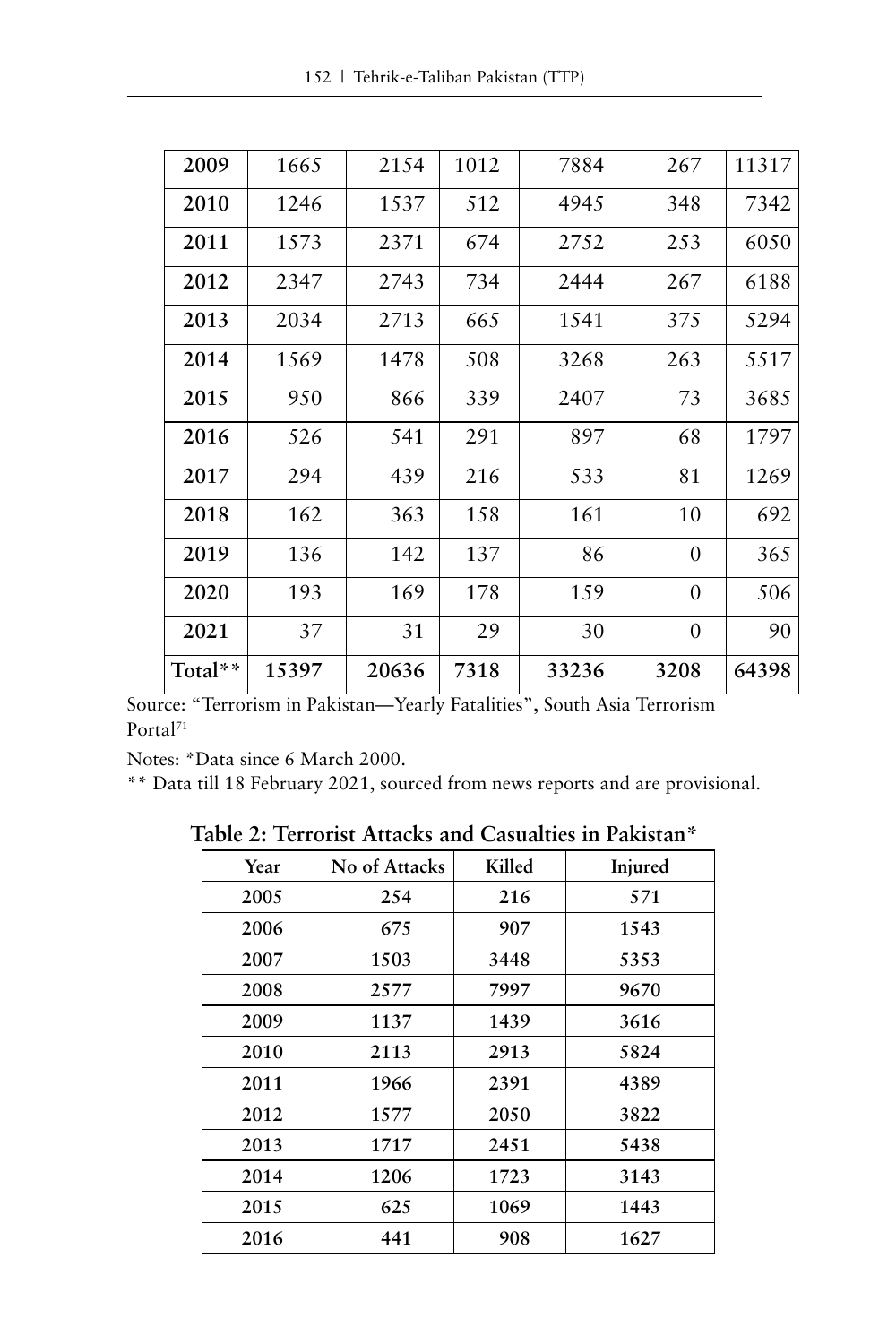| 2017 | 370 | 815 | 1736 |
|------|-----|-----|------|
| 2018 | 262 | 595 | 1030 |
| 2019 | 229 | 357 | 729  |
| 2020 | 146 | 220 | 547  |

Note: \* Data collated from Pakistan Annual Security Reports from 2008-2020 published by PIPS at https://www.pakpips.com/publications#1512730923805 d52fde57-07fa

The data provided above confirm the broad trend in terrorist occurrences and resultant fatalities in Pakistan, which point to overall success of the operations launched by Pakistani security forces.

In comparison, TTP released its first annual report, counterclaiming that it had kept its operations alive and carried out 73 target killings, 12 ambush attacks, 10 raids, 19 IED blasts, five suicide attacks, 17 missile attacks and shot down two helicopters, and claims it killed some 686 people in 2015. Year after year, TTP produced annual reports of the attacks it carried out in Pakistan against security forces and others they counted as enemies of Islam. For the year 2020, the data provided by TTP suggested that during the year TTP carried out 177 attacks.<sup>72</sup>

### **TTP's Evolving Strategy**

The TTP, post-Fazlullah, is advocating a different strategy. It has reduced its emphasis on organising high profile attacks and dissociating itself from ISIS-like elements and hoping to keep ISISsympathisers within its ranks in check. The emphasis now under Noor Wali's leadership is to strike unity and launch planned attacks mostly sniper and IED attacks on security forces. Under Noor Wali, the TTP spokesperson has, in recent months, the TTP has started condemning attacks on educational institutions and public facilities. Perhaps, the top leadership has realised the adverse impact of the APS attack and is attempting a course-correction in its strategy. What remains common during the pre- and post-Fazlullah phase is its deep aversion for the Pakistan army and the democratic system in Pakistan. Another important shift is back-pedaling on its earlier agenda of bringing Sharia to entire Pakistan. It is now seeking to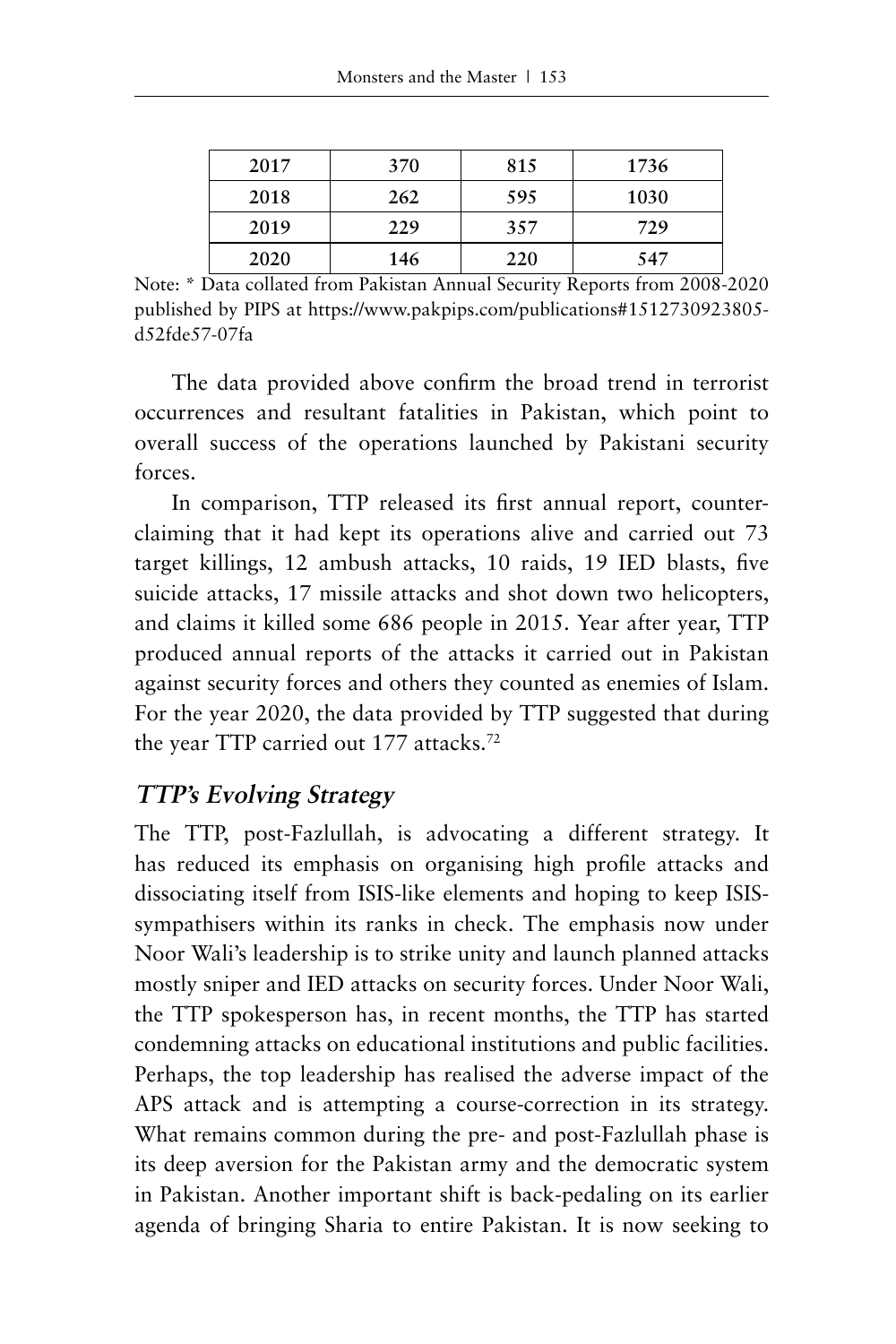inflame tribal Pashtun passion around popular disaffection against Pakistan Army's excessive action in the tribal areas as well as the political leadership's apathy and complacency about addressing local concerns.

All in all, the situation obtaining in the tribal areas point to a return of jihadi assertion in the absence of the state's policies to build on its gains from the operations. Moreover, the over-reaction of the army to TTP's slow penetration into the hinterland signal a return to Islamist politics in the mainland Pakistan which is likely to provide the oxygen for TTP's return in other areas. In the following chapter, an attempt has been made to understand the root causes of TTP's rise in Pakistan and why it is likely to remain a constant worry for the security forces of Pakistan in future.

#### **Notes**

- 1. Syed Saleem Shahzad, "Drones ever-closer to Pakistan's militants", *Asia Times Online*, 27 October 2010 at http://www.atimes.com/atimes/South\_ Asia/LJ27Df02.html.
- 2. "Pakistan Taliban head Hakimullah Mehsud 'open to talks'", 10 October 2013 at http://www.bbc.com/news/world-asia-24463839.
- 3. Amir Mir, "Mullah Fazlullah to operate", *The News*, 6 December 2013 at http://www.thenews.com.pk/Todays-News-2-218567-Mullah-Fazlullahto-operate.
- 4. "Pakistan enters peace talks with Taliban", BBC.com, 6 February 2013 at http://www.bbc.com/news/world-asia-26065385.
- 5. "First round of direct talks between govt, TTP concludes", *The Dawn*, 26 March 2014 at http://www.dawn.com/news/1095687.
- 6. Qamar Zaman, "Taliban peace dialogue: Govt negotiator sees little hope for success", *The Express Tribune*, 18 May 2014 at http://tribune.com.pk/ story/709872/taliban-peace-dialogue-govt-negotiator-sees-little-hope-forsuccess/.
- 7. "Taliban infighting impedes Pakistan peace talks", *The Dawn*, 19 May 2014 at http://www.dawn.com/news/1107309.
- 8. "TTP claims attack on Karachi airport", *The Dawn*, 9 June 2014 at http:// www.dawn.com/news/1111397.
- 9. Rebecca Santana and Asif Shahzad, "Pakistan Launches Offensive Against Militants Near Afghan Border", Associated Press, 15 June 2014 at http:// www.webcitation.org/6QhxuqpnN.
- 10. Zahir Shah Sherazi, "TTP commanders form new splinter group 'Jamatul Ahrar'", *The Dawn*, 26 August 2014 at http://www.dawn.com/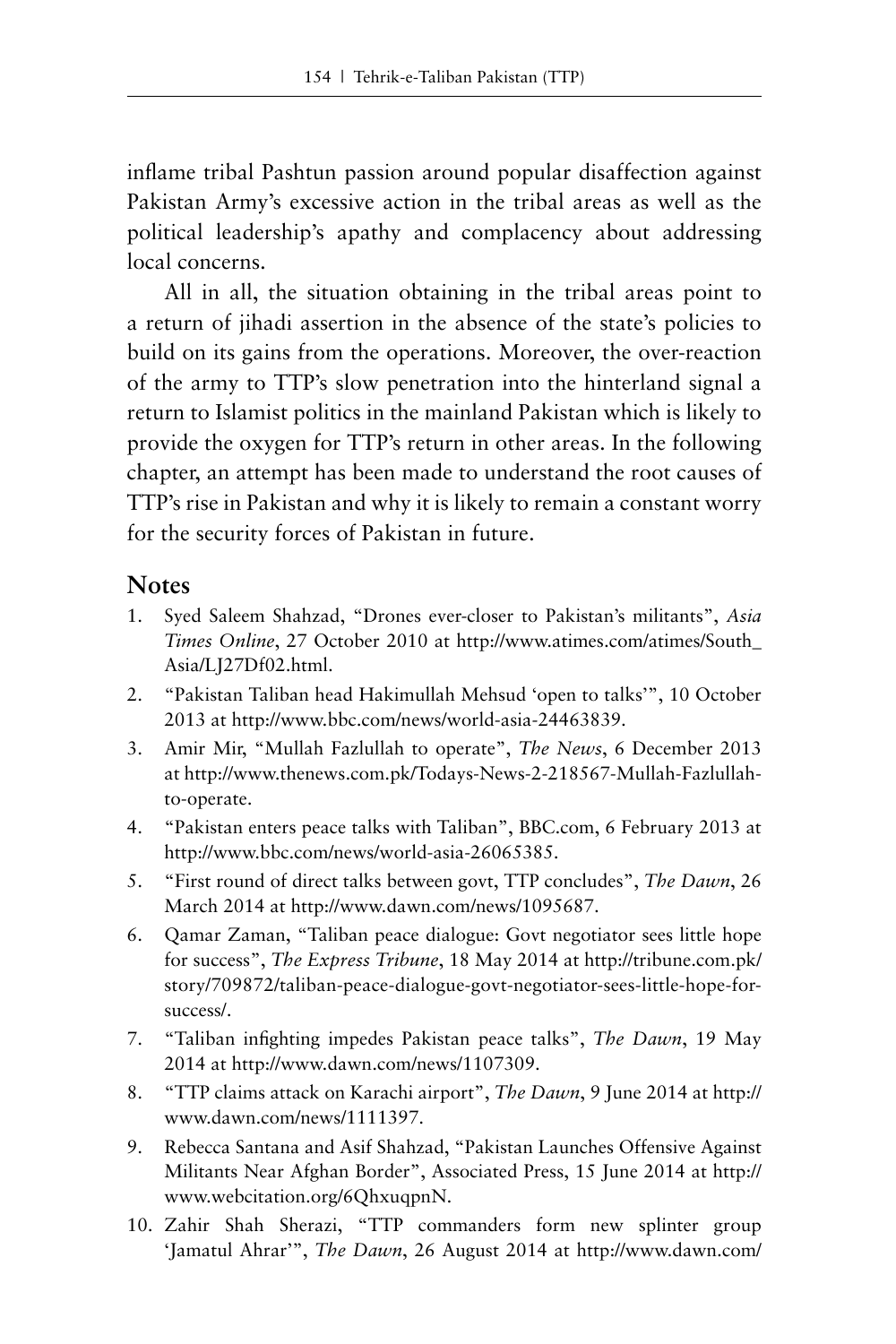news/1127905.

- 11. Looking at the damage the rise of ISIS could cause in Pakistan Ulema Council of Pakistan termed killing of innocent people by ISIS against the teachings of Islam, and appealed to the youth not to join such extremist organisations, which promote violence. See "IS is anti-Islamic: Ulema Council", *The Dawn*, 2 October 2014 at http://www.dawn.com/ news/1135717.
- 12. "IS literature circulated in parts of KP", *The Dawn*, 4 September 2014 at http://www.dawn.com/news/1129775/is-literature-circulated-in-parts-ofkp.
- 13. Sailab Mahsud, "Six TTP leaders pledge allegiance to IS chief", *The Dawn*, 15 October 2014 at http://www.dawn.com/news/1138042/six-ttp-leaderspledge-allegiance-to-is-chief.
- 14. "Taliban splinter group in Pakistan vows allegiance to ISIS", *Al Akhbar* English version online, 18 November 2014 at http://english.al-akhbar.com/ node/22530.
- 15. "IS visits militants in Balochistan: Jundullah spokesman", *The Dawn*, 12 November 2014 at http://www.dawn.com/news/1143997.
- 16. Ali Akbar, "From TTP to IS: Pakistan's terror landscape evolves", *The Dawn,* 16 March 2015 at http://www.dawn.com/news/1169542, also see Naimat Khan, "IS versus Taliban", *The Friday Times*, 10 July 2015 at http://www.thefridaytimes.com/tft/is-versus-taliban/.
- 17. The video of the press briefing given by then DG ISPR on 15 June 2016 at https://www.youtube.com/watch?v=fivgmmCQrrs.
- 18. Ashfaq Yusufzai, "Mastermind of Peshawar school attack killed", *The Daily Telegraph*, 26 December 2014 at http://www.telegraph.co.uk/news/ worldnews/asia/pakistan/11313678/Mastermind-of-Peshawar-schoolattack-killed.html.
- 19. According to media reports, Matiur Rehman masterminded two failed assassination attempts against General Pervez Musharraf (in Rawalpindi in December 2003) and Shaukat Aziz (in Fateh Jang in July 2004). The Americans had sought his arrest as a key member of Al-Qaeda's external operations council who had attempted to target American interests in Pakistan and abroad. The UN Security Council tagged him as a most wanted Al-Qaeda linked terrorist on 22 August 2011 for financing and planning some major terrorist activities, including the failed plot to destroy mid-air as many as 10 US-bound British jetliners in August 2006. Amir Mir, "TTP launches special group for terrorist operations", *The News*, 9 May 2015 at https://www.thenews.com.pk/print/39531-ttp-launchesspecial-group-for-terrorist-operations.
- 20. See "Army copter crashes in Naltar; 7 die", *The Dawn*, 9 May 2015 at https://www.dawn.com/news/1180922, and "Indonesian envoy dies after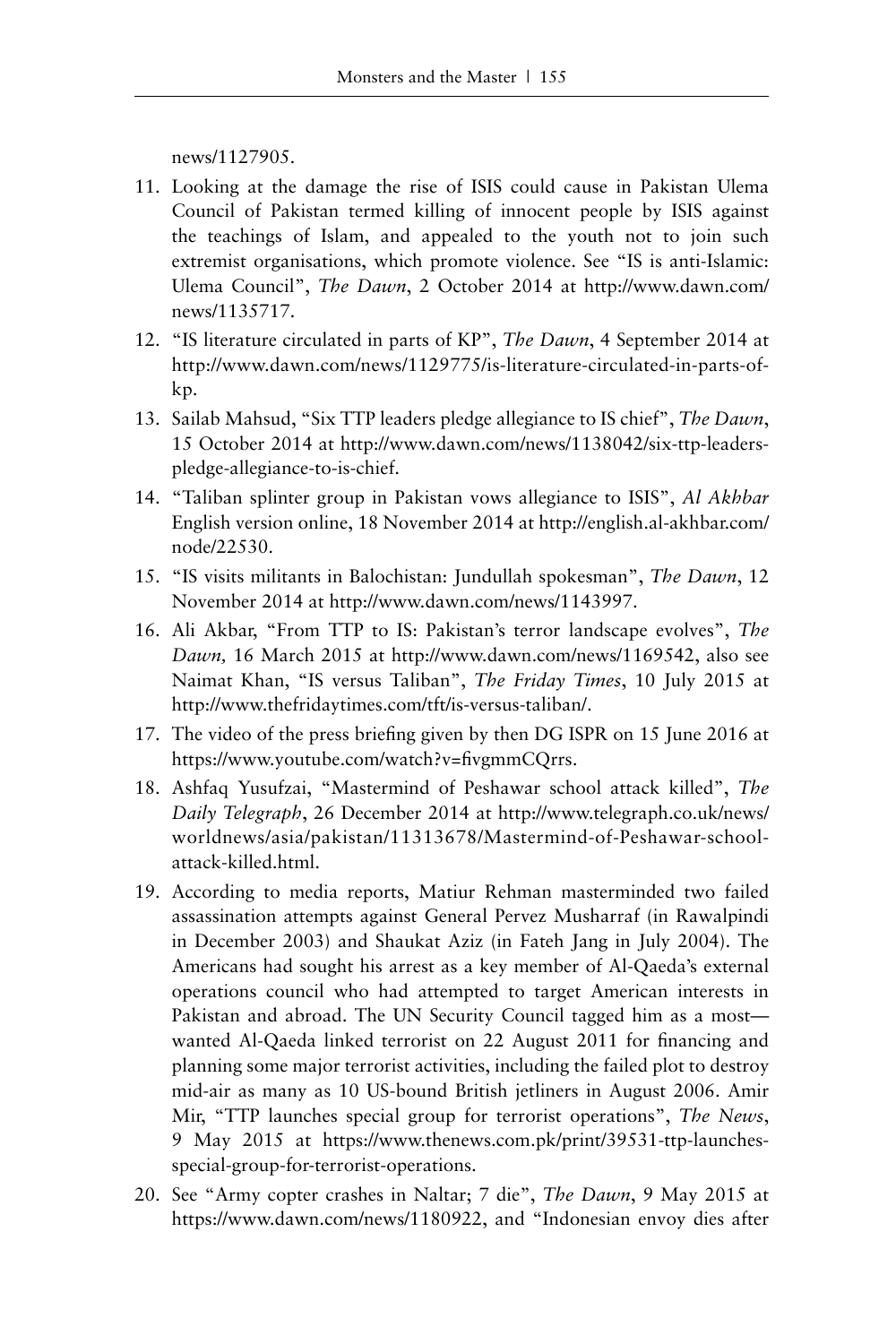Pakistan helicopter crash", *The Dawn*, 19 May 2015 at https://www. dawn.com/news/1182921/newspaper/newspaper/column.

- 21. "Pakistan Taliban says it shot down helicopter", *Al Jazeera*, 10 May 2015 https://www.aljazeera.com/news/2015/5/10/pakistan-taliban-says-itshot-down-helicopter.
- 22. Tahir Khan, "Watershed event: Punjabi Taliban renounce violence", *The Express Tribune*, 14 September 2014 at http://tribune.com.pk/ story/762038/watershed-event-punjabi-taliban-renounce-violence/.
- 23. Zia Ur Rehman, "Taliban factions fight over Karachi turf", *The Friday Times*, Vol. XXV, Issue 25, October 2013 at http://www.thefridaytimes. com/tft/taliban-factions-fight-over-karachi-turf, also see Zia Ur Rehman, Taliban bringing their war to streets of Karachi, *The Friday Times*, Vol. XXIV, No. 26, 10-16 August 2012 at http://www.thefridaytimes.com/ beta3/tft/article.php?issue=20120810&page=2.
- 24. Zia Ur Rehman, "New militant group seen rising in Pashtun areas", *The News*, 5 April 2015 at http://www.thenews.com.pk/Todays-News-4- 310819-New-militant-group-seen-rising-in-Pashtun-areas.
- 25. See Mustaq Yusuzai, "Enemy at the Gates", Special Report, *The News on Sunday*, 26 April 2009 at https://jang.com.pk/thenews/apr2009-weekly/ nos-26-04-2009/spr.htm#3.
- 26. See report by Jamestown Foundation, "Imtiaz Ali, "Militant or Peace Broker? A Profile of the Swat Valley's Maulana Sufi Muhammad", Terrorism Monitor Volume 7 Issue 7, 26 March 2009 at https://jamestown. org/program/militant-or-peace-broker-a-profile-of-the-swat-valleysmaulana-sufi-muhammad/.
- 27. Akhtar Amin, "PHC issues release order of Sufi Mohammad", *The News*, 9 January 2018 at https://www.thenews.com.pk/print/266125-phc-issuesrelease-order-of-sufi-mohammad. Maulana Sufi remained in prison charged with sedition and waging war against Pakistan till January 2018, when he was released on humanitarian grounds after his son submitted bail bonds worth PKR 700,000 (about US\$ 6,300) to authorities in Mingora, the capital of Swat district. The court ordered him to report to his local police station once in a month as well as whenever he would plan to leave his town. He also promised not to take part in political activities and gave an undertaking to the court not to involve himself in any type of activities that are against the writ of the government promote the Taliban movement. He died on 11 July 2019 at the ripe age of 86.
- 28. Dr Masooda Bano, "Dissenting Note", *The News*, 10 October 2008 at https://web.archive.org/web/20090617210532/; http://thenews.jang.com. pk/daily\_detail.asp?id=140151.
- 29. Major Gen. Abid Mumtaz, *Operation Sherdil: Battle for Bajaur*, ISPR Publications, Islamabad, 2019 at https://www.hilal.gov.pk/uploads/ebook/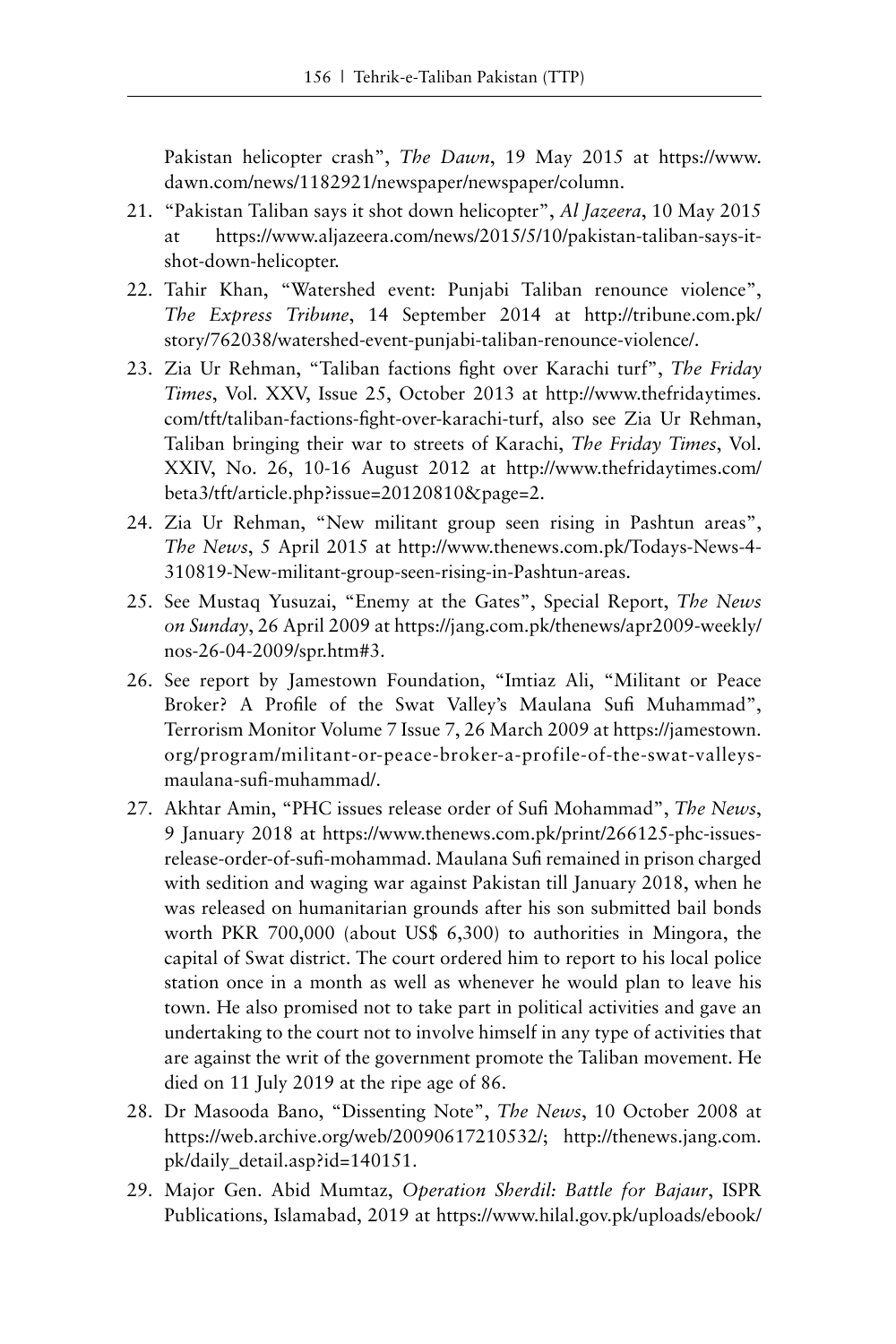pdf/182be0c5cdcd5072bb1864cdee4d3d6e.pdf.

- 30. Imtiaz Ali, "NATO's Khyber Lifeline", Terrorism Monitor Volume 7 Issue 1, Jamestown Foundation, 9 January 2009 at https://jamestown. org/program/natos-khyber-lifeline/; Mehlaqa Samdani, "Governance and Militancy in Pakistan's Khyber Agency", December 2011, CSIS at https://csis-website-prod.s3.amazonaws.com/s3fs-public/legacy\_files/files/ publication/111213\_Samdani\_KyberAgency.pdf.
- 31. "The sun has set on Pakistan's military courts—here's why it should never rise again", *The Dawn*, 6 March 2017 at https://www.dawn.com/ news/1306792.
- 32. See reports by Ismail Khan, "Intense Khyber operation enters last phase", *The Dawn*, 26 March 2015 at http://www.dawn.com/news/1171902.
- 33. Ibrahim Shinwari, "Security forces claim major success in Tirah valley", *The Dawn*, 29 April 2015 at http://www.dawn.com/news/1178827, also see "Operation Khyber-II: 27 militants killed in fresh Tirah fighting", *The Express Tribune*, 30 April 2015 http://tribune.com.pk/story/878734/ operation-khyber-ii-27-militants-killed-in-fresh-fighting/.
- 34. Kamran Yousaf, "Rajgal cleansed of terrorists as military concludes Operation Khyber-IV", *Daily Tribune*, 21 August 2017 at https://tribune. com.pk/story/1487260/army-announces-completion-operation-khyber-4.
- 35. "Pakistan Army launches 'Operation Radd-ul-Fasaad' across the country", *The Dawn*, 22 February 2017 at https://www.dawn.com/news/1316332.
- 36. For details about ASP, see "The rise and 'fall' of Ansarul Sharia Pakistan", *The Dawn* 9 September 2017 at https://www.dawn.com/news/1356467/ the-rise-and-fall-of-ansarul-sharia-pakistan.
- 37. Patronised by the PPP, especially its leader, Asif Ali Zardari, Rao Anwar's rise from a departmental clerk in Karachi police to SSP, Malir can easily beat any Bollywood crime thriller. Known for his bias against Muttahida Quami Movement (MQM), he was seconded by non-MQM Sindhi as well as other mainstream political parties and leaders and he played his part in conducting operations against MQM during 1992-1999, which broke the back of MQM to a large extent. Even if he was demoted by the Supreme Court in 2012 President Zardari, using his special powers, got him reinstated as SSP, Malir. In 2013, 2015 and 2016, Anwar was suspended for misusing his authority but was reinstated by the judiciary. For more details see Naziha Syed Ali, Fahim Zaman. "Rao Anwar and the killing fields of Karachi", *The Dawn*, 18 February 2018 at https://www. dawn.com/news/1389719.
- 38. "Rao Anwar's trial", Editorial, *The Dawn*, 2 November 2020 at https:// www.dawn.com/news/1588142.
- 39. See tweet at https://twitter.com/OfficialDGISPR/status/1007670089 192214530?s=20.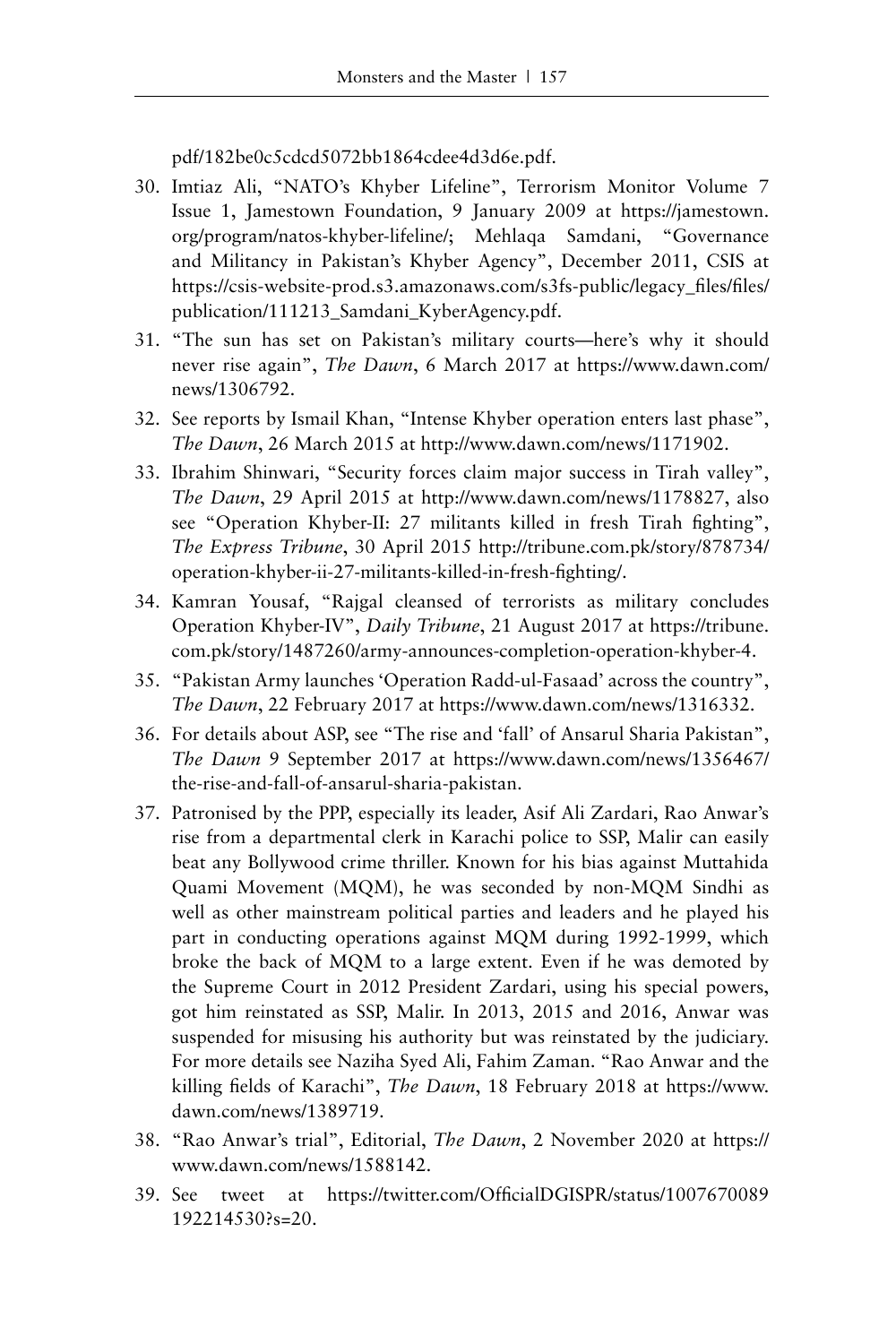- 40. "Two 'highly educated' militants among three arrested by CTD in Karachi", *The Dawn*, 11 June 2018 at https://www.dawn.com/news/1413472.
- 41. "Mastung suicide bomber identified as Hafeez Nawaz from Abbottabad", *The Tribune*, 19 July 2018 at https://tribune.com.pk/story/1761755/1 high-level-committee-informed-progress-peshawar-mastung-attack-cases.
- 42. "Mastermind of Mastung carnage killed in Kalat", *The Dawn*, 21 July 2018 at https://www.dawn.com/news/1421460.
- 43. "Two 'accomplices' of Mastung bomber held", *The Dawn*, 11 August 2018 at https://www.dawn.com/news/1426207/two-accomplices-of-mastungbomber-held.
- 44. "Five terror suspects held, weapons recovered: ISPR", *The Nation*, 17 July 2018 at https://nation.com.pk/17-Jul-2018/five-terror-suspects-held-weaponsrecovered-ispr.
- 45. "Banned outfits adopt new methods to stay under the radar", *The Dawn*, 28 July 2018 at https://www.dawn.com/news/1423121.
- 46. "Missing KP SP found dead in Afghanistan?", *The News*, 14 November 2018 at https://www.thenews.com.pk/print/393533-missing-kp-sp-founddead-in-afghanistan.
- 47. "Blast in Orakzai Agency", *The Newsweek*, Pakistan, 28 November 2018 at https://www.newsweekpakistan.com/blast-in-orakzai-agency/.
- 48. "Interior ministry to unveil a new version of National Action Plan", *The Dawn*, 28 November 2018 at https://www.dawn.com/news/1448119.
- 49. The report compiled by the Pakistan Institute for Conflict and Security Studies (PICSS) was cited in *The Dawn*, 1 November 2019 at https://www. dawn.com/news/1380001.
- 50. Annual Pakistan Security Report by Pakistan Institute for Peace Studies (PIPS), cited by *The Express Tribune* , 6 January 2019 at https://tribune. com.pk/story/1882804/1-595-martyred-262-terrorist-attacks-2018.
- 51. "Pak-Afghan border fencing to be completed by end of 2019: DG ISPR", *The Tribune,* 15 December 2018 at https://tribune.com.pk/story/1867668/1 pak-afghan-border-fencing-completed-end-2019-dg-ispr.
- 52. Ghulam Qadir Khan, "Pakhtun resistance", *The Dawn*, 3 March 2018 at https://www.dawn.com/news/1399271.
- 53. "Tribulations the families of missing persons face", *The Dawn*, 7 March 2018 at https://www.dawn.com/news/1393572.
- 54. "3 people killed, 5 soldiers injured in exchange of fire at check post in North Waziristan", *The Dawn*, 27 May 2019 at https://www.dawn. com/news/1484709 & "3 killed, 15 injured in 'PTM-Army clash' in North Waziristan", *Pakistan Today,* 27 May 2019 at https://archive. pakistantoday.com.pk/2019/05/26/3-killed-15-injured-in-ptm-army-clashin-north-waziristan/.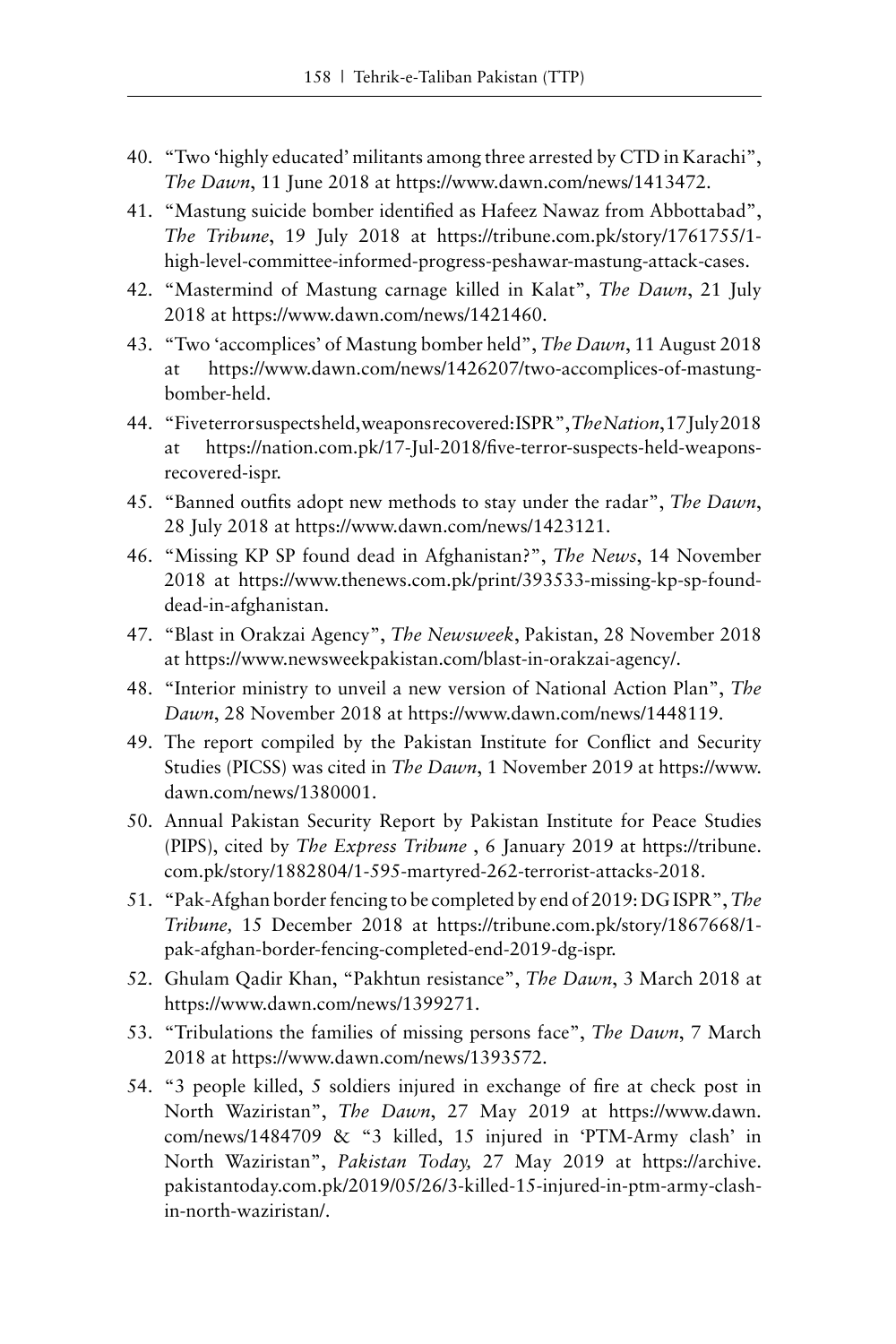- 55. Abubakar Siddiqui, "The Pashtuns' Year of Living Dangerously", *The American Interest* 3 August 2019 at https://www.the-american-interest. com/2019/03/08/the-pashtuns-year-of-living-dangerously/.
- 56. "'Engineered protests' won't be allowed, says army chief", *The Dawn*, 13 April 2018 at https://www.dawn.com/news/1401345.
- 57. "'Hybrid war' imposed on country to internally weaken it, says Bajwa", *The Dawn,* 15 April 2018 at https://www.dawn.com/news/1401747.
- 58. "Three officers, soldier martyred in North Waziristan IED attack", *The Dawn*, 8 June 2019 at https://www.dawn.com/news/1486779.
- 59. "3 soldiers martyred in Afghan cross-border attack in North Waziristan: ISPR", *The Dawn*, 1 May 2019 at https://www.dawn.com/news/1479605.
- 60. "Security forces arrest 4 from Lahore in connection with Data Darbar bombing", *The Dawn*, 10 May 2019 at https://www.dawn.com/ news/1481431.
- 61. "'Facilitator' of Data Darbar suicide blast captured", *The Dawn*, 21 May 2019 at https://www.dawn.com/news/1483551.
- 62. "Deadly blasts hit Sufi shrine in Lahore", BBC News, 2 July 2010 at https:// www.bbc.com/news/10483453.
- 63. "Terrorist killed, another arrested in DI Khan attack", *Daily Times*, 24 June 2019 at https://dailytimes.com.pk/417373/terrorist-killed-anotherarrested-in-di-khan-attack/.
- 64. "Six cops among nine martyred in DI Khan gun and bomb attack", *Daily Times*, 22 July 2019 at https://dailytimes.com.pk/434680/six-cops-amongnine-martyred-in-di-khan-gun-and-bomb-attack/.
- 65. "One Year In: A Conversation with Pakistani Prime Minister Imran Khan", embedded video at the website of United States Institute of Peace, Washington at https://www.usip.org/events/one-year-conversationpakistani-prime-minister-imran-khan (look for Khan's deliberation especially from 36.54 minutes to 37.05 minutes in the video).
- 66. "TTP warns against playing music, women going out alone in Miramshah", *The Dawn*, 1 August 2019 at https://www.dawn.com/news/1497395.
- 67. Ehsanullah Ehsan, "ISI chief begged for Taliban's help in Kashmir: Ehsanullah Ehsan", *The Sunday Guardian Live*, 6 September 2019 at https://www.sundayguardianlive.com/news/isi-chief-begged-talibans-helpkashmir-ehsanullah-ehsan.
- 68. Ehsanullah Ehsan, "Pak Army deceiving world, plans to use TTP as a pawn domestically, globally", *The Sunday Guardian Live*, 28 November 2020 at https://www.sundayguardianlive.com/world/pak-army-deceivingworld-plans-use-ttp-pawn-domestically-globally.
- 69. "TTP men who beheaded Polish engineer held", *The Dawn*, 11 June 2020 at https://www.dawn.com/news/1562716.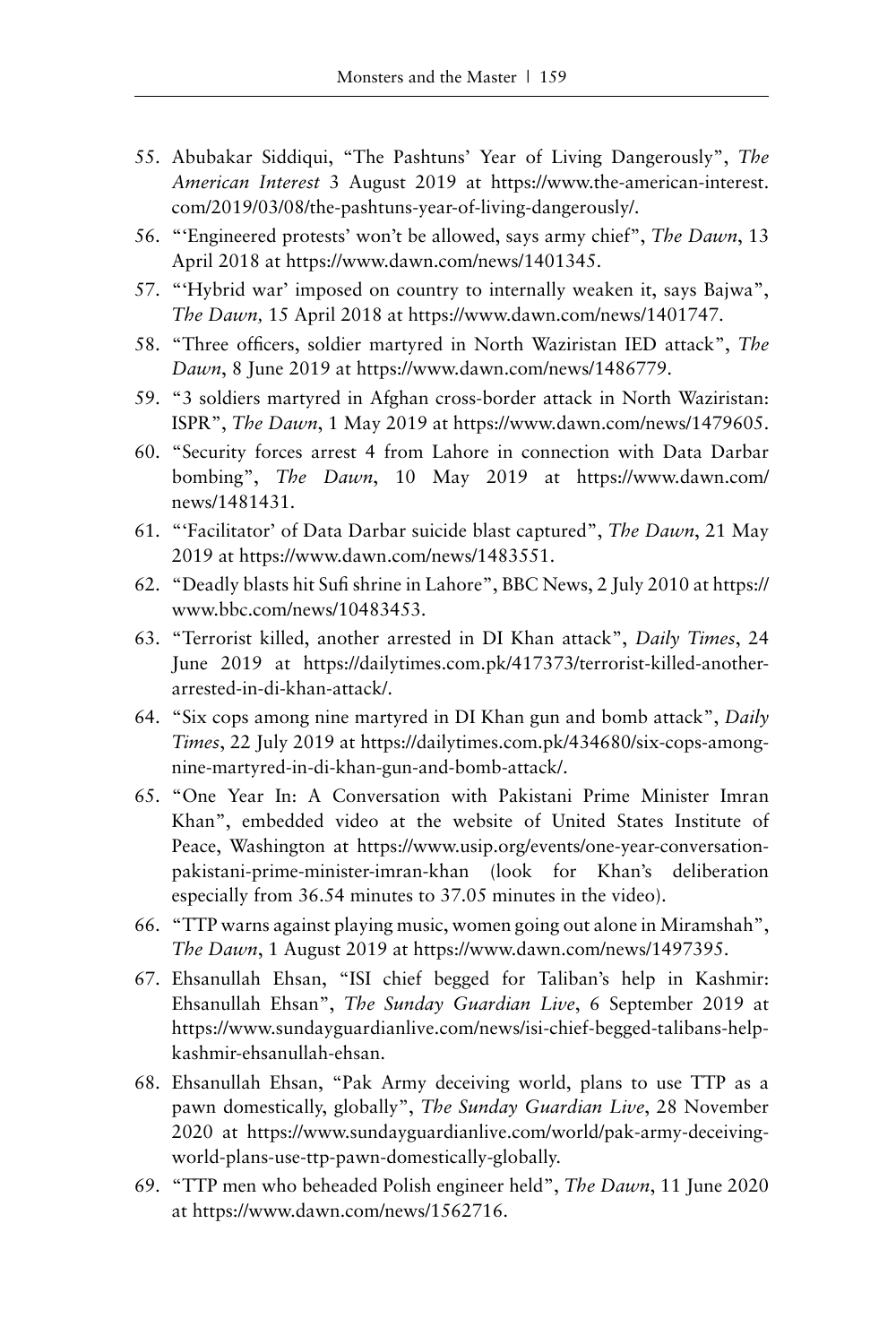- 70. Annual Pakistan Security Reports (2008-2020), Pak Institute for Peace Studies Pvt Ltd. (PIPS) at https://www.pakpips.com/ publications#1512730923805-d52fde57-07fa.
- 71. South Asia Terrorism Portal at https://satp.org/datasheet-terrorist-attack/ fatalities/pakistan.
- 72. Month-wise break-up was: January-11, February-7, March-3, April-19, May-18, June-17, July-19, August-14, September-23, October-22, November-16, December-8.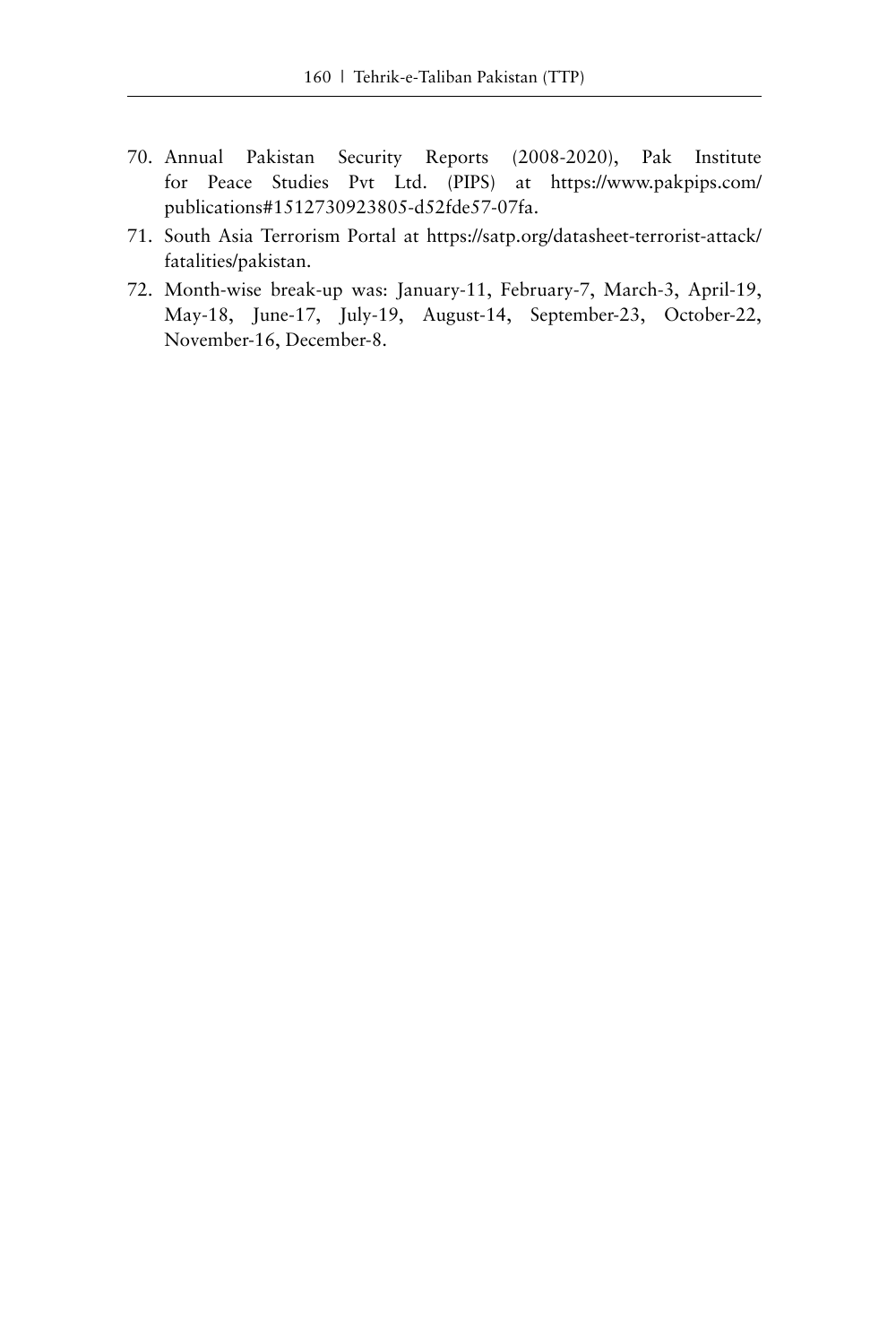## 5. What Propels Talibanisation

The roots that sustain Islamist demands for establishment of the rule of Sharia in Pakistan lie, ironically, in the official Islam championed by the Pakistani state, which has been under pressure from the right wing ulema (religious scholars) right since its inception to convert the western-style Pakistani statecraft to a Sharia-based Islamic system. The modernist elite in Pakistan has, over time, conceded space to the Islamist demands with a view to co-opting the Islamists and stealing the thunder from their populist campaign. However, in the bargain, the state has been progressively Islamicised.

Pakistan was carved out of British India for the minority *Mussalmans* (Muslims) who felt insecure about the prospect of being marginalised in a democratic set up by the majority Hindu population. The leadership of the movement for Pakistan, mostly from northern India, and elitist and feudal in outlook, used Islam in their mobilisation strategy to attract the Muslim masses. During the course of the movement, the bogey of Islamic-culture-in-danger was also raised to elicit stronger mass support, and by the time of the creation of Pakistan, Islam had figured as a binding principle, a natural adhesive to bind the Muslims together. However, once the state of Pakistan came into being, its main architect, and its 'sole spokesman', Muhammad Ali Jinnah, who claimed to have carved it out with the help of a type-writer, underplayed the Islamic dimension and defined the core of the statecraft in liberal and secular terms. Jinnah passed away exactly 1 year and 24 days after Pakistan was created, on 9 September 1948, before the constitution was drawn up, without ensuring enshrinement of the principles he outlined in his oft-quoted address to the nation on 11 August 1947.<sup>1</sup>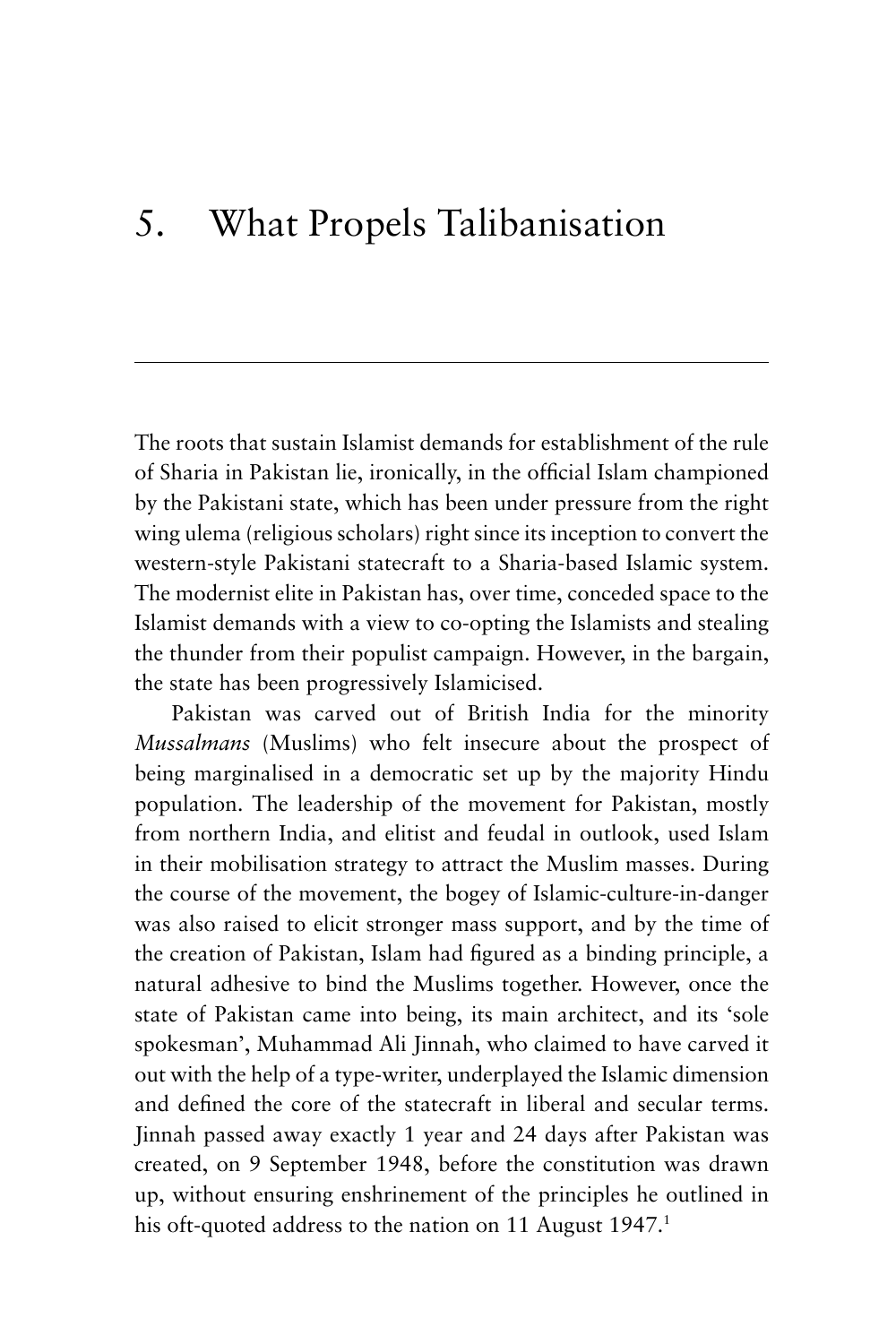Even when Jinnah was alive, there were differences in approach between him and his close colleagues on what would be the nature of the Pakistani state. For example, it is now quite well known now that his right-hand man, Liaqat Ali Khan, who was assassinated, three years after Jinnah died, by an assailant about whom not much is known, had instructed his secretary Mazid Malik not to publicise Jinnah's much-quoted speech emphasising on the secular character of the Pakistani state cited above. Even the first edition of the official biography of Jinnah authored by Hector Bolitho did not carry this speech.

There was a huge gulf of difference between Jinnah and Liaqat on how to approach secularism. For Jinnah, it was, definitionally, of the Western type, leading to separation of the church from the state, much at a notional level, because he himself laid emphasis on Islamic principles while building institutions for the Pakistani state, even if he lived a largely secular life, unbound by the shackles of Islamic principles—he did not pray regularly, leave alone praying five times a day, relished ham, perhaps never went on a *Haj* or *Umra*, enjoyed his drinks, loved his pets, his western attire and could hardly speak Urdu or Arabic. For Liaqat, secularism meant establishment of a non-theocratic state for the Muslims, where the non-Muslims were to be, for all practical purposes, unequal (if not second-class) citizens. The non-specificity of the attributes of the Pakistani state, beyond what Jinnah implied in his 11-Augustaddress, and the deliberate neglect of the leadership to enumerate the principles that would lay down the foundations of the Pakistani state led the Ulama to clamour for Islamisation. As it has been argued by the author in one of his previous works<sup>2</sup>, the "*pirs, sajda nashins* and the *mullahs*, who had stirred up a huge popular wave of Islam in favour of the dream project called 'Pakistan' and were more rooted in local politics, now sought to take the mantle of Islam further ahead. They were not to be discouraged either by Jinnah's famous interview where he snubbed the interviewer for asking him whether Pakistan would be a theocratic state by saying he did not know what a theocratic state meant, or by Liaqat's statement in the Pakistan Constituent Assembly while passing the Objective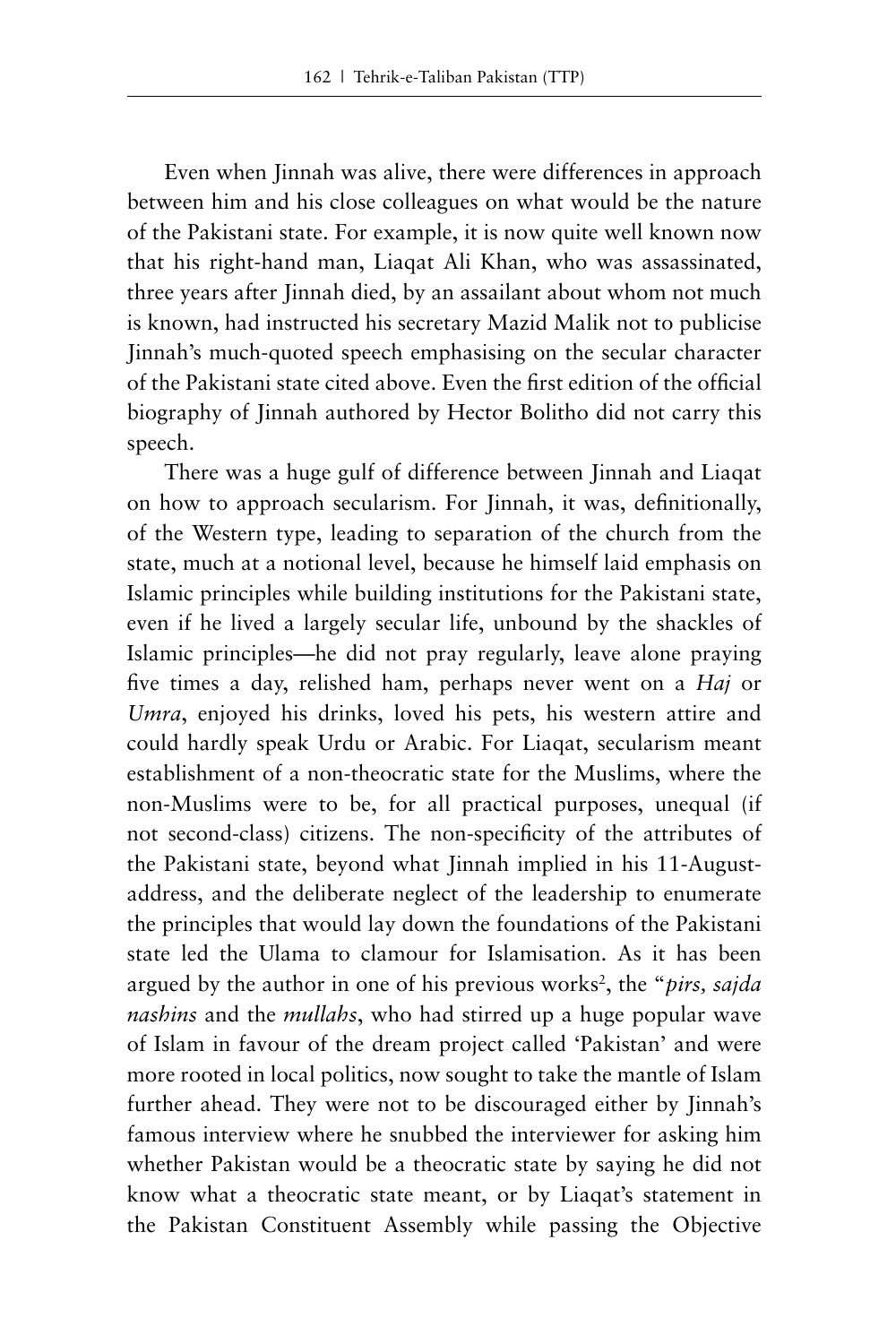Resolution in March 1949, that the people were "the real recipients of power" and the resolution, inasmuch as it was drafted by the representatives of the people 'naturally' eliminated "any danger of the establishment of a theocracy."

The leaders succeeding Jinnah and Liaqat were unable to contend with the Islamist forces that were encouraged during the movement for Pakistan. "What was the need of founding Pakistan if it were to be a secular one?",<sup>3</sup> some of the conservative rightwing leaders asked. As the debate on the nature of the Pakistani state gathered momentum in the Pakistani constitutional assembly, it soon came to notice that in the "Objective Resolution"4 of the Pakistani constitution in 1949, Islam had already entered the Constitution, as an unalterable frame of reference.<sup>5</sup> Even secular leaders like Ayub Khan and Z.A. Bhutto had to insert 'Islamic provisions'6 in the separate 'Constitutions' enacted during their rule. The 'Objective Resolution' was inserted into the Constitution as a "part of substantive provision" in March 1985 during Zia-ul-Haq's rule (Article 2A) which made it legally enforceable. Over the years, the Islamist impulse has only gained in strength rather than losing its momentum in the democratic processes that have had a chequered run in Pakistan. The frequent interventions by the military since 1950s and its *de facto* subsumption of power in the vital domains of the statecraft (like defence, security, foreign policy and economy) has led to a hybrid system, where democracy and praetorianism (read military preponderance) have existed together, with the latter using the conservative constituency at will (what is known as Mullah-Military nexus) to buttress its hold on power. In the process, Islamism has assumed enormous importance as a negative frame of reference, more for de-legitimisiation of authority than as a cohesive agent for building an effective nation-state.

## **Islamisation and Talibanisation**

Article 2 of the 1973 constitution declares Islam as the official state religion and right in the beginning, the preamble emphasises the point that sovereignty belongs to Allah. Article 227 very clearly states that all "existing laws shall be brought in conformity with the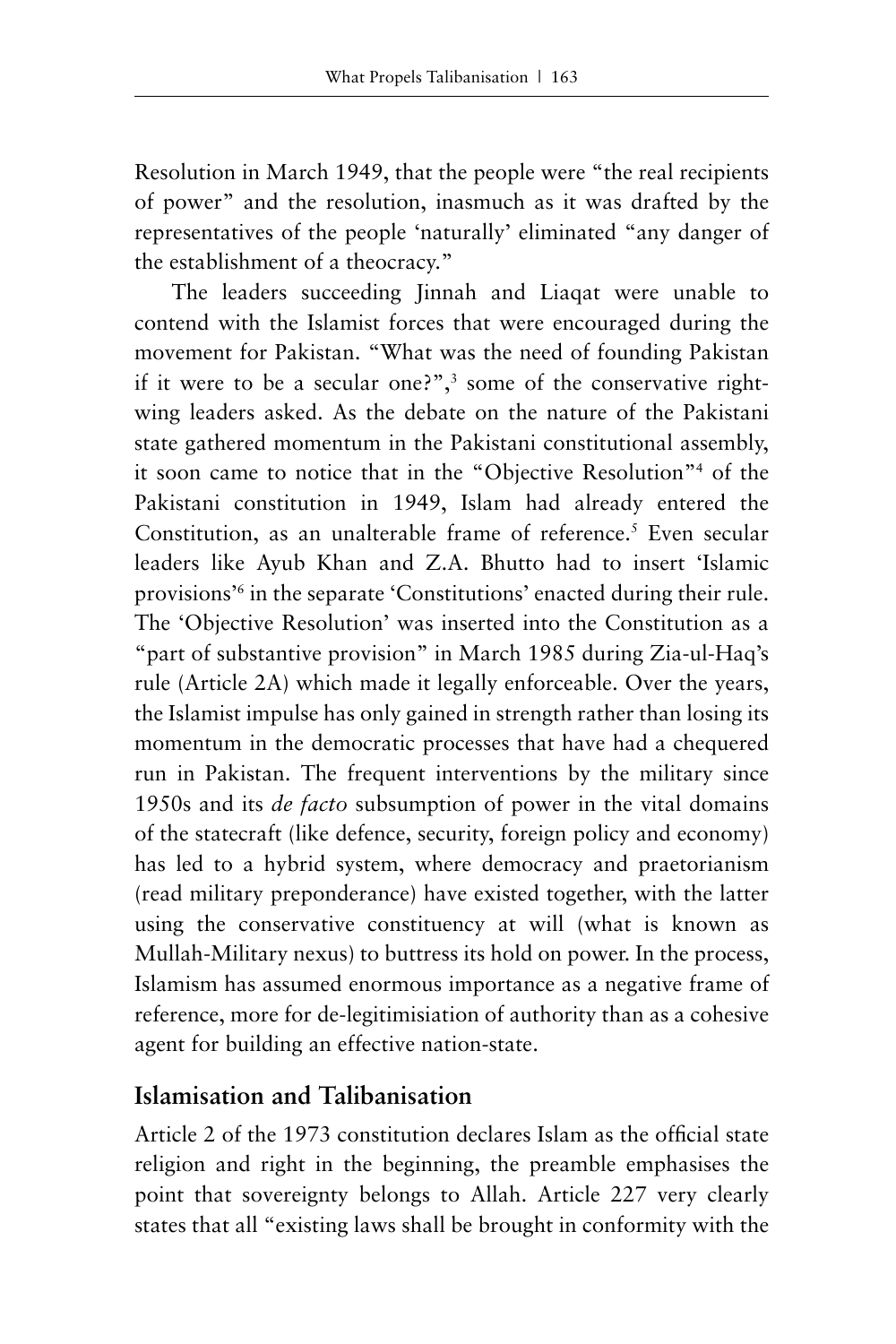injunctions of Islam as laid down in the holy Qur'aan and Sunnah … and no law shall be enacted which is repugnant to such injunctions (Article 227). The ulema (Islamic scholars) have played an officially recognised role in shaping the Pakistani polity, including the writing of legislation.

The clergy has also been accorded a constitutional place through the establishment of the Council of Islamic Ideology (CII). The CII was first introduced by Ayub in his 1962 constitution and Ayub used his influence and discretion to select only conformist clerics who would adopt a modernist line and attest his policies. The constitution of 1973 also made constitutional provision for CII with a constitutional mandate to examine existing laws and recommend ways of bringing them into conformity with Islam's injunctions. The constitution had even promised to make all laws conform to the principles of Islam within ten years from the promulgation of the constitution. It is another thing that Z.A. Bhutto did not make any effort in this regard. But the damage had been done and CII has served as a body prescribing conservative steps to be taken by the governments from time to time. This has exerted unnecessary pressure on the government and at times government has made use of the recommendations of the CII to demonstrate their Islamic credentials.

During Zia-ul-Haq's rule CII worked most enthusiastically and served as Chief Advisory Council to the President entrusted with the responsibility of examining whether federal and provincial laws were in line with Islamic principles. So far CII has recommended repeal of 829 federal laws passed till 1977.7 Many more laws are currently under review. As a result of their influence, Islamisation is, at least formally, the ultimate objective of the constitution and the basis of the state's legitimacy.

The attempt at Islamisation did not stop there. Zia-ul-Haq added Sharia benches to Provincial courts and a Sharia appellate bench to the Federal Supreme Court to decide matters concerning Islamic laws. These came to be known together later as Federal Shariat Court. Sharia education was added to university education and an International Islamic University was established to offer judges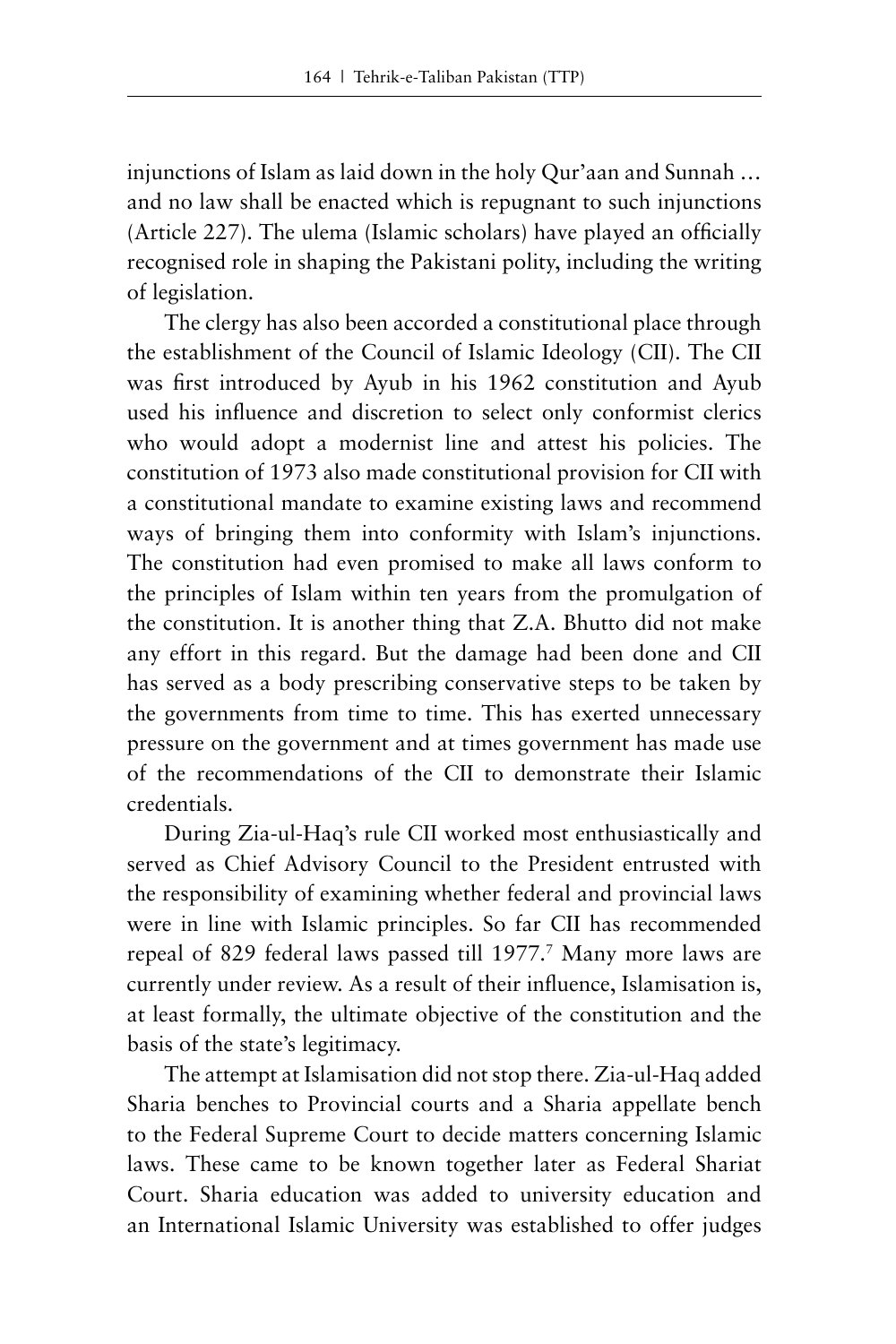crash courses on Islamic jurisprudence, to train official mullahs, and to emphasise on research on Islamic history, politics and economics. During Zia's time, Islamisation efforts even spread to criminal justice system. The Penal laws, Criminal procedure and Evidence Act were also amended through Presidential decrees/ordinances demoting the legal status of women.

Zia's infamous Hudood ordinances sought to introduce medieval forms of punishment like flogging, amputation, public stoning, etc. into the criminal justice system of Pakistan. With such symbolic but pervasive Islamisation efforts the non-Muslim minorities were reduced to '*dhimmis*'<sup>8</sup> of the medieval age. Even if the constitution gave them right to profess and practice their religion, in practice there was an overwhelming majoritarian bias against minority sects like Ahmadiyas.<sup>9</sup> In many cases, over the years, the Christians and other minorities have been targeted through blasphemy laws brought in by Zia. The most prominent of this was the case of Asia Bibi, which demonstrated the abiding contradictions pertaining to the nature of the society and state in Pakistan. In this particular case, a sitting Governor, Salaman Taseer, was assassinated by his own body guard on 4 January 2011 for opposing the blasphemy laws, and the assassin, Mumtaz Qadri, of Sunni Barelvi persuasion, upon his execution on 29 February 2016, has been declared a martyr and a mosque has been raised in his honour in the capital city of Islamabad itself. An unbelievably large throng of people joined his funeral procession in a rare show of spontaneity, and the anniversary of his death, even if it was on 29 February, (which comes once every four years) is observed with great gusto every year in end February. Qadri was compared to Ilm-ud-din, who, in 1929, had killed a Hindu publisher for publishing "*Rangila Rasul*", a damning treatise on the Prophet's private life. Many people even visited him in jail, when he was in prison, and sought his blessings. The nation-wide protest by Barelvi leader, Khadim Hussain Rizvi following Pakistan Supreme Court's acquittal of Asia Bibi on 31 October 2018, buzzed with calls of 'death-to-thejudges'. The Pakistani judiciary did show unprecedented nerve over the issue and the state managed to send Asia Bibi out of Pakistan, but the extreme sensitivity about blasphemy remains.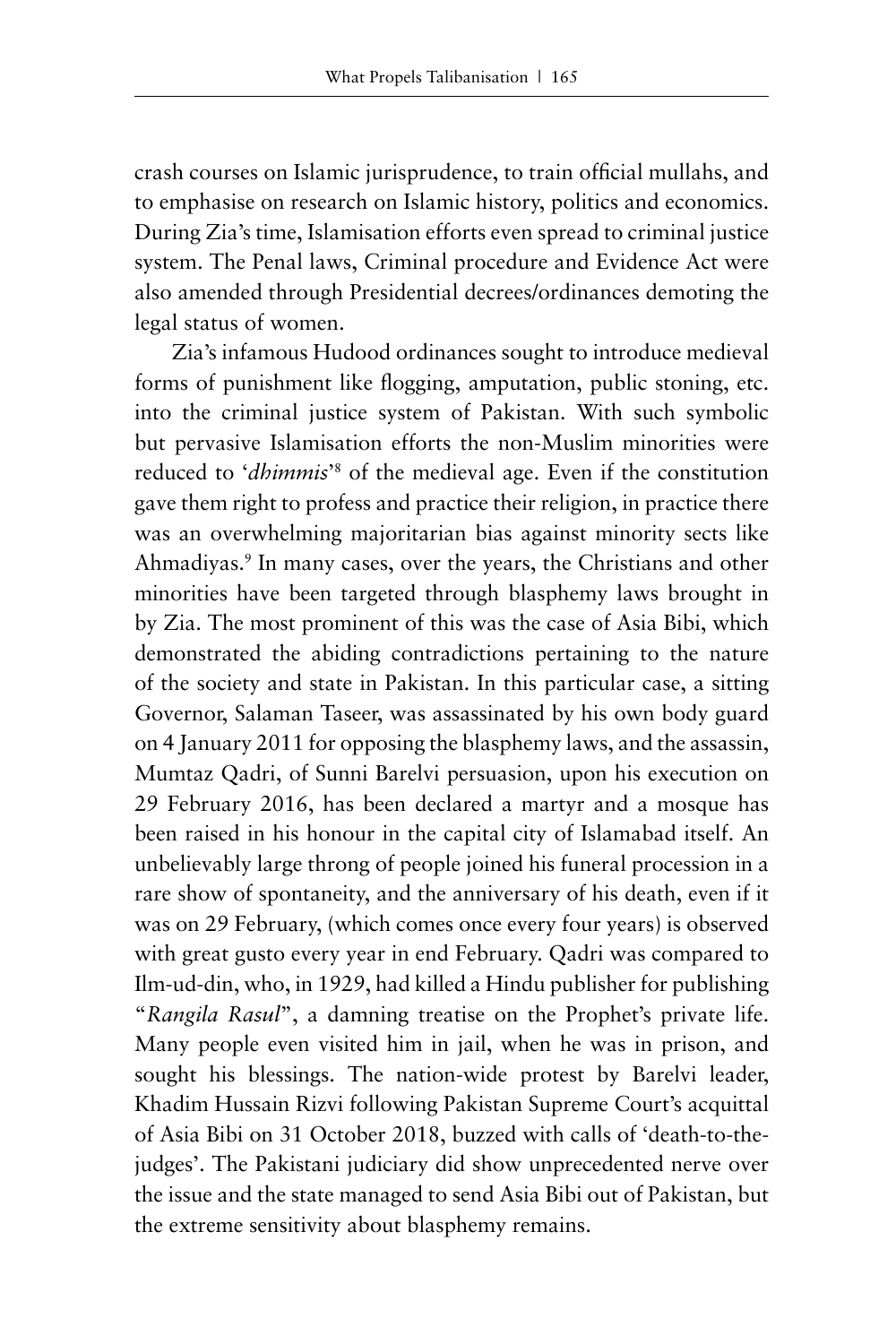In fact, similar cases abound in Pakistan. In a recent case on 13 April 2017, Mashal Khan, a student of Abdul Wali Khan University Mardan, was brutally lynched by the public over allegations of blasphemy. In Bahawalpur city, according to law enforcement officials, a student named Khateeb Hussain attacked his English professor, Khalid Hameed, with a knife in March 2019 at the Government Sadiq Egerton College for arranging a 'welcome party' which involved both boys and girls, which he viewed as anti-Islamic. Khateeb even recorded a video after the incident, bragging about his crime saying he had no remorse whatsoever for his action, which went viral on the internet in Pakistan.10 In May 2019, a Hindu veterinarian named Ramesh Kumar Malhi, in Mirpur Khas district of Sindh, was arrested, charged with blasphemy, after a cleric alleged, he had delivered medicine wrapped in verses from the Quran.<sup>11</sup>

In the most recent case, an American citizen of Pakistani origin, Tahir Ahmad Naseem, was lured into Pakistan and a case of blasphemy was lodged against him for having posted some videos on youtube claiming that he was a *masih* (the chosen or the anointed one) as was conveyed to him by none other than Allah himself. Eventually, in a court room in Peshawar, in broad day light, Tahir Naseem was killed in a courtroom in Peshawar, on 29 July 2020 by a young boy named Faisal Khan. The perpetrator of the murder-in-cold-blood was hailed as a 'Ghazi' (a holy warrior) and as per the account of a human rights activist, Gulali Ismail, who has herself fled Pakistan under threat to her life for having spoken up against army excesses in the tribal belt as a supporter of PTM, put out a photograph of a cop from the Peshawar's elite police force, clicking a selfie with him after lawyers were done with selfies in the precincts of the court itself.12 In the photograph, Fasial is beaming with an undying smile on his face, as if he was a hero who had accomplished a great task and was being feted for it. A large number of followers of a local cleric named Mufti Shahabuddin Popalzai, Khatib and head of the local moon-sighting committee at Qasim Ali Khan Mosque, Peshawar, poured out on the streets of Peshawar chanting slogans in favour of Fasial denouncing the alleged act of blasphemy. The slogans revealed the mood of the Pakistani believer: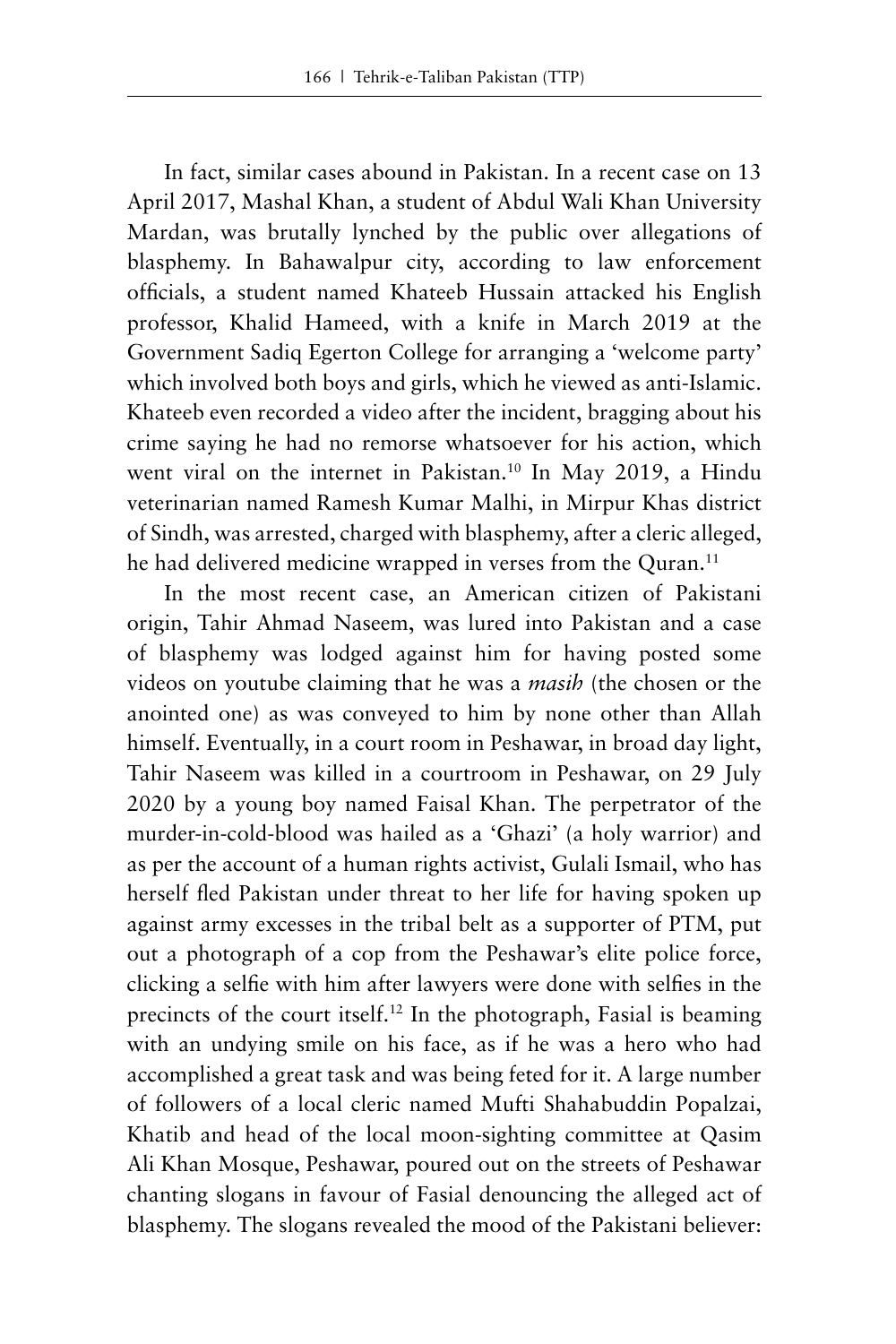"*Hurmat-e-Rasul par, jaan bhi qurban hai*" (We can sacrifice our life for protecting the dignity of the Prophet); *Gustakh-e-Rasul ki phansi do* (Hang those who disrespect the Prophet)*, Khilafat ke liye muttahid ho jao, ab nahin to kab, aap nahin tau kaun?* (Stand united for *Khilafat*-loosely understood as Islamic rule—If not now, then when? If not you, then who?). Even if Pakistan is yet to execute anybody for blasphemy, there are about 75 people who have been killed extrajudicially in connection with blasphemy since 199013 and there are about 1,500 people who have been accused of having committed acts of blasphemy during 1987-2017.<sup>14</sup> Between 1947 and 1986, there were only 14 cases registered in Pakistan for blasphemy.15

It has been very difficult to repeal regressive provisions in Pakistan in the name of protection of Islam, as can be seen in the efforts by Musharraf to moderate some provisions of the Hudood ordinance to protect the rights of the women. It required Musharraf almost eight long years to venture into the terrain of the Mullahs over the issue of restoring some of their genuine rights encroached upon by the Islamist incursions during the Zia era. All this, in many ways, signals a gradual Islamisation of the Pakistani state and society and gradual societal acceptance of the Pakistani Taliban's ideology of Sharia rule in Pakistan.

## **The Islamist Impulse**<sup>16</sup>

Islam has been successfully tried by almost all the Pakistani rulers as a potent crutch for ensuring their hold on power. In times of crises, there is tendency to attribute all problems to the sinking standards of Islam in the society and an overwhelmingly illiterate populace is easily persuaded into believing that nothing short of a bold step forward to bring Islamic rule to Pakistan can reverse trend of decline. Islam has so closely woven into warp of Pakistan identity that it has assumed a life of its own. Even if overemphasis on Islam has 'militantised' different versions of Islam and pitted them against each other in a spiral of violence spelling havoc for the internal security and very existence of the country, the ritual invocation of Islam forms an inalienable part of Pakistan's identity. What could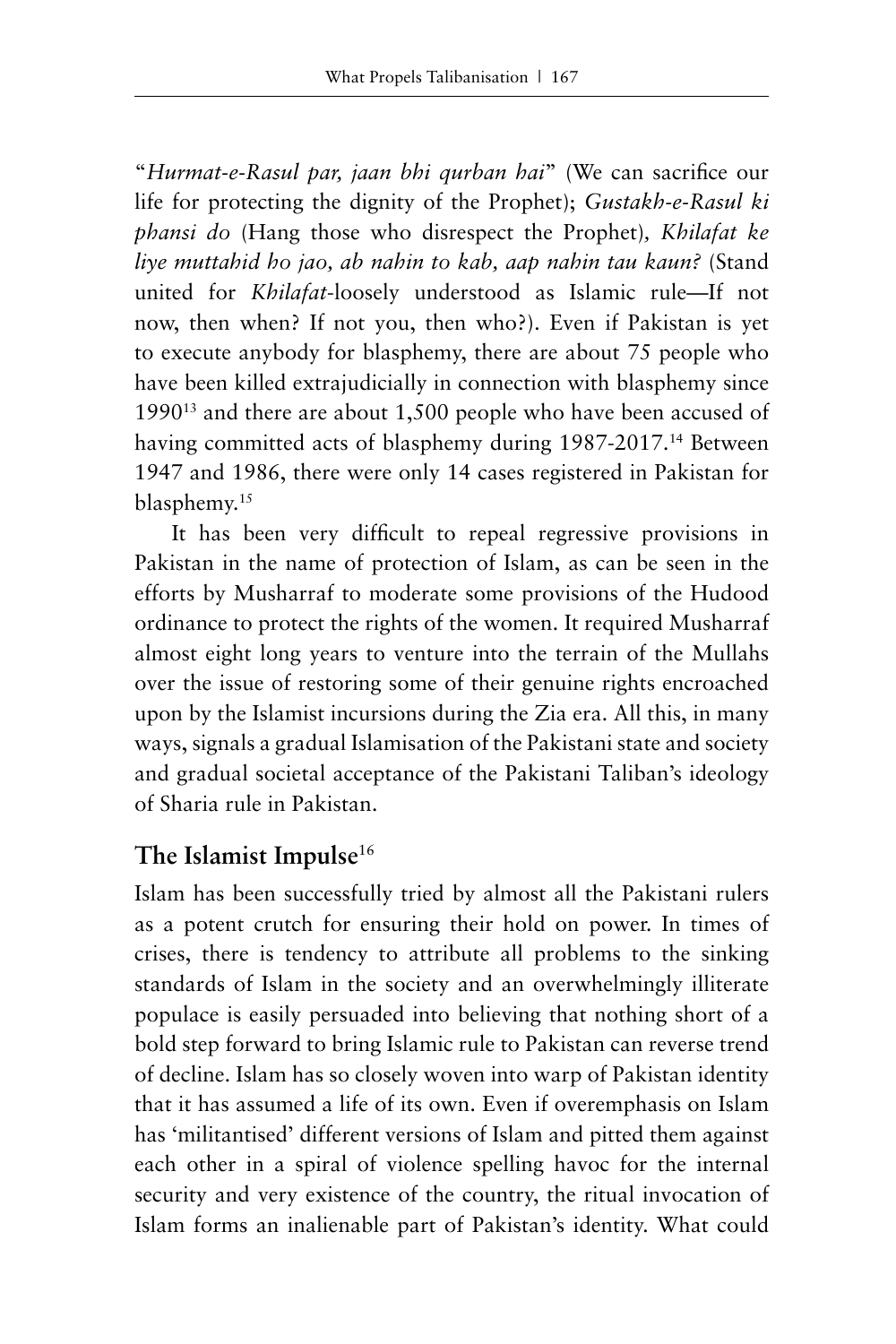explain this extreme sense of insecurity about its identity and existence? Waheed-uz-Zaman, would say: "If we let go the ideology of Islam, we cannot hold together as a nation by any other means…. If the Arabs, the Turks, the Iranians, God forbid, give up Islam, the Arabs yet remain Arabs, the Turks remain Turks, the Iranians remains Iranians, but what do we remain if we give up Islam?"17

All through the history of Pakistan, civilian rulers with liberal credentials felt it necessary, and perhaps harmless, to use Islam for reaching their political goals, while the world outside may find the whole business quite farcical. For the people of Pakistan, however, every move in the name of protection of Islam has falsely been projected as an existential necessity. However, in reality, extrapolating on the legitimacy and importance given to Islam on the state and political system in Pakistan, different Islamist groups have tried to interpret Islam-friendly measures differently, refracting them through their narrow prisms of Islamic thinking, approaching them from their own sectarian perspectives. Therefore, love for Islam has meant different things to different sects. In the process, all the sects in Pakistan have sought to demonstrate their love for Islam in their own separate ways, often in a militant manner, weakening the law-enforcing capacities of the state.

In an earlier research article, this author referred to 'many Pakistans within Pakistan'18 especially in the context of different exclusive conceptions of Islam being floated in Pakistan in the name of introducing Islamic sharia in Pakistan. As famously written by the Justice Munir in his report in 1953, as the head of a Commission set up to investigate into the anti-Ahmadiya riots of the 1950s, the "phantom of an Islamic State has haunted the Mussalman throughout the ages" and "Pakistan is being taken by the common man, though it is not, as an Islamic State. This belief has been encouraged by the ceaseless clamour for Islam and Islamic State that is being heard from all quarters since the establishment of Pakistan." He then goes on to make a profound observation that has defined politics of religion everywhere but applies more specifically to Pakistan because of the lasting enthusiasm among a vocal and orthodox section of the people for introducing Islamic Sharia based rule in Pakistan. He writes: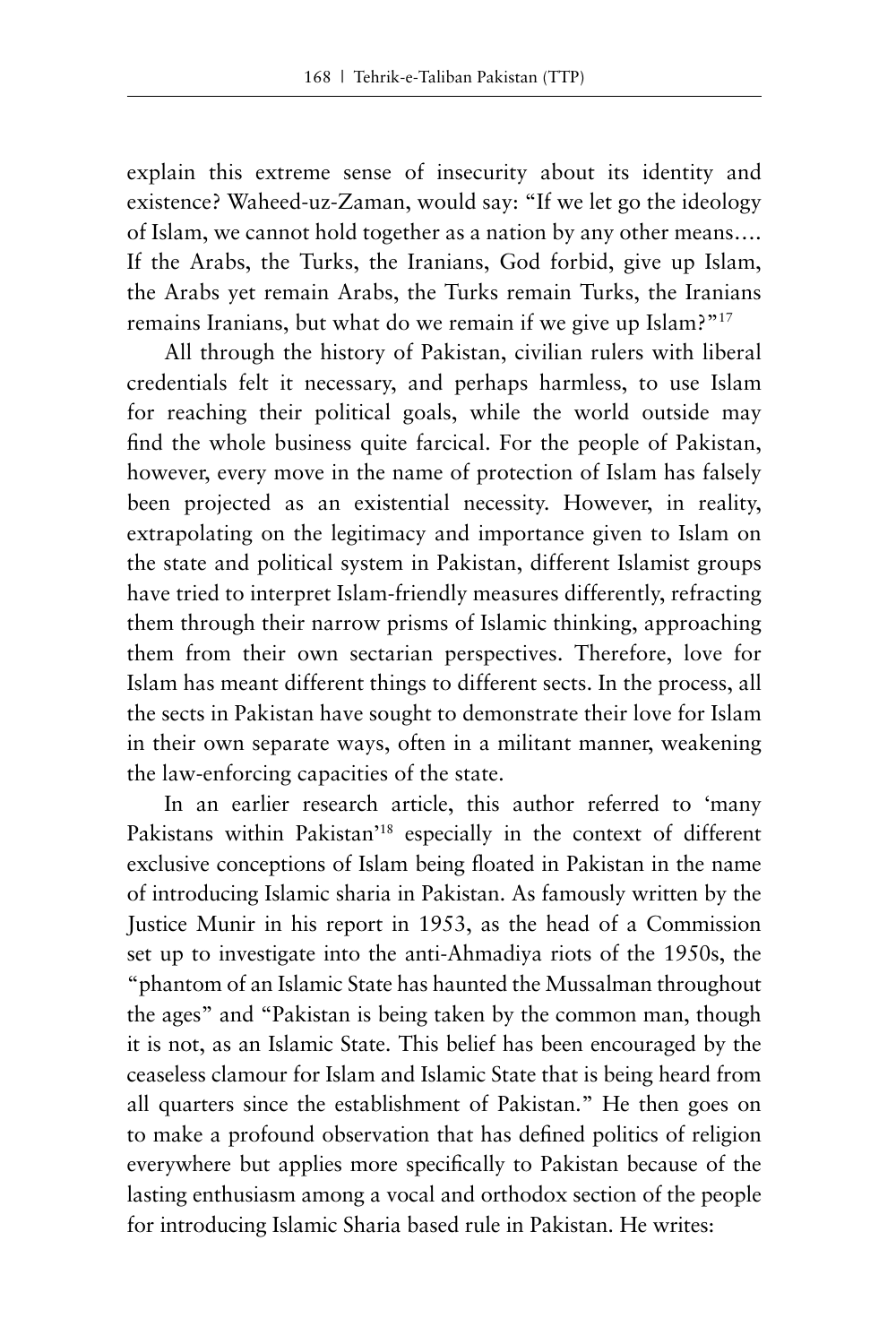If there is one thing which has been conclusively demonstrated in this inquiry, it is that provided you can persuade the masses to believe that something they are asked to do is religiously right or enjoined by religion, you can set them to any course of action, regardless of all considerations of discipline, loyalty, decency, morality or civic sense.<sup>19</sup>

Keeping in view the opinions of leading Mullahs of his time about Islam informed by their knowledge of scriptures and Islamic theology the Munir found that despite their overwhelming consensus on the need to excommunicate Ahmadiyas from the fold of Islam, their views on who was a Muslim were remarkably dissimilar and contradictory, which led Munir to write:

Keeping in view the several definitions given by the ulama, need we make any comment except that no two learned divines are agreed on this fundamental. If we attempt our own definition as each learned divine has done and that definition differs from that given by all others, we unanimously go out of the fold of Islam. *And if we adopt the definition given by any one of the ulama, we remain Muslims according to the view of that alim but kafirs according to the definition of every one else.*<sup>20</sup>

These are observations that have been quoted and requoted over the years to acknowledge sagacity of Justice Munir but nobody has taken any clue from it to try to reform the society in light of such brilliant remarks. It is quite another thing that Justice Munir himself was greatly responsible for setting off the tradition of military rule which undermined the process of consolidation of democracy which could have absorbed such sentiments and encouraged genuine pluralism and tolerance. In fact, such sentiments have survived because of failure of democracy and good governance because of regular intervention of the army in politics facilitated by judges like Munir, who referred to the clause of necessity to legitimise Ayub Khan's takeover.

Ever since, all rulers have invoked Islam to lend legitimacy to their rule and perpetuation in power. In the process they have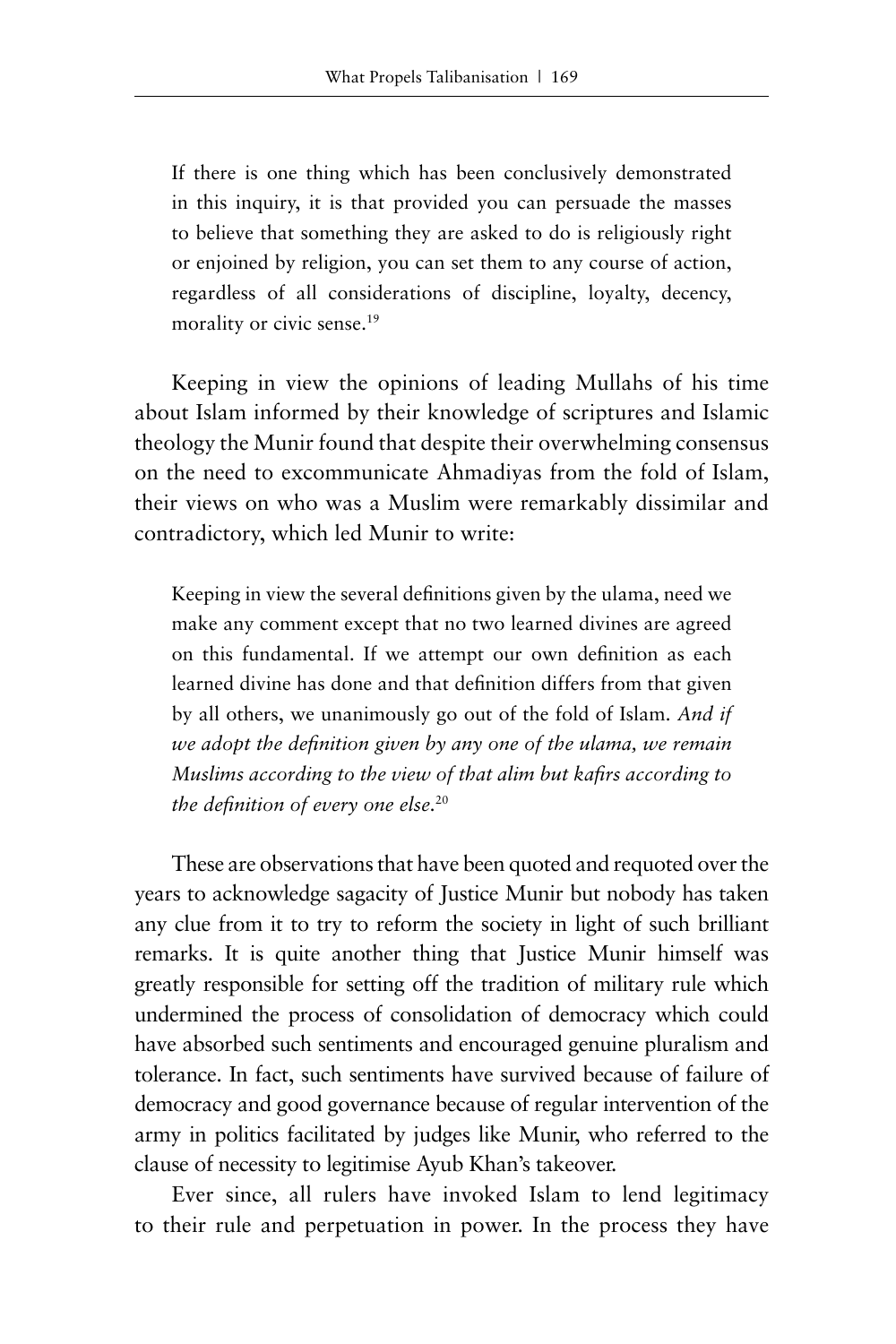legitimised role of religion in politics to such an extent that it has divided people and set them up at each other's throat—all for the sake of exaltation of one's own sectarian version at the cost of everyone else's. The inert-sectarian as well as intra-sectarian clashes that take place almost on everyday basis have let Pakistani society to acute violence and destabilised economy and politics of Pakistan. As Pakistan has journeyed through coups and self-aggrandising politics, an overall environment conducive to orthodoxy and intolerance has replaced the liberalism and openness that characterised the first few decades of Pakistan's existence. Progressive incursion of degenerate and primitive thought process into the political mainstream has legitimised the role of religion in politics in a regressive manner. The assertive presence of Pakistan Taliban points to an extreme form of such degeneration. The entire society is concerned about it, but does not know how to contend with it.

The virus of radicalisation has entered body politic so deep that leave alone politicians and the military rulers, even the judiciary of Pakistan is afflicted with it. This was most conspicuous when a top judge who was lapped up by the people as the conscience keeper of the nation and emerged as the nemesis of a military dictator—Iftikhar Muhammad Chaudhry—in August 2010 made an impromptu remark while hearing a case involving the issue of parliamentary sovereignty dragged in the issue of centrality of Islam in Pakistan and commented "should we accept if tomorrow parliament declares secularism, and not Islam, as the state polity?" Another judge quickly joined him in asking "Will it be called a rightful exercise of authority if tomorrow parliament amends Article 2 of the Constitution which states that Islam will be the state religion?"<sup>21</sup> Such comments drew instant criticism from a section of the media. *The News on Sunday* wrote editorially, "What is worrisome is that these were not off the cuff remarks but a considered view shared by a majority of the country's educated elite."22 It went on to quote a Pakistani analyst who said that "Islam in Pakistan … has ceased to be a religion and world-view; it has become an obsession, a pathology. It has been drained of all ethics and has become a mechanism for oppression and injustice."<sup>23</sup>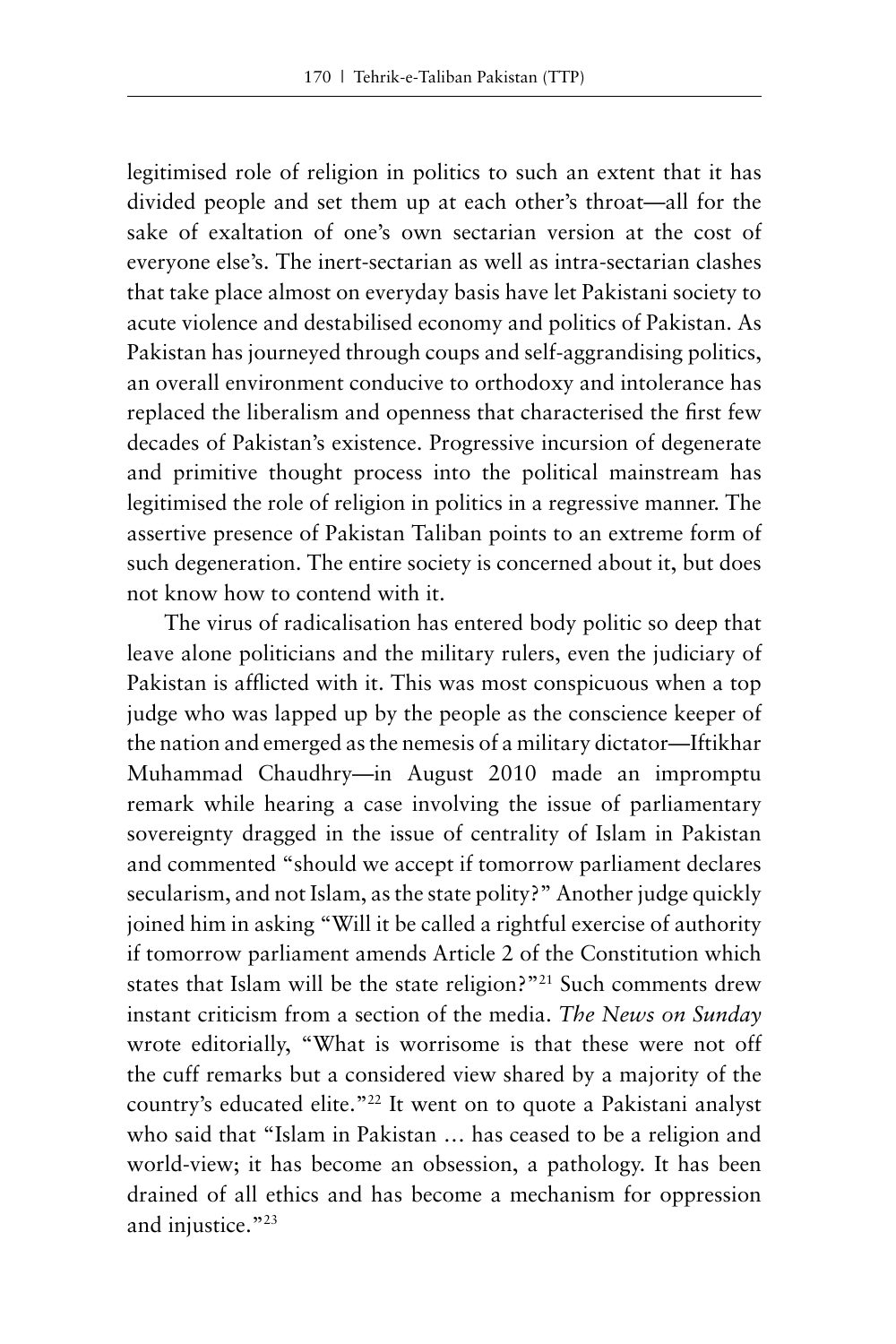The judiciary was not alone in the act. Around this time, in the face of Islamic radicalism raising its ugly head in the tribal areas, the then army chief loudly proclaimed that Pakistan was not only a geographical entity but an ideological one as well and it was a fortress of Islam. While addressing a gathering in police line, Peshawar, on 25 November 2009, Gen Kayani said: 'Pakistan was founded by our forefathers in the name of Islam and we should work to strengthen the country and make committed efforts to achieve the goal of turning it into a true Islamic state'.<sup>24</sup> Few days later, while responding to a suicide attack claimed by TTP, on a mosque in Rawalpindi on 4 December 2009,<sup>25</sup> he repeated: "Pakistan is our motherland. It is the bastion of Islam and we live for the glory of Islam and Pakistan ... Our faith, resolve and pride in our religion and in our country is an asset, which is further reinforced after each terrorist incident".<sup>26</sup>

The power elite of Pakistan have thus succumbed to the Islamists and allowed the latter to dictate the terms of popular discourse. Rather than encouraging moderation, they have invoked 'Islam' to convince the masses that they too are ardent exponents of Islamic principles and Islamic state. The elite does not realise that it is indirectly legitimising the demand of the radical elements for the establishment of an 'Islamic state' in Pakistan and in a theological debate they cannot contest the rhetorical competence of a mullah to sell his point of view as more apt and genuine. On a whole, it does not realise that it is fighting a losing battle and is ultimately left with the choice of being co-opted by the orthodox section.

Pakistan has long debated whether it should be a Muslim state or an Islamic one, whether it was created for the Muslims of India or to preserve and protect Islam. Perhaps the truth lies somewhere in the middle. The debate over whether Pakistan should be 'a Muslim state' (for the Muslims of India) or an 'Islamic state' has a long history of its own. It had started in the womb of the Pakistan movement itself. In the Karachi Session of the Muslim League in 1943, Nawab Bahadur Yar Jang, an important member of the League had clearly stated in the presence of Muhammad Ali Jinnah, the founder of Pakistan, "There is no denying the fact that we want Pakistan for the establishment of Quranic system of government. It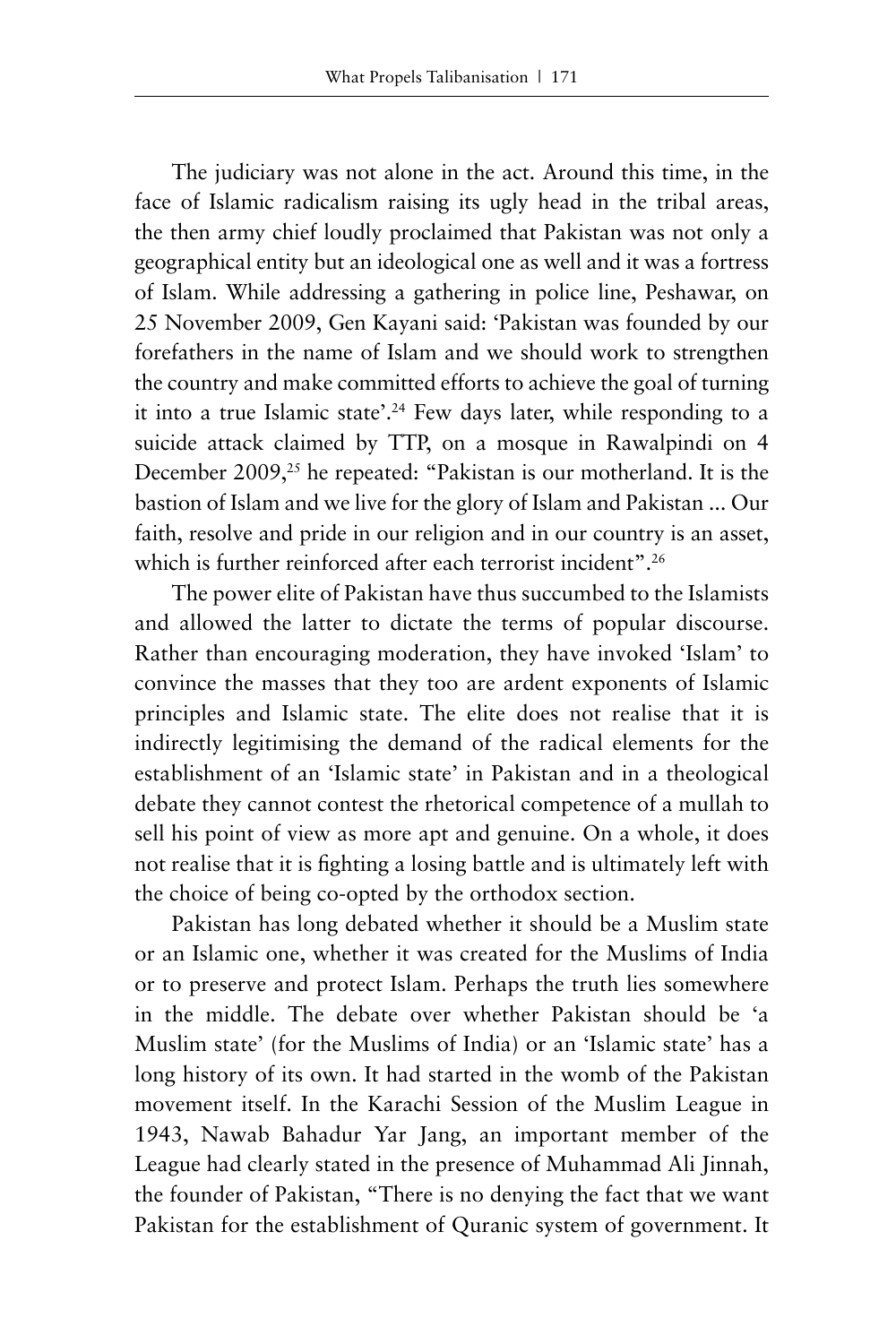will bring about a revolution in our life, a renaissance, a new fervour and zeal, and above all, a resuscitation of pristine Islamic purity and glory." Addressing Jinnah who was presiding over the session, he had stated, "Quaid-i-Azam (the great leader) we have understood Pakistan in this light. If your Pakistan is not such, we do not want it." In his submission later, Jinnah had endorsed these views and held that "Islam was the bed-rock of the community" and went on to add "It is the Great Book, the Quran that is the sheet-anchor of Muslim India," he said. "I am sure that as we go on, there will be more and more oneness—one God, one Book, one Qibla, one Holy Prophet and one Nation."27

As a leader of a mass movement, Jinnah was aware of the appeal of Islam amongst the Muslim masses and did not hesitate to use it to his advantage. For example, he urged the students of Islamia College Peshawar in 1946 that the League stood for carving out a separate state and turning it into a "laboratory of Islam", where Muslims were in numerical majority to rule there under Islamic Law. He used Islamic symbols to sell his idea of liberal democracy on many occasions. He had also famously snubbed and chastised Mountbatten for having counselled him to take Akbar, the medieval Mughal ruler of India known for his toleration, as his role model while taking over the mantle of Pakistan as its first Governor General. He had responded by saying that if he were to go back into history, he would go all the way back to the Prophet (Muhammad) rather than stop at Akbar!

Soon after his famous address to the Pakistan constituent assembly on 11 August 1947, where he asked his colleagues to work towards a system where 'citizenship' of the state would be more important than the religion of a person, he would ask each Pakistani to "take [a] vow to himself and be prepared to sacrifice his all, if necessary, in building up Pakistan as *a bulwark of Islam*", "to develop *the spirit of Mujahids*" and be unafraid of death because "our religion teaches us *to be always prepared for death*. We should face it bravely to save the honour of Pakistan and Islam. There is *no better salvation for a Muslim than the death of a martyr for a righteous cause*" (italicised for emphasis by the author).<sup>28</sup>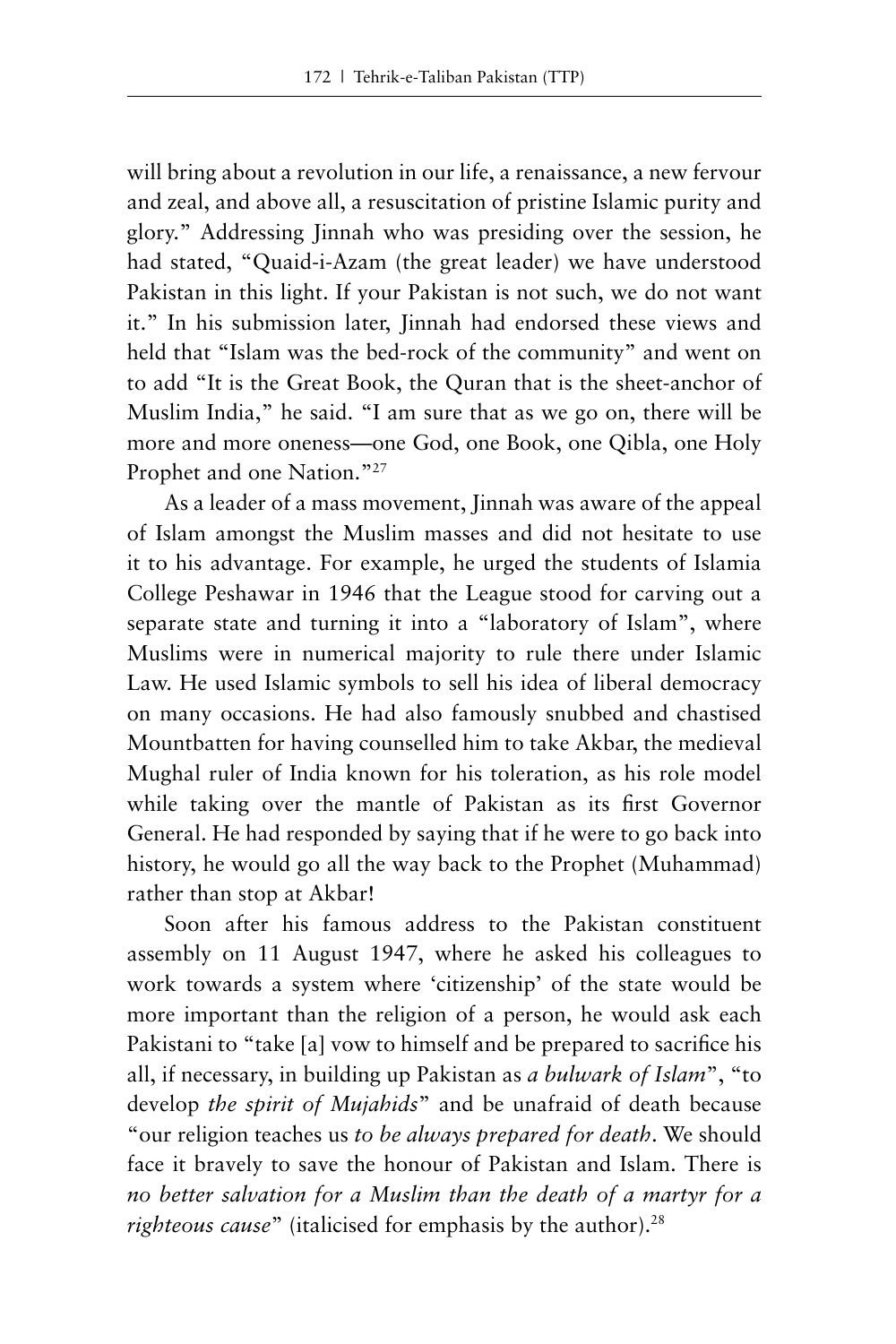## **Using Islam for Political Purposes Backfires: Jinnah and his Successors**

Jinnah also used Islam as a unifier to stitch together disparate ethnic and sectarian identities which had started raising their heads soon after partition. In his speech on the occasion of the opening of the State bank of Pakistan in July 1948, he even went to the extent of criticising "the economic system of the West" for creating "almost insoluble problems for humanity" and urged the audience "to work our destiny in our own way and present to the world an economic system based on true Islamic concept of equality of manhood and social justice" and evolve "banking practices compatible with Islamic ideals of social and economic life".29

Jinnah's efforts to sell his idea of a liberal democratic Pakistan based on basic Islamic principles of equality and social justice sought to bridge the gulf between liberal democracy, which he wanted Pakistan to adopt as a system of governance, and a Shariabased Islamic system, which many of his followers instinctively gravitated towards. He was perhaps aware of the contradictions he had to deal with in the process. At one breath he would dismiss the idea of Pakistan becoming a theocracy, while at another, he would comfort the clergy, which was vocal about Sharia, by saying that the Constitution will not be in conflict with the Sharia laws. He did not live longer to resolve these contradictions. The constant tussle between the moderates and the conservatives would mark the political landscape of Pakistan heretofore.

The rulers of Pakistan who succeeded him inherited this legacy of unresolved contradictions. They employed the same tactics to justify their actions. The liberals like Ayub Khan (1958-1969), Zulfikar Ali Bhutto (1972-1977) used Islam to justify their actions, legitimise their rule and even to undermine their political opponents. The years of military dictatorship under Zia-ul-Haq (1977-1988), which coincided with Afghan Jihad, saw the balance shifting towards the Islamists. It was during this time that Islamic content of Jinnah's speeches were isolated and served as proof of his Islamist rather than secular orientation. Democratic leaders like Nawaz Sharif who followed Zia even tried unsuccessfully to introduce Islamic provisions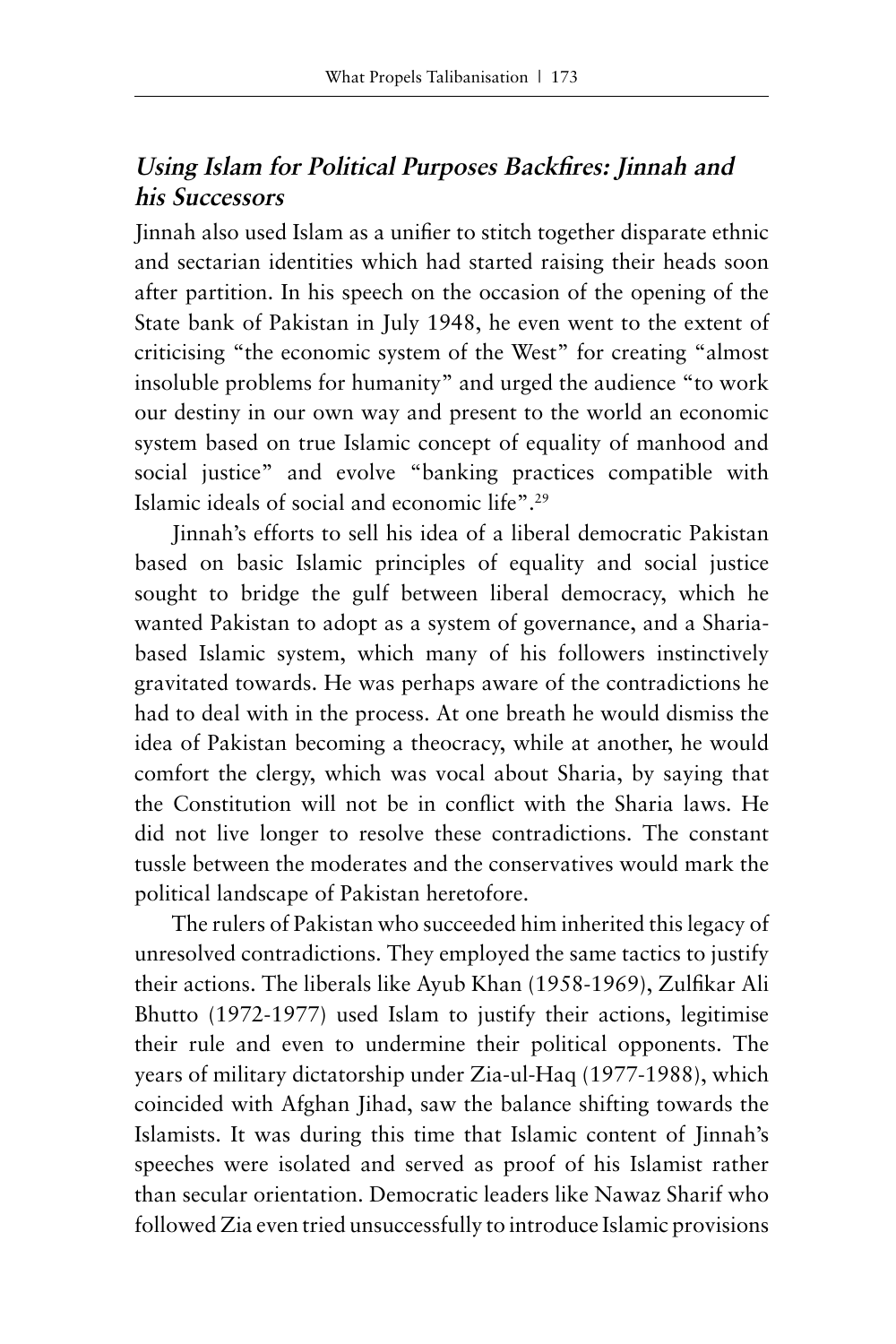into the constitution through legislation (15th Amendment, that could not be adopted by both houses of the parliament).

The influence of the radical elements has grown manifold in Pakistan over the years despite the much-advertised efforts of Pervez Musharraf (1999-2008), a military dictator, to bring 'enlightened moderation' to Pakistan. He had also unsuccessfully tried to mainstream the madrassa education system as much as his successors tried to register them and bring in governmental control on them. Musharraf's attempt to appropriate Islamic symbols, much like Jinnah's, and the efforts of his successors to use Islam symbolically for political purposes could not make much dent into the radical Islamic constituency that is threatening to swamp Pakistan today.

## **Army's recent Experiments**

In recent times, the use of Islam as an electoral/political tool was evident in the last elections of July 2018. On the eve of the elections, there was a bid by the deep state, apparently, to mainstream some jihadi/Islamist groups. One of these was a Barelvi oufit, led by Tehreeki-Labbaik Ya Rasool Allah Pakistan (TLYRAP) which registered itself as a political party named as Tehreek-i-Labbaik Pakistan (TLP) in May 2017 but launched in June 2017. The other Islamist group was Jamaat-ud-Dawa (parent organisation of the militant LeT) which tried to register itself as a political party named Milli Muslim League (MML) and upon being turned down by the Election Commission of Pakistan (ECP) fielded its followers as independent candidates in the 2018 elections. The TLYRA organised a massive sit-in protest in November 2017, shortly after Nawaz Sharif was removed from prime ministership by the apex court in (August 2017), at the Faizabad Interchange near the capital city of Islamabad for three weeks, demanding rolling back of the Elections Act of 2017, which allegedly diluted the Khatm-e-Nabuwwat (Finality of Prophet) oath taken by candidates during filing of nominations (from 'I solemnly swear' to 'I believe'),<sup>30</sup> and removal of the then law minister Zahid Hamid for such an anti-Islamic act. That the leaders of the protest were amenable to mediation by the army and a six-point accord<sup>31</sup> was drawn up which was signed by an ISI officer, then Major General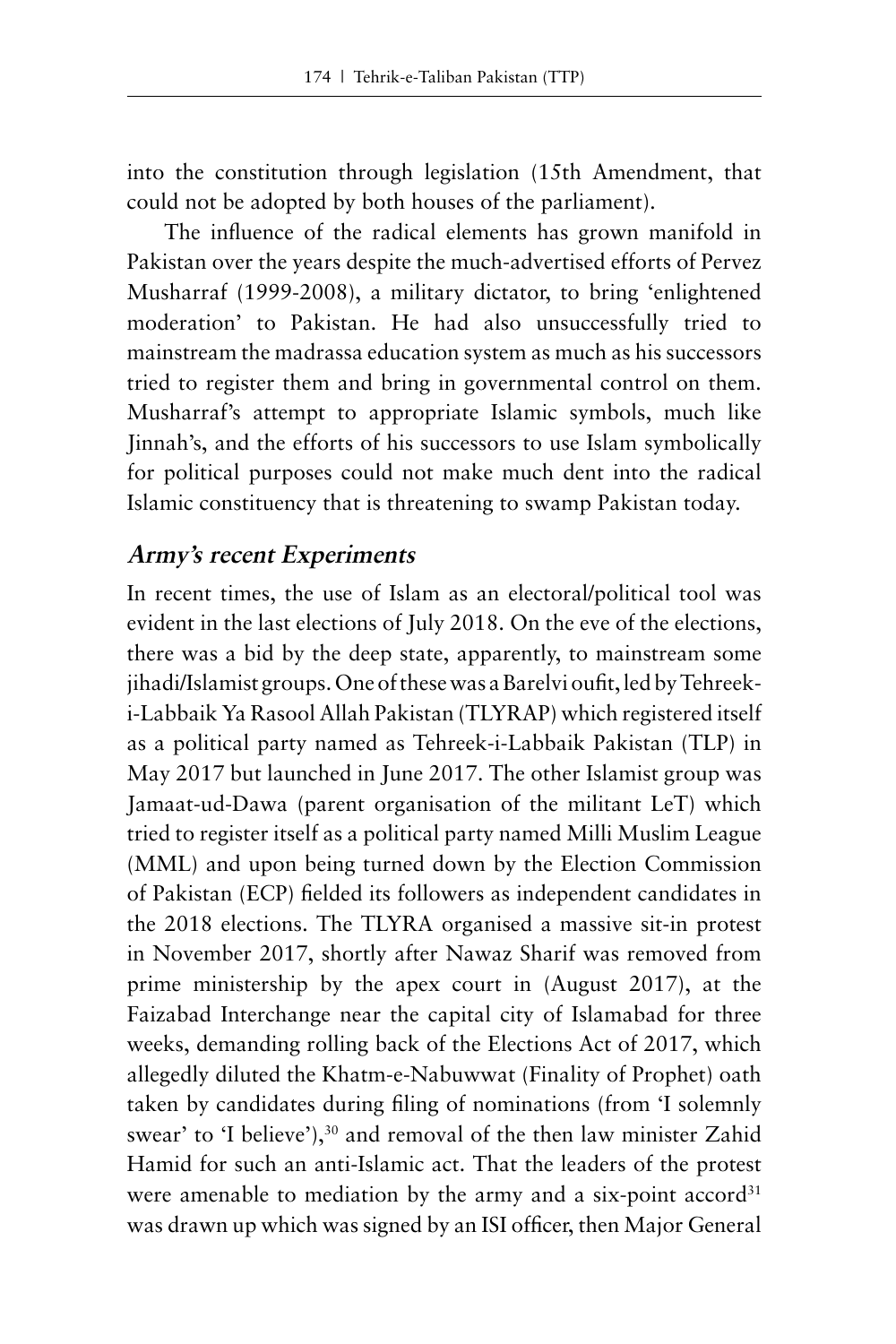Faiz Hameed (now Lieutenant General, and Director General of ISI) indicated the hold of the army on the protesting groups—all conservative Barelvi outfits, TLP, Tehrik-e-Khatm-e-Nabuwwat (led by Pir Afzal Qadri) and Sunni Tehrik. As per the terms of the agreement, Zahid Hamid had to tender his resignation signalling the power of the Islamic groups taking to the streets.<sup>32</sup>

The TLP's election posters openly invoked Islam with call for sacrificing one's life for the sake of religion—"*Vote ki kya haisiyat hai, Deen ke liye tau gardanain bhi hazir hai*" (What value does votes carry for us? We are ready to sacrifice our lives for our religion). It fought elections in 175 National Assembly (NA) seats—122 in Punjab, 29 in Sindh, 16 in KP, five in Balochistan and three in Islamabad. TLP surprised all pollsters by bagging 4.2 per cent of the popular votes which amounted to 2.234,316 votes. It was argued by many in Pakistan that there was a clever bid to encourage TLP to fight the elections to wean away votes from PML-N candidates in Punjab and help Imran Khan win the elections. Imran Khan's PTI openly blamed Nawaz Sharif government for the hanging of Mumtaz Qadri, the assassin of Salman Taseer, who had allegedly defended a blasphemer (Asiya Bibi). In the election posters, PTI candidates asked the voters: "*Ae Musalmanon Jago, PTI ko vote de kar Insaaf karo … Kya Aap Ashiq-e-Rasool Mumtaz Qadri ko Phansi dene wale ko vote de kar Allh ko kya jawab dogey?*" (Oh, Muslims, Wake up, Vote for PTI; Will you be able to face the Allah, if you vote for people who hanged Mumtaz Qadri, who in turn sacrificed his life for his love for the Prophet?).

It was evident that Islamic parties were covertly encouraged to whip up a political bogey against the ruling dispensation in the name of Islam in the run-up to 2018 elections. Such quiet prodding of the Islamist groups often lead to unintended consequences, as could be seen in the November 2018 demonstrations in the wake of the Supreme Court's verdict in October to release Asiya Bibi, accused of blasphemy. As TLP and other, mostly Barelvi outfits took to the streets, the army geared up into action and had to arrest the leaders of the protest who had started raising slogans against the army, the judiciary and the government. Khadim Hussain Rizvi of TLP and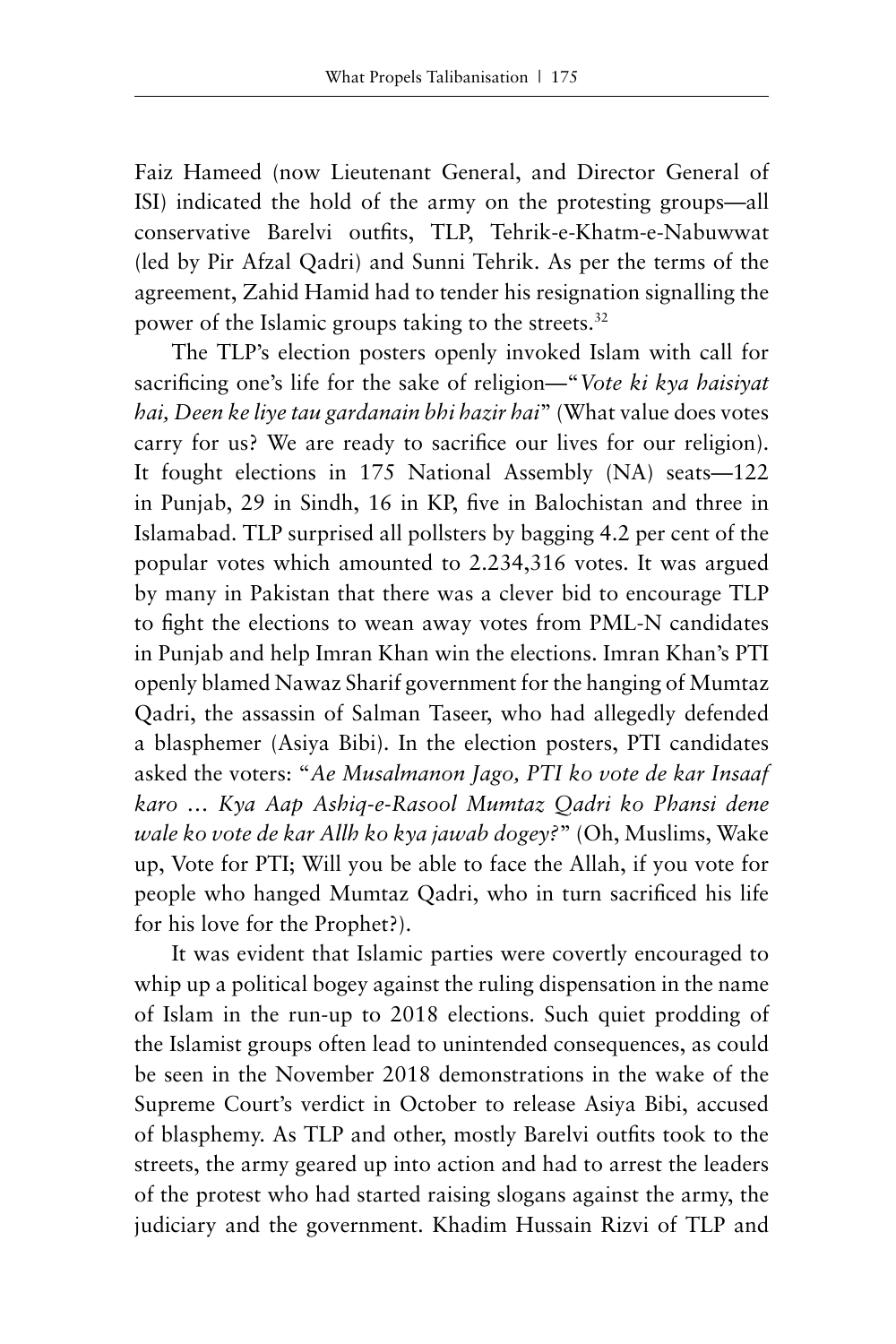Pir Afzal Qadri of Majlis-e-Khatm-e-Nabuwwat were among them. Under pressure from the military, Afzal Qadri decided to retire from politics and apologised for "hurting the sentiments of the government, the judiciary and the Army chief".33 Khadim Hussain Rizvi kept on inspiring the youth to take on alleged blasphemers until his death in November 2020.<sup>34</sup> The strategy of the Pakistani army to use Islamic groups at will for political purposes and then use coercion to keep them under control, as can be seen in this particular case, has led to gradual assertion of such elements in Pakistani society. It has reached a stage where sentiments in favour of Islamic rule is seeping into the society at various levels making people insular to Islamist radicalism in some ways. There are many in Pakistan who would say that lower ranks of the Pakistan army are very conservative in their outlook by now, which might affect the army's efforts against Islamist militants in the long run.

## **Crisis of Identity**

The inability of the elite to define Pakistani nation in non-religious geo-cultural terms has allowed Islam to endure as the most important marker of the Pakistani identity. This sense of identity-crisis persists even after almost seven decades of Pakistan's sovereign existence as an independent entity in the comity of nations. Ironically, as long as Islam remains the most potent referent, it is certain to emit strong Islamist impulses, which will continue to legitimise the operation of radical Islamic groups in Pakistan.

Rather than leading to a consensus, the increasing accent of the state on Islam has hardened the boundaries between different sects and groups within Islam. Each of these groups have tried to define Islam in narrow and exclusivist terms and sought to impose their world-views on others in militant ways. If one goes by their separate versions of Pakistan, one will find many Pakistans within Pakistan competing for influence and legitimacy.35 Rather than fighting them or trying to transcend such fissiparous tendencies by promoting a progressive version of Islam, the state apparatus has collaborated with the Islamists and even granted them their mini-emirates in farflung areas. Inevitably, the Islamist discourse has been dominated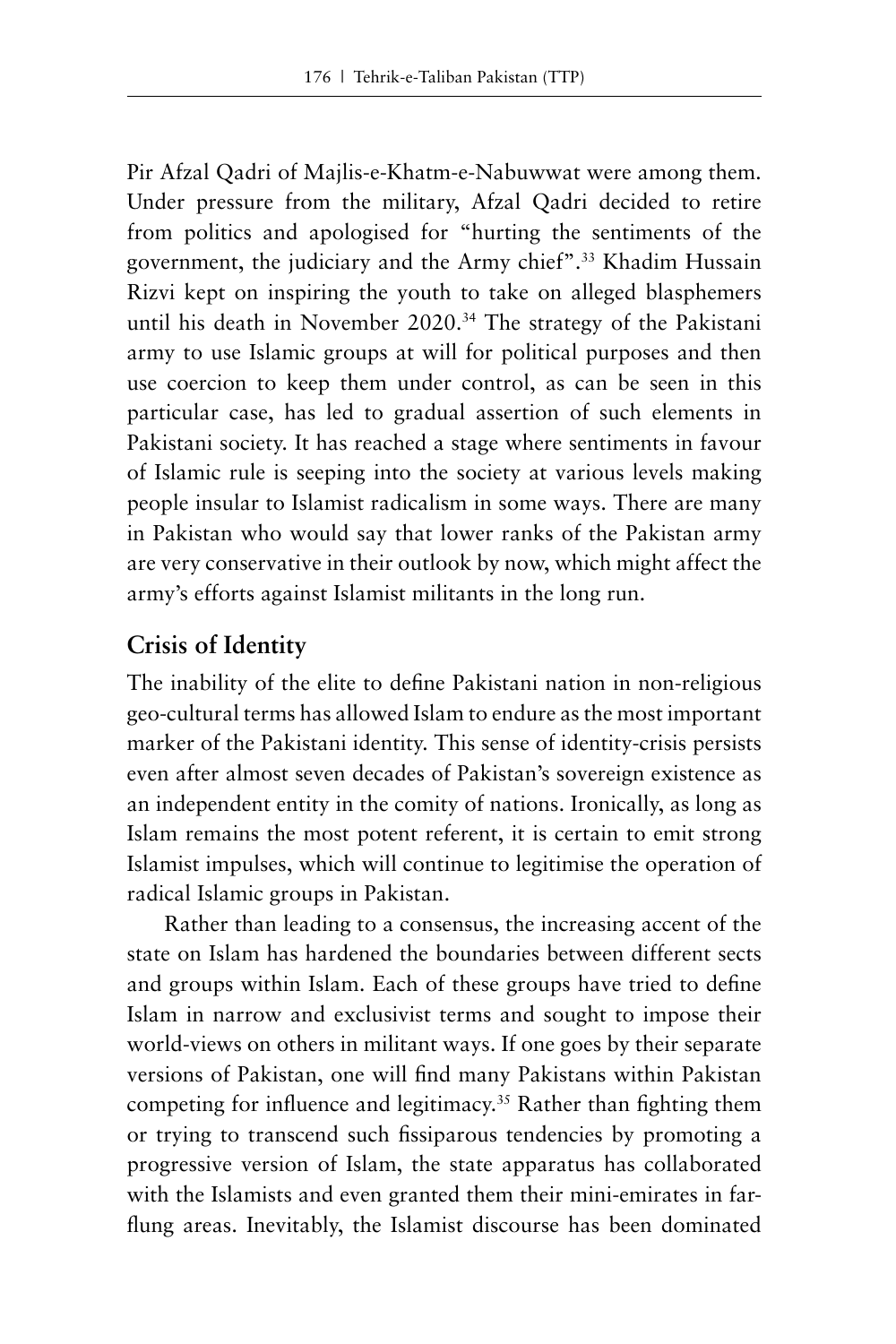by sectarian and regressive *maulanas* of all shades, pushing the resultant vector in the direction of growing Islamisation of Pakistani society with each passing day. The trend is too obvious to be ignored and appears irreversible in present circumstances.

## **The Malaise and the Remedy**

The failure of democracy, prolonged periods of military rule, persisting crises of governance and a self-perpetuating highly exploitative and inegalitarian socio-economic structure have created the ideal context for radical forces to thrive in the name of Islam, which—the radical and orthodox elements argue—could provide the panacea for all the ills Pakistan is suffering from at the moment. For example, in an article in a vernacular daily, coincidentally on 16 December 2014, anniversary of formation of Bangladesh and the day the Pakistani Taliban attacked the army school in Peshawar, the leader of one of the 'good' jihadi outfits, the Pakistani establishment has nurtured as almost its paramilitary arm for waging asymmetrical war against India, wrote indulgently on the issue of creation of Bangladesh:

The nation which forgets history is condemned to repeat it…. A nation which forgets is past loses its memory … the loss of East Pakistan is one such incident, which we should never forget…. The people of *Bangaal* and Bihar made supreme sacrifices for the formation of Pakistan; however, as soon as it came into existence, we forgot the value of Islam. Rather than establishing Islamic rule, we were busy building, decorating and populating the city of Islamabad. As a result, the sense of unity among the two halves was lost. In the absence of the glue of Islam, smaller issues like language, ethnicity, regional autonomy started assuming gigantic shapes. India took full advantage of our disunity and divided us. The answer lies in establishing Islamic rule in Pakistan.<sup>36</sup>

The Pakistani strategy of using some of these elements against India has strengthened the hold of the militant constituencies further and led to unintended consequences at the internal level. The rising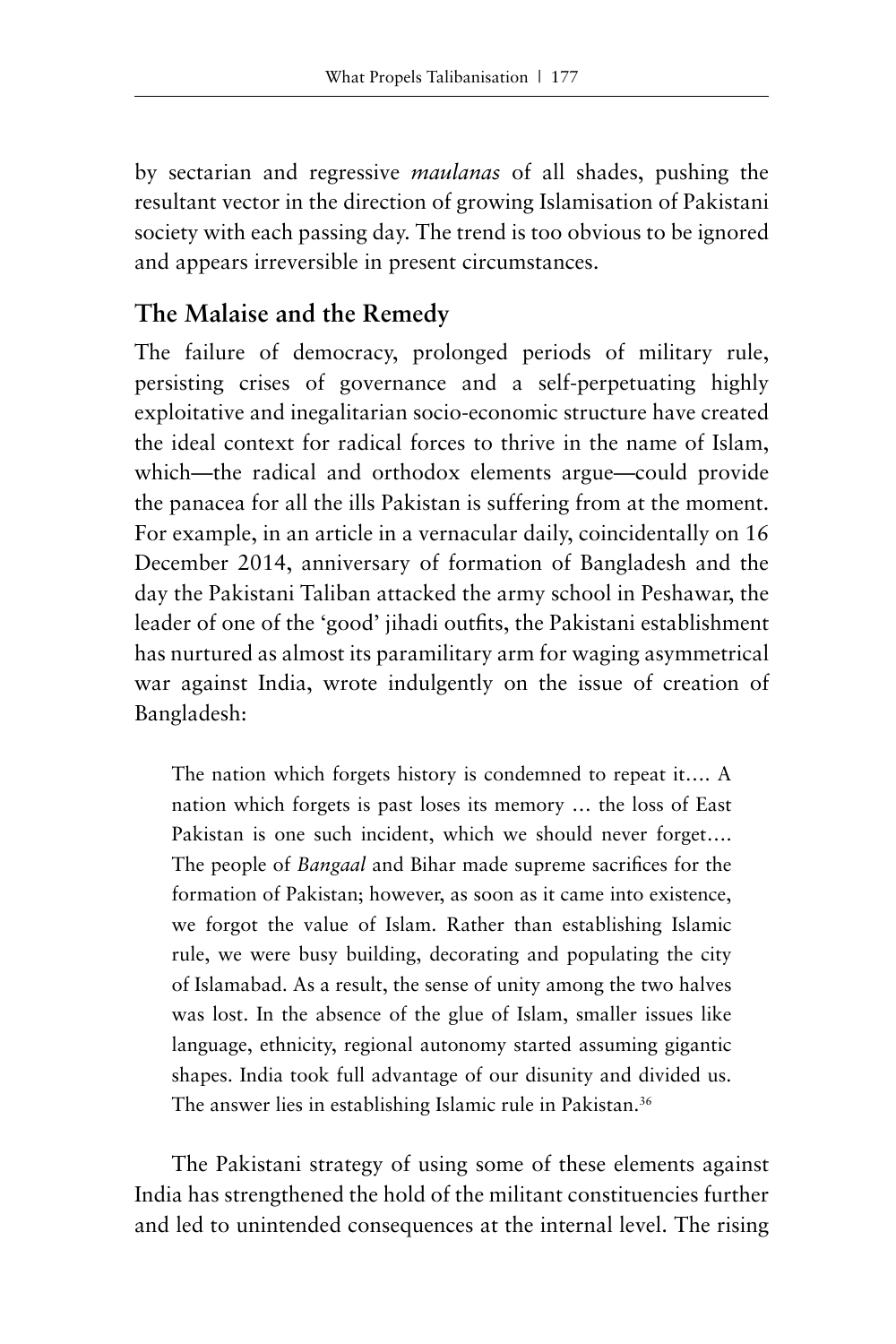incidence of sectarian violence and the spread of Taliban into the hinterland amply demonstrate this trend. Pakistan is thus likely to countenance prolonged period of chaos and turmoil. It will require a total transformation of Pakistani society to lift Pakistan out of the mess it is in today. Pakistan can arrest its decline and reverse the trend by de-emphasising its Islamic identity, reconstituting itself as a liberal democracy, bringing about people-centric socio-economic reforms, and define itself in geo-cultural rather than religious terms.

One way of comprehending the present radical environment that obtains in Pakistan and has made TTP a forbidding reality is to recognise the unintended consequence of overemphasis on Islam in the electoral process as well as in the business of the state and enable a forward-looking interpretation of Islam by engaging with and promoting religious scholars, academics and intelligentsia who can evolve an antidote to the abhorrent and regressive version of Islam that the TTP seeks to establish by all means.

#### **Notes**

- 1. In his inaugural address on 11 August 1947, Jinnah promised equal rights for all citizens regardless of religion, caste or creed. He famously said: "If we want to make this great State of Pakistan happy and prosperous, we should wholly and solely concentrate on the well-being of the people, and especially of the masses and the poor ... you are free—you are free to go to your temples mosques or any other place of worship in this state of Pakistan. You may belong to any religion, caste or creed that has nothing to do with the business of the state ... in due course of time Hindus will cease to be Hindus and Muslims will cease to Muslims—not in a religious sense for that is the personal faith of an individual—but in a political sense as citizens of one state" at http://www.pakistan.gov.pk/Quaid/governor\_g. htm, accessed on 18 August 2007.
- 2. Ashok K Behuria, "Myth of the Monolith". *Strategic Analysis*, January-March 2005, p. 64.
- 3. Maulana Maududi, founder of Jamat-i-Islami had argued this way.
- 4. On 12 March 1949, the Constituent Assembly of Pakistan adopted a resolution moved by Liaquat Ali Khan, the then Prime Minister of Pakistan. It was called the Objectives Resolution. It proclaimed that the future constitution of Pakistan would not be modeled on European pattern, but on the ideology and democratic faith of Islam. Liaquat called it "the most important occasion in the life of this country, next in importance only to the achievement of independence".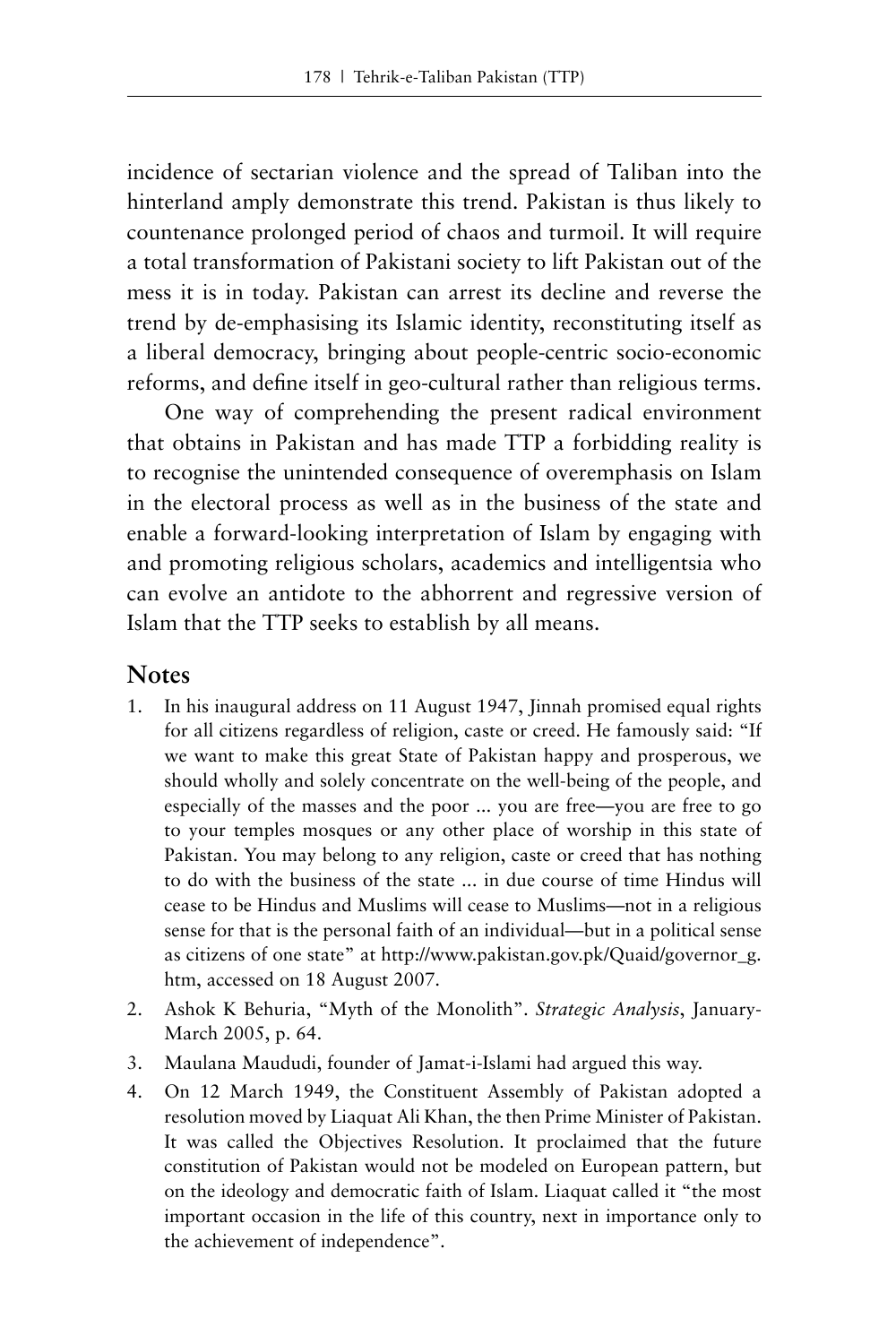- 5. An interesting analytical piece titled "Talibanization of Pakistan", by Rafi Aamer, came up recently in *The Dawn* (Karachi), 12 August 2008, which also argues out the same.
- 6. Ayub had to include Islamic clauses in the 1962 Constitution. These could not be challenged in any court of law. The state was originally named the Republic of Pakistan, but the first amendment added the word "Islamic" to the name. The word "Islam" and not "Quran and Sunnah" was used in the Islamic clauses to give a liberal touch to the Constitution. The Advisory Council of Islamic Ideology was introduced whose job was to recommend to the government ways and means to enable Muslims to live their lives according to the teachings of Islam.
- 7. ICG Asia Report N°49, "Pakistan: The Mullahs and the Military", Islamabad/Brussels, 20 March 2003.
- 8. Non-Muslim minorities in an Islamic state were called Dhimmis and they were treated differently and were discriminated against by the rulers.
- 9. Ahmadiyas regard Mirza Ghulam Ahmed of Qadian (in present day India) as a later day Messiah who brought the message of Prophet Muhammad forward. Mainstream Islamic sects like Sunni and Shia consider it heretical to accept anybody as a Messiah after Muhammad because the Holy book accords the status of final Prophet to Muhammad alone. Hardline Sunnis and Shias came together in 1950s and then in 1970s and launched a movement in honour of the 'finality of prophethood' (Khatm-e-Nabuwat) and demanded expulsion of Ahmadiyas from the fold of Islam. Bhutto brought about a constitutional provision to deny Ahmadiyas the right to call themselves Muslims.
- 10. "Bahawalpur student stabs professor to death over 'anti-Islam' remarks— Pakistan", *The Dawn*, 20 March 2019 at https://www.dawn.com/ news/1470814.
- 11. Salman Masood, "Hindu Veterinarian Is Latest to Face Blasphemy Charges in Pakistan", *New York Times*, 30 May 2019 at https://www.nytimes. com/2019/05/30/world/asia/pakistan-blasphemy-law.html.
- 12. See the tweet by Gulalai Ismail at(@Gulalai\_Ismail on 4 August 2020 at https://twitter.com/Gulalai\_Ismail/status/1290368970009313280?s=20.
- 13. Asad Hashim, "Sentenced to death for blasphemy: Surviving Pakistan's death row", Al Jazeera*,* 21 February 2020 at https://www.aljazeera. com/features/2020/2/21/sentenced-to-death-for-blasphemy-survivingpakistans-death-row.
- 14. "More than 1,500 people—most of them Christian or members of the Ahmadi Muslim minority—were charged under Pakistan's blasphemy law from 1987 to 2017, according to the Centre for Social Justice, a Lahorebased religious-minority rights group", cited in Salman Masood, "Hindu Veterinarian Is Latest to Face Blasphemy Charges in Pakistan", *New York*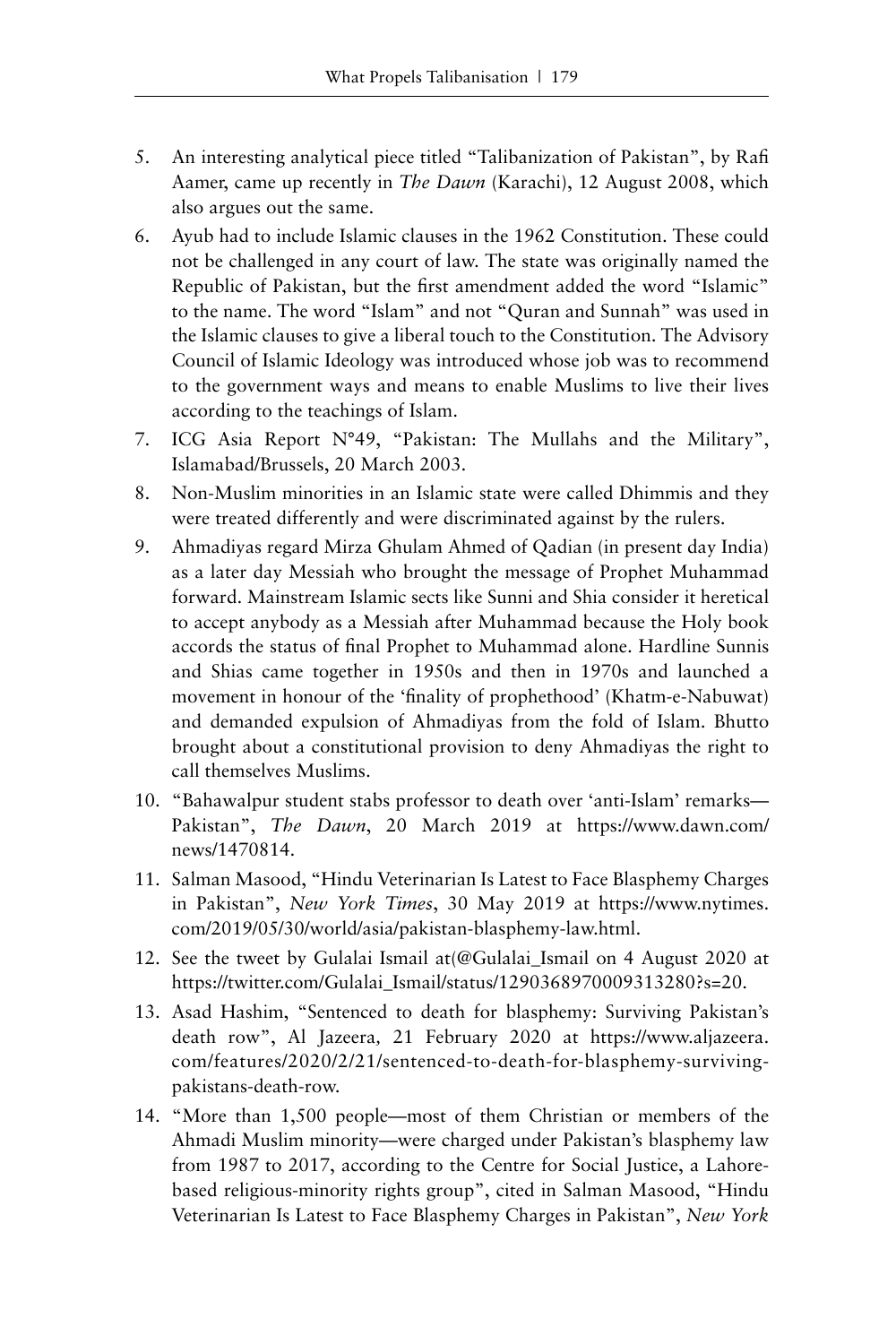*Times*, 30 May 2019 at https://www.nytimes.com/2019/05/30/world/asia/ pakistan-blasphemy-law.html.

- 15. "Timeline: Accused under the Blasphemy Law", *The Dawn*, 19 September 2019 at https://www.dawn.com/news/750512/timeline-accused-under-theblasphemy-law.
- 16. This section draws heavily upon an earlier work of the author "Islamist Impulse Haunting Pakistan", *Strategic Analysis* Vol. 35, No. 1, January 2011, pp. 12-16.
- 17. Waheed-uz-Zaman, wrote this in his editorial note to the book *In Quest of an Identity, Proceedings of the First Congress on the History and Culture of Pakistan*, p. iv. This congress was held at the University of Islamabad in April 1973. Quoted in Edward Mortimer, *Faith and Power: The Politics of Islam*, London, Faber and Faber, 1982, p. 216.
- 18. Ashok K Behuria, "Many Pakistans within Pakistan: The Case of Sectarian Conflicts in a Talibanised Context", Omprakash Mishra and Sucheta Ghosh, eds., *Terrorism and Low Intensity Conflict in South Asian Region*, Manak Publications, New Delhi, 2003.
- 19. *Report of the Court of Inquiry Constituted under Punjab Act II of 1954 to Enquire into the Punjab Disturbances of 1953*, Printed by the Superintendent, Government printing, Punjab, Lahore, 1954, p. 231.
- 20. Ibid., p. 219.
- 21. Quoted in *The Dawn*, 16 August 2010.
- 22. Special Report on *The News on Sunday*, 29 August 2010 at http://jang. com.pk/thenews/aug2010-weekly/nos-29-08-2010/spr.htm, accessed on 30 August 2010.
- 23. Ibid. Interview with Ziauddin Sardar at http://jang.com.pk/thenews/ aug2010-weekly/nos-29-08-2010/spr.htm#5.
- 24. *The Dawn*, 25 November 2009.
- 25. Forty people including a including a major general, a brigadier, two lieutenant colonels and two majors were killed in the attack. Report by Mohammad Asghar, "Carnage in Pindi army mosque as Taliban breach security", *The Dawn*, 4 December 2009.
- 26. See report by BBC, "Pakistan buries victims of Rawalpindi mosque attack", 5 December 2009 at http://news.bbc.co.uk/2/hi/8397598.stm.
- 27. Nazariat Trust which dug out Jinnah's less known speeches endorsing Islam as the sheet anchor of the ideology of Pakistan led to assertions during Ziaul-Haq's time that the liberal secular Jinnah that the world talks about was not the whole truth about the personal predilections of Jinnah. See Sarfaraz Hussain Mirza, "Quaid and Pakistan" at http://www.nazariapak. info/Quaid-e-Azam/Quaid-Pakistan.php.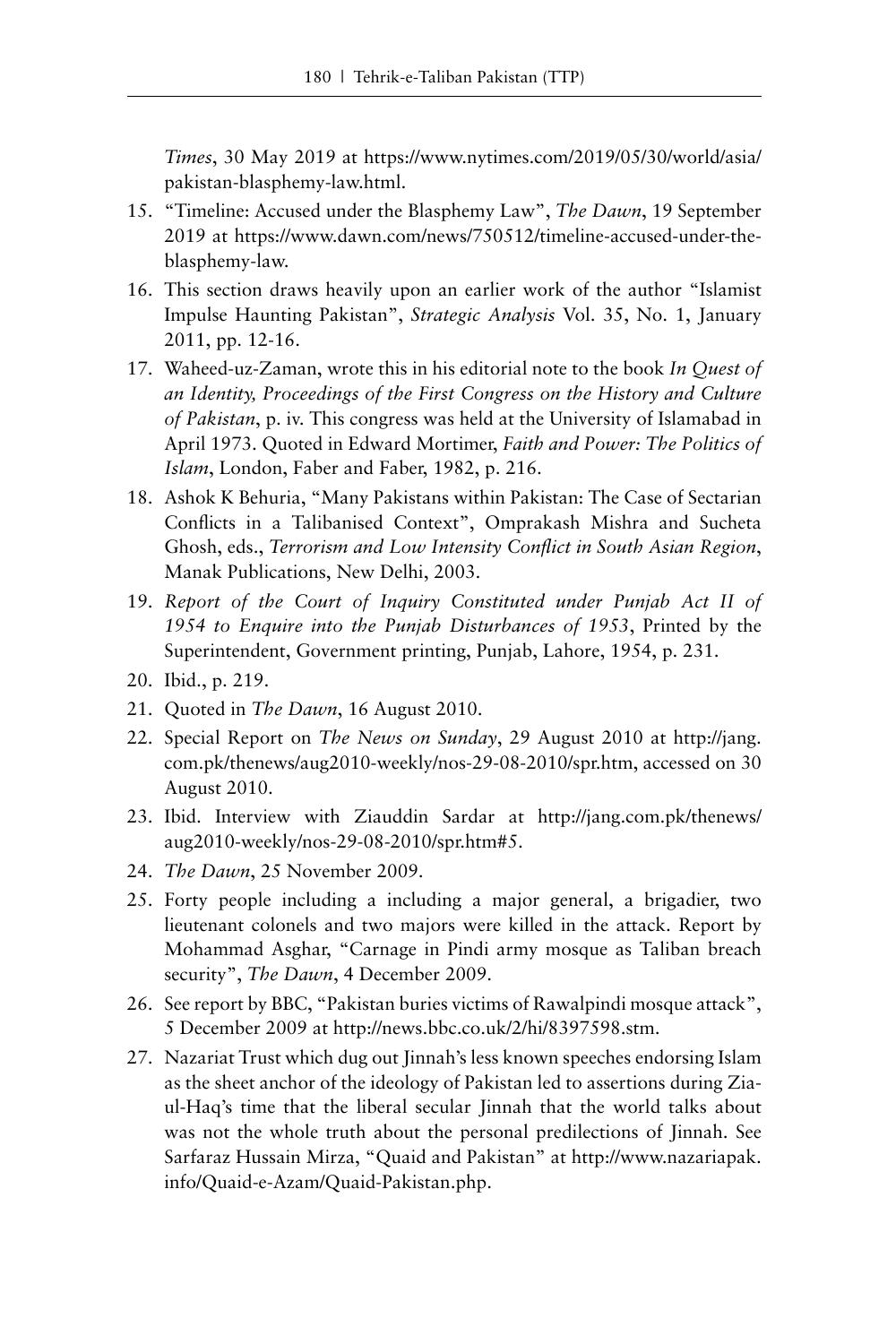- 28. "The Tasks Ahead", Speech at a Rally at the University Stadium, Lahore on 30 October 1947 at http://www.mofa.gov.pk/Pages/Qua\_Speeches/ THE TASKS AHEAD.htm.
- 29. "The State Bank of Pakistan: A Symbol of our Sovereignty", Speech on the occasion of the opening of the State Bank of Pakistan on 1 July 1948 at http://www.mofa.gov.pk/Pages/Qua\_Speeches/THE\_STATE\_BANK\_OF\_ PAKISTAN.htm.
- 30. "How the Islamabad protests happened", *The Dawn*, 25 November 2017 at https://www.dawn.com/news/1372800.
- 31. "List of demands put forward by TLY and accepted by govt for ending the Faizabad protest", *The Dawn*, 28 November 2017 at https://www.dawn. com/news/1373197.
- 32. In 1979, the Shias took to streets and staged a dharna in front of the GHQ over the Zakat ordinance promulgated by Zia-ul-Haq, forcing him to retreat on the issue. During Musharraf's rule also there were sit-ins in front of the GHQ demanding protection of Islam. Islamic groups have periodically taken to streets to pressurise the governments to frame their policies to conform to their version of Islam.
- 33. "TLP patron-in-chief Pir Afzal Qadri quits party citing health issues", *The Dawn*, 1 May 2019 at https://www.dawn.com/news/1479593, Also see the video on Youtube at https://www.youtube.com/watch?v=E874O02pU5E.
- 34. A student in Charsada killed the principal of his college in January 2018. Similarly, another student in Bahawalpur stabbed his professor to death in March 2019 on allegations of blasphemy. Both of them said that they were inspired by Rizvi.
- 35. Ashok K Behuria, "Many Pakistans within Pakistan: The Case of Sectarian Conflicts in a Talibanised Context", Omprakash Mishra and Sucheta Ghosh, eds., *Terrorism and Low Intensity Conflict in South Asian Region*, Manak Publications, New Delhi, 2003.
- 36. Hafiz Saeed, "How did Bangladesh come into being?", *Roznama Ummat*, 16 December 2014.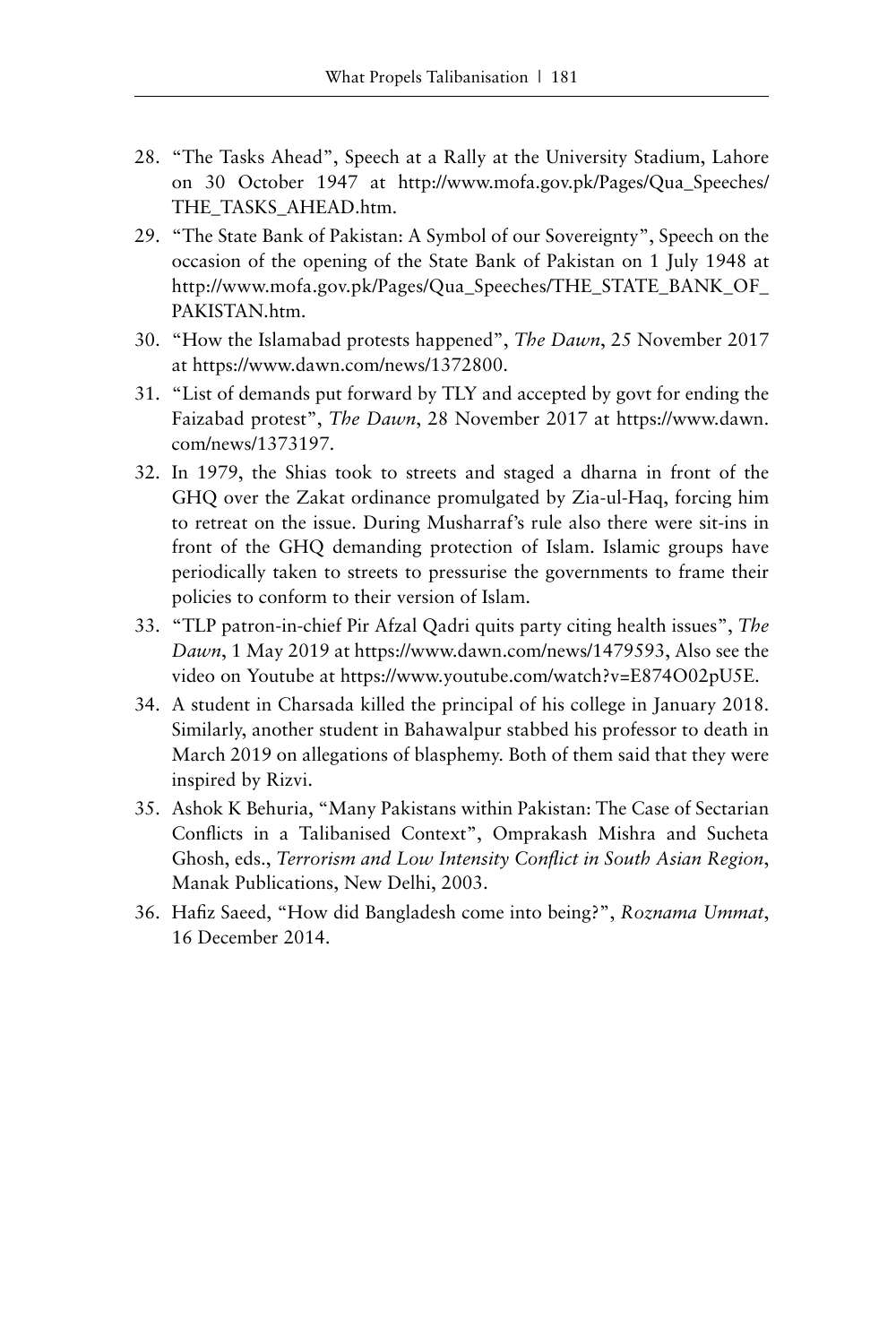## Conclusion: Prognosis

The Pakistani state with its modern democratic trappings has found it difficult to fight the menace of Islamic radicalism and it has progressively allowed the conservative lobby to prosper and advance slowly, but consistently. One of the reasons for all this to happen may be attributed to the minority elite group consisting of political, military and bureaucratic elite, largely drawn from the feudal class or as Hamza Alavi has called it, from the elite *salariat*, <sup>1</sup> which has dominated Pakistani politics ever since it was created, and has been responsible for driving the country into the current mess. Due to the slow pace of socio-economic development of the Pakistani society and the apathy of the ruling elite towards the issue of creating equal conditions for people to make social, economic and political mobility possible for the people at all levels aspiring for political power. The ruling elite of Pakistan has, both through its acts of omission and commission, left the ideological contours of the state underdefined, and through its incremental capitulation to the growing constituency of conservatives, it has conceded space to the Islamists to define Pakistan in overtly Islamic terms. It has been but natural for a state run by an elite constantly swearing in the name of Islam to contend with the passionate belligerence of an assertive lobby of the mullahs seeking to bring in a Sharia-based system dismissing the current system of democracy as an anti-Islamic one. The elite of Pakistan has raised the ambivalence of Jinnah and other founding members of the Pakistan movement (regarding whether Pakistan will be a state for the majority Muslims, secular and liberal, or an Islamic state run according to the principles of Islam) to an unsustainable level. The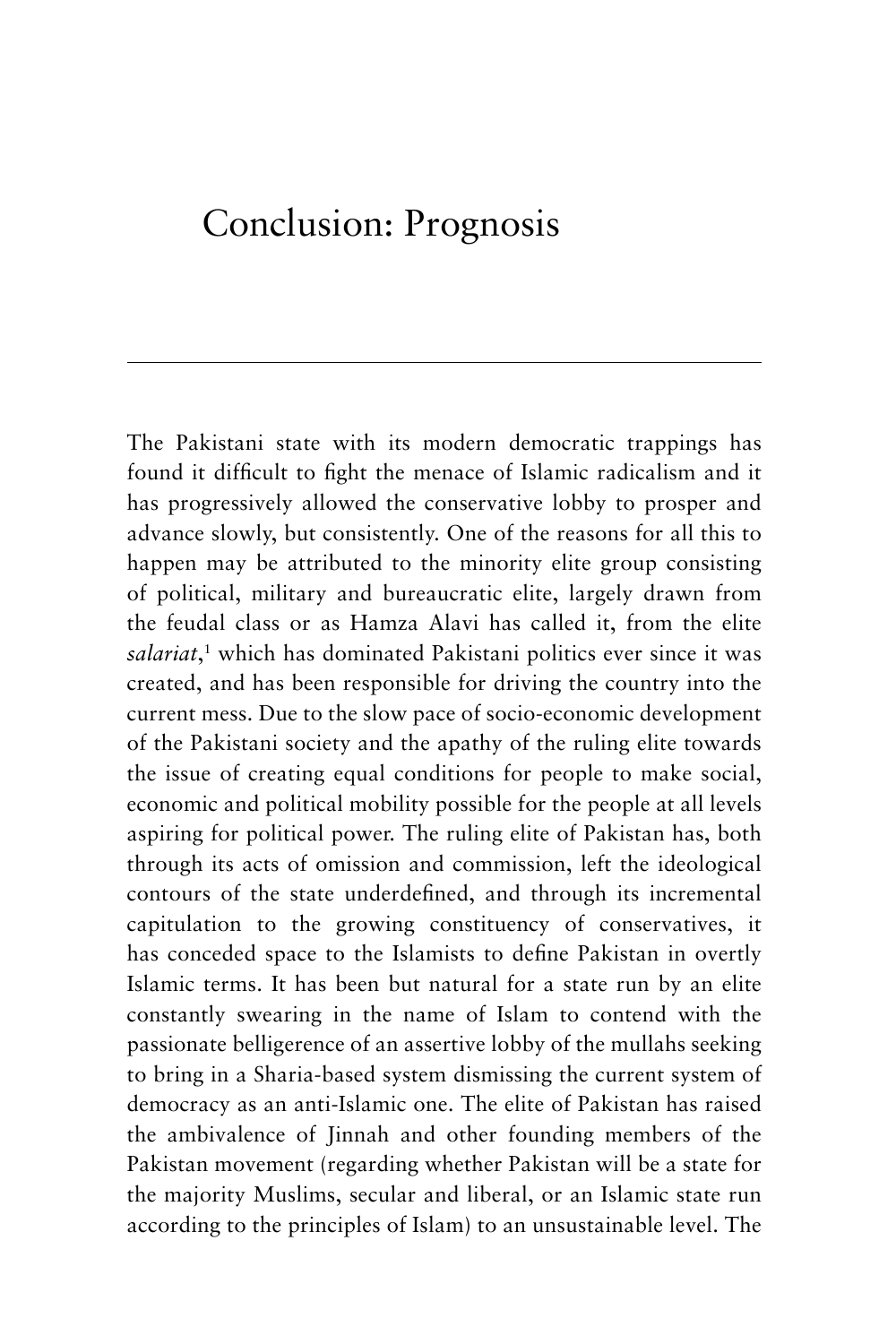rise, decline and re-emergence of TTP signals a failure of the state and its capacity to transform itself.

In this context, what explains the persistence of the threat of Islamic radicalism in Pakistan? In the chapter earlier, it has been argued that exaggerated emphasis on Islam by the power elite in Pakistan has created the conditions for gradual growth of hardline Islamic sentiments, which have helped the evolution of a constituency which has backed Islamisation by force. The TTP is a manifestation of such a trend which threatens to engulf Pakistan and slowly turn it into an Islamic theocracy. Despite its de-legitimation, in some ways, by its act of terrorism in Peshawar in December 2014 and comprehensive kinetic action by the Pakistani military, it has slowly spread out into other areas of Pakistan, as can be seen in the arrests of hardcore militants professing loyalty to either TTP or its ideological mutants parading as affiliates of Al Qaeda and ISIS, from Punjab, Sindh and Balochistan. There is also news of these militants attacking the security forces on an everyday basis. The ruling elite is mainly looking at it as a law-and-order issue, or as the result of a well-oiled conspiracy hatched by external powers and agencies to weaken Pakistan. The ruling elite has enabled a system, which some observers have called 'a hybrid-theocratic state'2 where the military and the mullahs have kept each other relevant both by colluding with each other and sometimes by fighting each other.

#### **Democracy in Distress**

One plausible cause of Islamic forces competing for power by different means could be deduced from the nature of their social composition. Ever since Pakistan was established, large majority of the clergy came from lower social classes unlike the ruling elite which invariably came from the feudal class. Famous Pakistani economist Late Mahbubul-haq estimated that the ruling class in Pakistan was an exclusive class confined to about 500 families of Pakistan in mid-1980s. Apart from few leaders like Qazi Hussain Ahmed, most of the mullahs have humble origins and come from poorer areas of Pakistan. Moreover, the foot-soldiers in the jihadi outfits also come largely from the underclass. An American scholar analysing the issue writes: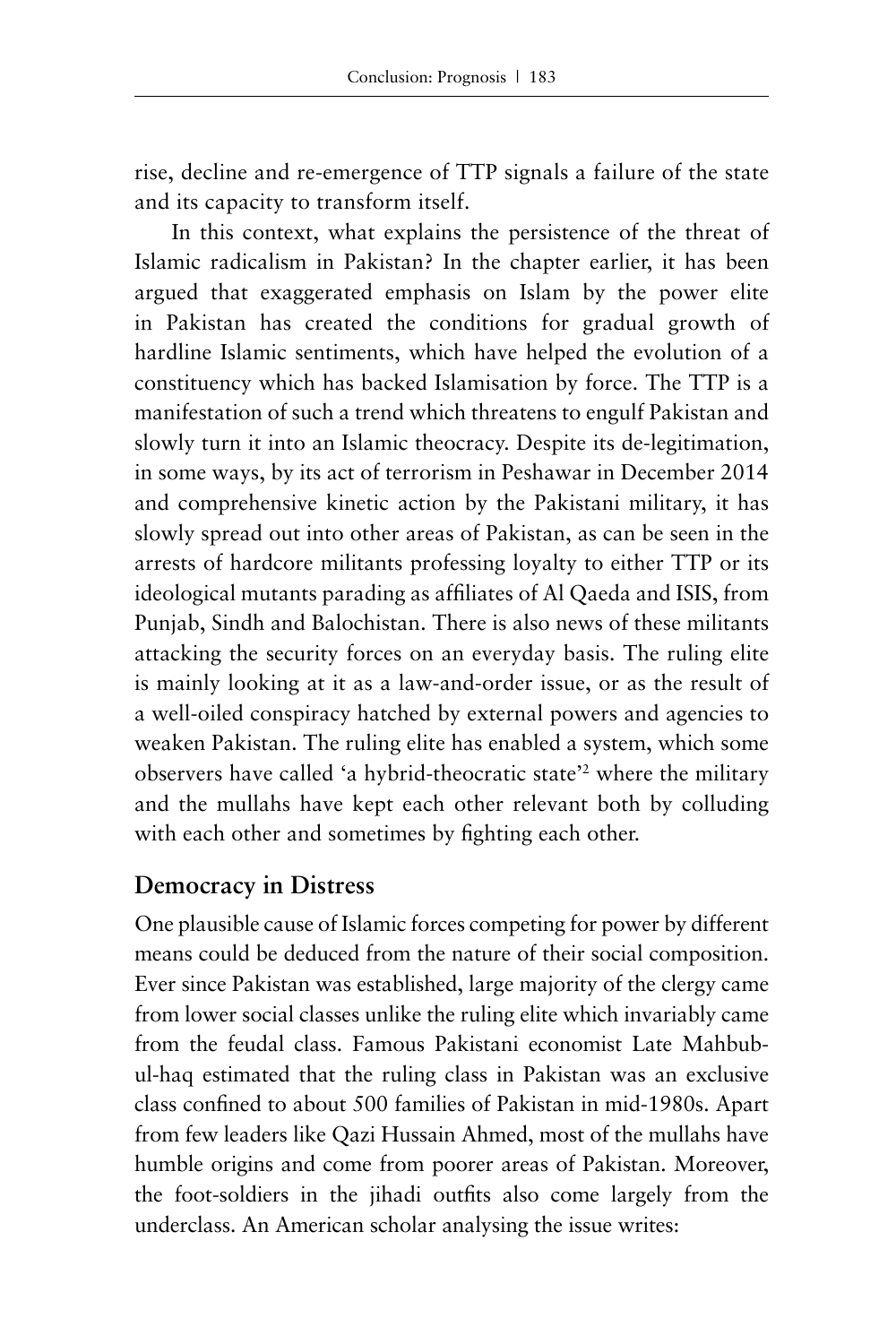Whereas wealthy Pakistanis would rather donate their money than their sons to the cause, families in poor, rural areas are likely to send their sons to "jihad" under the belief that doing so is the only way to fulfil this spiritual duty. One mother whose son recently died fighting in Kashmir told me she would be happy if her six remaining sons were martyred. "They will help me in the next life, which is the real life."<sup>3</sup>

Due to unavailability of a legitimate system of elite circulation, the sprawling underclass has found political and economic mobility very difficult for itself. The mullahs/leaders championing religious orthodoxy representing this section find in 'appeal to Islam' a lever to make them relevant in the society and wield informal power. Given the backwardness of the constituency they seek to represent the louder they would pitch their demand for Islam and Islamisation the more acceptable they are for the people they are addressing. However, this is not to deny such leaders with their nuisance value and coercive power also tend to ally themselves with the military elite symbolising legitimate power of the state. Such connections have whetted the ambition of these elements and led to the present crisis.

## **The Stakes of the Mullah**

The idea of a mullah-military nexus<sup>4</sup> which has been the theme of extensive research in Pakistan and outside, holds that it has been tempting for the military elite, which has been one of the important constituents of state power, to make use of the militant religious constituency to keep itself relevant in the power politics in the country. During the post-Afghan-Jihad days the use-value of this constituency even increased substantially and the military-dominant Pakistani state forged it into their Kashmir policy vis-à-vis India and in the bargain tolerated the intense Sunni-Deobandi sectarian manifestations at the domestic level. There was little realisation that these elements would turn against their mentors. By 1990s it was seen that they had indeed made their presence felt in the tribal belt in Pakistan and by 2005 they had taken it by storm.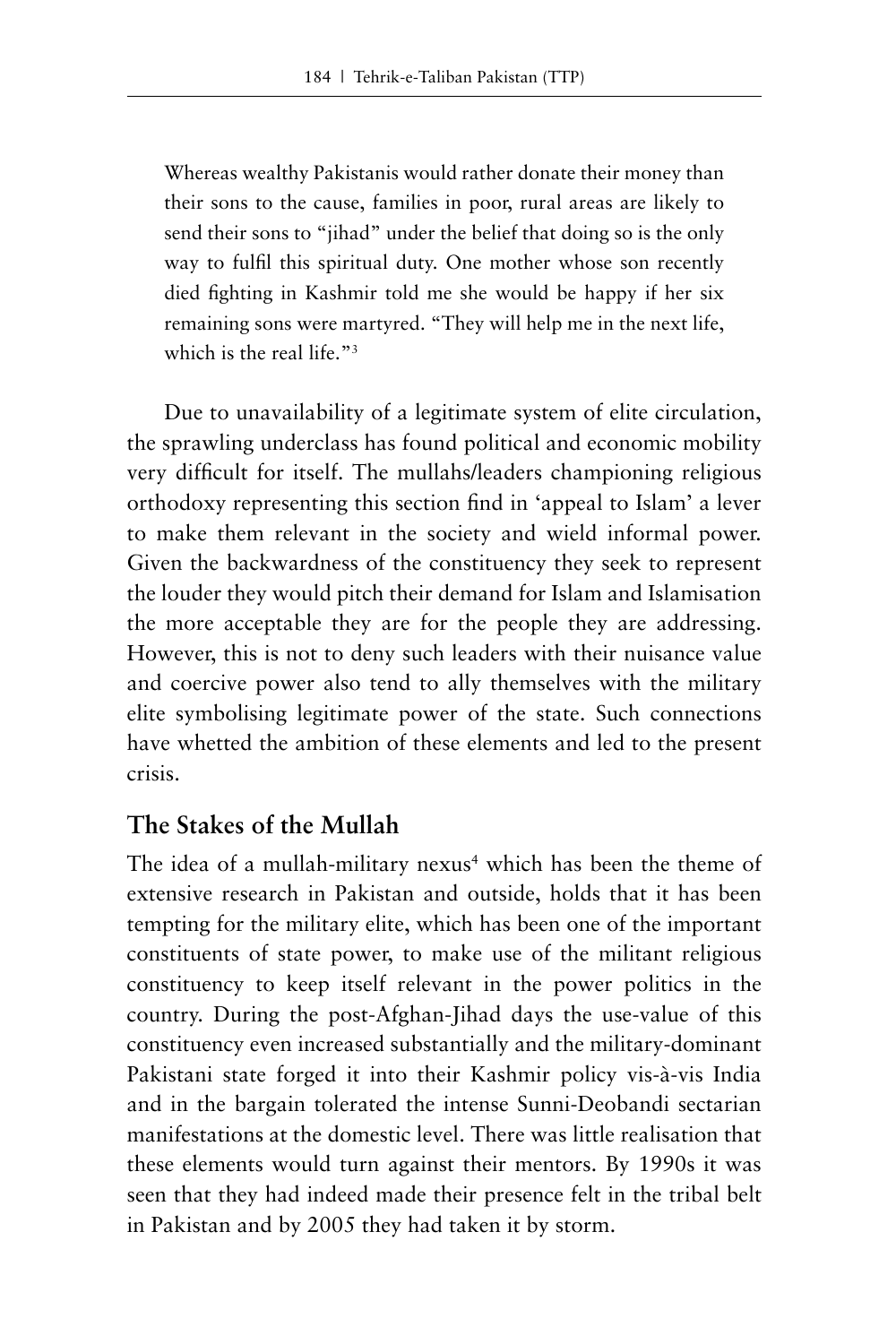There is another element to the militant Islam that has adopted the Taliban model in Pakistan in the last decade. It has nested itself in the Pashtun majority tribal areas, in and around the Tribal Areas of Pakistan and northern Balochistan. They have managed to spread to areas adjoining these areas in the so called settled areas. They have even penetrated into Punjab and Sindh—especially into Karachi—through their sectarian cousins and have had presence in Islamabad, as the Red Mosque episode showed. Moreover, majority of the leaders of orthodox religious outfits, both militant and moderate ones, have come from one ethnic group, i.e., the Pashtuns. There have been apprehensions that if Pakistan does not resolve its internal Taliban problem it may even encounter a Pashtun-religious opposition in Khyber-Pakhtunkhwa and northern Balochistan.

## **Military-militant Dynamics**

It is well-known that the military has enabled the religious forces over time to serve its interests in Pakistani politics. Both in 1988, and in 2002, the military played a big role in bringing disparate conservative political groups together to form political alliances like Islamic Jumhoori Ittehad (IJI) and Muttahida Majlis-e-Amal (MMA). Such grand coalitions of religious-political parties including Deobandi, Barelvi and Ahl-e-Hadith (AeH) Sunni groups as well as Shias were made possible at military's behest in the past to enhance its relevance in Pakistani politics. However, building such alliances has been easier than controlling the agenda of Islamists in Pakistani politics. Moreover, the radical Islamist constituency demanding Islamic rule in Pakistan has separated itself from the religious political forces and aims at establishing an Islamic state in Pakistan through an armed struggle holding the army as its main enemy in the bargain.

This has taken the wind out of the moderate Islamic leaders who were looking at adopting a gradual approach. In the past, the religious forces brought together by Musharraf as MMA had insisted on Sharia-based rule through democratic means. Its leaders had argued that unlike the "Taliban which had gained power after a bloody conflict" they would "employ a gradual approach to total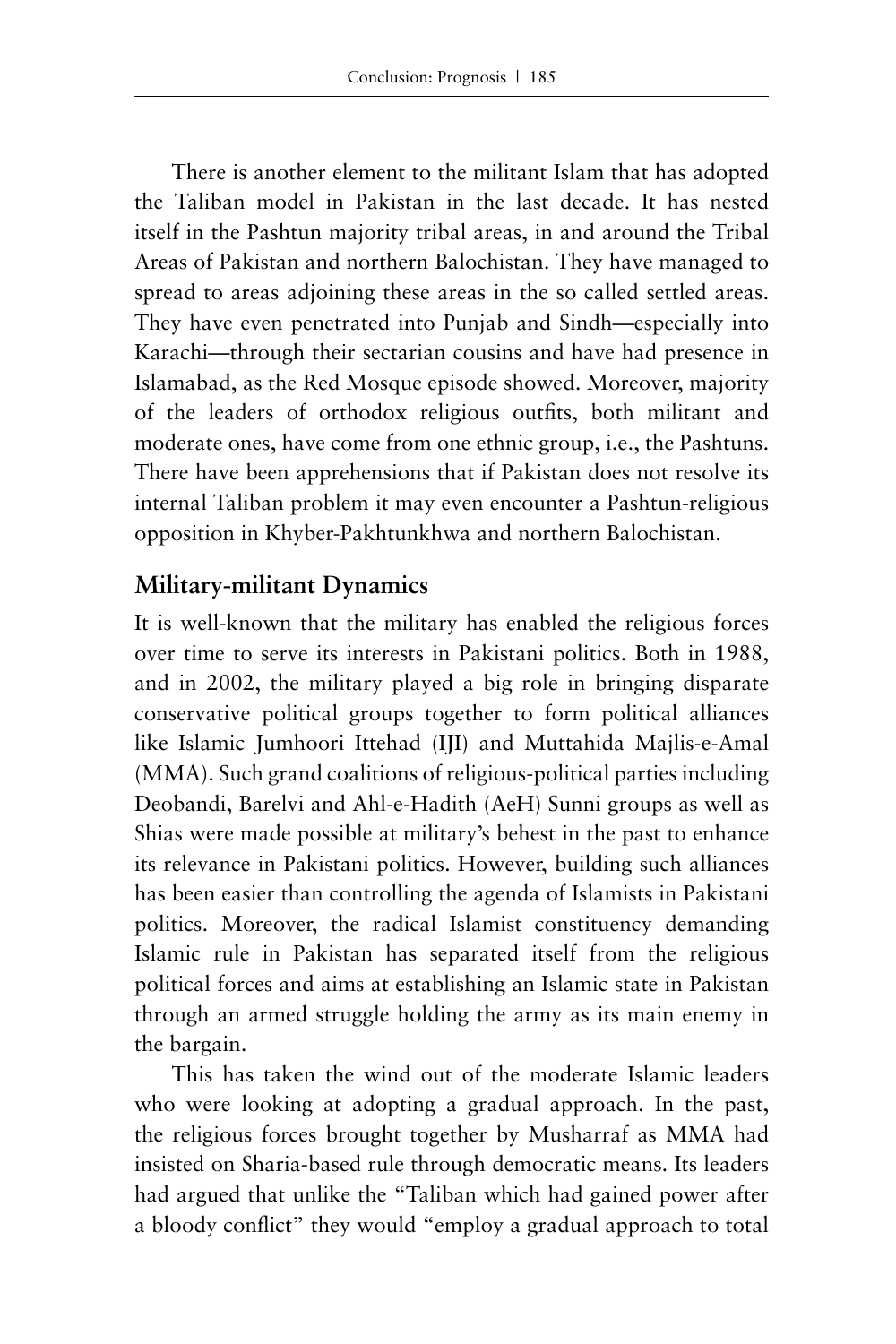Islamisation of society as recommended by the Shariat Council".5 Given their proximity to the military the so called democratic religious forces had sought to bring in Islam through peaceful and democratic means. However, in the changed circumstances, the TTP and its affiliates have outpaced and overshadowed these forces. Ironically, their efforts to bring Islamic rule to Pakistan through armed jihad has been backed by a cross-section of the jihadi constituency raised by the Pakistan military for strategic purposes in the past.

### **India Factor**

Due to the maturity shown by the democratic political forces Pakistan witnessed a smooth democratic transition in May 2013, for the first time perhaps in its entire history. Despite the efforts by certain political forces allegedly linked to the military to destabilise the process, the leaderships of the two main political parties, PML-N and PPP as also leaders of main religious parties managed to avert the crisis created by the so-called Tsunami march and subsequent sit-in in Islamabad in August-September 2014. In the bargain for obtaining the army's endorsement for continuation of the democratic process the government allegedly conceded army's veto in these spheres and the military assumed lot of salience designing the security policy to respond to the challenge posed by the TTP and its affiliates. Feeding the army with more power and enhancing its salience, however, could not endear either PPP or PML-N to the establishment, as could be seen in the army's approach towards both once they would work towards improving relations with India. With PPP and PML-N sticking to their understanding not to bring in the army into their power struggles, the army was on the look out for a political force that could be used to advance its agenda in the realm of foreign policy. Zardari's bid to repair relations with India as well as Nawaz Sharif's bid to attend the Indian Prime Minister Narendra Modi's swearing in July 2014 did not go down well with the army. Imran Khan's Tsunami march from 14 August to 17 December 2014 which followed Nawaz's Delhi visit was just indicative of the shape of things to come. The capital city of Islamabad was under a virtual siege and Imran's reference to the 'umpire' who would raise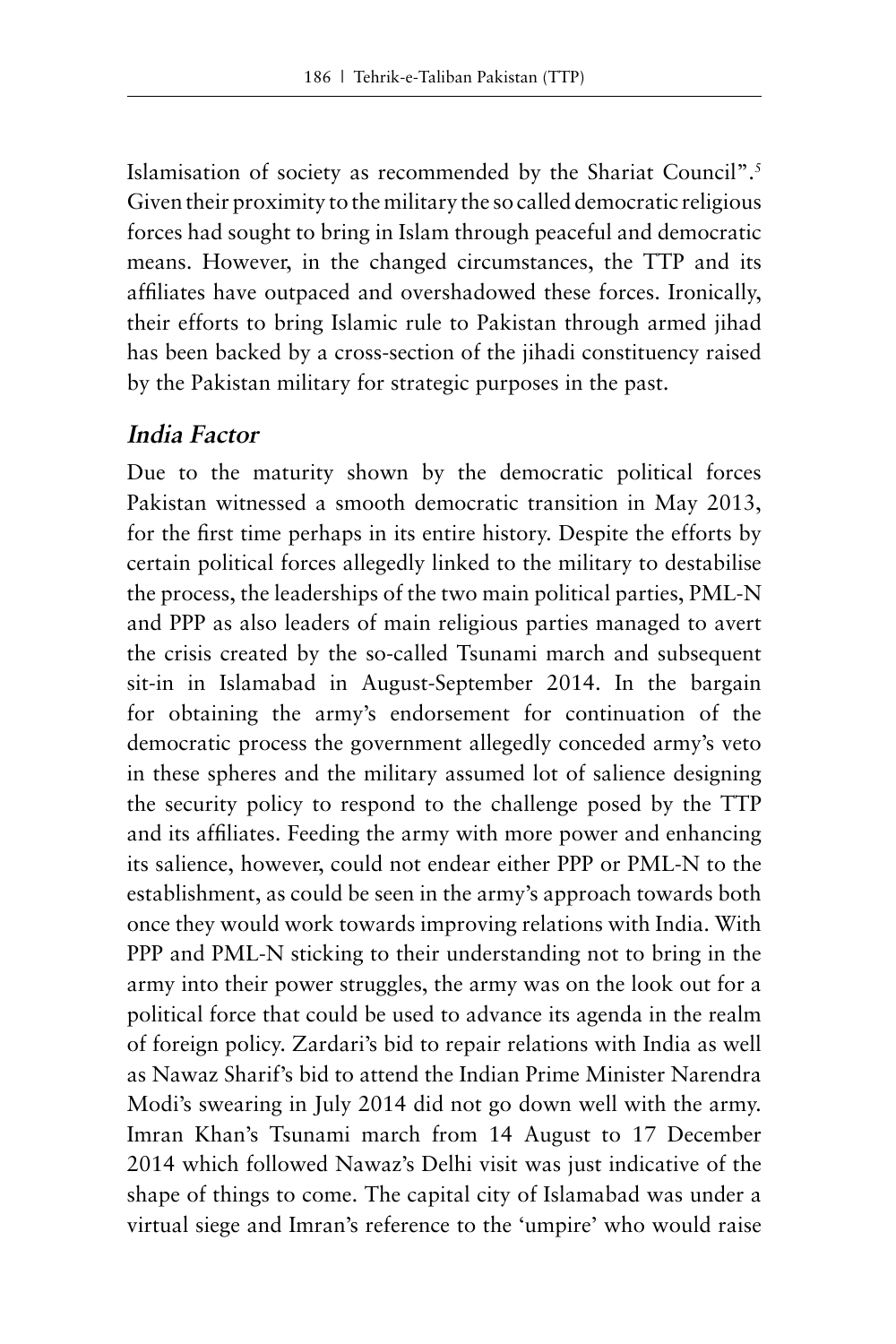his finger if Nawaz did not leave, only indicated possible back-room political engineering that was perhaps being attempted behind the scene to punish Nawaz Sharif.

Later, the army was visibly upset when Cyril Almedia of the daily *Dawn* leaked out to the media, based on information that he gathered after a high-profile national security meeting in October 2016, that "in a blunt, orchestrated and unprecedented warning, the civilian government [had] informed the military leadership of a growing international isolation of Pakistan and sought consensus on several key actions by the state", including then Prime Minister Nawaz Sharif's direction that "fresh attempts be made to conclude the Pathankot investigation and restart the stalled Mumbai attacksrelated trials in a Rawalpindi antiterrorism court".6 Nawaz Sharif's political fortunes declined very fast in the aftermath of this leak. He had to sacrifice some of his close associates who had to resign for disclosing the details of a closed-door meeting involving national security issues. Subsequently, it was Imran again who filed a case in the Supreme Court on the Panama Leaks case (in April 2014) to see whether Nawaz Sharif was "*sadiq and ameen*" (honest and righteous) as per Article 62(1)(f), which sets the precondition for a member of parliament to be eligible for the post. The judicial drama that followed with the judiciary first giving Nawaz benefit of doubt in April 2017, but subjecting his case to be enquired by a Joint Investigation Team (JIT) which included one member each from ISI and Military Intelligence (MI). Based on the JIT report, the Supreme Court announced a unanimous decision on 28 July 2017 that Nawaz was not *sadiq* and *ameen* and hence unqualified to hold any public office.

The politics of Pakistan, in the aftermath of Nawaz's disqualification, revolved around the case involving the families of Nawaz Sharif and people close to him in his cabinet in the National Accountability Bureau (NAB) and Imran capitalised on it and reaped a good political harvest. It was common knowledge in Pakistan that Imran was riding the crest of a political wave curated by the military establishment (which is called *miltablishment* by Najam Sethi, a seasoned Pakistani commentator) during this time (July 2017-July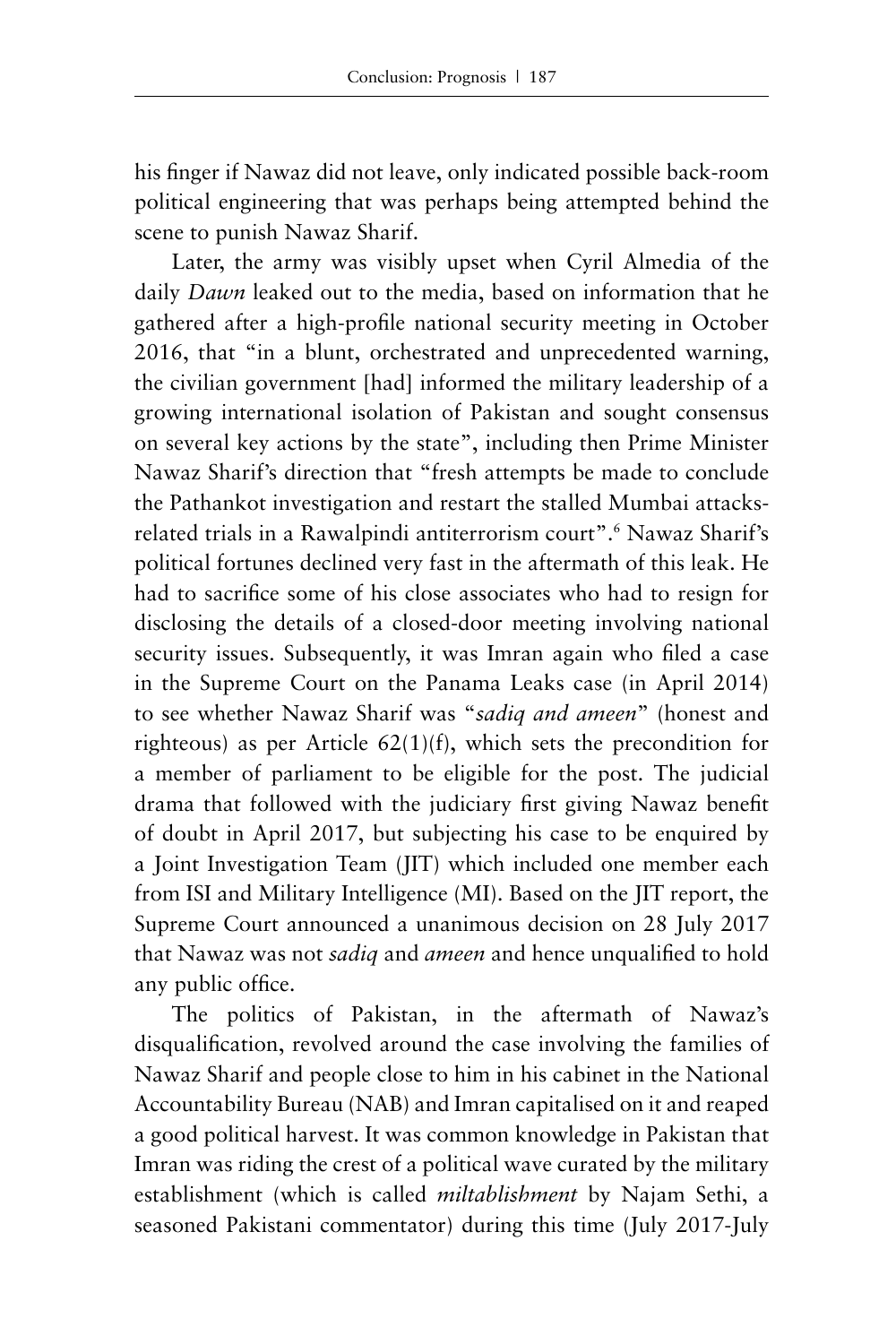2018), finally resulting in his assumption of power after elections in 2018. With Imran Khan coming to power, the army, it seems has regained its primacy in the power-architecture of Pakistan. With all possibility of threat of opposition to its security policy removed, the army is comfortably ensconced at the apex of Pakistan's power matrix. However, even then, the threat of forces like TTP has not reduced, as one can see from the discussion below.

It is important to note that Nawaz suffered this fate because of his efforts to get the army off his back while reshaping Pakistan's foreign policy, especially recasting Pakistan's approach to India. It is also true that the military's bid to generate exaggerated and often convoluted fear of India among the population is a function of its penchant for power, because it is that fear that legitimises its continued salience in Pakistani society. However, the strategy that it has adopted to balance that fear through nurturing militant constituencies has had a blowback and this has created the context for TTP-like elements to rise.

## **Army's Resolve has not Worked**

There is a perception in Pakistan now that ever since Gen Kayani demitted office, the army under the leadership of Raheel Sharif and then Gen. Qamar Javed Bajwa has shown much more resoluteness in its fight against the TTP. The move for dialogue with the TTP was also allegedly aborted because of the army chief's disinclination to pursue the process when the civilian government of Nawaz Sharif was intent to engage the TTP despite its provocations. The TTP alleged that the army forced them to end the ceasefire and provoked them to do so by resorting to extra-judicial extermination of many of its cadres during the process of engagement. There was another view also that the TTP wanted to buy time by prolonging the process and was internally divided over the issue. Whatever it is, the strain between military and militants has become too obvious now and therefore the confrontation is likely to be a protracted one, even if it is widely believed that the Zarb-e-Azb together with operation Khyber (I & II) have dismantled the infrastructure of the militants especially that of the TTP and its patron Haqqani group.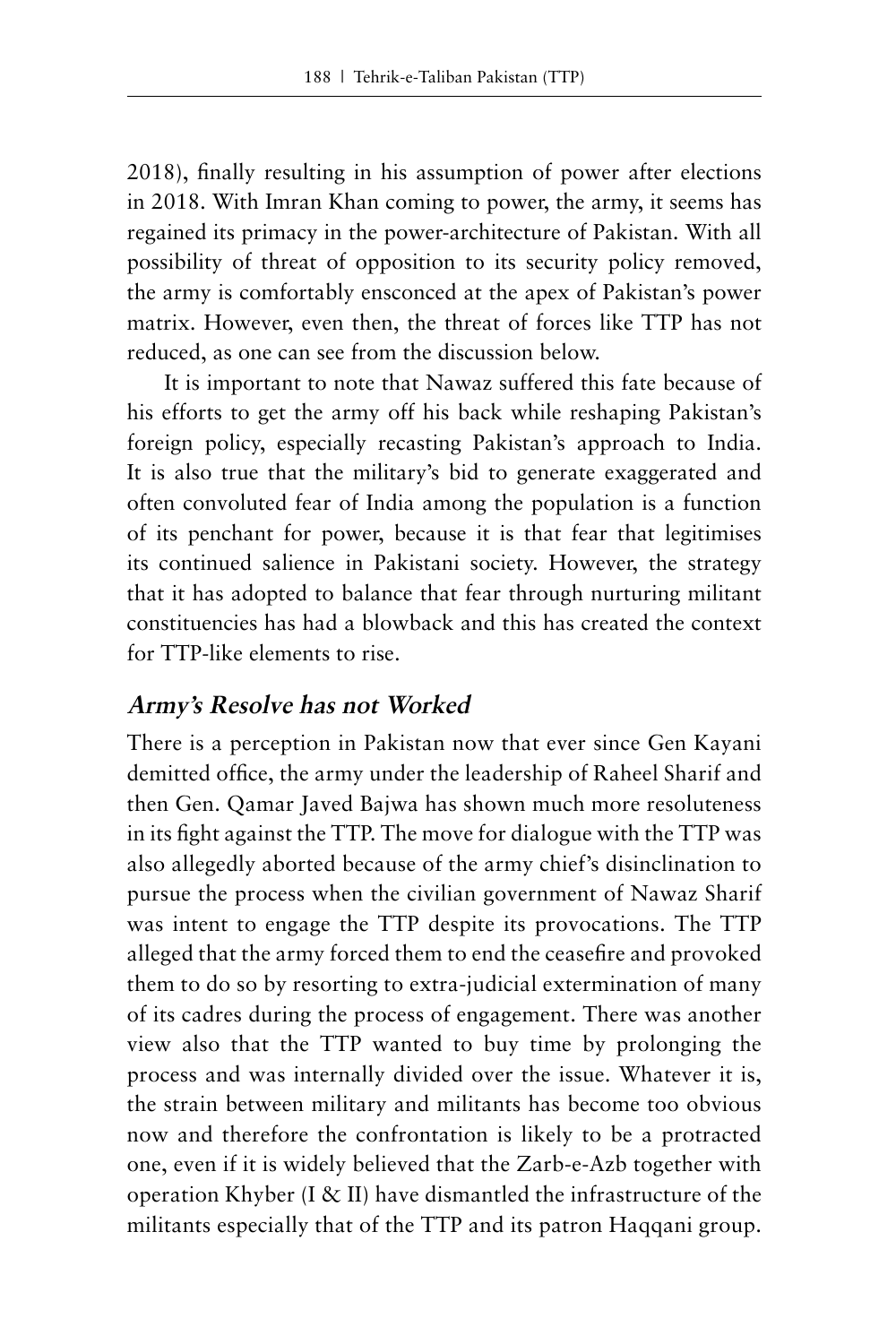It is being reported that the Pakistan military undertook the operations after conveying the Haqqani group about it in advance and, therefore, the leadership of the group melted away into Afghanistan before the operations. Since the TTP was also watching the behaviour of the army very closely and could have easily sensed its decision to attack its facilities, most of its top commanders also went across the Durand line and managed to survive. As per ex-TTP spokesperson Ehsan-ul-Ehsan's account (discussed in detail earlier) suggests, the army was constantly trying to cut deals through the Haqqanis with the TTP to turn their attention towards India. However, this tactic of using India as an alibi has not succeeded so far. The Pakistan army's strategy of using terror for maximising its influence in the region, and dealing with India and Afghanistan more effectively has backfired. While it still has a large bevy of militants to serve almost as its paramilitary arm to annoy India through subversive terror acts, growing number of such trained cadres share their frustration with forces like TTP and argue that the Pakistan army is anything but Islamic and the jihad they have been trained to wage against India must be waged against Pakistan army as well, because it is not fully Islamic in its orientation.

Pakistani state is in for a long haul, as far as fighting these elements are concerned. It may be true that such militancy may not pose a disintegrative pressure on the Pakistani state. However, given the close nexus between Taliban and other types of extremists like Deobandi Sunni sectarian elements and Kashmir-focused militants within Pakistan, the very possibility of such autonomous but interconnected armed militant groups operating within Pakistan—even if they were to stay largely localised in the Pashtun belt—will be counterproductive for long-term security interests of Pakistan. Such forces may engage the state in a perpetual confrontation as a regressive force, and contribute to the fragility of the state machinery. This would make the army play a more central role and further strengthen its hold on power in Pakistan.

It has to be remembered that even if TTP has made religious political parties like JUI and even JI look like moderates, there is a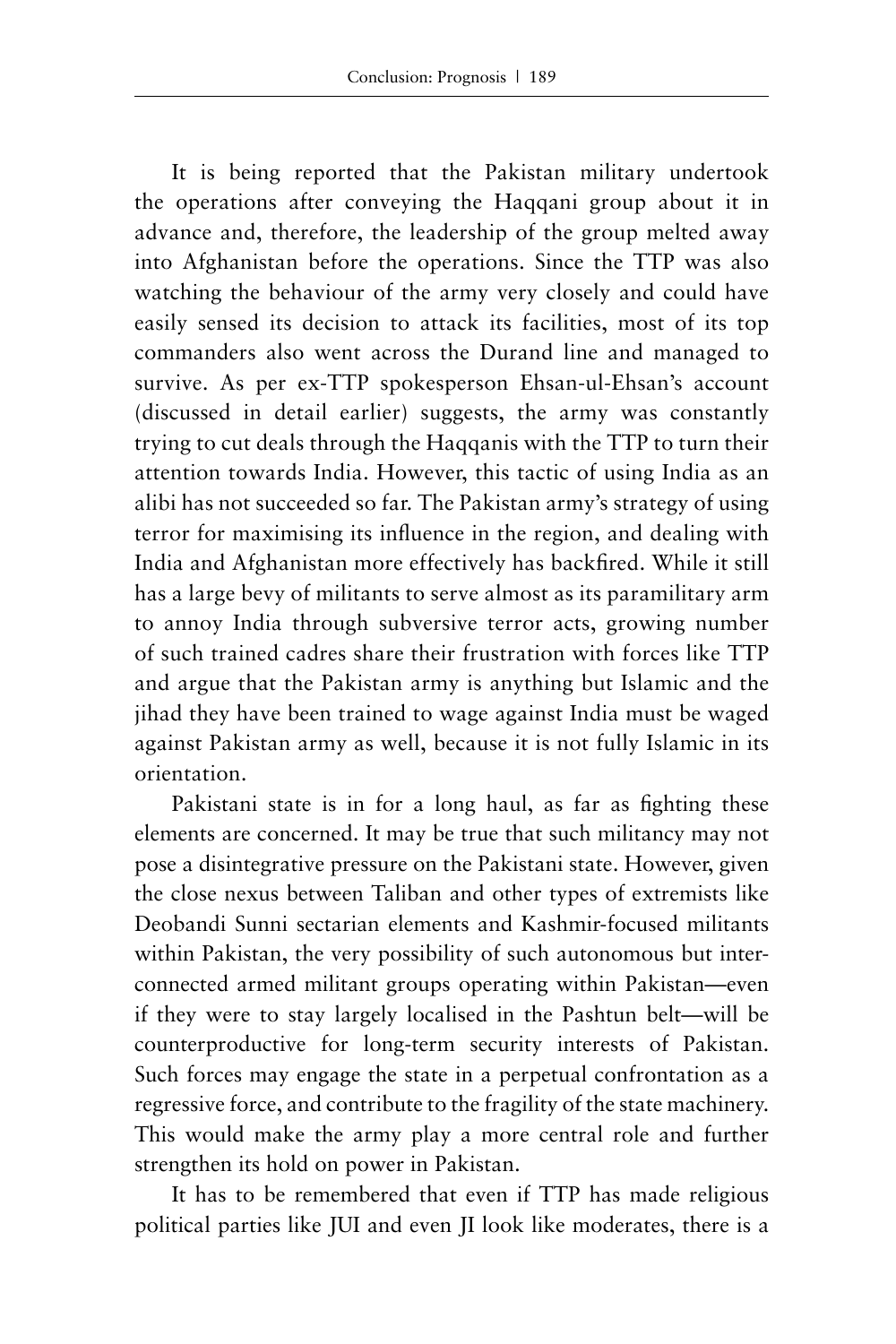basic agreement among all these groups regarding the need to have Islamic Sharia-based rule in Pakistan. The moderation induced by participation in the democratic political process wears off once the leaders of such moderate religious parties go out of governmental patronage. The temptation to bring in Islamic rule through coercion is always there among their enthusiastic supporters at the grassroots level and this constituency will continue to provide the necessary oxygen for the pro-Taliban Islamist militancy in the tribal belt.

#### **Can the Process be Reversed?**

After the last four years of high-voltage kinetic operations, the army has managed to kill some Al-Qaeda operatives, apprehended few local Taliban leaders and wrested control of the notorious Shawal and Tirah valleys apart from Miramshah, Mir Ali and Wana. The army has claimed that it had cleared the area of the militants, and the next logical step would be to demonstrate the willingness and capability to hold the terrain and bring in responsive and accountable administration with promise of good governance to transform the local socio-cultural and political dynamics to be able to reverse the trend of radicalisation. The case of large-scale displacement of the people due to the operations, according to some reports, if left unattended for long, has the potential to turn into a sympathetic constituency and a recruitment ground for terror outfits again.

Many analysts in Pakistan would argue that, after the Peshawar tragedy, orchestrated by the TTP, there is a national resolve in Pakistan to put an end to such phenomenon forever. There is also a liberal argument that the silent majority of Pakistan is against a militant version of Islam and the plurality within Islam in Pakistan would always act as a defence against any move by any one version to dominate the political scenario in Pakistan. Moreover, the largest province of Pakistan, Punjab, will not, in all likelihood, come under the sway of any such regressive force. However, all such sanguine analysis would come to naught, if the state does not take measures to protect diversity and deemphasise on Islam as a major referent in the conduct of state affairs. It has to ensure that while dealing with TTP's call for jihad with an iron hand, it is not encouraging calls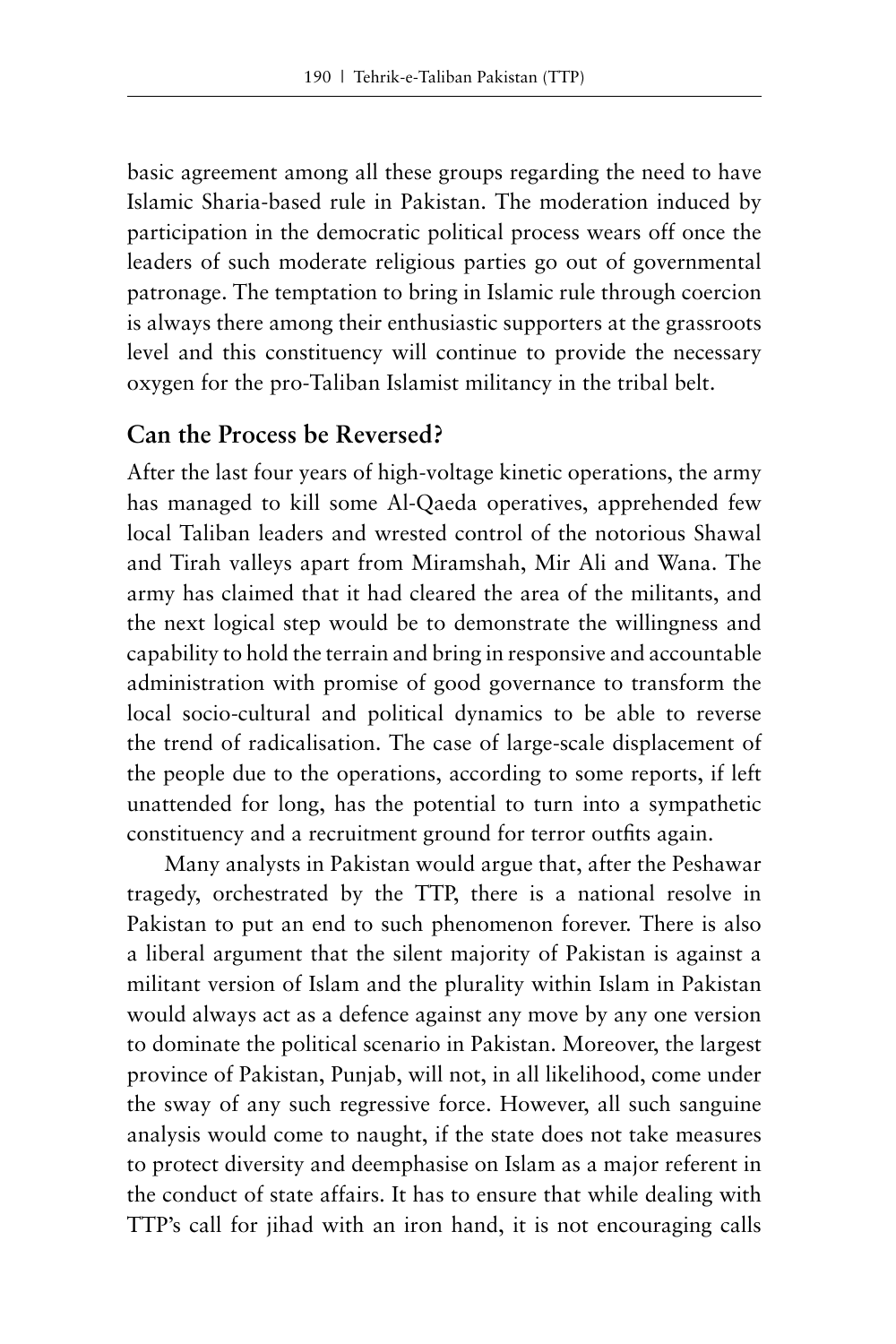for jihad by other groups being developed as force multipliers for Pakistan's approach towards Afghanistan and India.

To make a beginning, the dominant elite of Pakistan may have to define the state-craft in liberal terms, keeping Islam out of the affairs of the state and stop sponsoring jihad in neighbouring countries to retain their hold on power and invest in normalisation of relations with India rather than project it as an existential threat and force India's hand against it, turning its unreasoned fear into a self-fulfilling one. The state, rather than working on how to make good Muslims, allowing constituencies of jihadis to grow inside as recruitment ground for its asymmetric war vis-à-vis India and Afghanistan, ought to devote more time to liberal education, genuine reform of existing madrassas and open up the political domain to allow the militant forces to battle it out in the game of electoral politics, which will effectively deter their enthusiasm and appeal. A closed political system with doctored elections and unrepresentative set of rulers would be recipe for disaster. If the state makes an effort to contain the militant groups through force alone, it may not work as can be seen in many other Muslim countries of the world.

Moreover, various institutions of the state may have to act in concert while dealing with forces averse to representative democratic rule (*jumhoori nizam*), based on their allegations of corruption, nepotism, immoral and self-serving politics and slavish attitude of the rulers towards external forces. Inter-institutional struggle for power often weakens the system and provides the fuel for conservative forces, who in alliance with one or more institutions find an opportunity to infect the system with their regressive ideas and sap its energies further. Looking at the political scenario today, with the Pakistan Democratic Movement (PDM) and the ruling party/coalition fighting a pitched political battle, and also with the army losing its appeal because of its over-identification with the ruling elite, there is a cumulative apathy for the existing system of democracy, which has the potential to shift popular attention towards the conservative narrative of Sharia rule, as a healthier alternative, stimulating Islamist discourses further, creating a conducive atmosphere for outfits like TTP to penetrate into the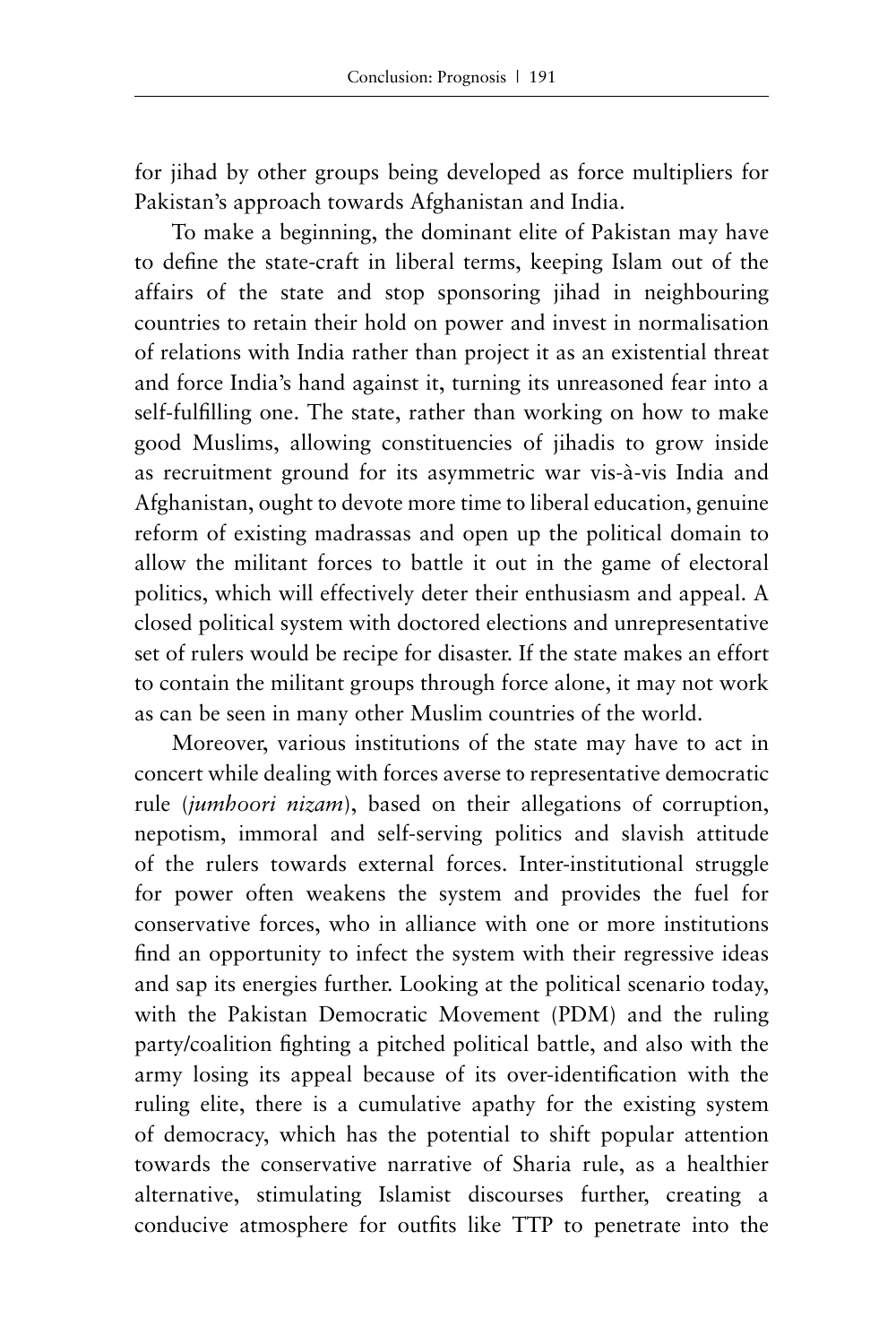heartland of Pakistan. Even mainstreaming of Islamists may not provide the panacea for dealing with threats like TTP.

The world at large can only be of help to Pakistan if it is willing to help itself. This can be achieved if Pakistan ensures a participative political process, where people with radical mindsets would be compelled to try out their strength in the theatre of electoral politics. Simultaneously, Pakistani state should initiate a process of integrating the far-flung tribal areas by promoting connectivity through all-weather road networks, through greater penetration of political parties to these areas, heeding the appeals of the people from the region to deal with them fairly and equitably rather than branding civil society activism (like that of PTM) as externallysponsored sedition, and by providing the people with access to liberal education and by reforming the madrassa education system, if it is serious about reversing the tide of Talibanisation.

#### **Notes**

- 1. The salary earning class that emerged during the colonial period has been called as 'salariat' by eminent political scientist from Pakistan, Hamza Alavi.
- 2. Ayesha Siddiqa, "Pakistan's modernity: Between military and militancy", *The Friday Times*, 9-15 March 2012, Vol. XXIV, No. 04 at http://www. thefridaytimes.com/beta2/tft/article.php?issue=20120309&page=2.
- 3. Jessica Stern argues correctly in her piece, "Pakistan's Jihad Culture", *Foreign Affairs*, November-December 2000.
- 4. See Hussain Haqqani, *Pakistan: Between Mosque and Military,*  Washington: Carnegie Endowment for International Peace, 2005, Zahid Hussain, *Frontline Pakistan: The Struggle with Militant Islam,* I.B. Tauris, distributed by Palgrave Macmillan, 2006, Hassan Abbas, *Pakistan: Drift into Extremism*.
- 5. See the discussion on 'Implementing Sharia', in ICG Report, note 15, See the quote from the ICG interview with Hafiz Akhter Ali, NWFP minister for Religious Affairs and Auqaf, Peshawar, 3 January 2003, p. 29.
- 6. Cyril Almeida, "Exclusive: Act against militants or face international isolation, civilians tell military", *The Dawn*, 6 October 2016 at https:// www.dawn.com/news/1288350.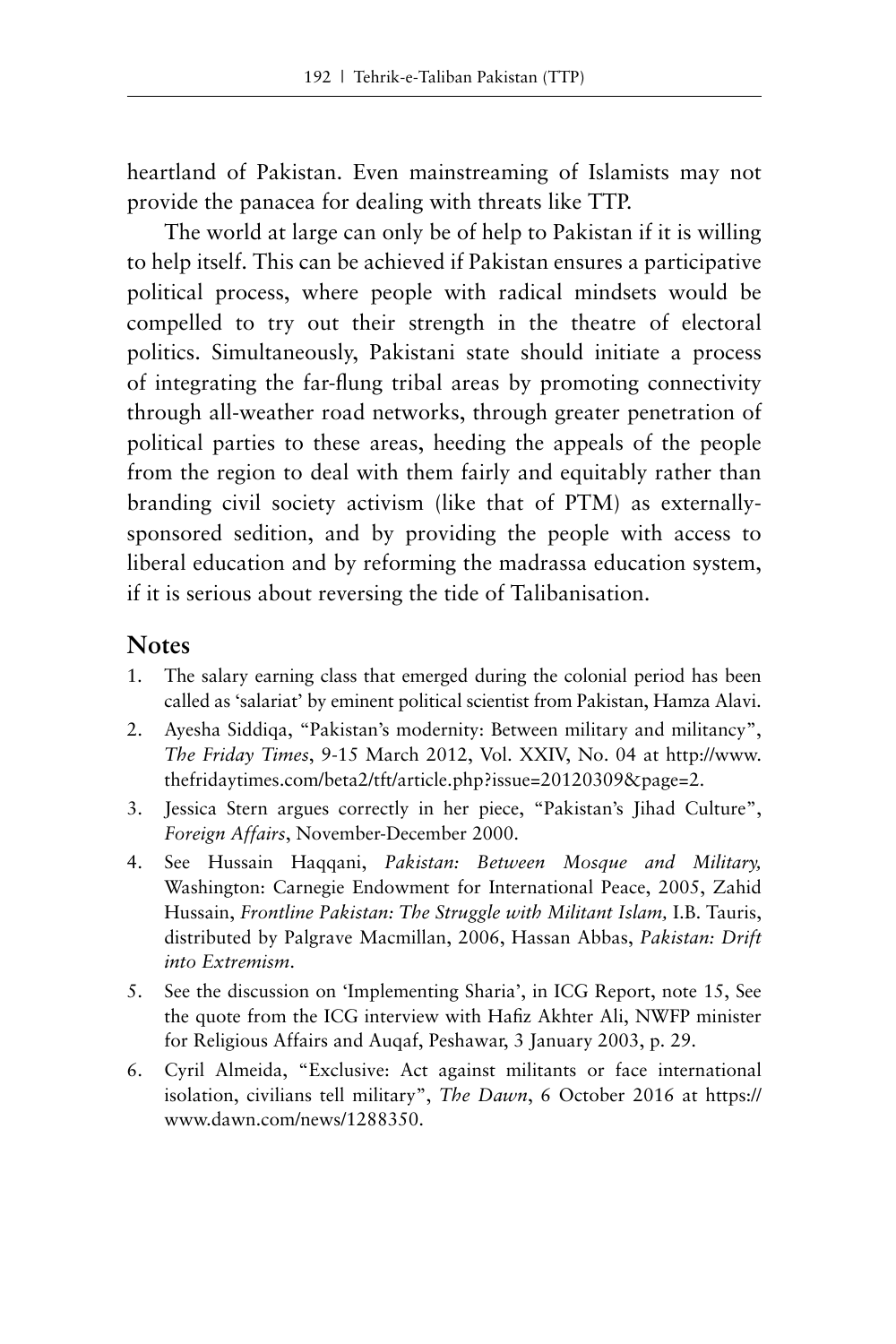# Select Bibliography<sup>\*</sup>

#### **Books/Monographs/ Articles/Reports/Briefs**

- Abbas Hassan, *The Taliban Revival: Violence and Extremism on the Pakistan-Afghanistan Frontier*, New Haven, CT, Yale, University Press, 2014, pages. 296.
- Abbas, Hassan, *Pakistan's Drift into Extremism Allah, the Army, and America's War on Terror*, Routledge, New York, 2005, pages.305.
- Acharya, Arabinda, Syed Adnan Ali Shah Bukhari and Sadia Sulaiman, "Making Money in the Mayhem: Funding Taliban Insurrection in the Tribal Areas of Pakistan", *Studies in Conflict & Terrorism*, Vol. 32, 2009, pp. 95–108.
- Ahmed, Khaled, *Sleepwalking to Surrender*, Penguin India Viking, 2016, pgs. 472.
- Al-Libi, Sheikh Abu Yahya, *Shamsher Beniyam, Yaani Pakistani Hukumat aur Afwaz ke khilaf Qitaal ki Sharia'i Haisiyat*, (The Sheathless Sword: Killing of Pakistani Rulers and Army men in light of Shariah), 2011, pages. 216.
- Al-Swati, Sheikh Abu Darda, "*Khud Badaltay Nahi Quran Ko Badal Detey Hain* (They do not change, They change the Quran), Al Muwahideen, October 2013, pages. 219.
- Anonymous, TTP, "Operation Manual for Mujahideen of Tehrik Taliban Pakistan", September 2018, 28 October 2018, at https://justpaste.it/ Laiha\_TTP\_Eng
- Anonymous, TTP, "Tum log Amrika se kyun nahin ladte?" May 2017, available at https://justpaste.it/tum\_america\_ko\_kiu\_nahi\_martay/pdf
- Basit, Abdul, "Asim Umar 'New Kid on the Block'?", *Counter Terrorist Trends and Analyses*, Vol. 6, No. 10 (November 2014), pp. 8-12

These books/monographs/articles may or may not have appeared in the notes and references, however, they have certainly helped the author's understanding of the eco-system in which the TTP has emerged as an implacable adversary of the Pakistan state.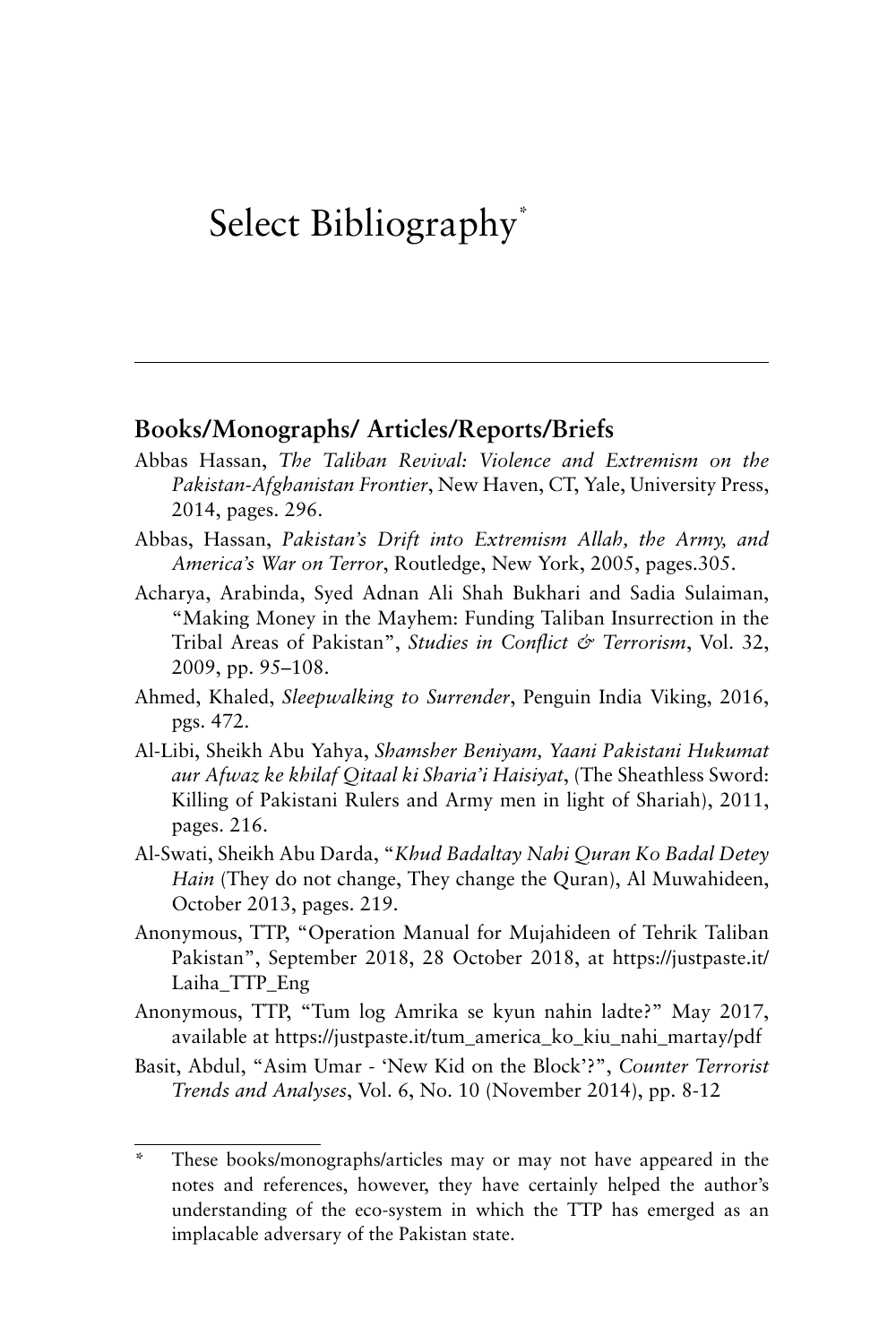- Burki, Khan Zeb, "Rise of Taliban in Waziristan", *The Dialogue*, Volume V, Number 3, July-September 2010, pp. 188-211 at http://www. qurtuba.edu.pk/thedialogue/The%20Dialogue/5\_3/Dialogue\_July\_ September2010\_188-211.pdf
- Coll, Steve, "The Unblinking Stare: The drone war in Pakistan", *New Yorker*, 17 November 2014, at https://www.newyorker.com/ magazine/2014/11/24/unblinking-stare.
- Dalrymple, "William, The Military and the Mullahs", *New Statesman*, 23 August 2010, pp. 26-29.
- Dressler, Jeffrey A., "The Haqqani Network: From Pakistan to Afghanistan", Afghanistan Report 6, Institute for the Study of War, October 2010, at www.understandingwar.org/sites/default/files/Haqqani\_Network\_ Compressed\_0.pdf
- Dormandy, Xenia, "Reversing Pakistan's Descent: Empowering its Middle Class", *The Washington Quarterly*, Vol. 35 No. 2, 2012, pp.157-173.
- Eijaz, Abida, "Pakistan Media Sphere and Public Sphere Negotiating the Concept of Taliban", *Pakistan Vision*, Vol. 12 No.1, 2011, pp.114-124.
- Fair Christine C., "Who Are Pakistan's Militants and Their Families?", *Terrorism and Political Violence*, Vol. 20, No. 1, 2008, pp.49-65.
- Fair Christine C. and Seth Jones, "Pakistan's War Within", *Survival*, Vol. 51, No 6, December 2009-January 201, pp. 161-188.
- Farooq, Ustad Ahmad, "Aik Haath mein Talwar, Aik haath mein Bandhook", www.malhamah.tk, Hattin Media, 2009.
- Farooq, Ustad Ahmad, *Pakistan Mein Jihad Jaari Rehna Chahiye*, www. malhamah.tk, TTP Media, Undated.
- Filkins, Dexter, "Pakistan's Monster", *New Yorker*, 22 January 2016, at https://www.newyorker.com/news/news-desk/pakistans-monster.
- Ghazi, Muhammad Abdul Aziz, "Jumhooriyat Aik Faraibi Taghooti Nizam" (Democracy is a Deceptive and Satanic System), Umar Media (TTP Publication) Undated, pages. 64.
- Grare, Frederic, "Islamic Threat to Stability: How Real?", *Economic and Political Weekly*, Vol. 36, No. 48, 1-7 December, 2001, pp. 4461-4463.
- Gunaratna, Rohan and Anders Nielsen, "Al Qaeda in the Tribal Areas of Pakistan and Beyond", *Studies in Conflict & Terrorism*, Vol. 31, Issue 9, 2008, pp.775–807,
- Hassan, Maulana Muhammad Masni, *'Pakistan' Jarnailon ke Shikanje Mein*, TTP Publication Hattin, Undated, pages. 67.
- International Crisis Group, "Pakistan's Tribal Areas: Appeasing The Militants", Asia Report No 125, 11 December 2006, pp. 1-38.
- Iqbal, Khuram and Sara De Silva, "Terrorist lifecycles: a case study of Tehrik-e-Taliban Pakistan", *Journal of Policing, Intelligence and Counter Terrorism*, Vol. 8, No. 1, 2013, pp. 72-86.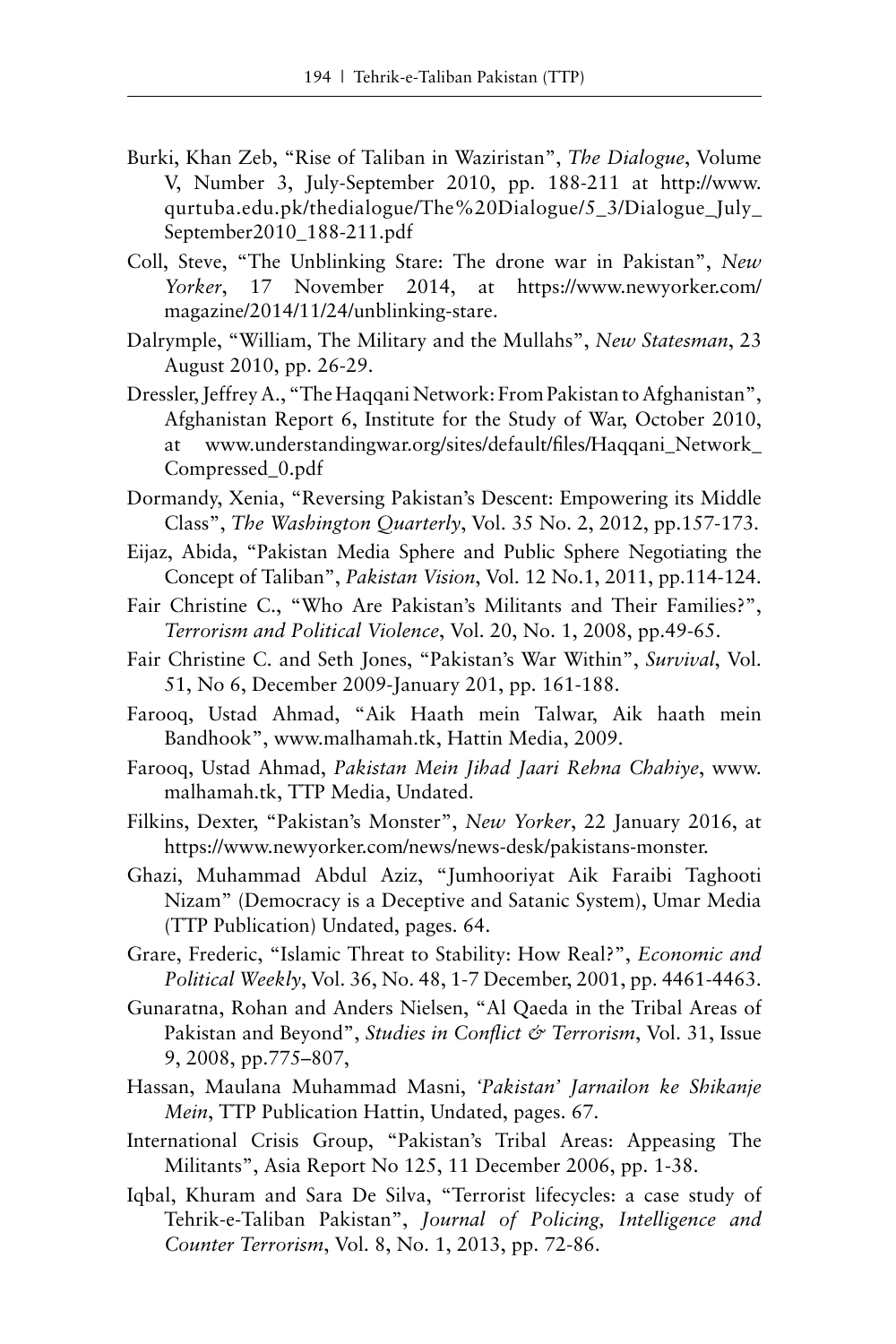- Iqbal, Khurram, "Therik-e-Taliban Pakistan: A Global Threat", *Conflict and Peace Studies*, Vol. 3, No.4, October-December, 2010, pp. 1-10.
- Jadoon, Amira and Sara Mahmood, "Fixing the Cracks in the Pakistani Taliban's Foundation: TTP's Leadership Returns to the Mehsud Tribe", *CTC Sentinel*, Volume 11, Issue 6, June/July 2018, at https://ctc. usma.edu/fixing-cracks-pakistani-talibans-foundation-ttps-leadershipreturns-mehsud-tribe/.
- Jamal, Arif, "Pakistani Taliban Widen the Civil War --- Against Fellow Deobandis", *Terrorism Monitor*, Volume IX, Issue 15, 14 April 2011, pp. 3-4.
- Jamal, Sana and M. Ahsan, "TTP- Analyzing the Network of Terror", Report No 6, International Relations Insights and Analysis (IRIA), Bucharest, pp. 1-46.
- Kaltenthaler, Karl and William Miller, "Ethnicity, Islam, and Pakistani Public Opinion toward the Pakistani Taliban", *Studies in Conflict & Terrorism*, Vol. 38, No. 11, 2015, pp. 938-957.
- Kaltenthaler, Karl, William J. Miller, Stephen Ceccoli, and Ron Gelleny, "The Sources of Pakistani Attitudes toward Religiously Motivated Terrorism", *Studies in Conflict & Terrorism*, Vol. 33, 2010, pp.815– 835,
- Kaplan, Robert D., "The Lawless Frontier", *The Atlantic*, September 2000.
- Khan, Adnan R., "The Rise of 'Talqaeda", *Macleans,* 31 March 2009, at https://www.macleans.ca/news/world/the-rise-of-talqaeda/
- Khan, Muhammad Khalil, and Lu Wei, "When Friends Turned into Enemies: The Role of the National State vs. Tehrik-i-Taliban Pakistan (TTP) in the War against Terrorism in Pakistan", *The Korean Journal of Defense Analysis*, Vol. 28, No. 4, December 2016, pp. 597-626
- Khawaja, Asma Shalir, "Talibanisation of Pakistan: Myth or Reality", Online Working Paper No 6, Graduate School Asia and Africa in World Reference Systems, Martin-Luther-University Halle-Wittenberg, 2009, at http://wcms.itz.uni-halle.de/download. php?down=9047&elem=1986859
- Lieven, Anatol, "A Mutiny Grows in Punjab", *National Interest*, March-April, 2011, pp. 15-23.
- Lieven, Anatol, "How the Afghan Counterinsurgency Threatens Pakistan", *The Nation*, 3 January 2011, pp. 11-13.
- Linschoten, Alex Strick van and Felix Kuehn, *An Enemy We Created: The Myth of the Taliban-Al Qaeda Merger in Afghanistan*, Oxford University Press, 2012
- Mir, Amir, *Talibanisation of Pakistan From: 9/11 To 26/11 And Beyond*, Pentagon Press, 2010, pgs. 452.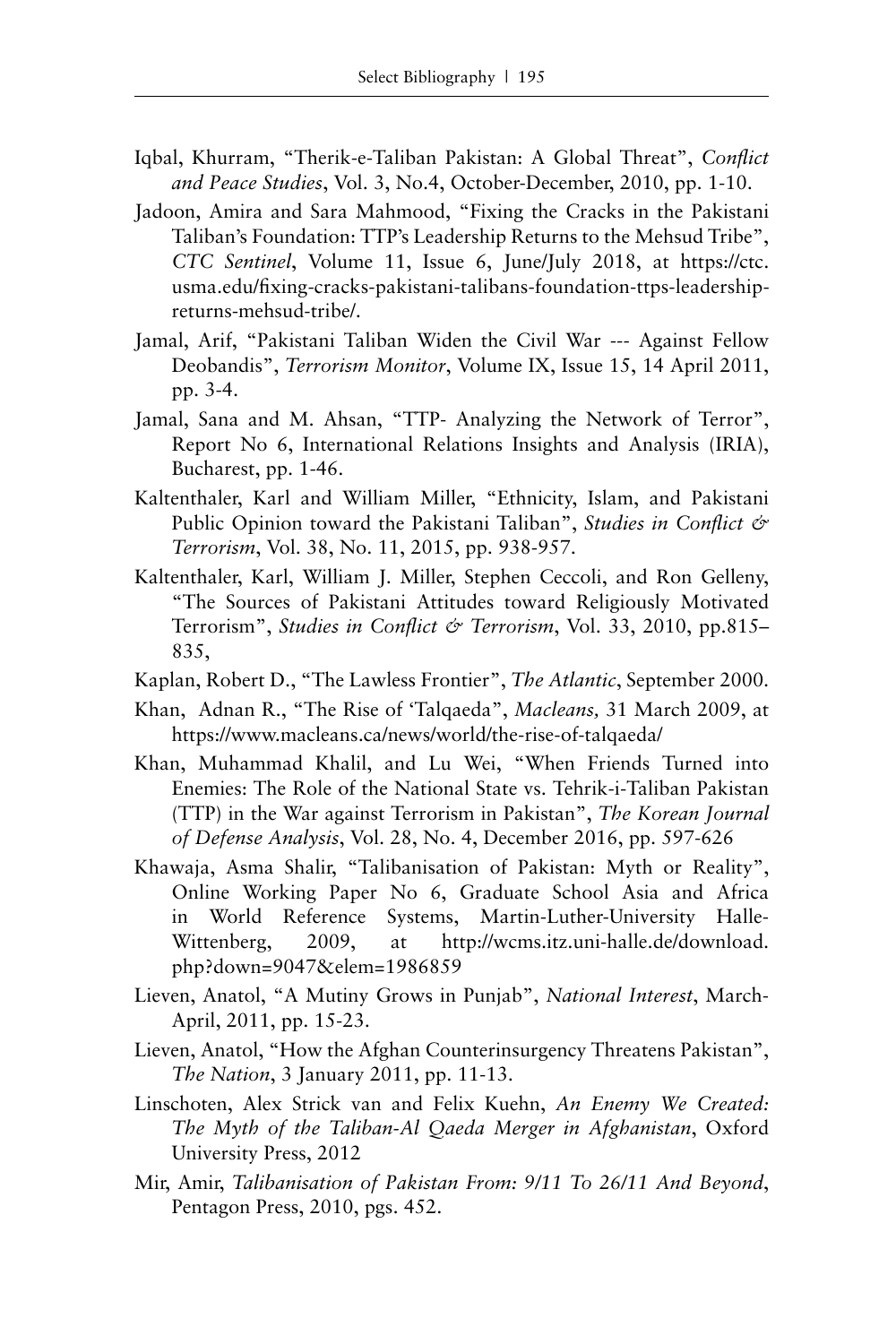- Naseemullah, Adnan, "Shades of Sovereignty: Explaining Political Order and Disorder in Pakistan's Northwest", *Studies in Comparative International Development*, Vol. 49, May 2014, pp. 501-522 at https:// doi.org/10.1007/s12116-014-9157-z.
- Nawaz, Shuja, "FATA— A Most Dangerous Place", Center for Strategic and International Studies (CSIS), Washington DC, January 2009, pp. 1-57.
- Norell, Magnus, "The Taliban and the Muttahida Majlis-e-Amal (MMA)", *China and Eurasia Forum Quarterly*, Volume 5, No. 3, 2007, p. 61-82.
- Orr, Allan, "The Artful Dodger: On Pakistan, Reality Bites", *Defense & Security Analysis*, Vol. 26, No. 3, pp.243-260.
- Peters, Gretchen, "Crime and Insurgency: in the Tribal Areas of Afghanistan and Pakistan", Combating Terrorism Center, 15 October 2015, pages. 95.
- Qazi, Shehzad H, "An Extended Profile of Pakistani Taliban", Policy Brief No-44, August, 2011, Institute for Social Policy and Understanding, pp. 1-13.
- Qazi, Shehzad H., "Rebels of the frontier: origins, organization, and recruitment of the Pakistani Taliban", *Small Wars & Insurgencies*, Vol. 22, No. 4, September 2011, pp. 574-602.
- Roggio, Bill, and Thomas Joscelyn, "Discord Dissolves Pakistani Taliban Coalition", *Long War Journal*, 18 October 2014, at https://csc.asu. edu/2014/10/18/discord-dissolves-pakistani-taliban-coalition/.
- Schmidle, Nicholas, "Migration Season: The Taliban and Their Expanding Influence in Pakistan", ICWA Letters, NES-4, Institute of Current World Affairs, June 2006, pp. 1-8, at http://www.icwa.org/wp-content/ uploads/2015/10/NES-4.pdf.
- Schmidt, John R., "The Unravelling of Pakistan", *Survival*, Vol. 51, No. 3, June–July 2009, pp. 29–54.
- Shah, Niaz A., *Islamic Law and the Law of Armed Conflict: The armed conflict in Pakistan*, Routledge, London, 2011, pages.165.
- Shahzad, Syed Saleem, *Inside Al-Qaeda and the Taliban: Beyond Bin Laden and 9/11*, Pluto Press, London 2011, pages. 260.
- Shaikh, Farzana, "From Islamisation to Shariatisation: Cultural Transnationalism in Pakistan", *Third World Quarterly*, Vol. 29, No. 3, Developmental and Cultural Nationalisms, 2008, pp. 593-609.
- Shehzad, Mohammad, "The State of Islamic Radicalism in Pakistan", *Strategic Analysis*, Vol. 37, No. 2, 2013, pp.186-192.
- Sheikh Khalid Haqqani, *Jumhooriyat o Naam Nihad Islami Jumhooriyat ke Mauzoo Par Jabardast Mukalma* (A Great Discussion on Democracy and so-called Islamic Democracy), June 2018, Umar Media, pages. 164.
- Sheikh, Mona Kanwal, *Guardians of God: Inside the Religious Mind of the Pakistani Taliban*, Oxford University Press, September 2016, pgs. 226.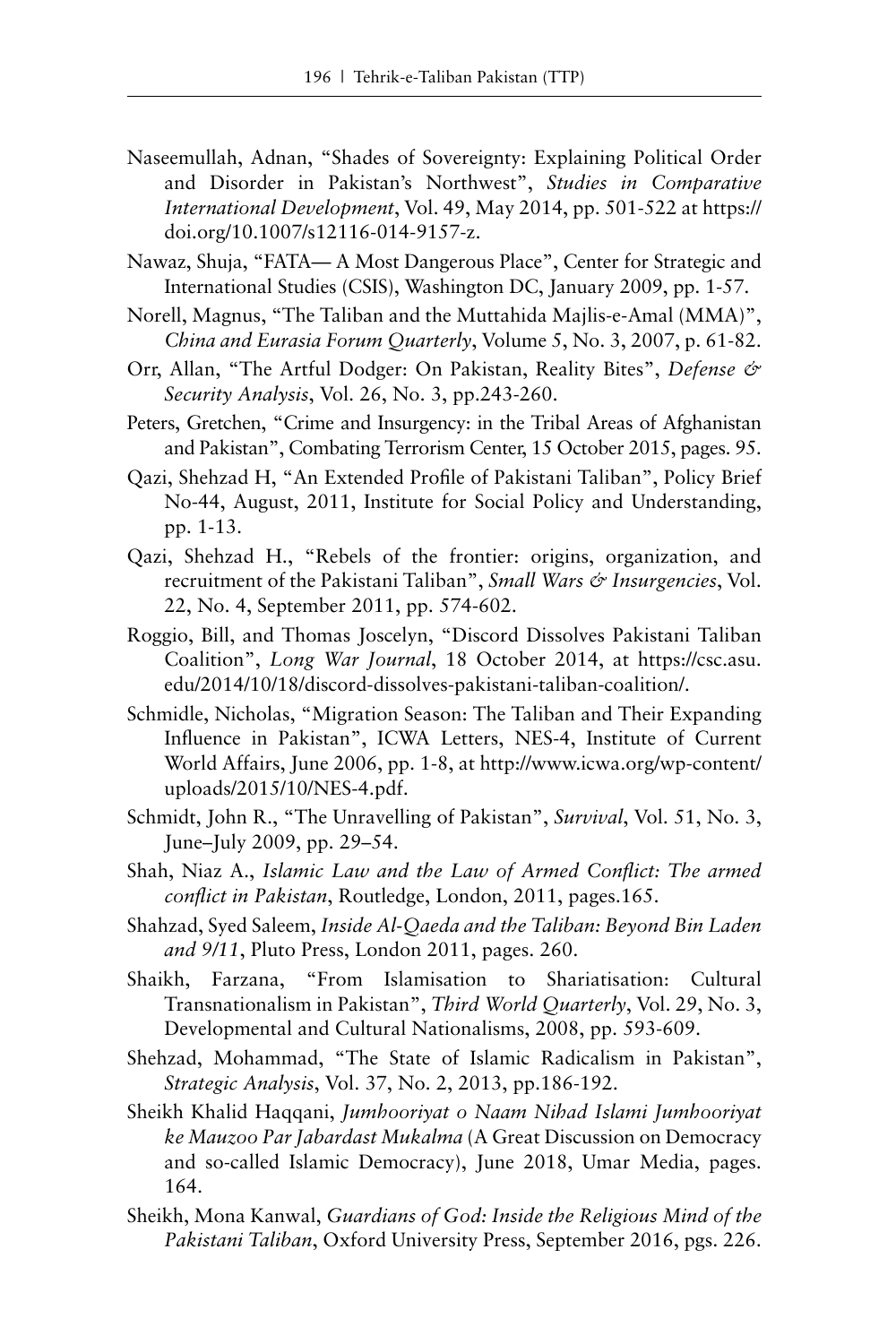- Sheikh, Mona Kanwal, "Sacred Pillars of Violence: Findings from a Study of the Pakistani Taliban", *Politics, Religion & Ideology*, Vol. 13, No. 4, December 2012, pp. 439–454.
- Siddiqa, Ayesha, "Pakistan's Counterterrorism Strategy: Separating Friends from Enemies", *The Washington Quarterly*, Vol. 34, Issue 1, Winter, 2011, pp. 149162
- Siddique, Abubakar, *The Pashtuns: The Unresolved Key to the Future of Pakistan and Afghanistan*, Hurst, 2014, pgs. 256.
- Siddique, Qandeel, "The Red Mosque operation and its impact on the growth of the Pakistani Taliban", Norwegian Defence Research Establishment (FFI), 8 October 2008, pp. 1-55.
- Siddique, Qandeel, "Tehrik-e-Taliban Pakistan: An attempt to deconstruct the umbrella organization and the reasons for its growth in Pakistan's north-west", DIIS Report 12, 2010, pp. 1-74.
- Smith, Greg, "The Tangled Web of Taliban and Associated Movements", *Journal of Strategic Security*, Vol. 2, No 4, 2010, Danish Institute For International Studies, Copenhagen, pp. 31-37.
- Soherwordi, Hussain Shaheed, "A Theoretical Discourse on the Pakistani Taliban", *Pakistan Horizon*, Vol. 64, No. 1, January 2011, pp. 39-51.
- Staniland, Paul, "Caught in the Muddle: America's Pakistan Startegy", *The Washington Quarterly*, Vol.41, No. 1, Winter 2011, pp. 133-148.
- Stenersen, Anne, "Al-Qaeda's Allies: Explaining relationship between AL-Qaeda and various Factions of Taliban after 2001", Counterterrorism Strategy Initiative Policy Paper, New America Foundation, April 2010, pp-1-17.
- Sullivan, Daniel P., "Tinder, Spark, Oxygen, and Fuel: The Mysterious Rise of the Taliban", *Journal of Peace Research*, Vol. 44, No. 1, 2007, pp. 93–108.
- Sultana, Razia and Saira Aquil, "The Pakistani Pashtuns and the endgame in Afghanistan", *International Journal On World Peace*, Vol. XXIX No. 4, December 2012, pp. 13-36.
- Syed, Jawad, Edwina Pio, Tahir Kamran, Abbas Zaidi, eds., *Faith-Based Violence and Deobandi Militancy in Pakistan*, Palgrave Macmillan, London, 2016, pp. 552.
- Taj, Farhat, *Taliban and Anti-Taliban*, Cambridge Scholars Publishing, August 2011, pgs. 226.
- Tankel, Stephen, "Beyond FATA: Exploring the Punjabi Militant Threat to Pakistan", *Terrorism and Political Violence*, Vol. 28, Issue 1, 2016, pp. 49-71.
- Thames, Knox, "Pakistan's dangerous game with religious extremism", *The Review of Faith & International Affairs*, Vol. 12, No. 4, 2014, pp.40-48.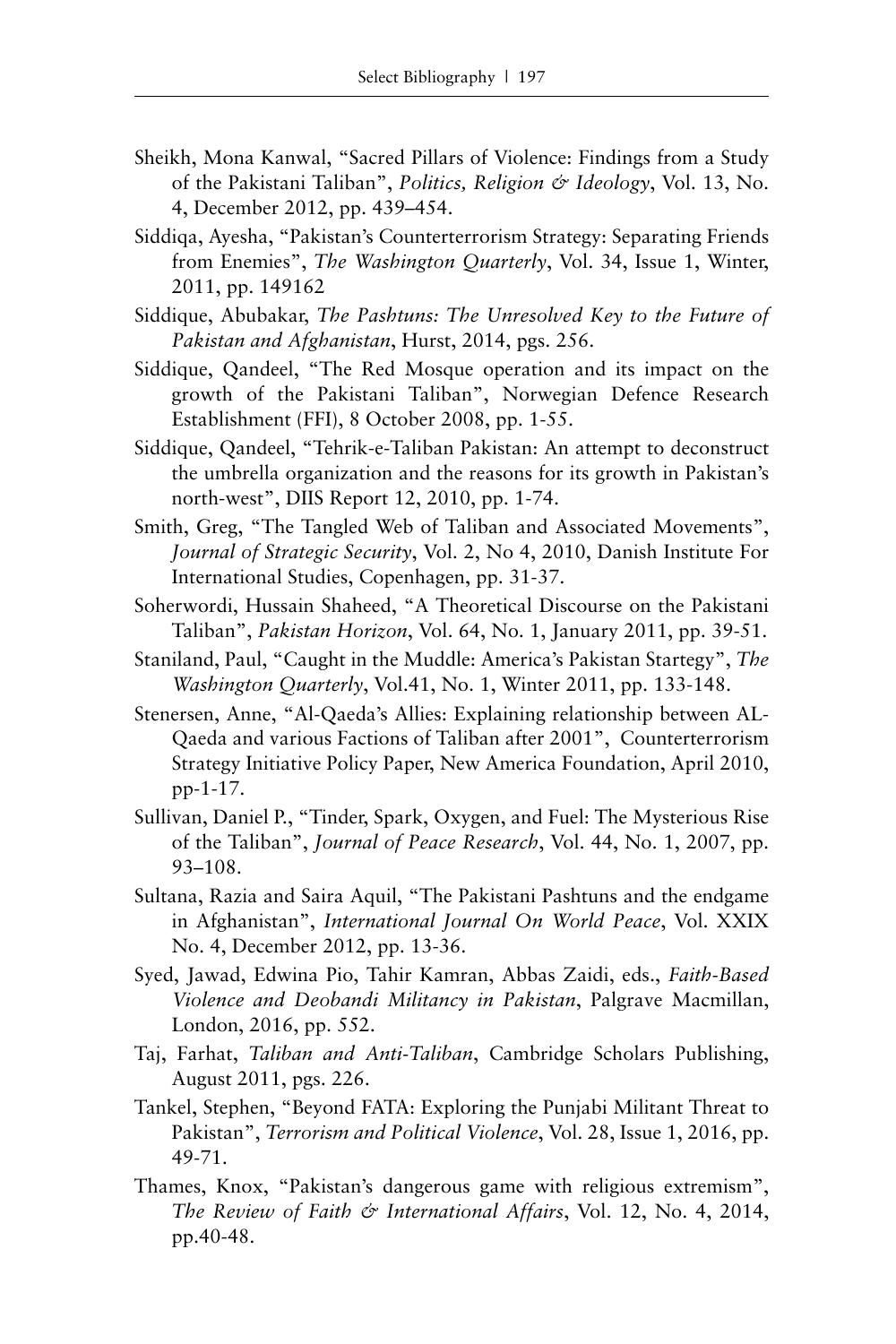- Umar, Maulana Asim, *Adiyaan ki Jung: Deen-e-Islam Ya Deen-e-Jumhooriyat?* (Clash of Religions: Religion of Islam or Religion of Democracy?), Umar Media, Shawaal, 1434, August 2013, pages. 201.
- Umar, Maulana Asim, *Jumhoori Nizam Tabahi ke Dahane Par*, (Democracy on the verge of destruction), Hattin Media, Rajab, 1438, March 2017, pages. 142.
- Williams, Brian Glyn, "Talibanistan: History of a Transnational Terrorist Sanctuary", *Civil Wars*, Vol.10, No.1, March 2008, pp.40–59.
- Witter, David, "Uzbek Militancy in Pakistan's Tribal region", Backgrounder, Institute for Study of War, 27 January 2011.
- Yasmeen, "Samina, Pakistan, militancy and identity: parallel struggles", Australian Journal of International Affairs, Vol. 67 No. 2, 2013, pp.157-175.
- Yusufzai, Rahimullah, "The Impact of Pashtun Tribal Differences on the Pakistani Taliban", *Terrorism Monitor*, Volume: 6 Issue: 3, 11 February 2008 at https://jamestown.org/program/the-impact-of-pashtun-tribaldifferences-on-the-pakistani-taliban/
- Yusufzai, Rahimullah, "A Who's Who of the Insurgency in Pakistan's North-West Frontier Province: Part One – North and South Waziristan", *Terrorism Monitor*, Volume: 6 Issue: 18, 22 September 2008 at https:// jamestown.org/program/a-whos-who-of-the-insurgency-in-pakistansnorth-west-frontier-province-part-one-north-and-south-waziristan/#. VNJUrPmSySo.
- Yusufzai, Rahimullah, "A Who's Who of the Insurgency in Pakistan's North-West Frontier Province: Part Two – FATA excluding North and South Waziristan", *Terrorism Monitor*, Volume: 7 Issue: 4, 3 March 2009, at https://jamestown.org/program/a-whos-who-of-theinsurgency-in-pakistans-north-west-frontier-province-part-two-fataexcluding-north-and-south-waziristan/
- Zahid, Farhan, "Fragmented Yet Fatal: Tehreek-E-Taliban Pakistan", *Foreign Analysis*, No 15, January 2015, Centre Français de Recherche sur le Renseignement (CF2R) at https://www.cf2r.org/foreign/ fragmented-yet-fatal-tehreek-e-taliban-pakistan-2/
- Zaidi, Syed Manzar Abbas, "Hating the Taliban, Hating the United States: Trajectories of Pakistan's Anti-Americanism", *American Foreign Policy Interests*, Vol. 31, 200, pp. 376–388.
- Zaidi, Syed Manzar Abbas, "Understanding the Appeal of the Taliban in Pakistan", *Journal of Strategic Security*, Vol 3, No. 3, Fall 2010, pp. 1-14.
- Zenn, Jacob, "The Growing Alliance between Uzbek Extremists and the Pakistani Taliban", Terrorism Monitor, Volume XI, Issue 5, 8 March 2013, pp. 7-8.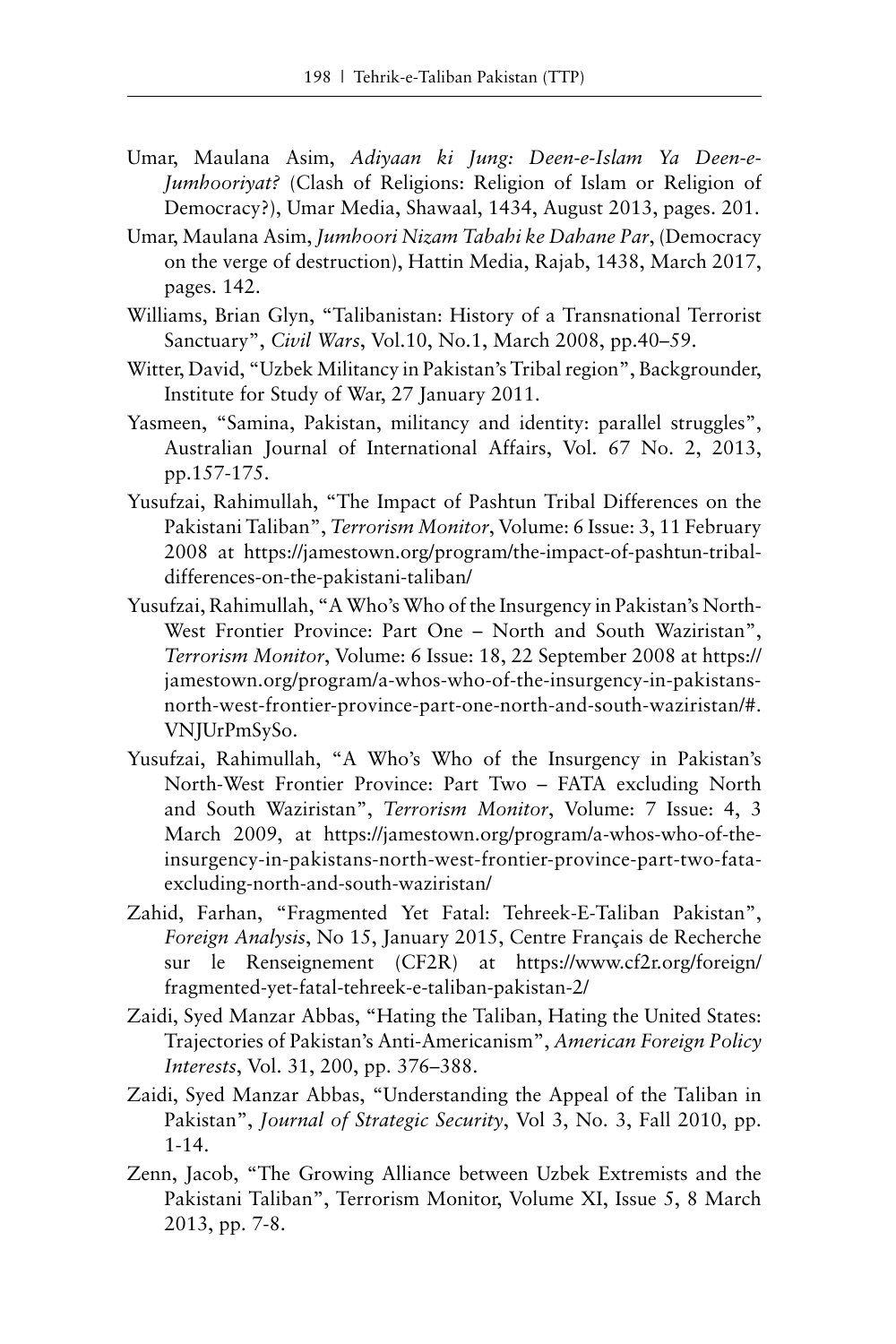## Index

9/11, 16, 30, 31, 33, 49, 51, 64, 67, 69, 110 Abottabad, 111, 141 Afghanistan, 1, 5, 6, 8, 11, 12, 13, 14, 16, 16, 18, 26, 27, 28, 30, 31, 32, 33, 37, 38, 39, 40, 41, 42, 43, 44, 45, 46, 48, 50, 51, 52, 62, 63, 64, 66, 69, 70, 71, 75, 76, 77, 79, 81, 82, 87, 89, 93, 96, 98, 99, 100, 101, 102, 103, 110, 116, 124, 125, 126, 127, 128, 129, 133, 136, 140, 141, 142, 143, 145, 147, 149, 189, 191 Ahmad, Mahmood (Lieutenant General), 37 Ahmad, SaImtiaz hibzada, 15 Ajmal, Mian Mohammad, 15 Al-Baghdadi, Abu Bakr, 99, 119 Al-Qaeda, 17, 18, 27, 28, 29, 33, 34, 35, 36, 37, 38, 39, 40, 42, 43, 44, 45, 46, 48, 49, 50, 57, 58, 59, 60, 62, 68, 71, 72, 73, 75, 77, 79, 81, 84, 85, 90, 91, 93, 94, 95, 96, 98, 99, 100, 101, 117, 120, 121, 132, 135, 136, 138, 148, 149, 190 Al-Zawahiri, Ayman, 39, 40, 49, 57, 62, 87, 90, 91 Amritsar, 120 Asim Abu Mansoor (Noor Wali), 77, 102, Aurangzeb, 1

Aziz, Abdul, 43, 47, 52, 62, 63, 64, 65, 73, 116 Babar, Naseerullah, 11, Bahadur, Gul, 70, 71, 74, 79 Bajwa, Asim Saleem (Major General), 119 Bajwa, Qamar Javed (/Gen), 137, 188 Balochistan, 9, 26, 62, 66, 67, 68, 124, 137, 138, 140, 141, 145, 146, 147, 175, 183, 185 Bangladesh, 85, 177 Barelvi, Sayid Ahmad, 5 Bhutto, Benazir, 14, 15, 69, 78 Bhutto, Zulfikar Ali, 11, 62, 163, 164, 173 Britain, 85, 89, 98 Campbell George Sir, 4 Central Investigation Agency (CIA), 75, 86 Chaudhry, Iftikhar Muhammad, 170 Chechnya, 27, 34 China, 30, 35, 44, 72, 85, 89 Churchill, Winston, 2, 3 Conclusion, 182-192 army's resolve has not worked, 188-190 can process be reversed, 190-192 democracy in distress, 183-184 india factor, 186-188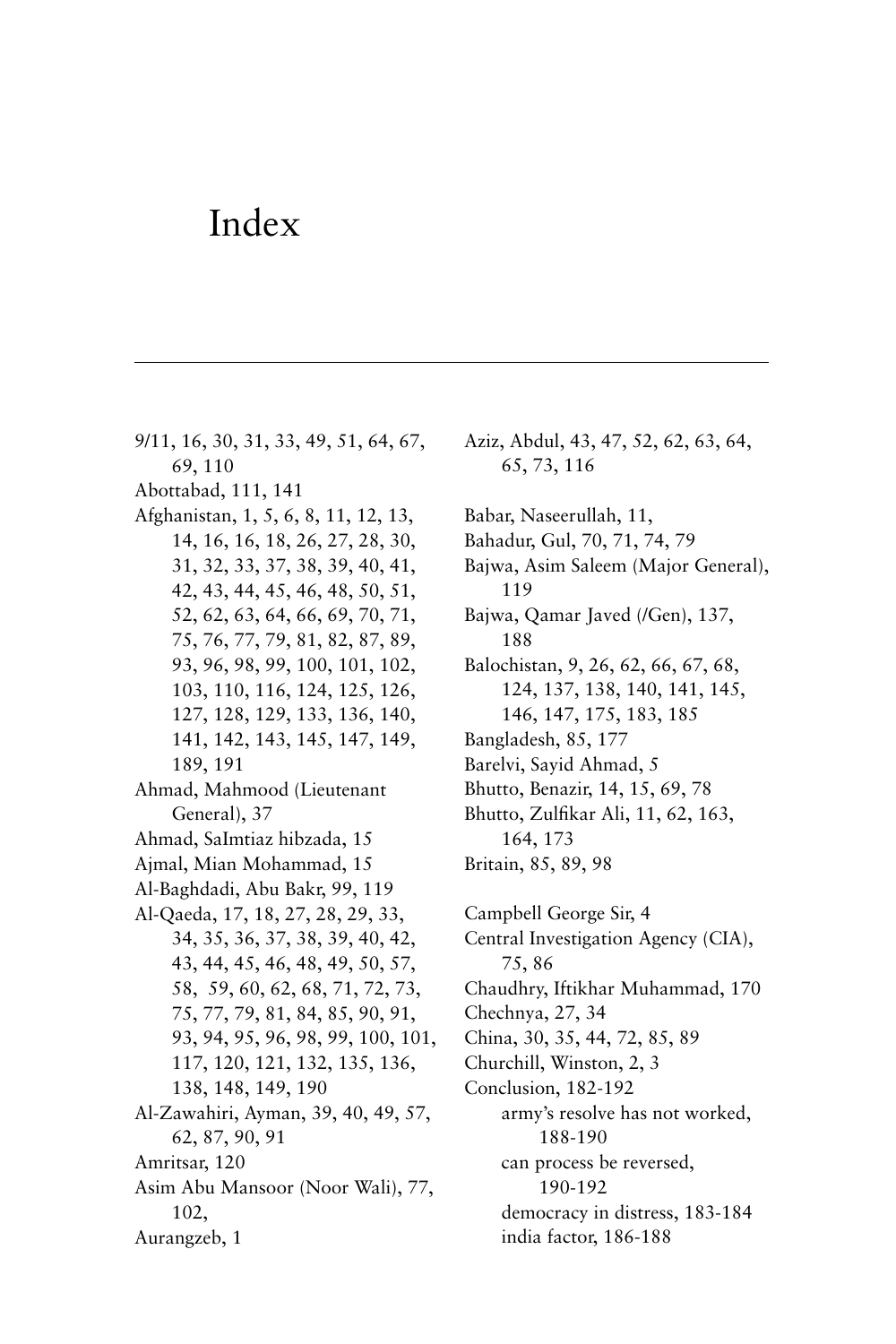military-militant dynamics, 185-186 stakes of mullah, 184-185 Dera Ismail Khan, 6, 9, 18, 34, 61, 112, 122, 140, 143, 144, 148 Durand, Mortimer (Sir), 5 Ecuador, 126 Egypt, 99 Elphinstone, Mountstuart, 1, 4, 5 England, 4 Enter TTP: Formation and Growth, 56-103 avoid jihad fatigue, fight on, 92-93 bajaur aflame, 60-61 case of lal masjid, 61-67 duplicity in approach, 68-72 fazlullah's death and return of mehsuds, 77-80 ideological orientation, 80-82 local versus foreign militants, 61 musharraf's approach, more carrot less stick for taliban, 67-68 north waziristan operations, 57-59 on china, 89-90 on india, 90 pakistan army, stooge of americans must be countered, 84-85 peshawar attack justified, 88-89 post-shakai deals and developments, 56-57 recent phase, show of resilience, resurgence, 99-103 TTP, movement of islamic students of pakistan, 72-77 TTP-al-qaeda nexus, 94-99 TTP-al-qaeda position on ISIS, 90-91

wage jihad against pakistan army, 85-88 waziristan accord on 5 september 2006, 59-60 wedded to jihad, 82-84 what are TTP's objectives, from local to global, 93-94 Europe, 88 Federally Administered Tribal Areas (FATA), 1, 5, 8, 9, 10, 11, 15, 16, 17, 19, 20, 21, 26, 27, 29, 31, 33, 47, 50, 67, 68, 72, 116, 118, 120, 121, 122, 123, 130, 131, 132, 144 Germany, 33 Ghaffur, Akhund Abdul, 5 Ghazi, Abdul Rashid, 52, 62, 73 Gul, Hamid, 95 Hadda, Mullah, 6 Haq, Shami-ul, 51, 116 Haq, Zia-ul, 13, 31, 32, 62, 163, 164, 165, 173 Haqqani, Jalaluddin, 37, 38, 45, 59, 149

Harkatul Mujahideen, 18 Harkat-ul-Jihad-al-Islami (HUJI), 41, 72 Headley, David Coleman, 96

Holy Quran, 14, 83, 84, 166, 172

India, 4, 5, 7, 8, 18, 31, 37, 40, 48, 66, 72, 76, 83, 84, 85, 88, 90, 93, 96, 97, 102, 110, 114, 149, 151, 161, 171, 172, 177, 184, 186, 188, 189, 191 Inter Services Intelligence (ISI), 27, 34, 37, 49, 50, 59, 95, 96, 100, 102, 116, 117, 148, 149, 150, 174, 175, 187 Iraq, 77, 91, 99, 118, 119 Islam, Noor, 43, 44, 46, 47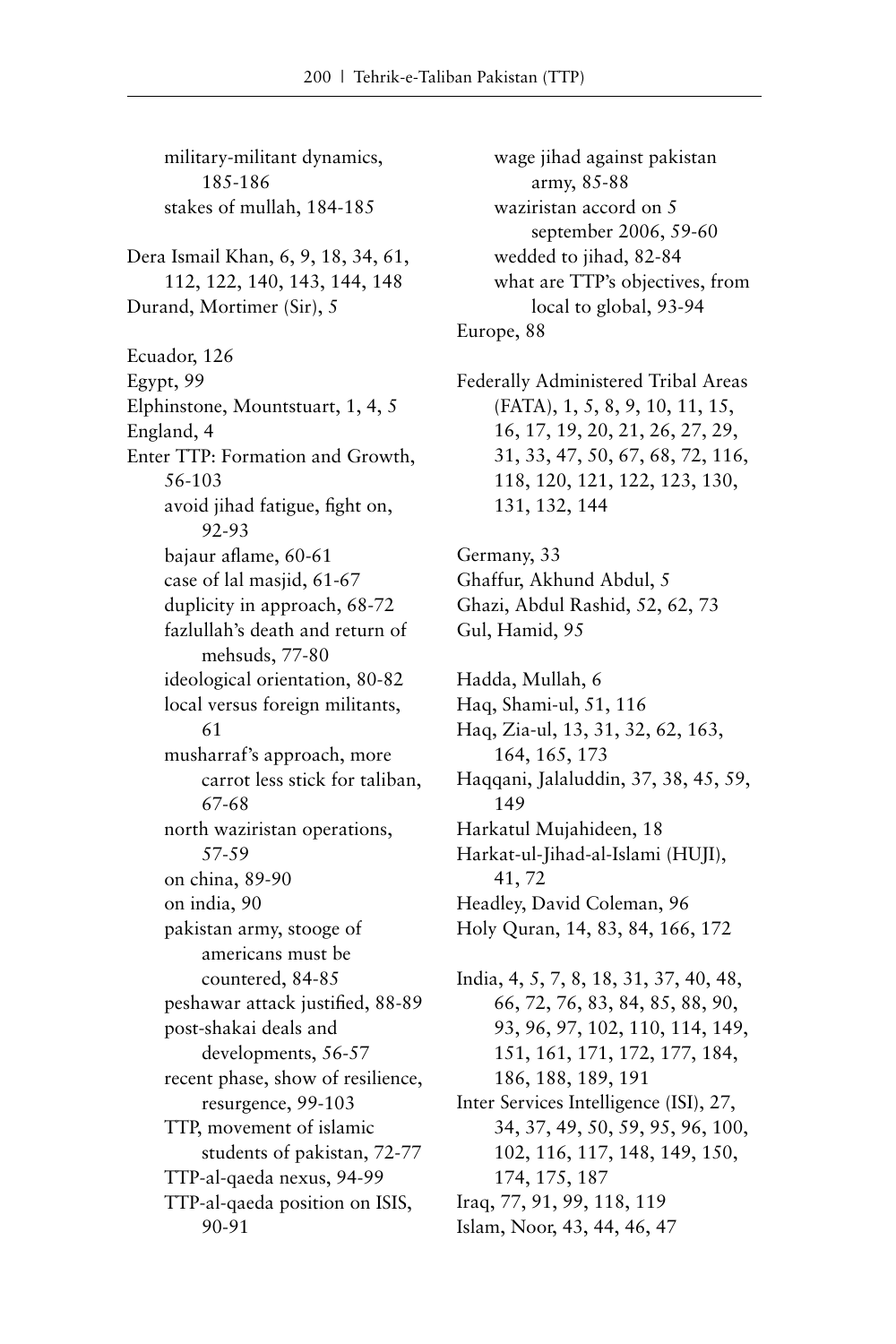Islamabad, 9, 35, 37, 52, 61, 62, 63, 64, 65, 66, 72, 73, 85, 97, 116, 144, 146, 165, 174, 175, 177, 185, 186 Islamic State of Iraq and Syria (ISIS), 77, 90, 91, 99, 100, 101, 102, 118, 119, 124, 138, 139, 140, 142, 147, 153, 183 Ismail, Shah, 5 Israel, 39, 84, 86, 90, 93 Italy, 33 Jaishe-Muhammad (JeM), 18, 33, 39, 41, 75, 149 Jinnah, Muhammad Ali, 106, 117, 133, 161, 162, 163, 171, 172, 173, 174, 182 Kabul, 4, 5, 6, 12, 28, 30, 31, 44, 49, 51, 77, 93 Kandahar, 50 Karachi, 41, 51, 62, 75, 77, 78, 84, 91, 111, 117, 122, 123, 124, 125, 133, 138, 139, 140, 141, 142, 171, 185 Karamat, Jehangir, 13 Karim, Abdul, 4 Kashmir, 12, 14, 18, 27, 40, 41, 66, 83, 97, 121, 149, 184, 189 Kashmiri, Illyas, 39, 111 Kayani, Ashfaq Parvez (General), 69, 71, 171, 188 Khan, Abdur Rahman, 5 Khan, Ayub, 163, 164, 169, 173 Khan, Hakim, 3 Khan, Hayat Ullah, 49 Khan, Imran, 22, 90, 140, 148, 175, 186, 188 Khan, Liaqat Ali, 162, 163 Khattak, Khushal Khan, 1 Laden, Osama Bin, 27, 30, 31, 37, 39, 42, 62, 63, 94, 98, 111, 112

Lahore, 76, 94, 112, 120, 121, 122, 123, 124, 137, 138, 141, 147 Lal Masjid (Red Mosque), 61, 62, 64, 65, 66, 67, 69, 73, 116, 141, 185 Lashkar-e-Islam (LeI), 119, 121, 124, 131, 134, 135, 141 Lashkar-e-Jhangvi (LeJ), 32, 41, 72, 119, 123, 134, 140, 146 Lashkar-e-Taiba, 18, 33, 39, 72, 75 Leghari, Farooq, 15 Libya, 99 MacDonald, Ramsay, 8 Mahmood, Khalid Sheikh, 50 Mahsun, Hassan, 35 Mansoor, Saifur Rahman, 38, 45 Mehsud, Abdullah, 56, 57, 66, 73, 74 Mehsud, Baitullah, 60, 66, 72, 73, 94, 96, 112, 132, 133 Mehsud, Hakimullah, 74, 75, 77, 95, 97, 98, 113, 114, 115, 116, 117, 125, 133, 150 Middle East, 72, 118 Miramshah, 34, 36, 49, 50, 52, 57, 190 Modi, Narendra, 186 Mohammad, Sufi, 13, 14, 16, 51, 75, 112, 115, 127, 128, 130, 131 Monsters and the Master: TTP in Action in the Heartland and Response of the State, 110-154 deal with swati taliban and its failure, 127-131 emergence of pakistan tahaffuz movement, 143-146 operation khyber, 135-136 operation radd-ul-fassad, 136-140 operation zarb-e-azb and after, 133-135 operations in FATA, 131-133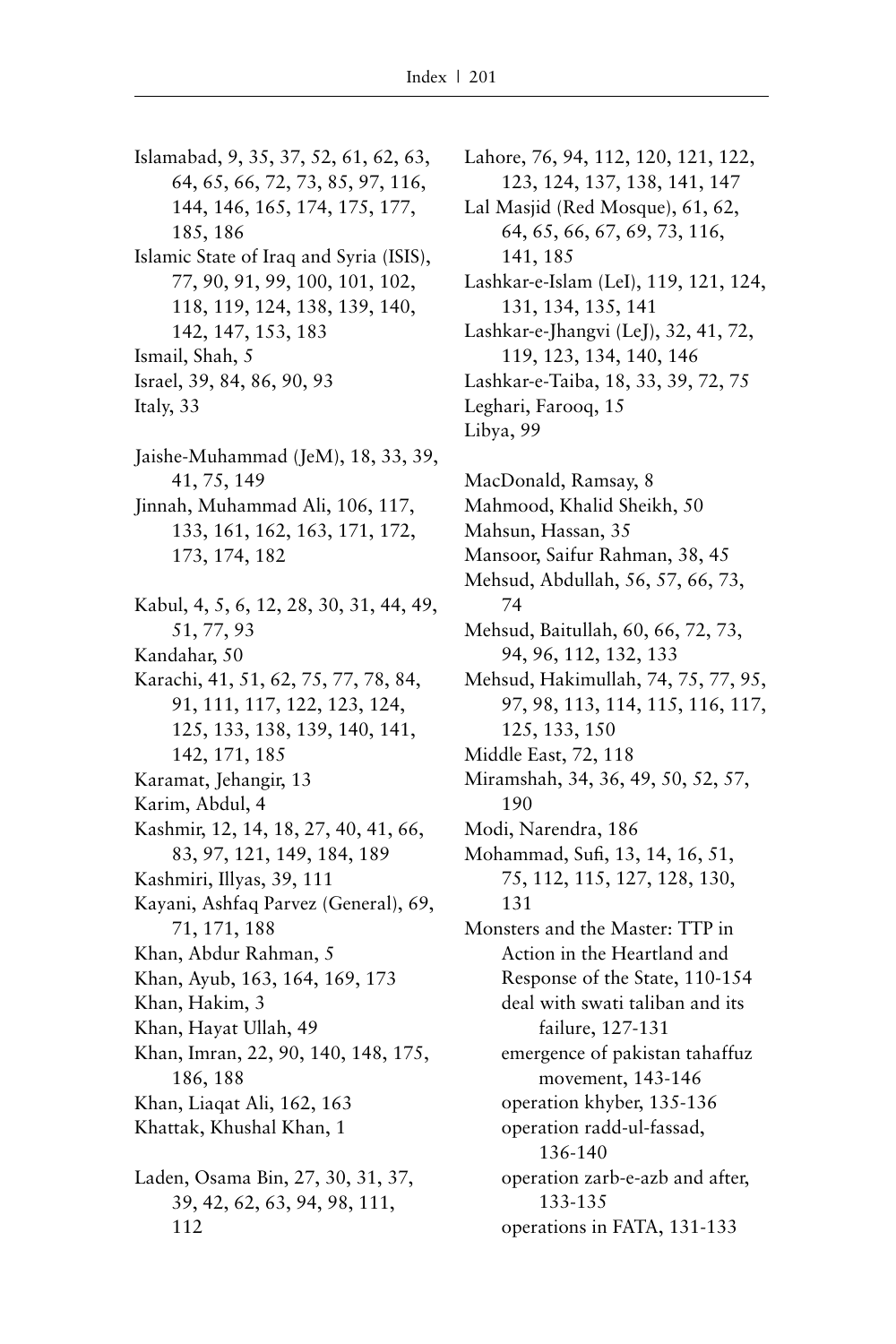Operation Silence, 65

regular attacks on security forces, 146-151 talks with government, 116-118 TTP influence in hinterland, 140143 TTP shows sign of recovery, 120-122 TTP vs pakistan army, operations and after, 127 TTP's evolving strategy, 153-154 TTP's operational presence inside pakistan, 122-127 what do data reveal, 151-153 zarb-e-azb and TTP's woes, 118-119 Muhammad, Nek, 17, 43, 46, 47, 48, 49, 70, 73, 74, 122 Mumbai attack, 96, 111 Musharraf, Pervez, 13, 17, 18, 30, 31, 32, 33, 36, 37, 38, 39, 40, 41, 45, 51, 52, 58, 61, 64, 65, 66, 67, 68, 69, 71, 83, 96, 128, 167, 174, 185 Myanmar, 84 New York, 98, 126 Nisar, Saqib (Chief Justice), 139 North Atlantic Treaty Organisation (NATO), 74, 125, 132, 135, 148, 149 North West Frontier Province (NWFP), 6, 8, 9, 11, 13, 17, 18, 27, 47, 60, 68, 129, 132 Omar, Haji, 43, 44, 56, 58 Omar, Mullah, 30, 31, 40, 44, 59, 62, 75, 77, 115 Omar, Sheikh, 50 Operation Al-Mizan, 17, 42, 127 Operation Anaconda, 42, 45 Operation Khyber, 122, 135, 136, 188 Operation Radd-ul-Fassad, 136 Operation Rah-e-Haq, 127, 128

Operation Zarb-e-Azb, 92, 100, 118, 119, 123, 125, 133, 135, 136 Pakistan, (*passim* throughout text ) Pakistan occupied Kashmir (PoK), 121 Palestine, 39 Pasha, Shuja, 95, 149 Pearl, Daniel, 50 Peshawar, 2, 6, 8, 18, 20, 21, 24, 32, 48, 61, 76, 88, 11, 112, 113, 118, 119, 120, 131, 137, 142, 144, 145, 149, 166, 171, 172, 177, 183, 190 Pir, Lala, 4 Provincially Administered Tribal Areas (PATA), 9, 10, 21, 26, 72, 73, 122, 130 Punjab, 5, 6, 62, 112, 122, 123, 124, 133, 136, 137, 138, 139, 142, 146, 147, 148, 149, 150, 175, 183, 185, 190 Rabia, Abu Hamza, 49 Rahman, Waliur, 74, 75, 97, 114, 125 Rashid, Ahmed, 18 Rawalpindi, 41, 51, 52, 122, 123, 150, 171, 187 Russia, 8, 89 Shah, Zahir, 27 Shahzad, Faisal, 94, 126 Sharif, Haji, 43, 46 Sharif, Nawaz, 13, 14, 19, 20, 73, 113, 118, 134, 173, 174, 175, 187, 188 Sindh, 100, 111, 120, 123, 124, 133, 137, 139, 140, 141, 147, 166, 175, 183, 185

Soviet Union, 12, 31, 63

Syria, 77, 91, 96, 118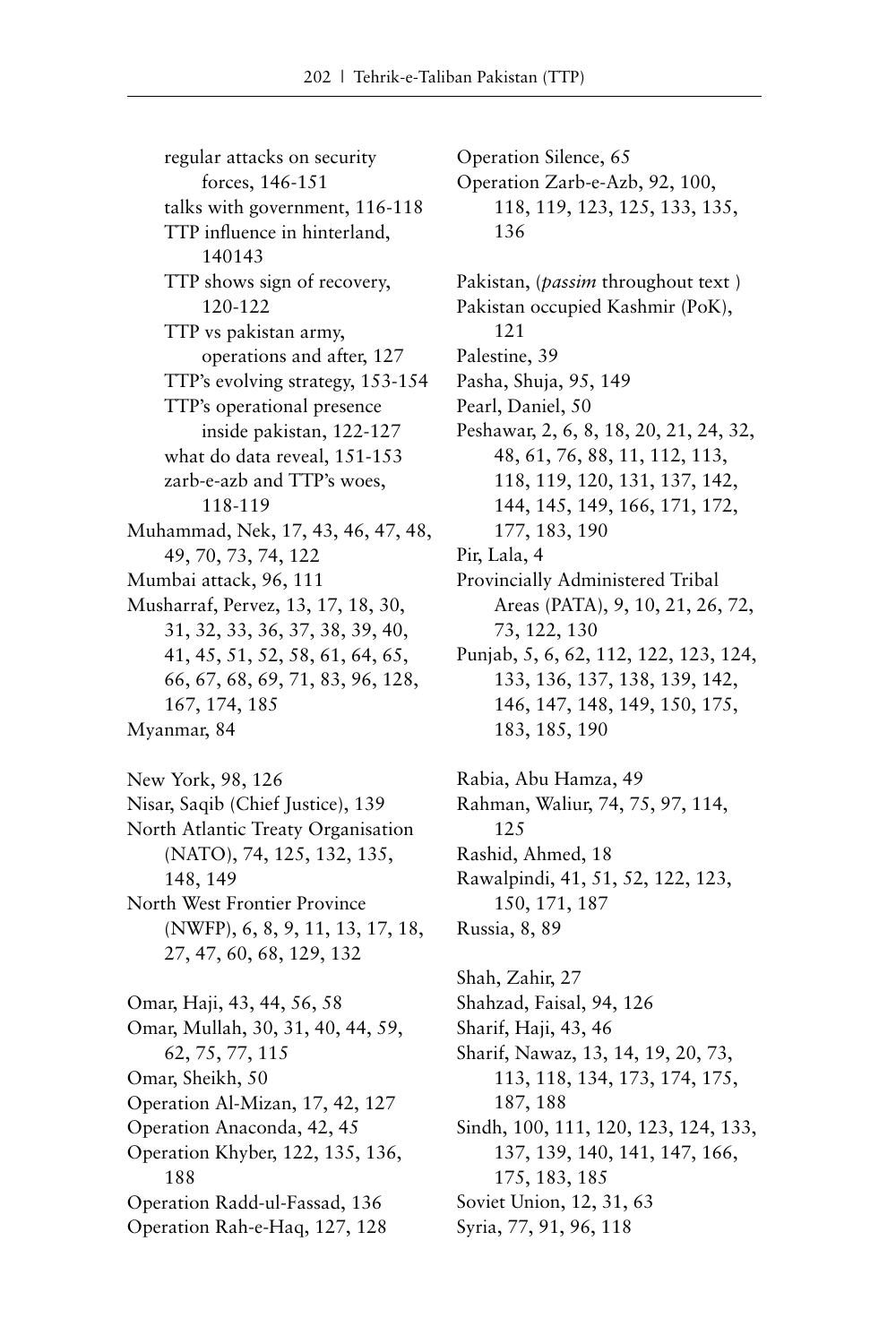Taliban, (*passim* throughout text) Tajikistan, 27 Tehrik-e-Taliban, 18, 31, 46, 51, 70, 72 Terrain and the People, 1-22 anti-sikh sentiments turn against british, 5-6 concessions to islamists, 13-16 costs of neglect, 16-18 galloping talibanisation, 18-22 jihadi transformation, 12-13 pashtun areas separated, 6-8 tribal areas treated with neglect, 10-12 tribal areas under pakistan, 8-10 various accounts, 1-5 Turkestan, 34, 35, 44, 74, 90, 100 Tribal Areas in Tumult (2001-2007), 26-52 9/11 before and after, brief overview, 30-31 army operations in 2004 ruffles tribes, 42-43 attempt on musharraf, army goes after jihadis, 39-41 eye of storm, south waziristan, 43-45 failure to convince local population, 34-36 FATA and continued impulse for rebellion, 29-30 pakistan army's entry into tribal areas, 31-34 pakistani taliban raises it head, 50-52 policy of double-dealing, 36-38 temptation to privilege taliban over al-qaeda, 38-39 tolerate taliban, go after al qaeda, 45-50

United Kingdom (UK), 139 United Nations (UN), 63, 121 United States (US), 12, 16, 17, 18, 26, 28, 29, 30, 31, 32, 33, 34, 37, 41, 42, 43, 44, 45, 46, 47, 48, 49, 56, 57, 58, 59, 60, 62, 64, 68, 70, 71, 73, 74, 77, 81, 84, 85, 86, 87, 89, 90, 93, 94, 98, 111, 112, 113, 114, 115, 116, 120, 126, 127, 128, 137, 139, 140, 143, 145, 149

Uzbekistan, 27, 34, 57

Waliullah, Shah, 5 Waziristan, 3, 4, 6, 8, 17, 33, 34, 35, 41, 42, 43, 44, 45, 46, 47, 48, 49, 50, 52, 56, 57, 58, 59, 60, 61, 66, 70, 71, 73, 74, 75, 76, 77, 78, 86, 94, 95, 112, 116, 119, 122, 124, 126, 127, 132, 133, 135, 139, 144, 145, 148, 150, 151 What Propels Talibanisation, 161-178 army's recent experiments, 174-176 crisis of identity, 176-177 islamisation and talibanisation, 163-167 islamist impulse, 167-172 malaise and remedy, 177-178 using islam for political purposes backfires, jinnah and his successors, 173-174 World Trade Centre, 28

Xinjiang, 27, 72, 84, 89, 90

Yemen, 94, 99 Yousafzai, Malala, 112, 133, 151 Yuldashev, Tahir, 46, 57

Zardari, Asif Ali, 15, 29, 69, 129, 186